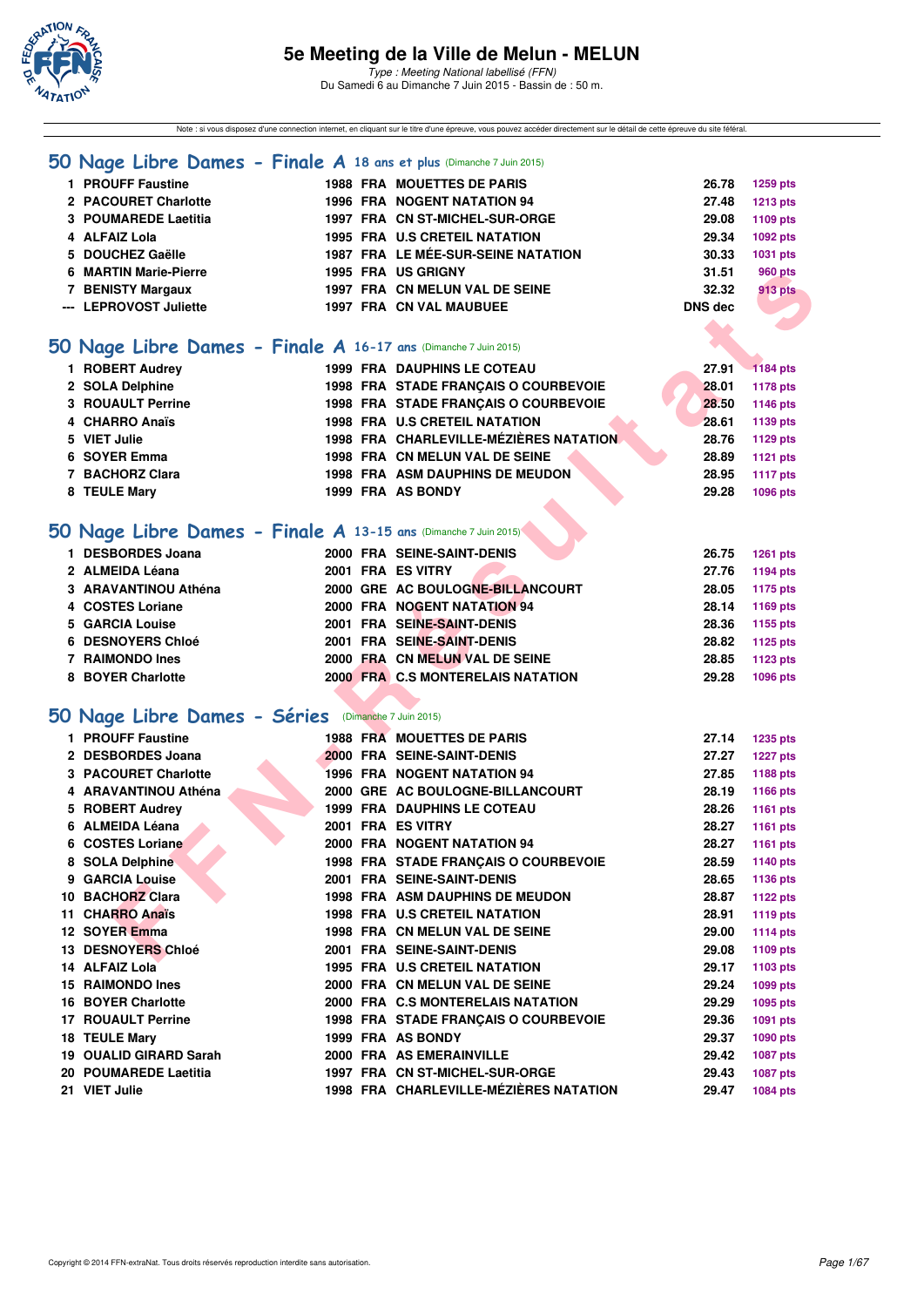

**50 Nage Libre Dames - Séries (suite)**

| 22 EL BARODI Imane        |  | 2001 FRA AQUA CLUB PONTAULT-ROISSY       | 29.57 | <b>1078 pts</b> |
|---------------------------|--|------------------------------------------|-------|-----------------|
| 23 LOSCHI Lea             |  | <b>1998 FRA ES MASSY NATATION</b>        | 29.58 | <b>1077 pts</b> |
| 24 DESBONNES Leha         |  | <b>2002 FRA ES MASSY NATATION</b>        | 29.70 | <b>1070 pts</b> |
| 25 FAVERO Camille         |  | 1998 FRA CHARLEVILLE-MÉZIÈRES NATATION   | 29.74 | 1067 pts        |
| 26 HANRAS Tiphaine        |  | <b>2000 FRA COULOMMIERS NATATION</b>     | 29.79 | 1064 pts        |
| 27 FIGUEIREDO Mariana     |  | 2000 FRA SEINE-SAINT-DENIS               | 29.81 | 1063 pts        |
| 28 CHEDRI Melissa         |  | 2001 FRA CN MELUN VAL DE SEINE           | 29.82 | 1062 pts        |
| 29 LAVERGNE Floriane      |  | 1999 FRA AQUA CLUB PONTAULT-ROISSY       | 29.87 | <b>1059 pts</b> |
| 30 HAJDER-NAEYE Tamlyne   |  | 2000 FRA AC BOULOGNE-BILLANCOURT         | 29.91 | $1057$ pts      |
| 31 SOMMIER Elodie         |  | 2001 FRA U.S CRETEIL NATATION            | 29.99 | <b>1052 pts</b> |
| 32 AUBRY Aurélia          |  | <b>1998 FRA U.S CRETEIL NATATION</b>     | 30.06 | <b>1047 pts</b> |
| 33 PERNOT Ophélie         |  | 2000 FRA AQUA CLUB PONTAULT-ROISSY       | 30.10 | <b>1045 pts</b> |
| 33 ROUTIER Nolwen         |  | 2000 FRA C.N OZOIR-LA-FERRIERE           | 30.10 | <b>1045 pts</b> |
| 35 JOLY Mathilde          |  | 2001 FRA C.N OZOIR-LA-FERRIERE           | 30.18 | 1040 pts        |
| 35 BOURNONVILLE Mey       |  | 1999 FRA ES VITRY                        | 30.18 | <b>1040 pts</b> |
| 37 ERIKSSON Adina         |  | 1999 SWE SUÈDE                           | 30.19 | 1039 pts        |
| 38 MANSOURI Donia         |  | 1998 FRA STADE FRANÇAIS O COURBEVOIE     | 30.22 | <b>1037 pts</b> |
| 39 DOUCHEZ Gaëlle         |  | 1987 FRA LE MÉE-SUR-SEINE NATATION       | 30.25 |                 |
| 40 KNOPF Ornella          |  | 1999 FRA AS BONDY                        | 30.28 | 1036 pts        |
|                           |  |                                          |       | <b>1034 pts</b> |
| <b>40 SIMEANT Laura</b>   |  | <b>1998 FRA SEINE-SAINT-DENIS</b>        | 30.28 | 1034 pts        |
| <b>42 ZENON Cassandre</b> |  | 2000 FRA MOUETTES DE PARIS               | 30.29 | 1033 pts        |
| 43 BOUCENNA Sarah         |  | 1999 FRA CN MAISONS-ALFORT               | 30.30 | 1033 pts        |
| 44 GARCIA Inès            |  | 2000 FRA SEINE-SAINT-DENIS               | 30.32 | 1031 pts        |
| 44 DUBOIS Sarah           |  | <b>1999 FRA EN LONGJUMEAU</b>            | 30.32 | 1031 pts        |
| <b>44 AIT-TABET Lilia</b> |  | 1999 FRA CN VAL MAUBUEE                  | 30.32 | <b>1031 pts</b> |
| 47 BAURON Charline        |  | 2001 FRA CN ST-MICHEL-SUR-ORGE           | 30.36 | 1029 pts        |
| 47 COUPLET Céleste        |  | 1999 FRA STADE FRANÇAIS O COURBEVOIE     | 30.36 | 1029 pts        |
| 49 FLEURAL Lovaina        |  | 2000 FRA CN MELUN VAL DE SEINE           | 30.37 | 1028 pts        |
| 50 PICARD Nina            |  | 1999 FRA AQUA CLUB PONTAULT-ROISSY       | 30.39 | <b>1027 pts</b> |
| 50 DETAIS Laurine         |  | 2000 FRA USO BEZONS                      | 30.39 | <b>1027 pts</b> |
| 52 SOYER Adèle            |  | 2001 FRA CN MELUN VAL DE SEINE           | 30.44 | <b>1024 pts</b> |
| 53 ZOUAIED Inès           |  | 2001 FRA CHARLEVILLE-MÉZIÈRES NATATION   | 30.46 | 1023 pts        |
| 54 DERMEE Tessa           |  | 2000 FRA NOGENT NATATION 94              | 30.51 | 1020 pts        |
| 55 CLOSIER Sarah          |  | 1998 FRA CN VAL MAUBUEE                  | 30.57 | <b>1016 pts</b> |
| 56 NEGRE Katleen          |  | <b>1999 FRA SEINE-SAINT-DENIS</b>        | 30.59 | 1015 pts        |
| 57 PAGE Sibylle           |  | 1999 FRA CN ST-MICHEL-SUR-ORGE           | 30.62 | <b>1013 pts</b> |
| <b>58 ESTEVENS Emilie</b> |  | 1998 FRA SO ROSNY                        | 30.63 | <b>1012 pts</b> |
| 59 LEMAOULT Emilie        |  | 1998 FRA CN MELUN VAL DE SEINE           | 30.70 | 1008 pts        |
| 60 LEPROVOST Juliette     |  | 1997 FRA CN VAL MAUBUEE                  | 30.75 | 1005 pts        |
| 61 PIRCARD Aglaé          |  | 2001 FRA CHARLEVILLE-MÉZIÈRES NATATION   | 30.76 | 1005 pts        |
| 61 BOURNONVILLE Laura     |  | 2001 FRA ES VITRY                        | 30.76 | 1005 pts        |
| 63 GRAS Morgane           |  | 2001 FRA AQUA CLUB PONTAULT-ROISSY       | 30.77 | 1004 pts        |
| 64 MPACKO Ketsia          |  | 2000 FRA AQUA CLUB PONTAULT-ROISSY       | 30.83 | <b>1000 pts</b> |
| 65 BELBACHIR Aliya        |  | 2002 FRA AS BONDY                        | 30.88 | 997 pts         |
| 66 LISTWAN Lea            |  | <b>1999 FRA VILLIERS SPORTS JEUNESSE</b> | 30.91 | 996 pts         |
| 67 FERREIRA Camille       |  | 2000 POR VILLIERS SPORTS JEUNESSE        | 30.95 | 993 pts         |
| 68 BANJA Ines             |  | 2001 FRA US GRIGNY                       | 31.17 | 980 pts         |
| 69 PUCHALA Chloé          |  | 1999 FRA CN MELUN VAL DE SEINE           | 31.18 | 979 pts         |
| <b>70 SUMEIRE Alizé</b>   |  | 2001 FRA CA ORSAY                        | 31.31 | 972 pts         |
| 71 MARTIN Lucie           |  | 1999 FRA AQUATIC CLUB CLAYE-SOUILLY      | 31.35 | 969 pts         |
| 72 FLEURY Carla           |  | 2001 FRA SN FRANCONVILLE                 | 31.36 | 969 pts         |
| 73 HENRY Blandine         |  | 1999 FRA CA ORSAY                        | 31.39 | 967 pts         |
| 74 CARMONE Loréna         |  | 1999 FRA AQUATIC CLUB CLAYE-SOUILLY      | 31.40 | 966 pts         |
| <b>74 DUCHANT Steify</b>  |  | 2000 FRA TREMBLAY AC                     | 31.40 | 966 pts         |
|                           |  |                                          |       |                 |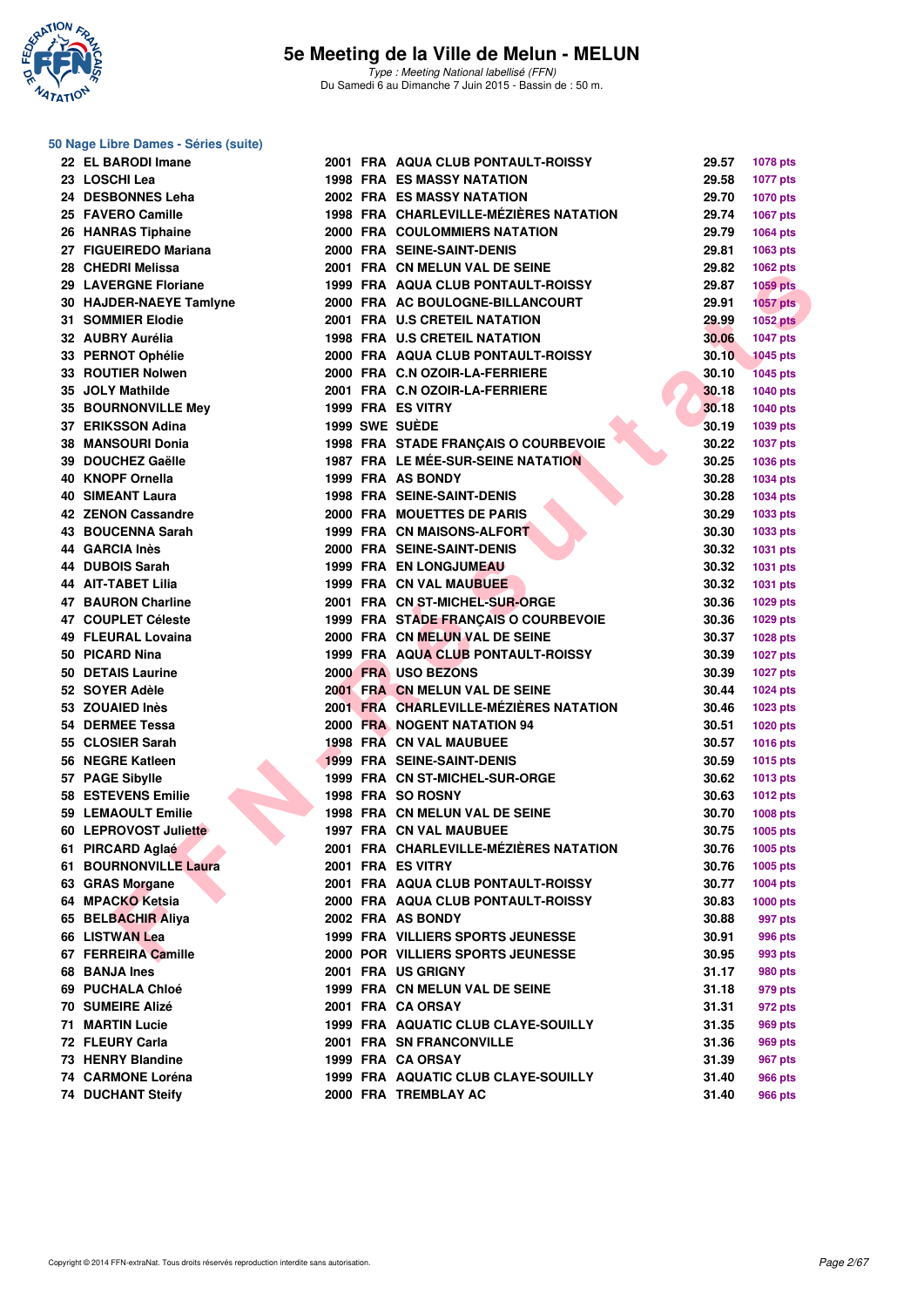

| 50 Nage Libre Dames - Séries (suite)                                |  |                                                                          |                |                                  |
|---------------------------------------------------------------------|--|--------------------------------------------------------------------------|----------------|----------------------------------|
| <b>76 TAVERNE Marion</b>                                            |  | 1999 FRA AQUA CLUB PONTAULT-ROISSY                                       | 31.45          | 963 pts                          |
| 77 GROUX Mathilde                                                   |  | 1999 FRA CN ST-MICHEL-SUR-ORGE                                           | 31.48          | 962 pts                          |
| <b>78 BELLAHCENE Ines</b>                                           |  | 2001 FRA SEINE-SAINT-DENIS                                               | 31.53          | 959 pts                          |
| <b>78 DANIEL NFAMI TCHATCHOU Kesia</b>                              |  | <b>2000 FRA ES MASSY NATATION</b>                                        | 31.53          | 959 pts                          |
| <b>80 CHAMBET Estelle</b>                                           |  | 1998 FRA CN ST-MICHEL-SUR-ORGE                                           | 31.58          | 956 pts                          |
| 80 BASTOS Léticia                                                   |  | 2000 FRA VILLIERS SPORTS JEUNESSE                                        | 31.58          | 956 pts                          |
| 82 NAIT-HAMOUD Meryem                                               |  | 2000 FRA CM LE BOURGET                                                   | 31.61          | 954 pts                          |
| 83 ABDELHAFIDH Emma                                                 |  | <b>1999 FRA ANTONY NATATION</b>                                          | 31.65          | 952 pts                          |
| 83 MELANDER Thyra                                                   |  | 2001 SWE SUEDE                                                           | 31.65          | <b>952 pts</b>                   |
| 85 LARGILIER Iliana                                                 |  | 2001 FRA CN MELUN VAL DE SEINE                                           | 31.70          | <b>949 pts</b>                   |
| <b>86 BEDAIE Tais</b>                                               |  | 1999 FRA AS BONDY                                                        | 31.73          | 947 pts                          |
| 86 LEQUIN Anaïs                                                     |  | 2000 FRA EN LONGJUMEAU                                                   | 31.73          | 947 pts                          |
| 88 ALLOUN Lena                                                      |  | 2000 FRA SO ROSNY                                                        | 31.93          | 935 pts                          |
| <b>89 MARTIN Marie-Pierre</b>                                       |  | 1995 FRA US GRIGNY                                                       | 32.02          | 930 pts                          |
| 90 PERRINI Frédérique                                               |  | <b>1975 FRA VILLIERS SPORTS JEUNESSE</b>                                 | 32.27          | 915 pts                          |
| 91 CHERIFI Emma                                                     |  | 2001 FRA CN MELUN VAL DE SEINE                                           | 32.32          | 913 pts                          |
| 92 DI MARTINO Lison                                                 |  | <b>1998 FRA AQUA CLUB PONTAULT-ROISSY</b>                                | 32.34          | 911 pts                          |
| 93 GENRIES Chloé                                                    |  | <b>2001 FRA ES MASSY NATATION</b>                                        | 32.61          | 896 pts                          |
| 94 SANTAMARIA Ilona                                                 |  | 1999 FRA CS MEAUX NATATION                                               | 32.66          | 893 pts                          |
| 95 NGANDU Charlotte                                                 |  | 2001 FRA US GRIGNY                                                       | 32.70          | 891 pts                          |
| 95 LEPLAT Emma                                                      |  | 2001 FRA ASM DAUPHINS DE MEUDON                                          | 32.70          | 891 pts                          |
| 97 SIRVAIN Lucie                                                    |  | 1998 FRA C.N OZOIR-LA-FERRIERE                                           | 32.79          | 886 pts                          |
| 98 JONSSON Malin                                                    |  | 1998 SWE SUEDE                                                           | 32.80          | 885 pts                          |
| 99 BENISTY Margaux                                                  |  | 1997 FRA CN MELUN VAL DE SEINE                                           | 32.85          | 882 pts                          |
| 100 RERARI Amelle                                                   |  | 2001 FRA USO BEZONS                                                      | 32.89          | 880 pts                          |
| 101 LAROCHE Oceane                                                  |  | 2001 FRA USO BEZONS                                                      | 33.04          | 872 pts                          |
| <b>102 FUENTES Lucie</b>                                            |  | 2000 FRA ST-GEORGES ARGENTEUIL                                           | 33.21          | 862 pts                          |
| 103 OFFREDI Ambre                                                   |  | 2001 FRA TREMBLAY AC                                                     | 33.47          | 847 pts                          |
| 104 BRIAT Laura                                                     |  | 1999 FRA CN ST-MICHEL-SUR-ORGE                                           | 33.62          | 839 pts                          |
| 105 PAYEUR Fanny                                                    |  | 2000 FRA CN VAL MAUBUEE                                                  | 33.67          | 836 pts                          |
| 106 LEGRAND Copélia                                                 |  | 2000 FRA CN MELUN VAL DE SEINE                                           | 33.99          | <b>819 pts</b>                   |
| 107 GASPARAC Pauline                                                |  | 2001 FRA C.S MONTERELAIS NATATION                                        | 34.32          | 801 pts                          |
| 108 JOUANNY Chloé                                                   |  | 2000 FRA LE MÉE-SUR-SEINE NATATION                                       | 34.93          | <b>768 pts</b>                   |
| 108 POLLAVINI Laurine                                               |  | 2001 FRA CN VAL MAUBUEE                                                  | 34.93          | <b>768 pts</b>                   |
| 110 DE MUYLDER Marine                                               |  | 1999 FRA LE MÉE-SUR-SEINE NATATION                                       | 34.96          | <b>767 pts</b>                   |
| 111 MESQUITA Katarina<br>112 THIBAULT Chloé                         |  | 2000 FRA AS EMERAINVILLE<br>1999 FRA CN ST-MICHEL-SUR-ORGE               | 35.10          | 759 pts                          |
| 113 GERVAISE Justine                                                |  | 1997 FRA AQUATIC CLUB CLAYE-SOUILLY                                      | 35.41<br>35.82 | 743 pts                          |
| <b>114 FRANCK Coline</b>                                            |  | 1999 FRA CN ST-MICHEL-SUR-ORGE                                           |                | <b>722 pts</b>                   |
|                                                                     |  |                                                                          | 35.85          | <b>721 pts</b>                   |
| 115 MAUCHOSSE Marie<br>116 LE NEURES Oriane                         |  | 2000 FRA CND LA FERTÉ-SOUS-JOUARRE<br>2001 FRA CND LA FERTÉ-SOUS-JOUARRE | 36.62<br>37.00 | <b>682 pts</b><br><b>663 pts</b> |
| --- MAIGROT Morgane                                                 |  | <b>1998 FRA ANTONY NATATION</b>                                          | <b>DNS dec</b> |                                  |
| --- POULAIN Mélanie                                                 |  | 1995 FRA NOGENT NATATION 94                                              | <b>DNS dec</b> |                                  |
| --- GAIGNEROT Kim                                                   |  | 2000 FRA CND LA FERTÉ-SOUS-JOUARRE                                       | <b>DNS</b> dec |                                  |
|                                                                     |  |                                                                          |                |                                  |
| 100 Nage Libre Dames - Finale A 18 ans et plus (Samedi 6 Juin 2015) |  |                                                                          |                |                                  |

#### **[100 Nage Libre Dames - Finale A](http://www.ffnatation.fr/webffn/resultats.php?idact=nat&go=epr&idcpt=31115&idepr=2) 18 ans et plus** (Samedi 6 Juin 2015)

| <b>DIAS DE SOUSA Amandine</b> | <b>1996 FRA ES NANTERRE</b>        |              |                                     | $1:00.35$ 1173 pts |  |
|-------------------------------|------------------------------------|--------------|-------------------------------------|--------------------|--|
|                               |                                    | 50 m : 29.20 | $(29.20)$ 100 m : 1:00.35 $(31.15)$ |                    |  |
| 2 VANET Pauline               | 1992 FRA FC LAON                   |              |                                     | $1:01.77$ 1128 pts |  |
|                               |                                    | 50 m: 29.94  | (29.94) 100 m : 1:01.77 (31.83)     |                    |  |
| 3 POUMAREDE Laetitia          | 1997 FRA CN ST-MICHEL-SUR-ORGE     |              | 1:03.33                             | 1080 pts           |  |
|                               |                                    | 50 m : 30.54 | $(30.54)$ 100 m : 1:03.33 $(32.79)$ |                    |  |
| 4 LESAGE Léa                  | <b>1997 FRA CN BRUNOY-ESSONNE</b>  |              | 1:06.43                             | 987 pts            |  |
|                               |                                    | 50 m : 32.49 | $(32.49)$ 100 m : 1:06.43 $(33.94)$ |                    |  |
| 5 DOUCHEZ Gaëlle              | 1987 FRA LE MÉE-SUR-SEINE NATATION |              | 1:07.45                             | 958 pts            |  |
|                               |                                    | 50 m : 33.12 | $(33.12)$ 100 m : 1:07.45 $(34.33)$ |                    |  |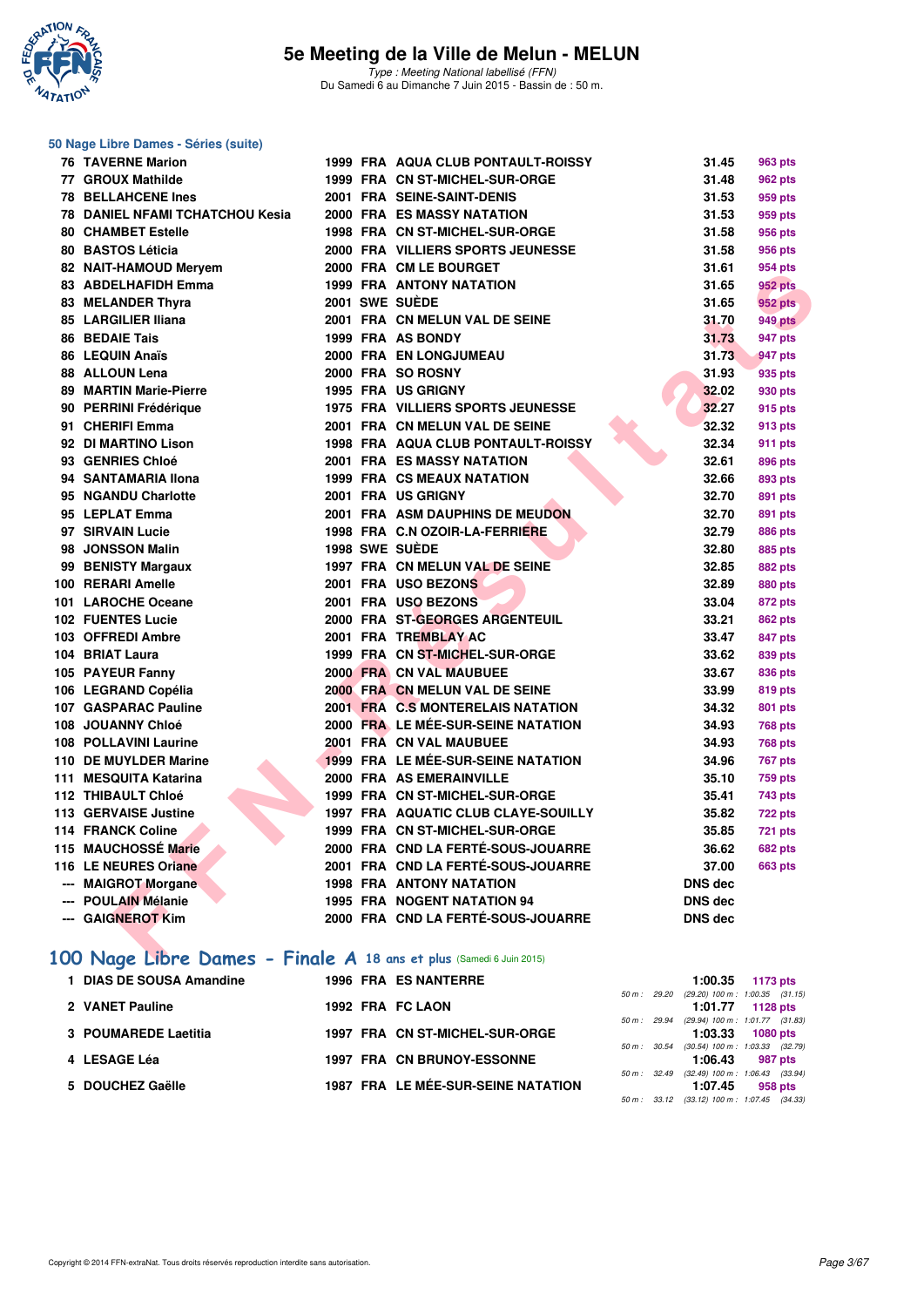

Type : Meeting National labellisé (FFN) Du Samedi 6 au Dimanche 7 Juin 2015 - Bassin de : 50 m.

| 100 Nage Libre Dames - Finale A (suite) |  |                                      |                        |                                |         |
|-----------------------------------------|--|--------------------------------------|------------------------|--------------------------------|---------|
| 6 MARTIN Marie-Pierre                   |  | <b>1995 FRA US GRIGNY</b>            |                        | 1:09.78                        | 892 pts |
|                                         |  |                                      | $50 \text{ m}$ : 32.91 | (32.91) 100 m : 1:09.78 (36.87 |         |
| --- DOMINICE Eva                        |  | <b>1995 FRA ANTONY NATATION</b>      |                        | DNS dec                        |         |
| --- BICH Marina                         |  | <b>1988 FRA COULOMMIERS NATATION</b> |                        | DNS dec                        |         |
|                                         |  |                                      |                        |                                |         |
|                                         |  |                                      |                        |                                |         |

## **[100 Nage Libre Dames - Finale A](http://www.ffnatation.fr/webffn/resultats.php?idact=nat&go=epr&idcpt=31115&idepr=2) 16-17 ans** (Samedi 6 Juin 2015)

| 1 BARAT Mathilde  |  | 1999 FRA CN MELUN VAL DE SEINE         |                          |       | 59.60                               | 1197 pts        |  |
|-------------------|--|----------------------------------------|--------------------------|-------|-------------------------------------|-----------------|--|
|                   |  |                                        | $50 m$ : 29.17           |       | $(29.17)$ 100 m :                   | 59.60 (30.43)   |  |
| 2 SOLA Delphine   |  | 1998 FRA STADE FRANCAIS O COURBEVOIE   |                          |       | 1:00.90                             | <b>1156 pts</b> |  |
|                   |  |                                        | $50 m$ : 29.47           |       | $(29.47)$ 100 m : 1:00.90 $(31.43)$ |                 |  |
| 3 SOYER Emma      |  | 1998 FRA CN MELUN VAL DE SEINE         |                          |       | 1:01.96                             | 1122 $pts$      |  |
|                   |  |                                        | 50 m: 29.87              |       | $(29.87)$ 100 m : 1:01.96 $(32.09)$ |                 |  |
| 4 CHARRO Anaïs    |  | <b>1998 FRA U.S CRETEIL NATATION</b>   |                          |       | 1:03.79                             | <b>1066 pts</b> |  |
|                   |  |                                        | $50 m$ : $30.85$         |       | $(30.85)$ 100 m : 1:03.79 $(32.94)$ |                 |  |
| 5 VIET Julie      |  | 1998 FRA CHARLEVILLE-MÉZIÈRES NATATION |                          |       | 1:03.95                             | <b>1061 pts</b> |  |
|                   |  |                                        | $50 \text{ m}$ : $30.80$ |       | $(30.80)$ 100 m : 1:03.95 $(33.15)$ |                 |  |
| 6 DUTHOIT Cyriane |  | <b>1999 FRA ES MASSY NATATION</b>      |                          |       | 1:04.37                             | 1049 pts        |  |
|                   |  |                                        | 50 m: 30.94              |       | $(30.94)$ 100 m : 1:04.37 $(33.43)$ |                 |  |
| 7 JAUNATRE Flavie |  | <b>1999 FRA SEINE-SAINT-DENIS</b>      |                          |       | 1:04.58                             | 1042 pts        |  |
|                   |  |                                        | $50 m$ :                 | 30.95 | $(30.95)$ 100 m : 1:04.58 $(33.63)$ |                 |  |
| 8 ROUAULT Perrine |  | 1998 FRA STADE FRANÇAIS O COURBEVOIE   |                          |       | 1:05.33                             | $1020$ pts      |  |
|                   |  |                                        | 50 m: 30.71              |       | $(30.71)$ 100 m : 1:05.33 $(34.62)$ |                 |  |

### **[100 Nage Libre Dames - Finale A](http://www.ffnatation.fr/webffn/resultats.php?idact=nat&go=epr&idcpt=31115&idepr=2) 13-15 ans** (Samedi 6 Juin 2015)

| PANA I MAUTIC                                                 |  | 1999 FRA CN MELON VAL DE SEINE         |              |              | JJ.UU                                                   | າ ເ <i>ອເ</i> ນເອ         |  |
|---------------------------------------------------------------|--|----------------------------------------|--------------|--------------|---------------------------------------------------------|---------------------------|--|
| 2 SOLA Delphine                                               |  | 1998 FRA STADE FRANCAIS O COURBEVOIE   |              |              | 50 m: 29.17 (29.17) 100 m: 59.60 (30.43)<br>1:00.90     | <b>1156 pts</b>           |  |
| 3 SOYER Emma                                                  |  | 1998 FRA CN MELUN VAL DE SEINE         |              |              | 50 m: 29.47 (29.47) 100 m: 1:00.90 (31.43)<br>1:01.96   | <b>1122 pts</b>           |  |
|                                                               |  |                                        |              |              | 50 m : 29.87 (29.87) 100 m : 1:01.96 (32.09)            |                           |  |
| 4 CHARRO Anaïs                                                |  | 1998 FRA U.S CRETEIL NATATION          | 50 m : 30.85 |              | 1:03.79<br>$(30.85)$ 100 m : 1:03.79 $(32.94)$          | <b>1066 pts</b>           |  |
| 5 VIET Julie                                                  |  | 1998 FRA CHARLEVILLE-MÉZIÈRES NATATION |              |              | 1:03.95                                                 | <b>1061 pts</b>           |  |
|                                                               |  |                                        | 50 m: 30.80  |              | $(30.80)$ 100 m : 1:03.95 $(33.15)$                     |                           |  |
| 6 DUTHOIT Cyriane                                             |  | <b>1999 FRA ES MASSY NATATION</b>      |              |              | 1:04.37<br>50 m : 30.94 (30.94) 100 m : 1:04.37 (33.43) | <b>1049 pts</b>           |  |
| <b>7 JAUNATRE Flavie</b>                                      |  | <b>1999 FRA SEINE-SAINT-DENIS</b>      |              |              | 1:04.58                                                 | <b>1042 pts</b>           |  |
|                                                               |  |                                        | 50 m : 30.95 |              | $(30.95)$ 100 m : 1:04.58 $(33.63)$                     |                           |  |
| 8 ROUAULT Perrine                                             |  | 1998 FRA STADE FRANÇAIS O COURBEVOIE   |              |              | 1:05.33<br>50 m : 30.71 (30.71) 100 m : 1:05.33 (34.62) | <b>1020 pts</b>           |  |
|                                                               |  |                                        |              |              |                                                         |                           |  |
| 00 Nage Libre Dames - Finale A 13-15 ans (Samedi 6 Juin 2015) |  |                                        |              |              |                                                         |                           |  |
| 1 COSTES Loriane                                              |  | 2000 FRA NOGENT NATATION 94            |              |              | 1:00.26                                                 | 1176 pts                  |  |
|                                                               |  |                                        | 50 m : 29.40 |              | $(29.40)$ 100 m : 1:00.26 $(30.86)$                     |                           |  |
| 2 GARCIA Louise                                               |  | 2001 FRA SEINE-SAINT-DENIS             |              | 50 m : 29.99 | 1:01.56<br>(29.99) 100 m: 1:01.56 (31.57)               | 1135 pts                  |  |
| <b>3 BOISRENOULT Emilie</b>                                   |  | 2002 FRA U.S CRETEIL NATATION          |              |              | 1:02.96                                                 | 1091 pts                  |  |
|                                                               |  |                                        |              |              | 50 m: 30.45 (30.45) 100 m: 1:02.96 (32.51)              |                           |  |
| 4 ROUTIER Nolwen                                              |  | 2000 FRA C.N OZOIR-LA-FERRIERE         |              |              | 1:03.62<br>50 m: 30.71 (30.71) 100 m: 1:03.62 (32.91)   | <b>1071 pts</b>           |  |
| 5 MAILLE IIona                                                |  | <b>2001 FRA ES MASSY NATATION</b>      |              |              | 1:03.78                                                 | 1066 pts                  |  |
|                                                               |  |                                        |              |              | 50 m: 30.39 (30.39) 100 m: 1:03.78 (33.39)              |                           |  |
| 6 ZOUAIED Inès                                                |  | 2001 FRA CHARLEVILLE-MÉZIÈRES NATATION |              |              | 1:04.22<br>50 m: 30.60 (30.60) 100 m: 1:04.22 (33.62)   | 1053 pts                  |  |
| 7 ROBERT Jessica                                              |  | <b>2001 FRA ES MASSY NATATION</b>      |              |              | 1:04.43                                                 | <b>1047 pts</b>           |  |
|                                                               |  |                                        |              |              | 50 m: 31.41 (31.41) 100 m: 1:04.43 (33.02)              |                           |  |
| 8 RAIMONDO Ines                                               |  | 2000 FRA CN MELUN VAL DE SEINE         |              |              | 1:04.49<br>50 m: 30.66 (30.66) 100 m: 1:04.49 (33.83)   | 1045 pts                  |  |
|                                                               |  |                                        |              |              |                                                         |                           |  |
| 00 Nage Libre Dames - Séries (Samedi 6 Juin 2015)             |  |                                        |              |              |                                                         |                           |  |
| 1 PROUFF Faustine                                             |  | <b>1988 FRA MOUETTES DE PARIS</b>      |              |              | 57.81                                                   | <b>1255 pts</b>           |  |
|                                                               |  |                                        |              |              | 50 m: 28.25 (28.25) 100 m: 57.81 (29.56)                |                           |  |
| 2 DESBORDES Joana                                             |  | 2000 FRA SEINE-SAINT-DENIS             |              |              | 59.80<br>50 m : 29.20 (29.20) 100 m :                   | 1191 pts<br>59.80 (30.60) |  |
| 3 BARAT Mathilde                                              |  | 1999 FRA CN MELUN VAL DE SEINE         |              |              | 59.92                                                   | 1187 pts                  |  |
|                                                               |  |                                        | 50 m : 29.39 |              | $(29.39)$ 100 m : 59.92 $(30.53)$                       |                           |  |
| 4 DIAS DE SOUSA Amandine                                      |  | <b>1996 FRA ES NANTERRE</b>            |              |              | 1:00.53<br>50 m: 29.59 (29.59) 100 m: 1:00.53 (30.94)   | <b>1167 pts</b>           |  |
| 5 SOLA Delphine                                               |  | 1998 FRA STADE FRANÇAIS O COURBEVOIE   |              |              | 1:01.15                                                 | <b>1148 pts</b>           |  |
|                                                               |  |                                        | 50 m: 29.59  |              | (29.59) 100 m: 1:01.15 (31.56)                          |                           |  |
| 6 VANET Pauline                                               |  | 1992 FRA FC LAON                       |              |              | 1:01.24<br>50 m: 29.36 (29.36) 100 m: 1:01.24 (31.88)   | 1145 pts                  |  |
| 7 SOYER Emma                                                  |  | 1998 FRA CN MELUN VAL DE SEINE         |              |              | 1:01.86                                                 | <b>1126 pts</b>           |  |
|                                                               |  |                                        |              |              | 50 m: 29.86 (29.86) 100 m: 1:01.86 (32.00)              |                           |  |
| 8 ALMEIDA Léana                                               |  | 2001 FRA ES VITRY                      |              |              | 1:02.00<br>50 m: 31.19 (31.19) 100 m: 1:02.00 (30.81)   | 1121 pts                  |  |
|                                                               |  |                                        |              |              |                                                         |                           |  |

### **[100 Nage Libre Dames - Séries](http://www.ffnatation.fr/webffn/resultats.php?idact=nat&go=epr&idcpt=31115&idepr=2)** (Samedi 6 Juin 2015)

|                                                                                                                                                                                                                                                                                                             |  |                                                                                                                                                                                                                                                                                                                                                                                                                                                            | 57.81 | 1255 pts |                                                                                                                                                                                                                                                                                                                                                                                                                                                                                                                                                                                                                                                                                                                                                                                                                                    |
|-------------------------------------------------------------------------------------------------------------------------------------------------------------------------------------------------------------------------------------------------------------------------------------------------------------|--|------------------------------------------------------------------------------------------------------------------------------------------------------------------------------------------------------------------------------------------------------------------------------------------------------------------------------------------------------------------------------------------------------------------------------------------------------------|-------|----------|------------------------------------------------------------------------------------------------------------------------------------------------------------------------------------------------------------------------------------------------------------------------------------------------------------------------------------------------------------------------------------------------------------------------------------------------------------------------------------------------------------------------------------------------------------------------------------------------------------------------------------------------------------------------------------------------------------------------------------------------------------------------------------------------------------------------------------|
|                                                                                                                                                                                                                                                                                                             |  |                                                                                                                                                                                                                                                                                                                                                                                                                                                            | 59.80 | 1191 pts |                                                                                                                                                                                                                                                                                                                                                                                                                                                                                                                                                                                                                                                                                                                                                                                                                                    |
|                                                                                                                                                                                                                                                                                                             |  |                                                                                                                                                                                                                                                                                                                                                                                                                                                            |       |          |                                                                                                                                                                                                                                                                                                                                                                                                                                                                                                                                                                                                                                                                                                                                                                                                                                    |
|                                                                                                                                                                                                                                                                                                             |  |                                                                                                                                                                                                                                                                                                                                                                                                                                                            |       |          |                                                                                                                                                                                                                                                                                                                                                                                                                                                                                                                                                                                                                                                                                                                                                                                                                                    |
|                                                                                                                                                                                                                                                                                                             |  |                                                                                                                                                                                                                                                                                                                                                                                                                                                            |       |          |                                                                                                                                                                                                                                                                                                                                                                                                                                                                                                                                                                                                                                                                                                                                                                                                                                    |
|                                                                                                                                                                                                                                                                                                             |  |                                                                                                                                                                                                                                                                                                                                                                                                                                                            |       |          |                                                                                                                                                                                                                                                                                                                                                                                                                                                                                                                                                                                                                                                                                                                                                                                                                                    |
|                                                                                                                                                                                                                                                                                                             |  |                                                                                                                                                                                                                                                                                                                                                                                                                                                            |       |          |                                                                                                                                                                                                                                                                                                                                                                                                                                                                                                                                                                                                                                                                                                                                                                                                                                    |
|                                                                                                                                                                                                                                                                                                             |  |                                                                                                                                                                                                                                                                                                                                                                                                                                                            |       |          |                                                                                                                                                                                                                                                                                                                                                                                                                                                                                                                                                                                                                                                                                                                                                                                                                                    |
|                                                                                                                                                                                                                                                                                                             |  |                                                                                                                                                                                                                                                                                                                                                                                                                                                            |       |          |                                                                                                                                                                                                                                                                                                                                                                                                                                                                                                                                                                                                                                                                                                                                                                                                                                    |
|                                                                                                                                                                                                                                                                                                             |  |                                                                                                                                                                                                                                                                                                                                                                                                                                                            |       |          |                                                                                                                                                                                                                                                                                                                                                                                                                                                                                                                                                                                                                                                                                                                                                                                                                                    |
|                                                                                                                                                                                                                                                                                                             |  |                                                                                                                                                                                                                                                                                                                                                                                                                                                            |       |          |                                                                                                                                                                                                                                                                                                                                                                                                                                                                                                                                                                                                                                                                                                                                                                                                                                    |
|                                                                                                                                                                                                                                                                                                             |  |                                                                                                                                                                                                                                                                                                                                                                                                                                                            |       |          |                                                                                                                                                                                                                                                                                                                                                                                                                                                                                                                                                                                                                                                                                                                                                                                                                                    |
|                                                                                                                                                                                                                                                                                                             |  |                                                                                                                                                                                                                                                                                                                                                                                                                                                            |       |          |                                                                                                                                                                                                                                                                                                                                                                                                                                                                                                                                                                                                                                                                                                                                                                                                                                    |
|                                                                                                                                                                                                                                                                                                             |  |                                                                                                                                                                                                                                                                                                                                                                                                                                                            |       |          |                                                                                                                                                                                                                                                                                                                                                                                                                                                                                                                                                                                                                                                                                                                                                                                                                                    |
|                                                                                                                                                                                                                                                                                                             |  |                                                                                                                                                                                                                                                                                                                                                                                                                                                            |       |          |                                                                                                                                                                                                                                                                                                                                                                                                                                                                                                                                                                                                                                                                                                                                                                                                                                    |
| 1 PROUFF Faustine<br>2 DESBORDES Joana<br>3 BARAT Mathilde<br>4 DIAS DE SOUSA Amandine<br>5 SOLA Delphine<br>6 VANET Pauline<br>7 SOYER Emma<br>8 ALMEIDA Léana<br>9 GARCIA Louise<br>10 COSTES Loriane<br>11 CHARRO Anaïs<br><b>12 DESNOYERS Chloé</b><br>13 BACHORZ Clara<br><b>14 BOISRENOULT Emilie</b> |  | <b>1988 FRA MOUETTES DE PARIS</b><br>2000 FRA SEINE-SAINT-DENIS<br>1999 FRA CN MELUN VAL DE SEINE<br><b>1996 FRA ES NANTERRE</b><br>1998 FRA STADE FRANCAIS O COURBEVOIE<br>1992 FRA FC LAON<br>1998 FRA CN MELUN VAL DE SEINE<br>2001 FRA ES VITRY<br>2001 FRA SEINE-SAINT-DENIS<br>2000 FRA NOGENT NATATION 94<br>1998 FRA U.S CRETEIL NATATION<br>2001 FRA SEINE-SAINT-DENIS<br><b>1998 FRA ASM DAUPHINS DE MEUDON</b><br>2002 FRA U.S CRETEIL NATATION |       |          | 50 m: 28.25 (28.25) 100 m: 57.81 (29.<br>50 m : 29.20 (29.20) 100 m : 59.80 (30.<br>59.92 1187 pts<br>50 m : 29.39 (29.39) 100 m : 59.92 (30.<br>1:00.53<br>1167 pts<br>50 m: 29.59 (29.59) 100 m: 1:00.53 (30.<br>1:01.15 1148 pts<br>50 m : 29.59 (29.59) 100 m : 1:01.15 (31.<br>1:01.24 1145 pts<br>50 m: 29.36 (29.36) 100 m: 1:01.24 (31.<br>1:01.86 1126 pts<br>50 m : 29.86 (29.86) 100 m : 1:01.86 (32.<br>1:02.00 1121 pts<br>50 m: 31.19 (31.19) 100 m: 1:02.00 (30.<br>1:02.05 1120 pts<br>50 m: 30.27 (30.27) 100 m: 1:02.05 (31.<br>1:02.43 1108 pts<br>50 m : 30.32 (30.32) 100 m : 1:02.43 (32.<br>1:02.52 1105 pts<br>50 m: 30.21 (30.21) 100 m: 1:02.52 (32.<br>1:02.57 1104 pts<br>50 m: 30.21 (30.21) 100 m: 1:02.57 (32.<br>1:03.00 1090 pts<br>50 m : 29.82 (29.82) 100 m : 1:03.00 (33.<br>1:03.10 1087 pts |

|                  |                | 57.81                        | 1255 pts            |  |
|------------------|----------------|------------------------------|---------------------|--|
|                  | $50 m$ : 28.25 | (28.25) 100 m: 57.81 (29.56) |                     |  |
|                  |                | 59.80                        | 1191 pts            |  |
| 50 m: 29.20      |                | $(29.20)$ 100 m :            | 59.80 (30.60)       |  |
|                  |                | 59.92                        | 1187 pts            |  |
| 50 m: 29.39      |                | $(29.39)$ 100 m :            | 59.92 (30.53)       |  |
|                  |                | 1:00.53                      | <b>1167 pts</b>     |  |
| $50 m$ :         | 29.59          | $(29.59)$ 100 m :            | 1:00.53 (30.94)     |  |
|                  |                | 1:01.15                      | 1148 pts            |  |
| 50 m: 29.59      |                | $(29.59)$ 100 m :            | $1:01.15$ $(31.56)$ |  |
|                  |                | 1:01.24                      | 1145 pts            |  |
| 50 m: 29.36      |                | $(29.36) 100 m$ :            | 1:01.24 (31.88)     |  |
|                  |                | 1:01.86                      | 1126 pts            |  |
| 50 m: 29.86      |                | $(29.86) 100 m$ :            | 1:01.86 (32.00)     |  |
|                  |                | 1:02.00                      | <b>1121 pts</b>     |  |
|                  | 50 m: 31.19    | $(31.19) 100 m$ :            | 1:02.00 (30.81)     |  |
|                  |                | 1:02.05                      | 1120 pts            |  |
|                  | 50 m: 30.27    | $(30.27)$ 100 m :            | 1:02.05 (31.78)     |  |
|                  |                | 1:02.43                      | 1108 pts            |  |
| 50 m: 30.32      |                | $(30.32)$ 100 m :            | $1:02.43$ $(32.11)$ |  |
|                  |                | 1:02.52                      | 1105 pts            |  |
| $50 m$ : $30.21$ |                | $(30.21)$ 100 m :            | 1:02.52 (32.31)     |  |
|                  |                | 1:02.57                      | 1104 $pts$          |  |
| $50 m$ : $30.21$ |                | $(30.21)$ 100 m :            | 1:02.57 (32.36)     |  |
|                  |                | 1:03.00                      | 1090 pts            |  |
| 50 m: 29.82      |                | $(29.82)$ 100 m :            | $1:03.00$ $(33.18)$ |  |
|                  |                | 1:03.10                      | <b>1087 pts</b>     |  |
| 50 m: 30.50      |                | $(30.50)$ 100 m :            | $1:03.10$ $(32.60)$ |  |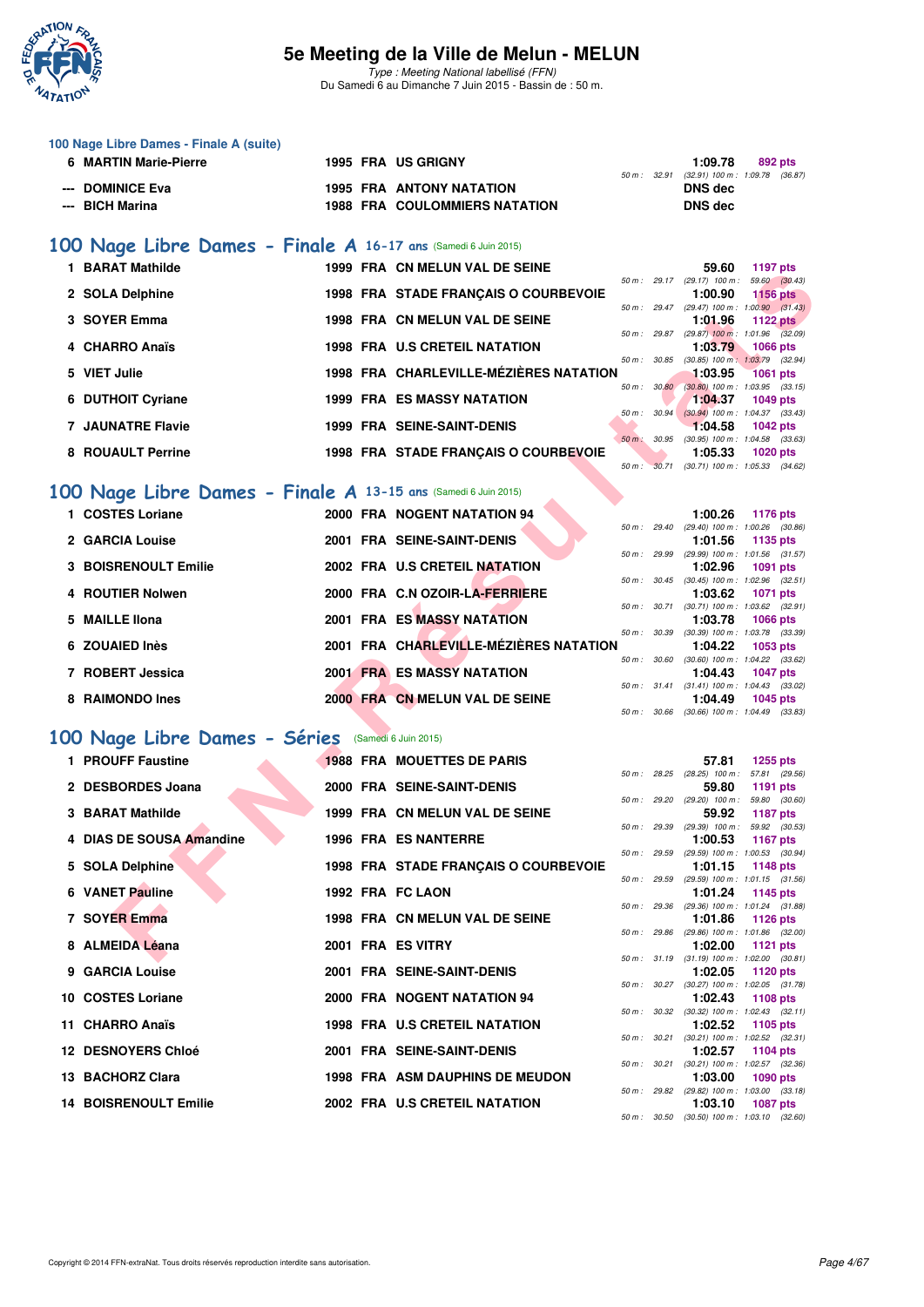

|     | 100 Nage Libre Dames - Séries (suite) |  |                                              |              |              |                                                         |                 |  |
|-----|---------------------------------------|--|----------------------------------------------|--------------|--------------|---------------------------------------------------------|-----------------|--|
|     | <b>15 TEULE Mary</b>                  |  | 1999 FRA AS BONDY                            |              |              | 1:03.14<br>50 m: 30.28 (30.28) 100 m: 1:03.14 (32.86)   | <b>1086 pts</b> |  |
|     | <b>16 ROUAULT Perrine</b>             |  | 1998 FRA STADE FRANÇAIS O COURBEVOIE         |              |              | 1:03.21<br>50 m: 30.07 (30.07) 100 m: 1:03.21 (33.14)   | <b>1084 pts</b> |  |
|     | 17 ALBOUY Katleen                     |  | <b>1998 FRA COLOMBES NATATION</b>            |              | 50 m : 30.97 | 1:03.35<br>$(30.97)$ 100 m : 1:03.35 $(32.38)$          | <b>1080 pts</b> |  |
|     | 18 ROUTIER Nolwen                     |  | 2000 FRA C.N OZOIR-LA-FERRIERE               |              |              | 1:03.36                                                 | 1079 pts        |  |
|     | <b>19 RAYNERT Maud</b>                |  | <b>1998 FRA ES MASSY NATATION</b>            | 50 m: 30.66  |              | $(30.66)$ 100 m : 1:03.36 $(32.70)$<br>1:03.67          | <b>1070 pts</b> |  |
|     | 20 RAIMONDO Ines                      |  | 2000 FRA CN MELUN VAL DE SEINE               |              |              | 50 m: 31.03 (31.03) 100 m: 1:03.67 (32.64)<br>1:03.70   | $1069$ pts      |  |
|     | 21 VIET Julie                         |  | 1998 FRA CHARLEVILLE-MÉZIÈRES NATATION       | 50 m: 30.33  |              | $(30.33)$ 100 m : 1:03.70 $(33.37)$<br>1:03.72          | <b>1068 pts</b> |  |
|     | 22 POUMAREDE Laetitia                 |  | 1997 FRA CN ST-MICHEL-SUR-ORGE               |              |              | 50 m : 30.14 (30.14) 100 m : 1:03.72 (33.58)<br>1:03.75 | <b>1067 pts</b> |  |
|     | 23 JAUNATRE Flavie                    |  | <b>1999 FRA SEINE-SAINT-DENIS</b>            | 50 m : 30.56 |              | $(30.56)$ 100 m : 1:03.75 $(33.19)$<br>1:03.79          | <b>1066 pts</b> |  |
|     | <b>24 ZOUAIED Inès</b>                |  | 2001 FRA CHARLEVILLE-MÉZIÈRES NATATION       | 50 m: 30.82  |              | (30.82) 100 m : 1:03.79 (32.97)<br>1:03.96              | <b>1061 pts</b> |  |
|     | 25 DUTHOIT Cyriane                    |  | <b>1999 FRA ES MASSY NATATION</b>            | 50 m: 30.94  |              | $(30.94)$ 100 m : 1:03.96 $(33.02)$<br>1:03.97          | 1061 pts        |  |
|     | 26 MAILLE IIona                       |  | 2001 FRA ES MASSY NATATION                   | 50 m: 31.29  |              | (31.29) 100 m: 1:03.97 (32.68)<br>1:04.01               | 1059 pts        |  |
|     | 27 FAVERO Camille                     |  | 1998 FRA CHARLEVILLE-MÉZIÈRES NATATION       | $50 m$ :     |              | 30.88 (30.88) 100 m: 1:04.01 (33.13)<br>1:04.06         | 1058 pts        |  |
|     | 28 BESNIER Alicia                     |  | 1999 FRA CN MELUN VAL DE SEINE               |              |              | 50 m: 31.04 (31.04) 100 m: 1:04.06 (33.02)<br>1:04.29   | 1051 pts        |  |
|     | 29 ALVARADO Gabrielle                 |  | 1998 FRA AC VILLEPINTE                       |              |              | 50 m: 31.99 (31.99) 100 m: 1:04.29 (32.30)<br>1:04.76   | <b>1037 pts</b> |  |
|     | 30 AIT HADDOU Amal                    |  | 1999 FRA USC CONFLANS-STE-HONORINE           |              |              | 50 m: 31.33 (31.33) 100 m: 1:04.76 (33.43)<br>1:04.81   | 1035 pts        |  |
| 31. | <b>DUBOIS Sarah</b>                   |  | <b>1999 FRA EN LONGJUMEAU</b>                | 50 m : 30.89 |              | (30.89) 100 m: 1:04.81 (33.92)<br>1:04.86               | 1034 pts        |  |
|     | <b>32 DOMINICE Laura</b>              |  | <b>1993 FRA ANTONY NATATION</b>              |              |              | 50 m: 31.69 (31.69) 100 m: 1:04.86 (33.17)<br>1:04.87   | <b>1034 pts</b> |  |
|     | 33 BOUCENNA Sarah                     |  | 1999 FRA CN MAISONS-ALFORT                   |              |              | 50 m: 31.66 (31.66) 100 m: 1:04.87 (33.21)<br>1:04.93   | 1032 pts        |  |
|     | <b>34 LAVERGNE Floriane</b>           |  | 1999 FRA AQUA CLUB PONTAULT-ROISSY           |              |              | 50 m: 31.18 (31.18) 100 m: 1:04.93 (33.75)<br>1:04.98   | <b>1030 pts</b> |  |
|     | <b>35 GAUCHER Pauline</b>             |  | <b>1997 FRA OPTIMAX TRAINING NATATION 78</b> |              |              | 50 m: 31.47 (31.47) 100 m: 1:04.98 (33.51)<br>1:04.99   | <b>1030 pts</b> |  |
|     | 36 ROBERT Jessica                     |  | <b>2001 FRA ES MASSY NATATION</b>            |              |              | 50 m: 31.61 (31.61) 100 m: 1:04.99 (33.38)<br>1:05.14   | <b>1026 pts</b> |  |
|     | 37 BAURON Charline                    |  | 2001 FRA CN ST-MICHEL-SUR-ORGE               | 50 m: 32.03  |              | $(32.03)$ 100 m : 1:05.14 $(33.11)$                     |                 |  |
|     |                                       |  |                                              |              |              | 1:05.36<br>50 m: 31.12 (31.12) 100 m: 1:05.36 (34.24)   | <b>1019 pts</b> |  |
|     | 38 GARCIA Inès                        |  | 2000 FRA SEINE-SAINT-DENIS                   |              |              | 1:05.38<br>50 m: 31.16 (31.16) 100 m: 1:05.38 (34.22)   | <b>1018 pts</b> |  |
|     | 39 ABDELHAFIDH Emma                   |  | <b>1999 FRA ANTONY NATATION</b>              |              |              | 1:05.42<br>50 m: 31.43 (31.43) 100 m: 1:05.42 (33.99)   | <b>1017 pts</b> |  |
|     | 40 LESAGE Léa                         |  | <b>1997 FRA CN BRUNOY-ESSONNE</b>            |              |              | 1:05.44<br>50 m: 32.31 (32.31) 100 m: 1:05.44 (33.13)   | <b>1017 pts</b> |  |
|     | 41 FIGUEIREDO Mariana                 |  | 2000 FRA SEINE-SAINT-DENIS                   |              |              | 1:05.57<br>50 m: 31.30 (31.30) 100 m: 1:05.57 (34.27)   | 1013 pts        |  |
|     | 42 AUBRY Aurélia                      |  | 1998 FRA U.S CRETEIL NATATION                |              |              | 1:05.74<br>50 m: 31.53 (31.53) 100 m: 1:05.74 (34.21)   | 1008 pts        |  |
|     | <b>43 FERGUENE Ines</b>               |  | <b>2001 FRA ES MASSY NATATION</b>            | 50 m : 32.41 |              | 1:05.88<br>(32.41) 100 m: 1:05.88 (33.47)               | <b>1004 pts</b> |  |
|     | 44 PICARD Nina                        |  | 1999 FRA AQUA CLUB PONTAULT-ROISSY           |              |              | 1:05.92<br>50 m: 32.16 (32.16) 100 m: 1:05.92 (33.76)   | 1002 pts        |  |
|     | 45 PERNOT Ophélie                     |  | 2000 FRA AQUA CLUB PONTAULT-ROISSY           |              |              | 1:06.01<br>50 m: 31.39 (31.39) 100 m: 1:06.01 (34.62)   | 1000 pts        |  |
|     | 45 CHEDRI Melissa                     |  | 2001 FRA CN MELUN VAL DE SEINE               |              |              | 1:06.01<br>50 m: 30.36 (30.36) 100 m: 1:06.01 (35.65)   | $1000$ pts      |  |
|     | 47 BATAL Janelle                      |  | 2001 FRA OPTIMAX TRAINING NATATION 78        |              |              | 1:06.11<br>50 m : 31.59 (31.59) 100 m : 1:06.11 (34.52) | 997 pts         |  |
|     | 48 SOYER Adèle                        |  | 2001 FRA CN MELUN VAL DE SEINE               |              |              | 1:06.14<br>50 m: 31.61 (31.61) 100 m: 1:06.14 (34.53)   | 996 pts         |  |
|     | 49 COUPLET Céleste                    |  | 1999 FRA STADE FRANÇAIS O COURBEVOIE         | 50 m : 32.63 |              | 1:06.44<br>$(32.63)$ 100 m : 1:06.44 $(33.81)$          | 987 pts         |  |
|     | 50 DOUCHEZ Gaëlle                     |  | 1987 FRA LE MÉE-SUR-SEINE NATATION           |              |              | 1:06.57<br>50 m: 32.56 (32.56) 100 m: 1:06.57 (34.01)   | 983 pts         |  |
|     |                                       |  |                                              |              |              |                                                         |                 |  |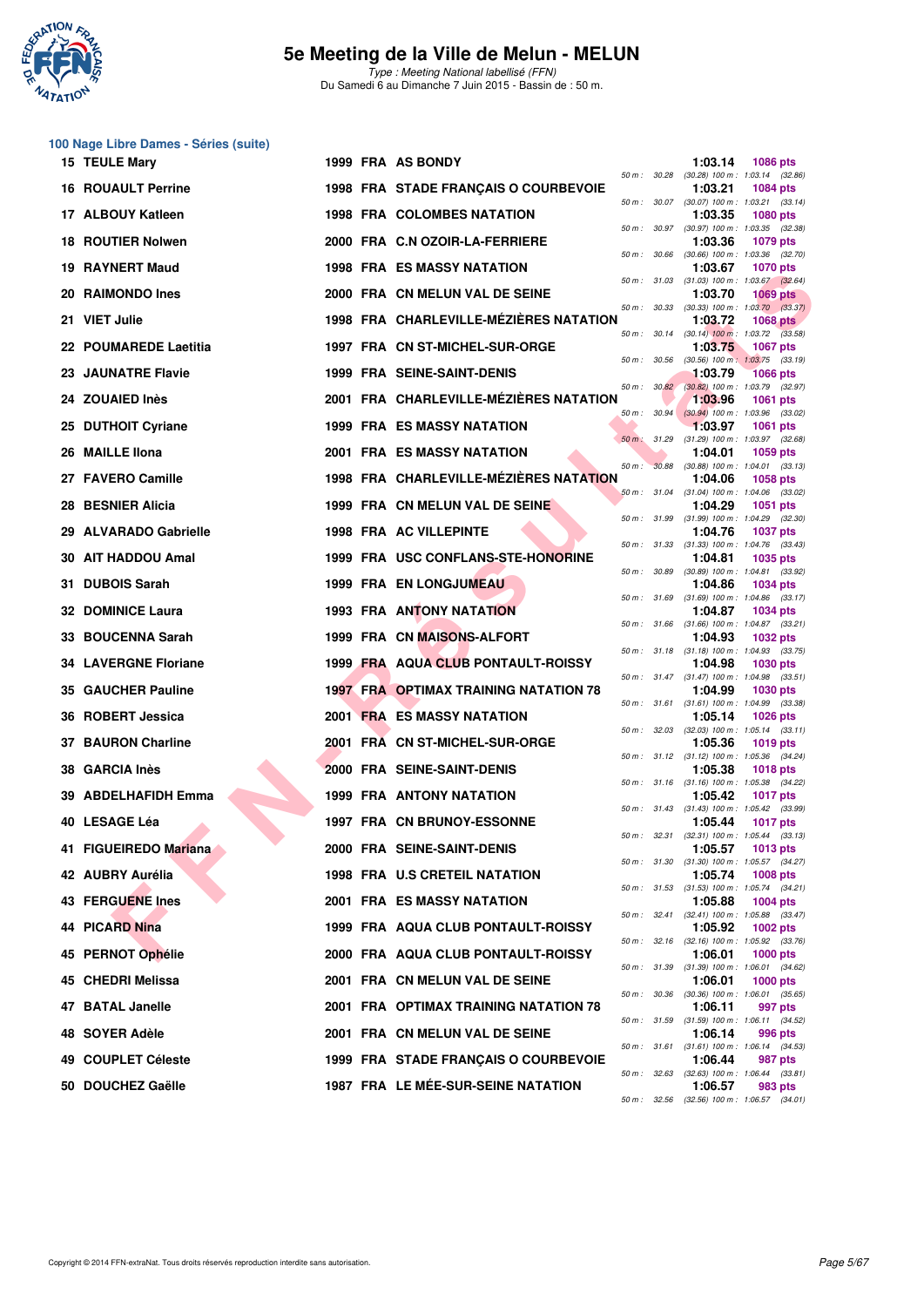

|    | 100 Nage Libre Dames - Séries (suite) |  |                                         |              |              |         |                                                              |
|----|---------------------------------------|--|-----------------------------------------|--------------|--------------|---------|--------------------------------------------------------------|
|    | 51 GRAS Morgane                       |  | 2001 FRA AQUA CLUB PONTAULT-ROISSY      |              |              | 1:06.63 | 982 pts<br>50 m: 32.34 (32.34) 100 m: 1:06.63 (34.29)        |
|    | 52 SIMEANT Laura                      |  | <b>1998 FRA SEINE-SAINT-DENIS</b>       |              |              | 1:06.67 | 980 pts<br>50 m : 32.03 (32.03) 100 m : 1:06.67 (34.64)      |
| 53 | <b>COMMUNAUDAT Margaux</b>            |  | 1998 FRA CN MELUN VAL DE SEINE          |              |              | 1:06.73 | 979 pts                                                      |
|    | 54 PAGE Sibylle                       |  | 1999 FRA CN ST-MICHEL-SUR-ORGE          |              | 50 m : 31.50 | 1:06.90 | $(31.50)$ 100 m : 1:06.73 $(35.23)$<br>974 pts               |
| 55 | <b>MPACKO Ketsia</b>                  |  | 2000 FRA AQUA CLUB PONTAULT-ROISSY      |              | 50 m : 32.00 | 1:07.00 | $(32.00)$ 100 m : 1:06.90 $(34.90)$<br>971 pts               |
| 56 | <b>DOMINICE Eva</b>                   |  | <b>1995 FRA ANTONY NATATION</b>         |              |              | 1:07.05 | 50 m: 31.97 (31.97) 100 m: 1:07.00 (35.03)<br>969 pts        |
| 57 | <b>GROUX Mathilde</b>                 |  | 1999 FRA CN ST-MICHEL-SUR-ORGE          |              |              | 1:07.15 | 50 m: 31.73 (31.73) 100 m: 1:07.05 (35.32)<br><b>967 pts</b> |
| 58 | <b>BELLAHCENE Ines</b>                |  | 2001 FRA SEINE-SAINT-DENIS              |              |              | 1:07.25 | 50 m: 32.33 (32.33) 100 m: 1:07.15 (34.82)<br>964 pts        |
| 59 | <b>SCOTTO Lucie</b>                   |  | <b>1999 FRA COLOMBES NATATION</b>       |              | 50 m : 32.49 | 1:07.29 | $(32.49)$ 100 m : 1:07.25 $(34.76)$<br>963 pts               |
| 60 | <b>DUCHANT Steify</b>                 |  | 2000 FRA TREMBLAY AC                    |              | 50 m: 32.53  | 1:07.41 | $(32.53)$ 100 m : 1:07.29 $(34.76)$<br>959 pts               |
|    | 61 TAVERNE Marion                     |  | 1999 FRA AQUA CLUB PONTAULT-ROISSY      | 50 m :       | 32.60        | 1:07.58 | $(32.60)$ 100 m : 1:07.41 $(34.81)$<br>954 pts               |
|    | 62 SUMEIRE Alizé                      |  | 2001 FRA CA ORSAY                       | $50 m$ :     | 31.99        | 1:07.63 | $(31.99)$ 100 m : 1:07.58 $(35.59)$<br>953 pts               |
|    | 63 CLOSIER Sarah                      |  | 1998 FRA CN VAL MAUBUEE                 | 50 m :       |              | 1:07.70 | 32.15 (32.15) 100 m : 1:07.63 (35.48)<br>951 pts             |
| 64 | <b>MARTIN Marie-Pierre</b>            |  | 1995 FRA US GRIGNY                      |              |              | 1:07.77 | 50 m: 31.76 (31.76) 100 m: 1:07.70 (35.94)<br>949 pts        |
| 65 | <b>DUSAILLANT Mathilde</b>            |  | 1999 FRA CN MELUN VAL DE SEINE          |              |              | 1:07.79 | 50 m: 32.33 (32.33) 100 m: 1:07.77 (35.44)<br>948 pts        |
|    | 66 DERMEE Tessa                       |  | 2000 FRA NOGENT NATATION 94             |              | 50 m : 32.87 | 1:07.83 | (32.87) 100 m : 1:07.79 (34.92)<br>947 pts                   |
| 67 | <b>BANJA Ines</b>                     |  | 2001 FRA US GRIGNY                      |              | 50 m : 32.91 | 1:07.86 | (32.91) 100 m: 1:07.83 (34.92)<br>946 pts                    |
|    | 68 TETTAMANTI Marie-Amélie            |  | 2001 FRA COULOMMIERS NATATION           | 50 m :       | 33.28        | 1:08.12 | (33.28) 100 m: 1:07.86 (34.58)<br>939 pts                    |
| 69 | <b>BARRIERE Sophie</b>                |  | 2001 FRA COLOMBES NATATION              |              |              | 1:08.13 | 50 m: 32.75 (32.75) 100 m: 1:08.12 (35.37)<br>938 pts        |
| 69 | <b>PUCHALA Chloé</b>                  |  | 1999 FRA CN MELUN VAL DE SEINE          |              |              | 1:08.13 | 938 pts                                                      |
|    | 71 MARTIN Alicia                      |  | 2000 FRA AC VILLEPINTE                  |              |              | 1:08.70 | 50 m: 32.04 (32.04) 100 m: 1:08.13 (36.09)<br>922 pts        |
|    | 72 LEPROVOST Juliette                 |  | 1997 FRA CN VAL MAUBUEE                 |              |              | 1:08.74 | 50 m: 33.12 (33.12) 100 m: 1:08.70 (35.58)<br>921 pts        |
|    | 73 SISSOKO Mélissa                    |  | <b>2001 FRA COULOMMIERS NATATION</b>    |              |              | 1:09.02 | 50 m: 32.07 (32.07) 100 m: 1:08.74 (36.67)<br>913 pts        |
|    | 74 SUSINI Marine                      |  | 1998 FRA ASN LOUVRES-ROISSY-SURVILLIERS | 50 m :       | 33.59        | 1:09.05 | $(33.59)$ 100 m : 1:09.02 $(35.43)$<br>912 pts               |
|    | 75 VIRAPIN Laureny                    |  | 2000 FRA AS LE PLESSIS-SAVIGNY          |              | 50 m: 32.43  | 1:09.11 | (32.43) 100 m : 1:09.05 (36.62)<br>911 pts                   |
|    | <b>76 MARTIN Lucie</b>                |  | 1999 FRA AQUATIC CLUB CLAYE-SOUILLY     |              |              | 1:09.16 | 50 m: 32.88 (32.88) 100 m: 1:09.11 (36.23)<br>909 pts        |
|    | 77 LEQUIN Anaïs                       |  | 2000 FRA ENLONGJUMEAU                   | $50\,m$ :    | 33.02        | 1:09.46 | $(33.02)$ 100 m : 1:09.16 $(36.14)$<br>901 pts               |
|    | 78 GELE Rebecca                       |  | <b>2000 FRA ES MASSY NATATION</b>       |              | 50 m : 33.05 | 1:09.51 | $(33.05)$ 100 m : 1:09.46 $(36.41)$<br>900 pts               |
|    | 79 FLEURY Carla                       |  | 2001 FRA SN FRANCONVILLE                |              |              | 1:09.56 | 50 m : 32.86 (32.86) 100 m : 1:09.51 (36.65)<br>898 pts      |
|    | 80 LEROY Raphaelle                    |  | <b>1998 FRA COULOMMIERS NATATION</b>    | 50 m :       | 33.04        | 1:09.60 | (33.04) 100 m: 1:09.56 (36.52)<br>897 pts                    |
|    | 81 CHAMBET Estelle                    |  | 1998 FRA CN ST-MICHEL-SUR-ORGE          | 50 m : 33.26 |              | 1:09.82 | (33.26) 100 m: 1:09.60 (36.34)<br>891 pts                    |
|    | 82 MEHATS Micaela                     |  | 2001 FRA COLOMBES NATATION              |              |              | 1:09.83 | 50 m: 33.23 (33.23) 100 m: 1:09.82 (36.59)<br>891 pts        |
|    | 83 SUCRA Océane                       |  | 2000 FRA AC VILLEPINTE                  |              | 50 m : 34.08 | 1:09.92 | $(34.08)$ 100 m : 1:09.83 $(35.75)$<br>888 pts               |
|    | 84 FERMIER Maeva                      |  | 2000 FRA AS LE PLESSIS-SAVIGNY          |              |              | 1:10.14 | 50 m: 33.21 (33.21) 100 m: 1:09.92 (36.71)<br>882 pts        |
|    | 85 MELANDER Thyra                     |  | 2001 SWE SUEDE                          |              | 50 m : 33.48 | 1:10.19 | $(33.48)$ 100 m : 1:10.14 $(36.66)$<br>881 pts               |
|    | <b>86 GUILLEMOT Marianne</b>          |  | 2000 FRA ASM DAUPHINS DE MEUDON         |              | 50 m : 33.40 | 1:10.41 | (33.40) 100 m: 1:10.19 (36.79)<br>875 pts                    |
|    | 87 GRALL Anaïs                        |  | 2001 FRA USC CONFLANS-STE-HONORINE      |              |              | 1:10.47 | 873 pts                                                      |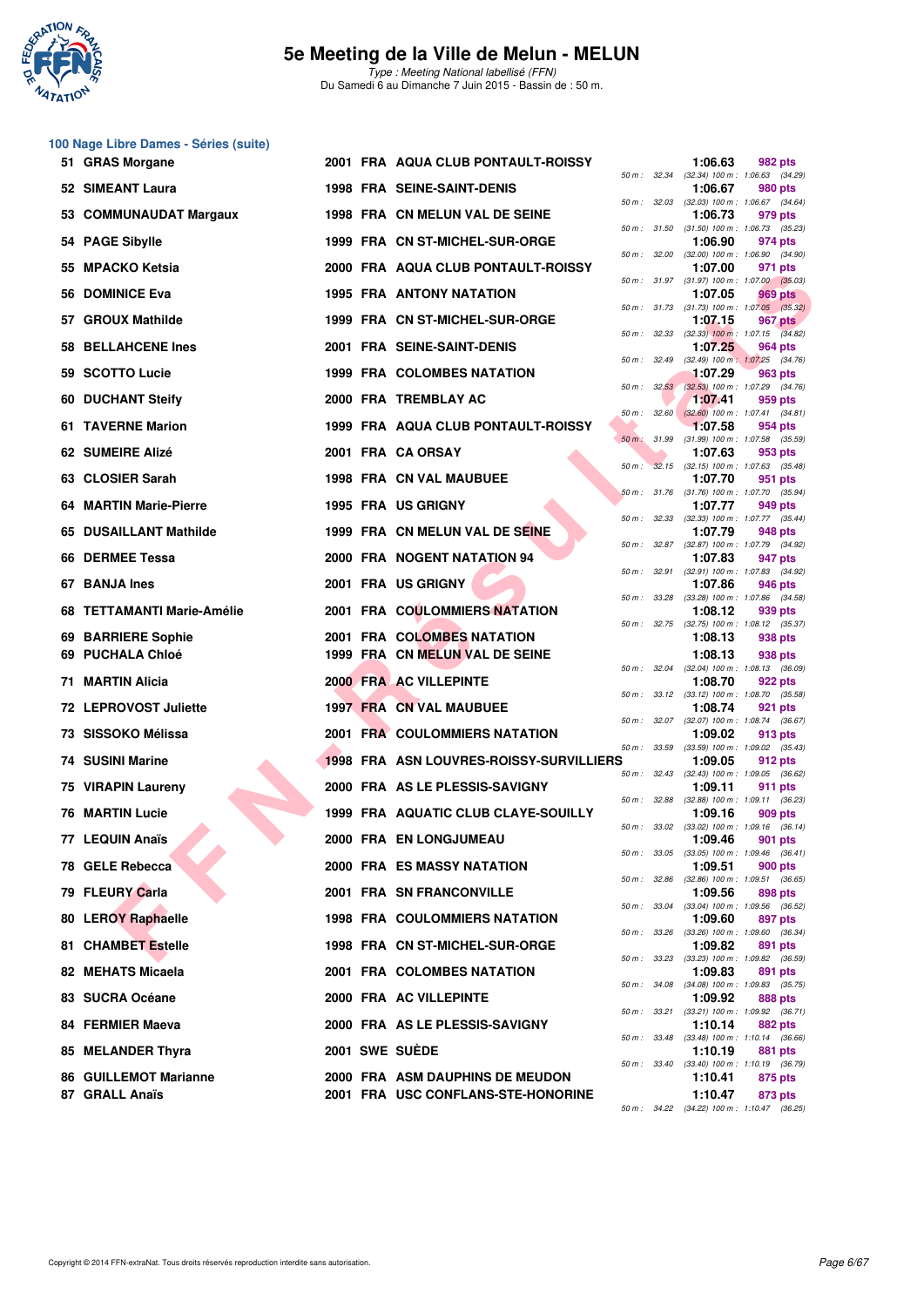

#### **100 Nage Libre Dames - Séries (suite)**

| <b>88 DANIEL NFAMI TCHATCHOU Kesia</b>  |  | <b>2000 FRA ES MASSY NATATION</b>                      |              | 1:10.51            | 872 pts                                                          |
|-----------------------------------------|--|--------------------------------------------------------|--------------|--------------------|------------------------------------------------------------------|
| 89 LARGILIER Iliana<br>90 BERKANI Assia |  | 2001 FRA CN MELUN VAL DE SEINE<br>2001 FRA TREMBLAY AC |              | 1:10.65<br>1:10.67 | 50 m: 33.33 (33.33) 100 m: 1:10.51 (37.18)<br>868 pts<br>867 pts |
| 91 ALLOUN Lena                          |  | 2000 FRA SO ROSNY                                      |              | 1:10.82            | 50 m: 34.23 (34.23) 100 m: 1:10.67 (36.44)<br>863 pts            |
| 92 GENRIES Chloé                        |  | <b>2001 FRA ES MASSY NATATION</b>                      |              | 1:10.90            | 50 m: 33.85 (33.85) 100 m: 1:10.82 (36.97)<br>861 pts            |
| 93 MOUROT Lea                           |  | 2001 FRA COLOMBES NATATION                             |              | 1:10.95            | 50 m: 34.17 (34.17) 100 m: 1:10.90 (36.73)<br><b>860 pts</b>     |
| 94 LEPLAT Emma                          |  | 2001 FRA ASM DAUPHINS DE MEUDON                        |              | 1:10.99            | 50 m: 34.12 (34.12) 100 m: 1:10.95 (36.83)<br>859 pts            |
|                                         |  |                                                        |              |                    | 50 m : 34.01 (34.01) 100 m : 1:10.99 (36.98)                     |
| 95 LECROQ Emma                          |  | 1999 FRA US GRIGNY                                     |              | 1:11.01            | 858 pts<br>50 m: 34.08 (34.08) 100 m: 1:11.01 (36.93)            |
| 96 BICH Marina                          |  | <b>1988 FRA COULOMMIERS NATATION</b>                   |              | 1:11.14            | 855 pts<br>50 m : 33.92 (33.92) 100 m : 1:11.14 (37.22)          |
| 97 RICHET Morgane                       |  | <b>1999 FRA VILLIERS SPORTS JEUNESSE</b>               |              | 1:11.16            | 854 pts<br>50 m : 33.90 (33.90) 100 m : 1:11.16 (37.26)          |
| 98 OFFREDI Ambre                        |  | 2001 FRA TREMBLAY AC                                   |              | 1:11.23            | 852 pts<br>50 m: 33.37 (33.37) 100 m: 1:11.23 (37.86)            |
| 99 SIRVAIN Lucie                        |  | 1998 FRA C.N OZOIR-LA-FERRIERE                         |              | 1:11.48            | 845 pts<br>50 m: 33.87 (33.87) 100 m: 1:11.48 (37.61)            |
| 100 FUENTES Lucie                       |  | 2000 FRA ST-GEORGES ARGENTEUIL                         | 50 m : 33.53 | 1:11.50            | 845 pts<br>$(33.53)$ 100 m : 1:11.50 $(37.97)$                   |
| 101 BENISTY Margaux                     |  | 1997 FRA CN MELUN VAL DE SEINE                         |              | 1:11.68            | 840 pts                                                          |
| 102 PONCET Julie                        |  | 2000 FRA VILLIERS SPORTS JEUNESSE                      |              | 1:11.87            | 50 m: 33.66 (33.66) 100 m: 1:11.68 (38.02)<br>835 pts            |
| 103 CHAMBRAUD Mathilde                  |  | 2000 FRA CS CLICHY 92                                  |              | 1:12.12            | 50 m: 34.07 (34.07) 100 m: 1:11.87 (37.80)<br>828 pts            |
| 104 BENNACER Assia                      |  | 2001 FRA AQUA CLUB PONTAULT-ROISSY                     |              | 1:12.13            | 50 m: 33.50 (33.50) 100 m: 1:12.12 (38.62)<br>828 pts            |
| 105 POTIER Coline                       |  | <b>2001 FRA COULOMMIERS NATATION</b>                   |              | 1:12.29            | 824 pts                                                          |
| 106 JOUBLIN Justine                     |  | 2001 FRA USC CONFLANS-STE-HONORINE                     |              | 1:12.34            | 50 m: 35.16 (35.16) 100 m: 1:12.29 (37.13)<br>822 pts            |
| 107 ZYCHLA Clemence                     |  | 1999 FRA CS MEAUX NATATION                             |              | 1:12.47            | 50 m: 34.58 (34.58) 100 m: 1:12.34 (37.76)<br>819 pts            |
| 108 SANTAMARIA Ilona                    |  | <b>1999 FRA CS MEAUX NATATION</b>                      |              | 1:12.73            | 50 m: 34.65 (34.65) 100 m: 1:12.47 (37.82)<br>812 pts            |
| 109 MIKHAEIL Maria                      |  | 2001 FRA CN VAL MAUBUEE                                |              | 1:12.87            | 50 m: 34.25 (34.25) 100 m: 1:12.73 (38.48)<br>808 pts            |
| 110 BENITO Inés                         |  | 2001 FRA ASN LOUVRES-ROISSY-SURVILLIERS                |              | 1:12.90            | 50 m: 35.70 (35.70) 100 m: 1:12.87 (37.17)<br>807 pts            |
| 111 RENARD Sophie                       |  | <b>1996 FRA ASN LOUVRES-ROISSY-SURVILLIERS</b>         |              | 1:13.78            | 50 m: 35.08 (35.08) 100 m: 1:12.90 (37.82)<br>784 pts            |
| 112 BAUDOIN Alix                        |  | 2001 FRA PROVINS NATATION                              |              | 1:13.94            | 50 m: 33.64 (33.64) 100 m: 1:13.78 (40.14)<br><b>780 pts</b>     |
|                                         |  | 2000 FRA PONT-AUDEMER NAUTIC CLUB                      |              | 1:14.04            | 50 m : 35.34 (35.34) 100 m : 1:13.94 (38.60)                     |
| 113 GENOT Maya                          |  |                                                        |              |                    | 778 pts<br>50 m: 35.30 (35.30) 100 m: 1:14.04 (38.74)            |
| 114 GAMARD Gwendoline                   |  | <b>1997 FRA COULOMMIERS NATATION</b>                   |              | 1:14.14            | 775 pts<br>50 m: 35.27 (35.27) 100 m: 1:14.14 (38.87)            |
| 115 JOUANNY Chloé                       |  | 2000 FRA LE MÉE-SUR-SEINE NATATION                     |              | 1:14.46            | 767 pts<br>50 m: 35.79 (35.79) 100 m: 1:14.46 (38.67)            |
| 116 RAJCA Chloé                         |  | <b>1999 FRA PROVINS NATATION</b>                       |              | 1:15.69            | 735 pts<br>50 m: 36.11 (36.11) 100 m: 1:15.69 (39.58)            |
| 117 PICARD Camille                      |  | <b>2001 FRA COULOMMIERS NATATION</b>                   |              | 1:15.80            | <b>733 pts</b><br>50 m: 35.66 (35.66) 100 m: 1:15.80 (40.14)     |
| 118 BOURON Perrine                      |  | 2000 FRA PROVINS NATATION                              | 50 m : 35.99 | 1:17.84            | 682 pts<br>$(35.99)$ 100 m : 1:17.84 $(41.85)$                   |
| 119 THIBAULT Chloé                      |  | 1999 FRA CN ST-MICHEL-SUR-ORGE                         |              | 1:17.96            | 679 pts                                                          |
| 120 FRANCK Coline                       |  | 1999 FRA CN ST-MICHEL-SUR-ORGE                         |              | 1:18.34            | 50 m: 36.95 (36.95) 100 m: 1:17.96 (41.01)<br>670 pts            |
| 121 LE NEURES Oriane                    |  | 2001 FRA CND LA FERTÉ-SOUS-JOUARRE                     | 50 m : 35.98 | 1:24.19            | $(35.98)$ 100 m : 1:18.34 $(42.36)$<br>537 pts                   |
| --- GAIGNEROT Kim                       |  | 2000 FRA CND LA FERTÉ-SOUS-JOUARRE                     |              | <b>DNS dec</b>     | 50 m: 38.52 (38.52) 100 m: 1:24.19 (45.67)                       |
| --- NAIT-HAMOUD Meryem                  |  | 2000 FRA CM LE BOURGET                                 |              | <b>DNS dec</b>     |                                                                  |
| --- MAIGROT Morgane                     |  | <b>1998 FRA ANTONY NATATION</b>                        |              | <b>DNS dec</b>     |                                                                  |
| --- BRIAT Laura                         |  | 1999 FRA CN ST-MICHEL-SUR-ORGE                         |              | <b>DNS dec</b>     |                                                                  |

| 50 m :               | 33.33          | 1:10.51<br>$(33.33) 100 m$ :<br>1:10.65           | 872 pts<br>1:10.51<br>(37.18)<br>868 pts                   |
|----------------------|----------------|---------------------------------------------------|------------------------------------------------------------|
| $50 m$ :             | 34.23          | 1:10.67<br>$(34.23) 100 m$ :<br>1:10.82           | <b>867 pts</b><br>$1:10.67$ (36.44)<br>863 pts             |
| $50 m$ :             | 33.85          | $(33.85)$ 100 m :<br>1:10.90                      | 1:10.82 (36.97)<br>861 pts                                 |
| $50 m$ :             | 34.17<br>34.12 | $(34.17) 100 m$ :<br>1:10.95                      | 1:10.90 (36.73)<br><b>860 pts</b>                          |
| $50 m$ :<br>$50 m$ : | 34.01          | $(34.12) 100 m$ :<br>1:10.99<br>$(34.01)$ 100 m : | 1:10.95<br>(36.83)<br>859 pts<br>1:10.99 (36.98)           |
| $50 m$ :             | 34.08          | 1:11.01<br>$(34.08) 100 m$ :                      | 858 pts<br>1:11.01<br>(36.93)                              |
| $50 m$ :             | 33.92          | 1:11.14<br>$(33.92)$ 100 m :                      | 855 pts<br>1:11.14<br>(37.22)                              |
| $50 m$ :             | 33.90          | 1:11.16<br>$(33.90)$ 100 m :                      | 854 pts<br>1:11.16<br>(37.26)                              |
| $50 m$ :             | 33.37          | 1:11.23<br>$(33.37) 100 m$ :<br>1:11.48           | 852 pts<br>1:11.23 (37.86)<br>845 pts                      |
| $50 m$ :             | 33.87          | (33.87) 100 m :<br>1:11.50                        | $1:11.48$ (37.61)<br>845 pts                               |
| $50 m$ :             | 33.53          | (33.53) 100 m :<br>1:11.68                        | 1:11.50<br>(37.97)<br>840 pts                              |
| $50 m$ :             | 33.66<br>34.07 | $(33.66) 100 m$ :<br>1:11.87                      | 1:11.68<br>(38.02)<br>835 pts                              |
| $50 m$ :<br>$50 m$ : | 33.50          | $(34.07) 100 m$ :<br>1:12.12<br>$(33.50)$ 100 m : | 1:11.87<br>(37.80)<br><b>828 pts</b><br>1:12.12<br>(38.62) |
|                      |                | 1:12.13<br>1:12.29                                | 828 pts<br><b>824 pts</b>                                  |
| $50 m$ :             | 35.16          | $(35.16) 100 m$ :<br>1:12.34                      | 1:12.29<br>(37.13)<br>822 pts                              |
| $50 m$ :             | 34.58          | $(34.58) 100 m$ :<br>1:12.47                      | 1:12.34 (37.76)<br>819 pts                                 |
| $50 m$ :             | 34.65<br>34.25 | $(34.65) 100 m$ :<br>1:12.73                      | (37.82)<br>1:12.47<br>812 pts<br>1:12.73                   |
| $50 m$ :<br>$50 m$ : | 35.70          | $(34.25)$ 100 m :<br>1:12.87<br>$(35.70)$ 100 m : | (38.48)<br>808 pts<br>1:12.87<br>(37.17)                   |
| $50 m$ :             | 35.08          | 1:12.90<br>$(35.08) 100 m$ :                      | 807 pts<br>1:12.90<br>(37.82)                              |
| $50 m$ :             | 33.64          | 1:13.78<br>$(33.64) 100 m$ :                      | 784 pts<br>$1:13.78$ $(40.14)$                             |
| $50 m$ :             | 35.34          | 1:13.94<br>$(35.34) 100 m$ :<br>1:14.04           | 780 pts<br>1:13.94<br>(38.60)<br><b>778 pts</b>            |
| $50 m$ :             | 35.30          | $(35.30)$ 100 m :<br>1:14.14                      | 1:14.04<br>(38.74)<br>775 pts                              |
| 50 m :               | 35.27          | $(35.27)$ 100 m :<br>1:14.46                      | 1:14.14 (38.87)<br>767 pts                                 |
| 50 m :<br>$50 m$ :   | 35.79          | (35.79) 100 m:<br>1:15.69                         | (38.67)<br>1:14.46<br>735 pts                              |
| $50 m$ :             | 36.11<br>35.66 | $(36.11)$ 100 m :<br>1:15.80<br>$(35.66) 100 m$ : | 1:15.69<br>(39.58)<br><b>733 pts</b><br>1:15.80<br>(40.14) |
| $50 m$ :             | 35.99          | 1:17.84<br>$(35.99)$ 100 m :                      | <b>682 pts</b><br>1:17.84<br>(41.85)                       |
| $50 m$ :             | 36.95          | 1:17.96<br>$(36.95) 100 m$ :                      | 679 pts<br>1:17.96<br>(41.01)                              |
| $50 m$ :             | 35.98          | 1:18.34<br>$(35.98) 100 m$ :<br>1:24.19           | 670 pts<br>1:18.34<br>(42.36)<br>537 pts                   |
| 50 m :               | 38.52          | $(38.52) 100 m$ :<br>DNS dec                      | 1:24.19<br>(45.67)                                         |
|                      |                | DNS dec                                           |                                                            |
|                      |                | DNS dec<br>DNS dec                                |                                                            |
|                      |                |                                                   |                                                            |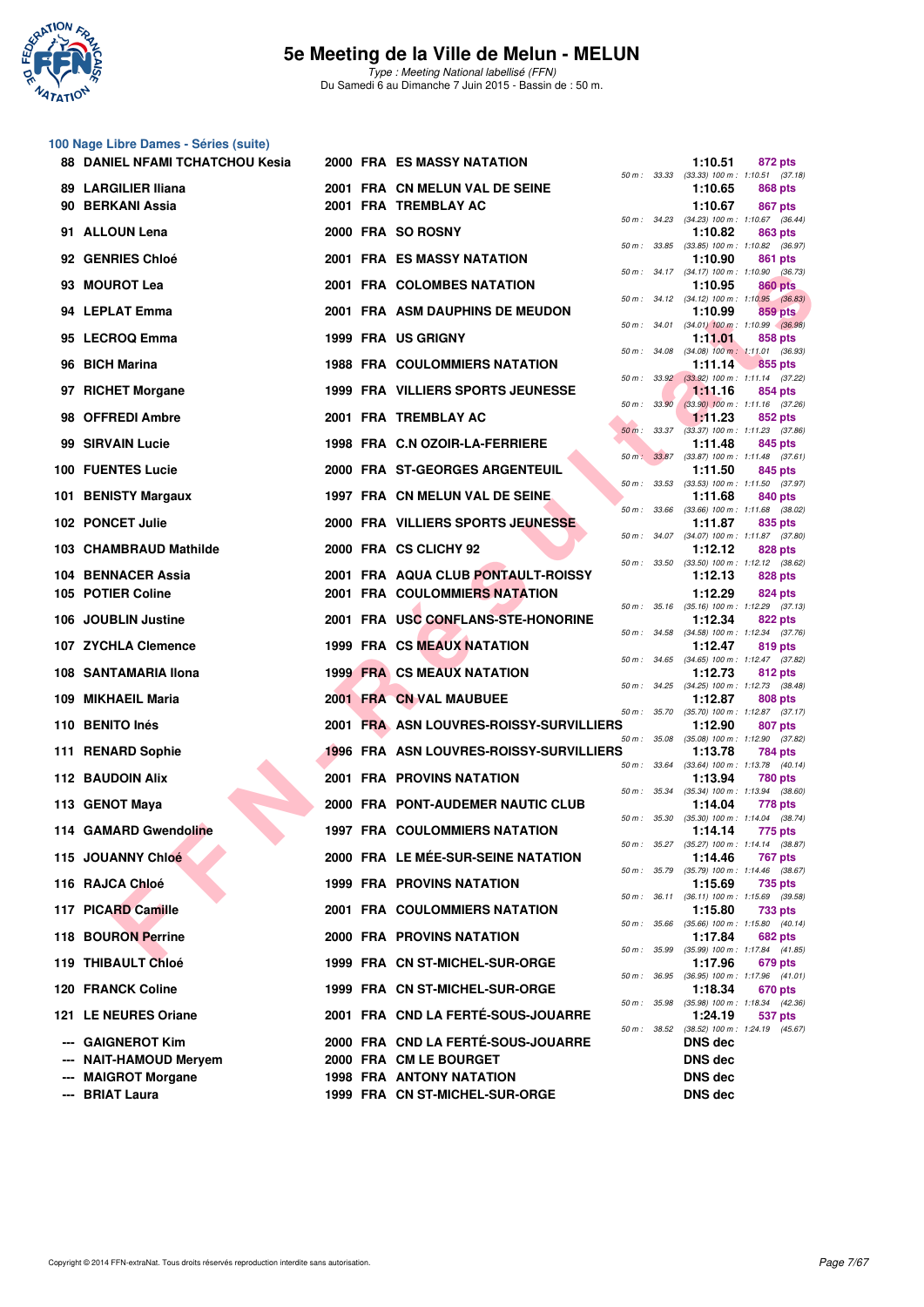

## **[200 Nage Libre Dames - Séries](http://www.ffnatation.fr/webffn/resultats.php?idact=nat&go=epr&idcpt=31115&idepr=3)** (Samedi 6 Juin 2015)

| 1 FOURTIER Julie          |  | <b>1993 FRA CSN GUYANCOURT</b><br>2:06.19<br><b>1223 pts</b>                                                                                                       |
|---------------------------|--|--------------------------------------------------------------------------------------------------------------------------------------------------------------------|
| 2 BARDOT Lou              |  | 50 m: 29.74 (29.74) 100 m: 1:01.61 (31.87) 150 m: 1:34.19 (32.58) 200 m: 2:06.19 (32.00)<br>1998 FRA CN MELUN VAL DE SEINE<br>2:07.87<br>1196 pts                  |
| 3 DESBORDES Joana         |  | 50 m: 30.59 (30.59) 100 m: 1:02.92 (32.33) 150 m: 1:36.35 (33.43) 200 m: 2:07.87 (31.52)<br>2000 FRA SEINE-SAINT-DENIS<br>2:10.36<br><b>1156 pts</b>               |
| 4 BEN BOUKHATEM Asma      |  | 50 m: 30.54 (30.54) 100 m: 1:03.47 (32.93) 150 m: 1:37.29 (33.82) 200 m: 2:10.36 (33.07)<br><b>1997 TUN TUNISIE</b><br>2:11.76<br>1134 pts                         |
| 5 BOURNONVILLE Mey        |  | 50 m: 31.51 (31.51) 100 m: 1:05.25 (33.74) 150 m: 1:38.52 (33.27) 200 m: 2:11.76 (33.24)<br>1999 FRA ES VITRY<br>2:13.18<br><b>1112 pts</b>                        |
| 6 KCHHOK Manna            |  | 50 m: 31.90 (31.90) 100 m: 1:06.31 (34.41) 150 m: 1:40.57 (34.26) 200 m: 2:13.18 (32.61)<br><b>2000 TUN TUNISIE</b><br>2:13.45<br>1108 $pts$                       |
| 7 BIHAN Morgane           |  | 50 m: 30.50 (30.50) 100 m: 1:04.58 (34.08) 150 m: 1:39.47 (34.89) 200 m: 2:13.45 (33.98)<br>2000 FRA CSN GUYANCOURT<br>2:13.48<br><b>1107 pts</b>                  |
| 8 SOYER Emma              |  | 50 m: 31.64 (31.64) 100 m: 1:05.70 (34.06) 150 m: 1:40.41 (34.71) 200 m: 2:13.48 (33.07)<br>1998 FRA CN MELUN VAL DE SEINE<br>2:13.51<br>$-1107$ pts               |
| 9 MANSOURI Donia          |  | 50 m: 31.37 (31.37) 100 m: 1:05.14 (33.77) 150 m: 1:40.14 (35.00) 200 m: 2:13.51 (33.37)<br>1998 FRA STADE FRANÇAIS O COURBEVOIE<br>2:13.71<br>1104 pts            |
| <b>10 VANET Pauline</b>   |  | 50 m: 30.25 (30.25) 100 m: 1:03.52 (33.27) 150 m: 1:38.33 (34.81) 200 m: 2:13.71 (35.38)<br>1992 FRA FC LAON<br><b>2:13.73</b><br>1103 pts                         |
| 11 FAVERO Camille         |  | 50 m: 31.37 (31.37) 100 m: 1:05.36 (33.99) 150 m: 1:39.87 (34.51) 200 m: 2:13.73 (33.86)<br>1998 FRA CHARLEVILLE-MEZIERES NATATION<br>2:14.34<br><b>1094 pts</b>   |
| 12 REMY Elora             |  | 50 m: 31.06 (31.06) 100 m: 1:05.34 (34.28) 150 m: 1:40.08 (34.74) 200 m: 2:14.34 (34.26)<br>2000 FRA CHARLEVILLE-MEZIERES NATATION<br><b>STATE</b><br>2:14.50      |
|                           |  | <b>1091 pts</b><br>50 m: 31.62 (31.62) 100 m: 1:05.98 (34.36) 150 m: 1:39.97 (33.99) 200 m: 2:14.50 (34.53)                                                        |
| 13 DUTHOIT Cyriane        |  | 1999 FRA ES MASSY NATATION<br>2:15.08<br>1083 pts<br>50 m: 31.43 (31.43) 100 m: 1:05.80 (34.37) 150 m: 1:40.04 (34.24) 200 m: 2:15.08 (35.04)                      |
| 14 GAMER Rose-alexia      |  | 1999 FRA ES VITRY<br>2:15.96<br>1069 $pts$<br>50 m: 30.68 (30.68) 100 m: 1:04.54 (33.86) 150 m: 1:40.04 (35.50) 200 m: 2:15.96 (35.92)                             |
| 15 COSTES Loriane         |  | <b>2000 FRA NOGENT NATATION 94</b><br>2:16.01<br><b>1068 pts</b><br>50 m: 31.72 (31.72) 100 m: 1:06.47 (34.75) 150 m: 1:41.69 (35.22) 200 m: 2:16.01 (34.32)       |
| <b>16 AUBRY Alice</b>     |  | <b>1997 FRA NAUTIQUE ENTENTE CHALONS</b><br>2:16.22<br><b>1065 pts</b><br>50 m: 32.65 (32.65) 100 m: 1:07.16 (34.51) 150 m: 1:42.35 (35.19) 200 m: 2:16.22 (33.87) |
| 17 ROBERT Jessica         |  | <b>2001 FRA ES MASSY NATATION</b><br>2:16.58<br><b>1060 pts</b><br>50 m: 32.41 (32.41) 100 m: 1:07.26 (34.85) 150 m: 1:42.46 (35.20) 200 m: 2:16.58 (34.12)        |
| 18 LANGLAIS Lila          |  | 2000 FRA ES MASSY NATATION<br>2:16.70<br><b>1058 pts</b><br>50 m: 32.27 (32.27) 100 m: 1:07.14 (34.87) 150 m: 1:42.08 (34.94) 200 m: 2:16.70 (34.62)               |
| 19 DIAS DE SOUSA Amandine |  | 1996 FRA ES NANTERRE<br>2:16.79<br><b>1056 pts</b><br>50 m: 31.62 (31.62) 100 m: 1:06.19 (34.57) 150 m: 1:41.68 (35.49) 200 m: 2:16.79 (35.11)                     |
| 20 VIET Julie             |  | <b>1998 FRA CHARLEVILLE-MEZIERES NATATION</b><br>2:16.91<br><b>1055 pts</b>                                                                                        |
| 21 HAJDER-NAEYE Tamlyne   |  | 50 m: 31.67 (31.67) 100 m: 1:06.27 (34.60) 150 m: 1:42.05 (35.78) 200 m: 2:16.91 (34.86)<br>2000 FRA AC BOULOGNE-BILLANCOURT<br>2:17.16<br>1051 pts                |
| 22 POULAIN Mélanie        |  | 50 m: 32.62 (32.62) 100 m: 1:07.63 (35.01) 150 m: 1:42.66 (35.03) 200 m: 2:17.16 (34.50)<br>1995 FRA NOGENT NATATION 94<br>2:17.18<br><b>1050 pts</b>              |
| 23 GARCIA Louise          |  | 50 m: 30.90 (30.90) 100 m: 1:05.25 (34.35) 150 m: 1:41.39 (36.14) 200 m: 2:17.18 (35.79)<br><b>2001 FRA SEINE-SAINT-DENIS</b><br>2:17.21<br><b>1050 pts</b>        |
| 24 BOUCENNA Sarah         |  | 50 m: 31.40 (31.40) 100 m: 1:06.37 (34.97) 150 m: 1:42.38 (36.01) 200 m: 2:17.21 (34.83)<br>2:17.23<br>1999 FRA CN MAISONS-ALFORT<br><b>1050 pts</b>               |
| 25 ROBERT Audrey          |  | 50 m: 31.94 (31.94) 100 m: 1:06.98 (35.04) 150 m: 1:42.51 (35.53) 200 m: 2:17.23 (34.72)<br><b>1999 FRA DAUPHINS LE COTEAU</b><br>2:17.56<br><b>1045 pts</b>       |
| 26 MARCHESE Julie         |  | 50 m: 31.09 (31.09) 100 m: 1:05.69 (34.60) 150 m: 1:42.06 (36.37) 200 m: 2:17.56 (35.50)<br>2000 FRA CN MELUN VAL DE SEINE<br>2:17.57<br>1045 pts                  |
| 27 BOYER Charlotte        |  | 50 m: 31.75 (31.75) 100 m: 1:06.25 (34.50) 150 m: 1:42.85 (36.60) 200 m: 2:17.57 (34.72)<br>2000 FRA C.S MONTERELAIS NATATION<br>2:18.84<br>1026 pts               |
| 28 LOSCHI Lea             |  | 50 m: 31.50 (31.50) 100 m: 1:07.06 (35.56) 150 m: 1:43.43 (36.37) 200 m: 2:18.84 (35.41)<br><b>1998 FRA ES MASSY NATATION</b><br>2:18.85<br>1025 pts               |
| 29 JAUNATRE Flavie        |  | 50 m: 31.49 (31.49) 100 m: 1:07.10 (35.61) 150 m: 1:43.36 (36.26) 200 m: 2:18.85 (35.49)<br><b>1999 FRA SEINE-SAINT-DENIS</b><br>2:19.04<br>1023 pts               |
| 30 TEULE Mary             |  | 50 m: 32.40 (32.40) 100 m: 1:08.35 (35.95) 150 m: 1:43.93 (35.58) 200 m: 2:19.04 (35.11)<br>1999 FRA AS BONDY<br>2:19.07<br><b>1022 pts</b>                        |
|                           |  | 50 m : 32.06 (32.06) 100 m : 1:06.85<br>(34.79) 150 m : 1:44.03 (37.18) 200 m : 2:19.07 (35.04)                                                                    |
| 31 RAJHI Ines             |  | <b>2001 TUN TUNISIE</b><br>2:19.41<br>1017 pts<br>50 m: 31.44 (31.44) 100 m: 1:06.20<br>(34.76) 150 m : 1:43.03 (36.83) 200 m : 2:19.41 (36.38)                    |
| 32 RAIMONDO Ines          |  | 2000 FRA CN MELUN VAL DE SEINE<br>2:19.60<br>1014 pts<br>50 m: 32.91 (32.91) 100 m: 1:08.60 (35.69) 150 m: 1:44.48 (35.88) 200 m: 2:19.60 (35.12)                  |
| 33 PUSSET Manon           |  | 2000 FRA CN BRUNOY-ESSONNE<br>2:20.35<br>1003 pts<br>50 m: 32.99 (32.99) 100 m: 1:09.19 (36.20) 150 m: 1:45.71 (36.52) 200 m: 2:20.35 (34.64)                      |
| <b>34 DESNOYERS Chloé</b> |  | 2001 FRA SEINE-SAINT-DENIS<br>2:20.43<br><b>1002 pts</b><br>50 m: 31.30 (31.30) 100 m: 1:06.89 (35.59) 150 m: 1:43.83 (36.94) 200 m: 2:20.43 (36.60)               |
| <b>35 FERGUENE Ines</b>   |  | <b>2001 FRA ES MASSY NATATION</b><br>2:20.45<br>1002 pts<br>50 m: 32.92 (32.92) 100 m: 1:07.78 (34.86) 150 m: 1:44.74 (36.96) 200 m: 2:20.45 (35.71)               |
| 36 ABDELHAFIDH Emma       |  | 1999 FRA ANTONY NATATION<br>2:20.80<br>996 pts<br>50 m: 33.41 (33.41) 100 m: 1:09.47 (36.06) 150 m: 1:45.87 (36.40) 200 m: 2:20.80 (34.93)                         |
|                           |  |                                                                                                                                                                    |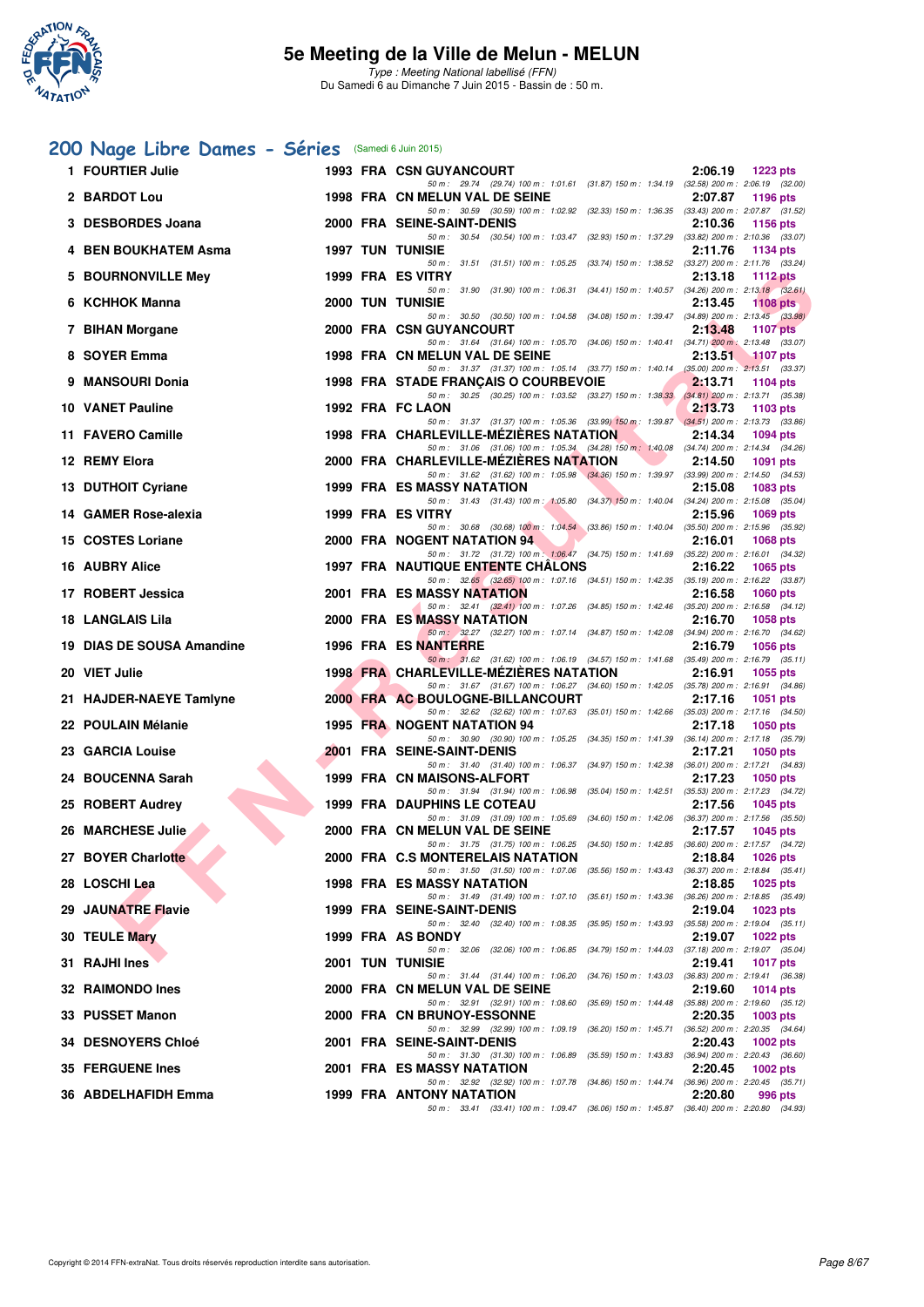

|     | 200 Nage Libre Dames - Séries (suite) |  |                                                                                                                                          |         |                                            |
|-----|---------------------------------------|--|------------------------------------------------------------------------------------------------------------------------------------------|---------|--------------------------------------------|
|     | 37 JOLY Mathilde                      |  | 2001 FRA C.N OZOIR-LA-FERRIERE<br>50 m: 32.93 (32.93) 100 m: 1:08.78 (35.85) 150 m: 1:45.31 (36.53) 200 m: 2:21.05 (35.74)               | 2:21.05 | 993 pts                                    |
|     | 38 PIRCARD Aglaé                      |  | 2001 FRA CHARLEVILLE-MEZIERES NATATION                                                                                                   | 2:21.69 | 983 pts                                    |
|     | 39 AIT HADDOU Amal                    |  | 50 m: 33.12 (33.12) 100 m: 1:09.00 (35.88) 150 m: 1:45.76 (36.76) 200 m: 2:21.69 (35.93)<br>1999 FRA USC CONFLANS-STE-HONORINE           | 2:21.82 | 981 pts                                    |
|     | 40 DESBONNES Leha                     |  | 50 m: 32.05 (32.05) 100 m: 1:07.56 (35.51) 150 m: 1:44.83 (37.27) 200 m: 2:21.82 (36.99)<br>2002 FRA ES MASSY NATATION                   | 2:22.14 | 977 pts                                    |
|     | 41 SUMEIRE Alizé                      |  | 50 m: 32.30 (32.30) 100 m: 1:08.64 (36.34) 150 m: 1:45.45 (36.81) 200 m: 2:22.14 (36.69)<br>2001 FRA CA ORSAY                            | 2:22.16 | 976 pts                                    |
|     | 42 GAUCHER Pauline                    |  | 50 m: 32.43 (32.43) 100 m: 1:08.78 (36.35) 150 m: 1:46.07 (37.29) 200 m: 2:22.16 (36.09)<br><b>1997 FRA OPTIMAX TRAINING NATATION 78</b> | 2:22.33 | 974 pts                                    |
|     | 43 SIMEANT Laura                      |  | 50 m: 32.46 (32.46) 100 m: 1:07.38 (34.92) 150 m: 1:44.93 (37.55) 200 m: 2:22.33 (37.40)<br>1998 FRA SEINE-SAINT-DENIS                   | 2:22.43 | 973 pts                                    |
|     | 44 PICARD Nina                        |  | 50 m: 32.58 (32.58) 100 m: 1:08.71 (36.13) 150 m: 1:45.23 (36.52) 200 m: 2:22.43 (37.20)<br>1999 FRA AQUA CLUB PONTAULT-ROISSY           | 2:22.82 | 967 pts                                    |
|     |                                       |  | 50 m: 34.03 (34.03) 100 m: 1:10.26 (36.23) 150 m: 1:48.22 (37.96) 200 m: 2:22.82 (34.60)                                                 |         |                                            |
|     | 45 REBELO Alizee                      |  | 2001 FRA ES MASSY NATATION<br>50 m: 33.66 (33.66) 100 m: 1:10.38 (36.72) 150 m: 1:47.68 (37.30) 200 m: 2:22.86 (35.18)                   | 2:22.86 | 966 pts                                    |
|     | 46 ZOUAIED Inès                       |  | 2001 FRA CHARLEVILLE-MEZIERES NATATION<br>50 m: 33.40 (33.40) 100 m: 1:09.93 (36.53) 150 m: 1:47.15 (37.22) 200 m: 2:23.72 (36.57)       | 2:23.72 | 954 pts                                    |
|     | 47 GARCIA Inès                        |  | 2000 FRA SEINE-SAINT-DENIS<br>50 m: 33.15 (33.15) 100 m: 1:09.96 (36.81) 150 m: 1:47.91 (37.95) 200 m: 2:23.85 (35.94)                   | 2:23.85 | 952 pts                                    |
| 48. | SOYER Adèle                           |  | 2001 FRA CN MELUN VAL DE SEINE<br>50 m: 34.29 (34.29) 100 m: 1:11.35 (37.06) 150 m: 1:48.25 (36.90) 200 m: 2:23.97 (35.72)               | 2:23.97 | 950 pts                                    |
|     | 49 HACHEZ Clementine                  |  | 2001 FRA CSN GUYANCOURT<br>50 m: 33.51 (33.51) 100 m: 1:10.54 (37.03) 150 m: 1:47.75 (37.21) 200 m: 2:24.11 (36.36)                      | 2:24.11 | 948 pts                                    |
|     | 50 PELLIER Claire                     |  | 2000 FRA CN MELUN VAL DE SEINE                                                                                                           | 2:24.12 | 948 pts                                    |
|     | 51 DOMINICE Laura                     |  | 50 m: 34.10 (34.10) 100 m: 1:10.99 (36.89) 150 m: 1:48.09 (37.10) 200 m: 2:24.12 (36.03)<br><b>1993 FRA ANTONY NATATION</b>              | 2:24.38 | 944 pts                                    |
|     | 52 BAURON Charline                    |  | 50 m: 33.99 (33.99) 100 m: 1:10.35 (36.36) 150 m: 1:47.46 (37.11) 200 m: 2:24.38 (36.92)<br>2001 FRA CN ST-MICHEL-SUR-ORGE               | 2:24.39 | 944 pts                                    |
|     | 53 LESSOUED Sarah                     |  | 50 m: 32.28 (32.28) 100 m: 1:09.28 (37.00) 150 m: 1:47.29 (38.01) 200 m: 2:24.39 (37.10)<br>2000 FRA AS LE PLESSIS-SAVIGNY               | 2:24.40 | 944 pts                                    |
|     | 54 LESAGE Léa                         |  | 50 m: 32.71 (32.71) 100 m: 1.09.66 (36.95) 150 m: 1.47.44 (37.78) 200 m: 2:24.40 (36.96)<br><b>1997 FRA CN BRUNOY-ESSONNE</b>            | 2:24.66 | 940 pts                                    |
| 55  | <b>MARTIN Marie-Pierre</b>            |  | 50 m: 33.51 (33.51) 100 m: 1:09.86 (36.35) 150 m: 1:47.71 (37.85) 200 m: 2:24.66 (36.95)<br>1995 FRA US GRIGNY                           | 2:25.42 | 929 pts                                    |
|     | 56 JONSSON Malin                      |  | 50 m: 33.22 (33.22) 100 m: 1:09.94 (36.72) 150 m: 1:47.65 (37.71) 200 m: 2:25.42 (37.77)<br>1998 SWE SUEDE                               | 2:25.44 | 929 pts                                    |
|     | 57 BEDAIE Tais                        |  | 50 m: 34.09 (34.09) 100 m: 1:10.77 (36.68) 150 m: 1:48.34 (37.57) 200 m: 2:25.44 (37.10)<br>1999 FRA AS BONDY                            |         |                                            |
|     |                                       |  | 50 m: 33.67 (33.67) 100 m: 1:10.33 (36.66) 150 m: 1:48.02 (37.69) 200 m: 2:25.54 (37.52)                                                 | 2:25.54 | 928 pts                                    |
|     | 58 GELY Marion                        |  | <b>1999 FRA CSN GUYANCOURT</b><br>50 m: 33.98 (33.98) 100 m: 1:12.00 (38.02) 150 m: 1:49.69 (37.69) 200 m: 2:26.11 (36.42)               | 2:26.11 | 920 pts                                    |
|     | 58 LEROY Marine                       |  | 2001 FRA CSN GUYANCOURT<br>50 m: 33.21 (33.21) 100 m: 1:11.46 (38.25) 150 m: 1:48.90 (37.44) 200 m: 2:26.11 (37.21)                      | 2:26.11 | 920 pts                                    |
|     | 60 ALVARADO Gabrielle                 |  | 1998 FRA AC VILLEPINTE<br>50 m: 32.67 (32.67) 100 m: 1:09.42 (36.75) 150 m: 1:47.47 (38.05) 200 m: 2:26.32 (38.85)                       | 2:26.32 | 917 pts                                    |
|     | 61 JAMLAOUI Salsabil                  |  | 1999 FRA MOUETTES DE PARIS<br>50 m: 34.12 (34.12) 100 m: 1:11.09 (36.97) 150 m: 1:48.83 (37.74) 200 m: 2:26.52 (37.69)                   | 2:26.52 | 914 pts                                    |
|     | 62 BOURNONVILLE Laura                 |  | 2001 FRA ES VITRY<br>50 m: 34.24 (34.24) 100 m: 1:12.27 (38.03) 150 m: 1:50.55 (38.28) 200 m: 2:26.54 (35.99)                            | 2:26.54 | 914 pts                                    |
|     | 63 FIGUEIREDO Mariana                 |  | 2000 FRA SEINE-SAINT-DENIS                                                                                                               | 2:26.75 | 911 pts                                    |
|     | 64 ZENON Cassandre                    |  | 50 m : 33.49 (33.49) 100 m : 1:10.62 (37.13) 150 m : 1:49.32 (38.70) 200 m : 2:26.75 (37.43)<br>2000 FRA MOUETTES DE PARIS               | 2:27.04 | 907 pts                                    |
|     | 65 CHEDRI Melissa                     |  | 50 m: 34.25 (34.25) 100 m: 1:11.53 (37.28) 150 m: 1:49.70 (38.17) 200 m: 2:27.04 (37.34)<br>2001 FRA CN MELUN VAL DE SEINE               | 2:27.15 | 905 pts                                    |
|     | 66 MARTIN Alicia                      |  | 50 m: 33.99 (33.99) 100 m: 1:12.12 (38.13) 150 m: 1:50.34<br>2000 FRA AC VILLEPINTE                                                      | 2:27.18 | (38.22) 200 m : 2:27.15 (36.81)<br>905 pts |
|     | 67 RAMBAUD Anissa                     |  | 50 m: 33.91 (33.91) 100 m: 1:11.69 (37.78) 150 m: 1:49.96 (38.27) 200 m: 2:27.18 (37.22)<br>1999 FRA AQUA CLUB PONTAULT-ROISSY           | 2:27.71 | 897 pts                                    |
|     | 68 GRAS Morgane                       |  | 50 m: 34.23 (34.23) 100 m: 1:12.07 (37.84) 150 m: 1:50.16 (38.09) 200 m: 2:27.71 (37.55)<br>2001 FRA AQUA CLUB PONTAULT-ROISSY           | 2:27.76 | 896 pts                                    |
|     | 69 BELMANA Maelysse                   |  | 50 m: 34.01 (34.01) 100 m: 1:12.30 (38.29) 150 m: 1:51.22 (38.92) 200 m: 2:27.76 (36.54)<br>1999 FRA CN BRUNOY-ESSONNE                   | 2:28.10 | 892 pts                                    |
|     |                                       |  | 50 m: 35.40 (35.40) 100 m: 1:12.71 (37.31) 150 m: 1:51.30 (38.59) 200 m: 2:28.10 (36.80)                                                 |         |                                            |
|     | 70 MULLER Lena                        |  | 2001 FRA CSN GUYANCOURT<br>50 m : 33.84 (33.84) 100 m : 1:12.03 (38.19) 150 m : 1:51.28 (39.25) 200 m : 2:28.99 (37.71)                  | 2:28.99 | 879 pts                                    |
|     | 71 VITRY Emilie                       |  | 1999 FRA C.S MONTERELAIS NATATION<br>50 m: 33.78 (33.78) 100 m: 1:11.49 (37.71) 150 m: 1:51.18 (39.69) 200 m: 2:29.01 (37.83)            | 2:29.01 | 879 pts                                    |
|     | <b>72 GUILLEMOT Marianne</b>          |  | 2000 FRA ASM DAUPHINS DE MEUDON<br>50 m: 34.45 (34.45) 100 m: 1:13.51 (39.06) 150 m: 1:51.63 (38.12) 200 m: 2:29.12 (37.49)              | 2:29.12 | 878 pts                                    |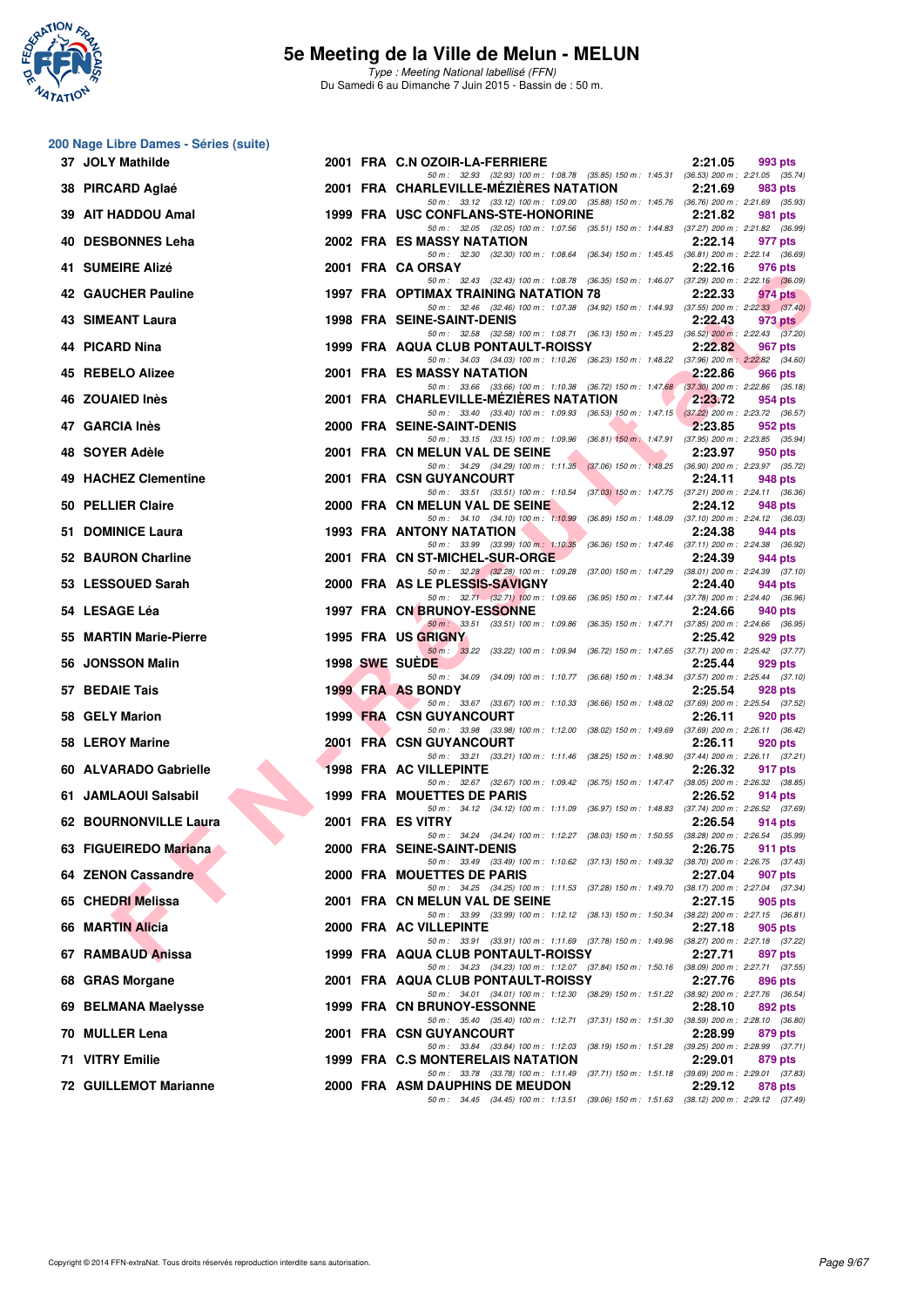

**200 Nage Libre Dames - Séries (suite)**

Type : Meeting National labellisé (FFN) Du Samedi 6 au Dimanche 7 Juin 2015 - Bassin de : 50 m.

| 73 TAVERNE Marion                                  |  | 1999 FRA AQUA CLUB PONTAULT-ROISSY<br>2:29.25<br>876 pts                                                                                                                                                                                             |  |
|----------------------------------------------------|--|------------------------------------------------------------------------------------------------------------------------------------------------------------------------------------------------------------------------------------------------------|--|
| <b>74 DOMINICE Eva</b>                             |  | 50 m: 34.03 (34.03) 100 m: 1:12.09 (38.06) 150 m: 1:51.11 (39.02) 200 m: 2:29.25 (38.14)<br><b>1995 FRA ANTONY NATATION</b><br>2:29.48<br>873 pts                                                                                                    |  |
| 75 BERKANI Assia                                   |  | 50 m: 33.68 (33.68) 100 m: 1:12.13 (38.45) 150 m: 1:50.89 (38.76) 200 m: 2:29.48 (38.59)<br>2001 FRA TREMBLAY AC<br>2:30.06<br>865 pts                                                                                                               |  |
| 76 CLOSIER Sarah                                   |  | 50 m: 34.49 (34.49) 100 m: 1:12.34 (37.85) 150 m: 1:51.26 (38.92) 200 m: 2:30.06 (38.80)<br>1998 FRA CN VAL MAUBUEE<br>2:30.83<br>854 pts                                                                                                            |  |
|                                                    |  | 50 m: 32.58 (32.58) 100 m: 1:09.63 (37.05) 150 m: 1:49.09 (39.46) 200 m: 2:30.83 (41.74)                                                                                                                                                             |  |
| 77 DOUCHEZ Gaëlle                                  |  | <b>1987 FRA LE MÉE-SUR-SEINE NATATION</b><br>2:31.42<br>846 pts<br>50 m: 34.36 (34.36) 100 m: 1:12.78 (38.42) 150 m: 1:52.44 (39.66) 200 m: 2:31.42 (38.98)                                                                                          |  |
| <b>78 CLOGENSON Cindie</b>                         |  | 1980 FRA C.S MONTERELAIS NATATION<br>2:32.04<br>838 pts                                                                                                                                                                                              |  |
| <b>79 DANIEL NFAMI TCHATCHOU Kesia</b>             |  | 50 m: 34.79 (34.79) 100 m: 1:13.45 (38.66) 150 m: 1:53.09 (39.64) 200 m: 2:32.04 (38.95)<br><b>2000 FRA ES MASSY NATATION</b><br>2:33.30<br>821 pts                                                                                                  |  |
| 80 HANTRAYE Agathe                                 |  | 50 m: 34.68 (34.68) 100 m: 1:14.16 (39.48) 150 m: 1:53.77 (39.61) 200 m: 2:33.30 (39.53)<br>2000 FRA AQUA CLUB PONTAULT-ROISSY<br>2:34.13<br>810 pts                                                                                                 |  |
|                                                    |  | 50 m: 34.56 (34.56) 100 m: 1:13.35 (38.79) 150 m: 1:53.70 (40.35) 200 m: 2:34.13 (40.43)                                                                                                                                                             |  |
| 81 DIAS Maéva                                      |  | 2001 FRA COULOMMIERS NATATION<br>2:34.70<br>802 pts<br>50 m: 35.27 (35.27) 100 m: 1:14.42 (39.15) 150 m: 1:54.83 (40.41) 200 m: 2:34.70 (39.87)                                                                                                      |  |
| <b>82 ARTIGAUT Marion</b>                          |  | <b>1997 FRA ASM DAUPHINS DE MEUDON</b><br>2:35.49<br>792 pts                                                                                                                                                                                         |  |
|                                                    |  | 50 m: 35.59 (35.59) 100 m: 1:15.06 (39.47) 150 m: 1:55.65 (40.59) 200 m: 2:35.49 (39.84)                                                                                                                                                             |  |
| 83 ALLOUN Lena                                     |  | 2000 FRA SO ROSNY<br>2:37.17<br>770 pts<br>50 m: 35.18 (35.18) 100 m: 1:14.39 (39.21) 150 m: 1:56.12 (41.73) 200 m: 2:37.17 (41.05)                                                                                                                  |  |
| 84 BLONDEAU Alexandra                              |  | <b>2000 FRA VILLIERS SPORTS JEUNESSE</b><br>2:37.30<br><b>768 pts</b>                                                                                                                                                                                |  |
| 85 BICH Marina                                     |  | 50 m: 35.03 (35.03) 100 m: 1:15.55 (40.52) 150 m: 1:56.77 (41.22) 200 m: 2:37.30 (40.53)<br><b>1988 FRA COULOMMIERS NATATION</b><br>2:40.13<br>732 pts                                                                                               |  |
|                                                    |  | 50 m: 36.50 (36.50) 100 m: 1:16.42 (39.92) 150 m: 1:58.16 (41.74) 200 m: 2:40.13 (41.97)                                                                                                                                                             |  |
| <b>86 BOURON Perrine</b>                           |  | 2000 FRA PROVINS NATATION<br>2:40.45<br><b>728 pts</b>                                                                                                                                                                                               |  |
| 87 GENOT Maya                                      |  | 50 m: 36.84 (36.84) 100 m: 1:17.31 (40.47) 150 m: 1:59.97 (42.66) 200 m: 2:40.45 (40.48)<br>2000 FRA PONT-AUDEMER NAUTIC CLUB<br>2:40.64<br><b>725 pts</b>                                                                                           |  |
|                                                    |  | 50 m: 36.92 (36.92) 100 m: 1:17.86 (40.94) 150 m: 1:59.97 (42.11) 200 m: 2:40.64 (40.67)                                                                                                                                                             |  |
| 88 SUCRA Océane                                    |  | 2000 FRA AC VILLEPINTE<br>2:40.85<br><b>723 pts</b><br>50 m: 36.19 (36.19) 100 m: 1:14.97 (38.78) 150 m: 1:57.54 (42.57) 200 m: 2:40.85 (43.31)                                                                                                      |  |
| <b>89 FUENTES Lucie</b>                            |  | 2000 FRA ST-GEORGES ARGENTEUIL<br>2:41.24<br><b>718 pts</b>                                                                                                                                                                                          |  |
| 90 DIAS Chloé                                      |  | 50 m: 36.08 (36.08) 100 m: 1:18.01 (41.93) 150 m: 2:00.45 (42.44) 200 m: 2:41.24 (40.79)<br><b>1999 FRA COULOMMIERS NATATION</b><br>2:42.88                                                                                                          |  |
|                                                    |  | 698 pts<br>50 m: 36.70 (36.70) 100 m: 1:17.69 (40.99) 150 m: 2:01.96 (44.27) 200 m: 2:42.88 (40.92)                                                                                                                                                  |  |
| 91 JOUANNY Chloé                                   |  | 2000 FRA LE MEE-SUR-SEINE NATATION<br>2:45.33<br>668 pts                                                                                                                                                                                             |  |
| 92 RENARD Sophie                                   |  | 50 m: 38.20 (38.20) 100 m: 1:20.21 (42.01) 150 m: 2:03.41 (43.20) 200 m: 2:45.33 (41.92)<br>1996 FRA ASN LOUVRES-ROISSY-SURVILLIERS<br>2:45.45<br>666 pts                                                                                            |  |
|                                                    |  | 50 m: 35.29 (35.29) 100 m: 1:17.36 (42.07) 150 m: 2:02.43 (45.07) 200 m: 2:45.45 (43.02)                                                                                                                                                             |  |
| 93 BENITO Inés                                     |  | 2001 FRA ASN LOUVRES-ROISSY-SURVILLIERS<br>2:46.59<br>653 pts<br>50 m: 37.27 (37.27) 100 m: 1:19.13 (41.86) 150 m: 2:03.08 (43.95) 200 m: 2:46.59 (43.51)                                                                                            |  |
| --- MAIGROT Morgane                                |  | <b>1998 FRA ANTONY NATATION</b><br><b>DNS</b> dec                                                                                                                                                                                                    |  |
|                                                    |  |                                                                                                                                                                                                                                                      |  |
| FOO Nage Libre Dames - Séries (Samedi 6 Juin 2015) |  |                                                                                                                                                                                                                                                      |  |
| 1 POULAIN Mélanie                                  |  | <b>1995 FRA NOGENT NATATION 94</b><br>4:29.54<br>1176 pts                                                                                                                                                                                            |  |
|                                                    |  | 50 m: 31.57 (31.57) 100 m: 1:05.01 (33.44) 150 m: 1:39.50 (34.49) 200 m: 2:13.69 (34.19) 250 m: 2:48.19 (34.50) 300 m: 3:22.50 (34.31) 350 m: 3:56.51 (34.01) 400 m: 4:29.54 (3:                                                                     |  |
| 2 BARAT Mathilde<br><b>Contract Contract</b>       |  | 1999 FRA CN MELUN VAL DE SEINE<br>4:32.66<br>1151 pts<br>50 m: 31.35 (31.35) 100 m: 1:05.30 (33.95) 150 m: 1:39.72 (34.42) 200 m: 2:14.37 (34.65) 250 m: 2:49.22 (34.85) 300 m: 3:24.13 (34.91) 350 m: 3:58.61 (34.48) 400 m: 4:32.66 (3             |  |
| 3 BEN BOUKHATEM Asma                               |  | <b>1997 TUN TUNISIE</b><br>4:34.10<br>1140 pts                                                                                                                                                                                                       |  |
| 4 DESBORDES Joana                                  |  | 50 m : 31.50 (31.50) 100 m : 1:05.49 (33.99) 150 m : 1:39.85 (34.36) 200 m : 2:14.80 (34.95) 250 m : 2:49.16 (34.36) 300 m : 3:25.00 (35.84) 350 m : 3:59.64 (34.64) 400 m : 4:34.10 (3<br>2000 FRA SEINE-SAINT-DENIS<br>4:39.71<br>1097 pts         |  |
|                                                    |  | 50 m: 32.14 (32.14) 100 m: 1:07.11 (34.97) 150 m: 1:42.33 (35.22) 200 m: 2:17.86 (35.53) 250 m: 2:53.83 (35.97) 300 m: 3:29.72 (35.89) 350 m: 4:05.67 (35.95) 400 m: 4:39.71 (3                                                                      |  |
| 5 FAVERO Camille                                   |  | 1998 FRA CHARLEVILLE-MEZIERES NATATION<br>4:40.72<br><b>1089 pts</b>                                                                                                                                                                                 |  |
| 6 PACOURET Charlotte                               |  | 50 m: 32.11 (32.11) 100 m: 1:06.93 (34.82) 150 m: 1:42.41 (35.48) 200 m: 2:17.88 (35.47) 250 m: 2:53.02 (35.14) 300 m: 3:28.81 (35.79) 350 m: 4:05.14 (36.33) 400 m: 4:40.72 (3.<br><b>1996 FRA NOGENT NATATION 94</b><br>4:42.81<br><b>1074 pts</b> |  |
|                                                    |  | 50 m: 31.84 (31.84) 100 m: 1:06.46 (34.62) 150 m: 1:42.30 (35.84) 200 m: 2:18.75 (36.45) 250 m: 2:55.14 (36.39) 300 m: 3:31.17 (36.03) 350 m: 4:07.94 (36.77) 400 m: 4:42.81 (36.93)                                                                 |  |
| 7 KCHHOK Manna                                     |  | <b>2000 TUN TUNISIE</b><br>4:43.17<br><b>1071 pts</b><br>50 m: 31.27 (31.27) 100 m: 1:05.77 (34.50) 150 m: 1:41.29 (35.52) 200 m: 2:18.20 (36.91) 250 m: 2:54.65 (36.45) 300 m: 3:31.68 (37.03) 350 m: 4:08.10 (36.42) 400 m: 4:43.17 (3.            |  |
| 1000 FBA FOUTBY<br><b>DOUDMONDILLE MALL</b>        |  | 4.44.00<br>$A O C A = 1$                                                                                                                                                                                                                             |  |

## **[400 Nage Libre Dames - Séries](http://www.ffnatation.fr/webffn/resultats.php?idact=nat&go=epr&idcpt=31115&idepr=4)** (Samedi 6 Juin 2015)

| 1 POULAIN Mélanie    |                         | <b>1995 FRA NOGENT NATATION 94</b>                                                                                                                                                   | 4:29.54<br>1176 pts        |
|----------------------|-------------------------|--------------------------------------------------------------------------------------------------------------------------------------------------------------------------------------|----------------------------|
|                      |                         | 50 m: 31.57 (31.57) 100 m: 1:05.01 (33.44) 150 m: 1:39.50 (34.49) 200 m: 2:13.69 (34.19) 250 m: 2:48.19 (34.50) 300 m: 3:22.50 (34.31) 350 m: 3:56.51 (34.01) 400 m: 4:29.54         | (33.03)                    |
| 2 BARAT Mathilde     |                         | 1999 FRA CN MELUN VAL DE SEINE                                                                                                                                                       | 4:32.66<br>1151 pts        |
|                      |                         | 50 m: 31.35 (31.35) 100 m: 1:05.30 (33.95) 150 m: 1:39.72 (34.42) 200 m: 2:14.37 (34.65) 250 m: 2:49.22 (34.85) 300 m: 3:24.13 (34.91) 350 m: 3:58.61 (34.48) 400 m: 4:32.66         | (34.05)                    |
| 3 BEN BOUKHATEM Asma | <b>1997 TUN TUNISIE</b> |                                                                                                                                                                                      | 4:34.10<br>1140 pts        |
|                      |                         | 50 m : 31.50 (31.50) 100 m : 1:05.49 (33.99) 150 m : 1:39.85 (34.36) 200 m : 2:14.80 (34.95) 250 m : 2:49.16 (34.36) 300 m : 3:25.00 (35.84) 350 m : 3:59.64 (34.64) 400 m : 4:34.10 | (34.46)                    |
| 4 DESBORDES Joana    |                         | 2000 FRA SEINE-SAINT-DENIS                                                                                                                                                           | 4:39.71<br>1097 pts        |
|                      |                         | 50 m: 32.14 (32.14) 100 m: 1:07.11 (34.97) 150 m: 1:42.33 (35.22) 200 m: 2:17.86 (35.53) 250 m: 2:53.83 (35.97) 300 m: 3:29.72 (35.89) 350 m: 4:05.67 (35.95) 400 m: 4:39.71         | (34.04)                    |
| 5 FAVERO Camille     |                         | 1998 FRA CHARLEVILLE-MEZIERES NATATION                                                                                                                                               | 4:40.72<br>1089 pts        |
|                      |                         | 50 m: 32.11 (32.11) 100 m: 1:06.93 (34.82) 150 m: 1:42.41 (35.48) 200 m: 2:17.88 (35.47) 250 m: 2:53.02 (35.14) 300 m: 3:28.81 (35.79) 350 m: 4:05.14 (36.33) 400 m: 4:40.72         | (35.58)                    |
| 6 PACOURET Charlotte |                         | 1996 FRA NOGENT NATATION 94                                                                                                                                                          | 4:42.81<br>1074 pts        |
|                      |                         | 50 m: 31.84 (31.84) 100 m: 1:06.46 (34.62) 150 m: 1:42.30 (35.84) 200 m: 2:18.75 (36.45) 250 m: 2:55.14 (36.39) 300 m: 3:31.17 (36.03) 350 m: 4:07.94 (36.77) 400 m: 4:42.81 (34.87) |                            |
| 7 KCHHOK Manna       | <b>2000 TUN TUNISIE</b> |                                                                                                                                                                                      | 4:43.17 1071 pts           |
|                      |                         | 50 m: 31.27 (31.27) 100 m: 1:05.77 (34.50) 150 m: 1:41.29 (35.52) 200 m: 2:18.20 (36.91) 250 m: 2:54.65 (36.45) 300 m: 3:31.68 (37.03) 350 m: 4:08.10 (36.42) 400 m: 4:43.17 (35.07) |                            |
| 8 BOURNONVILLE Mey   | 1999 FRA ES VITRY       |                                                                                                                                                                                      | 4:44.06<br><b>1064 pts</b> |
|                      |                         | 50 m: 32.16 (32.16) 100 m: 1:06.87 (34.71) 150 m: 1:42.64 (35.77) 200 m: 2:18.29 (35.65) 250 m: 2:54.89 (36.60) 300 m: 3:31.41 (36.52) 350 m: 4:08.22 (36.81) 400 m: 4:44.06         | (35, 84)                   |
| 9 DUTHOIT Cyriane    |                         | <b>1999 FRA ES MASSY NATATION</b>                                                                                                                                                    | 4:44.35<br>$1062$ pts      |
|                      |                         | 50 m: 31.82 (31.82) 100 m: 1:06.55 (34.73) 150 m: 1:41.84 (35.29) 200 m: 2:18.26 (36.42) 250 m: 2:54.34 (36.08) 300 m: 3:31.39 (37.05) 350 m: 4:07.72 (36.33) 400 m: 4:44.35         | (36.63)                    |
| 10 RAJHI Ines        | <b>2001 TUN TUNISIE</b> |                                                                                                                                                                                      | 4:47.82<br><b>1036 pts</b> |
|                      |                         | 50 m: 31.84 (31.84) 100 m: 1:06.90 (35.06) 150 m: 1:43.53 (36.63) 200 m: 2:20.54 (37.01) 250 m: 2:57.39 (36.85) 300 m: 3:34.82 (37.43) 350 m: 4:11.38 (36.56) 400 m: 4:47.82         | (36.44)                    |
| 11 MAILLE IIona      |                         | <b>2001 FRA ES MASSY NATATION</b>                                                                                                                                                    | 4:47.90<br><b>1036 pts</b> |
|                      |                         | 50 m: 31.86 (31.86) 100 m: 1:07.81 (35.95) 150 m: 1:44.09 (36.28) 200 m: 2:20.69 (36.60) 250 m: 2:57.17 (36.48) 300 m: 3:34.88 (37.71) 350 m: 4:11.85 (36.97) 400 m: 4:47.90         | (36.05)                    |
| 12 BOUCENNA Sarah    |                         | 1999 FRA CN MAISONS-ALFORT                                                                                                                                                           | 4:48.16<br>1034 pts        |
|                      |                         | 50 m : 32.72 (32.72) 100 m : 1:08.30 (35.58) 150 m : 1:44.90 (36.60) 200 m : 2:21.59 (36.69) 250 m : 2:58.30 (36.71) 300 m : 3:34.98 (36.68) 350 m : 4:12.04 (37.06) 400 m : 4:48.16 | (36.12)                    |
| 13 LEBLOND Tiphaine  |                         | <b>1996 FRA NOGENT NATATION 94</b>                                                                                                                                                   | 4:48.34<br>1032 pts        |
|                      |                         | 50 m: 32.59 (32.59) 100 m: 1:07.98 (35.39) 150 m: 1:44.02 (36.04) 200 m: 2:20.11 (36.09) 250 m: 2:56.83 (36.72) 300 m: 3:33.89 (37.06) 350 m: 4:11.50 (37.61) 400 m: 4:48.34 (36.84) |                            |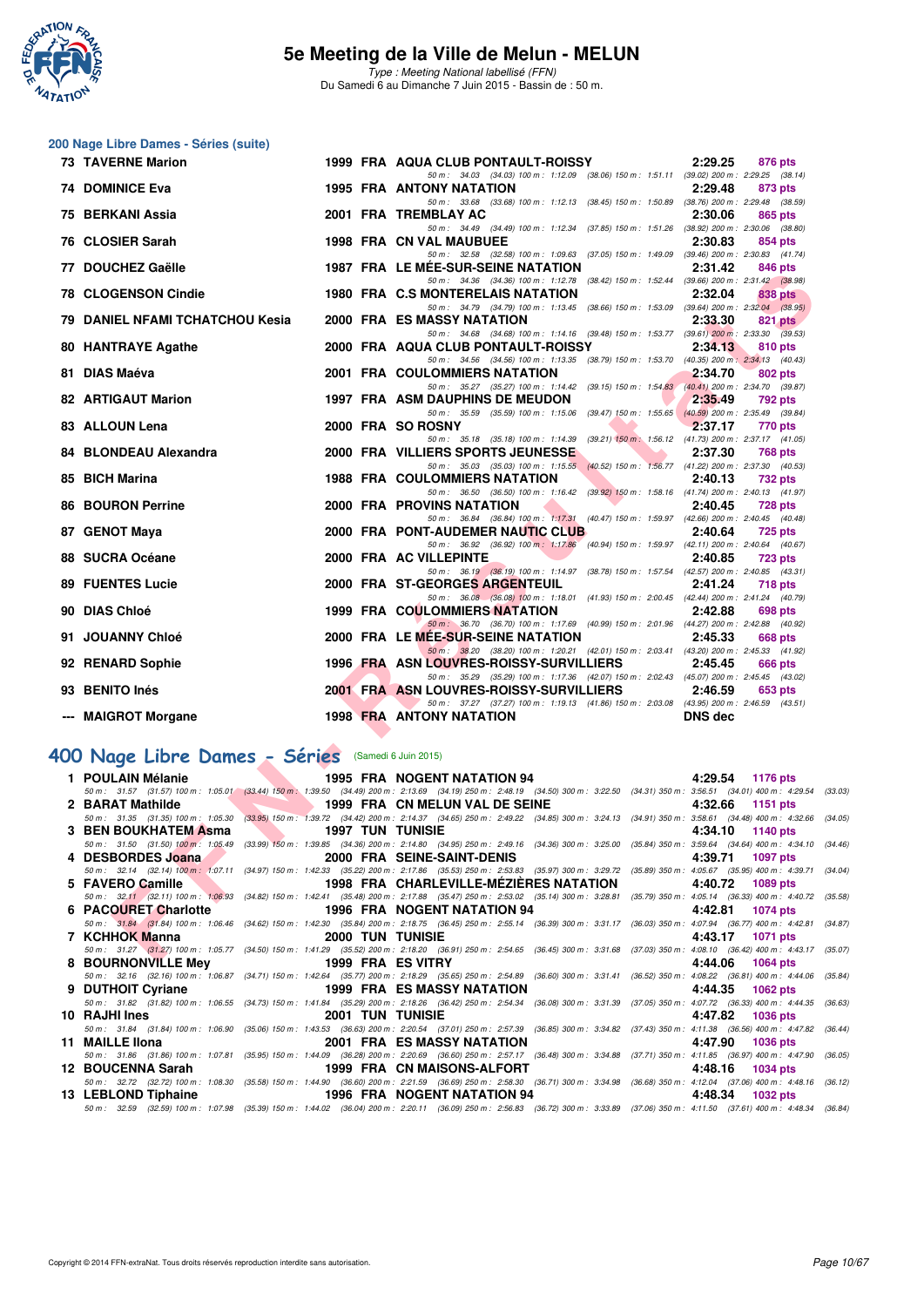

Type : Meeting National labellisé (FFN) Du Samedi 6 au Dimanche 7 Juin 2015 - Bassin de : 50 m.

#### **400 Nage Libre Dames - Séries (suite)**

| <b>14 FERGUENE Ines</b>                                         |                         | <b>2001 FRA ES MASSY NATATION</b>                                                                                                                                                                                                 | 4:49.39<br>1025 pts        |         |
|-----------------------------------------------------------------|-------------------------|-----------------------------------------------------------------------------------------------------------------------------------------------------------------------------------------------------------------------------------|----------------------------|---------|
| 15 VIET Julie                                                   |                         | 50 m: 33.42 (33.42) 100 m: 1:09.14 (35.72) 150 m: 1:46.36 (37.22) 200 m: 2:23.48 (37.12) 250 m: 3:01.44 (37.96) 300 m: 3:38.40 (36.96) 350 m: 4:14.76 (36.36) 400 m: 4:49.39 (34.63)<br>1998 FRA CHARLEVILLE-MEZIERES NATATION    | 4:49.57<br>1023 pts        |         |
|                                                                 |                         | 50 m: 32.21 (32.21) 100 m: 1:07.27 (35.06) 150 m: 1:43.55 (36.28) 200 m: 2:20.21 (36.66) 250 m: 2:57.59 (37.38) 300 m: 3:35.34 (37.75) 350 m: 4:13.24 (37.90) 400 m: 4:49.57 (36.33)                                              |                            |         |
| 16 ROBERT Jessica                                               |                         | 2001 FRA ES MASSY NATATION<br>50 m : 33.42 (33.42) 100 m : 1:09.98 (36.56) 150 m : 1:46.59 (36.61) 200 m : 2:24.27 (37.68) 250 m : 3:01.32 (37.05) 300 m : 3:39.06 (37.74) 350 m : 4:15.70 (36.64) 400 m : 4:51.72                | 4:51.72<br><b>1008 pts</b> | (36.02) |
| 17 HANRAS Tiphaine                                              |                         | 2000 FRA COULOMMIERS NATATION                                                                                                                                                                                                     | 4:51.74<br><b>1007 pts</b> |         |
| 18 ROBERT Audrey                                                |                         | 50 m: 32.28 (32.28) 100 m: 1:08.55 (36.27) 150 m: 1:46.14 (37.59) 200 m: 2:24.06 (37.92) 250 m: 3:01.88 (37.82) 300 m: 3:40.17 (38.29) 350 m: 4:18.42 (38.25) 400 m: 4:51.74<br><b>1999 FRA DAUPHINS LE COTEAU</b>                | 4:51.97<br><b>1006 pts</b> | (33.32) |
|                                                                 |                         | 50 m: 32.64 (32.64) 100 m: 1:08.17 (35.53) 150 m: 1:45.02 (36.85) 200 m: 2:22.04 (37.02) 250 m: 2:59.43 (37.39) 300 m: 3:37.34 (37.91) 350 m: 4:15.04 (37.70) 400 m: 4:51.97                                                      |                            | (36.93) |
| <b>19 JAUNATRE Flavie</b>                                       |                         | 1999 FRA SEINE-SAINT-DENIS<br>50 m : 32.67 (32.67) 100 m : 1:08.16 (35.49) 150 m : 1:44.80 (36.64) 200 m : 2:22.29 (37.49) 250 m : 2:59.96 (37.67) 300 m : 3:37.99 (38.03) 350 m : 4:15.17 (37.18) 400 m : 4:53.03                | 4:53.03<br><b>998 pts</b>  | (37.86) |
| <b>20 DESNOYERS Chloé</b>                                       |                         | 2001 FRA SEINE-SAINT-DENIS                                                                                                                                                                                                        | 4:53.53<br>994 pts         |         |
| 20 SOUIDI Meriam                                                | <b>1999 TUN TUNISIE</b> | 50 m: 31.74 (31.74) 100 m: 1:08.24 (36.50) 150 m: 1:45.00 (36.76) 200 m: 2:23.49 (38.49) 250 m: 3:01.43 (37.94) 300 m: 3:40.06 (38.63) 350 m: 4:17.17 (37.11) 400 m: 4:53.53 (36.36)                                              | 4:53.53<br>994 pts         |         |
|                                                                 |                         | 50 m: 33.63 (33.63) 100 m: 1:09.41 (35.78) 150 m: 1:46.39 (36.98) 200 m: 2:22.73 (36.34) 250 m: 3:01.21 (38.48) 300 m: 3:38.34 (37.13) 350 m: 4:16.80 (38.46) 400 m: 4:53.53                                                      |                            | (36.73) |
| 22 GARCIA Louise                                                |                         | 2001 FRA SEINE-SAINT-DENIS<br>50 m : 32.20 (32.20) 100 m : 1:08.67 (36.47) 150 m : 1:46.51 (37.84) 200 m : 2:24.27 (37.76) 250 m : 3:02.47 (38.20) 300 m : 3:40.26 (37.79) 350 m : 4:18.15 (37.89) 400 m : 4:54.76                | 4:54.76<br>986 pts         | (36.61) |
| 23 LOSCHI Lea                                                   |                         | <b>1998 FRA ES MASSY NATATION</b>                                                                                                                                                                                                 | 4:54.86<br>985 pts         |         |
|                                                                 |                         | 50 m: 32.27 (32.27) 100 m: 1:08.93 (36.66) 150 m: 1:46.52 (37.59) 200 m: 2:24.44 (37.92) 250 m: 3:02.38 (37.94) 300 m: 3:40.60 (38.22) 350 m: 4:18.14 (37.54) 400 m: 4:54.86                                                      |                            | (36.72) |
| 24 GAMER Rose-alexia                                            | 1999 FRA ES VITRY       | 50 m : 31.86 (31.86) 100 m : 1:08.19 (36.33) 150 m : 1:46.09 (37.90) 200 m : 2:24.25 (38.16) 250 m : 3:02.03 (37.78) 300 m : 3:40.00 (37.97) 350 m : 4:18.32 (38.32) 400 m : 4:55.47                                              | 4:55.47<br><b>980 pts</b>  | (37.15) |
| 25 COUPLET Céleste                                              |                         | 1999 FRA STADE FRANÇAIS O COURBEVOIE                                                                                                                                                                                              | 4:56.25<br>975 pts         |         |
| 26 JOLY Mathilde                                                |                         | 50 m: 33.04 (33.04) 100 m: 1:09.29 (36.25) 150 m: 1:46.99 (37.70) 200 m: 2:24.78 (37.79) 250 m: 3:02.91 (38.13) 300 m: 3:41.42 (38.51) 350 m: 4:19.48 (38.06) 400 m: 4:56.25 (36.77)<br>2001 FRA C.N OZOIR-LA-FERRIERE            | 4:56.74<br>971 pts         |         |
|                                                                 |                         | 50 m : 33.00 (33.00) 100 m : 1:09.49 (36.49) 150 m : 1:47.61 (38.12) 200 m : 2:25.30 (37.69) 250 m : 3:03.64 (38.34) 300 m : 3:41.64 (38.00) 350 m : 4:19.85 (38.21) 400 m : 4:56.74                                              |                            | (36.89) |
| 27 REBELO Alizee                                                |                         | 2001 FRA ES MASSY NATATION<br>50 m: 33.55 (33.55) 100 m: 1:10.73 (37.18) 150 m: 1:48.61 (37.88) 200 m: 2:26.82 (38.21) 250 m: 3:04.88 (38.06) 300 m: 3:43.13 (38.25) 350 m: 4:21.28 (38.15) 400 m: 4:58.04 (36.76)                | 4:58.04<br>962 pts         |         |
| 28 TEULE Marv                                                   |                         | 1999 FRA AS BONDY                                                                                                                                                                                                                 | 4:58.06<br>962 pts         |         |
| 29 OUALID GIRARD Sarah                                          |                         | 50 m : 32.46 (32.46) 100 m : 1:08.81 (36.35) 150 m : 1:46.07 (37.26) 200 m : 2:24.63 (38.56) 250 m : 3:02.60 (37.97) 300 m : 3:42.08 (39.48) 350 m : 4:20.40 (38.32) 400 m : 4:58.06<br>2000 FRA AS EMERAINVILLE                  | 4:58.77<br>957 pts         | (37.66) |
|                                                                 |                         | 50 m: 32.75 (32.75) 100 m: 1:10.30 (37.55) 150 m: 1:48.71 (38.41) 200 m: 2:27.55 (38.84) 250 m: 3:05.37 (37.82) 300 m: 3:43.92 (38.55) 350 m: 4:21.73 (37.81) 400 m: 4:58.77                                                      |                            | (37.04) |
| 30 FIGUEIREDO Mariana                                           |                         | 2000 FRA SEINE-SAINT-DENIS<br>50 m: 33.52 (33.52) 100 m: 1:11.03 (37.51) 150 m: 1:49.27 (38.24) 200 m: 2:27.61 (38.34) 250 m: 3:05.63 (38.02) 300 m: 3:44.00 (38.37) 350 m: 4:22.08 (38.08) 400 m: 4:59.21                        | 4:59.21<br>954 pts         | (37.13) |
| 31 DUBOIS Sarah                                                 |                         | 1999 FRA EN LONGJUMEAU                                                                                                                                                                                                            | 4:59.47<br>952 pts         |         |
| 32 DESBONNES Leha                                               |                         | 50 m: 33.54 (33.54) 100 m: 1:10.90 (37.36) 150 m: 1:49.30 (38.40) 200 m: 2:27.47 (38.17) 250 m: 3:05.80 (38.33) 300 m: 3:44.68 (38.88) 350 m: 4:23.21 (38.53) 400 m: 4:59.47<br>2002 FRA ES MASSY NATATION                        | 4:59.65<br>951 pts         | (36.26) |
|                                                                 |                         | 50 m: 33.74 (33.74) 100 m: 1:11.14 (37.40) 150 m: 1:49.69 (38.55) 200 m: 2:27.85 (38.16) 250 m: 3:06.29 (38.44) 300 m: 3:44.65 (38.36) 350 m: 4:22.78 (38.13) 400 m: 4:59.65 (36.87)                                              |                            |         |
| 33 ZOUAIED Inès                                                 |                         | 2001 FRA CHARLEVILLE-MEZIERES NATATION<br>50 m: 33.87 (33.87) 100 m: 1:11.37 (37.50) 150 m: 1:49.39 (38.02) 200 m: 2:27.66 (38.27) 250 m: 3:05.92 (38.26) 300 m: 3:44.67 (38.75) 350 m: 4:23.09 (38.42) 400 m: 4:59.85            | 4:59.85<br>949 pts         | (36.76) |
| 34 BESNIER Alicia                                               |                         | 1999 FRA CN MELUN VAL DE SEINE                                                                                                                                                                                                    | 5:00.35<br>946 pts         |         |
| <b>35 SIMEANT Laura</b>                                         |                         | 50 m: 34.16 (34.16) 100 m: 1:11.63 (37.47) 150 m: 1:49.21 (37.58) 200 m: 2:27.30 (38.09) 250 m: 3:04.92 (37.62) 300 m: 3:44.07 (39.15) 350 m: 4:22.74 (38.67) 400 m: 5:00.35 (37.61)<br>1998 FRA SEINE-SAINT-DENIS                | 5:01.29<br>939 pts         |         |
|                                                                 |                         | 50 m: 33.08 (33.08) 100 m: 1:09.87 (36.79) 150 m: 1:47.29 (37.42) 200 m: 2:25.50 (38.21) 250 m: 3:04.01 (38.51) 300 m: 3:43.09 (39.08) 350 m: 4:22.76 (39.67) 400 m: 5:01.29                                                      |                            | (38.53) |
| 36 BARRIERE Sophie                                              |                         | 2001 FRA COLOMBES NATATION<br>50 m: 34.03 (34.03) 100 m: 1:11.79 (37.76) 150 m: 1:49.74 (37.95) 200 m: 2:28.20 (38.46) 250 m: 3:07.21 (39.01) 300 m: 3:46.45 (39.24) 350 m: 4:25.03 (38.58) 400 m: 5:01.86 (36.83)                | 5:01.86<br>935 pts         |         |
| 37 BARRIERE Alice                                               |                         | 2000 FRA COLOMBES NATATION                                                                                                                                                                                                        | 5:04.50<br>917 pts         |         |
| 38 GARCIA Inès                                                  |                         | 50 m : 32.94 (32.94) 100 m : 1:10.77 (37.83) 150 m : 1:48.78 (38.01) 200 m : 2:27.93 (39.15) 250 m : 3:06.71 (38.78) 300 m : 3:46.88 (40.17) 350 m : 4:25.90 (39.02) 400 m : 5:04.50 (38.60)<br>2000 FRA SEINE-SAINT-DENIS        | 5:04.77<br>915 pts         |         |
|                                                                 |                         | 50 m: 32.97 (32.97) 100 m: 1:10.24 (37.27) 150 m: 1:48.62 (38.38) 200 m: 2:27.28 (38.66) 250 m: 3:06.65 (39.37) 300 m: 3:46.69 (40.04) 350 m: 4:26.14 (39.45) 400 m: 5:04.77 (38.63)                                              |                            |         |
| 39 JONSSON Malin                                                | <b>1998 SWE SUEDE</b>   | 50 m: 34.48 (34.48) 100 m: 1:12.40 (37.92) 150 m: 1:50.86 (38.46) 200 m: 2:29.82 (38.96) 250 m: 3:09.23 (39.41) 300 m: 3:48.34 (39.11) 350 m: 4:26.88 (38.54) 400 m: 5:04.99 (38.11)                                              | 5:04.99<br>913 pts         |         |
| 40 MEHATS Micaela<br><b>Contract Contract Contract Contract</b> |                         | 2001 FRA COLOMBES NATATION                                                                                                                                                                                                        | 5:05.88<br>907 pts         |         |
| 41 VITRY Emilie                                                 |                         | 50 m: 33.93 (33.93) 100 m: 1:12.21 (38.28) 150 m: 1:50.38 (38.17) 200 m: 2:29.57 (39.19) 250 m: 3:07.89 (38.32) 300 m: 3:47.39 (39.50) 350 m: 4:26.72 (39.33) 400 m: 5:05.88 (39.16)<br>1999 FRA C.S MONTERELAIS NATATION         | 5:07.48<br>896 pts         |         |
|                                                                 |                         | 50 m: 34.48 (34.48) 100 m: 1:12.15 (37.67) 150 m: 1:51.37 (39.22) 200 m: 2:30.49 (39.12) 250 m: 3:10.54 (40.05) 300 m: 3:49.72 (39.18) 350 m: 4:29.96 (40.24) 400 m: 5:07.48 (37.52)                                              |                            |         |
| 42 GUILLEMOT Marianne                                           |                         | 2000 FRA ASM DAUPHINS DE MEUDON<br>50 m: (33.82) (33.82) 100 m: 1:12.37) (38.55) 150 m: 1:51.91) (39.54) 200 m: 2:30.94) (39.03) 250 m: 3:11.07) (40.13) 300 m: 3:50.11) (39.04) 350 m: 4:30.30) (40.19) 400 m: 5:08.50           | 5:08.50<br>889 pts         | (38.20) |
| 43 BAURON Charline                                              |                         | 2001 FRA CN ST-MICHEL-SUR-ORGE                                                                                                                                                                                                    | 5:08.55<br>889 pts         |         |
| 44 PUSSET Manon                                                 |                         | 50 m : 32.52 (32.52) 100 m : 1:09.68 (37.16) 150 m : 1:48.90 (39.22) 200 m : 2:27.85 (38.95) 250 m : 3:08.07 (40.22) 300 m : 3:48.53 (40.46) 350 m : 4:28.95 (40.42) 400 m : 5:08.55 (39.60)<br>2000 FRA CN BRUNOY-ESSONNE        | 5:10.35<br>876 pts         |         |
|                                                                 |                         | 50 m : 34.31 (34.31) 100 m : 1:13.12 (38.81) 150 m : 1:52.37 (39.25) 200 m : 2:32.54 (40.17) 250 m : 3:11.30 (38.76) 300 m : 3:51.37 (40.07) 350 m : 4:30.90 (39.53) 400 m : 5:10.35 (39.45)                                      |                            |         |
| 45 CHAPUT Perrine                                               |                         | 2001 FRA COULOMMIERS NATATION<br>50 m : 34.01 (34.01) 100 m : 1:12.69 (38.68) 150 m : 1:52.34 (39.65) 200 m : 2:33.53 (41.19) 250 m : 3:14.25 (40.72) 300 m : 3:54.53 (40.28) 350 m : 4:34.12 (39.59) 400 m : 5:12.71 (38.59)     | 5:12.71<br>860 pts         |         |
| 46 MARTIN Alicia                                                |                         | 2000 FRA AC VILLEPINTE                                                                                                                                                                                                            | 5:16.35<br>836 pts         |         |
| 47 BELMANA Maelysse                                             |                         | 50 m : 35.20 (35.20) 100 m : 1:13.33 (38.13) 150 m : 1:54.28 (40.95) 200 m : 2:34.93 (40.65) 250 m : 3:16.38 (41.45) 300 m : 3:57.13 (40.75) 350 m : 4:38.40 (41.27) 400 m : 5:16.35 (37.95)<br>1999 FRA CN BRUNOY-ESSONNE        | 5:16.38<br>836 pts         |         |
|                                                                 |                         | 50 m : 35.99 (35.99) 100 m : 1:15.16 (39.17) 150 m : 1:54.75 (39.59) 200 m : 2:35.98 (41.23) 250 m : 3:16.23 (40.25) 300 m : 3:57.26 (41.03) 350 m : 4:37.17 (39.91) 400 m : 5:16.38 (39.21)                                      |                            |         |
| 48 DOUCHEZ Gaëlle                                               |                         | <b>1987 FRA LE MEE-SUR-SEINE NATATION</b><br>50 m: 35.55 (35.55) 100 m: 1:14.87 (39.32) 150 m: 1:55.24 (40.37) 200 m: 2:36.08 (40.84) 250 m: 3:16.22 (40.14) 300 m: 3:57.13 (40.91) 350 m: 4:37.20 (40.07) 400 m: 5:16.64 (39.44) | 5:16.64<br>834 pts         |         |
| 49 DANIEL NFAMI TCHATCHOU Kesia                                 |                         | 2000 FRA ES MASSY NATATION                                                                                                                                                                                                        | 5:17.27<br>830 pts         |         |
|                                                                 |                         | 50 m : 34.06 (34.06) 100 m : 1:14.01 (39.95) 150 m : 1:54.69 (40.68) 200 m : 2:35.09 (40.40) 250 m : 3:15.68 (40.59) 300 m : 3:56.32 (40.64) 350 m : 4:37.31 (40.99) 400 m : 5:17.27 (39.96)                                      |                            |         |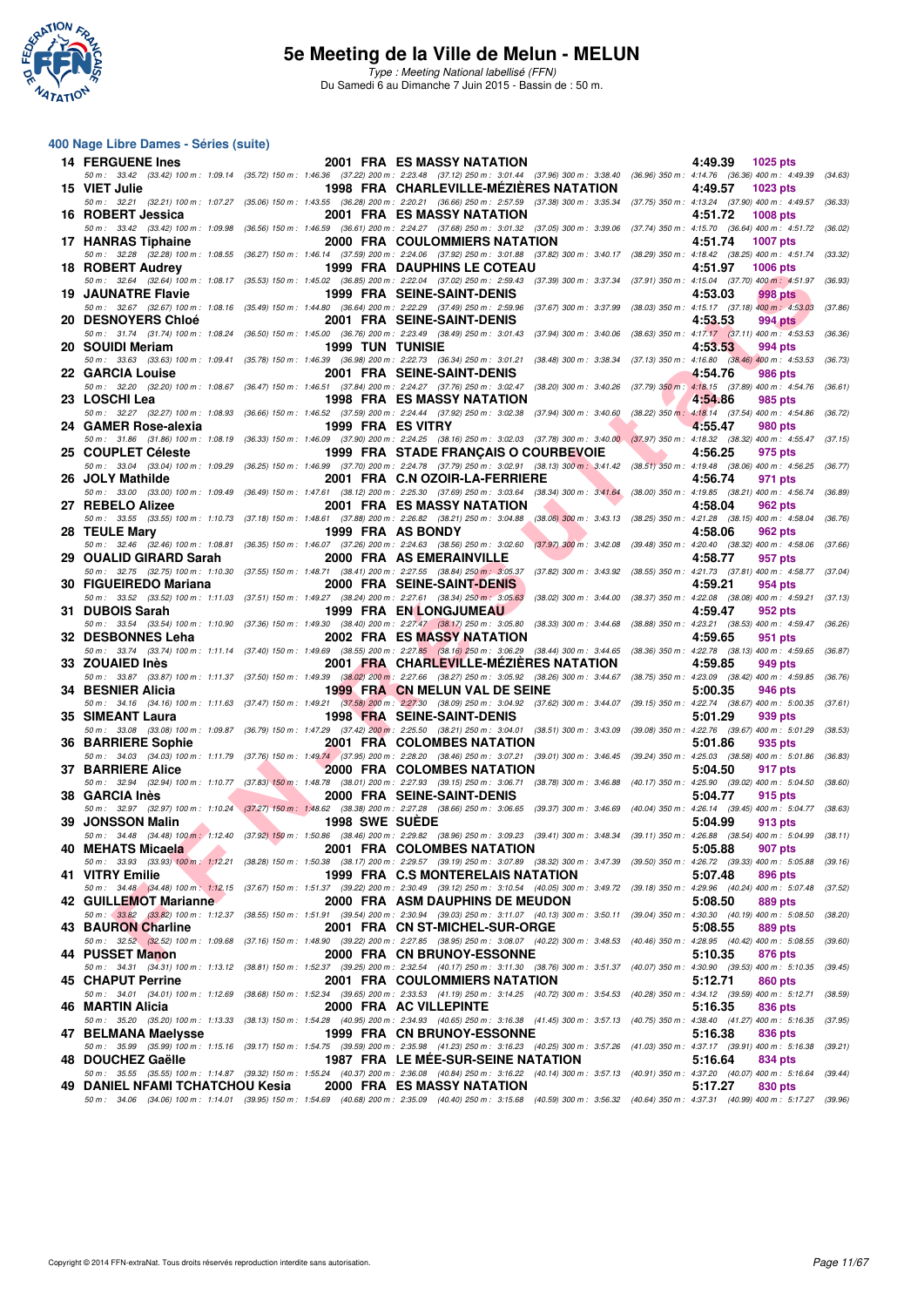

Type : Meeting National labellisé (FFN) Du Samedi 6 au Dimanche 7 Juin 2015 - Bassin de : 50 m.

#### **400 Nage Libre Dames - Séries (suite)**

| 50 CLOGENSON Cindie <b>Example 20</b> |                                                                                                                                                                                              | 1980 FRA C.S MONTERELAIS NATATION       | 5:17.74        | 827 pts |
|---------------------------------------|----------------------------------------------------------------------------------------------------------------------------------------------------------------------------------------------|-----------------------------------------|----------------|---------|
|                                       | 50 m: 35.07 (35.07) 100 m: 1:15.07 (40.00) 150 m: 1:54.73 (39.66) 200 m: 2:36.07 (41.34) 250 m: 3:15.82 (39.75) 300 m: 3:57.23 (41.41) 350 m: 4:37.44 (40.21) 400 m: 5:17.74 (40.30)         |                                         |                |         |
| 51 BERKANI Assia                      |                                                                                                                                                                                              | 2001 FRA TREMBLAY AC                    | 5:18.01        | 825 pts |
|                                       | 50 m: 35.21 (35.21) 100 m: 1:13.65 (38.44) 150 m: 1:53.59 (39.94) 200 m: 2:33.90 (40.31) 250 m: 3:15.15 (41.25) 300 m: 3:56.56 (41.41) 350 m: 4:37.74 (41.18) 400 m: 5:18.01 (40.27)         |                                         |                |         |
| 52 HANTRAYE Agathe                    |                                                                                                                                                                                              | 2000 FRA AQUA CLUB PONTAULT-ROISSY      | 5:18.21        | 824 pts |
|                                       | 50 m: 34.34 (34.34) 100 m: 1:13.82 (39.48) 150 m: 1:53.79 (39.97) 200 m: 2:34.71 (40.92) 250 m: 3:15.69 (40.98) 300 m: 3:57.06 (41.37) 350 m: 4:37.75 (40.69) 400 m: 5:18.21 (40.46)         |                                         |                |         |
| 53 SUSINI Marine                      |                                                                                                                                                                                              | 1998 FRA ASN LOUVRES-ROISSY-SURVILLIERS | 5:19.10        | 818 pts |
|                                       | 50 m: 34.83 (34.83) 100 m: 1:14.13 (39.30) 150 m: 1:56.28 (42.15) 200 m: 2:38.69 (42.41) 250 m: 3:19.36 (40.67) 300 m: 4:00.35 (40.99) 350 m: 4:40.14 (39.79) 400 m: 5:19.10 (38.96)         |                                         |                |         |
| 54 JANIN Juliette                     |                                                                                                                                                                                              | 2000 FRA NOGENT NATATION 94             | 5:26.27        | 771 pts |
|                                       | 50 m: 37.69 (37.69) 100 m: 1:19.69 (42.00) 150 m: 2:01.44 (41.75) 200 m: 2:43.78 (42.34) 250 m: 3:25.04 (41.26) 300 m: 4:06.53 (41.49) 350 m: 4:46.48 (39.95) 400 m: 5:26.27 (39.79)         |                                         |                |         |
| 55 BENITO Inés                        |                                                                                                                                                                                              | 2001 FRA ASN LOUVRES-ROISSY-SURVILLIERS | 5:43.92        | 663 pts |
|                                       | 50 m : 37.03 (37.03) 100 m : 1:20.08 (43.05) 150 m : 2:05.45 (45.37) 200 m : 2:49.58 (44.13) 250 m : 3:33.83 (44.25) 300 m : 4:17.76 (43.93) 350 m : 5:01.98 (44.22) 400 m : 5:43.92 (41.94) |                                         |                |         |
| 56 SUCRA Océane                       |                                                                                                                                                                                              | 2000 FRA AC VILLEPINTE                  | 5:44.48        | 660 pts |
|                                       | 50 m: 34.54 (34.54) 100 m: 1:13.21 (38.67) 150 m: 1:55.31 (42.10) 200 m: 2:40.42 (45.11) 250 m: 3:26.66 (46.24) 300 m: 4:12.88 (46.22) 350 m: 4:58.74 (45.66) 400 m: 5:44.48 (45.74)         |                                         |                |         |
| 57 JOUANNY Chloé                      |                                                                                                                                                                                              | 2000 FRA LE MÉE-SUR-SEINE NATATION      | 5:45.69        | 652 pts |
|                                       | 50 m: 38.85 (38.85) 100 m: 1:21.58 (42.73) 150 m: 2:05.53 (43.95) 200 m: 2:49.62 (44.09) 250 m: 3:34.00 (44.38) 300 m: 4:18.70 (44.70) 350 m: 5:03.31 (44.61) 400 m: 5:45.69 (42.38)         |                                         |                |         |
| 58 POLLAVINI Laurine                  |                                                                                                                                                                                              | 2001 FRA CN VAL MAUBUEE                 | 5:54.71        | 601 pts |
|                                       | 50 m : 38.76 (38.76) 100 m : 1:22.70 (43.94) 150 m : 2:07.42 (44.72) 200 m : 2:53.02 (45.60) 250 m : 3:38.29 (45.27) 300 m : 4:25.36 (47.07) 350 m : 5:10.64 (45.28) 400 m : 5:54.71 (44.07) |                                         |                |         |
| --- SUMEIRE Alizé                     | 2001 FRA CA ORSAY                                                                                                                                                                            |                                         | <b>DNS</b> dec |         |
|                                       |                                                                                                                                                                                              |                                         |                |         |
|                                       |                                                                                                                                                                                              |                                         |                |         |
|                                       | 100 Nage Libre Dames - Séries (Dimanche 7 Juin 2015)                                                                                                                                         |                                         |                |         |
|                                       |                                                                                                                                                                                              |                                         |                |         |

## [800 Nage Libre Dames - Séries](http://www.ffnatation.fr/webffn/resultats.php?idact=nat&go=epr&idcpt=31115&idepr=5) (Dimanche 7 Juin 2015)

| <b>UMININ JUIICLIC</b>                                                             |                                                                                                                                                    | ZUUU FRA NUGENI NAIAIIUN 34                                                                        |                                                        | J.ZU.Z1<br>$111 \mu s$                                                                                                                                                                                     |                    |
|------------------------------------------------------------------------------------|----------------------------------------------------------------------------------------------------------------------------------------------------|----------------------------------------------------------------------------------------------------|--------------------------------------------------------|------------------------------------------------------------------------------------------------------------------------------------------------------------------------------------------------------------|--------------------|
| 55   BENITO Inés                                                                   |                                                                                                                                                    | 2001 FRA ASN LOUVRES-ROISSY-SURVILLIERS                                                            |                                                        | 50 m : 37.69 (37.69) 100 m : 1:19.69 (42.00) 150 m : 2:01.44 (41.75) 200 m : 2:43.78 (42.34) 250 m : 3:25.04 (41.26) 300 m : 4:06.53 (41.49) 350 m : 4:46.48 (39.95) 400 m : 5:26.27<br>5:43.92<br>663 pts | (39.79)            |
|                                                                                    |                                                                                                                                                    |                                                                                                    |                                                        | 50 m : 37.03 (37.03) 100 m : 1:20.08 (43.05) 150 m : 2:05.45 (45.37) 200 m : 2:49.58 (44.13) 250 m : 3:33.83 (44.25) 300 m : 4:17.76 (43.93) 350 m : 5:01.98 (44.22) 400 m : 5:43.92                       | (41.94)            |
| 56   SUCRA Océane                                                                  |                                                                                                                                                    | 2000 FRA AC VILLEPINTE                                                                             |                                                        | 5:44.48<br>660 pts<br>50 m: 34.54 (34.54) 100 m: 1:13.21 (38.67) 150 m: 1:55.31 (42.10) 200 m: 2:40.42 (45.11) 250 m: 3:26.66 (46.24) 300 m: 4:12.88 (46.22) 350 m: 4:58.74 (45.86) 400 m: 5:44.48         | (45.74)            |
| 57  JOUANNY Chloé                                                                  |                                                                                                                                                    | 2000 FRA LE MEE-SUR-SEINE NATATION                                                                 |                                                        | 5:45.69<br>652 pts                                                                                                                                                                                         |                    |
| 58 POLLAVINI Laurine                                                               |                                                                                                                                                    | 2001 FRA CN VAL MAUBUEE                                                                            |                                                        | 50 m: 38.85 (38.85) 100 m: 1:21.58 (42.73) 150 m: 2:05.53 (43.95) 200 m: 2:49.62 (44.09) 250 m: 3:34.00 (44.38) 300 m: 4:18.70 (44.70) 350 m: 5:03.31 (44.61) 400 m: 5:45.69<br>5:54.71<br>601 pts         | (42.38)            |
|                                                                                    |                                                                                                                                                    |                                                                                                    |                                                        | 50 m : 38.76 (38.76) 100 m : 1:22.70 (43.94) 150 m : 2:07.42 (44.72) 200 m : 2:53.02 (45.60) 250 m : 3:38.29 (45.27) 300 m : 4:25.36 (47.07) 350 m : 5:10.64 (45.28) 400 m : 5:54.71                       | (44.07)            |
| ---   SUMEIRE Alizé                                                                |                                                                                                                                                    | 2001 FRA CA ORSAY                                                                                  |                                                        | <b>DNS dec</b>                                                                                                                                                                                             |                    |
|                                                                                    |                                                                                                                                                    |                                                                                                    |                                                        |                                                                                                                                                                                                            |                    |
| 00 Nage Libre Dames - Séries (Dimanche 7 Juin 2015)                                |                                                                                                                                                    |                                                                                                    |                                                        |                                                                                                                                                                                                            |                    |
| 1 BEN BOUKHATEM Asma                                                               | <b>1997 TUN TUNISIE</b>                                                                                                                            |                                                                                                    |                                                        | 9:26.29<br><b>1127 pts</b>                                                                                                                                                                                 |                    |
| 50 m: 31.53 (31.53) 100 m: 1:05.64<br>450 m : 5:16.13 (35.48) 500 m : 5:51.89      | (35.76) 550 m : 6:27.79 (35.90) 600 m : 7:03.91 (36.12) 650 m : 7:40.24                                                                            |                                                                                                    | $(36.33)$ 700 m : $8:15.98$                            | (34.11) 150 m : 1:40.60 (34.96) 200 m : 2:16.42 (35.82) 250 m : 2:52.15 (35.73) 300 m : 3:28.56 (36.41) 350 m : 4:04.55 (35.99) 400 m : 4:40.65<br>(35.74) 750 m : 8:51.88 (35.90) 800 m : 9:26.29         | (36.10)<br>(34.41) |
| 2 DESBORDES Joana                                                                  |                                                                                                                                                    | 2000 FRA SEINE-SAINT-DENIS                                                                         |                                                        | 9:34.17<br><b>1096 pts</b>                                                                                                                                                                                 |                    |
| 50 m : 31.18 (31.18) 100 m : 1:05.93<br>450 m : 5:17.87 (36.26) 500 m : 5:55.19    | (34.75) 150 m: 1:40.57 (34.64) 200 m: 2:16.22 (35.65) 250 m: 2:51.94<br>(37.32) 550 m: 6:32.51 (37.32) 600 m: 7:10.19 (37.68) 650 m: 7:46.60       |                                                                                                    | $(35.72)$ 300 m : 3:28.30<br>(36.41) 700 m : 8:23.60   | $(36.36)$ 350 m : 4:04.43 $(36.13)$ 400 m : 4:41.61<br>(37.00) 750 m : 8:59.45 (35.85) 800 m : 9:34.17                                                                                                     | (37.18)<br>(34.72) |
| 3 LANGLAIS Lila                                                                    |                                                                                                                                                    | 2000 FRA ES MASSY NATATION                                                                         |                                                        | 9:38.94<br>1078 pts                                                                                                                                                                                        |                    |
| 50 m: 32.16 (32.16) 100 m: 1:07.47<br>450 m : 5:23.05 (36.32) 500 m : 5:59.46      | (35.31) 150 m: 1:43.97 (36.50) 200 m: 2:20.38 (36.41) 250 m: 2:57.00<br>(36.41) 550 m: 6:36.20 (36.74) 600 m: 7:13.03 (36.83) 650 m: 7:49.56       |                                                                                                    | $(36.62)$ 300 m : 3:33.74<br>$(36.53)$ 700 m : 8:26.31 | (36.74) 350 m: 4:10.27 (36.53) 400 m: 4:46.73<br>(36.75) 750 m : 9:02.62 (36.31) 800 m : 9:38.94                                                                                                           | (36.46)<br>(36.32) |
| 4 DUTHOIT Cyriane                                                                  |                                                                                                                                                    | <b>1999 FRA ES MASSY NATATION</b>                                                                  |                                                        | 9:41.39<br><b>1069 pts</b>                                                                                                                                                                                 |                    |
| 50 m : 32.46 (32.46) 100 m : 1:08.11<br>450 m : 5:24.54 (36.88) 500 m : 6:00.96    | (35.65) 150 m : 1:44.38 (36.27) 200 m : 2:20.92 (36.54) 250 m : 2:57.34<br>(36.42) 550 m : 6:37.86 (36.90) 600 m : 7:14.63 (36.77) 650 m : 7:51.29 |                                                                                                    | $(36.42)$ 300 m : 3:34.24<br>$(36.66)$ 700 m : 8:28.07 | $(36.90)$ 350 m : 4:10.91<br>$(36.67)$ 400 m : 4:47.66<br>(36.78) 750 m : 9:04.85 (36.78) 800 m : 9:41.39                                                                                                  | (36.75)<br>(36.54) |
| 5 REMY Elora                                                                       |                                                                                                                                                    | 2000 FRA CHARLEVILLE-MEZIERES NATATION                                                             |                                                        | 9:42.73<br><b>1064 pts</b>                                                                                                                                                                                 |                    |
| 50 m : 32.88<br>(32.88) 100 m : 1:08.53<br>450 m : 5:27.89 (36.71) 500 m : 6:04.21 | (35.65) 150 m : 1:45.12 (36.59) 200 m : 2:22.01 (36.89) 250 m : 2:59.25<br>(36.32) 550 m : 6:40.53 (36.32) 600 m : 7:16.94 (36.41) 650 m : 7:53.74 |                                                                                                    | (37.24) 300 m : 3:36.39<br>$(36.80)$ 700 m : 8:30.84   | (37.14) 350 m: 4:13.62 (37.23) 400 m: 4:51.18<br>(37.10) 750 m : 9:07.37 (36.53) 800 m : 9:42.73                                                                                                           | (37.56)<br>(35.36) |
| 6 RAJHI Ines                                                                       | 2001 TUN TUNISIE                                                                                                                                   |                                                                                                    |                                                        | 9:45.16<br>1055 pts                                                                                                                                                                                        |                    |
| 50 m: 32.92 (32.92) 100 m: 1:08.43<br>450 m : 5:26.47 (37.39) 500 m : 6:03.64      | $(35.51)$ 150 m : 1:44.84<br>$(37.17)$ 550 m : 6:40.98                                                                                             | (36.41) 200 m : 2:21.21 (36.37) 250 m : 2:57.94<br>(37.34) 600 m : 7:18.33 (37.35) 650 m : 7:55.43 | $(36.73)$ 300 m : 3:34.58<br>$(37.10)$ 700 m : 8:32.55 | (36.64) 350 m: 4:11.65 (37.07) 400 m: 4:49.08<br>$(37.12)$ 750 m : 9:09.26<br>$(36.71)$ 800 m : 9:45.16                                                                                                    | (37.43)<br>(35.90) |
| 7 KCHHOK Manna                                                                     | 2000 TUN TUNISIE                                                                                                                                   |                                                                                                    |                                                        | 9:47.33<br><b>1047 pts</b>                                                                                                                                                                                 |                    |
| 50 m : 32.82 (32.82) 100 m : 1:08.31<br>450 m : 5:26.78 (37.50) 500 m : 6:04.10    | $(35.49)$ 150 m : 1:45.05<br>(37.32) 550 m : 6:41.39 (37.29) 600 m : 7:18.87 (37.48) 650 m : 7:57.14                                               | (36.74) 200 m : 2:21.30 (36.25) 250 m : 2:58.17                                                    | $(36.87)$ 300 m : 3:35.01<br>$(38.27)$ 700 m : 8:34.16 | $(36.84)$ 350 m : 4:11.92<br>$(36.91)$ 400 m : 4:49.28<br>$(37.02)$ 750 m : 9:11.53<br>$(37.37)$ 800 m : 9:47.33                                                                                           | (37.36)<br>(35.80) |
| <b>BOUCENNA Sarah</b>                                                              |                                                                                                                                                    | 1999 FRA CN MAISONS-ALFORT                                                                         |                                                        | 9:49.10<br>1040 pts                                                                                                                                                                                        |                    |
| 50 m: 33.28 (33.28) 100 m: 1:09.82                                                 | (36.54) 150 m: 1:46.61 (36.79) 200 m: 2:24.10 (37.49) 250 m: 3:00.75                                                                               |                                                                                                    | $(36.65)$ 300 m : 3:38.40<br>(37.10) 700 m : 8:35.94   | (37.65) 350 m: 4:15.14 (36.74) 400 m: 4:52.19                                                                                                                                                              | (37.05)<br>(36.31) |
| 450 m : 5:29.14 (36.95) 500 m : 6:06.96<br><b>9 FERGUENE Ines</b>                  | (37.82) 550 m: 6:43.97 (37.01) 600 m: 7:21.49 (37.52) 650 m: 7:58.59                                                                               | 2001 FRA ES MASSY NATATION                                                                         |                                                        | (37.35) 750 m : 9:12.79 (36.85) 800 m : 9:49.10<br>9:51.71<br><b>1030 pts</b>                                                                                                                              |                    |
| 50 m : 32.71 (32.71) 100 m : 1:08.55                                               | (35.84) 150 m : 1:45.87 (37.32) 200 m : 2:23.12 (37.25) 250 m : 3:00.31                                                                            |                                                                                                    | $(37.19)$ 300 m : 3:38.15                              | (37.84) 350 m : 4:15.09 (36.94) 400 m : 4:52.82                                                                                                                                                            | (37.73)            |
| 450 m : 5:30.24 (37.42) 500 m : 6:08.17<br>10 FAVERO Camille                       | (37.93) 550 m: 6:44.63 (36.46) 600 m: 7:22.95 (38.32) 650 m: 8:01.16                                                                               | 1998 FRA CHARLEVILLE-MEZIERES NATATION                                                             | $(38.21)$ 700 m : 8:38.53                              | (37.37) 750 m : 9:15.74 (37.21) 800 m : 9:51.71<br>9:54.41<br><b>1020 pts</b>                                                                                                                              | (35.97)            |
| 50 m : 33.89 (33.89) 100 m : 1:10.53                                               | $(36.64)$ 150 m $\cdot$ 1:47.51 $(36.98)$ 200 m $\cdot$ 2:24.73 $(37.22)$ 250 m $\cdot$ 3:02.32 $(37.59)$ 300 m $\cdot$ 3:40.26                    |                                                                                                    |                                                        | (37.94) 350 m : 4:18.31 (38.05) 400 m : 4:55.97                                                                                                                                                            | (37.66)            |
| 450 m : 5:33.69 (37.72) 500 m : 6:10.88<br>11 ROBERT Audrey                        | (37.19) 550 m : 6:48.36 (37.48) 600 m : 7:25.62 (37.26) 650 m : 8:03.14 (37.52) 700 m : 8:40.59                                                    | <b>1999 FRA DAUPHINS LE COTEAU</b>                                                                 |                                                        | (37.45) 750 m : 9:17.79 (37.20) 800 m : 9:54.41<br>9:57.94<br>1007 pts                                                                                                                                     | (36.62)            |
| 50 m : 33.31 (33.31) 100 m : 1:10.05                                               | (36.74) 150 m : 1:47.84 (37.79) 200 m : 2:25.60 (37.76) 250 m : 3:03.38 (37.78) 300 m : 3:41.31                                                    |                                                                                                    |                                                        | (37.93) 350 m: 4:19.14 (37.83) 400 m: 4:57.23                                                                                                                                                              | (38.09)            |
| 450 m : 5:35.43<br>$(38.20)$ 500 m : 6:12.94<br>12 MARCHESE Julie                  | (38.82) 600 m : 7:29.90<br>$(37.51)$ 550 m : 6:51.76                                                                                               | (38.14) 650 m : 8:07.83<br>2000 FRA  CN MELUN VAL DE SEINE                                         | $(37.93)$ 700 m : 8:46.23                              | (38.40) 750 m : 9:22.42 (36.19) 800 m : 9:57.94<br>9:59.09<br>1003 pts                                                                                                                                     | (35.52)            |
| 50 m :<br>33.57<br>$(33.57)$ 100 m : 1:09.52                                       | (35.95) 150 m : 1:47.38 (37.86) 200 m : 2:25.73 (38.35) 250 m : 3:03.50 (37.77) 300 m : 3:41.52                                                    |                                                                                                    |                                                        | (38.02) 350 m: 4:19.23 (37.71) 400 m: 4:58.12                                                                                                                                                              | (38.89)            |
| 450 m : 5:36.13<br>$(38.01)$ 500 m : 6:13.82<br>13 VIET Julie                      | (37.69) 550 m : 6:51.54 (37.72) 600 m : 7:29.73 (38.19) 650 m : 8:07.89 (38.16) 700 m : 8:46.15                                                    | 1998 FRA CHARLEVILLE-MEZIERES NATATION                                                             |                                                        | (38.26) 750 m : 9:23.74 (37.59) 800 m : 9:59.09<br>10:01.29<br>995 pts                                                                                                                                     | (35.35)            |
| 50 m : 33.70 (33.70) 100 m : 1:10.62                                               | (36.92) 150 m : 1:48.16 (37.54) 200 m : 2:26.40 (38.24) 250 m : 3:05.06 (38.66) 300 m : 3:43.33                                                    |                                                                                                    |                                                        | (38.27) 350 m: 4:21.63 (38.30) 400 m: 4:59.66                                                                                                                                                              | (38.03)            |
| 450 m : 5:37.99 (38.33) 500 m : 6:15.92<br>14 COSTES Loriane                       | (37.93) 550 m: 6:54.27 (38.35) 600 m: 7:31.93 (37.66) 650 m: 8:09.82 (37.89) 700 m: 8:47.68                                                        | 2000 FRA NOGENT NATATION 94                                                                        |                                                        | (37.86) 750 m: 9:24.84 (37.16) 800 m: 10:01.29<br>10:01.81<br>993 pts                                                                                                                                      | (36.45)            |
| 50 m: 33.52 (33.52) 100 m: 1:10.71                                                 | (37.19) 150 m : 1:48.30 (37.59) 200 m : 2:25.77 (37.47) 250 m : 3:03.84 (38.07) 300 m : 3:41.97                                                    |                                                                                                    |                                                        | (38.13) 350 m: 4:20.04 (38.07) 400 m: 4:58.70                                                                                                                                                              | (38.66)            |
| 450 m : 5:36.84 (38.14) 500 m : 6:15.34<br>15 PIRCARD Aglaé                        | (38.50) 550 m : 6:53.30 (37.96) 600 m : 7:31.45 (38.15) 650 m : 8:09.57 (38.12) 700 m : 8:47.76                                                    | 2001 FRA CHARLEVILLE-MEZIERES NATATION                                                             |                                                        | (38.19) 750 m : 9:25.46 (37.70) 800 m : 10:01.81<br>10:02.12<br><b>992 pts</b>                                                                                                                             | (36.35)            |
| 50 m : 34.15 (34.15) 100 m : 1:11.23                                               | (37.08) 150 m : 1:48.99 (37.76) 200 m : 2:26.76 (37.77) 250 m : 3:04.33                                                                            |                                                                                                    | (37.57) 300 m : 3:42.41                                | (38.08) 350 m : 4:20.33 (37.92) 400 m : 4:58.76                                                                                                                                                            | (38.43)            |
| 450 m : 5:36.54 (37.78) 500 m : 6:14.33                                            | (37.79) 550 m : 6:53.10 (38.77) 600 m : 7:31.37 (38.27) 650 m : 8:09.44                                                                            | 2001 FRA ES MASSY NATATION                                                                         | $(38.07)$ 700 m : 8:48.01                              | (38.57) 750 m : 9:25.83 (37.82) 800 m : 10:02.12                                                                                                                                                           | (36.29)            |
| 16 ROBERT Jessica<br>50 m: 33.84 (33.84) 100 m: 1:10.54                            | (36.70) 150 m: 1:47.53 (36.99) 200 m: 2:25.37 (37.84) 250 m: 3:03.04                                                                               |                                                                                                    | $(37.67)$ 300 m : 3:40.86                              | 10:02.93<br>989 pts<br>(37.82) 350 m : 4:19.00 (38.14) 400 m : 4:58.09                                                                                                                                     | (39.09)            |
| 450 m : 5:35.68 (37.59) 500 m : 6:14.49                                            | (38.81) 550 m: 6:52.79 (38.30) 600 m: 7:30.99 (38.20) 650 m: 8:10.01                                                                               |                                                                                                    | $(39.02)$ 700 m : 8:48.38                              | (38.37) 750 m : 9:26.50 (38.12) 800 m : 10:02.93<br>10:07.91                                                                                                                                               | (36.43)            |
| 17 DESBONNES Leha<br>50 m: 33.65 (33.65) 100 m: 1:10.72                            | (37.07) 150 m: 1:48.90 (38.18) 200 m: 2:27.34 (38.44) 250 m: 3:06.74                                                                               | 2002 FRA ES MASSY NATATION                                                                         | $(39.40)$ 300 m : 3:45.04                              | 971 pts<br>(38.30) 350 m: 4:23.60 (38.56) 400 m: 5:01.71                                                                                                                                                   | (38.11)            |
| 450 m: 5:40.68 (38.97) 500 m: 6:19.38                                              | (38.70) 550 m: 6:58.07 (38.69) 600 m: 7:36.55 (38.48) 650 m: 8:15.31                                                                               |                                                                                                    | $(38.76)$ 700 m : 8:53.02                              | (37.71) 750 m : 9:31.04 (38.02) 800 m : 10:07.91                                                                                                                                                           | (36.87)            |
| <b>18 GARCIA Louise</b><br>50 m : 32.98<br>(32.98) 100 m : 1:10.23                 | (37.25) 150 m: 1:48.55 (38.32) 200 m: 2:28.05 (39.50) 250 m: 3:06.77                                                                               | 2001 FRA SEINE-SAINT-DENIS                                                                         | $(38.72)$ 300 m : 3:46.16                              | 10:13.61<br>951 pts<br>(39.39) 350 m : 4:25.18 (39.02) 400 m : 5:04.57                                                                                                                                     | (39.39)            |
| 450 m : 5:43.54 (38.97) 500 m : 6:23.13                                            | (39.59) 550 m : 7:02.02 (38.89) 600 m : 7:41.35 (39.33) 650 m : 8:19.05                                                                            |                                                                                                    | $(37.70)$ 700 m : 8:58.13                              | (39.08) 750 m : 9:36.78 (38.65) 800 m : 10:13.61                                                                                                                                                           | (36.83)            |
| 19 PELLIER Claire<br>50 m : 36.02 (36.02) 100 m : 1:14.52                          | (38.50) 150 m : 1:52.74 (38.22) 200 m : 2:31.84 (39.10) 250 m : 3:10.47 (38.63) 300 m : 3:49.34                                                    | 2000 FRA CN MELUN VAL DE SEINE                                                                     |                                                        | 10:15.65<br>944 pts<br>(38.87) 350 m: 4:28.36 (39.02) 400 m: 5:07.47 (39.11)                                                                                                                               |                    |
|                                                                                    |                                                                                                                                                    |                                                                                                    |                                                        | 450 m : 5:46.24 (38.77) 500 m : 6:25.10 (38.86) 550 m : 7:03.73 (38.63) 600 m : 7:43.10 (39.37) 650 m : 8:21.53 (38.43) 700 m : 9:00.05 (38.52) 750 m : 9:38.53 (38.48) 800 m : 10:15.65 (37.12)           |                    |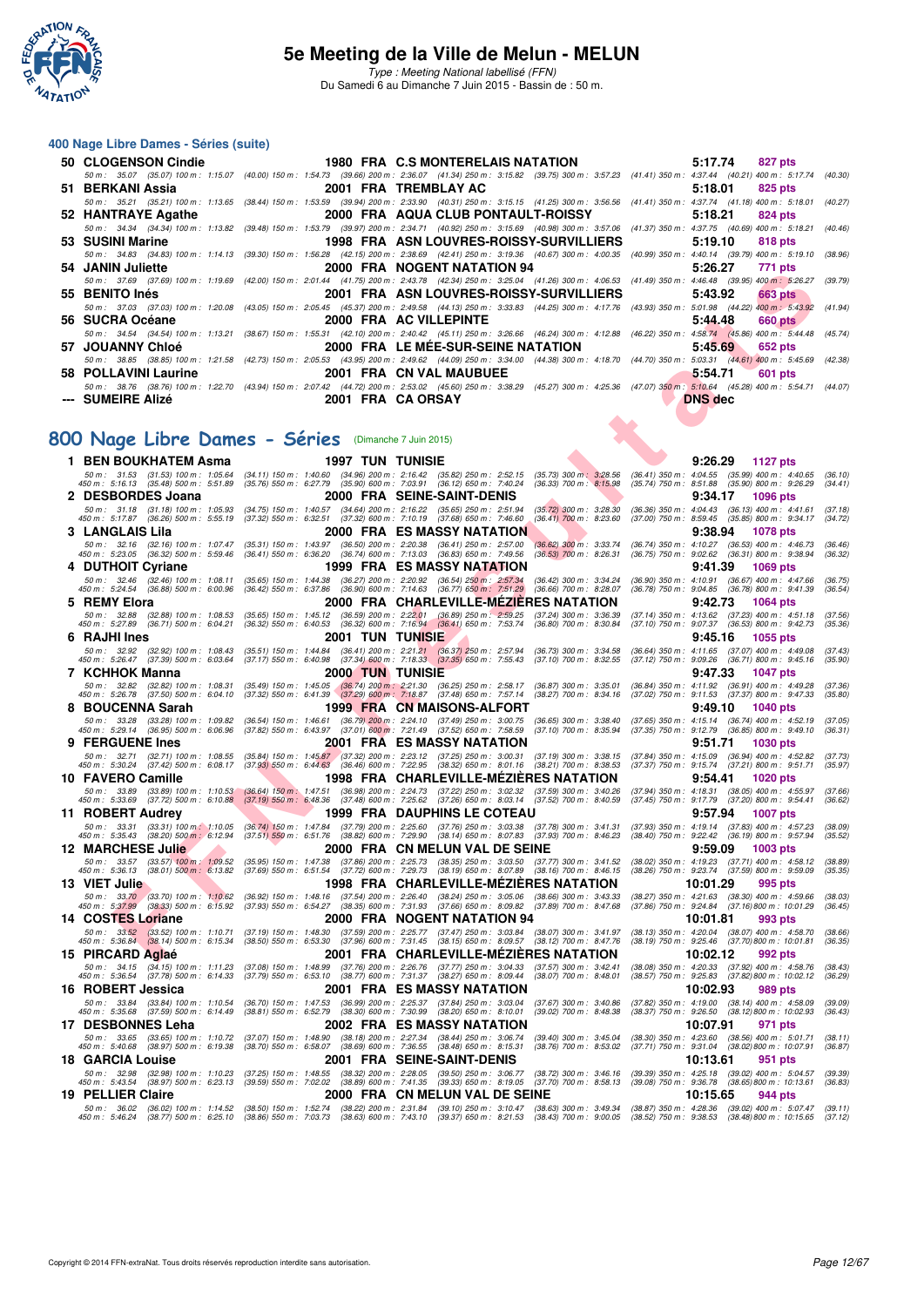

#### **800 Nage Libre Dames - Séries (suite)**

| 20 TEULE Mary                                                                                                                                                                                                                     |  | 1999 FRA AS BONDY                                                                                                                                                                                                                                                                                                              |                                                        | 10:15.76                                                                                                                                                                                                                                                                                | 943 pts                      |                    |
|-----------------------------------------------------------------------------------------------------------------------------------------------------------------------------------------------------------------------------------|--|--------------------------------------------------------------------------------------------------------------------------------------------------------------------------------------------------------------------------------------------------------------------------------------------------------------------------------|--------------------------------------------------------|-----------------------------------------------------------------------------------------------------------------------------------------------------------------------------------------------------------------------------------------------------------------------------------------|------------------------------|--------------------|
| 50 m : 32.81 (32.81) 100 m : 1:09.83 (37.02) 150 m : 1:48.32 (38.49) 200 m : 2:27.06 (38.74) 250 m : 3:05.88<br>450 m : 5:43.67 (39.98) 500 m : 6:23.17 (39.50) 550 m : 7:02.79 (39.62) 600 m : 7:42.36 (39.57) 650 m : 8:21.58   |  | $(39.50)$ 550 m : 7:02.79 $(39.62)$ 600 m : 7:42.36 $(39.57)$ 650 m : 8:21.58                                                                                                                                                                                                                                                  |                                                        | $\begin{array}{cccc} (38.82) \ 300 \ m \ \vdots \ \ 3:44.97 & (39.09) \ 350 \ m \ \vdots \ \ 4:24.17 & (39.20) \ 400 \ m \ \vdots \ \ 5:03.69 \\ (39.22) \ 700 \ m \ \vdots \ \ 9:00.77 & (39.19) \ 750 \ m \ \vdots \ \ 9:39.76 & (38.99) \ 800 \ m \ \vdots \ \ 10:15.76 \end{array}$ |                              | (39.52)<br>(36.00) |
| 21 GARCIA Inès                                                                                                                                                                                                                    |  | 2000 FRA SEINE-SAINT-DENIS                                                                                                                                                                                                                                                                                                     |                                                        | 10:15.91                                                                                                                                                                                                                                                                                | 943 pts                      |                    |
| 50 m: 34.13 (34.13) 100 m: 1:12.68<br>$(38.55)$ 150 m : 1:51.37<br>450 m : 5:45.60 (38.90) 500 m : 6:24.81<br>$(39.21)$ 550 m : 7:04.34                                                                                           |  | $(38.69)$ 200 m : 2:30.27 $(38.90)$ 250 m : 3:09.69<br>$(39.53)$ 600 m : 7:43.65 $(39.31)$ 650 m : 8:22.44                                                                                                                                                                                                                     | $(39.42)$ 300 m : 3:48.44<br>$(38.79)$ 700 m : 9:01.58 | (38.75) 350 m: 4:27.58 (39.14) 400 m: 5:06.70<br>$(39.14)$ 750 m : 9:40.24                                                                                                                                                                                                              | (38.66) 800 m : 10.15.91     | (39.12)<br>(35.67) |
| 22 HENRY Blandine                                                                                                                                                                                                                 |  | 1999 FRA CAORSAY                                                                                                                                                                                                                                                                                                               |                                                        | 10:26.72                                                                                                                                                                                                                                                                                | 905 pts                      |                    |
| 50 m : 34.12 (34.12) 100 m : 1:12.70<br>450 m : 5:48.86 (39.40) 500 m : 6:28.94                                                                                                                                                   |  | (38.58) 150 m: 1:51.32 (38.62) 200 m: 2:31.28 (39.96) 250 m: 3:10.24<br>(40.08) 550 m : 7:08.72 (39.78) 600 m : 7:49.29 (40.57) 650 m : 8:28.81                                                                                                                                                                                | $(38.96)$ 300 m : 3:50.14<br>$(39.52)$ 700 m : 9:09.57 | (39.90) 350 m: 4:29.37 (39.23) 400 m: 5:09.46<br>(40.76) 750 m : 9:48.48 (38.91) 800 m : 10:26.72                                                                                                                                                                                       |                              | (40.09)<br>(38.24) |
| 23 SUMEIRE Alizé                                                                                                                                                                                                                  |  | 2001 FRA CAORSAY                                                                                                                                                                                                                                                                                                               |                                                        | 10:27.26                                                                                                                                                                                                                                                                                | 903 pts                      |                    |
| 50 m: 33.61 (33.61) 100 m: 1:10.66<br>450 m : 5:51.57 (39.82) 500 m : 6:32.72                                                                                                                                                     |  | $\begin{array}{cccc} (37.05) \ 150 \ m \ \colon \ \ 1:50.08 \quad \  \  (39.42) \ 200 \ m \ \colon \ \ 2:29.65 \quad \  \  (39.57) \ 250 \ m \ \colon \ \ 3:08.94 \\ (41.15) \ 550 \ m \ \colon \ \ 7:12.92 \quad \  \  (40.20) \ 600 \ m \ \colon \ \ 7:53.32 \quad \  \  (40.40) \ 650 \ m \ \colon \ \ 8:33.47 \end{array}$ | $(39.29)$ 300 m : 3:50.09<br>$(40.15)$ 700 m : 9:13.94 | $(41.15)$ 350 m : $4:30.62$ $(40.53)$ 400 m : $5:11.75$<br>$(40.47)$ 750 m : $9:52.26$ $(38.32)$ 800 m : $10:27.26$                                                                                                                                                                     |                              | (41.13)<br>(35.00) |
| 24 VITRY Emilie                                                                                                                                                                                                                   |  | 1999 FRA C.S MONTERELAIS NATATION                                                                                                                                                                                                                                                                                              |                                                        | 10:27.61                                                                                                                                                                                                                                                                                | 902 pts                      |                    |
| 50 m: 35.32 (35.32) 100 m: 1:13.68                                                                                                                                                                                                |  | $\left(38.36\right) \ 150\ m : \ \ 1.53.84 \quad \left(40.16\right) \ 200\ m : \ \ 2.33.80 \quad \left(39.96\right) \ 250\ m : \ \ 3.14.35$<br>$(39.71)$ 550 m : 7:13.22 $(40.07)$ 600 m : 7:53.10 $(39.88)$ 650 m : 8:33.29                                                                                                   | $(40.55)$ 300 m : 3:54.01                              | $(39.66)$ $350$ m : $4:34.43$ $(40.42)$ $400$ m : $5:13.81$<br>$(40.50)$ $750$ m : $9:51.69$ $(37.90)$ 800 m : $10:27.61$                                                                                                                                                               |                              | (39.38)            |
| 450 m : 5:53.44<br>(39.63) 500 m : 6:33.15<br>25 JONSSON Malin                                                                                                                                                                    |  | <b>1998 SWE SUEDE</b>                                                                                                                                                                                                                                                                                                          | (40.19) 700 m : 9:13.79                                | 10:34.84                                                                                                                                                                                                                                                                                | 877 pts                      | (35.92)            |
| 50 m : 36.10 (36.10) 100 m : 1:15.04<br>450 m : 5:51.27 (40.14) 500 m : 6:30.97                                                                                                                                                   |  | $\begin{array}{cccc} (38.94) \ 150 \ m \colon \ 1:53.70 & (38.66) \ 200 \ m \colon \ 2:32.99 & (39.29) \ 250 \ m \colon \ 3:12.32 \\ (39.70) \ 550 \ m \colon \ 7:11.60 & (40.63) \ 600 \ m \colon \ 7:52.51 & (40.91) \ 650 \ m \colon \ 8:33.44 \end{array}$                                                                 | $(39.33)$ 300 m : 3:51.60                              | (39.28) 350 m: 4:31.36 (39.76) 400 m: 5:11.13<br>(41.08) 750 m : 9:55.71 (41.19) 800 m : 10:34.84                                                                                                                                                                                       |                              | (39.77)            |
| 26 BELBACHIR Aliya                                                                                                                                                                                                                |  | 2002 FRA ASBONDY                                                                                                                                                                                                                                                                                                               | (40.93) 700 m : 9:14.52                                | 10:42.26                                                                                                                                                                                                                                                                                | 852 pts                      | (39.13)            |
| 50 m : 35.53 (35.53) 100 m : 1:14.42 (38.89) 150 m : 1:55.83 (41.41) 200 m : 2:36.41 (40.58) 250 m : 3:17.89 (41.48) 300 m : 3:58.60 (40.71) 350 m : 4:39.66 (41.06) 400 m : 5:20.48                                              |  |                                                                                                                                                                                                                                                                                                                                |                                                        |                                                                                                                                                                                                                                                                                         |                              | (40.82)            |
| 450 m : 6:01.35 (40.87) 500 m : 6:41.81<br>27 GUILLEMOT Marianne                                                                                                                                                                  |  | (40.46) 550 m: 7:22.89 (41.08) 600 m: 8:04.39 (41.50) 650 m: 8:45.46 (41.07) 700 m: 9:26.17<br>2000 FRA ASM DAUPHINS DE MEUDON                                                                                                                                                                                                 |                                                        | (40.71) 750 m : 10:06.17 (40.00) 800 m : 10:42.26<br>10:43.65                                                                                                                                                                                                                           | 847 pts                      | (36.09)            |
| 50 m : 35.02 (35.02) 100 m : 1:13.91                                                                                                                                                                                              |  | (38.89) 150 m : 1:53.68 (39.77) 200 m : 2:34.18 (40.50) 250 m : 3:14.70 (40.52) 300 m : 3:55.91 (41.21) 350 m : 4:36.27 (40.36) 400 m : 5:17.42<br>(41.28) 550 m : 7:21.21 (41.22) 600 m : 8:02.91 (41.70) 650 m : 8:43.79 (40.88                                                                                              |                                                        |                                                                                                                                                                                                                                                                                         |                              | (41.15)            |
| 450 m : 5:58.71 (41.29) 500 m : 6:39.99<br>28 BERKANI Assia                                                                                                                                                                       |  | 2001 FRA TREMBLAY AC                                                                                                                                                                                                                                                                                                           |                                                        | 10:54.33                                                                                                                                                                                                                                                                                | 811 pts                      | (38.48)            |
| 50 m : 36.13 (36.13) 100 m : 1:15.76 (39.63) 150 m : 1:56.22 (40.46) 200 m : 2:37.17 (40.95) 250 m : 3:18.13 (40.96) 300 m : 3:59.33 (41.20) 350 m : 4:40.76 (41.43) 400 m : 5:22.64                                              |  |                                                                                                                                                                                                                                                                                                                                |                                                        |                                                                                                                                                                                                                                                                                         |                              | (41.88)            |
| 450 m : 6:04.29 (41.65) 500 m : 6:46.67<br>29 HANTRAYE Agathe                                                                                                                                                                     |  | (42.38) 550 m: 7:27.90 (41.23) 600 m: 8:09.73 (41.83) 650 m: 8:51.27 (41.54) 700 m: 9:32.79<br>2000 FRA AQUA CLUB PONTAULT-ROISSY                                                                                                                                                                                              |                                                        | (41.52) 750 m : 10:13.79 (41.00) 800 m : 10:54.33<br>11:03.50                                                                                                                                                                                                                           | 782 pts                      | (40.54)            |
| 50 m: 36.11 (36.11) 100 m: 1:15.83 (39.72) 150 m: 1:57.08 (41.25) 200 m: 2:38.07 (40.99) 250 m: 3:20.12 (42.05) 300 m: 4:01.64 (41.52) 350 m: 4:44.08 (42.44) 400 m: 5:26.17<br>450 m: 6:08.95 (42.78) 500 m: 6:50.72 (41.77) 550 |  |                                                                                                                                                                                                                                                                                                                                |                                                        |                                                                                                                                                                                                                                                                                         |                              | (42.09)            |
| --- POULAIN Mélanie                                                                                                                                                                                                               |  | 1995 FRA NOGENT NATATION 94                                                                                                                                                                                                                                                                                                    |                                                        | <b>DNS dec</b>                                                                                                                                                                                                                                                                          |                              | (40.43)            |
|                                                                                                                                                                                                                                   |  |                                                                                                                                                                                                                                                                                                                                |                                                        |                                                                                                                                                                                                                                                                                         |                              |                    |
|                                                                                                                                                                                                                                   |  |                                                                                                                                                                                                                                                                                                                                |                                                        |                                                                                                                                                                                                                                                                                         |                              |                    |
| $50$ Dos Dames - Finale A 18 ans et plus (Samedi 6 Juin 2015)                                                                                                                                                                     |  |                                                                                                                                                                                                                                                                                                                                |                                                        |                                                                                                                                                                                                                                                                                         |                              |                    |
|                                                                                                                                                                                                                                   |  |                                                                                                                                                                                                                                                                                                                                |                                                        |                                                                                                                                                                                                                                                                                         |                              |                    |
| 1 AUBRY Alice                                                                                                                                                                                                                     |  | <b>1997 FRA NAUTIQUE ENTENTE CHALONS</b>                                                                                                                                                                                                                                                                                       |                                                        | 31.78                                                                                                                                                                                                                                                                                   | <b>1202 pts</b>              |                    |
| 2 RODRIGUEZ Cindy                                                                                                                                                                                                                 |  | 1997 FRA AQUA CLUB PONTAULT-ROISSY                                                                                                                                                                                                                                                                                             |                                                        | 31.86                                                                                                                                                                                                                                                                                   | <b>1197 pts</b>              |                    |
| 3 LEUREGANS Camille                                                                                                                                                                                                               |  | 1993 FRA STADE FRANÇAIS O COURBEVOIE                                                                                                                                                                                                                                                                                           |                                                        | 32.22                                                                                                                                                                                                                                                                                   | <b>1176 pts</b>              |                    |
| 4 PRIOVILLE Estelle                                                                                                                                                                                                               |  | 1996 FRA NOGENT NATATION 94                                                                                                                                                                                                                                                                                                    |                                                        | 32.58                                                                                                                                                                                                                                                                                   | 1155 pts                     |                    |
| 5 POUMAREDE Laetitia                                                                                                                                                                                                              |  | 1997 FRA CN ST-MICHEL-SUR-ORGE                                                                                                                                                                                                                                                                                                 |                                                        | 33.30                                                                                                                                                                                                                                                                                   | <b>1113 pts</b>              |                    |
| <b>DIAS DE SOUSA Amandine</b>                                                                                                                                                                                                     |  | 1996 FRA ES NANTERRE                                                                                                                                                                                                                                                                                                           |                                                        | 34.43                                                                                                                                                                                                                                                                                   | 1049 pts                     |                    |
| <b>7 LAUNAY Nolwenn</b>                                                                                                                                                                                                           |  | 1997 FRA CN ST-MICHEL-SUR-ORGE                                                                                                                                                                                                                                                                                                 |                                                        | 36.71                                                                                                                                                                                                                                                                                   | 926 pts                      |                    |
| --- DOMINICE Eva                                                                                                                                                                                                                  |  | <b>1995 FRA ANTONY NATATION</b>                                                                                                                                                                                                                                                                                                |                                                        | <b>DNS</b> dec                                                                                                                                                                                                                                                                          |                              |                    |
|                                                                                                                                                                                                                                   |  |                                                                                                                                                                                                                                                                                                                                |                                                        |                                                                                                                                                                                                                                                                                         |                              |                    |
| $50$ Dos Dames - Finale A 16-17 ans (Samedi 6 Juin 2015)                                                                                                                                                                          |  |                                                                                                                                                                                                                                                                                                                                |                                                        |                                                                                                                                                                                                                                                                                         |                              |                    |
| 1 RAZAFY Elodie                                                                                                                                                                                                                   |  | 1998 FRA CN MELUN VAL DE SEINE                                                                                                                                                                                                                                                                                                 |                                                        | 31.78                                                                                                                                                                                                                                                                                   |                              |                    |
| 2 ROUAULT Perrine                                                                                                                                                                                                                 |  |                                                                                                                                                                                                                                                                                                                                |                                                        | 32.08                                                                                                                                                                                                                                                                                   | 1202 pts<br><b>1184 pts</b>  |                    |
| 3 LOSCHI Lea                                                                                                                                                                                                                      |  | 1998 FRA STADE FRANÇAIS O COURBEVOIE<br><b>1998 FRA ES MASSY NATATION</b>                                                                                                                                                                                                                                                      |                                                        | 33.15                                                                                                                                                                                                                                                                                   | <b>1122 pts</b>              |                    |
| 4 LAVERGNE Floriane                                                                                                                                                                                                               |  | 1999 FRA AQUA CLUB PONTAULT-ROISSY                                                                                                                                                                                                                                                                                             |                                                        | 33.54                                                                                                                                                                                                                                                                                   |                              |                    |
| 5 BACHORZ Clara                                                                                                                                                                                                                   |  | <b>1998 FRA ASM DAUPHINS DE MEUDON</b>                                                                                                                                                                                                                                                                                         |                                                        | 33.65                                                                                                                                                                                                                                                                                   | 1099 pts                     |                    |
| <b>6 DANGER Florine</b>                                                                                                                                                                                                           |  | <b>1999 FRA EN LONGJUMEAU</b>                                                                                                                                                                                                                                                                                                  |                                                        | 34.10                                                                                                                                                                                                                                                                                   | 1093 pts                     |                    |
|                                                                                                                                                                                                                                   |  |                                                                                                                                                                                                                                                                                                                                |                                                        |                                                                                                                                                                                                                                                                                         | 1067 pts                     |                    |
| <b>7 SUSINI Marine</b><br>8 KNOPF Ornella                                                                                                                                                                                         |  | 1998 FRA ASN LOUVRES-ROISSY-SURVILLIERS<br>1999 FRA AS BONDY                                                                                                                                                                                                                                                                   |                                                        | 34.46<br>34.47                                                                                                                                                                                                                                                                          | <b>1047 pts</b>              |                    |
|                                                                                                                                                                                                                                   |  |                                                                                                                                                                                                                                                                                                                                |                                                        |                                                                                                                                                                                                                                                                                         | <b>1047 pts</b>              |                    |
|                                                                                                                                                                                                                                   |  |                                                                                                                                                                                                                                                                                                                                |                                                        |                                                                                                                                                                                                                                                                                         |                              |                    |
| $50$ Dos Dames - Finale A 13-15 ans (Samedi 6 Juin 2015)                                                                                                                                                                          |  |                                                                                                                                                                                                                                                                                                                                |                                                        |                                                                                                                                                                                                                                                                                         |                              |                    |
| 1 MAILLE Ilona<br>$0.01707$ $M_{\odot}$                                                                                                                                                                                           |  | <b>2001 FRA ES MASSY NATATION</b><br>$0.000$ FBA BUFU ATULETIO OLUB                                                                                                                                                                                                                                                            |                                                        | 32.49<br>00.70                                                                                                                                                                                                                                                                          | <b>1160 pts</b><br>$-4.4.80$ |                    |

#### **[50 Dos Dames - Finale A](http://www.ffnatation.fr/webffn/resultats.php?idact=nat&go=epr&idcpt=31115&idepr=11) 18 ans et plus** (Samedi 6 Juin 2015)

| 1 AUBRY Alice            |  | 1997 FRA NAUTIQUE ENTENTE CHÂLONS    | 31.78          | <b>1202 pts</b> |
|--------------------------|--|--------------------------------------|----------------|-----------------|
| 2 RODRIGUEZ Cindy        |  | 1997 FRA AQUA CLUB PONTAULT-ROISSY   | 31.86          | 1197 pts        |
| 3 LEUREGANS Camille      |  | 1993 FRA STADE FRANCAIS O COURBEVOIE | 32.22          | 1176 pts        |
| 4 PRIOVILLE Estelle      |  | 1996 FRA NOGENT NATATION 94          | 32.58          | 1155 pts        |
| 5 POUMAREDE Laetitia     |  | 1997 FRA CN ST-MICHEL-SUR-ORGE       | 33.30          | 1113 pts        |
| 6 DIAS DE SOUSA Amandine |  | 1996 FRA ES NANTERRE                 | 34.43          | <b>1049 pts</b> |
| <b>7 LAUNAY Nolwenn</b>  |  | 1997 FRA CN ST-MICHEL-SUR-ORGE       | 36.71          | 926 pts         |
| --- DOMINICE Eva         |  | <b>1995 FRA ANTONY NATATION</b>      | <b>DNS</b> dec |                 |

### **[50 Dos Dames - Finale A](http://www.ffnatation.fr/webffn/resultats.php?idact=nat&go=epr&idcpt=31115&idepr=11) 16-17 ans** (Samedi 6 Juin 2015)

| 1 RAZAFY Elodie         |  | 1998 FRA CN MELUN VAL DE SEINE          | 31.78 | <b>1202 pts</b> |
|-------------------------|--|-----------------------------------------|-------|-----------------|
| 2 ROUAULT Perrine       |  | 1998 FRA STADE FRANCAIS O COURBEVOIE    | 32.08 | 1184 pts        |
| 3 LOSCHI Lea            |  | <b>1998 FRA ES MASSY NATATION</b>       | 33.15 | 1122 pts        |
| 4 LAVERGNE Floriane     |  | 1999 FRA AQUA CLUB PONTAULT-ROISSY      | 33.54 | 1099 pts        |
| 5 BACHORZ Clara         |  | <b>1998 FRA ASM DAUPHINS DE MEUDON</b>  | 33.65 | 1093 pts        |
| <b>6 DANGER Florine</b> |  | <b>1999 FRA EN LONGJUMEAU</b>           | 34.10 | 1067 pts        |
| 7 SUSINI Marine         |  | 1998 FRA ASN LOUVRES-ROISSY-SURVILLIERS | 34.46 | 1047 pts        |
| 8 KNOPF Ornella         |  | 1999 FRA AS BONDY                       | 34.47 | <b>1047 pts</b> |

#### **[50 Dos Dames - Finale A](http://www.ffnatation.fr/webffn/resultats.php?idact=nat&go=epr&idcpt=31115&idepr=11) 13-15 ans** (Samedi 6 Juin 2015)

| 1 MAILLE llona           |  | <b>2001 FRA ES MASSY NATATION</b>      | 32.49          | 1160 pts |
|--------------------------|--|----------------------------------------|----------------|----------|
| 2 BATOT Manon            |  | 2000 FRA RUEIL ATHLETIC CLUB           | 32.79          | 1143 pts |
| 3 ROUX Amandine          |  | 2000 FRA ES NANTERRE                   | 33.15          | 1122 pts |
| 4 BOYER Charlotte        |  | 2000 FRA C.S MONTERELAIS NATATION      | 33.63          | 1094 pts |
| 5 SOMMIER Elodie         |  | 2001 FRA U.S CRETEIL NATATION          | 33.91          | 1078 pts |
| 6 FERGUENE Ines          |  | <b>2001 FRA ES MASSY NATATION</b>      | 34.68          | 1035 pts |
| --- BELLAHCENE Ines      |  | 2001 FRA SEINE-SAINT-DENIS             | DNS dec        |          |
| --- DA SILVA Anne-Sophie |  | 2000 FRA CHARLEVILLE-MÉZIÈRES NATATION | <b>DNS</b> dec |          |
|                          |  |                                        |                |          |

### **[50 Dos Dames - Séries](http://www.ffnatation.fr/webffn/resultats.php?idact=nat&go=epr&idcpt=31115&idepr=11)** (Samedi 6 Juin 2015)

| 1 ARAVANTINOU Athéna | 2000 GRE AC BOULOGNE-BILLANCOURT | 30.67 | <b>1269 pts</b> |
|----------------------|----------------------------------|-------|-----------------|
|                      |                                  |       |                 |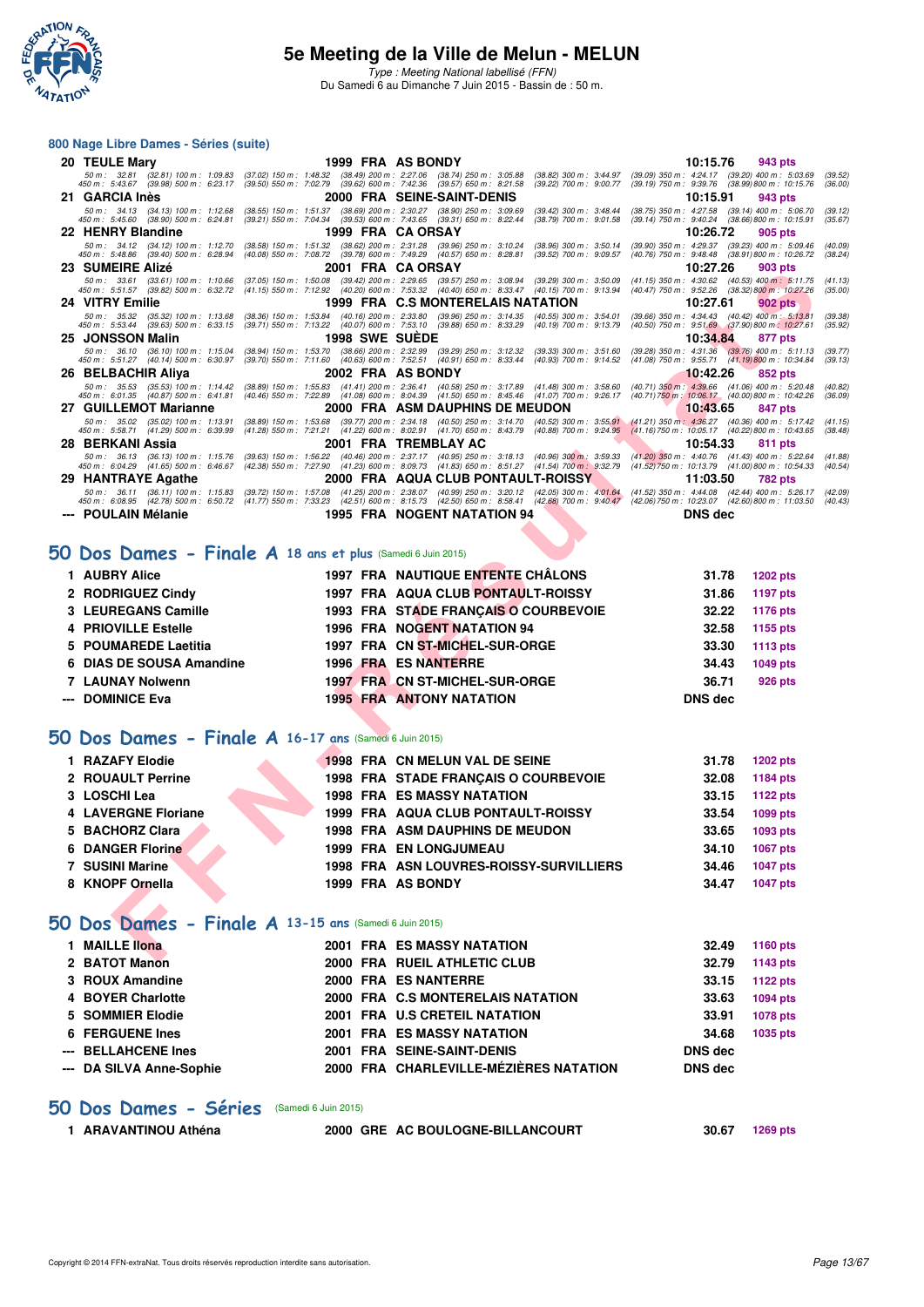

|  |  | 50 Dos Dames - Séries (suite) |  |
|--|--|-------------------------------|--|
|--|--|-------------------------------|--|

| 2 DEL'HOMME Laurine         |  | 1997 FRA CLUB DES NAGEURS DE PARIS       | 30.72 | <b>1266 pts</b> |
|-----------------------------|--|------------------------------------------|-------|-----------------|
| 3 RAZAFY Elodie             |  | 1998 FRA CN MELUN VAL DE SEINE           | 30.80 | <b>1261 pts</b> |
| 4 RODRIGUEZ Cindy           |  | 1997 FRA AQUA CLUB PONTAULT-ROISSY       | 31.82 | <b>1200 pts</b> |
| 5 ROUAULT Perrine           |  | 1998 FRA STADE FRANÇAIS O COURBEVOIE     | 31.92 | 1194 pts        |
| 6 LEUREGANS Camille         |  | 1993 FRA STADE FRANÇAIS O COURBEVOIE     | 32.09 | 1184 pts        |
| 7 BIHAN Morgane             |  | 2000 FRA CSN GUYANCOURT                  | 32.13 | 1181 pts        |
| 8 AUBRY Alice               |  | <b>1997 FRA NAUTIQUE ENTENTE CHÂLONS</b> | 32.29 | <b>1172 pts</b> |
| 9 HAJDER-NAEYE Tamlyne      |  | 2000 FRA AC BOULOGNE-BILLANCOURT         | 32.44 | <b>1163 pts</b> |
| 10 POUMAREDE Laetitia       |  | 1997 FRA CN ST-MICHEL-SUR-ORGE           | 32.85 | <b>1139 pts</b> |
| 11 MAILLE IIona             |  | 2001 FRA ES MASSY NATATION               | 32.91 | <b>1136 pts</b> |
| 12 DESNOYERS Chloé          |  | 2001 FRA SEINE-SAINT-DENIS               | 33.00 | 1130 pts        |
| <b>12 PRIOVILLE Estelle</b> |  | <b>1996 FRA NOGENT NATATION 94</b>       | 33.00 | <b>1130 pts</b> |
| 14 ALMEIDA Léana            |  | 2001 FRA ES VITRY                        | 33.06 | <b>1127 pts</b> |
| 15 BATOT Manon              |  | 2000 FRA RUEIL ATHLETIC CLUB             | 33.11 | 1124 pts        |
| 16 BACHORZ Clara            |  | <b>1998 FRA ASM DAUPHINS DE MEUDON</b>   | 33.21 | 1118 pts        |
| 17 PETITPRE Alexandra       |  | 1996 FRA CS CLICHY 92                    | 33.43 | 1106 pts        |
| 18 ROUX Amandine            |  | 2000 FRA ES NANTERRE                     | 33.59 | 1096 pts        |
| 19 OUALID GIRARD Sarah      |  | 2000 FRA AS EMERAINVILLE                 | 33.68 | 1091 pts        |
| 20 LOSCHI Lea               |  | <b>1998 FRA ES MASSY NATATION</b>        | 33.74 | 1088 pts        |
| 21 SOMMIER Elodie           |  | 2001 FRA U.S CRETEIL NATATION            | 33.77 |                 |
| <b>22 BELLAHCENE Ines</b>   |  |                                          |       | 1086 pts        |
| 23 LAVERGNE Floriane        |  | 2001 FRA SEINE-SAINT-DENIS               | 33.79 | 1085 pts        |
|                             |  | 1999 FRA AQUA CLUB PONTAULT-ROISSY       | 33.95 | 1076 pts        |
| 24 TEULE Mary               |  | 1999 FRA AS BONDY                        | 34.10 | 1067 pts        |
| 25 DANGER Florine           |  | <b>1999 FRA EN LONGJUMEAU</b>            | 34.15 | 1065 pts        |
| 26 HACHEZ Clementine        |  | 2001 FRA CSN GUYANCOURT                  | 34.23 | 1060 pts        |
| 27 BOYER Charlotte          |  | 2000 FRA C.S MONTERELAIS NATATION        | 34.32 | 1055 pts        |
| 28 SUSINI Marine            |  | 1998 FRA ASN LOUVRES-ROISSY-SURVILLIERS  | 34.35 | 1053 pts        |
| 29 FIGUEIREDO Mariana       |  | 2000 FRA SEINE-SAINT-DENIS               | 34.40 | 1051 pts        |
| 30 KNOPF Ornella            |  | 1999 FRA AS BONDY                        | 34.44 | 1048 pts        |
| <b>31 FERGUENE Ines</b>     |  | <b>2001 FRA ES MASSY NATATION</b>        | 34.53 | <b>1043 pts</b> |
| 32 DIAS DE SOUSA Amandine   |  | <b>1996 FRA ES NANTERRE</b>              | 34.55 | <b>1042 pts</b> |
| 33 COUPLET Céleste          |  | 1999 FRA STADE FRANÇAIS O COURBEVOIE     | 34.59 | <b>1040 pts</b> |
| 33 DA SILVA Anne-Sophie     |  | 2000 FRA CHARLEVILLE-MÉZIÈRES NATATION   | 34.59 | <b>1040 pts</b> |
| <b>35 BAUDART Clotilde</b>  |  | 2000 FRA CHARLEVILLE-MÉZIÈRES NATATION   | 34.75 | 1031 pts        |
| 36 BONEL Emma               |  | 1998 FRA CN ST-MICHEL-SUR-ORGE           | 34.78 | 1030 pts        |
| 37 BAURON Charline          |  | 2001 FRA CN ST-MICHEL-SUR-ORGE           | 34.93 | 1021 pts        |
| 38 BOISRENOULT Emilie       |  | 2002 FRA U.S CRETEIL NATATION            | 35.01 | <b>1017 pts</b> |
| 39 ZENON Cassandre          |  | 2000 FRA MOUETTES DE PARIS               | 35.10 | <b>1012 pts</b> |
| 40 SOLA Delphine            |  | 1998 FRA STADE FRANÇAIS O COURBEVOIE     | 35.21 | <b>1006 pts</b> |
| 41 BELBACHIR Aliya          |  | 2002 FRA AS BONDY                        | 35.60 | 985 pts         |
| 41 PICARD Nina              |  | 1999 FRA AQUA CLUB PONTAULT-ROISSY       | 35.60 | 985 pts         |
| 43 PAGE Sibylle             |  | 1999 FRA CN ST-MICHEL-SUR-ORGE           | 35.64 | 982 pts         |
| 44 LECROQ Emma              |  | 1999 FRA US GRIGNY                       | 35.74 | 977 pts         |
| 45 SANTAMARIA Ilona         |  | <b>1999 FRA CS MEAUX NATATION</b>        | 35.84 | 972 pts         |
| 46 ROBERT Jessica           |  | <b>2001 FRA ES MASSY NATATION</b>        | 35.90 | 968 pts         |
| 47 LEROY Raphaelle          |  | <b>1998 FRA COULOMMIERS NATATION</b>     | 35.92 | 967 pts         |
| 48 GROUX Mathilde           |  | 1999 FRA CN ST-MICHEL-SUR-ORGE           | 35.93 | 967 pts         |
| 49 GELE Rebecca             |  | <b>2000 FRA ES MASSY NATATION</b>        | 35.98 | 964 pts         |
| 50 LE PEN Naomi             |  | <b>1998 FRA CN VAL MAUBUEE</b>           | 36.02 | 962 pts         |
| <b>51 CHAMBET Estelle</b>   |  | 1998 FRA CN ST-MICHEL-SUR-ORGE           | 36.04 | 961 pts         |
| 52 BOURNONVILLE Laura       |  | 2001 FRA ES VITRY                        | 36.42 | 941 pts         |
| 53   LISTWAN Lea            |  | 1999 FRA VILLIERS SPORTS JEUNESSE        | 36.56 | 933 pts         |
| 54 LEPROVOST Juliette       |  | 1997 FRA CN VAL MAUBUEE                  | 36.61 | 931 pts         |
| 55 GRAS Morgane             |  | 2001 FRA AQUA CLUB PONTAULT-ROISSY       | 36.70 | 926 pts         |
|                             |  |                                          |       |                 |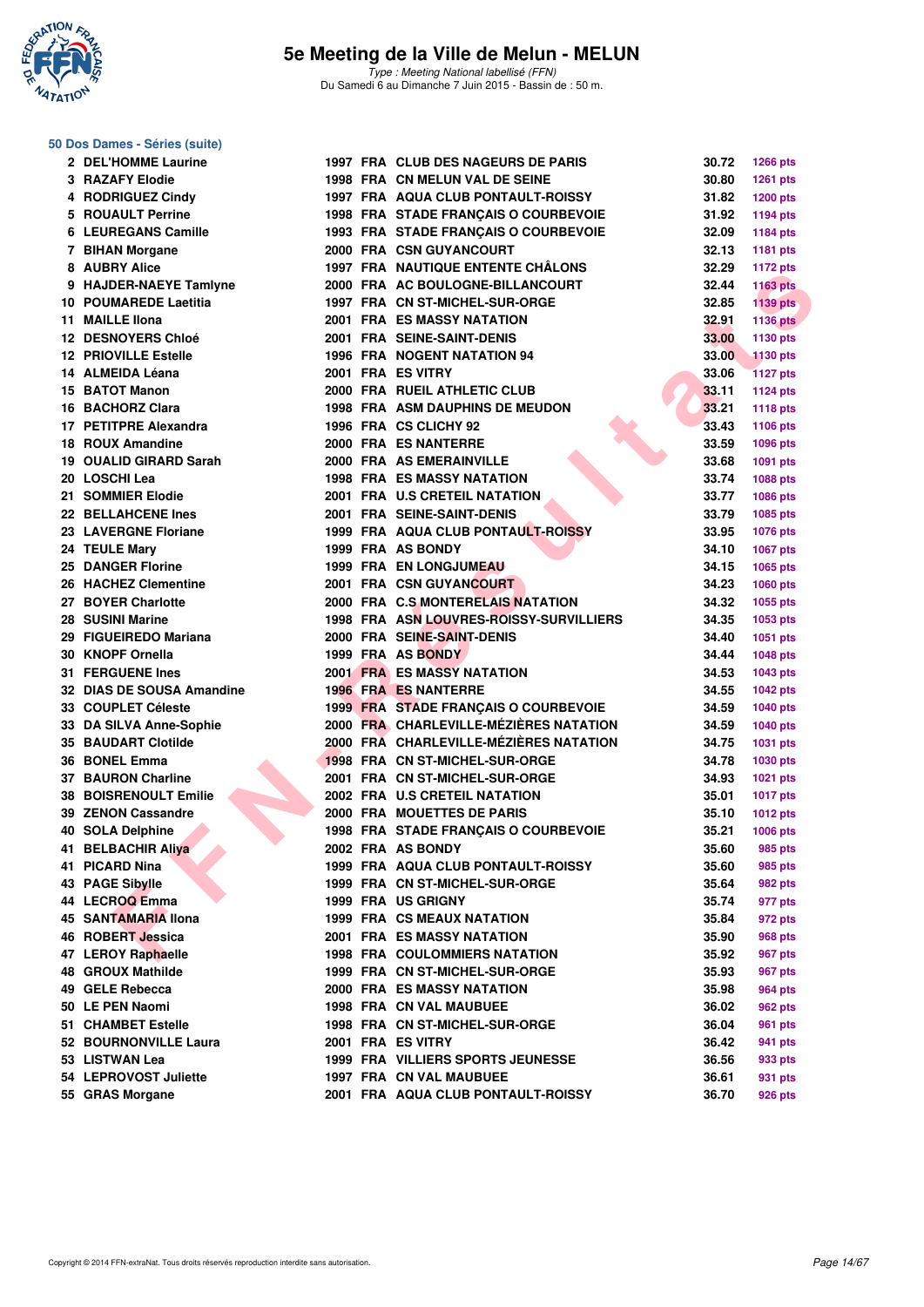

Type : Meeting National labellisé (FFN) Du Samedi 6 au Dimanche 7 Juin 2015 - Bassin de : 50 m.

|     | 50 Dos Dames - Séries (suite)                                  |  |                                           |                                                                                                     |                 |
|-----|----------------------------------------------------------------|--|-------------------------------------------|-----------------------------------------------------------------------------------------------------|-----------------|
|     | 56 RICHET Morgane                                              |  | <b>1999 FRA VILLIERS SPORTS JEUNESSE</b>  | 36.72                                                                                               | 925 pts         |
|     | 57 DUCHANT Steify                                              |  | 2000 FRA TREMBLAY AC                      | 36.75                                                                                               | 923 pts         |
|     | 58 ALGARON Chloé                                               |  | 2001 FRA COULOMMIERS NATATION             | 36.82                                                                                               | 920 pts         |
|     | 59 BECOURT Anais                                               |  | <b>1999 FRA COULOMMIERS NATATION</b>      | 36.83                                                                                               | 919 pts         |
|     | 59 GRALL Anaïs                                                 |  | 2001 FRA USC CONFLANS-STE-HONORINE        | 36.83                                                                                               | 919 pts         |
|     | 61 LAUNAY Nolwenn                                              |  | 1997 FRA CN ST-MICHEL-SUR-ORGE            | 36.84                                                                                               | 919 pts         |
|     | <b>62 SIRVAIN Lucie</b>                                        |  | 1998 FRA C.N OZOIR-LA-FERRIERE            | 36.86                                                                                               | 918 pts         |
|     | 63 DOMINICE Eva                                                |  | <b>1995 FRA ANTONY NATATION</b>           | 36.99                                                                                               | 911 pts         |
|     | 64 LEQUIN Anaïs                                                |  | 2000 FRA EN LONGJUMEAU                    | 37.01                                                                                               | 910 pts         |
|     | 65 GELY Marion                                                 |  | <b>1999 FRA CSN GUYANCOURT</b>            | 37.06                                                                                               | <b>907 pts</b>  |
|     | 66 MPACKO Ketsia                                               |  | 2000 FRA AQUA CLUB PONTAULT-ROISSY        | 37.29                                                                                               | 895 pts         |
|     | 67 SCOTTO Lucie                                                |  | <b>1999 FRA COLOMBES NATATION</b>         | 37.41                                                                                               | 889 pts         |
|     | 68 GENRIES Chloé                                               |  | 2001 FRA ES MASSY NATATION                | 37.66                                                                                               | 876 pts         |
|     | 69 PONCET Julie                                                |  | 2000 FRA VILLIERS SPORTS JEUNESSE         | 37.93                                                                                               | 863 pts         |
|     | 70 FERREIRA Camille                                            |  | 2000 POR VILLIERS SPORTS JEUNESSE         | 38.26                                                                                               | 846 pts         |
|     | 71 OFFREDI Ambre                                               |  | 2001 FRA TREMBLAY AC                      | 38.35                                                                                               | <b>842 pts</b>  |
|     | 72 BANJA Ines                                                  |  | 2001 FRA US GRIGNY                        | 38.43                                                                                               | 838 pts         |
|     | 73 PAYEUR Blandine                                             |  | 1996 FRA CN VAL MAUBUEE                   | 38.51                                                                                               | 834 pts         |
|     | 74 MIKHAEIL Maria                                              |  | 2001 FRA CN VAL MAUBUEE                   | 38.53                                                                                               | 833 pts         |
|     | 75 DI MARTINO Lison                                            |  | 1998 FRA AQUA CLUB PONTAULT-ROISSY        | 38.66                                                                                               | 826 pts         |
|     | 76 PAYEUR Fanny                                                |  | 2000 FRA CN VAL MAUBUEE                   | 38.71                                                                                               | 824 pts         |
| 77. | <b>JONSSON Malin</b>                                           |  | <b>1998 SWE SUEDE</b>                     | 39.28                                                                                               | <b>796 pts</b>  |
|     | 78 LEGRAND Copélia                                             |  | 2000 FRA CN MELUN VAL DE SEINE            | 39.47                                                                                               | <b>786 pts</b>  |
|     | 79 MAREZ Marie                                                 |  | <b>2000 FRA PROVINS NATATION</b>          | 39.48                                                                                               | <b>786 pts</b>  |
|     | 80 PICARD Camille                                              |  | <b>2001 FRA COULOMMIERS NATATION</b>      | 39.58                                                                                               | <b>781 pts</b>  |
|     | 81 DUTERTRE Elodie                                             |  | 1996 FRA ASS DES SPORTS DE CHELLES        | 39.68                                                                                               | 776 pts         |
|     | 82 RENARD Sophie                                               |  | 1996 FRA ASN LOUVRES-ROISSY-SURVILLIERS   | 39.87                                                                                               | <b>767 pts</b>  |
|     | 83 GAMARD Gwendoline                                           |  | <b>1997 FRA COULOMMIERS NATATION</b>      | 39.94                                                                                               | <b>764 pts</b>  |
|     | 84 LARGILIER Iliana                                            |  | 2001 FRA CN MELUN VAL DE SEINE            | 39.98                                                                                               | 762 pts         |
|     | <b>85 BAUDOIN Alix</b>                                         |  | <b>2001 FRA PROVINS NATATION</b>          | 40.08                                                                                               | 757 pts         |
|     | <b>86 DE MUYLDER Marine</b>                                    |  | <b>1999 FRA LE MÉE-SUR-SEINE NATATION</b> | 40.55                                                                                               | 735 pts         |
|     | 87 VARLET Hanna                                                |  | 1999 FRA CN MELUN VAL DE SEINE            | 41.33                                                                                               | 699 pts         |
|     | <b>88 THIBAULT Chloé</b>                                       |  | 1999 FRA CN ST-MICHEL-SUR-ORGE            | 42.64                                                                                               | 641 pts         |
|     | <b>89 FRANCK Coline</b>                                        |  | 1999 FRA CN ST-MICHEL-SUR-ORGE            | 43.03                                                                                               | <b>624 pts</b>  |
|     | 90 LEMAOULT Chloé                                              |  | 2000 FRA CN MELUN VAL DE SEINE            | 43.16                                                                                               | <b>618 pts</b>  |
|     | 91 RICHARD Mathilde                                            |  | 2000 FRA CN MELUN VAL DE SEINE            | 44.47                                                                                               | <b>563 pts</b>  |
|     | --- LE NEURES Oriane                                           |  | 2001 FRA CND LA FERTÉ-SOUS-JOUARRE        | <b>DNS dec</b>                                                                                      |                 |
|     | --- MAIGROT Morgane                                            |  | <b>1998 FRA ANTONY NATATION</b>           | <b>DNS dec</b>                                                                                      |                 |
|     | --- GAIGNEROT Kim                                              |  | 2000 FRA CND LA FERTÉ-SOUS-JOUARRE        | <b>DNS</b> dec                                                                                      |                 |
|     | --- MELANDER Thyra                                             |  | 2001 SWE SUÈDE                            | DNS dec                                                                                             |                 |
|     | 100 Dos Dames - Finale A 18 ans et plus (Dimanche 7 Juin 2015) |  |                                           |                                                                                                     |                 |
|     | 1 AUBRY Alice                                                  |  | <b>1997 FRA NAUTIQUE ENTENTE CHÂLONS</b>  | 1:06.81                                                                                             | <b>1201 pts</b> |
|     | 2 RODRIGUEZ Cindy                                              |  | 1997 FRA AQUA CLUB PONTAULT-ROISSY        | 50 m: 32.68 (32.68) 100 m: 1:06.81 (34.13)<br>1:07.32<br>50 m: 32.77 (32.77) 100 m: 1:07.32 (34.55) | 1186 pts        |
|     | <b>C. LEUREO AND OSSILIA</b>                                   |  | 1002 EDA CTADE EDANCAIO O COUDDEVOIE      | 1.000E                                                                                              |                 |

#### **[100 Dos Dames - Finale A](http://www.ffnatation.fr/webffn/resultats.php?idact=nat&go=epr&idcpt=31115&idepr=12) 18 ans et plus** (Dimanche 7 Juin 2015)

| 1 AUBRY Alice       | <b>1997 FRA NAUTIQUE ENTENTE CHÂLONS</b> |  | 1:06.81 1201 pts                             |  |
|---------------------|------------------------------------------|--|----------------------------------------------|--|
|                     |                                          |  | 50 m: 32.68 (32.68) 100 m: 1:06.81 (34.13)   |  |
| 2 RODRIGUEZ Cindy   | 1997 FRA AQUA CLUB PONTAULT-ROISSY       |  | 1:07.32 1186 pts                             |  |
|                     |                                          |  | 50 m: 32.77 (32.77) 100 m: 1:07.32 (34.55)   |  |
| 3 LEUREGANS Camille | 1993 FRA STADE FRANCAIS O COURBEVOIE     |  | $1:09.05$ 1137 pts                           |  |
|                     |                                          |  | 50 m : 33.32 (33.32) 100 m : 1:09.05 (35.73) |  |

#### **[100 Dos Dames - Finale A](http://www.ffnatation.fr/webffn/resultats.php?idact=nat&go=epr&idcpt=31115&idepr=12) 16-17 ans** (Dimanche 7 Juin 2015)

| 1 RAZAFY Elodie     | 1998 FRA CN MELUN VAL DE SEINE       |                        | 1:07.61                                                          | 1178 pts |  |
|---------------------|--------------------------------------|------------------------|------------------------------------------------------------------|----------|--|
| 2 ROUAULT Perrine   | 1998 FRA STADE FRANCAIS O COURBEVOIE | $50 \text{ m}$ : 33.29 | $(33.29)$ 100 m : 1:07.61 $(34.32)$<br>$1:09.46$ 1126 pts        |          |  |
| 3 LAVERGNE Floriane | 1999 FRA AQUA CLUB PONTAULT-ROISSY   |                        | 50 m : 33.14 (33.14) 100 m : 1:09.46 (36.32)<br>1:11.76 1062 pts |          |  |
| 4 COUPLET Céleste   | 1999 FRA STADE FRANCAIS O COURBEVOIE | 50 m : 35.39           | $(35.39)$ 100 m : 1:11.76 $(36.37)$<br>1:11.78                   | 1062 pts |  |
|                     |                                      | 50 m: 35.33            | $(35.33)$ 100 m : 1:11.78 $(36.45)$                              |          |  |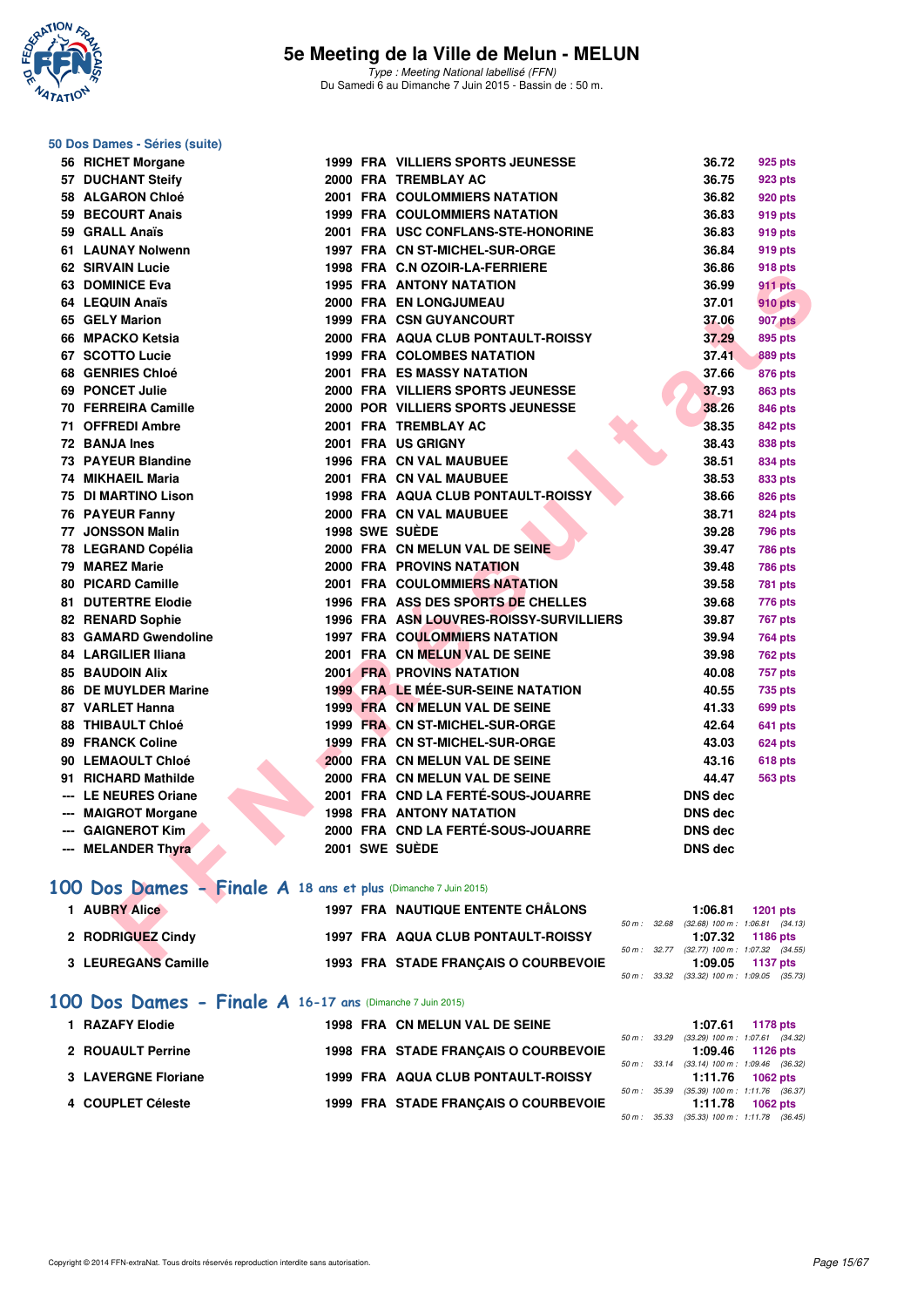

Type : Meeting National labellisé (FFN) Du Samedi 6 au Dimanche 7 Juin 2015 - Bassin de : 50 m.

#### **100 Dos Dames - Finale A (suite)**

| 5 KNOPF Ornella         | 1999 FRA AS BONDY                 | 1:12.58                                 | 1040 pts         |
|-------------------------|-----------------------------------|-----------------------------------------|------------------|
|                         |                                   | 50 m: 35.34 (35.34) 100 m: 1:12.58 (37. |                  |
| 6 TEULE Mary            | 1999 FRA AS BONDY                 |                                         | 1:13.02 1028 pts |
|                         |                                   | 50 m: 35.38 (35.38) 100 m: 1:13.02 (37. |                  |
| <b>6 DANGER Florine</b> | <b>1999 FRA EN LONGJUMEAU</b>     |                                         | 1:13.02 1028 pts |
|                         |                                   | 50 m: 35.11 (35.11) 100 m: 1:13.02 (37. |                  |
| 8 LOSCHI Lea            | <b>1998 FRA ES MASSY NATATION</b> | 1:13.74                                 | 1009 pts         |

#### **[100 Dos Dames - Finale A](http://www.ffnatation.fr/webffn/resultats.php?idact=nat&go=epr&idcpt=31115&idepr=12) 13-15 ans** (Dimanche 7 Juin 2015)

|                   | 1 ARAVANTINOU Athéna     |             | 2000 GRE AC BOULOGNE-BILLANCOURT  |          |              | 1:06.61                                            | <b>1207 pts</b> |  |
|-------------------|--------------------------|-------------|-----------------------------------|----------|--------------|----------------------------------------------------|-----------------|--|
|                   |                          |             |                                   |          | 50 m : 32.76 | $(32.76)$ 100 m : 1:06.61 $(33.$                   |                 |  |
|                   | 2 HAJDER-NAEYE Tamlyne   |             | 2000 FRA AC BOULOGNE-BILLANCOURT  |          |              | 1:09.42                                            | 1127 pts        |  |
|                   |                          |             |                                   |          | 50 m: 33.84  | $(33.84)$ 100 m : 1:09.42 (35.                     |                 |  |
| 3 MAILLE IIona    |                          |             | <b>2001 FRA ES MASSY NATATION</b> |          |              | 1:10.45<br>50 m: 34.25 (34.25) 100 m: 1:10.45 (36. | <b>1098</b> pts |  |
| 4 BATOT Manon     |                          |             | 2000 FRA RUEIL ATHLETIC CLUB      |          |              | 1.11.59                                            | 1067 pts        |  |
|                   |                          |             |                                   | $50 m$ : | 35.91        | $(35.91)$ 100 m : 1:11.59 (35.                     |                 |  |
| 5 BOYER Charlotte |                          |             | 2000 FRA C.S MONTERELAIS NATATION |          |              | 1:12.40                                            | 1045 pts        |  |
|                   |                          |             |                                   | $50 m$ : | 35.57        | $(35.57)$ 100 m : 1:12.40 (36.                     |                 |  |
|                   | 6 OUALID GIRARD Sarah    |             | 2000 FRA AS EMERAINVILLE          |          |              | 1:13.07                                            | <b>1027 pts</b> |  |
|                   | <b>7 BELLAHCENE Ines</b> |             | 2001 FRA SEINE-SAINT-DENIS        |          | 50 m: 35.00  | $(35.00)$ 100 m : 1:13.07 (38.<br>1:13.66          |                 |  |
|                   |                          |             |                                   |          |              | $(34.33)$ 100 m : 1:13.66 $(39.$                   | <b>1011 pts</b> |  |
| 8 ASLI Lydia      |                          | TUN<br>2000 | <b>TUNISIE</b>                    |          | 50 m : 34.33 | 1:14.26                                            | 995 pts         |  |
|                   |                          |             |                                   |          |              | $F0.$ $0.500$ $0.5001$ $100.$ $1100$ $100$         |                 |  |

## **[100 Dos Dames - Séries](http://www.ffnatation.fr/webffn/resultats.php?idact=nat&go=epr&idcpt=31115&idepr=12)** (Dimanche 7 Juin 2015)

| 00 Dos Dames - Finale $A$ 13-15 ans (Dimanche 7 Juin 2015) |  |                                          |                        |              |         |                                                                 |
|------------------------------------------------------------|--|------------------------------------------|------------------------|--------------|---------|-----------------------------------------------------------------|
| 1 ARAVANTINOU Athéna                                       |  | 2000 GRE AC BOULOGNE-BILLANCOURT         |                        |              | 1:06.61 | 1207 $pts$                                                      |
| 2 HAJDER-NAEYE Tamlyne                                     |  | 2000 FRA AC BOULOGNE-BILLANCOURT         |                        |              | 1:09.42 | 50 m : 32.76 (32.76) 100 m : 1:06.61 (33.85)<br><b>1127 pts</b> |
| 3 MAILLE IIona                                             |  | <b>2001 FRA ES MASSY NATATION</b>        | 50 m : 33.84           |              | 1:10.45 | $(33.84)$ 100 m : 1:09.42 $(35.58)$<br><b>1098 pts</b>          |
|                                                            |  |                                          | 50 m : 34.25           |              |         | $(34.25)$ 100 m : 1:10.45 $(36.20)$                             |
| 4 BATOT Manon                                              |  | 2000 FRA RUEIL ATHLETIC CLUB             | 50 m: 35.91            |              | 1:11.59 | <b>1067 pts</b><br>$(35.91)$ 100 m : 1:11.59 $(35.68)$          |
| 5 BOYER Charlotte                                          |  | 2000 FRA C.S MONTERELAIS NATATION        | $50 \text{ m}$ : 35.57 |              | 1:12.40 | 1045 pts                                                        |
| 6 OUALID GIRARD Sarah                                      |  | 2000 FRA AS EMERAINVILLE                 |                        |              | 1:13.07 | $(35.57)$ 100 m : 1:12.40 $(36.83)$<br><b>1027 pts</b>          |
| 7 BELLAHCENE Ines                                          |  | 2001 FRA SEINE-SAINT-DENIS               |                        | 50 m : 35.00 | 1:13.66 | $(35.00)$ 100 m : 1:13.07 $(38.07)$<br>1011 pts                 |
|                                                            |  |                                          |                        |              |         | 50 m: 34.33 (34.33) 100 m: 1:13.66 (39.33)                      |
| 8 ASLI Lydia                                               |  | <b>2000 TUN TUNISIE</b>                  |                        | 50 m: 35.33  | 1:14.26 | 995 pts<br>$(35.33)$ 100 m : 1:14.26 $(38.93)$                  |
| 00 Dos Dames - Séries<br>(Dimanche 7 Juin 2015)            |  |                                          |                        |              |         |                                                                 |
| 1 ARAVANTINOU Athéna                                       |  | 2000 GRE AC BOULOGNE-BILLANCOURT         |                        |              | 1:07.35 | 1185 pts                                                        |
|                                                            |  |                                          |                        | 50 m : 32.36 |         | (32.36) 100 m: 1:07.35 (34.99)                                  |
| 2 AUBRY Alice                                              |  | <b>1997 FRA NAUTIQUE ENTENTE CHÂLONS</b> | 50 m : 33.82           |              | 1:08.03 | 1166 pts<br>$(33.82)$ 100 m : 1:08.03 $(34.21)$                 |
| 3 RAZAFY Elodie                                            |  | 1998 FRA CN MELUN VAL DE SEINE           |                        |              | 1:08.11 | 1164 pts                                                        |
| 4 LEUREGANS Camille                                        |  | 1993 FRA STADE FRANÇAIS O COURBEVOIE     |                        | 50 m : 33.79 | 1:08.83 | $(33.79)$ 100 m : 1:08.11 $(34.32)$<br>1143 pts                 |
|                                                            |  |                                          | 50 m: 33.33            |              |         | $(33.33)$ 100 m : 1:08.83 $(35.50)$                             |
| 5 RODRIGUEZ Cindy                                          |  | 1997 FRA AQUA CLUB PONTAULT-ROISSY       |                        | 50 m : 34.33 | 1:08.98 | 1139 pts<br>$(34.33)$ 100 m : 1:08.98 $(34.65)$                 |
| <b>6 ROUAULT Perrine</b>                                   |  | 1998 FRA STADE FRANÇAIS O COURBEVOIE     |                        |              | 1:09.70 | 1119 pts<br>50 m: 34.42 (34.42) 100 m: 1:09.70 (35.28)          |
| 7 MAILLE IIona                                             |  | <b>2001 FRA ES MASSY NATATION</b>        |                        |              | 1:10.36 | <b>1101 pts</b>                                                 |
| 8 HAJDER-NAEYE Tamlyne                                     |  | 2000 FRA AC BOULOGNE-BILLANCOURT         |                        |              | 1:10.65 | 50 m: 34.38 (34.38) 100 m: 1:10.36 (35.98)<br>1093 pts          |
| 9 LAVERGNE Floriane                                        |  | 1999 FRA AQUA CLUB PONTAULT-ROISSY       |                        | 50 m : 34.44 |         | $(34.44)$ 100 m : 1:10.65 $(36.21)$                             |
|                                                            |  |                                          |                        |              | 1:11.29 | <b>1075 pts</b><br>50 m: 34.92 (34.92) 100 m: 1:11.29 (36.37)   |
| 10 TEULE Mary                                              |  | 1999 FRA AS BONDY                        |                        |              | 1:12.09 | 1053 pts<br>50 m: 35.12 (35.12) 100 m: 1:12.09 (36.97)          |
| 11 OUALID GIRARD Sarah                                     |  | 2000 FRA AS EMERAINVILLE                 |                        |              | 1:12.26 | 1049 pts                                                        |
| 12 BATOT Manon                                             |  | 2000 FRA RUEIL ATHLETIC CLUB             |                        | 50 m: 35.16  | 1:12.27 | $(35.16)$ 100 m : 1:12.26 $(37.10)$<br><b>1048 pts</b>          |
| 13 COUPLET Céleste                                         |  | 1999 FRA STADE FRANÇAIS O COURBEVOIE     |                        |              | 1:12.55 | 50 m: 35.75 (35.75) 100 m: 1:12.27 (36.52)<br>1041 pts          |
|                                                            |  |                                          |                        |              |         | 50 m: 35.45 (35.45) 100 m: 1:12.55 (37.10)                      |
| <b>14 BELLAHCENE Ines</b>                                  |  | 2001 FRA SEINE-SAINT-DENIS               |                        | 50 m : 34.79 | 1:12.63 | 1039 pts<br>$(34.79)$ 100 m : 1:12.63 $(37.84)$                 |
| <b>15 DANGER Florine</b>                                   |  | <b>1999 FRA EN LONGJUMEAU</b>            |                        |              | 1:12.65 | <b>1038 pts</b>                                                 |
| <b>16 BOYER Charlotte</b>                                  |  | 2000 FRA C.S MONTERELAIS NATATION        |                        | 50 m : 35.68 | 1:12.77 | $(35.68)$ 100 m : 1:12.65 $(36.97)$<br>1035 pts                 |
| 17 ASLI Lydia                                              |  | <b>2000 TUN TUNISIE</b>                  |                        |              | 1:13.01 | 50 m: 35.28 (35.28) 100 m: 1:12.77 (37.49)<br>1029 pts          |
|                                                            |  |                                          |                        |              |         | 50 m: 34.78 (34.78) 100 m: 1:13.01 (38.23)                      |
| 18 FIGUEIREDO Mariana                                      |  | 2000 FRA SEINE-SAINT-DENIS               |                        |              | 1:13.12 | <b>1026 pts</b><br>50 m: 34.96 (34.96) 100 m: 1:13.12 (38.16)   |
| 19 KNOPF Ornella                                           |  | 1999 FRA AS BONDY                        |                        |              | 1:13.16 | <b>1025 pts</b>                                                 |
| 20   LOSCHI Lea                                            |  | <b>1998 FRA ES MASSY NATATION</b>        |                        |              | 1:13.18 | 50 m: 35.37 (35.37) 100 m: 1:13.16 (37.79)<br>1024 pts          |
| 21 BAUDART Clotilde                                        |  | 2000 FRA CHARLEVILLE-MÉZIÈRES NATATION   |                        |              | 1:13.23 | 50 m: 34.63 (34.63) 100 m: 1:13.18 (38.55)<br>1023 pts          |
|                                                            |  |                                          |                        |              |         | 50 m: 35.50 (35.50) 100 m: 1:13.23 (37.73)                      |
| 22 DA SILVA Anne-Sophie                                    |  | 2000 FRA CHARLEVILLE-MÉZIÈRES NATATION   |                        |              | 1:14.22 | 997 pts<br>50 m : 36.18 (36.18) 100 m : 1:14.22 (38.04)         |

|  | $1:12.58$ 1040 pts                                             |  |
|--|----------------------------------------------------------------|--|
|  | 50 m: 35.34 (35.34) 100 m: 1:12.58 (37.24)                     |  |
|  | $1:13.02$ 1028 pts                                             |  |
|  | 50 m: 35.38 (35.38) 100 m: 1:13.02 (37.64)                     |  |
|  |                                                                |  |
|  | 1:13.02 1028 pts                                               |  |
|  | 50 m: 35.11 (35.11) 100 m: 1:13.02 (37.91)                     |  |
|  | 1:13.74 1009 pts<br>50 m: 34.90 (34.90) 100 m: 1:13.74 (38.84) |  |

|                  |       | 1:06.61           | $1207$ pts          |  |
|------------------|-------|-------------------|---------------------|--|
| 50 m : 32.76     |       | $(32.76)$ 100 m : | $1:06.61$ $(33.85)$ |  |
|                  |       | 1:09.42           | 1127 pts            |  |
| 50 m : 33.84     |       | $(33.84)$ 100 m : | 1:09.42 (35.58)     |  |
|                  |       | 1:10.45           | 1098 pts            |  |
| $50 m$ : 34.25   |       | $(34.25)$ 100 m : | $1:10.45$ (36.20)   |  |
|                  |       | 1:11.59           | <b>1067 pts</b>     |  |
| $50 m$ : $35.91$ |       | $(35.91)$ 100 m : | 1:11.59 (35.68)     |  |
|                  |       | 1:12.40           | 1045 pts            |  |
| $50 m$ :         | 35.57 | $(35.57)$ 100 m : | $1:12.40$ (36.83)   |  |
|                  |       | 1:13.07           | <b>1027 pts</b>     |  |
| 50 m: 35.00      |       | $(35.00)$ 100 m : | $1:13.07$ $(38.07)$ |  |
|                  |       | 1:13.66           | 1011 pts            |  |
| 50 m :           | 34.33 | $(34.33) 100 m$ : | 1:13.66 (39.33)     |  |
|                  |       | $1:14.26$ 995 pts |                     |  |
| 50 m: 35.33      |       | $(35.33) 100 m$ : | $1:14.26$ (38.93)   |  |

|              |       | 1:07.35                      | 1185 pts            |         |
|--------------|-------|------------------------------|---------------------|---------|
| 50 m : 32.36 |       | $(32.36)$ 100 m :            | 1:07.35 (34.99)     |         |
|              |       | 1:08.03                      | 1166 pts            |         |
| $50 m$ :     | 33.82 | $(33.82) 100 m$ :            | 1:08.03             | (34.21) |
|              |       | 1:08.11                      | 1164 pts            |         |
| $50 m$ :     | 33.79 | $(33.79) 100 m$ :            | $1:08.11$ $(34.32)$ |         |
|              |       | 1:08.83                      | 1143 pts            |         |
| $50 m$ :     | 33.33 | $(33.33) 100 m$ :            | 1:08.83             | (35.50) |
|              |       | 1:08.98                      | 1139 pts            |         |
| $50 m$ :     | 34.33 | $(34.33) 100 m$ :            | 1:08.98             | (34.65) |
|              |       | 1:09.70                      | 1119 pts            |         |
| $50 m$ :     | 34.42 | $(34.42) 100 m$ :            | 1:09.70             | (35.28) |
|              |       | 1:10.36                      | <b>1101 pts</b>     |         |
| $50 m$ :     | 34.38 | $(34.38) 100 m$ :            | 1:10.36 (35.98)     |         |
|              |       | 1:10.65                      | 1093 pts            |         |
| $50 m$ :     | 34.44 | $(34.44) 100 m$ :            | 1:10.65             | (36.21) |
|              |       | 1:11.29                      | 1075 pts            |         |
| $50 m$ :     | 34.92 | $(34.92)$ 100 m :            | 1:11.29             | (36.37) |
|              |       | 1:12.09                      | 1053 pts            |         |
| 50 m :       | 35.12 | $(35.12) 100 m$ :            | 1:12.09             | (36.97) |
|              |       | 1:12.26                      | 1049 pts            |         |
| $50 m$ :     | 35.16 | $(35.16) 100 m$ :            | 1:12.26             | (37.10) |
|              |       | 1:12.27                      | <b>1048 pts</b>     |         |
| $50 m$ :     | 35.75 | $(35.75)$ 100 m :            | 1:12.27 (36.52)     |         |
|              |       | 1:12.55                      | 1041 pts            |         |
| 50 m :       | 35.45 | $(35.45) 100 m$ :            | 1:12.55             | (37.10) |
|              |       | 1:12.63                      | 1039 pts            |         |
| $50 m$ :     | 34.79 | $(34.79) 100 m$ :            | 1:12.63             | (37.84) |
|              |       | 1:12.65                      | <b>1038 pts</b>     |         |
| $50 m$ :     | 35.68 | $(35.68) 100 m$ :            | 1:12.65 (36.97)     |         |
|              |       | 1:12.77                      | 1035 pts            |         |
| $50 m$ :     | 35.28 | $(35.28) 100 m$ :            | 1:12.77             | (37.49) |
|              |       | 1:13.01                      | 1029 pts            |         |
| $50 m$ :     | 34.78 | $(34.78) 100 m$ :            | 1:13.01             | (38.23) |
|              |       | 1:13.12                      | 1026 pts            |         |
| $50 m$ :     | 34.96 | $(34.96)$ 100 m :            | 1:13.12             | (38.16) |
|              |       | 1:13.16                      | 1025 pts            |         |
| $50 m$ :     | 35.37 | $(35.37) 100 m$ :            | 1:13.16             | (37.79) |
|              |       | 1:13.18                      | 1024 pts            |         |
| $50 m$ :     | 34.63 | $(34.63) 100 m$ :<br>1:13.23 | 1:13.18             | (38.55) |
| 50 m:        | 35.50 | $(35.50)$ 100 m :            | 1023 pts<br>1:13.23 | (37.73) |
|              |       | 1:14.22                      |                     |         |
|              |       |                              | 997 pts             |         |
| $50 m$ :     | 36.18 | $(36.18) 100 m$ :            | $1:14.22$ (38.04)   |         |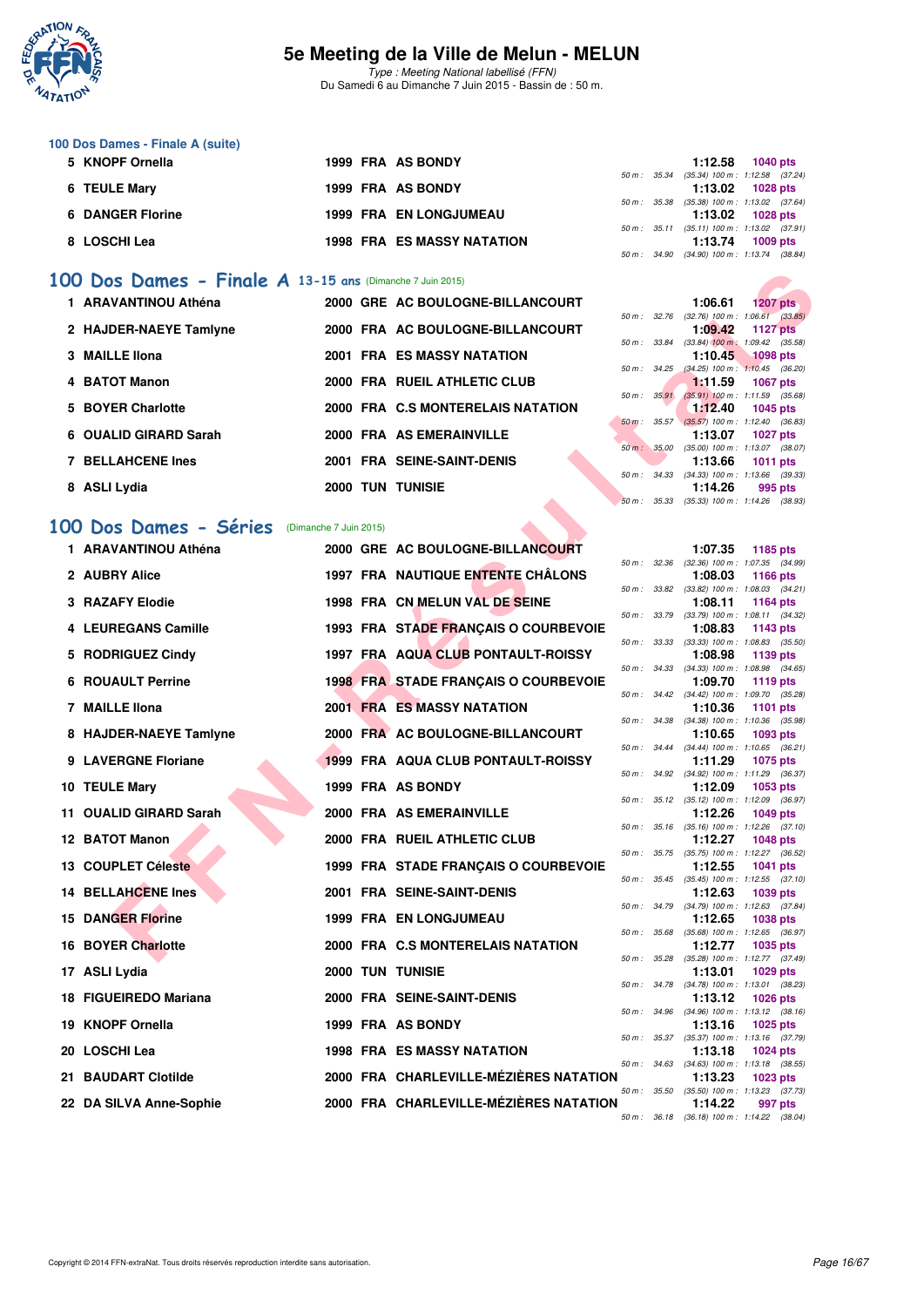

Type : Meeting National labellisé (FFN) Du Samedi 6 au Dimanche 7 Juin 2015 - Bassin de : 50 m.

| 100 Dos Dames - Séries (suite) |  |  |  |  |  |
|--------------------------------|--|--|--|--|--|
|--------------------------------|--|--|--|--|--|

| 23 KCHHOK Manna           |  | 2000 TUN TUNISIE                         |              |              | 1:14.69        | 984 pts                                                        |
|---------------------------|--|------------------------------------------|--------------|--------------|----------------|----------------------------------------------------------------|
| 24 DUTHOIT Cyriane        |  | <b>1999 FRA ES MASSY NATATION</b>        | 50 m: 36.16  |              | 1:14.77        | $(36.16)$ 100 m : 1:14.69 $(38.53)$<br>982 pts                 |
| 25 SOLA Delphine          |  | 1998 FRA STADE FRANÇAIS O COURBEVOIE     | 50 m : 36.39 |              | 1:15.25        | (36.39) 100 m: 1:14.77 (38.38)<br>970 pts                      |
| 26 LE PEN Naomi           |  | <b>1998 FRA CN VAL MAUBUEE</b>           |              | 50 m : 35.61 | 1:15.61        | $(35.61)$ 100 m : 1:15.25 $(39.64)$<br>960 pts                 |
|                           |  |                                          |              | 50 m : 36.75 |                | $(36.75)$ 100 m : 1:15.61 $(38.86)$                            |
| 27 GROUX Mathilde         |  | 1999 FRA CN ST-MICHEL-SUR-ORGE           |              | 50 m : 35.98 | 1:15.69        | 958 pts<br>$(35.98)$ 100 m : 1:15.69 $(39.71)$                 |
| 28 BONEL Emma             |  | 1998 FRA CN ST-MICHEL-SUR-ORGE           | 50 m : 36.60 |              | 1:15.89        | 953 pts<br>$(36.60)$ 100 m : 1:15.89 $(39.29)$                 |
| 29 FERGUENE Ines          |  | <b>2001 FRA ES MASSY NATATION</b>        |              |              | 1:16.15        | 946 pts                                                        |
| 30 GELE Rebecca           |  | <b>2000 FRA ES MASSY NATATION</b>        |              |              | 1:16.18        | 50 m : 36.92 (36.92) 100 m : 1:16.15 (39.23)<br>946 pts        |
| 31 BAURON Charline        |  | 2001 FRA CN ST-MICHEL-SUR-ORGE           | 50 m :       | 36.91        | 1:16.36        | $(36.91)$ 100 m : 1:16.18 $(39.27)$<br>941 pts                 |
| <b>32 CHAMBET Estelle</b> |  | 1998 FRA CN ST-MICHEL-SUR-ORGE           |              | 50 m: 36.35  | 1:16.55        | $(36.35)$ 100 m : 1:16.36 $(40.01)$<br>936 pts                 |
|                           |  |                                          |              |              |                | 50 m : 37.01 (37.01) 100 m : 1:16.55 (39.54)                   |
| <b>33 JAUNATRE Flavie</b> |  | 1999 FRA SEINE-SAINT-DENIS               | $50 m$ :     | 36.33        | 1:16.66        | 933 pts<br>$(36.33)$ 100 m : 1:16.66 $(40.33)$                 |
| 34 PICARD Nina            |  | 1999 FRA AQUA CLUB PONTAULT-ROISSY       | 50 m :       | 36.98        | 1:16.73        | 932 pts<br>$(36.98)$ 100 m : 1:16.73 $(39.75)$                 |
| 35 BELBACHIR Aliya        |  | 2002 FRA AS BONDY                        |              |              | 1:16.80        | 930 pts                                                        |
| 36 LECROQ Emma            |  | 1999 FRA US GRIGNY                       | 50 m: 37.58  |              | 1:16.91        | $(37.58)$ 100 m : 1:16.80 $(39.22)$<br>927 pts                 |
| 37 ROBERT Jessica         |  | <b>2001 FRA ES MASSY NATATION</b>        | 50 m : 36.99 |              | 1:17.11        | $(36.99)$ 100 m : 1:16.91 $(39.92)$<br>922 pts                 |
|                           |  |                                          | 50 m : 38.08 |              |                | $(38.08)$ 100 m : 1:17.11 $(39.03)$                            |
| 38 MPACKO Ketsia          |  | 2000 FRA AQUA CLUB PONTAULT-ROISSY       |              | 50 m : 37.99 | 1:17.65        | 908 pts<br>$(37.99)$ 100 m : 1:17.65 $(39.66)$                 |
| 39 SANTAMARIA Ilona       |  | <b>1999 FRA CS MEAUX NATATION</b>        |              |              | 1:17.66        | 908 pts<br>50 m: 38.33 (38.33) 100 m: 1:17.66 (39.33)          |
| 40 LEQUIN Anaïs           |  | 2000 FRA EN LONGJUMEAU                   |              |              | 1:18.79        | 880 pts                                                        |
| <b>41 SIRVAIN Lucie</b>   |  | 1998 FRA C.N OZOIR-LA-FERRIERE           |              | 50 m : 37.53 | 1:18.96        | (37.53) 100 m : 1:18.79 (41.26)<br>876 pts                     |
| 42 RERARI Amelle          |  | 2001 FRA USO BEZONS                      | 50 m : 38.09 |              | 1:19.02        | (38.09) 100 m: 1:18.96 (40.87)<br>874 pts                      |
| 43 RICHET Morgane         |  | <b>1999 FRA VILLIERS SPORTS JEUNESSE</b> | 50 m :       | 37.85        | 1:19.54        | $(37.85)$ 100 m : 1:19.02 $(41.17)$<br>862 pts                 |
|                           |  |                                          |              | 50 m : 38.16 |                | $(38.16)$ 100 m : 1:19.54 $(41.38)$                            |
| 44 LEPROVOST Juliette     |  | 1997 FRA CN VAL MAUBUEE                  |              |              | 1:20.49        | 838 pts<br>50 m: 37.98 (37.98) 100 m: 1:20.49 (42.51)          |
| 45 GENRIES Chloé          |  | 2001 FRA ES MASSY NATATION               |              | 50 m : 39.45 | 1:20.93        | 828 pts<br>$(39.45)$ 100 m : 1:20.93 $(41.48)$                 |
| 46 LEPLAT Emma            |  | <b>2001 FRA ASM DAUPHINS DE MEUDON</b>   |              |              | 1:23.96        | 757 pts                                                        |
| 47 PAYEUR Blandine        |  | 1996 FRA CN VAL MAUBUEE                  |              |              | 1:24.11        | 50 m : 39.96 (39.96) 100 m : 1:23.96 (44.00)<br><b>753 pts</b> |
| 48 LEGRAND Copélia        |  | 2000 FRA CN MELUN VAL DE SEINE           | 50 m: 40.46  |              | 1:24.68        | $(40.46)$ 100 m : 1:24.11 $(43.65)$<br><b>740 pts</b>          |
| 49 PAYEUR Fanny           |  | 2000 FRA CN VAL MAUBUEE                  |              | 50 m : 40.54 | 1:25.23        | (40.54) 100 m: 1:24.68 (44.14)<br>728 pts                      |
|                           |  |                                          |              |              |                | 50 m : 40.33 (40.33) 100 m : 1:25.23 (44.90)                   |
| 50 ZYCHLA Clemence        |  | 1999 FRA CS MEAUX NATATION               |              |              | 1:25.27        | <b>727 pts</b><br>50 m: 41.40 (41.40) 100 m: 1:25.27 (43.87)   |
| 51 DE MUYLDER Marine      |  | 1999 FRA LE MÉE-SUR-SEINE NATATION       |              |              | 1:25.91        | 713 pts<br>50 m : 41.15 (41.15) 100 m : 1:25.91 (44.76)        |
| 52 BRIAT Laura            |  | 1999 FRA CN ST-MICHEL-SUR-ORGE           |              |              | 1:29.59        | 633 pts                                                        |
| 53 LAROCHE Oceane         |  | 2001 FRA USO BEZONS                      |              |              | 1:31.99        | 50 m: 43.17 (43.17) 100 m: 1:29.59 (46.42)<br>584 pts          |
| 54 THIBAULT Chloé         |  | 1999 FRA CN ST-MICHEL-SUR-ORGE           |              |              | 1:33.32        | 50 m: 43.40 (43.40) 100 m: 1:31.99 (48.59)<br>558 pts          |
| 55 LE NEURES Oriane       |  | 2001 FRA CND LA FERTÉ-SOUS-JOUARRE       |              |              | 1:37.72        | 50 m: 44.91 (44.91) 100 m: 1:33.32 (48.41)<br>474 pts          |
|                           |  |                                          |              | 50 m : 43.61 |                | (43.61) 100 m: 1:37.72 (54.11)                                 |
| --- MAIGROT Morgane       |  | 1998 FRA ANTONY NATATION                 |              |              | <b>DNS</b> dec |                                                                |

### **[200 Dos Dames - Séries](http://www.ffnatation.fr/webffn/resultats.php?idact=nat&go=epr&idcpt=31115&idepr=13)** (Samedi 6 Juin 2015)

**1 BIHAN Morgane 2000 FRA CSN GUYANCOURT 2:23.74 1180 pts** 50 m : 35.11 (35.11) 100 m : 1:11.74 (36.63) 150 m : 1:48.61 (36.87) 200 m : 2:23.74 (35.13)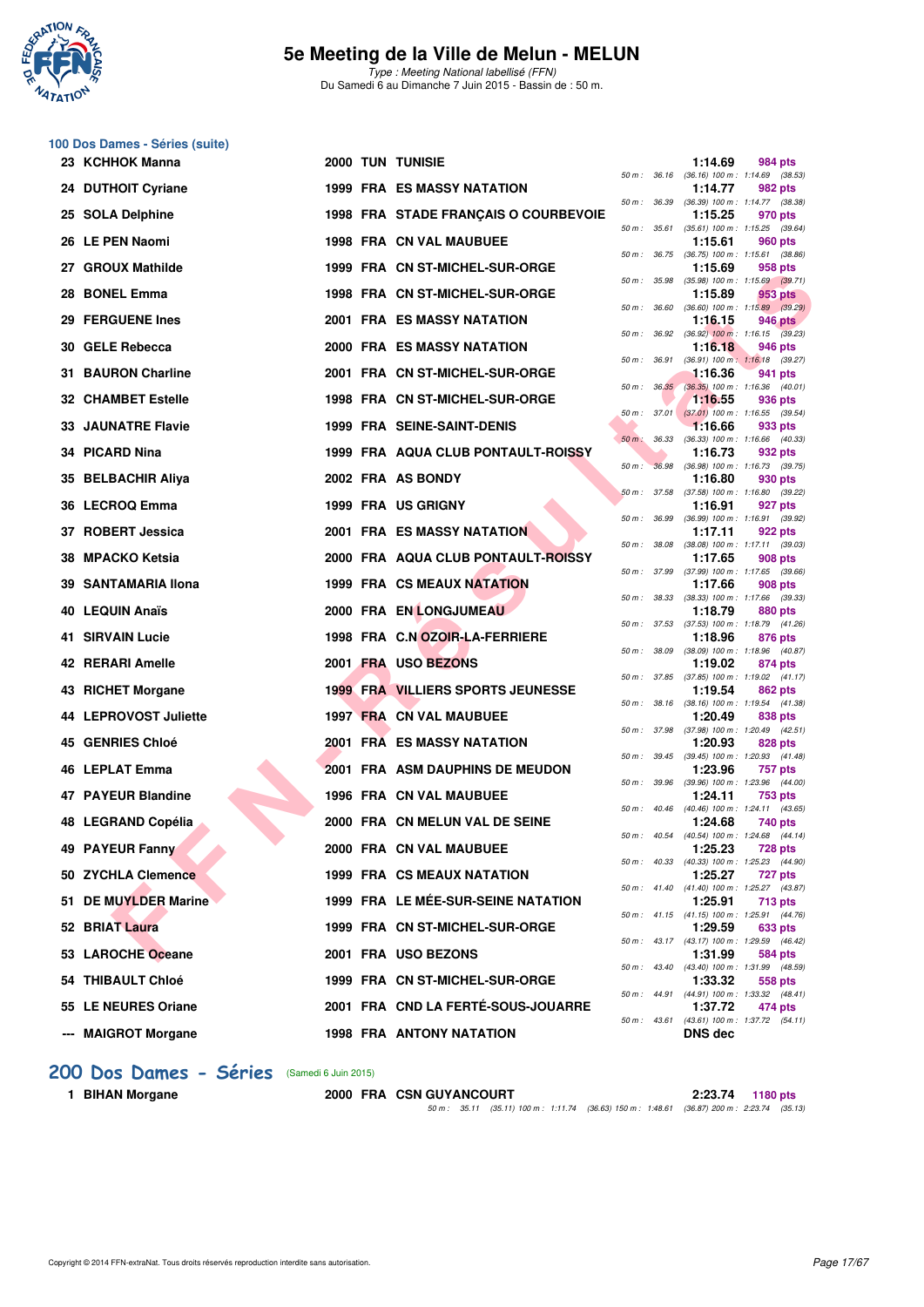

|  | 200 Dos Dames - Séries (suite) |  |
|--|--------------------------------|--|
|  | 2 RODRIGUEZ Cindy              |  |

| 2 RODRIGUEZ Cindy         |  | 1997 FRA AQUA CLUB PONTAULT-ROISSY                                                                                                   | 2:24.12 | <b>1174 pts</b>                             |
|---------------------------|--|--------------------------------------------------------------------------------------------------------------------------------------|---------|---------------------------------------------|
| 3 ARAVANTINOU Athéna      |  | 50 m: 33.91 (33.91) 100 m: 1:11.02 (37.11) 150 m: 1:48.76 (37.74) 200 m: 2:24.12 (35.36)<br>2000 GRE AC BOULOGNE-BILLANCOURT         | 2:26.98 | 1134 pts                                    |
| 4 LEUREGANS Camille       |  | 50 m: 34.33 (34.33) 100 m: 1:13.06 (38.73) 150 m: 1:51.11 (38.05) 200 m: 2:26.98 (35.87)<br>1993 FRA STADE FRANCAIS O COURBEVOIE     | 2:28.42 | 1114 pts                                    |
| 5 BOURNONVILLE Mey        |  | 50 m: 34.12 (34.12) 100 m: 1:11.67 (37.55) 150 m: 1:50.96 (39.29) 200 m: 2:28.42 (37.46)<br>1999 FRA ES VITRY                        | 2:29.32 | 1101 $pts$                                  |
| <b>6 ROUAULT Perrine</b>  |  | 50 m: 34.42 (34.42) 100 m: 1:12.23 (37.81) 150 m: 1:51.10 (38.87) 200 m: 2:29.32 (38.22)<br>1998 FRA STADE FRANÇAIS O COURBEVOIE     | 2:29.46 | 1099 pts                                    |
| 7 MAILLE IIona            |  | 50 m: 34.26 (34.26) 100 m: 1:12.23 (37.97) 150 m: 1:51.11 (38.88) 200 m: 2:29.46 (38.35)<br><b>2001 FRA ES MASSY NATATION</b>        | 2:30.04 | <b>1091 pts</b>                             |
| 8 BATOT Manon             |  | 50 m: 34.17 (34.17) 100 m: 1:12.29 (38.12) 150 m: 1:51.35 (39.06) 200 m: 2:30.04 (38.69)<br>2000 FRA RUEIL ATHLETIC CLUB             | 2:30.59 | 1084 $pts$                                  |
| 9 RAZAFY Elodie           |  | 50 m: 36.37 (36.37) 100 m: 1:15.17 (38.80) 150 m: ---<br>1998 FRA CN MELUN VAL DE SEINE                                              | 2:31.56 | 200 m: 2:30.59 (1:15.42)<br>1070 pts        |
| 10 COUPLET Céleste        |  | 50 m : 34.76 (34.76) 100 m : 1:12.68 (37.92) 150 m :---<br>1999 FRA STADE FRANÇAIS O COURBEVOIE                                      | 2:32.47 | 200 m: 2:31.56 (1:18.88)<br><b>1058 pts</b> |
| 11 DANGER Florine         |  | 50 m: 36.61 (36.61) 100 m: 1:15.16 (38.55) 150 m: 1:54.68 (39.52) 200 m: 2:32.47 (37.79)<br><b>1999 FRA EN LONGJUMEAU</b>            | 2:32.69 | <b>1055 pts</b>                             |
| 12 DA SILVA Anne-Sophie   |  | 50 m: 35.33 (35.33) 100 m: 1:13.80 (38.47) 150 m: 1:53.84 (40.04) 200 m: 2:32.69 (38.85)<br>2000 FRA CHARLEVILLE-MEZIERES NATATION   | 2:33.79 | <b>1040 pts</b>                             |
| 13 ROBERT Jessica         |  | 50 m: 36.77 (36.77) 100 m: 1:15.43 (38.66) 150 m: 1:55.29 (39.86) 200 m: 2:33.79 (38.50)<br>2001 FRA ES MASSY NATATION               | 2:35.31 | 1020 $pts$                                  |
| <b>14 DESNOYERS Chloé</b> |  | 50 m: 37.03 (37.03) 100 m: 1:16.28 (39.25) 150 m: 1:55.62 (39.34) 200 m: 2:35.31 (39.69)<br>2001 FRA SEINE-SAINT-DENIS               | 2:35.71 | 1014 $pts$                                  |
| 15   OUALID GIRARD Sarah  |  | 50 m: 35.12 (35.12) 100 m: 1:13.84 (38.72) 150 m: 1:55.04 (41.20) 200 m: 2:35.71 (40.67)<br>2000 FRA AS EMERAINVILLE                 | 2:35.93 | 1011 $pts$                                  |
| 16 KNOPF Ornella          |  | 50 m: 36.69 (36.69) 100 m: 1:16.54 (39.85) 150 m: 1:56.65 (40.11) 200 m: 2:35.93 (39.28)<br>1999 FRA AS BONDY                        | 2:36.01 | <b>1010 pts</b>                             |
| 17 BOYER Charlotte        |  | 50 m: 35.55 (35.55) 100 m: 1:13.95 (38.40) 150 m: 1:54.74 (40.79) 200 m: 2:36.01 (41.27)<br>2000 FRA C.S MONTERELAIS NATATION        | 2:36.35 | <b>1006 pts</b>                             |
| <b>18 DUTHOIT Cyriane</b> |  | 50 m: 35.81 (35.81) 100 m: 1:15.48 (39.67) 150 m: 1:56.53 (41.05) 200 m: 2:36.35 (39.82)<br><b>1999 FRA ES MASSY NATATION</b>        | 2:36.74 | <b>1001 pts</b>                             |
| 19 LOSCHI Lea             |  | 50 m: 36.42 (36.42) 100 m: 1:15.35 (38.93) 150 m: 1:55.96 (40.61) 200 m: 2:36.74 (40.78)<br><b>1998 FRA ES MASSY NATATION</b>        | 2:37.41 | 992 pts                                     |
| 20 TEULE Mary             |  | 50 m: 36.47 (36.47) 100 m: 1:16.29 (39.82) 150 m: 1:57.06 (40.77) 200 m: 2:37.41 (40.35)<br>1999 FRA AS BONDY                        | 2:38.23 | 981 pts                                     |
| 21 HACHEZ Clementine      |  | 50 m: 36.14 (36.14) 100 m: 1:15.87 (39.73) 150 m: 1:57.46 (41.59) 200 m: 2:38.23 (40.77)<br>2001 FRA CSN GUYANCOURT                  | 2:38.29 | 980 pts                                     |
| 22 FIGUEIREDO Mariana     |  | 50 m: 37.53 (37.53) 100 m: 1:17.93 (40.40) 150 m: 1:57.91 (39.98) 200 m: 2:38.29 (40.38)<br>2000 FRA SEINE-SAINT-DENIS               | 2:38.44 | 978 pts                                     |
| 23 JAUNATRE Flavie        |  | 50 m: 36.64 (36.64) 100 m: 1:16.84 (40.20) 150 m: 1:57.87 (41.03) 200 m: 2:38.44 (40.57)<br>1999 FRA SEINE-SAINT-DENIS               | 2:38.75 | 974 pts                                     |
| <b>24 FERGUENE Ines</b>   |  | 50 m: 36.94 (36.94) 100 m: 1:16.21 (39.27) 150 m: 1:57.60 (41.39) 200 m: 2:38.75 (41.15)<br><b>2001 FRA ES MASSY NATATION</b>        | 2:39.86 | <b>960 pts</b>                              |
| 25 BELLAHCENE Ines        |  | 50 m: 37.93 (37.93) 100 m: 1:18.67 (40.74) 150 m: 1:59.70 (41.03) 200 m: 2:39.86 (40.16)<br>2001 FRA SEINE-SAINT-DENIS               | 2:40.68 | 949 pts                                     |
| 26 GELE Rebecca           |  | 50 m: 35.63 (35.63) 100 m: 1:15.05 (39.42) 150 m: 1:58.54 (43.49) 200 m: 2:40.68 (42.14)<br><b>2000 FRA ES MASSY NATATION</b>        | 2:41.22 | 942 pts                                     |
| 27 LECROQ Emma            |  | 50 m: 37.48 (37.48) 100 m: 1:18.32 (40.84) 150 m: 1:59.78 (41.46) 200 m: 2:41.22 (41.44)<br><b>1999 FRA US GRIGNY</b>                | 2:42.64 | 924 pts                                     |
| 28 SCOTTO Lucie           |  | 50 m: 37.78 (37.78) 100 m: 1:19.34 (41.56) 150 m: 2:01.24 (41.90) 200 m: 2:42.64 (41.40)<br>1999 FRA COLOMBES NATATION               | 2:44.10 | 906 pts                                     |
| 29 PICARD Nina            |  | 50 m: 38.35 (38.35) 100 m: 1:19.47 (41.12) 150 m: 2:01.96 (42.49) 200 m: 2:44.10 (42.14)<br>1999 FRA AQUA CLUB PONTAULT-ROISSY       | 2:44.13 | 905 pts                                     |
| 30 SUMEIRE Alizé          |  | 50 m: 38.55 (38.55) 100 m: 1:20.81 (42.26) 150 m: 2:03.06 (42.25) 200 m: 2:44.13 (41.07)<br>2001 FRA CA ORSAY                        | 2:44.94 | 895 pts                                     |
| 31 GROUX Mathilde         |  | 50 m: 38.09 (38.09) 100 m: 1:20.29 (42.20) 150 m: 2:03.31 (43.02) 200 m: 2:44.94 (41.63)<br>1999 FRA CN ST-MICHEL-SUR-ORGE           | 2:45.04 | 894 pts                                     |
| 32 GENRIES Chloé          |  | 50 m: 38.04 (38.04) 100 m: 1:20.04 (42.00) 150 m: 2:02.78 (42.74) 200 m: 2:45.04 (42.26)<br>2001 FRA ES MASSY NATATION               | 2:45.21 | 892 pts                                     |
| 33 DESBONNES Leha         |  | 50 m: 38.25 (38.25) 100 m: 1:19.65 (41.40) 150 m: 2:02.38 (42.73) 200 m: 2:45.21 (42.83)<br><b>2002 FRA ES MASSY NATATION</b>        | 2:45.33 | 890 pts                                     |
| 34 GELY Marion            |  | 50 m: 38.64 (38.64) 100 m: 1:20.40 (41.76) 150 m: 2:03.84 (43.44) 200 m: 2:45.33 (41.49)<br><b>1999 FRA CSN GUYANCOURT</b>           | 2:45.57 | 887 pts                                     |
| <b>35 SIRVAIN Lucie</b>   |  | 50 m: 39.14 (39.14) 100 m: 1:21.80 (42.66) 150 m: 2:04.20 (42.40) 200 m: 2:45.57 (41.37)<br>1998 FRA C.N OZOIR-LA-FERRIERE           | 2:46.05 | 881 pts                                     |
| 36 LEROY Marine           |  | 50 m: 38.73 (38.73) 100 m: 1:20.14 (41.41) 150 m: 2:03.84 (43.70) 200 m: 2:46.05 (42.21)<br>2001 FRA CSN GUYANCOURT                  | 2:46.57 | 875 pts                                     |
| 37 RICHET Morgane         |  | 50 m: 39.57 (39.57) 100 m: 1:22.31 (42.74) 150 m: 2:04.95 (42.64) 200 m: 2:46.57 (41.62)<br><b>1999 FRA VILLIERS SPORTS JEUNESSE</b> | 2:48.15 | 855 pts                                     |
|                           |  | 50 m: 37.59 (37.59) 100 m: 1:19.78 (42.19) 150 m: 2:04.44 (44.66) 200 m: 2:48.15 (43.71)                                             |         |                                             |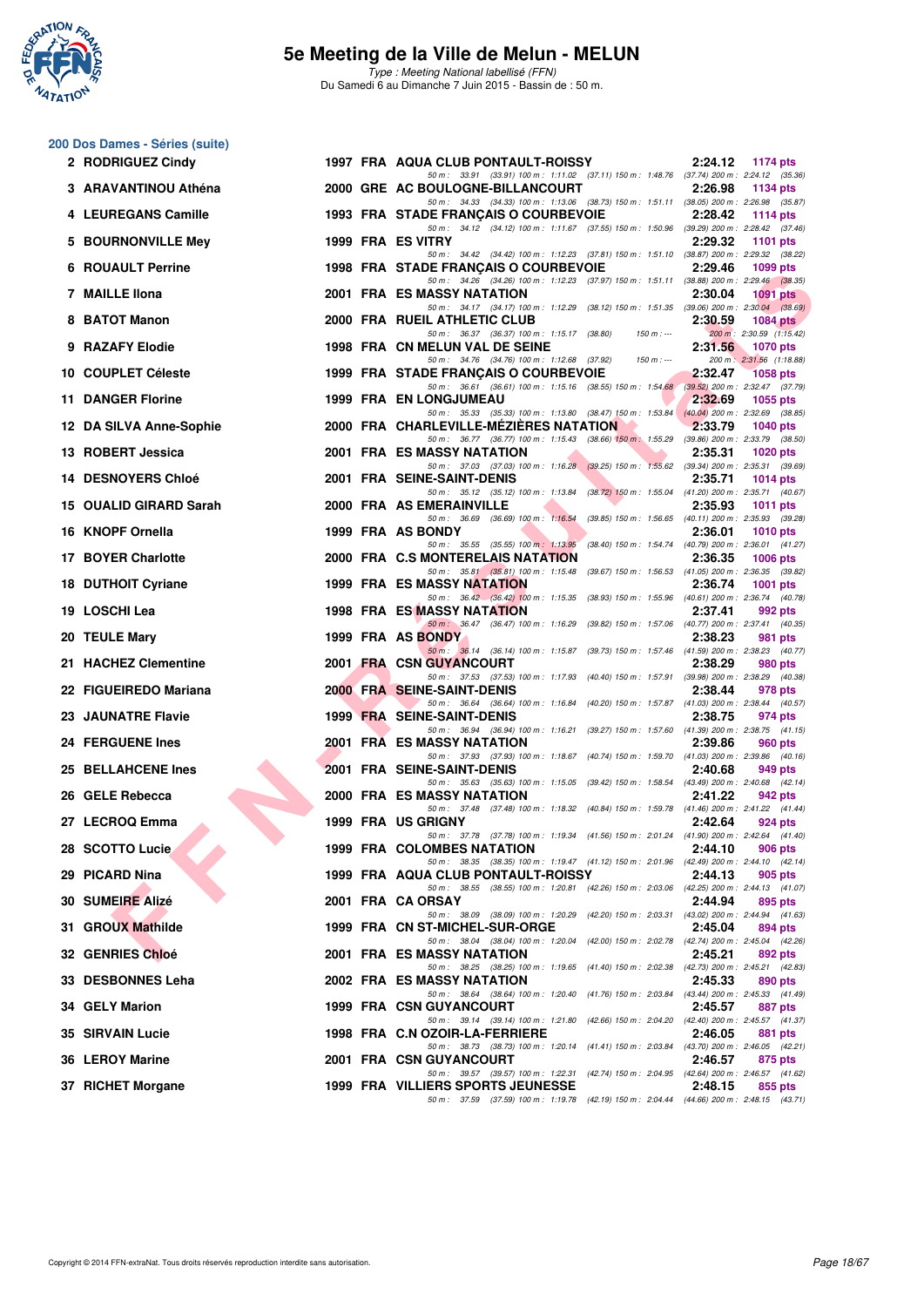

Type : Meeting National labellisé (FFN) Du Samedi 6 au Dimanche 7 Juin 2015 - Bassin de : 50 m.

# **200 Dos Dames - Séries (suite)**

| 38 BECOURT Anais     |  | <b>1999 FRA COULOMMIERS NATATION</b>                                                     | 2:48.49        | 851 pts        |
|----------------------|--|------------------------------------------------------------------------------------------|----------------|----------------|
|                      |  | 50 m: 37.80 (37.80) 100 m: 1:20.51 (42.71) 150 m: 2:04.21 (43.70) 200 m: 2:48.49 (44.28) |                |                |
| 39 MULLER Lena       |  | 2001 FRA CSN GUYANCOURT                                                                  | 2:48.53        | 851 pts        |
|                      |  | 50 m: 39.07 (39.07) 100 m: 1:22.30 (43.23) 150 m: 2:05.95 (43.65) 200 m: 2:48.53 (42.58) |                |                |
| 40 SISSOKO Mélissa   |  | 2001 FRA COULOMMIERS NATATION                                                            | 2:51.49        | 815 pts        |
|                      |  | 50 m: 40.52 (40.52) 100 m: 1:24.17 (43.65) 150 m: 2:08.16 (43.99) 200 m: 2:51.49 (43.33) |                |                |
| 41 SUSINI Marine     |  | 1998 FRA ASN LOUVRES-ROISSY-SURVILLIERS                                                  | 2:52.52        | 803 pts        |
|                      |  | 50 m: 36.52 (36.52) 100 m: 1:20.54 (44.02) 150 m: 2:06.97 (46.43) 200 m: 2:52.52 (45.55) |                |                |
| 42 ALGARON Chloé     |  | <b>2001 FRA COULOMMIERS NATATION</b>                                                     | 2:53.10        | 796 pts        |
|                      |  | 50 m: 38.07 (38.07) 100 m: 1:22.15 (44.08) 150 m: 2:07.76 (45.61) 200 m: 2:53.10 (45.34) |                |                |
| 43 OFFREDI Ambre     |  | 2001 FRA TREMBLAY AC                                                                     | 2:56.59        | 755 pts        |
|                      |  | 50 m: 40.54 (40.54) 100 m: 1:25.58 (45.04) 150 m: 2:11.79 (46.21) 200 m: 2:56.59 (44.80) |                |                |
| 44 HANTRAYE Agathe   |  | 2000 FRA AQUA CLUB PONTAULT-ROISSY                                                       | 2:57.08        | 750 pts        |
|                      |  | 50 m: 41.93 (41.93) 100 m: 1:26.13 (44.20) 150 m: 2:10.76 (44.63) 200 m: 2:57.08 (46.32) |                |                |
| 45 DE MUYLDER Marine |  | <b>1999 FRA LE MEE-SUR-SEINE NATATION</b>                                                | 3:02.59        | <b>688 pts</b> |
|                      |  | 50 m: 42.55 (42.55) 100 m: 1:28.53 (45.98) 150 m: 2:16.07 (47.54) 200 m: 3:02.59 (46.52) |                |                |
| --- LE PEN Naomi     |  | 1998 FRA CN VAL MAUBUEE                                                                  | <b>DNS</b> dec |                |
|                      |  |                                                                                          |                |                |

#### **[50 Brasse Dames - Finale A](http://www.ffnatation.fr/webffn/resultats.php?idact=nat&go=epr&idcpt=31115&idepr=21) 18 ans et plus** (Samedi 6 Juin 2015)

| 1 LEBLOND Tiphaine     | <b>1996 FRA NOGENT NATATION 94</b>       |  | 34.41   | 1218 pts        |
|------------------------|------------------------------------------|--|---------|-----------------|
| 2 CHAVANNE Audrie      | 1997 FRA US RIS-ORANGIS                  |  | 35.77   | 1150 pts        |
| 3 LAUNAY Nolwenn       | 1997 FRA CN ST-MICHEL-SUR-ORGE           |  | 37.17   | 1083 pts        |
| 4 PAYEUR Blandine      | 1996 FRA CN VAL MAUBUEE                  |  | 37.62   | <b>1062 pts</b> |
| 5 BENISTY Margaux      | 1997 FRA CN MELUN VAL DE SEINE           |  | 42.17   | 860 pts         |
| --- PERRINI Frédérique | <b>1975 FRA VILLIERS SPORTS JEUNESSE</b> |  | DNS dec |                 |

## **[50 Brasse Dames - Finale A](http://www.ffnatation.fr/webffn/resultats.php?idact=nat&go=epr&idcpt=31115&idepr=21) 16-17 ans** (Samedi 6 Juin 2015)

| 1 CHARRO Anaïs        | <b>1998 FRA U.S CRETEIL NATATION</b>     | 34.79<br>1199 pts |
|-----------------------|------------------------------------------|-------------------|
| 2 RAYNERT Maud        | <b>1998 FRA ES MASSY NATATION</b>        | 35.35<br>1171 pts |
| 3 GAILLARD Clémence   | <b>1998 FRA MOISSY SPORT NATATION</b>    | 1144 pts<br>35.89 |
| 4 ERIKSSON Adina      | 1999 SWE SUEDE                           | 1140 pts<br>35.99 |
| 5 DUSAILLANT Mathilde | 1999 FRA CN MELUN VAL DE SEINE           | 36.22<br>1129 pts |
| 6 MUTTI Anna          | <b>1999 FRA MOUETTES DE PARIS</b>        | 37.50<br>1068 pts |
| 7 NEGRE Katleen       | <b>1999 FRA SEINE-SAINT-DENIS</b>        | 1064 pts<br>37.57 |
| 8 TOURILLON Floriane  | <b>1999 FRA C.S MONTERELAIS NATATION</b> | 38.21<br>1035 pts |

#### **[50 Brasse Dames - Finale A](http://www.ffnatation.fr/webffn/resultats.php?idact=nat&go=epr&idcpt=31115&idepr=21) 13-15 ans** (Samedi 6 Juin 2015)

| 14 ALUANUN UHUC                                               |  | ZUUT FRA COULOMMILRƏNATATION                                                                                                          | 2.JJ.IU        | 790 PG          |
|---------------------------------------------------------------|--|---------------------------------------------------------------------------------------------------------------------------------------|----------------|-----------------|
| <b>43 OFFREDI Ambre</b>                                       |  | 50 m: 38.07 (38.07) 100 m: 1:22.15 (44.08) 150 m: 2:07.76 (45.61) 200 m: 2:53.10 (45.34)<br>2001 FRA TREMBLAY AC                      | 2:56.59        | 755 pts         |
|                                                               |  | 50 m: 40.54 (40.54) 100 m: 1:25.58 (45.04) 150 m: 2:11.79 (46.21) 200 m: 2:56.59 (44.80)                                              |                |                 |
| 44 HANTRAYE Agathe                                            |  | 2000 FRA AQUA CLUB PONTAULT-ROISSY                                                                                                    | 2:57.08        | 750 pts         |
| 45 DE MUYLDER Marine                                          |  | 50 m: 41.93 (41.93) 100 m: 1:26.13 (44.20) 150 m: 2:10.76 (44.63) 200 m: 2:57.08 (46.32)<br><b>1999 FRA LE MÉE-SUR-SEINE NATATION</b> | 3:02.59        | 688 pts         |
| --- LE PEN Naomi                                              |  | 50 m: 42.55 (42.55) 100 m: 1:28.53 (45.98) 150 m: 2:16.07 (47.54) 200 m: 3:02.59 (46.52)<br><b>1998 FRA CN VAL MAUBUEE</b>            | <b>DNS</b> dec |                 |
|                                                               |  |                                                                                                                                       |                |                 |
|                                                               |  |                                                                                                                                       |                |                 |
| O Brasse Dames - Finale A 18 ans et plus (Samedi 6 Juin 2015) |  |                                                                                                                                       |                |                 |
| 1 LEBLOND Tiphaine                                            |  | <b>1996 FRA NOGENT NATATION 94</b>                                                                                                    | 34.41          | <b>1218 pts</b> |
| 2 CHAVANNE Audrie                                             |  | 1997 FRA US RIS-ORANGIS                                                                                                               | 35.77          | 1150 pts        |
| 3 LAUNAY Nolwenn                                              |  | 1997 FRA CN ST-MICHEL-SUR-ORGE                                                                                                        | 37.17          | <b>1083 pts</b> |
| 4 PAYEUR Blandine                                             |  | 1996 FRA CN VAL MAUBUEE                                                                                                               | 37.62          | 1062 pts        |
| 5 BENISTY Margaux                                             |  | 1997 FRA CN MELUN VAL DE SEINE                                                                                                        | 42.17          | 860 pts         |
| --- PERRINI Frédérique                                        |  | 1975 FRA VILLIERS SPORTS JEUNESSE                                                                                                     | <b>DNS dec</b> |                 |
|                                                               |  |                                                                                                                                       |                |                 |
| O Brasse Dames - Finale A 16-17 ans (Samedi 6 Juin 2015)      |  |                                                                                                                                       |                |                 |
| 1 CHARRO Anaïs                                                |  | <b>1998 FRA U.S CRETEIL NATATION</b>                                                                                                  | 34.79          | 1199 pts        |
| 2 RAYNERT Maud                                                |  | <b>1998 FRA ES MASSY NATATION</b>                                                                                                     | 35.35          | 1171 pts        |
| 3 GAILLARD Clémence                                           |  | <b>1998 FRA MOISSY SPORT NATATION</b>                                                                                                 | 35.89          | <b>1144 pts</b> |
| 4 ERIKSSON Adina                                              |  | 1999 SWE SUEDE                                                                                                                        | 35.99          | <b>1140 pts</b> |
| 5 DUSAILLANT Mathilde                                         |  | 1999 FRA CN MELUN VAL DE SEINE                                                                                                        | 36.22          | 1129 $pts$      |
| 6 MUTTI Anna                                                  |  | <b>1999 FRA MOUETTES DE PARIS</b>                                                                                                     | 37.50          | 1068 pts        |
| 7 NEGRE Katleen                                               |  | <b>1999 FRA SEINE-SAINT-DENIS</b>                                                                                                     | 37.57          | <b>1064 pts</b> |
| 8 TOURILLON Floriane                                          |  | <b>1999 FRA C.S MONTERELAIS NATATION</b>                                                                                              | 38.21          | 1035 pts        |
|                                                               |  |                                                                                                                                       |                |                 |
| O Brasse Dames - Finale A 13-15 ans (Samedi 6 Juin 2015)      |  |                                                                                                                                       |                |                 |
| 1 REMY Elora                                                  |  | 2000 FRA CHARLEVILLE-MÉZIÈRES NATATION                                                                                                | 35.64          | 1157 pts        |
| 2 GARCIA Louise                                               |  | 2001 FRA SEINE-SAINT-DENIS                                                                                                            | 36.27          | <b>1126 pts</b> |
| 3 EL BARODI Imane                                             |  | 2001 FRA AQUA CLUB PONTAULT-ROISSY                                                                                                    | 36.80          | 1101 $pts$      |
| 4 BELBACHIR Aliya                                             |  | 2002 FRA AS BONDY                                                                                                                     | 38.69          | 1013 pts        |
| 5 SOMMIER Elodie                                              |  | 2001 FRA U.S CRETEIL NATATION                                                                                                         | 38.74          | <b>1010 pts</b> |
| 6 JOLY Mathilde                                               |  | 2001 FRA C.N OZOIR-LA-FERRIERE                                                                                                        | 39.22          | 988 pts         |
| 7 FERMIER Maeva                                               |  | 2000 FRA AS LE PLESSIS-SAVIGNY                                                                                                        | 39.69          | 967 pts         |
| 8 BENNACER Assia                                              |  | 2001 FRA AQUA CLUB PONTAULT-ROISSY                                                                                                    | 39.98          | 954 pts         |
|                                                               |  |                                                                                                                                       |                |                 |
| O Brasse Dames - Séries (Samedi 6 Juin 2015)                  |  |                                                                                                                                       |                |                 |
| 1 LEBLOND Tiphaine                                            |  | <b>1996 FRA NOGENT NATATION 94</b>                                                                                                    | 33.83          | <b>1247 pts</b> |
|                                                               |  |                                                                                                                                       |                |                 |

#### **[50 Brasse Dames - Séries](http://www.ffnatation.fr/webffn/resultats.php?idact=nat&go=epr&idcpt=31115&idepr=21)** (Samedi 6 Juin 2015)

| 1 LEBLOND Tiphaine       |  | 1996 FRA NOGENT NATATION 94            | 33.83 | <b>1247 pts</b> |
|--------------------------|--|----------------------------------------|-------|-----------------|
| 2 CHARRO Anaïs           |  | <b>1998 FRA U.S CRETEIL NATATION</b>   | 35.01 | 1188 pts        |
| <b>3 CHAVANNE Audrie</b> |  | <b>1997 FRA US RIS-ORANGIS</b>         | 35.42 | 1167 pts        |
| 4 RAYNERT Maud           |  | <b>1998 FRA ES MASSY NATATION</b>      | 35.44 | 1166 pts        |
| 5 BATAL Janelle          |  | 2001 FRA OPTIMAX TRAINING NATATION 78  | 35.47 | 1165 pts        |
| 6 DEL'HOMME Laurine      |  | 1997 FRA CLUB DES NAGEURS DE PARIS     | 35.56 | 1161 pts        |
| 7 GAILLARD Clémence      |  | <b>1998 FRA MOISSY SPORT NATATION</b>  | 35.57 | 1160 pts        |
| 8 REMY Elora             |  | 2000 FRA CHARLEVILLE-MÉZIÈRES NATATION | 35.60 | 1159 pts        |
| 9 DUSAILLANT Mathilde    |  | 1999 FRA CN MELUN VAL DE SEINE         | 36.00 | 1139 pts        |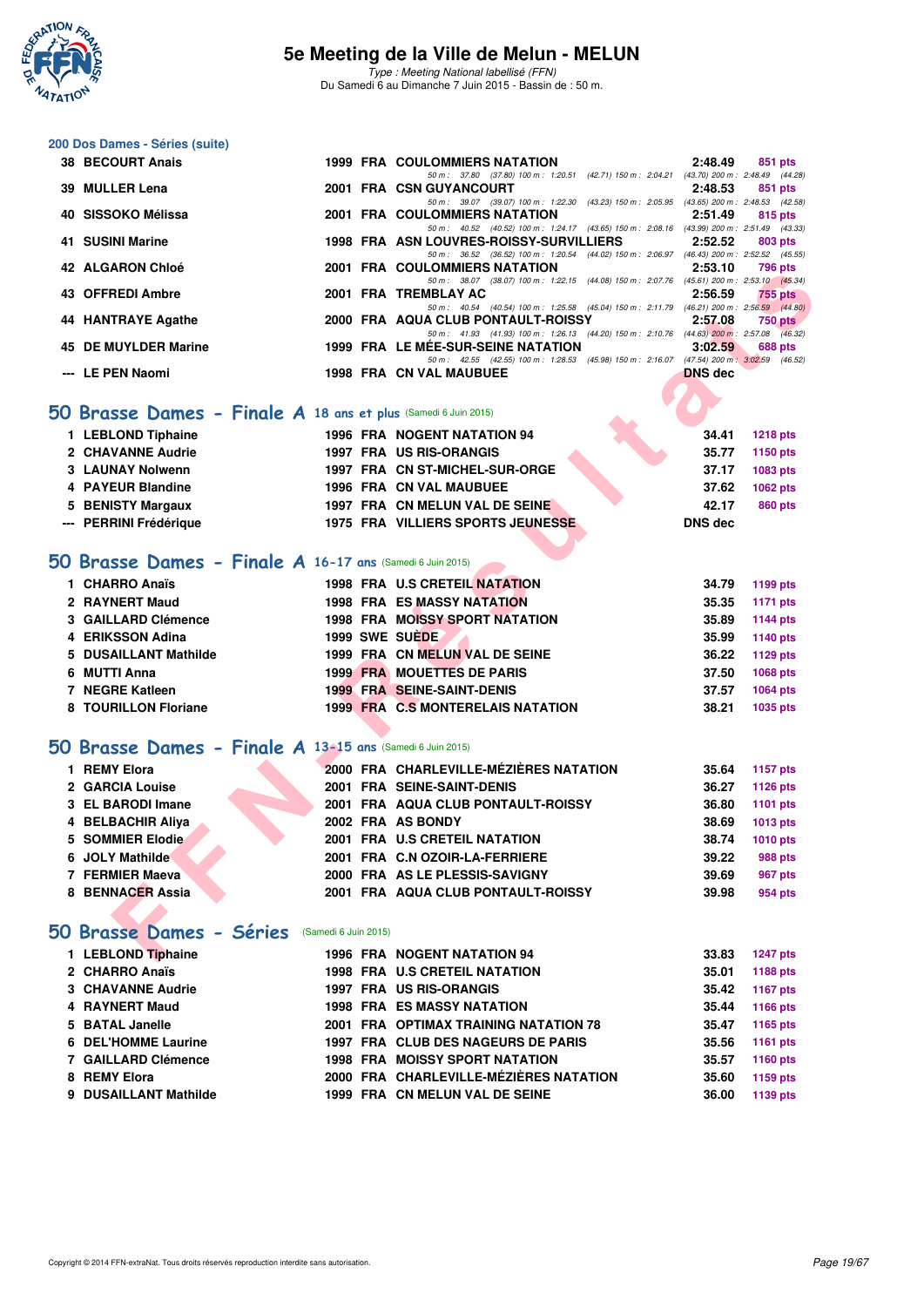

Type : Meeting National labellisé (FFN) Du Samedi 6 au Dimanche 7 Juin 2015 - Bassin de : 50 m.

|     | asse Danies Cencs (Sanc)     |  |                                          |                |                 |
|-----|------------------------------|--|------------------------------------------|----------------|-----------------|
|     | <b>10 GARCIA Louise</b>      |  | 2001 FRA SEINE-SAINT-DENIS               | 36.62          | 1109 pts        |
|     | 11 ERIKSSON Adina            |  | 1999 SWE SUEDE                           | 36.77          | 1102 pts        |
|     | 12 EL BARODI Imane           |  | 2001 FRA AQUA CLUB PONTAULT-ROISSY       | 37.06          | 1088 pts        |
|     | <b>13 LAUNAY Nolwenn</b>     |  | 1997 FRA CN ST-MICHEL-SUR-ORGE           | 37.13          | 1085 pts        |
|     | <b>14 NEGRE Katleen</b>      |  | <b>1999 FRA SEINE-SAINT-DENIS</b>        | 37.24          | 1080 pts        |
|     | 15 PIERRARD Annabelle        |  | 2000 FRA CN MAISONS-ALFORT               | 37.32          | 1076 pts        |
|     | 16 MUTTI Anna                |  | 1999 FRA MOUETTES DE PARIS               | 37.59          | 1063 pts        |
|     | 17 PAYEUR Blandine           |  | <b>1996 FRA CN VAL MAUBUEE</b>           | 37.73          | <b>1057 pts</b> |
|     | <b>18 TOURILLON Floriane</b> |  | 1999 FRA C.S MONTERELAIS NATATION        | 37.83          | $1052$ pts      |
|     | 19 ALVARADO Gabrielle        |  | <b>1998 FRA AC VILLEPINTE</b>            | 37.95          | <b>1047 pts</b> |
|     | <b>19 SOMMIER Elodie</b>     |  | 2001 FRA U.S CRETEIL NATATION            | 37.95          | <b>1047 pts</b> |
|     | 21 BEDAIE Tais               |  | 1999 FRA AS BONDY                        | 38.15          | <b>1037 pts</b> |
|     | 22 BONEL Emma                |  | 1998 FRA CN ST-MICHEL-SUR-ORGE           | 38.39          | <b>1026 pts</b> |
|     | 23 BLAIRE Lea                |  | 2000 FRA NANGIS NATATION                 | 38.55          | 1019 pts        |
|     | 24 JOLY Mathilde             |  | 2001 FRA C.N OZOIR-LA-FERRIERE           | 39.02          | 997 pts         |
|     | 25 FERMIER Maeva             |  | 2000 FRA AS LE PLESSIS-SAVIGNY           | 39.30          | 985 pts         |
|     | 26 BELBACHIR Aliya           |  | 2002 FRA AS BONDY                        | 39.38          | 981 pts         |
|     | 27 BENNACER Assia            |  | 2001 FRA AQUA CLUB PONTAULT-ROISSY       | 39.42          | 979 pts         |
|     | 28 SOUIDI Meriam             |  | <b>1999 TUN TUNISIE</b>                  | 39.43          | 979 pts         |
|     | 29 BOISRENOULT Emilie        |  | 2002 FRA U.S CRETEIL NATATION            | 39.74          | 965 pts         |
|     | 30 MELANDER Thyra            |  | 2001 SWE SUEDE                           | 39.77          | <b>964 pts</b>  |
|     | 31 BASTOS Léticia            |  | 2000 FRA VILLIERS SPORTS JEUNESSE        | 40.21          | 944 pts         |
|     | 32 PERNOT Ophélie            |  | 2000 FRA AQUA CLUB PONTAULT-ROISSY       | 40.31          | 940 pts         |
|     | 33 NAIT-HAMOUD Meryem        |  | 2000 FRA CM LE BOURGET                   | 40.66          | 925 pts         |
|     | 34 POTIER Coline             |  | <b>2001 FRA COULOMMIERS NATATION</b>     | 41.00          | 910 pts         |
|     | 35 FERREIRA Camille          |  | 2000 POR VILLIERS SPORTS JEUNESSE        | 41.30          | 897 pts         |
|     | 36 BENISTY Margaux           |  | 1997 FRA CN MELUN VAL DE SEINE           | 41.33          | 895 pts         |
|     | <b>37 MARTIN Lucie</b>       |  | 1999 FRA AQUATIC CLUB CLAYE-SOUILLY      | 41.75          | 878 pts         |
|     | 38 SUSINI Marine             |  | 1998 FRA ASN LOUVRES-ROISSY-SURVILLIERS  | 41.88          | 872 pts         |
|     | 39 ARAVANTINOU Athéna        |  | 2000 GRE AC BOULOGNE-BILLANCOURT         | 41.92          | 870 pts         |
|     | 40 PERRINI Frédérique        |  | <b>1975 FRA VILLIERS SPORTS JEUNESSE</b> | 41.93          | 870 pts         |
|     | <b>41 LEMAOULT Emilie</b>    |  | 1998 FRA CN MELUN VAL DE SEINE           | 42.08          | 864 pts         |
|     | 41 PERROT Mathilde           |  | 1996 FRA CS CLICHY 92                    | 42.08          | <b>864 pts</b>  |
|     | 43 CHERIFI Emma              |  | 2001 FRA CN MELUN VAL DE SEINE           | 42.10          | 863 pts         |
|     | 44 JOUBLIN Justine           |  | 2001 FRA USC CONFLANS-STE-HONORINE       | 42.19          | 859 pts         |
|     | <b>45 JAMART Fanny</b>       |  | <b>2001 FRA COULOMMIERS NATATION</b>     | 42.55          | 844 pts         |
|     | 46 GENOT Maya                |  | 2000 FRA PONT-AUDEMER NAUTIC CLUB        | 42.60          | 842 pts         |
|     | <b>46 FLEURAL Lovaina</b>    |  | 2000 FRA CN MELUN VAL DE SEINE           | 42.60          | 842 pts         |
|     | <b>48 GRALL Anaïs</b>        |  | 2001 FRA USC CONFLANS-STE-HONORINE       | 43.03          | 824 pts         |
|     | 49 ARCHAMBEAUD Diane         |  | 1997 FRA CS CLICHY 92                    | 43.13          | 820 pts         |
|     | 50 NGANDU Charlotte          |  | 2001 FRA US GRIGNY                       | 43.23          | <b>816 pts</b>  |
|     | 51 GERVAISE Justine          |  | 1997 FRA AQUATIC CLUB CLAYE-SOUILLY      | 43.47          | 806 pts         |
|     | 52 LECOURT Camille           |  | 2000 FRA NANGIS NATATION                 | 43.69          | 797 pts         |
|     | 53 BENITO Inés               |  | 2001 FRA ASN LOUVRES-ROISSY-SURVILLIERS  | 43.82          | 792 pts         |
|     | 54 RAJCA Chloé               |  | <b>1999 FRA PROVINS NATATION</b>         | 45.66          | <b>719 pts</b>  |
|     | 55 MAUCHOSSE Marie           |  | 2000 FRA CND LA FERTÉ-SOUS-JOUARRE       | 46.39          | 691 pts         |
|     | 56 GABORET Karine            |  | 1999 FRA CN MELUN VAL DE SEINE           | 48.89          | <b>600 pts</b>  |
|     | 57 DE BRUYCKER Clara         |  | 2001 FRA AQUATIC CLUB CLAYE-SOUILLY      | 49.59          | <b>576 pts</b>  |
|     | 58 LE NEURES Oriane          |  | 2001 FRA CND LA FERTÉ-SOUS-JOUARRE       | 50.95          | <b>530 pts</b>  |
| --- | <b>GAIGNEROT Kim</b>         |  | 2000 FRA CND LA FERTÉ-SOUS-JOUARRE       | <b>DNS dec</b> |                 |
| --- | <b>BARRIERE Sophie</b>       |  | 2001 FRA COLOMBES NATATION               | <b>DNS dec</b> |                 |
| --- | DEIKHI Asma                  |  | 2000 TUN TUNISIE                         | DNS dec        |                 |

#### **[100 Brasse Dames - Finale A](http://www.ffnatation.fr/webffn/resultats.php?idact=nat&go=epr&idcpt=31115&idepr=22) 18 ans et plus** (Dimanche 7 Juin 2015)

|  |  |  | 1 LEBLOND Tiphaine |
|--|--|--|--------------------|
|--|--|--|--------------------|

**1996 FRA NOGENT NATATION 94 1:15.66 1179 pts** 50 m : 36.10 (36.10) 100 m : 1:15.66 (39.56)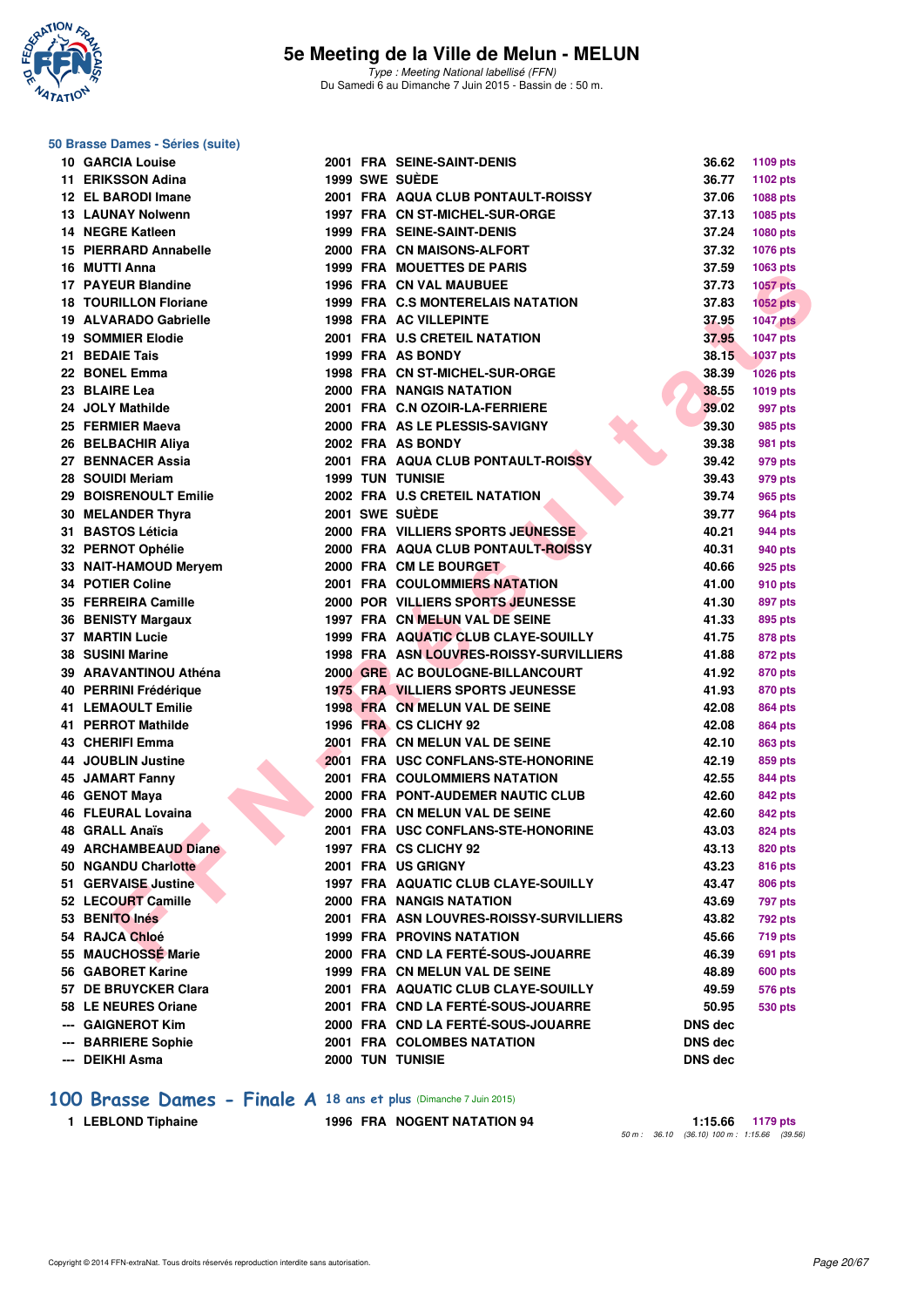

Type : Meeting National labellisé (FFN) Du Samedi 6 au Dimanche 7 Juin 2015 - Bassin de : 50 m.

| 100 Brasse Dames - Finale A (suite) |  |                                          |              |              |                                            |
|-------------------------------------|--|------------------------------------------|--------------|--------------|--------------------------------------------|
| 2 CHAVANNE Audrie                   |  | 1997 FRA US RIS-ORANGIS                  |              |              | 1:17.93 $1124 \text{ pts}$                 |
|                                     |  |                                          | 50 m : 36.77 |              | $(36.77)$ 100 m : 1:17.93 $(41.16)$        |
| 3 AUBRY Alice                       |  | <b>1997 FRA NAUTIQUE ENTENTE CHÂLONS</b> |              |              | $1:19.43$ 1088 pts                         |
|                                     |  |                                          |              |              | 50 m: 37.94 (37.94) 100 m: 1:19.43 (41.49) |
| 4 LAUNAY Nolwenn                    |  | 1997 FRA CN ST-MICHEL-SUR-ORGE           |              |              | $1:22.73$ 1012 pts                         |
|                                     |  |                                          |              | 50 m : 38.48 | $(38.48)$ 100 m : 1:22.73 $(44.25)$        |

### **[100 Brasse Dames - Finale A](http://www.ffnatation.fr/webffn/resultats.php?idact=nat&go=epr&idcpt=31115&idepr=22) 16-17 ans** (Dimanche 7 Juin 2015)

| 1 RAYNERT Maud               | <b>1998 FRA ES MASSY NATATION</b>     |              | 1:15.98 | <b>1171 pts</b>                              |
|------------------------------|---------------------------------------|--------------|---------|----------------------------------------------|
|                              |                                       | 50 m : 35.90 |         | $(35.90)$ 100 m : 1:15.98 $(40.08)$          |
| 2 CHARRO Anaïs               | <b>1998 FRA U.S CRETEIL NATATION</b>  |              | 1:18.75 | $1104$ pts                                   |
|                              |                                       | 50 m : 36.52 |         | $(36.52)$ 100 m : 1:18.75 $(42.23)$          |
| 3 BEDAIE Tais                | 1999 FRA AS BONDY                     |              | 1:19.64 | 1083 pts                                     |
|                              |                                       |              |         | 50 m : 37.21 (37.21) 100 m : 1:19.64 (42.43) |
| 4 CHESNEAU Marine            | <b>1999 FRA ES MASSY NATATION</b>     |              | 1:20.20 | <b>1070 pts</b>                              |
|                              |                                       | 50 m : 37.93 |         | $(37.93)$ 100 m : 1:20.20 $(42.27)$          |
| 5 ERIKSSON Adina             | 1999 SWE SUÈDE                        |              |         | $1:21.14$ 1049 pts                           |
|                              |                                       | 50 m: 38.37  |         | $(38.37)$ 100 m : 1:21.14 $(42.77)$          |
| 6 GAILLARD Clémence          | <b>1998 FRA MOISSY SPORT NATATION</b> |              | 1:21.31 | 1045 pts                                     |
|                              |                                       | 50 m: 37.02  |         | $(37.02)$ 100 m : 1:21.31 $(44.29)$          |
| <b>7 DUSAILLANT Mathilde</b> | 1999 FRA CN MELUN VAL DE SEINE        |              | 1:21.97 | 1030 pts                                     |
|                              |                                       | 50 m : 37.83 |         | $(37.83)$ 100 m : 1:21.97 $(44.14)$          |
| 8 TOURILLON Floriane         | 1999 FRA C.S MONTERELAIS NATATION     |              | 1:22.97 | <b>1007 pts</b>                              |
|                              |                                       |              |         | 50 m: 38.72 (38.72) 100 m: 1:22.97 (44.25)   |

#### **[100 Brasse Dames - Finale A](http://www.ffnatation.fr/webffn/resultats.php?idact=nat&go=epr&idcpt=31115&idepr=22) 13-15 ans** (Dimanche 7 Juin 2015)

|   | 1 RAYNERT Maud                                                 |                        | <b>1998 FRA ES MASSY NATATION</b>        |                  |              | 1:15.98                                               | <b>1171 pts</b> |  |
|---|----------------------------------------------------------------|------------------------|------------------------------------------|------------------|--------------|-------------------------------------------------------|-----------------|--|
|   |                                                                |                        |                                          | 50 m : 35.90     |              | $(35.90)$ 100 m : 1:15.98 $(40.08)$                   |                 |  |
|   | 2 CHARRO Anaïs                                                 |                        | <b>1998 FRA U.S CRETEIL NATATION</b>     |                  |              | 1:18.75                                               | $1104$ pts      |  |
|   | <b>3 BEDAIE Tais</b>                                           |                        | 1999 FRA AS BONDY                        |                  |              | 50 m: 36.52 (36.52) 100 m: 1:18.75 (42.23)<br>1:19.64 | <b>1083 pts</b> |  |
|   |                                                                |                        |                                          |                  | 50 m : 37.21 | $(37.21)$ 100 m : 1:19.64 $(42.43)$                   |                 |  |
|   | <b>CHESNEAU Marine</b>                                         |                        | <b>1999 FRA ES MASSY NATATION</b>        |                  |              | 1:20.20                                               | <b>1070 pts</b> |  |
|   |                                                                |                        |                                          | 50 m : 37.93     |              | $(37.93)$ 100 m : 1:20.20 $(42.27)$                   |                 |  |
|   | <b>ERIKSSON Adina</b>                                          |                        | 1999 SWE SUEDE                           |                  |              | 1:21.14                                               | <b>1049 pts</b> |  |
|   |                                                                |                        |                                          | $50 m$ : $38.37$ |              | $(38.37)$ 100 m : 1:21.14 $(42.77)$                   |                 |  |
| 6 | <b>GAILLARD Clémence</b>                                       |                        | <b>1998 FRA MOISSY SPORT NATATION</b>    |                  |              | 1:21.31<br>50 m: 37.02 (37.02) 100 m: 1:21.31 (44.29) | 1045 pts        |  |
|   | <b>DUSAILLANT Mathilde</b>                                     |                        | 1999 FRA CN MELUN VAL DE SEINE           |                  |              | 1:21.97                                               | 1030 pts        |  |
|   |                                                                |                        |                                          |                  |              | 50 m: 37.83 (37.83) 100 m: 1:21.97 (44.14)            |                 |  |
| 8 | <b>TOURILLON Floriane</b>                                      |                        | 1999 FRA C.S MONTERELAIS NATATION        |                  |              | 1:22.97                                               | <b>1007 pts</b> |  |
|   |                                                                |                        |                                          |                  |              | 50 m: 38.72 (38.72) 100 m: 1:22.97 (44.25)            |                 |  |
|   |                                                                |                        |                                          |                  |              |                                                       |                 |  |
|   | $100$ Brasse Dames - Finale A 13-15 ans (Dimanche 7 Juin 2015) |                        |                                          |                  |              |                                                       |                 |  |
|   | 1 REMY Elora                                                   |                        | 2000 FRA CHARLEVILLE-MÉZIÈRES NATATION   |                  |              | 1:18.35                                               | 1114 pts        |  |
|   |                                                                |                        |                                          | 50 m : 36.98     |              | $(36.98)$ 100 m : 1:18.35 $(41.37)$                   |                 |  |
|   | 2 LANGLAIS Lila                                                |                        | <b>2000 FRA ES MASSY NATATION</b>        |                  |              | 1:18.74                                               | 1105 pts        |  |
|   |                                                                |                        |                                          |                  |              | 50 m: 37.73 (37.73) 100 m: 1:18.74 (41.01)            |                 |  |
| 3 | <b>JELLITI Nesrine</b>                                         |                        | <b>2002 TUN TUNISIE</b>                  |                  |              | 1:18.92                                               | <b>1100 pts</b> |  |
|   | 4 GARCIA Louise                                                |                        | 2001 FRA SEINE-SAINT-DENIS               |                  |              | 50 m: 37.68 (37.68) 100 m: 1:18.92 (41.24)<br>1:22.69 |                 |  |
|   |                                                                |                        |                                          |                  |              | 50 m : 38.65 (38.65) 100 m : 1:22.69 (44.04)          | 1013 pts        |  |
| 5 | <b>EL BARODI Imane</b>                                         |                        | 2001 FRA AQUA CLUB PONTAULT-ROISSY       |                  |              | 1:22.77                                               | <b>1011 pts</b> |  |
|   |                                                                |                        |                                          | 50 m : 38.65     |              | $(38.65)$ 100 m : 1:22.77 $(44.12)$                   |                 |  |
|   | <b>BENNACER Assia</b>                                          |                        | 2001 FRA AQUA CLUB PONTAULT-ROISSY       |                  |              | 1:25.61                                               | 948 pts         |  |
|   |                                                                |                        |                                          |                  |              | 50 m: 39.69 (39.69) 100 m: 1:25.61 (45.92)            |                 |  |
|   | 7 BASTOS Léticia                                               |                        | 2000 FRA VILLIERS SPORTS JEUNESSE        |                  |              | 1:25.87                                               | 942 pts         |  |
|   | 8 JOLY Mathilde                                                |                        | 2001 FRA C.N OZOIR-LA-FERRIERE           |                  |              | 50 m: 39.77 (39.77) 100 m: 1:25.87 (46.10)<br>1:26.29 | 933 pts         |  |
|   |                                                                |                        |                                          |                  | 50 m : 40.09 | $(40.09)$ 100 m : 1:26.29 $(46.20)$                   |                 |  |
|   |                                                                |                        |                                          |                  |              |                                                       |                 |  |
|   | 100 Brasse Dames - Séries                                      | (Dimanche 7 Juin 2015) |                                          |                  |              |                                                       |                 |  |
|   | 1 LEBLOND Tiphaine                                             |                        | 1996 FRA NOGENT NATATION 94              |                  |              | 1:16.36                                               | 1162 pts        |  |
|   |                                                                |                        |                                          |                  |              | 50 m: 36.27 (36.27) 100 m: 1:16.36 (40.09)            |                 |  |
|   | 2 AUBRY Alice                                                  |                        | <b>1997 FRA NAUTIQUE ENTENTE CHÂLONS</b> |                  |              | 1:18.60                                               | 1108 pts        |  |
|   |                                                                |                        |                                          |                  |              | 50 m: 37.62 (37.62) 100 m: 1:18.60 (40.98)            |                 |  |
| з | <b>RAYNERT Maud</b>                                            |                        | <b>1998 FRA ES MASSY NATATION</b>        |                  |              | 1:18.71                                               | 1105 pts        |  |
|   |                                                                |                        |                                          |                  |              | 50 m: 37.19 (37.19) 100 m: 1:18.71 (41.52)            |                 |  |
|   | <b>CHAVANNE Audrie</b>                                         |                        | 1997 FRA US RIS-ORANGIS                  |                  |              | 1:18.83                                               | 1103 pts        |  |
|   | <b>GAILLARD Clémence</b>                                       |                        | <b>1998 FRA MOISSY SPORT NATATION</b>    |                  | 50 m: 36.71  | $(36.71)$ 100 m : 1:18.83 $(42.12)$<br>1:19.78        | <b>1080 pts</b> |  |
|   |                                                                |                        |                                          | 50 m : 36.64     |              | $(36.64)$ 100 m : 1:19.78 $(43.14)$                   |                 |  |
| 6 | <b>REMY Elora</b>                                              |                        | 2000 FRA CHARLEVILLE-MÉZIÈRES NATATION   |                  |              | 1:20.21                                               | <b>1070 pts</b> |  |
|   |                                                                |                        |                                          |                  | 50 m : 37.68 | $(37.68)$ 100 m : 1:20.21 $(42.53)$                   |                 |  |
|   | 7 CHARRO Anaïs                                                 |                        | <b>1998 FRA U.S CRETEIL NATATION</b>     |                  |              | 1:20.77                                               | <b>1057 pts</b> |  |
|   |                                                                |                        |                                          |                  |              | 50 m: 37.21 (37.21) 100 m: 1:20.77 (43.56)            |                 |  |
|   | 8 JELLITI Nesrine                                              |                        | <b>2002 TUN TUNISIE</b>                  |                  |              | 1:21.18                                               | 1048 pts        |  |

#### **[100 Brasse Dames - Séries](http://www.ffnatation.fr/webffn/resultats.php?idact=nat&go=epr&idcpt=31115&idepr=22)** (Dimanche 7 Juin 2015)

| 1 LEBLOND Tiphaine     |  | <b>1996 FRA NOGENT NATATION 94</b>     |  | 1:16.36 1162 pts                                            |  |
|------------------------|--|----------------------------------------|--|-------------------------------------------------------------|--|
| 2 AUBRY Alice          |  | 1997 FRA NAUTIQUE ENTENTE CHÂLONS      |  | 50 m: 36.27 (36.27) 100 m: 1:16.36 (40.<br>1:18.60 1108 pts |  |
| 3 RAYNERT Maud         |  | <b>1998 FRA ES MASSY NATATION</b>      |  | 50 m: 37.62 (37.62) 100 m: 1:18.60 (40.<br>1:18.71 1105 pts |  |
| 4 CHAVANNE Audrie      |  | 1997 FRA US RIS-ORANGIS                |  | 50 m: 37.19 (37.19) 100 m: 1:18.71 (41.<br>1:18.83 1103 pts |  |
| 5 GAILLARD Clémence    |  | <b>1998 FRA MOISSY SPORT NATATION</b>  |  | 50 m: 36.71 (36.71) 100 m: 1:18.83 (42.<br>1:19.78 1080 pts |  |
| 6 REMY Elora           |  | 2000 FRA CHARLEVILLE-MÉZIÈRES NATATION |  | 50 m: 36.64 (36.64) 100 m: 1:19.78 (43.<br>1:20.21 1070 pts |  |
| 7 CHARRO Anaïs         |  | <b>1998 FRA U.S CRETEIL NATATION</b>   |  | 50 m: 37.68 (37.68) 100 m: 1:20.21 (42.<br>1:20.77 1057 pts |  |
| 8 JELLITI Nesrine      |  | <b>2002 TUN TUNISIE</b>                |  | 50 m: 37.21 (37.21) 100 m: 1:20.77 (43.<br>1:21.18 1048 pts |  |
| 9 CHESNEAU Marine      |  | <b>1999 FRA ES MASSY NATATION</b>      |  | 50 m: 38.08 (38.08) 100 m: 1:21.18 (43.<br>1:21.87 1032 pts |  |
| 10 BEDAIE Tais         |  | 1999 FRA AS BONDY                      |  | 50 m: 38.70 (38.70) 100 m: 1:21.87 (43.<br>1:21.95 1030 pts |  |
| 11 LANGLAIS Lila       |  | <b>2000 FRA ES MASSY NATATION</b>      |  | 50 m: 38.08 (38.08) 100 m: 1:21.95 (43.<br>1:22.15 1025 pts |  |
| 12 ERIKSSON Adina      |  | 1999 SWE SUÈDE                         |  | 50 m: 39.25 (39.25) 100 m: 1:22.15 (42.<br>1:22.36 1021 pts |  |
| 13 DUSAILLANT Mathilde |  | 1999 FRA CN MELUN VAL DE SEINE         |  | 50 m: 38.72 (38.72) 100 m: 1:22.36 (43.<br>1:22.40 1020 pts |  |

|              |              | 1:18.35           | <b>1114 pts</b>     |
|--------------|--------------|-------------------|---------------------|
| $50 m$ :     | 36.98        | $(36.98) 100 m$ : | $1:18.35$ $(41.37)$ |
|              |              | 1:18.74           | 1105 pts            |
| 50 m: 37.73  |              | $(37.73) 100 m$ : | $1:18.74$ $(41.01)$ |
|              |              | 1:18.92           | 1100 pts            |
| 50 m : 37.68 |              | $(37.68) 100 m$ : | $1:18.92$ $(41.24)$ |
|              |              | 1:22.69           | 1013 pts            |
| 50 m: 38.65  |              | $(38.65)$ 100 m : | 1:22.69 (44.04)     |
|              |              | 1:22.77           | 1011 pts            |
| 50 m: 38.65  |              | $(38.65)$ 100 m : | $1:22.77$ $(44.12)$ |
|              |              | 1:25.61           | 948 pts             |
| $50 m$ :     | 39.69        | $(39.69)$ 100 m : | 1:25.61 (45.92)     |
|              |              | 1:25.87           | 942 pts             |
|              | 50 m : 39.77 | $(39.77) 100 m$ : | $1:25.87$ $(46.10)$ |
|              |              |                   | $1:26.29$ 933 pts   |
| $50 m$ :     | 40.09        | $(40.09)$ 100 m : | 1:26.29 (46.20)     |

|                  |       | 1:16.36           | 1162 pts            |  |
|------------------|-------|-------------------|---------------------|--|
| $50 m$ : $36.27$ |       | $(36.27)$ 100 m : | 1:16.36 (40.09)     |  |
|                  |       | 1:18.60           | 1108 pts            |  |
| 50 m : 37.62     |       | $(37.62)$ 100 m : | 1:18.60 (40.98)     |  |
|                  |       | 1:18.71           | 1105 pts            |  |
| 50 m: 37.19      |       | $(37.19) 100 m$ : | $1:18.71$ $(41.52)$ |  |
|                  |       | 1:18.83           | 1103 pts            |  |
| $50 m$ : $36.71$ |       | $(36.71)$ 100 m : | $1:18.83$ $(42.12)$ |  |
|                  |       | 1:19.78           | 1080 pts            |  |
| $50 m$ :         | 36.64 | $(36.64) 100 m$ : | $1:19.78$ $(43.14)$ |  |
|                  |       | 1:20.21           | 1070 pts            |  |
| $50 m$ :         | 37.68 | $(37.68) 100 m$ : | $1:20.21$ $(42.53)$ |  |
|                  |       | 1:20.77           | 1057 pts            |  |
| 50 m: 37.21      |       | $(37.21)$ 100 m : | 1:20.77 (43.56)     |  |
|                  |       | 1:21.18           | 1048 pts            |  |
| 50 m: 38.08      |       | $(38.08) 100 m$ : | $1:21.18$ $(43.10)$ |  |
|                  |       | 1:21.87           | 1032 pts            |  |
| 50 m : 38.70     |       | $(38.70)$ 100 m : | $1:21.87$ $(43.17)$ |  |
|                  |       | 1:21.95           | 1030 pts            |  |
| 50 m : 38.08     |       | $(38.08) 100 m$ : | 1:21.95 (43.87)     |  |
|                  |       | 1:22.15           | 1025 pts            |  |
| 50 m: 39.25      |       | $(39.25)$ 100 m : | 1:22.15 (42.90)     |  |
|                  |       | 1:22.36 1021 pts  |                     |  |
| 50 m: 38.72      |       | $(38.72) 100 m$ : | 1:22.36 (43.64)     |  |
|                  |       | 1:22.40           | 1020 pts            |  |
| 50 m: 37.98      |       | $(37.98) 100 m$ : | 1:22.40 (44.42)     |  |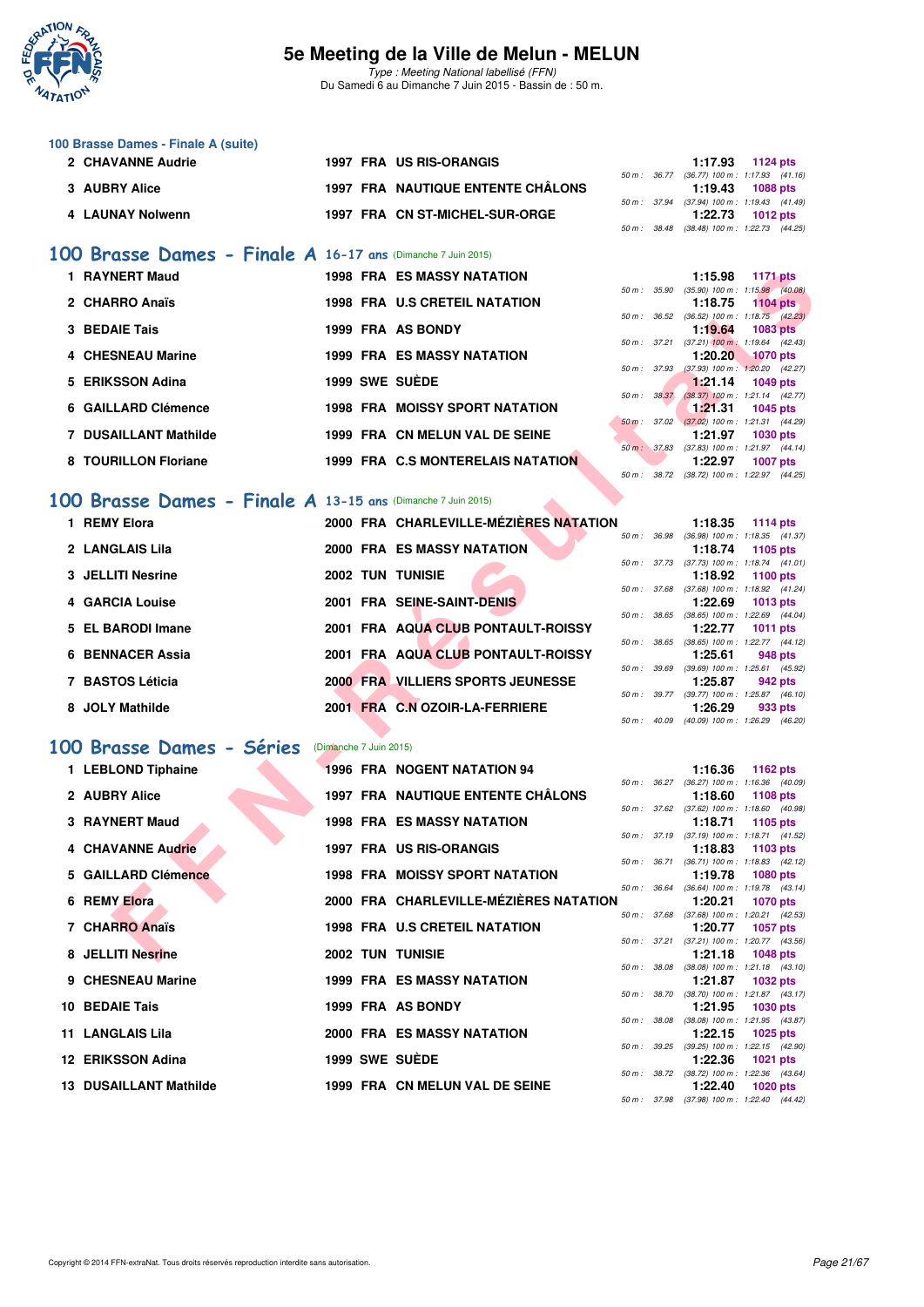

Type : Meeting National labellisé (FFN) Du Samedi 6 au Dimanche 7 Juin 2015 - Bassin de : 50 m.

| 100 Brasse Dames - Séries (suite) |
|-----------------------------------|
| <b>14 TOURILLON Floriane</b>      |

| <b>14 TOURILLON Floriane</b>                  |  | 1999 FRA C.S MONTERELAIS NATATION                                                                                             |              | 1:22.41                                                      | <b>1019 pts</b> |  |
|-----------------------------------------------|--|-------------------------------------------------------------------------------------------------------------------------------|--------------|--------------------------------------------------------------|-----------------|--|
| 15 MUTTI Anna                                 |  | <b>1999 FRA MOUETTES DE PARIS</b>                                                                                             |              | 50 m: 39.06 (39.06) 100 m: 1:22.41 (43.35)<br>1:22.61        | <b>1015 pts</b> |  |
|                                               |  |                                                                                                                               |              | 50 m: 39.29 (39.29) 100 m: 1:22.61 (43.32)                   |                 |  |
| 16 BONEL Emma                                 |  | 1998 FRA CN ST-MICHEL-SUR-ORGE                                                                                                |              | 1:23.25<br>50 m: 39.14 (39.14) 100 m: 1:23.25 (44.11)        | 1000 $pts$      |  |
| 17 PIERRARD Annabelle                         |  | 2000 FRA CN MAISONS-ALFORT                                                                                                    |              | 1:23.46<br>50 m: 39.12 (39.12) 100 m: 1:23.46 (44.34)        | 996 pts         |  |
| 18 GARCIA Louise                              |  | 2001 FRA SEINE-SAINT-DENIS                                                                                                    |              | 1:23.52                                                      | 994 pts         |  |
| 19 NEGRE Katleen                              |  | <b>1999 FRA SEINE-SAINT-DENIS</b>                                                                                             | 50 m : 38.19 | $(38.19)$ 100 m : 1:23.52 $(45.33)$<br>1:23.88               | 986 pts         |  |
| <b>20 DETAIS Laurine</b>                      |  | 2000 FRA USO BEZONS                                                                                                           |              | 50 m: 38.61 (38.61) 100 m: 1:23.88 (45.27)<br>1:24.27        | 978 pts         |  |
|                                               |  |                                                                                                                               |              | 50 m : 40.33 (40.33) 100 m : 1:24.27 (43.94)                 |                 |  |
| 21 LAUNAY Nolwenn                             |  | 1997 FRA CN ST-MICHEL-SUR-ORGE                                                                                                |              | 1:24.47<br>50 m: 39.30 (39.30) 100 m: 1:24.47 (45.17)        | 973 pts         |  |
| 22 EL BARODI Imane                            |  | 2001 FRA AQUA CLUB PONTAULT-ROISSY                                                                                            | 50 m: 38.94  | 1:24.53                                                      | 972 pts         |  |
| 23 SOMMIER Elodie                             |  | 2001 FRA U.S CRETEIL NATATION                                                                                                 |              | $(38.94)$ 100 m : 1:24.53 $(45.59)$<br>1:24.92               | 963 pts         |  |
| 24 BASTOS Léticia                             |  | 2000 FRA VILLIERS SPORTS JEUNESSE                                                                                             | 50 m: 39.55  | $(39.55)$ 100 m : 1:24.92 $(45.37)$<br>1:25.30               | 955 pts         |  |
|                                               |  |                                                                                                                               |              | 50 m : 39.73 (39.73) 100 m : 1:25.30 (45.57)                 |                 |  |
| 25 SOUIDI Meriam                              |  | <b>1999 TUN TUNISIE</b>                                                                                                       |              | 1:25.40<br>50 m : 39.57 (39.57) 100 m : 1:25.40 (45.83)      | 953 pts         |  |
| 26 BESNIER Alicia                             |  | 1999 FRA CN MELUN VAL DE SEINE                                                                                                |              | 1:26.90                                                      | 920 pts         |  |
| 27   BENNACER Assia                           |  | 2001 FRA AQUA CLUB PONTAULT-ROISSY                                                                                            |              | 50 m : 41.04 (41.04) 100 m : 1:26.90 (45.86)<br>1:27.41      | 909 pts         |  |
| 28 JOLY Mathilde                              |  | 2001 FRA C.N OZOIR-LA-FERRIERE                                                                                                |              | 50 m: 40.37 (40.37) 100 m: 1:27.41 (47.04)<br>1:27.52        | 907 pts         |  |
|                                               |  |                                                                                                                               |              | 50 m: 41.71 (41.71) 100 m: 1:27.52 (45.81)                   |                 |  |
| 29 MELANDER Thyra                             |  | 2001 SWE SUEDE                                                                                                                |              | 1:27.97<br>50 m: 41.68 (41.68) 100 m: 1:27.97 (46.29)        | 897 pts         |  |
| 30 DUMUR Julie                                |  | 2001 FRA AS EMERAINVILLE                                                                                                      |              | 1:28.02                                                      | 896 pts         |  |
| <b>31 REBELO Alizee</b>                       |  | 2001 FRA ES MASSY NATATION                                                                                                    |              | 50 m: 41.66 (41.66) 100 m: 1:28.02 (46.36)<br>1:28.11        | 894 pts         |  |
| 32 PONCET Julie                               |  | 2000 FRA VILLIERS SPORTS JEUNESSE                                                                                             |              | 50 m: 41.69 (41.69) 100 m: 1:28.11 (46.42)<br>1:30.40        | 846 pts         |  |
|                                               |  |                                                                                                                               |              | 50 m: 42.45 (42.45) 100 m: 1:30.40 (47.95)                   |                 |  |
| 33 OFFREDI Ambre                              |  | 2001 FRA TREMBLAY AC                                                                                                          |              | 1:31.64<br>50 m: 43.08 (43.08) 100 m: 1:31.64 (48.56)        | 820 pts         |  |
| 34 NAIT-HAMOUD Meryem                         |  | 2000 FRA CM LE BOURGET                                                                                                        |              | 1:32.60                                                      | 801 pts         |  |
| 35 ARTIGAUT Marion                            |  | 1997 FRA ASM DAUPHINS DE MEUDON                                                                                               |              | 50 m: 43.87 (43.87) 100 m: 1:32.60 (48.73)<br>1:33.05        | <b>792 pts</b>  |  |
| 36 CHERIFI Emma                               |  | 2001 FRA CN MELUN VAL DE SEINE                                                                                                |              | 50 m: 43.43 (43.43) 100 m: 1:33.05 (49.62)<br>1:33.17        | 789 pts         |  |
|                                               |  |                                                                                                                               |              | 50 m: 44.59 (44.59) 100 m: 1:33.17 (48.58)                   |                 |  |
| 37 GUILLEMOT Marianne                         |  | 2000 FRA ASM DAUPHINS DE MEUDON                                                                                               |              | 1:33.40<br>50 m: 43.60 (43.60) 100 m: 1:33.40 (49.80)        | 785 pts         |  |
| 38 NGANDU Charlotte                           |  | 2001 FRA US GRIGNY                                                                                                            |              | 1:34.29                                                      | <b>767 pts</b>  |  |
| <b>39 MAUCHOSSE Marie</b>                     |  | 2000 FRA CND LA FERTE-SOUS-JOUARRE                                                                                            |              | 50 m: 43.31 (43.31) 100 m: 1:34.29 (50.98)<br>1:40.10        | 657 pts         |  |
| --- ESTEVENS Emilie                           |  | 1998 FRA SO ROSNY                                                                                                             |              | 50 m: 46.79 (46.79) 100 m: 1:40.10 (53.31)<br><b>DNS dec</b> |                 |  |
|                                               |  |                                                                                                                               |              |                                                              |                 |  |
| 00 Brasse Dames - Séries (Samedi 6 Juin 2015) |  |                                                                                                                               |              |                                                              |                 |  |
| 1 BIHAN Morgane                               |  | 2000 FRA CSN GUYANCOURT                                                                                                       |              | 2:42.01                                                      | 1185 pts        |  |
| 2 RAYNERT Maud                                |  | 50 m: 36.83 (36.83) 100 m: 1:18.69 (41.86) 150 m: 2:00.52 (41.83) 200 m: 2:42.01 (41.49)<br><b>1998 FRA ES MASSY NATATION</b> |              | 2:46.27                                                      | 1133 pts        |  |
|                                               |  | 50 m : 38.28 (38.28) 100 m : 1:19.89 (41.61) 150 m : 2:03.19 (43.30) 200 m : 2:46.27 (43.08)                                  |              |                                                              |                 |  |
| $0.0114 \text{V}$ ANINIT Anders               |  | 4007 FBA HC BIC OBANOIC                                                                                                       |              | $0.54.00 \times 0.74 \times 1$                               |                 |  |

| $50 m$ : | 39.06 | $(39.06) 100 m$ : | 1:22.41             | (43.35) |
|----------|-------|-------------------|---------------------|---------|
|          |       | 1:22.61           | 1015 pts            |         |
| $50 m$ : | 39.29 | (39.29) 100 m :   | 1:22.61             | (43.32) |
|          |       | 1:23.25           | <b>1000 pts</b>     |         |
| $50 m$ : | 39.14 | $(39.14) 100 m$ : | 1:23.25             | (44.11) |
|          |       | 1:23.46           | 996 pts             |         |
| $50 m$ : | 39.12 | $(39.12)$ 100 m : | 1:23.46             | (44.34) |
|          |       | 1:23.52           | 994 pts             |         |
| $50 m$ : | 38.19 | $(38.19) 100 m$ : | 1:23.52             | (45.33) |
|          |       | 1:23.88           | <b>986 pts</b>      |         |
| $50 m$ : | 38.61 | $(38.61)$ 100 m : | 1:23.88             | (45.27) |
|          |       | 1:24.27           | 978 pts             |         |
| $50 m$ : | 40.33 | $(40.33)$ 100 m : | 1:24.27             | (43.94) |
|          |       | 1:24.47           | 973 pts             |         |
| $50 m$ : | 39.30 | $(39.30)$ 100 m : | 1:24.47             | (45.17) |
|          |       | 1:24.53           | 972 pts             |         |
| $50 m$ : | 38.94 | $(38.94) 100 m$ : | 1:24.53 (45.59)     |         |
|          |       | 1:24.92           | 963 pts             |         |
| $50 m$ : | 39.55 | $(39.55)$ 100 m : | 1:24.92             | (45.37) |
|          |       | 1:25.30           | 955 pts             |         |
| $50 m$ : | 39.73 | $(39.73) 100 m$ : | 1:25.30             | (45.57) |
|          |       | 1:25.40           | 953 pts             |         |
| $50 m$ : | 39.57 | (39.57) 100 m :   | 1:25.40             | (45.83) |
|          |       | 1:26.90           | 920 pts             |         |
| $50 m$ : | 41.04 | $(41.04) 100 m$ : | 1:26.90             | (45.86) |
|          |       | 1:27.41           | 909 pts             |         |
| $50 m$ : | 40.37 | $(40.37) 100 m$ : | 1:27.41             | (47.04) |
|          |       | 1:27.52           | 907 pts             |         |
| $50 m$ : | 41.71 | $(41.71) 100 m$ : | 1:27.52             | (45.81) |
|          |       | 1:27.97           | 897 pts             |         |
| $50 m$ : | 41.68 | $(41.68) 100 m$ : | 1:27.97             | (46.29) |
|          |       | 1:28.02           | 896 pts             |         |
| $50 m$ : | 41.66 | $(41.66) 100 m$ : | 1:28.02             | (46.36) |
|          |       | 1:28.11           | <b>894 pts</b>      |         |
| $50 m$ : | 41.69 | $(41.69) 100 m$ : | 1:28.11             | (46.42) |
|          |       | 1:30.40           | 846 pts             |         |
| $50 m$ : | 42.45 | $(42.45)$ 100 m : | 1:30.40             | (47.95) |
|          |       | 1:31.64           | <b>820 pts</b>      |         |
| $50 m$ : | 43.08 | (43.08) 100 m :   | 1:31.64             | (48.56) |
|          |       | 1:32.60           | 801                 | pts     |
| $50 m$ : | 43.87 | $(43.87) 100 m$ : | 1:32.60             | (48.73) |
|          |       | 1:33.05           | 792 pts             |         |
| $50 m$ : | 43.43 | $(43.43) 100 m$ : | 1:33.05             | (49.62) |
|          |       | 1:33.17           | <b>789 pts</b>      |         |
| $50 m$ : | 44.59 | $(44.59) 100 m$ : | 1:33.17             | (48.58) |
|          |       | 1:33.40           | 785 pts             |         |
| $50 m$ : | 43.60 | $(43.60)$ 100 m : | 1:33.40             | (49.80) |
|          |       | 1:34.29           | <b>767 pts</b>      |         |
| $50 m$ : | 43.31 | $(43.31)$ 100 m : | 1:34.29             | (50.98) |
|          |       | 1:40.10           | 657 pts             |         |
| $50 m$ : | 46.79 | $(46.79) 100 m$ : | $1:40.10$ $(53.31)$ |         |
|          |       | <b>DNS dec</b>    |                     |         |

## **[200 Brasse Dames - Séries](http://www.ffnatation.fr/webffn/resultats.php?idact=nat&go=epr&idcpt=31115&idepr=23)** (Samedi 6 Juin 2015)

| 1 BIHAN Morgane       |                 | 2000 FRA CSN GUYANCOURT                                                                 | 2:42.01 | 1185 $p$ ts                     |
|-----------------------|-----------------|-----------------------------------------------------------------------------------------|---------|---------------------------------|
|                       |                 | 50 m: 36.83 (36.83) 100 m: 1:18.69 (41.86) 150 m: 2:00.52 (41.83) 200 m: 2:42.01 (41.49 |         |                                 |
| 2 RAYNERT Maud        |                 | <b>1998 FRA ES MASSY NATATION</b>                                                       | 2:46.27 | 1133 $pts$                      |
|                       |                 | 50 m: 38.28 (38.28) 100 m: 1:19.89 (41.61) 150 m: 2:03.19                               |         | (43.30) 200 m : 2:46.27 (43.08  |
| 3 CHAVANNE Audrie     |                 | 1997 FRA US RIS-ORANGIS                                                                 | 2:51.39 | 1071 pts                        |
|                       |                 | 50 m: 39.16 (39.16) 100 m: 1:23.10 (43.94) 150 m: 2:08.35                               |         | (45.25) 200 m : 2:51.39 (43.04) |
| 4 BATAL Janelle       |                 | 2001 FRA OPTIMAX TRAINING NATATION 78                                                   | 2:51.86 | 1066 pts                        |
|                       |                 | 50 m : 38.62 (38.62) 100 m : 1:23.25 (44.63) 150 m : 2:07.86                            |         | (44.61) 200 m : 2:51.86 (44.00  |
| 4 DUSAILLANT Mathilde |                 | 1999 FRA CN MELUN VAL DE SEINE                                                          | 2:51.86 | 1066 pts                        |
|                       |                 | 50 m : 38.09 (38.09) 100 m : 1:22.26 (44.17) 150 m : 2:07.41                            |         | (45.15) 200 m : 2:51.86 (44.45) |
| 6 MUTTI Anna          |                 | 1999 FRA MOUETTES DE PARIS                                                              | 2:52.31 | 1060 pts                        |
|                       |                 | (39.58) 100 m : 1:22.87 (43.29) 150 m : 2:07.61<br>50 m : 39.58                         |         | (44.74) 200 m : 2:52.31 (44.70  |
| 7 BEDAIE Tais         |                 | 1999 FRA AS BONDY                                                                       | 2:52.76 | 1055 pts                        |
|                       |                 | $(43.84)$ 150 m : 2:06.33<br>$(38.43)$ 100 m : 1:22.27<br>38.43<br>50 m :               |         | (44.06) 200 m : 2:52.76 (46.43) |
| 8 JELLITI Nesrine     | <b>2002 TUN</b> | <b>TUNISIE</b>                                                                          | 2:53.47 | <b>1047 pts</b>                 |
|                       |                 | 50 m : 40.54 (40.54) 100 m : 1:24.76 (44.22) 150 m : 2:09.84                            |         | (45.08) 200 m : 2:53.47 (43.63  |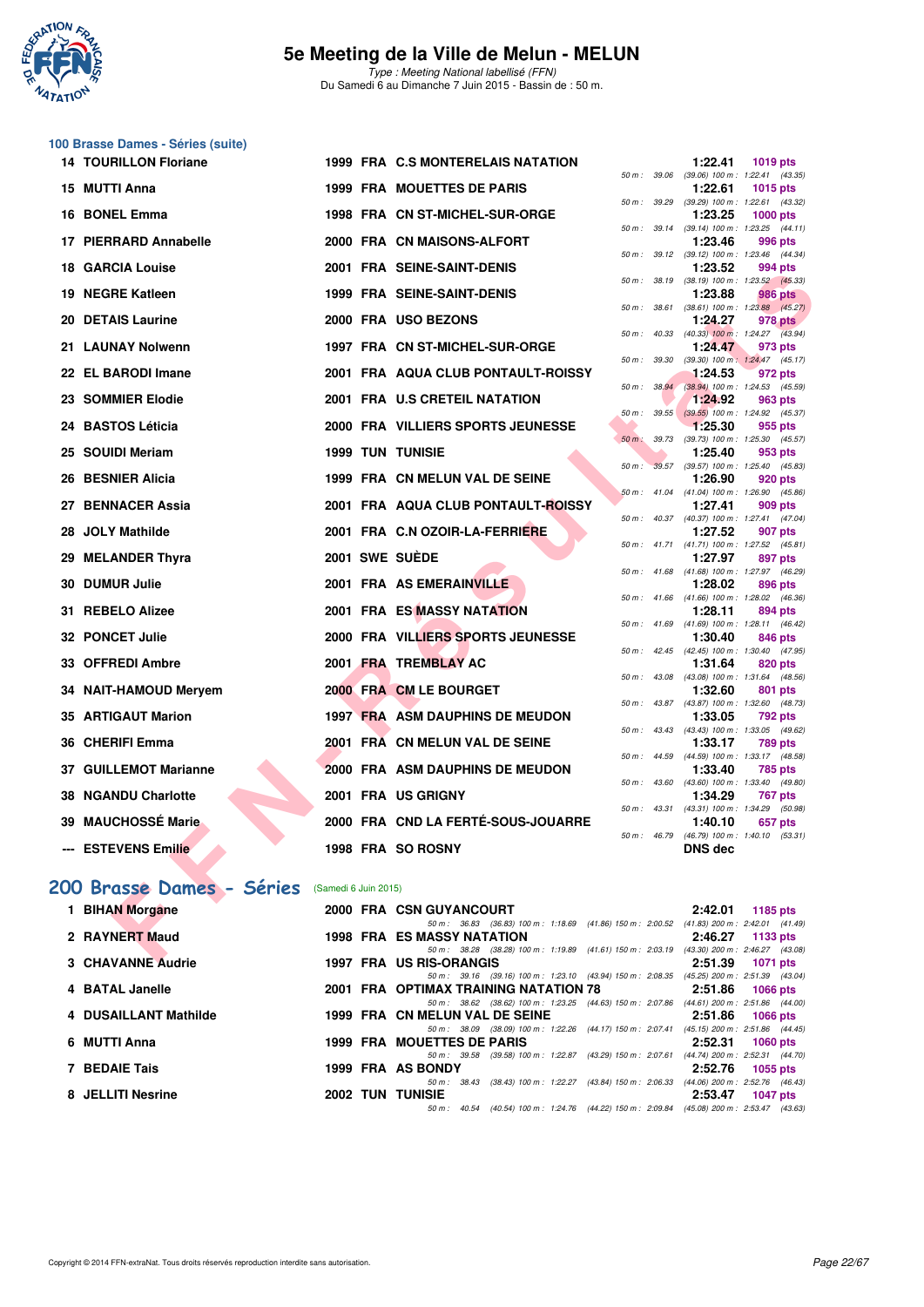

Type : Meeting National labellisé (FFN) Du Samedi 6 au Dimanche 7 Juin 2015 - Bassin de : 50 m.

## **200 Brasse Dames - Séries (suite)**

| 9 CHESNEAU Marine                                                |  | 1999 FRA ES MASSY NATATION                                                                                                           | 2:55.48        | 1023 pts        |
|------------------------------------------------------------------|--|--------------------------------------------------------------------------------------------------------------------------------------|----------------|-----------------|
| 10 NEGRE Katleen                                                 |  | 50 m: 40.11 (40.11) 100 m: 1:24.02 (43.91) 150 m: 2:09.80 (45.78) 200 m: 2:55.48 (45.68)<br><b>1999 FRA SEINE-SAINT-DENIS</b>        | 2:56.85        | <b>1007 pts</b> |
| <b>11 TOURILLON Floriane</b>                                     |  | 50 m: 38.75 (38.75) 100 m: 1:23.25 (44.50) 150 m: 2:10.13 (46.88) 200 m: 2:56.85 (46.72)<br>1999 FRA C.S MONTERELAIS NATATION        | 2:57.27        |                 |
|                                                                  |  | 50 m: 39.30 (39.30) 100 m: 1:24.84 (45.54) 150 m: 2:10.36 (45.52) 200 m: 2:57.27 (46.91)                                             |                | <b>1002 pts</b> |
| 12 PIERRARD Annabelle                                            |  | 2000 FRA CN MAISONS-ALFORT                                                                                                           | 2:57.94        | 995 pts         |
| <b>13 LAUNAY Nolwenn</b>                                         |  | 50 m: 39.67 (39.67) 100 m: 1:23.74 (44.07) 150 m: 2:10.39 (46.65) 200 m: 2:57.94 (47.55)<br>1997 FRA CN ST-MICHEL-SUR-ORGE           | 2:58.26        | 991 pts         |
| <b>14 GARCIA Louise</b>                                          |  | 50 m: 39.35 (39.35) 100 m: 1:25.18 (45.83) 150 m: 2:11.50 (46.32) 200 m: 2:58.26 (46.76)<br>2001 FRA SEINE-SAINT-DENIS               | 2:59.85        | 973 pts         |
|                                                                  |  | 50 m: 38.92 (38.92) 100 m: 1:24.57 (45.65) 150 m: 2:12.70 (48.13) 200 m: 2:59.85 (47.15)                                             |                |                 |
| 15 PAYEUR Blandine                                               |  | 1996 FRA CN VAL MAUBUEE<br>50 m: 40.41 (40.41) 100 m: 1:25.37 (44.96) 150 m: 2:12.15 (46.78) 200 m: 2:59.88 (47.73)                  | 2:59.88        | 973 pts         |
| 16 BONEL Emma                                                    |  | 1998 FRA CN ST-MICHEL-SUR-ORGE                                                                                                       | 3:00.56        | 965 pts         |
| 17 SOUIDI Meriam                                                 |  | 50 m: 39.06 (39.06) 100 m: 1:25.53 (46.47) 150 m: 2:12.97 (47.44) 200 m: 3:00.56 (47.59)<br><b>1999 TUN TUNISIE</b>                  | 3:00.80        | 962 pts         |
|                                                                  |  | 50 m: 40.54 (40.54) 100 m: 1:26.18 (45.64) 150 m: 2:12.88 (46.70) 200 m: 3:00.80 (47.92)                                             |                |                 |
| 18 EL BARODI Imane                                               |  | 2001 FRA AQUA CLUB PONTAULT-ROISSY                                                                                                   | 3:02.10        | 948 pts         |
| 19 BASTOS Léticia                                                |  | 50 m: 40.44 (40.44) 100 m: 1:27.21 (46.77) 150 m: 2:14.42 (47.21) 200 m: 3:02.10 (47.68)<br>2000 FRA VILLIERS SPORTS JEUNESSE        | 3:02.78        | 940 pts         |
|                                                                  |  | 50 m: 41.27 (41.27) 100 m: 1:27.60 (46.33) 150 m: 2:15.87 (48.27) 200 m: 3:02.78 (46.91)                                             |                |                 |
| 20 BENNACER Assia                                                |  | 2001 FRA AQUA CLUB PONTAULT-ROISSY<br>50 m: 41.54 (41.54) 100 m: 1:28.47 (46.93) 150 m: 2:15.64 (47.17) 200 m: 3:05.23 (49.59)       | 3:05.23        | 913 pts         |
| 21 REBELO Alizee                                                 |  | <b>2001 FRA ES MASSY NATATION</b>                                                                                                    | 3:08.78        | 875 pts         |
| 22 PONCET Julie                                                  |  | 50 m: 42.05 (42.05) 100 m: 1:30.37 (48.32) 150 m: 2:19.85 (49.48) 200 m: 3:08.78 (48.93)<br><b>2000 FRA VILLIERS SPORTS JEUNESSE</b> | 3:11.14        | 850 pts         |
|                                                                  |  | 50 m: 43.45 (43.45) 100 m: 1:32.25 (48.80) 150 m: 2:22.61 (50.36) 200 m: 3:11.14 (48.53)                                             |                |                 |
| 23 BLAIRE Lea                                                    |  | 2000 FRA NANGIS NATATION                                                                                                             | 3:16.68        | <b>792 pts</b>  |
| 24 JAMART Fanny                                                  |  | 50 m: 42.43 (42.43) 100 m: 1:32.47 (50.04) 150 m: 2:24.98 (52.51) 200 m: 3:16.68 (51.70)<br><b>2001 FRA COULOMMIERS NATATION</b>     | 3:17.15        | 787 pts         |
|                                                                  |  | 50 m: 44.61 (44.61) 100 m: 1:35.33 (50.72) 150 m: 2:28.31 (52.98) 200 m: 3:17.15 (48.84)                                             |                |                 |
| 25 OFFREDI Ambre                                                 |  | 2001 FRA TREMBLAY AC<br>50 m: 43.95 (43.95) 100 m: 1:34.55 (50.60) 150 m: 2:27.24 (52.69) 200 m: 3:18.37 (51.13)                     | 3:18.37        | 775 pts         |
| 26 NGANDU Charlotte                                              |  | 2001 FRA US GRIGNY                                                                                                                   | 3:19.15        | 767 pts         |
| 27 BENITO Inés                                                   |  | 50 m: 43.57 (43.57) 100 m: 1:34.25 (50.68) 150 m: 2:25.30 (51.05) 200 m: 3:19.15 (53.85)<br>2001 FRA ASN LOUVRES-ROISSY-SURVILLIERS  | 3:26.76        | 693 pts         |
|                                                                  |  | 50 m: 45.60 (45.60) 100 m: 1:39.21 (53.61) 150 m: 2:33.25 (54.04) 200 m: 3:26.76 (53.51)                                             |                |                 |
| 28 MAUCHOSSÉ Marie                                               |  | 2000 FRA CND LA FERTE-SOUS-JOUARRE<br>50 m: 47.82 (47.82) 100 m: 1:42.72 (54.90) 150 m: 2:42.49 (59.77) 200 m: 3:40.03 (57.54)       | 3:40.03        | 572 pts         |
| --- ERIKSSON Adina                                               |  | <b>1999 SWE SUEDE</b>                                                                                                                | <b>DSQ Vi</b>  |                 |
|                                                                  |  |                                                                                                                                      |                |                 |
| iO Papillon Dames - Finale A 18 ans et plus (Samedi 6 Juin 2015) |  |                                                                                                                                      |                |                 |
| 1 PRIOVILLE Estelle                                              |  | <b>1996 FRA NOGENT NATATION 94</b>                                                                                                   | 28.91          | <b>1240 pts</b> |
| 2 AUBRY Alice                                                    |  | <b>1997 FRA NAUTIQUE ENTENTE CHÂLONS</b>                                                                                             | 29.33          | <b>1215 pts</b> |
| 3 POUMAREDE Laetitia                                             |  | 1997 FRA CN ST-MICHEL-SUR-ORGE                                                                                                       | 29.94          | 1178 pts        |
| 4 CHAVANNE Audrie                                                |  | 1997 FRA US RIS-ORANGIS                                                                                                              | 32.32          | 1043 pts        |
| 5 LESAGE Léa                                                     |  | <b>1997 FRA CN BRUNOY-ESSONNE</b>                                                                                                    | 33.20          | 994 pts         |
| <b>6 ARTIGAUT Marion</b>                                         |  | <b>1997 FRA ASM DAUPHINS DE MEUDON</b>                                                                                               | 36.61          | <b>819 pts</b>  |
| --- LEPROVOST Juliette                                           |  | 1997 FRA CN VAL MAUBUEE                                                                                                              | <b>DNS dec</b> |                 |
|                                                                  |  |                                                                                                                                      |                |                 |
| iO Papillon Dames - Finale A 16-17 ans (Samedi 6 Juin 2015)      |  |                                                                                                                                      |                |                 |
| 1 GAMER Rose-alexia                                              |  | 1999 FRA ES VITRY                                                                                                                    | 29.00          | <b>1234 pts</b> |
| 2 ROBERT Audrey                                                  |  | <b>1999 FRA DAUPHINS LE COTEAU</b>                                                                                                   | 30.58          | 1141 pts        |
| 3 CHARRO Anaïs                                                   |  | <b>1998 FRA U.S CRETEIL NATATION</b>                                                                                                 | 30.98          | <b>1118 pts</b> |

### **[50 Papillon Dames - Finale A](http://www.ffnatation.fr/webffn/resultats.php?idact=nat&go=epr&idcpt=31115&idepr=31) 18 ans et plus** (Samedi 6 Juin 2015)

| 1 PRIOVILLE Estelle      |  | <b>1996 FRA NOGENT NATATION 94</b>       | 28.91   | <b>1240 pts</b> |
|--------------------------|--|------------------------------------------|---------|-----------------|
| 2 AUBRY Alice            |  | <b>1997 FRA NAUTIQUE ENTENTE CHÂLONS</b> | 29.33   | <b>1215 pts</b> |
| 3 POUMAREDE Laetitia     |  | 1997 FRA CN ST-MICHEL-SUR-ORGE           | 29.94   | <b>1178 pts</b> |
| 4 CHAVANNE Audrie        |  | <b>1997 FRA US RIS-ORANGIS</b>           | 32.32   | 1043 pts        |
| 5 LESAGE Léa             |  | 1997 FRA CN BRUNOY-ESSONNE               | 33.20   | 994 pts         |
| <b>6 ARTIGAUT Marion</b> |  | <b>1997 FRA ASM DAUPHINS DE MEUDON</b>   | 36.61   | 819 pts         |
| --- LEPROVOST Juliette   |  | <b>1997 FRA CN VAL MAUBUEE</b>           | DNS dec |                 |
|                          |  |                                          |         |                 |

## **[50 Papillon Dames - Finale A](http://www.ffnatation.fr/webffn/resultats.php?idact=nat&go=epr&idcpt=31115&idepr=31) 16-17 ans** (Samedi 6 Juin 2015)

| 1 GAMER Rose-alexia      |  | 1999 FRA ES VITRY                    | 29.00 | <b>1234 pts</b> |
|--------------------------|--|--------------------------------------|-------|-----------------|
| 2 ROBERT Audrey          |  | <b>1999 FRA DAUPHINS LE COTEAU</b>   | 30.58 | 1141 pts        |
| 3 CHARRO Anaïs           |  | <b>1998 FRA U.S CRETEIL NATATION</b> | 30.98 | 1118 pts        |
| 4 AIT-TABET Lilia        |  | <b>1999 FRA CN VAL MAUBUEE</b>       | 31.05 | 1114 pts        |
| 5 KNOPF Ornella          |  | 1999 FRA AS BONDY                    | 31.31 | 1099 pts        |
| 6 NEGRE Katleen          |  | <b>1999 FRA SEINE-SAINT-DENIS</b>    | 31.68 | 1078 pts        |
| <b>7 LEMAOULT Emilie</b> |  | 1998 FRA CN MELUN VAL DE SEINE       | 32.02 | 1059 pts        |
| 8 AUBRY Aurélia          |  | <b>1998 FRA U.S CRETEIL NATATION</b> | 32.76 | 1018 pts        |
|                          |  |                                      |       |                 |

### **[50 Papillon Dames - Finale A](http://www.ffnatation.fr/webffn/resultats.php?idact=nat&go=epr&idcpt=31115&idepr=31) 13-15 ans** (Samedi 6 Juin 2015)

| 1 ALMEIDA Léana | 2001 FRA ES VITRY | 29.21 | <b>1222 pts</b> |
|-----------------|-------------------|-------|-----------------|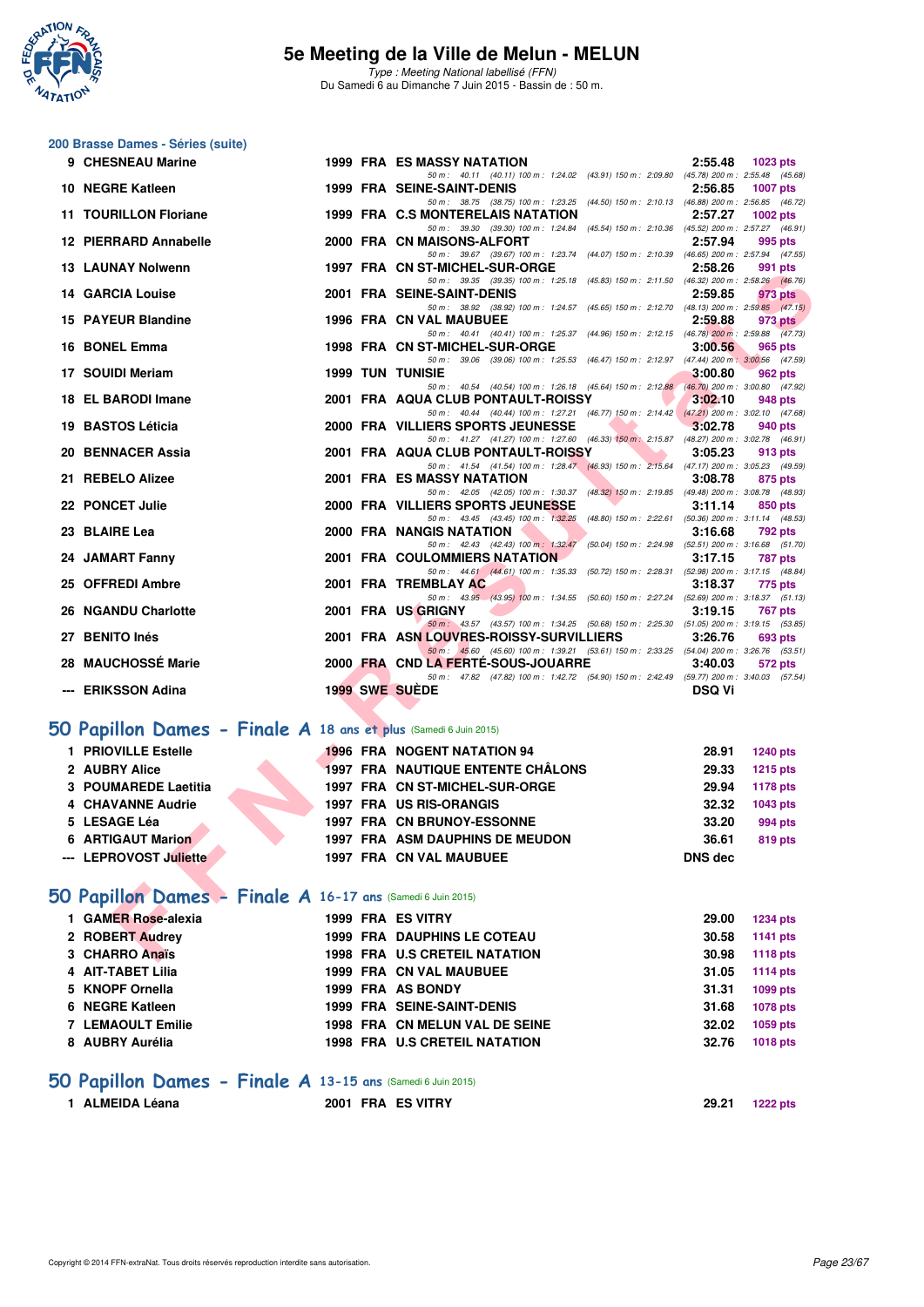

Type : Meeting National labellisé (FFN) Du Samedi 6 au Dimanche 7 Juin 2015 - Bassin de : 50 m.

#### **50 Papillon Dames - Finale A (suite)**

| 2 ZENON Cassandre      |  | 2000 FRA MOUETTES DE PARIS             |       | 30.02 1174 pts |
|------------------------|--|----------------------------------------|-------|----------------|
| 3 BOISRENOULT Emilie   |  | 2002 FRA U.S CRETEIL NATATION          | 30.10 | 1169 pts       |
| 4 DA SILVA Anne-Sophie |  | 2000 FRA CHARLEVILLE-MÉZIÈRES NATATION | 30.79 | 1129 pts       |
| 5 HANRAS Tiphaine      |  | 2000 FRA COULOMMIERS NATATION          | 30.85 | 1126 pts       |
| 6 DESBONNES Leha       |  | 2002 FRA ES MASSY NATATION             |       | 31.02 1116 pts |
| 7 ROUTIER Nolwen       |  | 2000 FRA C.N OZOIR-LA-FERRIERE         | 31.26 | 1102 pts       |
| 8 GARA Alya            |  | 2001 TUN STADE FRANCAIS O COURBEVOIE   | 31.72 | 1076 pts       |
|                        |  |                                        |       |                |

## **[50 Papillon Dames - Séries](http://www.ffnatation.fr/webffn/resultats.php?idact=nat&go=epr&idcpt=31115&idepr=31)** (Samedi 6 Juin 2015)

| <b>0</b> GARA Alya                             |  | <b>2001 TON STADE FRANÇAIS O COURDEVOIE</b> |       | <u>iuru pia</u> |
|------------------------------------------------|--|---------------------------------------------|-------|-----------------|
|                                                |  |                                             |       |                 |
| O Papillon Dames - Séries (Samedi 6 Juin 2015) |  |                                             |       |                 |
| 1 DEL'HOMME Laurine                            |  | 1997 FRA CLUB DES NAGEURS DE PARIS          | 29.10 | <b>1228 pts</b> |
| 2 GAMER Rose-alexia                            |  | 1999 FRA ES VITRY                           | 29.26 | 1219 pts        |
| 3 PRIOVILLE Estelle                            |  | 1996 FRA NOGENT NATATION 94                 | 29.37 | <b>1212 pts</b> |
| 4 AUBRY Alice                                  |  | 1997 FRA NAUTIQUE ENTENTE CHÂLONS           | 29.97 | <b>1177 pts</b> |
| 4 FOURTIER Julie                               |  | <b>1993 FRA CSN GUYANCOURT</b>              | 29.97 | <b>1177 pts</b> |
| 6 LEUREGANS Camille                            |  | 1993 FRA STADE FRANÇAIS O COURBEVOIE        | 30.16 | 1166 pts        |
| 7 POUMAREDE Laetitia                           |  | 1997 FRA CN ST-MICHEL-SUR-ORGE              | 30.55 | 1143 pts        |
| 8 BOISRENOULT Emilie                           |  | 2002 FRA U.S CRETEIL NATATION               | 30.59 | 1141 pts        |
| 9 ALMEIDA Léana                                |  | 2001 FRA ES VITRY                           | 30.77 | 1130 pts        |
| 10 ALBOUY Katleen                              |  | <b>1998 FRA COLOMBES NATATION</b>           | 30.99 | <b>1117 pts</b> |
| 10 ZENON Cassandre                             |  | 2000 FRA MOUETTES DE PARIS                  | 30.99 | <b>1117 pts</b> |
| <b>12 DOMINICE Laura</b>                       |  | <b>1993 FRA ANTONY NATATION</b>             | 31.18 | 1107 pts        |
| 12 CHARRO Anaïs                                |  | 1998 FRA U.S CRETEIL NATATION               | 31.18 | 1107 pts        |
| 14 AIT-TABET Lilia                             |  | <b>1999 FRA CN VAL MAUBUEE</b>              | 31.29 | 1100 pts        |
| 14 DESBONNES Leha                              |  | 2002 FRA ES MASSY NATATION                  | 31.29 | 1100 pts        |
| 16 ROBERT Audrey                               |  | <b>1999 FRA DAUPHINS LE COTEAU</b>          | 31.30 | 1100 pts        |
| 17 DA SILVA Anne-Sophie                        |  | 2000 FRA CHARLEVILLE-MEZIERES NATATION      | 31.35 | <b>1097 pts</b> |
| 17 ROUTIER Nolwen                              |  | 2000 FRA C.N OZOIR-LA-FERRIERE              | 31.35 | 1097 pts        |
| <b>19 BOURNONVILLE Mev</b>                     |  | 1999 FRA ES VITRY                           | 31.45 | 1091 pts        |
| 20 PETITPRE Alexandra                          |  | 1996 FRA CS CLICHY 92                       | 31.51 | <b>1088 pts</b> |
| 21 HANRAS Tiphaine                             |  | <b>2000 FRA COULOMMIERS NATATION</b>        | 31.54 | 1086 pts        |
| 22 KNOPF Ornella                               |  | 1999 FRA AS BONDY                           | 31.71 | <b>1077 pts</b> |
| 23 GARA Alya                                   |  | 2001 TUN STADE FRANÇAIS O COURBEVOIE        | 31.82 | 1070 pts        |
| 24 NEGRE Katleen                               |  | 1999 FRA SEINE-SAINT-DENIS                  | 31.89 | 1067 pts        |
| <b>25 GARCIA Louise</b>                        |  | 2001 FRA SEINE-SAINT-DENIS                  | 31.90 | 1066 pts        |
| 26 LEMAOULT Emilie                             |  | 1998 FRA CN MELUN VAL DE SEINE              | 31.92 | 1065 pts        |
| 27 LANGLAIS Lila                               |  | 2000 FRA ES MASSY NATATION                  | 31.95 | 1063 pts        |
| 28 EL BARODI Imane                             |  | 2001 FRA AQUA CLUB PONTAULT-ROISSY          | 32.08 | 1056 pts        |
| 29 CHAVANNE Audrie                             |  | <b>1997 FRA US RIS-ORANGIS</b>              | 32.18 | 1050 pts        |
| 30 PUSSET Manon                                |  | 2000 FRA CN BRUNOY-ESSONNE                  | 32.37 | 1040 pts        |
| 31 AIT HADDOU Amal                             |  | 1999 FRA USC CONFLANS-STE-HONORINE          | 32.38 | 1039 pts        |
| 32 AUBRY Aurélia                               |  | 1998 FRA U.S CRETEIL NATATION               | 32.59 | <b>1028 pts</b> |
| 33 MPACKO Ketsia                               |  | 2000 FRA AQUA CLUB PONTAULT-ROISSY          | 32.60 | <b>1027 pts</b> |
| <b>34 MULLER Lena</b>                          |  | 2001 FRA CSN GUYANCOURT                     | 32.68 | 1023 pts        |
| 35 COMMUNAUDAT Margaux                         |  | 1998 FRA CN MELUN VAL DE SEINE              | 32.79 | <b>1017 pts</b> |
| 36 ABDELHAFIDH Emma                            |  | 1999 FRA ANTONY NATATION                    | 32.81 | 1016 pts        |
| 37 BELBACHIR Aliya                             |  | 2002 FRA AS BONDY                           | 32.82 | <b>1015 pts</b> |
| 38 BEDAIE Tais                                 |  | 1999 FRA AS BONDY                           | 32.84 | <b>1014 pts</b> |
| 39   LISTWAN Lea                               |  | <b>1999 FRA VILLIERS SPORTS JEUNESSE</b>    | 32.97 | <b>1007 pts</b> |
| 40   RAMBAUD Anissa                            |  | 1999 FRA AQUA CLUB PONTAULT-ROISSY          | 33.12 | 999 pts         |
| 41 DUMUR Julie                                 |  | 2001 FRA AS EMERAINVILLE                    | 33.23 | 993 pts         |
| 42 SOMMIER Elodie                              |  | 2001 FRA U.S CRETEIL NATATION               | 33.39 | 984 pts         |
| 43 POULAIN Mélanie                             |  | 1995 FRA NOGENT NATATION 94                 | 33.56 | 975 pts         |
| 44 LESAGE Léa                                  |  | 1997 FRA CN BRUNOY-ESSONNE                  | 33.58 | 974 pts         |
| 45 LESSOUED Sarah                              |  | 2000 FRA AS LE PLESSIS-SAVIGNY              | 33.67 | 969 pts         |
|                                                |  |                                             |       |                 |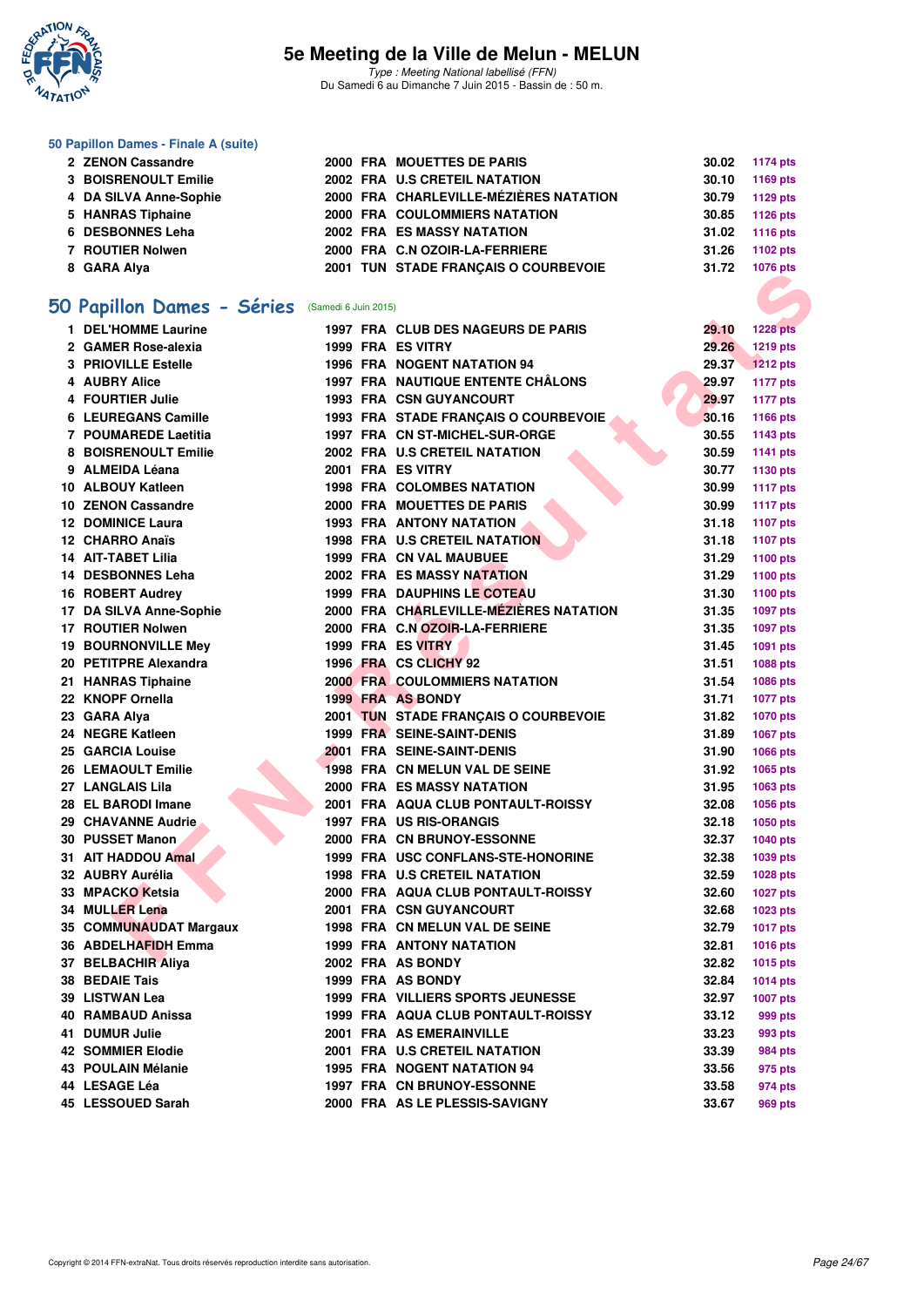

## **50 Papillon Dames - Séries (suite)**

| <b>46 SUSINI Marine</b>                                             |  | 1998 FRA ASN LOUVRES-ROISSY-SURVILLIERS                               | 33.81          | 962 pts            |
|---------------------------------------------------------------------|--|-----------------------------------------------------------------------|----------------|--------------------|
| 47 PIRCARD Aglaé                                                    |  | 2001 FRA CHARLEVILLE-MÉZIÈRES NATATION                                | 33.84          | <b>960 pts</b>     |
| <b>48 ZYCHLA Clemence</b>                                           |  | <b>1999 FRA CS MEAUX NATATION</b>                                     | 33.90          | 957 pts            |
| <b>49 DUCHANT Steify</b>                                            |  | 2000 FRA TREMBLAY AC                                                  | 33.95          | 954 pts            |
| 50 VIRAPIN Laureny                                                  |  | 2000 FRA AS LE PLESSIS-SAVIGNY                                        | 33.97          | 953 pts            |
| 50 MOUROT Lea                                                       |  | 2001 FRA COLOMBES NATATION                                            | 33.97          | 953 pts            |
| 52 ROUX Amandine                                                    |  | 2000 FRA ES NANTERRE                                                  | 34.00          | 952 pts            |
| 53 BELMANA Maelysse                                                 |  | <b>1999 FRA CN BRUNOY-ESSONNE</b>                                     | 34.05          | <b>949 pts</b>     |
| 54 DIAS Maéva                                                       |  | <b>2001 FRA COULOMMIERS NATATION</b>                                  | 34.40          | 931 pts            |
| 55 LEPROVOST Juliette                                               |  | <b>1997 FRA CN VAL MAUBUEE</b>                                        | 34.44          | 929 pts            |
| 56 FLEURY Carla                                                     |  | <b>2001 FRA SN FRANCONVILLE</b>                                       | 34.48          | 927 pts            |
| 57 LEROY Marine                                                     |  | <b>2001 FRA CSN GUYANCOURT</b>                                        | 34.52          | 924 pts            |
| 57 MEHATS Micaela                                                   |  | 2001 FRA COLOMBES NATATION                                            | 34.52          | 924 pts            |
| 59 REBELO Alizee                                                    |  | 2001 FRA ES MASSY NATATION                                            | 34.66          | 917 pts            |
| 60 ARCHAMBEAUD Diane                                                |  | 1997 FRA CS CLICHY 92                                                 | 34.70          | 915 pts            |
| 61 JANIN Juliette                                                   |  | 2000 FRA NOGENT NATATION 94                                           | 34.75          | 912 pts            |
| 62 MIKHAEIL Maria                                                   |  | 2001 FRA CN VAL MAUBUEE                                               | 34.77          | 911 pts            |
| 63 PUCHALA Chloé                                                    |  | 1999 FRA CN MELUN VAL DE SEINE                                        | 34.81          | 909 pts            |
| 64 DERMEE Tessa                                                     |  | 2000 FRA NOGENT NATATION 94                                           | 34.85          | 907 pts            |
| 65 SUCRA Océane                                                     |  | 2000 FRA AC VILLEPINTE                                                | 34.86          | 907 pts            |
| 66 FLEURAL Lovaina                                                  |  | 2000 FRA CN MELUN VAL DE SEINE                                        | 34.90          | 905 pts            |
| 67 PAYEUR Fanny                                                     |  | 2000 FRA CN VAL MAUBUEE                                               | 34.96          | 902 pts            |
| 68 BLONDEAU Alexandra                                               |  | 2000 FRA VILLIERS SPORTS JEUNESSE                                     | 35.12          | 893 pts            |
| 69 DI MARTINO Lison                                                 |  | 1998 FRA AQUA CLUB PONTAULT-ROISSY                                    | 35.21          | 889 pts            |
| <b>70 PERROT Mathilde</b>                                           |  | 1996 FRA CS CLICHY 92                                                 | 35.24          | 887 pts            |
| <b>71 NGANDU Charlotte</b>                                          |  | 2001 FRA US GRIGNY                                                    | 35.36          |                    |
| 72 GASPARAC Pauline                                                 |  | 2001 FRA C.S MONTERELAIS NATATION                                     | 35.50          | 881 pts            |
| 73 PERRINI Frédérique                                               |  | 1975 FRA VILLIERS SPORTS JEUNESSE                                     | 35.69          | 874 pts<br>864 pts |
| 74 BENITO Inés                                                      |  | 2001 FRA ASN LOUVRES-ROISSY-SURVILLIERS                               | 36.07          | 845 pts            |
| 75 LECOURT Camille                                                  |  | <b>2000 FRA NANGIS NATATION</b>                                       | 36.24          |                    |
| 76 DIAS Chloé                                                       |  | <b>1999 FRA COULOMMIERS NATATION</b>                                  |                | 837 pts            |
| 77 ARTIGAUT Marion                                                  |  |                                                                       | 36.27          | 836 pts            |
|                                                                     |  | <b>1997 FRA ASM DAUPHINS DE MEUDON</b>                                | 36.71          | 814 pts            |
| 78 MAREZ Marie                                                      |  | <b>2000 FRA PROVINS NATATION</b>                                      | 37.07          | <b>796 pts</b>     |
| 79 BRIAT Laura                                                      |  | 1999 FRA CN ST-MICHEL-SUR-ORGE                                        | 37.14          | <b>793 pts</b>     |
| 80 CLOSIER Sarah                                                    |  | <b>1998 FRA CN VAL MAUBUEE</b>                                        | 37.47          | 777 pts            |
| 81 LEPLAT Emma                                                      |  | 2001 FRA ASM DAUPHINS DE MEUDON<br>1996 FRA ASS DES SPORTS DE CHELLES | 38.09          | <b>748 pts</b>     |
| <b>82 DUTERTRE Elodie</b>                                           |  |                                                                       | 38.36          | 735 pts            |
| 83 VARLET Hanna                                                     |  | 1999 FRA CN MELUN VAL DE SEINE                                        | 39.51          | <b>683 pts</b>     |
| <b>84 POLLAVINI Laurine</b>                                         |  | 2001 FRA CN VAL MAUBUEE<br>1999 FRA LE MÉE-SUR-SEINE NATATION         | 39.92          | <b>665 pts</b>     |
| 85 DE MUYLDER Marine<br>86 MAUCHOSSÉ Marie                          |  | 2000 FRA CND LA FERTÉ-SOUS-JOUARRE                                    | 39.96          | <b>663 pts</b>     |
| 87 JOUANNY Chloé                                                    |  | 2000 FRA LE MÉE-SUR-SEINE NATATION                                    | 40.78          | 627 pts            |
|                                                                     |  |                                                                       | 40.83          | <b>625 pts</b>     |
| 88 RICHARD Mathilde                                                 |  | 2000 FRA CN MELUN VAL DE SEINE                                        | 42.84          | <b>542 pts</b>     |
| 89 LEMAOULT Chloé                                                   |  | 2000 FRA CN MELUN VAL DE SEINE                                        | 43.04          | <b>534 pts</b>     |
| 90 GABORET Karine                                                   |  | 1999 FRA CN MELUN VAL DE SEINE                                        | 43.52          | <b>515 pts</b>     |
| <b>GAILLARD Clémence</b>                                            |  | <b>1998 FRA MOISSY SPORT NATATION</b>                                 | <b>DNS dec</b> |                    |
| <b>BANJA Ines</b>                                                   |  | 2001 FRA US GRIGNY                                                    | <b>DNS dec</b> |                    |
| <b>GAIGNEROT Kim</b>                                                |  | 2000 FRA CND LA FERTÉ-SOUS-JOUARRE                                    | <b>DNS dec</b> |                    |
| --- LEBLOND Tiphaine                                                |  | <b>1996 FRA NOGENT NATATION 94</b>                                    | <b>DNS</b> dec |                    |
| 100 Papillon Dames - Finale A 18 ans et plus (Dimanche 7 Juin 2015) |  |                                                                       |                |                    |

| 1 PRIOVILLE Estelle  | <b>1996 FRA NOGENT NATATION 94</b> |  | $1:04.13$ 1217 pts                           |                    |  |
|----------------------|------------------------------------|--|----------------------------------------------|--------------------|--|
|                      |                                    |  | 50 m : 30.63 (30.63) 100 m : 1:04.13 (33.50) |                    |  |
|                      |                                    |  |                                              | $1:05.41$ 1179 pts |  |
| 2 PACOURET Charlotte | <b>1996 FRA NOGENT NATATION 94</b> |  |                                              |                    |  |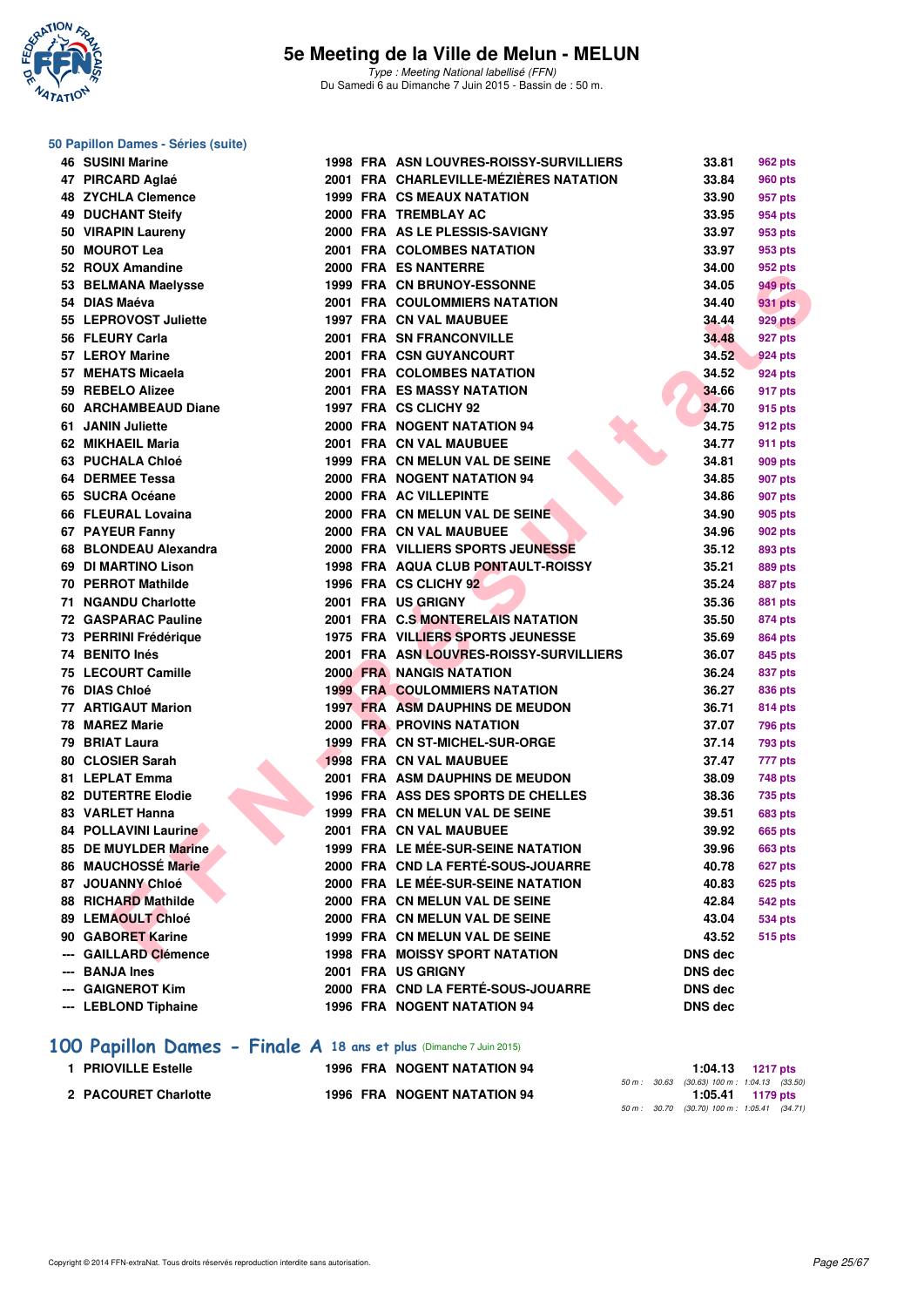

Type : Meeting National labellisé (FFN) Du Samedi 6 au Dimanche 7 Juin 2015 - Bassin de : 50 m.

| 100 Papillon Dames - Finale A (suite) |  |                                |              |         |                                            |
|---------------------------------------|--|--------------------------------|--------------|---------|--------------------------------------------|
| 3 ALFAIZ Lola                         |  | 1995 FRA U.S CRETEIL NATATION  |              | 1:08.19 | 1099 pts                                   |
|                                       |  |                                |              |         | 50 m: 31.15 (31.15) 100 m: 1:08.19 (37.04) |
| 4 POUMAREDE Laetitia                  |  | 1997 FRA CN ST-MICHEL-SUR-ORGE |              | 1:09.07 | 1075 pts                                   |
|                                       |  |                                | 50 m : 32.33 |         | $(32.33)$ 100 m : 1:09.07 $(36.74)$        |
| 5 LAUNAY Nolwenn                      |  | 1997 FRA CN ST-MICHEL-SUR-ORGE |              | 1:14.13 | 938 pts                                    |
|                                       |  |                                |              |         | 50 m: 34.06 (34.06) 100 m: 1:14.13 (40.07) |

### **[100 Papillon Dames - Finale A](http://www.ffnatation.fr/webffn/resultats.php?idact=nat&go=epr&idcpt=31115&idepr=32) 16-17 ans** (Dimanche 7 Juin 2015)

| 1 GAMER Rose-alexia |  | 1999 FRA ES VITRY                    |              | 1:04.47                                              | 1207 pts |         |
|---------------------|--|--------------------------------------|--------------|------------------------------------------------------|----------|---------|
| 2 BARDOT Lou        |  | 1998 FRA CN MELUN VAL DE SEINE       | 50 m: 30.22  | $(30.22)$ 100 m : 1:04.47 (34.<br>1:04.52 1206 pts   |          |         |
| 3 MANSOURI Donia    |  | 1998 FRA STADE FRANCAIS O COURBEVOIE | 50 m: 30.43  | $(30.43)$ 100 m : 1:04.52 $(34.$<br>1:07.48          | 1120 pts |         |
|                     |  |                                      | 50 m: 31.08  | $(31.08)$ 100 m : 1:07.48 (36.                       |          |         |
| 4 RAYNERT Maud      |  | <b>1998 FRA ES MASSY NATATION</b>    | 50 m: 31.29  | 1:07.79 1111 pts<br>$(31.29)$ 100 m : 1:07.79 (36.   |          |         |
| 5 BOURNONVILLE Mev  |  | 1999 FRA ES VITRY                    |              | 1:08.75<br>50 m : 32.32 (32.32) 100 m : 1:08.75 (36. | 1084 pts |         |
| 6 BARAT Mathilde    |  | 1999 FRA CN MELUN VAL DE SEINE       |              | 1:09.25<br>50 m : 31.25 (31.25) 100 m : 1:09.25 (38. | 1070 pts |         |
| 7 KNOPF Ornella     |  | 1999 FRA AS BONDY                    | 50 m : 32.65 | 1:12.02<br>$(32.65)$ 100 m : 1:12.02 (39.            |          | 994 pts |
| 8 JAUNATRE Flavie   |  | <b>1999 FRA SEINE-SAINT-DENIS</b>    |              | 1:13.25                                              |          | 961 pts |

### **[100 Papillon Dames - Finale A](http://www.ffnatation.fr/webffn/resultats.php?idact=nat&go=epr&idcpt=31115&idepr=32) 13-15 ans** (Dimanche 7 Juin 2015)

| 1 GAMER Rose-alexia                                                  |                        | 1999 FRA ES VITRY                    |                          |              | 1:04.47                                                 | <b>1207 pts</b> |  |
|----------------------------------------------------------------------|------------------------|--------------------------------------|--------------------------|--------------|---------------------------------------------------------|-----------------|--|
| 2 BARDOT Lou                                                         |                        | 1998 FRA CN MELUN VAL DE SEINE       |                          |              | 50 m: 30.22 (30.22) 100 m: 1:04.47 (34.25)<br>1:04.52   | <b>1206 pts</b> |  |
|                                                                      |                        |                                      |                          |              | 50 m : 30.43 (30.43) 100 m : 1:04.52 (34.09)            |                 |  |
| 3 MANSOURI Donia                                                     |                        | 1998 FRA STADE FRANÇAIS O COURBEVOIE |                          |              | 1:07.48                                                 | <b>1120 pts</b> |  |
|                                                                      |                        |                                      |                          |              | 50 m : 31.08 (31.08) 100 m : 1:07.48 (36.40)            |                 |  |
| 4 RAYNERT Maud                                                       |                        | <b>1998 FRA ES MASSY NATATION</b>    | 50 m : 31.29             |              | 1:07.79<br>$(31.29)$ 100 m : 1:07.79 $(36.50)$          | 1111 pts        |  |
| 5 BOURNONVILLE Mey                                                   |                        | 1999 FRA ES VITRY                    |                          |              | 1.08.75                                                 | <b>1084 pts</b> |  |
|                                                                      |                        |                                      | $50 \text{ m}$ : $32.32$ |              | $(32.32)$ 100 m : 1:08.75 $(36.43)$                     |                 |  |
| 6 BARAT Mathilde                                                     |                        | 1999 FRA CN MELUN VAL DE SEINE       |                          |              | 1:09.25                                                 | <b>1070 pts</b> |  |
| 7 KNOPF Ornella                                                      |                        | 1999 FRA AS BONDY                    |                          |              | 50 m : 31.25 (31.25) 100 m : 1:09.25 (38.00)<br>1:12.02 | 994 pts         |  |
|                                                                      |                        |                                      |                          |              | 50 m : 32.65 (32.65) 100 m : 1:12.02 (39.37)            |                 |  |
| 8 JAUNATRE Flavie                                                    |                        | <b>1999 FRA SEINE-SAINT-DENIS</b>    |                          |              | 1:13.25                                                 | 961 pts         |  |
|                                                                      |                        |                                      |                          |              | 50 m: 33.47 (33.47) 100 m: 1:13.25 (39.78)              |                 |  |
|                                                                      |                        |                                      |                          |              |                                                         |                 |  |
| <b>00 Papillon Dames - Finale A 13-15 ans (Dimanche 7 Juin 2015)</b> |                        |                                      |                          |              |                                                         |                 |  |
| 1 LANGLAIS Lila                                                      |                        | <b>2000 FRA ES MASSY NATATION</b>    |                          |              | 1:07.17                                                 | 1128 pts        |  |
|                                                                      |                        |                                      |                          |              | 50 m: 31.84 (31.84) 100 m: 1:07.17 (35.33)              |                 |  |
| 2 ASLI Lydia                                                         |                        | <b>2000 TUN TUNISIE</b>              |                          | 50 m : 32.21 | 1:07.69<br>$(32.21)$ 100 m : 1:07.69 $(35.48)$          | <b>1114 pts</b> |  |
| <b>3 DESNOYERS Chloé</b>                                             |                        | 2001 FRA SEINE-SAINT-DENIS           |                          |              | 1:07.72                                                 | 1113 pts        |  |
|                                                                      |                        |                                      |                          |              | 50 m: 31.59 (31.59) 100 m: 1:07.72 (36.13)              |                 |  |
| 4 HANRAS Tiphaine                                                    |                        | 2000 FRA COULOMMIERS NATATION        |                          |              | 1:08.18                                                 | 1100 pts        |  |
| 5 MAILLE Ilona                                                       |                        | <b>2001 FRA ES MASSY NATATION</b>    |                          |              | 50 m: 32.08 (32.08) 100 m: 1:08.18 (36.10)<br>1:08.70   |                 |  |
|                                                                      |                        |                                      |                          |              | 50 m: 31.40 (31.40) 100 m: 1:08.70 (37.30)              | 1085 pts        |  |
| <b>6 BOURNONVILLE Laura</b>                                          |                        | 2001 FRA ES VITRY                    |                          |              | 1:08.80                                                 | 1082 pts        |  |
|                                                                      |                        |                                      |                          |              | 50 m: 32.67 (32.67) 100 m: 1:08.80 (36.13)              |                 |  |
| 7 GARA Alya                                                          |                        | 2001 TUN STADE FRANÇAIS O COURBEVOIE |                          |              | 1:09.29                                                 | <b>1069 pts</b> |  |
| 8 ZENON Cassandre                                                    |                        | 2000 FRA MOUETTES DE PARIS           |                          |              | 50 m: 32.18 (32.18) 100 m: 1:09.29 (37.11)<br>1:11.47   | <b>1009 pts</b> |  |
|                                                                      |                        |                                      |                          |              | 50 m: 32.18 (32.18) 100 m: 1:11.47 (39.29)              |                 |  |
|                                                                      |                        |                                      |                          |              |                                                         |                 |  |
| 00 Papillon Dames - Séries                                           | (Dimanche 7 Juin 2015) |                                      |                          |              |                                                         |                 |  |
| 1 PRIOVILLE Estelle                                                  |                        | <b>1996 FRA NOGENT NATATION 94</b>   |                          |              | 1:03.85                                                 | <b>1225 pts</b> |  |
|                                                                      |                        |                                      |                          | 50 m : 30.34 | $(30.34)$ 100 m : 1:03.85 $(33.51)$                     |                 |  |
| 2 BARDOT Lou                                                         |                        | 1998 FRA CN MELUN VAL DE SEINE       |                          |              | 1:04.42                                                 | <b>1208 pts</b> |  |
| 3 GAMER Rose-alexia                                                  |                        | 1999 FRA ES VITRY                    |                          | 50 m: 30.22  | $(30.22)$ 100 m : 1:04.42 $(34.20)$<br>1:05.20          | 1185 pts        |  |
|                                                                      |                        |                                      |                          |              | 50 m : 30.66 (30.66) 100 m : 1:05.20 (34.54)            |                 |  |
| 4 PACOURET Charlotte                                                 |                        | <b>1996 FRA NOGENT NATATION 94</b>   |                          |              | 1:05.95                                                 | 1164 pts        |  |
|                                                                      |                        |                                      | 50 m: 30.87              |              | $(30.87)$ 100 m : 1:05.95 $(35.08)$                     |                 |  |
| 5 RAYNERT Maud                                                       |                        | <b>1998 FRA ES MASSY NATATION</b>    |                          |              | 1:08.75                                                 | <b>1084 pts</b> |  |
| 6 ASLI Lydia                                                         |                        | <b>2000 TUN TUNISIE</b>              |                          |              | 50 m: 32.02 (32.02) 100 m: 1:08.75 (36.73)<br>1:09.01   | <b>1076 pts</b> |  |
|                                                                      |                        |                                      |                          |              | 50 m: 32.20 (32.20) 100 m: 1:09.01 (36.81)              |                 |  |
| 7 BARAT Mathilde                                                     |                        | 1999 FRA CN MELUN VAL DE SEINE       |                          |              | 1:09.28                                                 | 1069 pts        |  |
|                                                                      |                        |                                      |                          |              | 50 m : 32.02 (32.02) 100 m : 1:09.28 (37.26)            |                 |  |
| 8 POUMAREDE Laetitia                                                 |                        | 1997 FRA CN ST-MICHEL-SUR-ORGE       |                          |              | 1:09.39                                                 | <b>1066 pts</b> |  |

### **[100 Papillon Dames - Séries](http://www.ffnatation.fr/webffn/resultats.php?idact=nat&go=epr&idcpt=31115&idepr=32)** (Dimanche 7 Juin 2015)

| 1 PRIOVILLE Estelle                                      |  | 1996 FRA NOGENT NATATION 94       |  | $1:03.85$ 1225 pts                                          |  |
|----------------------------------------------------------|--|-----------------------------------|--|-------------------------------------------------------------|--|
|                                                          |  |                                   |  | 50 m: 30.34 (30.34) 100 m: 1:03.85 (33.                     |  |
| 2 BARDOT Lou                                             |  | 1998 FRA CN MELUN VAL DE SEINE    |  | 1:04.42 1208 pts                                            |  |
|                                                          |  |                                   |  | 50 m: 30.22 (30.22) 100 m: 1:04.42 (34.                     |  |
| 3 GAMER Rose-alexia                                      |  | 1999 FRA ES VITRY                 |  | 1:05.20 1185 pts                                            |  |
|                                                          |  |                                   |  | 50 m : 30.66 (30.66) 100 m : 1:05.20 (34.                   |  |
| 4 PACOURET Charlotte                                     |  | 1996 FRA NOGENT NATATION 94       |  | 1:05.95 1164 pts                                            |  |
|                                                          |  |                                   |  | 50 m : 30.87 (30.87) 100 m : 1:05.95 (35.                   |  |
| 5 RAYNERT Maud                                           |  | <b>1998 FRA ES MASSY NATATION</b> |  | 1:08.75 1084 pts                                            |  |
|                                                          |  |                                   |  | 50 m: 32.02 (32.02) 100 m: 1:08.75 (36.                     |  |
| 6 ASLI Lydia                                             |  | <b>2000 TUN TUNISIE</b>           |  | 1:09.01 1076 pts                                            |  |
| 7 BARAT Mathilde                                         |  | 1999 FRA CN MELUN VAL DE SEINE    |  | 50 m: 32.20 (32.20) 100 m: 1:09.01 (36.                     |  |
|                                                          |  |                                   |  | 1:09.28 1069 pts<br>50 m: 32.02 (32.02) 100 m: 1:09.28 (37. |  |
| 8 POUMAREDE Laetitia                                     |  | 1997 FRA CN ST-MICHEL-SUR-ORGE    |  | 1:09.39 1066 pts                                            |  |
|                                                          |  |                                   |  | 50 m: 32.14 (32.14) 100 m: 1:09.39 (37.                     |  |
| 9 LANGLAIS Lila                                          |  | <b>2000 FRA ES MASSY NATATION</b> |  | 1:09.45 1064 pts                                            |  |
|                                                          |  |                                   |  | 50 m: 32.63 (32.63) 100 m: 1:09.45 (36.                     |  |
| 10 HANRAS Tiphaine                                       |  | 2000 FRA COULOMMIERS NATATION     |  | 1:09.47 1064 pts                                            |  |
|                                                          |  |                                   |  | 50 m: 32.27 (32.27) 100 m: 1:09.47 (37.                     |  |
| <b>11 DESNOYERS Chloé</b>                                |  | 2001 FRA SEINE-SAINT-DENIS        |  | 1:09.51 1062 pts                                            |  |
|                                                          |  |                                   |  | 50 m: 32.78 (32.78) 100 m: 1:09.51 (36.                     |  |
| <b>12 BOURNONVILLE Laura</b><br><b>2001 FRA ES VITRY</b> |  |                                   |  | 1:09.80 1054 pts                                            |  |
|                                                          |  |                                   |  | 50 m: 32.92 (32.92) 100 m: 1:09.80 (36.                     |  |
| <b>13 BOURNONVILLE Mey</b><br>1999 FRA ES VITRY          |  |                                   |  | $1:09.81$ 1054 pts                                          |  |

| 50 m : 30.22 | $(30.22)$ 100 m :                          | $1:04.47$ $(34.25)$ |  |
|--------------|--------------------------------------------|---------------------|--|
|              | 1:04.52 1206 pts                           |                     |  |
| 50 m : 30.43 | $(30.43)$ 100 m :                          | $1:04.52$ $(34.09)$ |  |
|              | $1:07.48$ 1120 pts                         |                     |  |
| 50 m: 31.08  | $(31.08) 100 m$ :                          | 1:07.48 (36.40)     |  |
|              | $1:07.79$ 1111 pts                         |                     |  |
|              | 50 m: 31.29 (31.29) 100 m:                 | $1:07.79$ (36.50)   |  |
|              | 1:08.75 1084 pts                           |                     |  |
| 50 m : 32.32 | $(32.32)$ 100 m :                          | 1:08.75 (36.43)     |  |
|              | $1:09.25$ 1070 pts                         |                     |  |
| $50 m$ :     | $31.25$ $(31.25)$ 100 m :                  | 1:09.25 (38.00)     |  |
|              | 1:12.02 994 pts                            |                     |  |
|              | 50 m: 32.65 (32.65) 100 m: 1:12.02 (39.37) |                     |  |
|              | $1:13.25$ 961 pts                          |                     |  |
|              | 50 m: 33.47 (33.47) 100 m: 1:13.25 (39.78) |                     |  |
|              |                                            |                     |  |

**1 GAMER Rose-alexia 1999 FRA ES VITRY 1:04.47 1207 pts**

|              |       | 1:07.17            | <b>1128 pts</b>     |  |
|--------------|-------|--------------------|---------------------|--|
| $50 m$ :     | 31.84 | $(31.84) 100 m$ :  | $1:07.17$ $(35.33)$ |  |
|              |       | 1:07.69            | <b>1114 pts</b>     |  |
| $50 m$ :     | 32.21 | $(32.21)$ 100 m :  | 1:07.69 (35.48)     |  |
|              |       | 1:07.72            | 1113 pts            |  |
| 50 m: 31.59  |       | $(31.59) 100 m$ :  | $1:07.72$ $(36.13)$ |  |
|              |       | 1:08.18            | 1100 pts            |  |
| 50 m : 32.08 |       | $(32.08)$ 100 m :  | $1:08.18$ $(36.10)$ |  |
|              |       | 1:08.70            | 1085 pts            |  |
| 50 m: 31.40  |       | $(31.40)$ 100 m :  | 1:08.70 (37.30)     |  |
|              |       | 1:08.80            | 1082 pts            |  |
| 50 m: 32.67  |       | $(32.67)$ 100 m :  | 1:08.80 (36.13)     |  |
|              |       | 1:09.29            | 1069 pts            |  |
| 50 m: 32.18  |       | $(32.18) 100 m$ :  | $1:09.29$ $(37.11)$ |  |
|              |       | $1:11.47$ 1009 pts |                     |  |
| 50 m : 32.18 |       | $(32.18) 100 m$ :  | $1:11.47$ (39.29)   |  |
|              |       |                    |                     |  |

|                  |       | 1:03.85           | $1225$ pts          |
|------------------|-------|-------------------|---------------------|
| $50 m$ : $30.34$ |       | $(30.34) 100 m$ : | $1:03.85$ $(33.51)$ |
|                  |       | 1:04.42           | $1208$ pts          |
| $50 m$ :         | 30.22 | $(30.22)$ 100 m : | 1:04.42 (34.20)     |
|                  |       | 1:05.20           | 1185 pts            |
| 50 m: 30.66      |       | $(30.66)$ 100 m : | 1:05.20 (34.54)     |
|                  |       | 1:05.95           | 1164 pts            |
| 50 m: 30.87      |       | $(30.87) 100 m$ : | 1:05.95 (35.08)     |
|                  |       | 1:08.75           | <b>1084 pts</b>     |
| 50 m: 32.02      |       | $(32.02)$ 100 m : | 1:08.75 (36.73)     |
|                  |       | 1:09.01           | 1076 pts            |
| 50 m: 32.20      |       | $(32.20)$ 100 m : | $1:09.01$ $(36.81)$ |
|                  |       | 1:09.28           | 1069 pts            |
| 50 m: 32.02      |       | $(32.02)$ 100 m : | 1:09.28 (37.26)     |
|                  |       | 1:09.39           | <b>1066 pts</b>     |
| 50 m: 32.14      |       | $(32.14) 100 m$ : | 1:09.39 (37.25)     |
|                  |       | 1:09.45           | <b>1064 pts</b>     |
| 50 m: 32.63      |       | $(32.63) 100 m$ : | 1:09.45 (36.82)     |
|                  |       | 1:09.47           | 1064 pts            |
| 50 m: 32.27      |       | $(32.27)$ 100 m : | 1:09.47 (37.20)     |
|                  |       | 1:09.51           | 1062 pts            |
| $50 m$ : $32.78$ |       | $(32.78) 100 m$ : | $1:09.51$ $(36.73)$ |
|                  |       | 1:09.80           | 1054 pts            |
| $50 m$ : $32.92$ |       | $(32.92)$ 100 m : | 1:09.80 (36.88)     |
|                  |       | 1:09.81           | 1054 pts            |
| 50 m: 32.59      |       | $(32.59)$ 100 m : | 1:09.81 (37.22)     |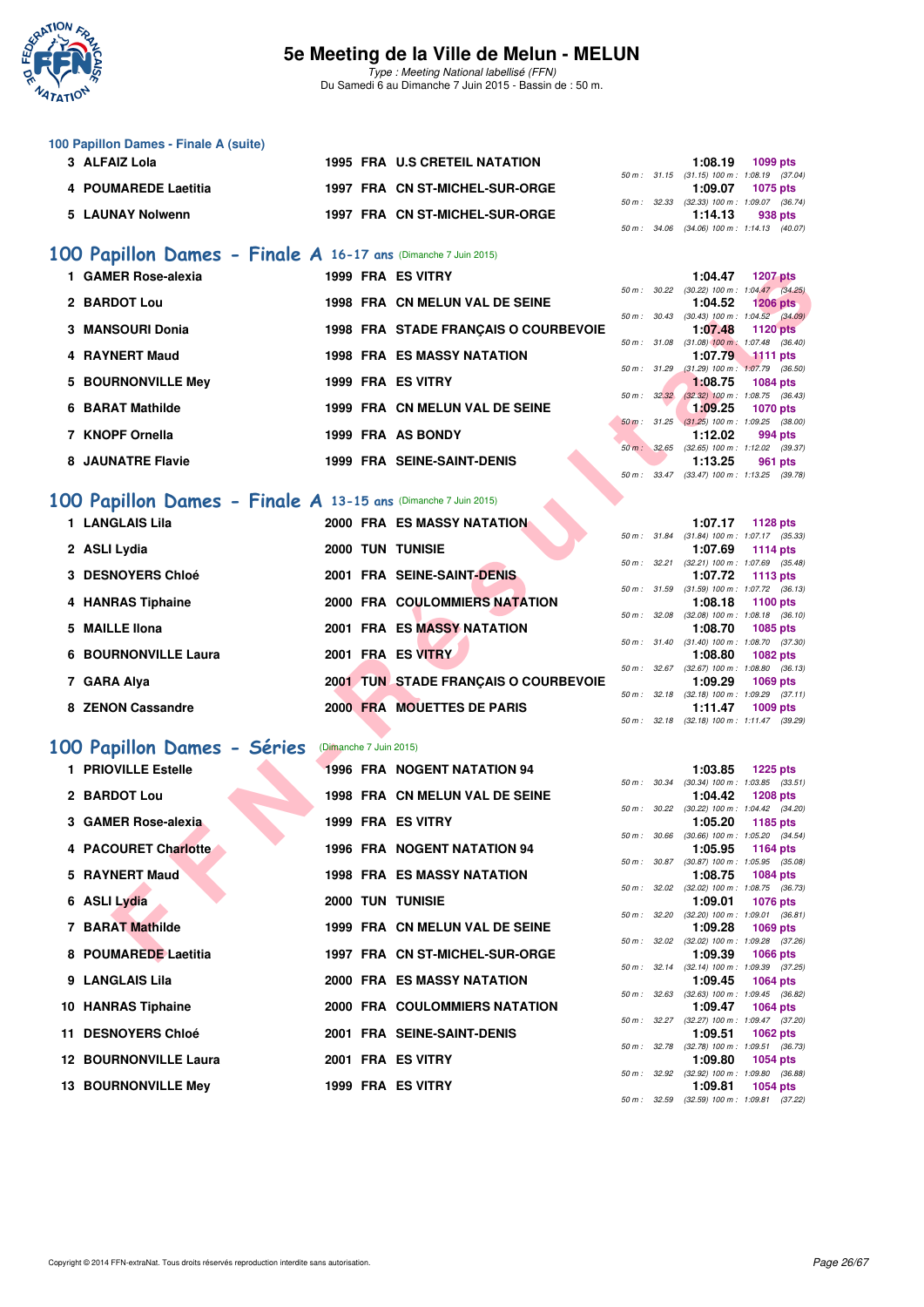

|     | 100 Papillon Dames - Séries (suite)    |                      |                                          |              |       |         |                                                                |
|-----|----------------------------------------|----------------------|------------------------------------------|--------------|-------|---------|----------------------------------------------------------------|
|     | 13 GARA Alya                           |                      | 2001 TUN STADE FRANÇAIS O COURBEVOIE     |              |       | 1:09.81 | 1054 pts<br>50 m: 32.47 (32.47) 100 m: 1:09.81 (37.34)         |
|     | <b>15 MANSOURI Donia</b>               |                      | 1998 FRA STADE FRANÇAIS O COURBEVOIE     |              |       | 1:09.95 | <b>1050 pts</b><br>50 m: 31.75 (31.75) 100 m: 1:09.95 (38.20)  |
| 16  | <b>KNOPF Ornella</b>                   |                      | 1999 FRA AS BONDY                        |              |       | 1:10.04 | <b>1048 pts</b>                                                |
| 17  | <b>MAILLE Ilona</b>                    |                      | 2001 FRA ES MASSY NATATION               |              |       | 1:10.65 | 50 m: 31.87 (31.87) 100 m: 1:10.04 (38.17)<br><b>1031 pts</b>  |
|     | 18 ZENON Cassandre                     |                      | 2000 FRA MOUETTES DE PARIS               |              |       | 1:11.10 | 50 m: 32.11 (32.11) 100 m: 1:10.65 (38.54)<br><b>1019 pts</b>  |
|     | 19 ALFAIZ Lola                         |                      | 1995 FRA U.S CRETEIL NATATION            |              |       | 1:11.47 | 50 m: 31.87 (31.87) 100 m: 1:11.10 (39.23)<br><b>1009 pts</b>  |
| 20  | <b>ROUTIER Nolwen</b>                  |                      | 2000 FRA C.N OZOIR-LA-FERRIERE           | 50 m : 33.35 |       | 1:11.59 | $(33.35)$ 100 m : 1:11.47 $(38.12)$<br>$1005$ pts              |
|     | 21 ALMEIDA Léana                       |                      | 2001 FRA ES VITRY                        |              |       | 1:12.06 | 50 m : 32.75 (32.75) 100 m : 1:11.59 (38.84)<br>993 pts        |
|     | 22 DA SILVA Anne-Sophie                |                      | 2000 FRA CHARLEVILLE-MÉZIÈRES NATATION   | 50 m :       | 32.80 | 1:12.59 | $(32.80)$ 100 m : 1:12.06 $(39.26)$<br>979 pts                 |
|     | 23 ABDELHAFIDH Emma                    |                      | 1999 FRA ANTONY NATATION                 |              |       |         | 50 m: 33.55 (33.55) 100 m: 1:12.59 (39.04)                     |
|     |                                        |                      |                                          | 50 m: 33.91  |       | 1:12.91 | 970 pts<br>$(33.91)$ 100 m : 1:12.91 $(39.00)$                 |
|     | 24 DUMUR Julie                         |                      | 2001 FRA AS EMERAINVILLE                 | $50 m$ :     | 34.50 | 1:13.36 | 958 pts<br>(34.50) 100 m: 1:13.36 (38.86)                      |
| 25  | <b>DESBONNES Leha</b>                  |                      | 2002 FRA ES MASSY NATATION               | $50 m$ :     |       | 1:14.16 | 937 pts<br>33.95 (33.95) 100 m: 1:14.16 (40.21)                |
| 26  | <b>JAUNATRE Flavie</b>                 |                      | <b>1999 FRA SEINE-SAINT-DENIS</b>        | 50 m: 33.64  |       | 1:14.37 | 932 pts<br>(33.64) 100 m: 1:14.37 (40.73)                      |
| 27  | <b>ZYCHLA Clemence</b>                 |                      | <b>1999 FRA CS MEAUX NATATION</b>        |              |       | 1:14.62 | 925 pts<br>50 m: 34.70 (34.70) 100 m: 1:14.62 (39.92)          |
| 28  | <b>SIMEANT Laura</b>                   |                      | <b>1998 FRA SEINE-SAINT-DENIS</b>        |              |       | 1:15.07 | 914 pts                                                        |
| 29  | <b>LAUNAY Nolwenn</b>                  |                      | 1997 FRA CN ST-MICHEL-SUR-ORGE           | 50 m : 33.68 |       | 1:15.87 | (33.68) 100 m: 1:15.07 (41.39)<br>893 pts                      |
| 30. | <b>ZOUAIED Inès</b>                    |                      | 2001 FRA CHARLEVILLE-MÉZIÈRES NATATION   | 50 m : 34.30 |       | 1:16.20 | $(34.30)$ 100 m : 1:15.87 $(41.57)$<br>885 pts                 |
|     | 31 PAGE Sibylle                        |                      | 1999 FRA CN ST-MICHEL-SUR-ORGE           | 50 m : 34.78 |       | 1:16.59 | (34.78) 100 m: 1:16.20 (41.42)<br>875 pts                      |
|     | 32 CARMONE Loréna                      |                      | 1999 FRA AQUATIC CLUB CLAYE-SOUILLY      | 50 m : 34.93 |       | 1:17.23 | (34.93) 100 m: 1:16.59 (41.66)<br>859 pts                      |
|     | 33 BEDAIE Tais                         |                      | 1999 FRA AS BONDY                        |              |       | 1:17.31 | 50 m: 33.27 (33.27) 100 m: 1:17.23 (43.96)<br>857 pts          |
|     | <b>REBELO Alizee</b>                   |                      | <b>2001 FRA ES MASSY NATATION</b>        | 50 m : 33.59 |       |         | (33.59) 100 m: 1:17.31 (43.72)                                 |
| 34  |                                        |                      |                                          |              |       | 1:17.56 | 851 pts<br>50 m: 34.53 (34.53) 100 m: 1:17.56 (43.03)          |
|     | 35 CHESNEAU Marine                     |                      | <b>1999 FRA ES MASSY NATATION</b>        | 50 m: 35.27  |       | 1:17.88 | 843 pts<br>$(35.27)$ 100 m : 1:17.88 $(42.61)$                 |
|     | 36 BERKANI Assia                       |                      | 2001 FRA TREMBLAY AC                     | 50 m : 36.80 |       | 1:18.19 | 835 pts<br>(36.80) 100 m: 1:18.19 (41.39)                      |
|     | 37 LEMAOULT Emilie                     |                      | <b>1998 FRA CN MELUN VAL DE SEINE</b>    | 50 m: 35.23  |       | 1:18.37 | 831 pts<br>(35.23) 100 m: 1:18.37 (43.14)                      |
| 38. | <b>GASPARAC Pauline</b>                |                      | 2001 FRA C.S MONTERELAIS NATATION        | 50 m : 36.34 |       | 1:18.98 | 816 pts<br>(36.34) 100 m: 1:18.98 (42.64)                      |
|     | 39 DUCHANT Steify                      |                      | 2000 FRA TREMBLAY AC                     |              |       | 1:19.78 | 796 pts                                                        |
|     | 40 RAMBAUD Anissa                      |                      | 1999 FRA AQUA CLUB PONTAULT-ROISSY       |              |       | 1:20.15 | 50 m : 35.39 (35.39) 100 m : 1:19.78 (44.39)<br><b>787 pts</b> |
|     | 41 AUBRY Aurélia                       |                      | 1998 FRA U.S CRETEIL NATATION            |              |       | 1:21.50 | 50 m: 35.96 (35.96) 100 m: 1:20.15 (44.19)<br>755 pts          |
|     | <b>42 DANIEL NFAMI TCHATCHOU Kesia</b> |                      | <b>2000 FRA ES MASSY NATATION</b>        |              |       | 1:21.98 | 50 m: 35.22 (35.22) 100 m: 1:21.50 (46.28)<br>744 pts          |
|     | <b>43 ESTEVENS Emilie</b>              |                      | 1998 FRA SO ROSNY                        |              |       | 1:22.63 | 50 m: 35.57 (35.57) 100 m: 1:21.98 (46.41)<br>729 pts          |
|     | 44 FLEURY Carla                        |                      |                                          |              |       |         | 50 m: 35.63 (35.63) 100 m: 1:22.63 (47.00)                     |
|     |                                        |                      | 2001 FRA SN FRANCONVILLE                 |              |       | 1:23.24 | 715 pts<br>50 m: 36.46 (36.46) 100 m: 1:23.24 (46.78)          |
|     | 45 MIKHAEIL Maria                      |                      | 2001 FRA CN VAL MAUBUEE                  |              |       | 1:28.38 | 603 pts<br>50 m: 38.25 (38.25) 100 m: 1:28.38 (50.13)          |
|     | 200 Papillon Dames - Séries            | (Samedi 6 Juin 2015) |                                          |              |       |         |                                                                |
|     | 1 AUBRY Alice                          |                      | <b>1997 FRA NAUTIQUE ENTENTE CHÂLONS</b> |              |       | 2:21.74 | <b>1191 pts</b>                                                |
|     |                                        |                      |                                          |              |       |         |                                                                |

| 50 m : 32.09 (32.09) 100 m : 1:08.28 (36.19) 150 m : 1:45.42 (37.14) 200 m : 2:21.74 (36.32) |
|----------------------------------------------------------------------------------------------|
| 2:21.74 1191 pts                                                                             |
| 50 m : 32.39 (32.39) 100 m : 1:08.34 (35.95) 150 m : 1:45.54 (37.20) 200 m : 2:21.74 (36.20) |
| 2:23.99 1157 pts                                                                             |
| 50 m : 31.63 (31.63) 100 m : 1:08.07 (36.44) 150 m : 1:45.11 (37.04) 200 m : 2:23.99 (38.88) |
|                                                                                              |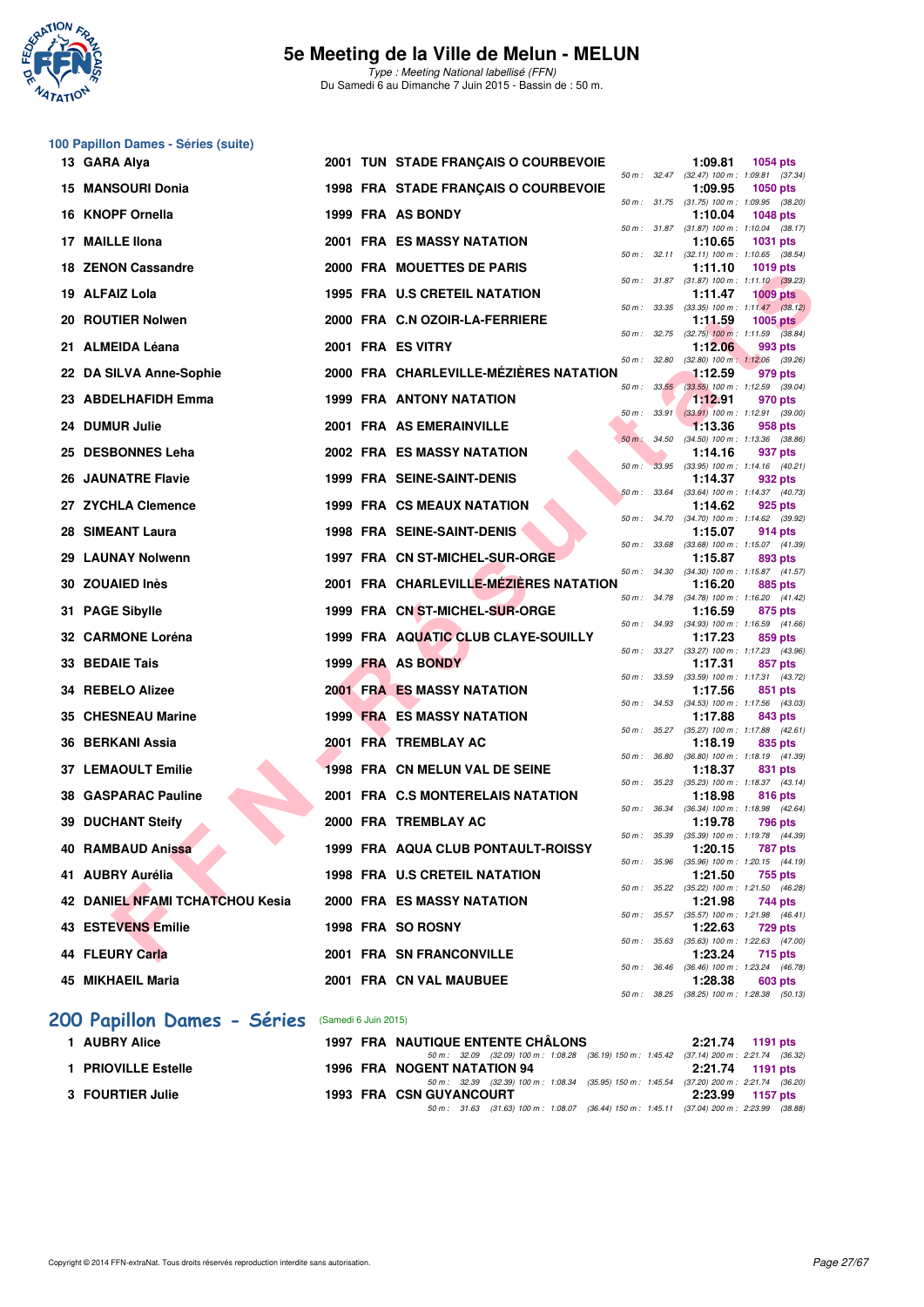

Type : Meeting National labellisé (FFN) Du Samedi 6 au Dimanche 7 Juin 2015 - Bassin de : 50 m.

#### **200 Papillon Dames - Séries (suite)**

| 4 LANGLAIS Lila             |  | 2000 FRA ES MASSY NATATION                                                                                                      | $2:25.66$ 1132 pts |          |                |
|-----------------------------|--|---------------------------------------------------------------------------------------------------------------------------------|--------------------|----------|----------------|
|                             |  | 50 m: 32.53 (32.53) 100 m: 1:09.18 (36.65) 150 m: 1:47.65 (38.47) 200 m: 2:25.66 (38.01)                                        |                    |          |                |
| 5 BARDOT Lou                |  | 1998 FRA CN MELUN VAL DE SEINE<br><b>2:26.80 1116 pts</b>                                                                       |                    |          |                |
|                             |  | 50 m: 31.28 (31.28) 100 m: 1.07.38 (36.10) 150 m: 1.46.06 (38.68) 200 m: 2.26.80 (40.74)                                        |                    |          |                |
| 6 ALBOUY Katleen            |  | 1998 FRA COLOMBES NATATION                                                                                                      | 2:28.31            |          | 1094 pts       |
|                             |  | 50 m: 32.58 (32.58) 100 m: 1:10.32 (37.74) 150 m: 1:49.13 (38.81) 200 m: 2:28.31 (39.18)                                        |                    |          |                |
| 7 DEL'HOMME Laurine         |  | 1997 FRA CLUB DES NAGEURS DE PARIS 2:31.93                                                                                      |                    | 1042 pts |                |
|                             |  | 50 m: 31.50 (31.50) 100 m: 1:08.65 (37.15) 150 m: 1:48.84 (40.19) 200 m: 2:31.93 (43.09)                                        |                    |          |                |
| 8 ASLI Lydia                |  | <b>2000 TUN TUNISIE</b><br>50 m: 33.21 (33.21) 100 m: 1:12.69 (39.48) 150 m: 1:52.35 (39.66) 200 m: 2:32.09 (39.74)             | 2:32.09 1040 pts   |          |                |
| 9 BOURNONVILLE Laura        |  | 2001 FRA ES VITRY                                                                                                               | 2:33.74            |          | 1017 $pts$     |
|                             |  | 50 m: 34.43 (34.43) 100 m: 1:13.47 (39.04) 150 m: 1:54.67 (41.20) 200 m: 2:33.74 (39.07)                                        |                    |          |                |
| 10 GARA Alya                |  | 2001 TUN STADE FRANÇAIS O COURBEVOIE 2:33.83 1016 pts                                                                           |                    |          |                |
|                             |  | 50 m: 32.71 (32.71) 100 m: 1:11.02 (38.31) 150 m: 1:51.15 (40.13) 200 m: 2:33.83 (42.68)                                        |                    |          |                |
| 11 PIRCARD Aglaé            |  | 2001 FRA CHARLEVILLE-MÉZIÈRES NATATION 2:35.76                                                                                  |                    |          | 989 pts        |
|                             |  | 50 m: 34.33 (34.33) 100 m: 1:13.80 (39.47) 150 m: 1:55.05 (41.25) 200 m: 2:35.76 (40.71)                                        |                    |          |                |
| <b>12 MARCHESE Julie</b>    |  | 2000 FRA CN MELUN VAL DE SEINE 2:42.07                                                                                          |                    |          | 904 pts        |
|                             |  | 50 m: 34.49 (34.49) 100 m: 1:16.28 (41.79) 150 m: 1:59.67 (43.39) 200 m: 2:42.07 (42.40)                                        |                    |          |                |
| 13 ROUTIER Nolwen           |  | 2000 FRA C.N OZOIR-LA-FERRIERE                                                                                                  | 2:45.24            |          | 863 pts        |
|                             |  | 50 m: 33.43 (33.43) 100 m: 1:13.49 (40.06) 150 m: 1:58.81 (45.32) 200 m: 2:45.24 (46.43)                                        |                    |          |                |
| 14 MOUROT Lea               |  | 2001 FRA COLOMBES NATATION 2:48.50                                                                                              |                    |          | 822 pts        |
| 15 MULLER Lena              |  | 50 m: 35.28 (35.28) 100 m: 1:17.28 (42.00) 150 m: 2:02.76 (45.48) 200 m: 2:48.50 (45.74)<br>2001 FRA CSN GUYANCOURT AND ACCOUNT |                    |          |                |
|                             |  | 50 m: 34.75 (34.75) 100 m: 1:17.10 (42.35) 150 m: 2:01.96 (44.86) 200 m: 2:49.21 (47.25)                                        | 2:49.21            |          | 813 pts        |
| <b>16 GASPARAC Pauline</b>  |  | 2001 FRA C.S MONTERELAIS NATATION 2:49.92                                                                                       |                    |          | 804 pts        |
|                             |  | 50 m: 36.77 (36.77) 100 m: 1:19.40 (42.63) 150 m: 2:04.95 (45.55) 200 m: 2:49.92 (44.97)                                        |                    |          |                |
| 17 BERKANI Assia            |  | 2001 FRA TREMBLAY AC                                                                                                            | 2:57.00            |          | 719 pts        |
|                             |  | 50 m: 37.33 (37.33) 100 m: 1:21.52 (44.19) 150 m: 2:09.34 (47.82) 200 m: 2:57.00 (47.66)                                        |                    |          |                |
|                             |  |                                                                                                                                 |                    |          |                |
| 18 DIAS Maéva               |  | 2001 FRA COULOMMIERS NATATION                                                                                                   | 3:03.58            |          | 644 pts        |
|                             |  | 50 m: 39.63 (39.63) 100 m: 1:25.52 (45.89) 150 m: 2:13.85 (48.33) 200 m: 3:03.58 (49.73)                                        |                    |          |                |
| <b>19 POLLAVINI Laurine</b> |  | 2001 FRA CN VAL MAUBUEE<br><b>Contract Contract Contract Contract</b>                                                           | 3:29.11            |          | <b>393 pts</b> |

# **[200 4 Nages Dames - Séries](http://www.ffnatation.fr/webffn/resultats.php?idact=nat&go=epr&idcpt=31115&idepr=41)** (Dimanche 7 Juin 2015)

| <b>0 AJLILYUIA</b>                               |  | ᅵUNDIE<br>2.32.09<br>איט די טו                                                                                                                            |
|--------------------------------------------------|--|-----------------------------------------------------------------------------------------------------------------------------------------------------------|
| 9 BOURNONVILLE Laura                             |  | 50 m: 33.21 (33.21) 100 m: 1:12.69 (39.48) 150 m: 1:52.35 (39.66) 200 m: 2:32.09 (39.74)<br>2001 FRA ES VITRY<br>2:33.74<br><b>1017 pts</b>               |
| 10 GARA Alya                                     |  | 50 m: 34.43 (34.43) 100 m: 1:13.47 (39.04) 150 m: 1:54.67 (41.20) 200 m: 2:33.74 (39.07)<br>2001 TUN STADE FRANCAIS O COURBEVOIE<br>2:33.83<br>1016 $pts$ |
|                                                  |  | 50 m: 32.71 (32.71) 100 m: 1:11.02 (38.31) 150 m: 1:51.15 (40.13) 200 m: 2:33.83 (42.68)                                                                  |
| 11 PIRCARD Aglaé                                 |  | 2001 FRA CHARLEVILLE-MEZIERES NATATION<br>2:35.76<br>989 pts                                                                                              |
| <b>12 MARCHESE Julie</b>                         |  | 50 m: 34.33 (34.33) 100 m: 1:13.80 (39.47) 150 m: 1:55.05 (41.25) 200 m: 2:35.76 (40.71)<br>2000 FRA CN MELUN VAL DE SEINE<br>2:42.07<br>904 pts          |
|                                                  |  | 50 m: 34.49 (34.49) 100 m: 1:16.28 (41.79) 150 m: 1:59.67 (43.39) 200 m: 2:42.07 (42.40)                                                                  |
| 13 ROUTIER Nolwen                                |  | 2000 FRA C.N OZOIR-LA-FERRIERE<br>2:45.24<br>863 pts<br>50 m: 33.43 (33.43) 100 m: 1:13.49 (40.06) 150 m: 1:58.81 (45.32) 200 m: 2:45.24 (46.43)          |
| 14 MOUROT Lea                                    |  | 2001 FRA COLOMBES NATATION<br>2:48.50<br>822 pts                                                                                                          |
| 15 MULLER Lena                                   |  | 50 m: 35.28 (35.28) 100 m: 1:17.28 (42.00) 150 m: 2:02.76 (45.48) 200 m: 2:48.50 (45.74)<br>2001 FRA CSN GUYANCOURT<br>2:49.21<br>813 pts                 |
|                                                  |  | 50 m: 34.75 (34.75) 100 m: 1:17.10 (42.35) 150 m: 2:01.96 (44.86) 200 m: 2:49.21 (47.25)                                                                  |
| 16 GASPARAC Pauline                              |  | 2001 FRA C.S MONTERELAIS NATATION<br>2:49.92<br>804 pts<br>50 m: 36.77 (36.77) 100 m: 1:19.40 (42.63) 150 m: 2:04.95 (45.55) 200 m: 2:49.92 (44.97)       |
| 17   BERKANI Assia                               |  | 2001 FRA TREMBLAY AC<br>2:57.00<br>719 pts                                                                                                                |
|                                                  |  | 50 m: 37.33 (37.33) 100 m: 1:21.52 (44.19) 150 m: 2:09.34 (47.82) 200 m: 2:57.00 (47.66)                                                                  |
| 18 DIAS Maéva                                    |  | 2001 FRA COULOMMIERS NATATION<br>3:03.58<br>644 pts<br>50 m: 39.63 (39.63) 100 m: 1:25.52 (45.89) 150 m: 2:13.85 (48.33) 200 m: 3:03.58 (49.73)           |
| 19 POLLAVINI Laurine                             |  | 2001 FRA CN VAL MAUBUEE<br>3:29.11<br>393 pts                                                                                                             |
|                                                  |  | 50 m: 43.97 (43.97) 100 m: 1:36.48 (52.51) 150 m: 2:34.07 (57.59) 200 m: 3:29.11 (55.04)                                                                  |
| 00 4 Nages Dames - Séries (Dimanche 7 Juin 2015) |  |                                                                                                                                                           |
| 1 AUBRY Alice                                    |  | 1997 FRA NAUTIQUE ENTENTE CHALONS<br>2:24.95<br>1191 pts                                                                                                  |
| 2 BARDOT Lou                                     |  | 50 m: 31.22 (31.22) 100 m: 1:09.01 (37.79) 150 m: 1:51.33 (42.32) 200 m: 2:24.95 (33.62)<br>1998 FRA CN MELUN VAL DE SEINE<br>2:26.21<br>1172 pts         |
|                                                  |  | 50 m: 31.05 (31.05) 100 m: 1:10.22 (39.17) 150 m: 1:54.14 (43.92) 200 m: 2:26.21 (32.07)                                                                  |
| 3 MANSOURI Donia                                 |  | <b>1998 FRA STADE FRANCAIS O COURBEVOIE</b><br>2:26.68<br>1165 pts                                                                                        |
| 4 PRIOVILLE Estelle                              |  | 50 m: 31.00 (31.00) 100 m: 1:10.52 (39.52) 150 m: 1:52.69 (42.17) 200 m: 2:26.68 (33.99)<br><b>1996 FRA NOGENT NATATION 94</b><br>2:30.74<br>1106 $pts$   |
|                                                  |  | 50 m: 31.29 (31.29) 100 m: 1:09.66 (38.37) 150 m: 1:56.31 (46.65) 200 m: 2:30.74 (34.43)                                                                  |
| 5 BARAT Mathilde                                 |  | 1999 FRA CN MELUN VAL DE SEINE<br>2:30.77<br>1105 pts<br>50 m: 32.11 (32.11) 100 m: 1:11.61 (39.50) 150 m: 1:57.80 (46.19) 200 m: 2:30.77 (32.97)         |
| <b>6 BOURNONVILLE Mey</b>                        |  | 1999 FRA ES VITRY<br>2:30.82<br>1105 $pts$                                                                                                                |
| 7 DESBORDES Joana                                |  | 50 m: 32.48 (32.48) 100 m: 1:11.70 (39.22) 150 m: 1:57.19 (45.49) 200 m: 2:30.82 (33.63)<br>2000 FRA SEINE-SAINT-DENIS<br>2:31.44<br>1096 pts             |
|                                                  |  | 50 m: 31.86 (31.86) 100 m: 1:12.10 (40.24) 150 m: 1:57.23 (45.13) 200 m: 2:31.44 (34.21)                                                                  |
| 8 LEBLOND Tiphaine                               |  | 1996 FRA NOGENT NATATION 94<br>2:33.58<br>1065 pts<br>50 m: 31.84 (31.84) 100 m: 1:15.00 (43.16) 150 m: 1:58.32 (43.32) 200 m: 2:33.58 (35.26)            |
| 9 GAMER Rose-alexia                              |  | 1999 FRA ES VITRY<br>2:34.47<br>1053 pts                                                                                                                  |
| 10 SOMMIER Elodie                                |  | 50 m: 31.33 (31.33) 100 m: 1:12.14 (40.81) 150 m: 2:00.21 (48.07) 200 m: 2:34.47 (34.26)<br>2001 FRA U.S CRETEIL NATATION<br>2:34.54<br>1052 pts          |
|                                                  |  | 50 m: 33.65 (33.65) 100 m: 1:12.93 (39.28) 150 m: 1:57.95 (45.02) 200 m: 2:34.54 (36.59)                                                                  |
| 11 BOURNONVILLE Laura                            |  | 2001 FRA ES VITRY<br>2:34.73<br>1049 pts<br>50 m: 32.66 (32.66) 100 m: 1:13.09 (40.43) 150 m: 1:59.29 (46.20) 200 m: 2:34.73 (35.44)                      |
| 12 BAUDART Clotilde                              |  | 2000 FRA CHARLEVILLE-MEZIERES NATATION<br>2:34.76<br>1049 pts                                                                                             |
| 13 MAILLE llona                                  |  | 50 m: 32.77 (32.77) 100 m: 1:12.83 (40.06) 150 m: 1:59.41 (46.58) 200 m: 2:34.76 (35.35)<br>2001 FRA ES MASSY NATATION<br>2:34.82<br>1048 pts             |
|                                                  |  | 50 m: 31.94 (31.94) 100 m: 1:10.19 (38.25) 150 m: 1:59.60 (49.41) 200 m: 2:34.82 (35.22)                                                                  |
| 14 LANGLAIS Lila                                 |  | 2000 FRA ES MASSY NATATION<br>2:35.51<br>1038 pts                                                                                                         |
| <b>15 DESNOYERS Chloé</b>                        |  | 50 m: 32.83 (32.83) 100 m: 1:15.99 (43.16) 150 m: 2:00.01 (44.02) 200 m: 2:35.51 (35.50)<br>2001 FRA SEINE-SAINT-DENIS<br>2:36.31<br>1027 $p$ ts          |
|                                                  |  | 50 m: 32.26 (32.26) 100 m: 1:15.05 (42.79) 150 m: 2:01.17 (46.12) 200 m: 2:36.31 (35.14)                                                                  |
| 16 JELLITI Nesrine                               |  | <b>2002 TUN TUNISIE</b><br>2:37.50<br><b>1010 pts</b><br>50 m: 34.24 (34.24) 100 m: 1:17.59 (43.35) 150 m: 2:01.61 (44.02) 200 m: 2:37.50 (35.89)         |
| 17 SOYER Emma                                    |  | 1998 FRA CN MELUN VAL DE SEINE<br>2:37.52<br><b>1010 pts</b>                                                                                              |
| 18 OUALID GIRARD Sarah                           |  | 50 m: 33.31 (33.31) 100 m: 1:14.26 (40.95) 150 m: 2:03.26 (49.00) 200 m: 2:37.52 (34.26)<br>2000 FRA AS EMERAINVILLE<br>2:37.83<br>1006 pts               |
|                                                  |  | 50 m: 33.41 (33.41) 100 m: 1:13.17 (39.76) 150 m: 2:01.11 (47.94) 200 m: 2:37.83 (36.72)                                                                  |
| 19 KNOPF Ornella                                 |  | 1999 FRA AS BONDY<br>2:38.47<br>997 pts<br>50 m: 33.56 (33.56) 100 m: 1:11.59 (38.03) 150 m: 2:00.33 (48.74) 200 m: 2:38.47 (38.14)                       |
|                                                  |  |                                                                                                                                                           |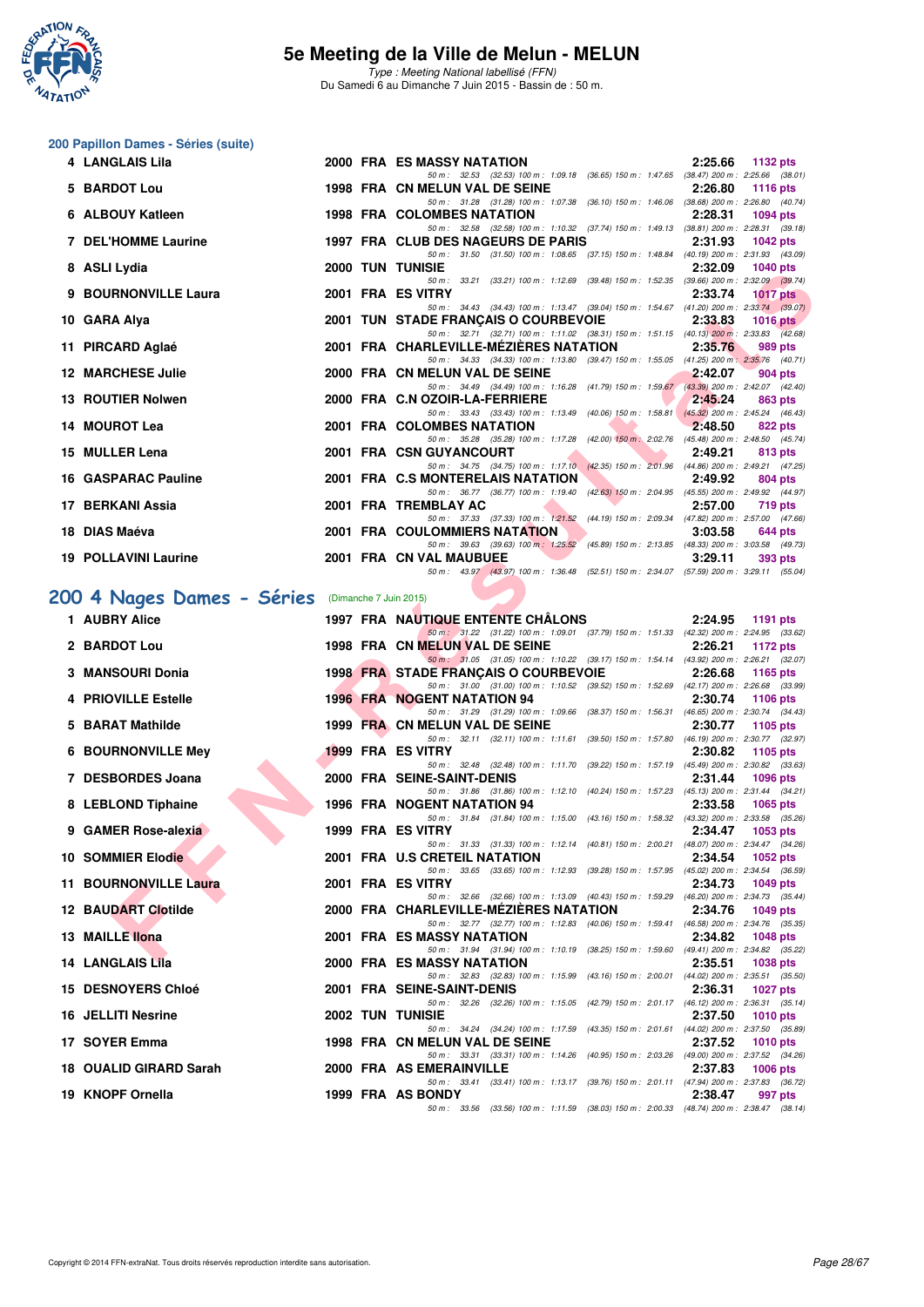

Type : Meeting National labellisé (FFN) Du Samedi 6 au Dimanche 7 Juin 2015 - Bassin de : 50 m.

|    | 200 4 Nages Dames - Séries (suite) |  |                                                                                                                                    |                                            |                |
|----|------------------------------------|--|------------------------------------------------------------------------------------------------------------------------------------|--------------------------------------------|----------------|
|    | 20 RAZAFY Elodie                   |  | 1998 FRA CN MELUN VAL DE SEINE                                                                                                     | 2:39.41                                    | 984 pts        |
|    | 21 DERMEE Tessa                    |  | 50 m: 33.32 (33.32) 100 m: 1:15.00 (41.68) 150 m: 2:04.62 (49.62) 200 m: 2:39.41 (34.79)<br>2000 FRA NOGENT NATATION 94            | 2:39.51                                    | 983 pts        |
|    | 22 MARCHESE Julie                  |  | 50 m: 34.05 (34.05) 100 m: 1:17.91 (43.86) 150 m: 2:02.11 (44.20) 200 m: 2:39.51 (37.40)<br>2000 FRA CN MELUN VAL DE SEINE         | 2:39.67                                    | 981 pts        |
|    | 23 JOLY Mathilde                   |  | 50 m: 33.99 (33.99) 100 m: 1:16.82 (42.83) 150 m: 2:05.57 (48.75) 200 m: 2:39.67 (34.10)<br>2001 FRA C.N OZOIR-LA-FERRIERE         |                                            |                |
|    |                                    |  | 50 m: 35.85 (35.85) 100 m: 1:17.59 (41.74) 150 m: 2:04.93 (47.34) 200 m: 2:39.81 (34.88)                                           | 2:39.81                                    | 979 pts        |
|    | 24 PELLIER Claire                  |  | 2000 FRA CN MELUN VAL DE SEINE<br>50 m: 33.92 (33.92) 100 m: 1:15.57 (41.65) 150 m: 2:04.65 (49.08) 200 m: 2:40.34 (35.69)         | 2:40.34                                    | 972 pts        |
|    | 25 ROBERT Audrey                   |  | <b>1999 FRA DAUPHINS LE COTEAU</b>                                                                                                 | 2:40.66                                    | 967 pts        |
| 26 | <b>BONEL Emma</b>                  |  | 50 m: 33.65 (33.65) 100 m: 1:16.33 (42.68) 150 m: 2:06.57 (50.24) 200 m: 2:40.66 (34.09)<br>1998 FRA CN ST-MICHEL-SUR-ORGE         | 2:40.68                                    | 967 pts        |
|    | 27 POUMAREDE Laetitia              |  | 50 m: 34.33 (34.33) 100 m: 1:16.14 (41.81) 150 m: 2:03.13 (46.99) 200 m: 2:40.68 (37.55)<br>1997 FRA CN ST-MICHEL-SUR-ORGE         | 2:40.90                                    | 964 pts        |
|    | 28 DUMUR Julie                     |  | 50 m: 31.97 (31.97) 100 m: 1:13.79 (41.82) 150 m: 2:05.03 (51.24) 200 m: 2:40.90 (35.87)<br>2001 FRA AS EMERAINVILLE               | 2:41.08                                    | 962 pts        |
|    | 29 BELBACHIR Aliya                 |  | 50 m: 34.22 (34.22) 100 m: 1:16.38 (42.16) 150 m: 2:04.16 (47.78) 200 m: 2:41.08 (36.92)<br>2002 FRA AS BONDY                      | 2:41.45                                    | 957 pts        |
|    |                                    |  | 50 m: 34.85 (34.85) 100 m: 1:18.87 (44.02) 150 m: 2:06.11 (47.24) 200 m: 2:41.45 (35.34)                                           |                                            |                |
|    | 30 RAIMONDO Ines                   |  | 2000 FRA CN MELUN VAL DE SEINE<br>50 m: 33.75 (33.75) 100 m: 1:16.35 (42.60) 150 m: 2:04.14 (47.79) 200 m: 2:41.47 (37.33)         | 2:41.47                                    | 956 pts        |
|    | 31 GARCIA Louise                   |  | 2001 FRA SEINE-SAINT-DENIS                                                                                                         | 2:42.02                                    | 949 pts        |
|    | 32 CHESNEAU Marine                 |  | 50 m: 32.31 (32.31) 100 m: 1:16.73 (44.42) 150 m: 2:05.53 (48.80) 200 m: 2:42.02 (36.49)<br>1999 FRA ES MASSY NATATION             | 2:42.80                                    | 939 pts        |
|    |                                    |  | 50 m: 36.02 (36.02) 100 m: 1:19.51 (43.49) 150 m: 2:05.22 (45.71) 200 m: 2:42.80 (37.58)<br>2001 FRA ES MASSY NATATION             |                                            |                |
|    | 33 REBELO Alizee                   |  | 50 m: 35.43 (35.43) 100 m: 1:18.11 (42.68) 150 m: 2:06.17 (48.06) 200 m: 2:43.06 (36.89)                                           | 2:43.06                                    | 935 pts        |
|    | 34 FIGUEIREDO Mariana              |  | 2000 FRA SEINE-SAINT-DENIS<br>50 m: 34.93 (34.93) 100 m: 1:16.83 (41.90) 150 m: 2:06.01 (49.18) 200 m: 2:43.90 (37.89)             | 2:43.90                                    | 924 pts        |
|    | 35 PAGE Sibylle                    |  | 1999 FRA CN ST-MICHEL-SUR-ORGE                                                                                                     | 2:43.93                                    | 924 pts        |
|    | 36 CHEDRI Melissa                  |  | 50 m: 35.26 (35.26) 100 m: 1:16.30 (41.04) 150 m: 2:07.62 (51.32) 200 m: 2:43.93 (36.31)<br>2001 FRA CN MELUN VAL DE SEINE         | 2:46.60                                    | 889 pts        |
|    | 37 BESNIER Alicia                  |  | 50 m: 34.95 (34.95) 100 m: 1:19.81 (44.86) 150 m: 2:09.09 (49.28) 200 m: 2:46.60 (37.51)<br>1999 FRA CN MELUN VAL DE SEINE         | 2:46.61                                    | 889 pts        |
|    |                                    |  | 50 m: 37.68 (37.68) 100 m: 1:23.66 (45.98) 150 m: 2:11.57 (47.91) 200 m: 2:46.61 (35.04)                                           |                                            |                |
|    | 38 MELANDER Thyra                  |  | 2001 SWE SUEDE<br>50 m: 34.20 (34.20) 100 m: 1:18.49 (44.29) 150 m: 2:07.12 (48.63) 200 m: 2:46.69 (39.57)                         | 2:46.69                                    | 888 pts        |
|    | <b>39 SUMEIRE Alizé</b>            |  | 2001 FRA CA ORSAY<br>50 m: 35.74 (35.74) 100 m: 1:19.26 (43.52) 150 m: 2:11.42 (52.16) 200 m: 2:47.62 (36.20)                      | 2:47.62                                    | 876 pts        |
|    | 40 PUCHALA Chloé                   |  | 1999 FRA CN MELUN VAL DE SEINE                                                                                                     | 2:47.72                                    | 874 pts        |
|    | 41 GELE Rebecca                    |  | 50 m: 36.37 (36.37) 100 m: 1:20.33 (43.96) 150 m: 2:09.27 (48.94) 200 m: 2:47.72 (38.45)<br><b>2000 FRA ES MASSY NATATION</b>      | 2:48.25                                    | 868 pts        |
|    |                                    |  | 50 m: 37.05 (37.05) 100 m: 1:17.76 (40.71) 150 m: 2:09.71 (51.95) 200 m: 2:48.25 (38.54)                                           |                                            |                |
|    | 42 SOYER Adèle                     |  | 2001 FRA CN MELUN VAL DE SEINE<br>50 m: 34.58 (34.58) 100 m: 1:19.93 (45.35) 150 m: 2:12.18 (52.25) 200 m: 2:49.05 (36.87)         | 2:49.05                                    | 857 pts        |
|    | 43 ARTIGAUT Marion                 |  | <b>1997 FRA ASM DAUPHINS DE MEUDON</b><br>50 m: 37.99 (37.99) 100 m: 1:24.23 (46.24) 150 m: 2:14.53 (50.30) 200 m: 2:54.49 (39.96) | 2:54.49                                    | 790 pts        |
|    | 44 FLEURAL Lovaina                 |  | 2000 FRA CN MELUN VAL DE SEINE                                                                                                     | 2:57.43                                    | 754 pts        |
|    | 45 LEGRAND Copélia                 |  | 50 m: 37.56 (37.56) 100 m: 1:22.14 (44.58) 150 m: 2:14.95 (52.81) 200 m: 2:57.43 (42.48)<br>2000 FRA CN MELUN VAL DE SEINE         | 2:57.55                                    | 753 pts        |
|    | 46 LARGILIER Iliana                |  | 50 m : 37.28 (37.28) 100 m : 1:23.63 (46.35) 150 m : 2:16.84 (53.21) 200 m : 2:57.55 (40.71)<br>2001 FRA CN MELUN VAL DE SEINE     | 3:00.23                                    | <b>721 pts</b> |
|    |                                    |  | 50 m: 40.57 (40.57) 100 m: 1:27.30 (46.73) 150 m: 2:22.45 (55.15) 200 m: 3:00.23 (37.78)                                           |                                            |                |
|    | 47 CLOSIER Sarah                   |  | 1998 FRA CN VAL MAUBUEE<br>50 m: 39.57 (39.57) 100 m: 1:26.73 (47.16) 150 m: 2:18.72 (51.99) 200 m: 3:00.45 (41.73)                | 3:00.45                                    | <b>719 pts</b> |
|    | 48 CHERIFI Emma                    |  | 2001 FRA CN MELUN VAL DE SEINE<br>50 m: 40.21 (40.21) 100 m: 1:27.70 (47.49) 150 m: 2:21.02                                        | 3:01.47<br>(53.32) 200 m : 3:01.47 (40.45) | 707 pts        |
|    | <b>GARA Alva</b>                   |  | 2001 TUN STADE FRANÇAIS O COURBEVOIE                                                                                               | <b>DNS</b> dec                             |                |
|    | <b>POULAIN Mélanie</b>             |  | <b>1995 FRA NOGENT NATATION 94</b>                                                                                                 | <b>DNS dec</b>                             |                |
|    | <b>GAILLARD Clémence</b>           |  | <b>1998 FRA MOISSY SPORT NATATION</b>                                                                                              | DNS dec                                    |                |
|    | <b>BEDAIE Tais</b>                 |  | 1999 FRA AS BONDY                                                                                                                  | <b>DNS dec</b>                             |                |
|    | --- LE PEN Naomi                   |  | 1998 FRA CN VAL MAUBUEE                                                                                                            | <b>DNS dec</b>                             |                |

#### **[400 4 Nages Dames - Séries](http://www.ffnatation.fr/webffn/resultats.php?idact=nat&go=epr&idcpt=31115&idepr=42)** (Samedi 6 Juin 2015)

1 FOURTIER Julie 1993 FRA CSN GUYANCOURT 4:57.48 1249 pts<br>50 m : 31.23 (31.23) 100 m : 1:06.90 (35.67) 150 m : 1:45.29 (38.39) 200 m : 2:23.22 (37.93) 250 m : 3:05.91 (42.69) 300 m : 3:48.51 (42.60) 350 m : 4:23.51 (35.00)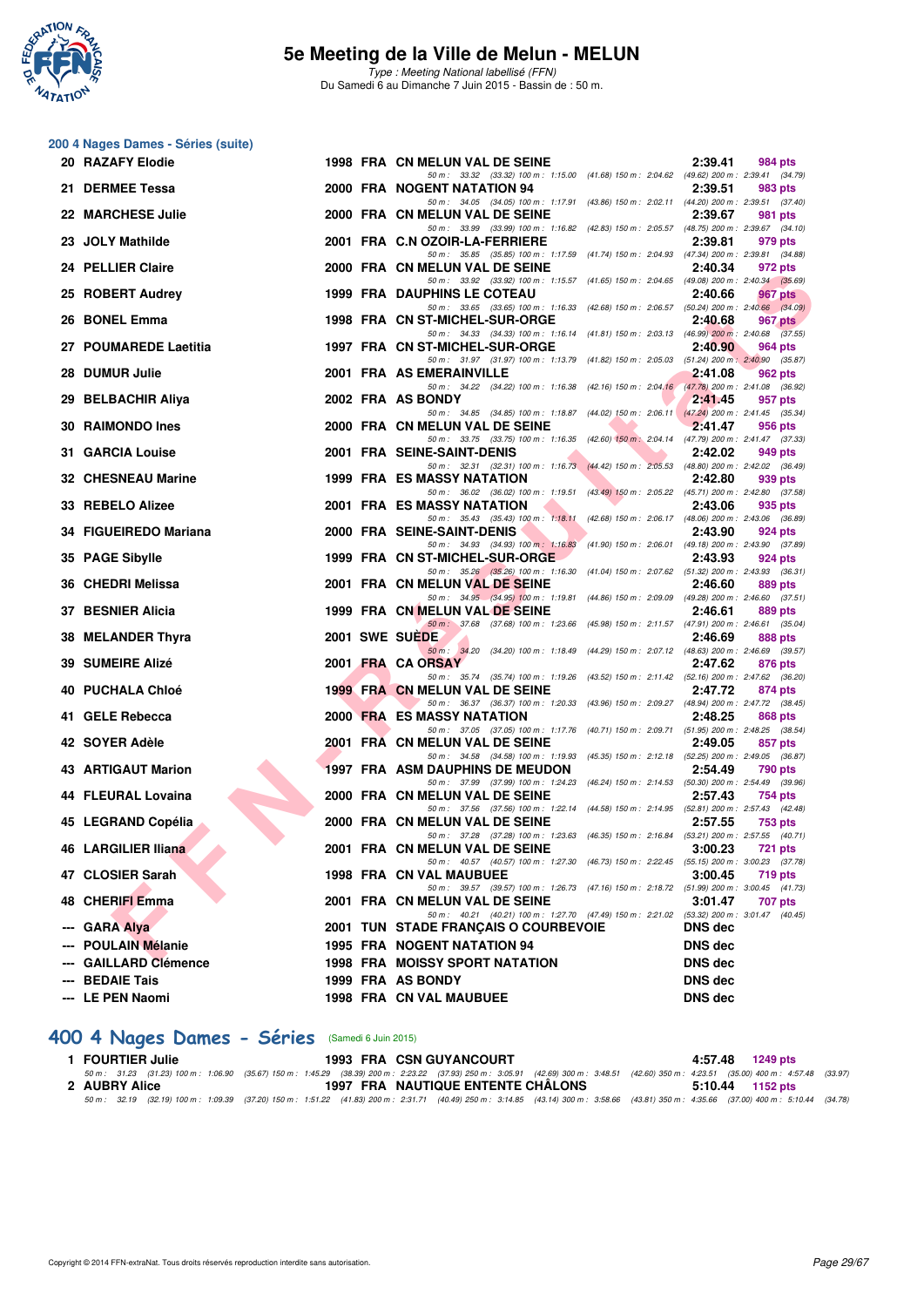

#### **400 4 Nages Dames - Séries (suite)**

| 3 REMY Elora                                                       |  | 2000 FRA CHARLEVILLE-MÉZIÈRES NATATION<br>5:18.49 1094 pts                                                                                                                                                                                                             |         |
|--------------------------------------------------------------------|--|------------------------------------------------------------------------------------------------------------------------------------------------------------------------------------------------------------------------------------------------------------------------|---------|
| 4   LANGLAIS Lila                                                  |  | 50 m: 33.93 (33.93) 100 m: 1:13.72 (39.79) 150 m: 1:55.31 (41.59) 200 m: 2:35.90 (40.59) 250 m: 3:21.61 (45.71) 300 m: 4:06.60 (44.99) 350 m: 4:43.43 (36.83) 400 m: 5:18.49<br>(35.06)<br>2000 FRA ES MASSY NATATION<br>5:21.29<br>1074 pts                           |         |
|                                                                    |  | 50 m: 33.62 (33.62) 100 m: 1:11.87 (38.25) 150 m: 1:56.76 (44.89) 200 m: 2:39.27 (42.51) 250 m: 3:23.80 (44.53) 300 m: 4:08.06 (44.26) 350 m: 4:45.86 (37.80) 400 m: 5:21.29 (35.43)                                                                                   |         |
| 5 DESBORDES Joana                                                  |  | 2000 FRA SEINE-SAINT-DENIS<br>5:22.37<br>1066 pts                                                                                                                                                                                                                      |         |
|                                                                    |  | 50 m: 33.55 (33.55) 100 m: 1:13.15 (39.60) 150 m: 1:55.39 (42.24) 200 m: 2:36.99 (41.60) 250 m: 3:23.75 (46.76) 300 m: 4:09.94 (46.19) 350 m: 4:46.77 (36.83) 400 m: 5:22.37<br>(35.60)                                                                                |         |
|                                                                    |  | 6 HAJDER-NAEYE Tamiyne 2000 FRA AC BOULOGNE-BILLANCOURT<br>5:23.71<br>1057 pts<br>50 m: 32.59 (32.59) 100 m: 1:12.37 (39.78) 150 m: 1:54.26 (41.89) 200 m: 2:34.80 (40.54) 250 m: 3:22.24 (47.44) 300 m: 4:10.51 (48.27) 350 m: 4:47.67 (37.16) 400 m: 5:23.71 (36.04) |         |
| <b>7 PACOURET Charlotte</b>                                        |  | 1996 FRA NOGENT NATATION 94<br>5:23.91<br>1055 pts                                                                                                                                                                                                                     |         |
|                                                                    |  | 50 m: 32.57 (32.57) 100 m: 1:10.70 (38.13) 150 m: 1:52.21 (41.51) 200 m: 2:33.39 (41.18) 250 m: 3:22.05 (48.66) 300 m: 4:11.66 (49.61) 350 m: 4:48.95 (37.29) 400 m: 5:23.91<br>(34.96)                                                                                |         |
| 8 CHARRO Anaïs                                                     |  | <b>1998 FRA U.S CRETEIL NATATION</b><br>5:25.02<br><b>1048 pts</b>                                                                                                                                                                                                     |         |
|                                                                    |  | 50 m: 33.78 (33.78) 100 m: 1:14.31 (40.53) 150 m: 1:56.46 (42.15) 200 m: 2:37.07 (40.61) 250 m: 3:24.05 (46.98) 300 m: 4:11.76 (47.71) 350 m: 4:49.15 (37.39) 400 m: 5:25.02                                                                                           | (35.87) |
| 9 BOURNONVILLE Laura                                               |  | 2001 FRA ES VITRY<br>5:26.88<br><b>1035 pts</b><br>50 m: 33.90 (33.90) 100 m: 1:12.88 (38.98) 150 m: 1:55.47 (42.59) 200 m: 2:37.95 (42.48) 250 m: 3:24.50 (46.55) 300 m: 4:11.62 (47.12) 350 m: 4:51.21 (39.59) 400 m: 5:26.88 (35.67)                                |         |
| 10 BAUDART Clotilde                                                |  | 2000 FRA CHARLEVILLE-MEZIERES NATATION<br>5:28.21<br>1025 pts                                                                                                                                                                                                          |         |
|                                                                    |  | 50 m: 34.39 (34.39) 100 m: 1:14.58 (40.19) 150 m: 1:56.14 (41.56) 200 m: 2:37.35 (41.21) 250 m: 3:26.26 (48.91) 300 m: 4:15.02 (48.76) 350 m: 4:52.37 (37.35) 400 m: 5:28.21                                                                                           | (35.84) |
| 11 PELLIER Claire                                                  |  | 2000 FRA CN MELUN VAL DE SEINE<br>5:34.85<br><b>980 pts</b>                                                                                                                                                                                                            |         |
|                                                                    |  | 50 m: 36.36 (36.36) 100 m: 1:18.15 (41.79) 150 m: 2:00.98 (42.83) 200 m: 2:43.71 (42.73) 250 m: 3:30.77 (47.06) 300 m: 4:19.86 (49.09) 350 m: 4:57.87 (38.01) 400 m: 5:34.85 (36.98)<br>2001 FRA CSN GUYANCOURT                                                        |         |
| 12 HACHEZ Clementine                                               |  | 5:35.13<br>978 pts<br>50 m: 35.76 (35.76) 100 m: 1:18.51 (42.75) 150 m: 2:01.79 (43.28) 200 m: 2:43.89 (42.10) 250 m: 3:31.81 (47.92) 300 m: 4:19.42 (47.61) 350 m: 4:57.55 (38.13) 400 m: 5:35.13<br>(37.58)                                                          |         |
| 13 DUMUR Julie                                                     |  | 2001 FRA AS EMERAINVILLE<br><b>Marine Street</b><br>5:37.21<br>964 pts                                                                                                                                                                                                 |         |
|                                                                    |  | 50 m: 34.96 (34.96) 100 m: 1:14.44 (39.48) 150 m: 2:01.04 (46.60) 200 m: 2:44.94 (43.90) 250 m: 3:33.04 (48.10) 300 m: 4:20.99 (47.95) 350 m: 5:00.01 (39.02) 400 m: 5:37.21 (37.20)                                                                                   |         |
| 14 BEDAIE Tais                                                     |  | 1999 FRA AS BONDY<br>5:46.57<br><b>902 pts</b>                                                                                                                                                                                                                         |         |
| 15 LEROY Marine                                                    |  | 50 m: 35.19 (35.19) 100 m: 1:18.90 (43.71) 150 m: 2:05.46 (46.56) 200 m: 2:51.06 (45.60) 250 m: 3:37.00 (45.94) 300 m: 4:23.00 (46.00) 350 m: 5:05.15 (42.15) 400 m: 5:46.57 (41.42)<br>2001 FRA CSN GUYANCOURT<br>5:48.23<br>891 pts                                  |         |
|                                                                    |  | 50 m: 36.77 (36.77) 100 m: 1:21.25 (44.48) 150 m: 2:05.71 (44.46) 200 m: 2:49.46 (43.75) 250 m: 3:40.50 (51.04) 300 m: 4:33.01 (52.51) 350 m: 5:10.87 (37.86) 400 m: 5:48.23 (37.36)                                                                                   |         |
| 16 PUSSET Manon                                                    |  | 2000 FRA CN BRUNOY-ESSONNE<br>5:48.43<br><b>890 pts</b>                                                                                                                                                                                                                |         |
|                                                                    |  | 50 m: 37.11 (37.11) 100 m: 1:20.53 (43.42) 150 m: 2:06.10 (45.57) 200 m: 2:52.96 (46.86) 250 m: 3:41.93 (48.97) 300 m: 4:30.87 (48.94) 350 m: 5:10.05 (39.18) 400 m: 5:48.43 (38.38)                                                                                   |         |
| 17 GARCIA Inès                                                     |  | 2000 FRA SEINE-SAINT-DENIS<br>5:49.06<br>886 pts                                                                                                                                                                                                                       |         |
| 18 JANIN Juliette                                                  |  | 50 m : 35.24 (35.24) 100 m : 1:17.74 (42.50) 150 m : 3:42.12 (2:24.38) 200 m : 2:52.89 () 250 m : 5:11.67 (2:18.78) 300 m : 4:32.51 ()<br>$350 m : -$<br>400 m: 5:49.06 (1:16.55)<br>2000 FRA NOGENT NATATION 94<br>5:50.63<br><b>876 pts</b>                          |         |
|                                                                    |  | 50 m: 39.74 (39.74) 100 m: 1:26.43 (46.69) 150 m: 2:09.87 (43.44) 200 m: 2:51.76 (41.89) 250 m: 3:40.94 (49.18) 300 m: 4:29.49 (48.55) 350 m: 5:11.34 (41.85) 400 m: 5:50.63 (39.29)                                                                                   |         |
| 19 CHAPUT Perrine                                                  |  | 2001 FRA COULOMMIERS NATATION<br>5:51.47<br>870 pts                                                                                                                                                                                                                    |         |
|                                                                    |  | 50 m : 39.50 (39.50) 100 m : 1:23.77 (44.27) 150 m : 2:09.85 (46.08) 200 m : 2:53.74 (43.89) 250 m : 33.06 (49.32) 300 m : 4:33.04 (49.98) 350 m : 5:13.32 (40.28) 400 m : 5:51.47 (38.15)                                                                             |         |
|                                                                    |  | 6:02.98<br><b>798 pts</b><br>50 m: 37.30 (37.30) 100 m: 1:23.49 (46.19) 150 m: 2:14.46 (50.97) 200 m: 3:01.41 (46.95) 250 m: 3:52.73 (51.32) 300 m: 4:44.87 (52.14) 350 m: 5:23.07 (38.20) 400 m: 6:02.98 (39.91)                                                      |         |
| 21 ARTIGAUT Marion                                                 |  | 1997 FRA ASM DAUPHINS DE MEUDON<br>6:10.35<br>754 pts                                                                                                                                                                                                                  |         |
|                                                                    |  | 50 m: 40.04 (40.04) 100 m: 1:27.56 (47.52) 150 m: 2:17.06 (49.50) 200 m: 3:06.20 (49.14) 250 m: 3:55.26 (49.06) 300 m: 4:46.47 (51.21) 350 m: 5:29.86 (43.39) 400 m: 6:10.35 (40.49)                                                                                   |         |
|                                                                    |  |                                                                                                                                                                                                                                                                        |         |
|                                                                    |  | O Nage Libre Messieurs - Finale A 18 ans et plus (Dimanche 7 Juin 2015)                                                                                                                                                                                                |         |
| 1 MANAUDOU Florent                                                 |  | <b>1990 FRA CN MARSEILLE</b><br>21.68<br><b>1376 pts</b>                                                                                                                                                                                                               |         |
| 2 BOUSQUET Frédérick                                               |  | 1981 FRA CN MARSEILLE<br>22.77<br><b>1292 pts</b>                                                                                                                                                                                                                      |         |
| 3 GILOT Fabien                                                     |  | <b>1984 FRA CN MARSEILLE</b><br>23.65<br><b>1227 pts</b>                                                                                                                                                                                                               |         |
| 4 TURPIN Fabrice                                                   |  | 1995 FRA CN MELUN VAL DE SEINE<br>23.94<br><b>1205 pts</b>                                                                                                                                                                                                             |         |
| 5 BELKHOUDJA Nazim                                                 |  | 1990 ALG STADE FRANÇAIS O COURBEVOIE<br>24.21<br>1186 pts                                                                                                                                                                                                              |         |
| <b>6 NANTES Clément</b>                                            |  | 24.25<br>1990 FRA U.S CRETEIL NATATION<br>1183 pts                                                                                                                                                                                                                     |         |
| 7 TIEN MI TIE Kevin                                                |  | 1991 FRA AS LE PLESSIS-SAVIGNY<br>24.37<br><b>1174 pts</b>                                                                                                                                                                                                             |         |
|                                                                    |  |                                                                                                                                                                                                                                                                        |         |
| 8 AUBRY Flavien                                                    |  | 1994 FRA U.S CRETEIL NATATION<br>24.46<br>1168 pts                                                                                                                                                                                                                     |         |
|                                                                    |  |                                                                                                                                                                                                                                                                        |         |
| O Nage Libre Messieurs - Finale A 16-17 ans (Dimanche 7 Juin 2015) |  |                                                                                                                                                                                                                                                                        |         |
| 1 RIHOUX Charles                                                   |  | 1998 FRA CHARLEVILLE-MÉZIÈRES NATATION<br>24.94<br>1134 pts                                                                                                                                                                                                            |         |
| 2 LE CORNIER Adrien                                                |  | 1998 FRA STADE FRANÇAIS O COURBEVOIE<br>25.34<br>1105 pts                                                                                                                                                                                                              |         |
| 3 THIBAULT Thomas                                                  |  | 25.39<br><b>1998 FRA RSC MONTREUIL</b><br>1102 pts                                                                                                                                                                                                                     |         |
|                                                                    |  |                                                                                                                                                                                                                                                                        |         |
|                                                                    |  |                                                                                                                                                                                                                                                                        |         |
| 4 KUCH Alain<br>5 VOISIN Dylan                                     |  | <b>1998 FRA CN VAL MAUBUEE</b><br>25.40<br>1101 pts<br><b>1998 FRA U.S CRETEIL NATATION</b><br>25.57<br>1089 pts                                                                                                                                                       |         |

### **[50 Nage Libre Messieurs - Finale A](http://www.ffnatation.fr/webffn/resultats.php?idact=nat&go=epr&idcpt=31115&idepr=51) 18 ans et plus** (Dimanche 7 Juin 2015)

| 1 MANAUDOU Florent   |  | <b>1990 FRA CN MARSEILLE</b>         | 21.68 | <b>1376 pts</b> |
|----------------------|--|--------------------------------------|-------|-----------------|
| 2 BOUSQUET Frédérick |  | <b>1981 FRA CN MARSEILLE</b>         | 22.77 | <b>1292 pts</b> |
| 3 GILOT Fabien       |  | <b>1984 FRA CN MARSEILLE</b>         | 23.65 | <b>1227 pts</b> |
| 4 TURPIN Fabrice     |  | 1995 FRA CN MELUN VAL DE SEINE       | 23.94 | <b>1205 pts</b> |
| 5 BELKHOUDJA Nazim   |  | 1990 ALG STADE FRANCAIS O COURBEVOIE | 24.21 | 1186 pts        |
| 6 NANTES Clément     |  | <b>1990 FRA U.S CRETEIL NATATION</b> | 24.25 | 1183 pts        |
| 7 TIEN MI TIE Kevin  |  | 1991 FRA AS LE PLESSIS-SAVIGNY       | 24.37 | <b>1174 pts</b> |
| 8 AUBRY Flavien      |  | <b>1994 FRA U.S CRETEIL NATATION</b> | 24.46 | 1168 pts        |

### **[50 Nage Libre Messieurs - Finale A](http://www.ffnatation.fr/webffn/resultats.php?idact=nat&go=epr&idcpt=31115&idepr=51) 16-17 ans** (Dimanche 7 Juin 2015)

| 2 LE CORNIER Adrien<br>1998 FRA STADE FRANCAIS O COURBEVOIE<br>25.34<br>3 THIBAULT Thomas<br><b>1998 FRA RSC MONTREUIL</b><br>25.39<br>4 KUCH Alain<br>1998 FRA CN VAL MAUBUEE<br>25.40<br><b>1998 FRA U.S CRETEIL NATATION</b><br>5 VOISIN Dylan<br>25.57<br><b>6 DEMERIN Antoine</b><br>1998 FRA STADE FRANCAIS O COURBEVOIE<br>25.91<br>7 DESHAYES Nicolas<br><b>1999 FRA EN LONGJUMEAU</b><br>26.03<br><b>1999 FRA DAUPHINS LE COTEAU</b> | 1 RIHOUX Charles  |  | 1998 FRA CHARLEVILLE-MÉZIÈRES NATATION | 24.94 | 1134 pts |
|-----------------------------------------------------------------------------------------------------------------------------------------------------------------------------------------------------------------------------------------------------------------------------------------------------------------------------------------------------------------------------------------------------------------------------------------------|-------------------|--|----------------------------------------|-------|----------|
|                                                                                                                                                                                                                                                                                                                                                                                                                                               |                   |  |                                        |       | 1105 pts |
|                                                                                                                                                                                                                                                                                                                                                                                                                                               |                   |  |                                        |       | 1102 pts |
|                                                                                                                                                                                                                                                                                                                                                                                                                                               |                   |  |                                        |       | 1101 pts |
|                                                                                                                                                                                                                                                                                                                                                                                                                                               |                   |  |                                        |       | 1089 pts |
|                                                                                                                                                                                                                                                                                                                                                                                                                                               |                   |  |                                        |       | 1066 pts |
|                                                                                                                                                                                                                                                                                                                                                                                                                                               |                   |  |                                        |       | 1058 pts |
|                                                                                                                                                                                                                                                                                                                                                                                                                                               | 8 MAUPETIT Romain |  |                                        | 26.08 | 1054 pts |

### **[50 Nage Libre Messieurs - Finale A](http://www.ffnatation.fr/webffn/resultats.php?idact=nat&go=epr&idcpt=31115&idepr=51) 14-15 ans** (Dimanche 7 Juin 2015)

| 1 MILLION Curtis |  | 2000 FRA COULOMMIERS NATATION  | 25.46          | 1097 pts        |
|------------------|--|--------------------------------|----------------|-----------------|
| 2 TESIC Enzo     |  | 2000 FRA C.N OZOIR-LA-FERRIERE | 25.76 1076 pts |                 |
| 3 CLOSIER Cyril  |  | 2000 FRA CN VAL MAUBUEE        | 25.90          | <b>1067 pts</b> |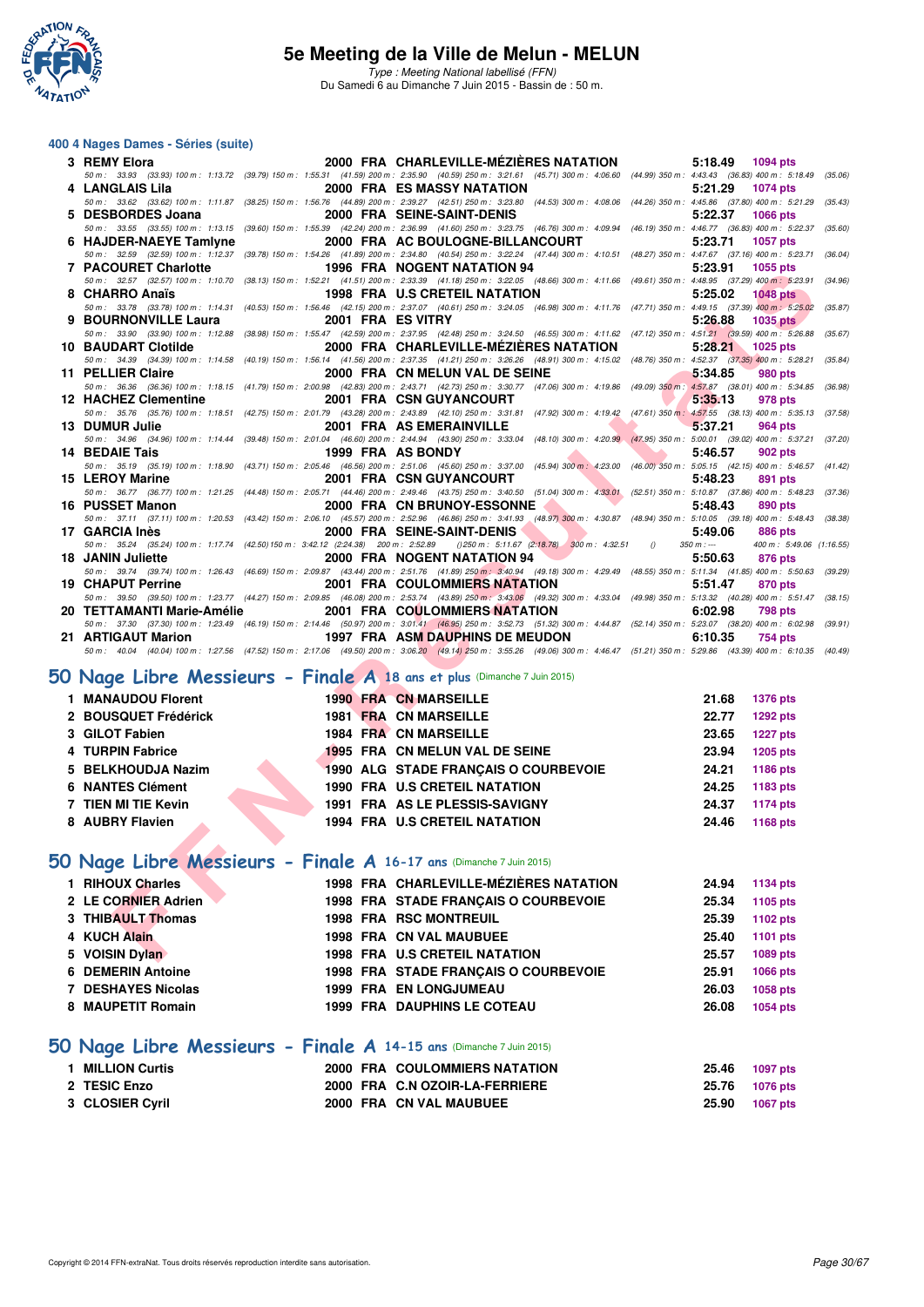

Type : Meeting National labellisé (FFN) Du Samedi 6 au Dimanche 7 Juin 2015 - Bassin de : 50 m.

#### **50 Nage Libre Messieurs - Finale A (suite)**

| 4 FOURMY Matéo          |  | 2000 FRA ES MASSY NATATION         | 26.09 1054 pts |          |
|-------------------------|--|------------------------------------|----------------|----------|
| 5 HENRY Clément         |  | 2000 FRA ES VITRY                  | 26.25 1043 pts |          |
| 6 FAUTRA Yohan          |  | 2000 FRA AQUA CLUB PONTAULT-ROISSY | 26.42 1031 pts |          |
| 7 GAY SEMENKOFF Justin  |  | 2000 FRA CN FONTAINEBLEAU-AVON     | 26.71          | 1012 pts |
| 8 GABRIEL Jean-Emmanuel |  | 2000 FRA AQUA CLUB PONTAULT-ROISSY | 27.19          | 980 pts  |

# **[50 Nage Libre Messieurs - Séries](http://www.ffnatation.fr/webffn/resultats.php?idact=nat&go=epr&idcpt=31115&idepr=51)** (Dimanche 7 Juin 2015)

| <b>U Nage Libre Messieurs - Series</b> (Dimanche 7 Juin 2015) |  |                                             |       |                 |
|---------------------------------------------------------------|--|---------------------------------------------|-------|-----------------|
| 1 MANAUDOU Florent                                            |  | <b>1990 FRA CN MARSEILLE</b>                | 22.96 | <b>1278 pts</b> |
| 1 BOUSQUET Frédérick                                          |  | <b>1981 FRA CN MARSEILLE</b>                | 22.96 | <b>1278 pts</b> |
| 3 GILOT Fabien                                                |  | <b>1984 FRA CN MARSEILLE</b>                | 23.62 | <b>1229 pts</b> |
| 4 TURPIN Fabrice                                              |  | 1995 FRA CN MELUN VAL DE SEINE              | 23.97 | 1203 pts        |
| 5 BELKHOUDJA Nazim                                            |  | 1990 ALG STADE FRANÇAIS O COURBEVOIE        | 24.08 | 1195 pts        |
| <b>6 NANTES Clément</b>                                       |  | 1990 FRA U.S CRETEIL NATATION               | 24.27 | 1181 pts        |
| 7 AUBRY Flavien                                               |  | 1994 FRA U.S CRETEIL NATATION               | 24.30 | 1179 pts        |
| 8 TIEN MI TIE Kevin                                           |  | 1991 FRA AS LE PLESSIS-SAVIGNY              | 24.52 | 1163 pts        |
| 9 ALLOUCHE Adam                                               |  | 1993 LIB CO ULIS NATATION                   | 24.56 | 1161 pts        |
| <b>10 GAUTIER BROSSOIS Romain</b>                             |  | 1994 FRA RUEIL ATHLETIC CLUB                | 24.57 | 1160 pts        |
| 11 JACQUIN Mathieu                                            |  | 1988 FRA EN LONGJUMEAU                      | 24.62 | 1156 pts        |
| 12 PINCEPOCHE Yohan                                           |  | 1997 FRA STADE FRANÇAIS O COURBEVOIE        | 24.84 | 1141 pts        |
| 13 RIHOUX Charles                                             |  | 1998 FRA CHARLEVILLE-MÉZIÈRES NATATION      | 24.88 | 1138 pts        |
| 14 POSTOLACHI Mikael                                          |  | 1994 FRA SO ROSNY                           | 24.89 | <b>1137 pts</b> |
| 15 SIRIEIRO Paolo veiga                                       |  | 1988 BRA BRÉSIL                             | 24.96 | <b>1132 pts</b> |
| 16 ROLLAND Maël                                               |  | <b>1995 FRA EN LONGJUMEAU</b>               | 25.28 | <b>1110 pts</b> |
| 17 THIBAULT Thomas                                            |  | 1998 FRA RSC MONTREUIL                      | 25.35 | 1105 pts        |
| 18 KUCH Alain                                                 |  | 1998 FRA CN VAL MAUBUEE                     | 25.36 | <b>1104 pts</b> |
| <b>18 COURCOUX Simon</b>                                      |  | 1995 FRA US RIS-ORANGIS                     | 25.36 | <b>1104 pts</b> |
| 20 PLATAUX Robin                                              |  | 1997 FRA NOGENT NATATION 94                 | 25.37 | 1103 pts        |
| 21 MILLION Curtis                                             |  | <b>2000 FRA COULOMMIERS NATATION</b>        | 25.44 | 1099 pts        |
| 22 VAULON Jérémy                                              |  | <b>1991 FRA NAUTIQUE ENTENTE CHÂLONS</b>    | 25.47 | 1096 pts        |
| 23 LE CORNIER Adrien                                          |  | <b>1998 FRA STADE FRANÇAIS O COURBEVOIE</b> | 25.57 | 1089 pts        |
| 24 CACCIOTTOLO Sacha                                          |  | 1996 FRA STADE FRANCAIS O COURBEVOIE        | 25.70 | 1081 pts        |
| 25 VOISIN Dylan                                               |  | 1998 FRA U.S CRETEIL NATATION               | 25.71 | 1080 pts        |
| 26 NOYON Alexandre                                            |  | 1997 FRA CN MELUN VAL DE SEINE              | 25.76 | <b>1076 pts</b> |
| 27 LEBEL Aurélien                                             |  | 1992 FRA CND LA FERTÉ-SOUS-JOUARRE          | 25.77 | <b>1076 pts</b> |
| 28 DESHAYES Nicolas                                           |  | <b>1999 FRA EN LONGJUMEAU</b>               | 25.88 | 1068 pts        |
| 29 CHOUFA Jordane                                             |  | 1995 FRA STADE FRANÇAIS O COURBEVOIE        | 25.96 | 1063 pts        |
| <b>30 DEMERIN Antoine</b>                                     |  | 1998 FRA STADE FRANÇAIS O COURBEVOIE        | 25.98 | 1061 pts        |
| <b>31 MAUPETIT Romain</b>                                     |  | <b>1999 FRA DAUPHINS LE COTEAU</b>          | 25.99 | 1061 pts        |
| 32 CATALA Alexandre                                           |  | 1995 FRA C.N OZOIR-LA-FERRIERE              | 26.01 | 1059 pts        |
| 32 RICHTER Neil                                               |  | <b>1999 FRA SEINE-SAINT-DENIS</b>           | 26.01 | 1059 pts        |
| 32 CLOSIER Cyril                                              |  | 2000 FRA CN VAL MAUBUEE                     | 26.01 | 1059 pts        |
| 32 GONCALVES Nathan                                           |  | 1998 FRA USO BEZONS                         | 26.01 | 1059 pts        |
| 36 RENOUVIN Lorenzo                                           |  | 1998 FRA STADE FRANÇAIS O COURBEVOIE        | 26.04 | <b>1057 pts</b> |
| 37 PAPORE Jacques                                             |  | <b>1998 FRA VILLIERS SPORTS JEUNESSE</b>    | 26.08 | <b>1054 pts</b> |
| <b>38 SUMEIRE Eliott</b>                                      |  | 1999 FRA CA ORSAY                           | 26.10 | 1053 pts        |
| 39 GICQUEL Kylian                                             |  | <b>1999 FRA NOGENT NATATION 94</b>          | 26.11 | 1052 pts        |
| 39 FOURMY Matéo                                               |  | <b>2000 FRA ES MASSY NATATION</b>           | 26.11 | 1052 pts        |
| 41 UJKA Yoan                                                  |  | 1999 FRA STADE FRANÇAIS O COURBEVOIE        | 26.20 | <b>1046 pts</b> |
| <b>42 LANGLOIS Guillaume</b>                                  |  | <b>1999 FRA ES MASSY NATATION</b>           | 26.21 | <b>1046 pts</b> |
| <b>43 DECHENEST Pierre</b>                                    |  | 1995 FRA CN MELUN VAL DE SEINE              | 26.24 | <b>1044 pts</b> |
| <b>44 GIRAUD Corentin</b>                                     |  | <b>1999 FRA DAUPHINS LE COTEAU</b>          | 26.28 | <b>1041 pts</b> |
| 45 LINO Rafaël                                                |  | 1999 FRA C.N OZOIR-LA-FERRIERE              | 26.30 | 1039 pts        |
| 46 HENRY Clément                                              |  | 2000 FRA ES VITRY                           | 26.33 | <b>1037 pts</b> |
| 47 JONCHERY Pierre                                            |  | 1998 FRA NOGENT NATATION 94                 | 26.36 | 1035 pts        |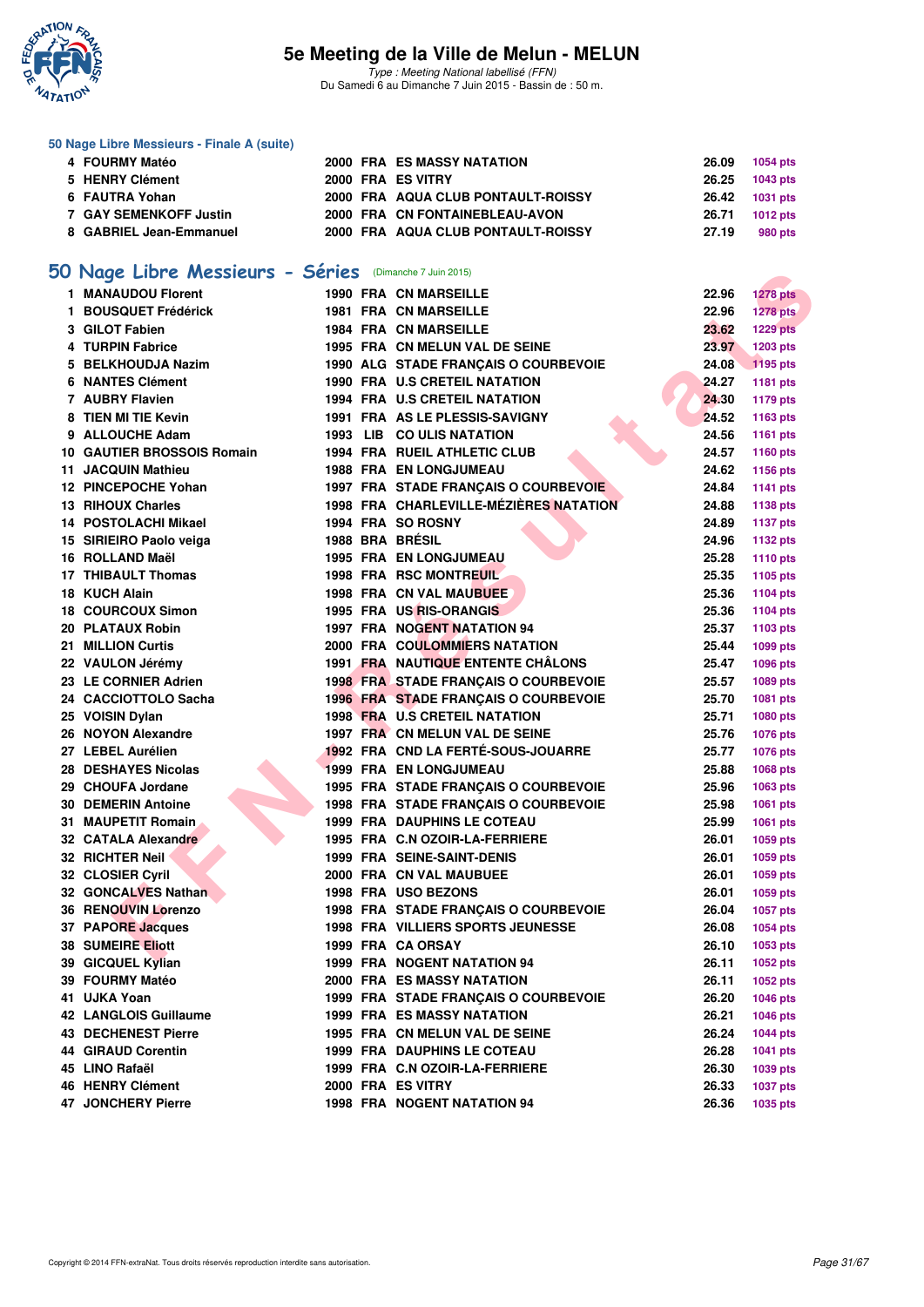

#### **50 Nage Libre Messieurs - Séries (suite)**

| 48 MECHICHE Magsen              |  | <b>1995 FRA MOUETTES DE PARIS</b>                                | 26.42 | <b>1031 pts</b> |
|---------------------------------|--|------------------------------------------------------------------|-------|-----------------|
| 49 FAUTRA Yohan                 |  | 2000 FRA AQUA CLUB PONTAULT-ROISSY                               | 26.43 | 1031 pts        |
| 50 BAUDIME Loïc                 |  | 1998 FRA CN MELUN VAL DE SEINE                                   | 26.44 | 1030 pts        |
| 50 MALTESTE Tristan             |  | 1999 FRA CN FONTAINEBLEAU-AVON                                   | 26.44 | <b>1030 pts</b> |
| 52 SEMLER Romain                |  | 1989 FRA CN MELUN VAL DE SEINE                                   | 26.54 | 1023 pts        |
| 53 GIBON Quentin                |  | 1999 FRA NOGENT NATATION 94                                      | 26.57 | 1021 pts        |
| 54 GINDRAT Thomas               |  | 1998 FRA C.S MONTERELAIS NATATION                                | 26.61 | 1019 pts        |
| 55 TESIC Enzo                   |  | 2000 FRA C.N OZOIR-LA-FERRIERE                                   | 26.63 | <b>1017 pts</b> |
| 56 REY Martin                   |  | <b>1999 FRA RSC MONTREUIL</b>                                    | 26.80 | $1006$ pts      |
| 57 MARCHESE Nicolas             |  | 1997 FRA CN MELUN VAL DE SEINE                                   | 26.82 | <b>1005 pts</b> |
| 57 GABRIEL Jean-Emmanuel        |  | 2000 FRA AQUA CLUB PONTAULT-ROISSY                               | 26.82 | <b>1005 pts</b> |
| 59 COLLEMINE Pierrick           |  | <b>1999 FRA RSC MONTREUIL</b>                                    | 26.86 | <b>1002 pts</b> |
| 59 BERNARD Arnaud               |  | 1985 FRA C.S MONTERELAIS NATATION                                | 26.86 | <b>1002 pts</b> |
| 61 GERMAIN Alexandre            |  | 1998 FRA C.N OZOIR-LA-FERRIERE                                   | 26.89 | 1000 pts        |
| 62 PEYPELUT Thibault            |  | <b>1995 FRA VILLIERS SPORTS JEUNESSE</b>                         | 26.90 | 999 pts         |
| 63 BANCOURT Julien              |  | 1999 FRA AS LE PLESSIS-SAVIGNY                                   | 26.94 | 997 pts         |
| 63 GAY SEMENKOFF Justin         |  | 2000 FRA CN FONTAINEBLEAU-AVON                                   | 26.94 | 997 pts         |
| 65 GONCALVES Alexandre          |  | 1995 FRA USO BEZONS                                              | 26.96 | 995 pts         |
| 66 SEGUIN Rémi                  |  | 1997 FRA CN MELUN VAL DE SEINE                                   | 26.97 | 995 pts         |
| 66 GAYANT Brice                 |  | <b>1995 FRA U.S CRETEIL NATATION</b>                             | 26.97 | 995 pts         |
| 68 PRIEUX Vincent               |  | <b>1982 FRA AS EMERAINVILLE</b>                                  | 26.98 | 994 pts         |
| 69 BUGLER Enzo                  |  | 2001 FRA SEINE-SAINT-DENIS                                       | 26.99 |                 |
| <b>70 PONCIN Charles</b>        |  | <b>1998 FRA U.S CRETEIL NATATION</b>                             | 27.02 | 993 pts         |
| 71 KOTSIS Yanis                 |  | 2000 FRA AQUATIC CLUB CLAYE-SOUILLY                              | 27.05 | 991 pts         |
| 71 CHERIER Augustin             |  |                                                                  | 27.05 | 989 pts         |
| 73 LESPRIT Paul                 |  | 1998 FRA CN ST-MICHEL-SUR-ORGE<br>1999 FRA U.S. CRETEIL NATATION |       | 989 pts         |
|                                 |  |                                                                  | 27.11 | 985 pts         |
| 74 ARMAND Jason                 |  | 1998 FRA CN ST-MICHEL-SUR-ORGE                                   | 27.12 | 985 pts         |
| 75 KERAR KORID Sofiane          |  | 1994 ALG CN MELUN VAL DE SEINE                                   | 27.14 | 983 pts         |
| 76 POZZO Enzo                   |  | <b>1999 FRA AS NATATION RAINCY</b>                               | 27.17 | 981 pts         |
| 77 DE AMORIM Thomas             |  | <b>1998 FRA CN VAL MAUBUEE</b>                                   | 27.18 | 981 pts         |
| 78 AMHAJ Elamine                |  | 2000 FRA SEINE-SAINT-DENIS                                       | 27.20 | 979 pts         |
| 79 BENDRIMIA Axel               |  | 1998 FRA CN ST-MICHEL-SUR-ORGE                                   | 27.25 | 976 pts         |
| <b>80 BODENES Adrien</b>        |  | 1998 FRA STADE FRANÇAIS O COURBEVOIE                             | 27.33 | 971 pts         |
| <b>80 HANINI Alexis</b>         |  | 1991 FRA LE MÉE-SUR-SEINE NATATION                               | 27.33 | 971 pts         |
| 82 BRUN Alexandre               |  | 1999 FRA AC BOULOGNE-BILLANCOURT                                 | 27.43 | 964 pts         |
| <b>83 FOENIX BLONDEL Thomas</b> |  | 1999 FRA CN MELUN VAL DE SEINE                                   | 27.47 | 962 pts         |
| 83 COSSON Benjamin              |  | 2000 FRA ASS DES SPORTS DE CHELLES                               | 27.47 | 962 pts         |
| 85 PHUNG Quentin                |  | <b>1997 FRA ANTONY NATATION</b>                                  | 27.50 | <b>960 pts</b>  |
| <b>86 AMIRAULT Lucas</b>        |  | <b>1994 FRA ST-GEORGES ARGENTEUIL</b>                            | 27.53 | 958 pts         |
| 87 COURCOUX Raphael             |  | 1998 FRA US RIS-ORANGIS                                          | 27.61 | 953 pts         |
| 87 MERLE Hugo                   |  | 1999 FRA C.S MONTERELAIS NATATION                                | 27.61 | 953 pts         |
| 89 MBUYI Clarence               |  | 1998 FRA U.S CRETEIL NATATION                                    | 27.62 | 952 pts         |
| 90 POUMAREDE Julien             |  | 2001 FRA CN ST-MICHEL-SUR-ORGE                                   | 27.65 | 950 pts         |
| 91 HO Ly-Nam                    |  | 1999 FRA SN FRANCONVILLE                                         | 27.67 | 949 pts         |
| 91 DUWER Matthieu               |  | 1999 FRA CND LA FERTÉ-SOUS-JOUARRE                               | 27.67 | 949 pts         |
| 93 MOKHFI Naim                  |  | 2000 FRA ES MASSY NATATION                                       | 27.68 | 948 pts         |
| 94 MEKHZOUNI Samy               |  | 1999 FRA U.S CRETEIL NATATION                                    | 27.70 | 947 pts         |
| 95 CHEDRI Samy                  |  | 1997 FRA CN MELUN VAL DE SEINE                                   | 27.73 | 945 pts         |
| 96 COURDOUAN Nathan             |  | <b>1999 FRA SN FRANCONVILLE</b>                                  | 27.76 | 943 pts         |
| 96 GUIGOU Pierre-Lucas          |  | 2000 FRA U.S CRETEIL NATATION                                    | 27.76 | 943 pts         |
| 98 GUERNALEC Erwann             |  | 2001 FRA CN MAISONS-ALFORT                                       | 27.86 | 937 pts         |
| 99 BOUALI Farès                 |  | <b>2001 FRA USNSP NEMOURS</b>                                    | 27.90 | 934 pts         |
| 99 KHIAT Aslane                 |  | 2000 FRA ST-GEORGES ARGENTEUIL                                   | 27.90 | 934 pts         |
| 101 CATINEL-ARAMINTHE Keran     |  | 2001 FRA U.S CRETEIL NATATION                                    | 27.99 | 928 pts         |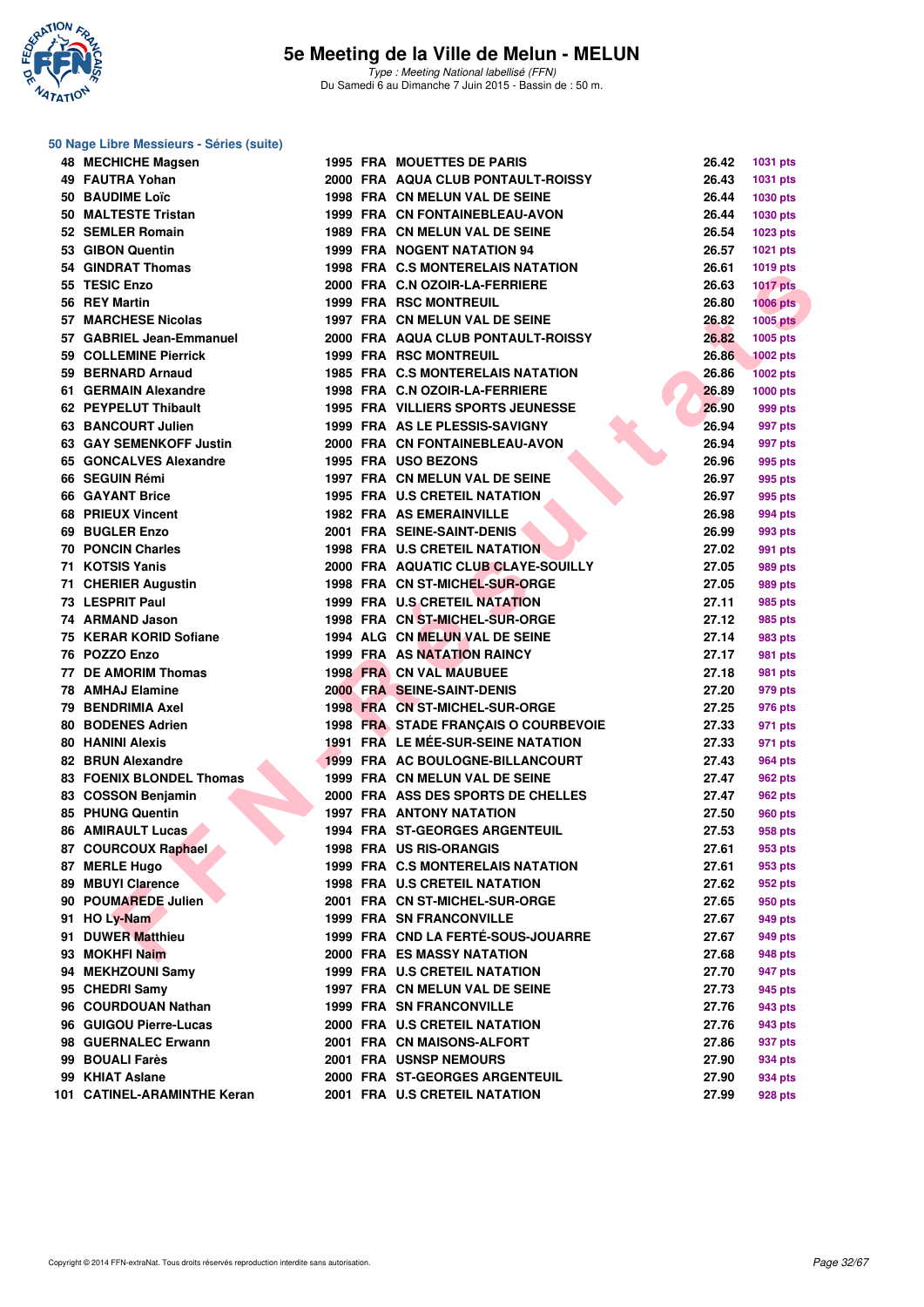

|  | 50 Nage Libre Messieurs - Séries (suite) |  |  |
|--|------------------------------------------|--|--|
|--|------------------------------------------|--|--|

| 102 BERTE Adrien              |  | 1998 FRA CN MELUN VAL DE SEINE             | 28.00 | 928 pts        |
|-------------------------------|--|--------------------------------------------|-------|----------------|
| 103 MALIE Antony              |  | 1997 FRA CN MELUN VAL DE SEINE             | 28.04 | 925 pts        |
| 104 VINCENT Aurélien          |  | <b>1993 FRA AS EMERAINVILLE</b>            | 28.07 | 923 pts        |
| 104 AMRIOUI Lies              |  | 1999 FRA USO BEZONS                        | 28.07 | 923 pts        |
| 106 TULARD Floran             |  | <b>1996 FRA EN LONGJUMEAU</b>              | 28.09 | 922 pts        |
| 107 BENALI Sami               |  | 1998 FRA CN MAISONS-ALFORT                 | 28.11 | 921 pts        |
| 107 SAUVAGE Andy              |  | 1999 FRA CN VAL MAUBUEE                    | 28.11 | 921 pts        |
| 107 POUSSIN Gaétan            |  | 2000 FRA C.N OZOIR-LA-FERRIERE             | 28.11 | 921 pts        |
| <b>110 VENTURA Vincent</b>    |  | <b>1998 FRA COULOMMIERS NATATION</b>       | 28.15 | <b>918 pts</b> |
| 111 BEZZAOUYA Merwane         |  | <b>1999 FRA AS NATATION RAINCY</b>         | 28.20 | <b>915 pts</b> |
| 112 SALAH Yanis               |  | 1993 FRA ASS DES SPORTS DE CHELLES         | 28.22 | 914 pts        |
| 113 CHENET Marceau            |  | <b>1998 FRA AQUATIC CLUB CLAYE-SOUILLY</b> | 28.24 | 912 pts        |
| 114 RECOURSE Clément          |  | 1998 FRA CN ST-MICHEL-SUR-ORGE             | 28.29 | 909 pts        |
| 114 TROUVE Théo               |  | 2000 FRA C.S MONTERELAIS NATATION          | 28.29 | 909 pts        |
| 116 ERNANDES Julien           |  | 2000 FRA CS MEAUX NATATION                 | 28.32 | 907 pts        |
| 117 RAJAONA RAJAOFETRA Maxime |  | 2001 FRA AQUA CLUB PONTAULT-ROISSY         | 28.33 | 907 pts        |
| 117 BAGES Marlon              |  | 1998 FRA CN MAISONS-ALFORT                 | 28.33 | 907 pts        |
| 119 DANIELSSON Jesper         |  | 2000 SWE SUEDE                             | 28.47 | 898 pts        |
| 120 MAN Antoine               |  | 2000 FRA AS LE PLESSIS-SAVIGNY             | 28.49 | 897 pts        |
| 121 THEPAULT Tristan          |  | <b>1998 FRA AS NATATION RAINCY</b>         | 28.59 | 890 pts        |
| 122 GERBET Dorian             |  | <b>1998 FRA AQUA CLUB PONTAULT-ROISSY</b>  | 28.63 | 888 pts        |
| 123 BENLEKBIR Salim           |  | <b>1998 FRA AS NATATION RAINCY</b>         | 28.64 | 887 pts        |
| <b>124 VINSON Antoine</b>     |  | <b>2000 FRA AS NATATION RAINCY</b>         | 28.78 | 878 pts        |
| 125 BOUDRAR Ayman             |  | 2000 FRA U.S CRETEIL NATATION              | 28.88 | 872 pts        |
| 126 GARDON Rémi               |  | <b>1997 FRA PROVINS NATATION</b>           | 28.90 | 871 pts        |
| 127 VO Alexis                 |  | 1999 FRA CN VAL MAUBUEE                    | 28.98 | 866 pts        |
| 128 PORTES Lilian             |  | 1999 FRA CS MEAUX NATATION                 | 29.02 | 864 pts        |
| 129 BENOUZIO Florian          |  | 1999 FRA CN MELUN VAL DE SEINE             | 29.05 | 862 pts        |
| <b>129 DURAND Timothe</b>     |  | 1999 FRA CN VAL MAUBUEE                    | 29.05 | 862 pts        |
| <b>129 DRULHE Thibault</b>    |  | 2001 FRA VILLIERS SPORTS JEUNESSE          | 29.05 | 862 pts        |
| 132 CAMUS Loïc                |  | <b>2001 FRA ES MASSY NATATION</b>          | 29.06 | 861 pts        |
| 133 COCHON Alexandre          |  | 2000 FRA PONT-AUDEMER NAUTIC CLUB          | 29.31 | 846 pts        |
| 133 KOLAROV Yohann            |  | 2000 FRA RSC MONTREUIL                     | 29.31 | 846 pts        |
| 135 LOICHOT Kirsten           |  | 2001 FRA AQUATIC CLUB CLAYE-SOUILLY        | 29.32 | 845 pts        |
| 136 CAMILO Hugo               |  | 2000 FRA USO BEZONS                        | 29.37 |                |
| 137 DIBOUES Killian           |  | 2000 FRA COULOMMIERS NATATION              | 29.40 | 842 pts        |
| <b>137 CLEMENT Thibault</b>   |  | <b>1999 FRA USNSP NEMOURS</b>              | 29.40 | 840 pts        |
| 139 CYRILLA Yoan              |  | 2000 FRA RSC MONTREUIL                     | 29.48 | 840 pts        |
| 139 BENTE Sébastien           |  | 1984 FRA AQUATIC CLUB CLAYE-SOUILLY        | 29.48 | 835 pts        |
|                               |  |                                            |       | 835 pts        |
| 141 RAHAJARIMANANA Mendrika   |  | 2001 MAD US GRIGNY                         | 29.63 | <b>826 pts</b> |
| <b>142 CLINET Brice</b>       |  | 1997 FRA AQUATIC CLUB CLAYE-SOUILLY        | 29.65 | 825 pts        |
| 143 MONTHEARD Owen            |  | 2001 FRA ASS DES SPORTS DE CHELLES         | 29.75 | 819 pts        |
| 144 BONTEMPS Gabriel          |  | 2000 FRA RSC MONTREUIL                     | 29.78 | 817 pts        |
| 145 HEGMEGI Oscar             |  | 2001 SWE SUEDE                             | 29.83 | 814 pts        |
| 146 BRETON Yohan              |  | <b>1998 FRA AS EMERAINVILLE</b>            | 29.85 | 813 pts        |
| 147 BERINGUE Raphael          |  | 2001 FRA CA ORSAY                          | 29.94 | <b>808 pts</b> |
| 148 NGOR Jean-Victor          |  | 1997 FRA CN VAL MAUBUEE                    | 29.98 | 805 pts        |
| 149 CHIBANE Yanis             |  | 2001 FRA AQUA CLUB PONTAULT-ROISSY         | 29.99 | 805 pts        |
| 150 OUANDJELI Nabil           |  | 2001 FRA RSC MONTREUIL                     | 30.03 | 802 pts        |
| 151 BERTHELOT Jeremy          |  | 2000 FRA AQUATIC CLUB CLAYE-SOUILLY        | 30.06 | 801 pts        |
| 152 HENNEQUIN Mathieu         |  | 1999 FRA CND LA FERTE-SOUS-JOUARRE         | 30.11 | 798 pts        |
| 153 TATI Hakim                |  | <b>2000 FRA SN FRANCONVILLE</b>            | 30.25 | 789 pts        |
| <b>154 BEDAIE Nessim</b>      |  | 2000 FRA RSC MONTREUIL                     | 30.35 | 783 pts        |
| 155 RACHDI Yazid              |  | 2001 FRA CA ORSAY                          | 30.51 | 774 pts        |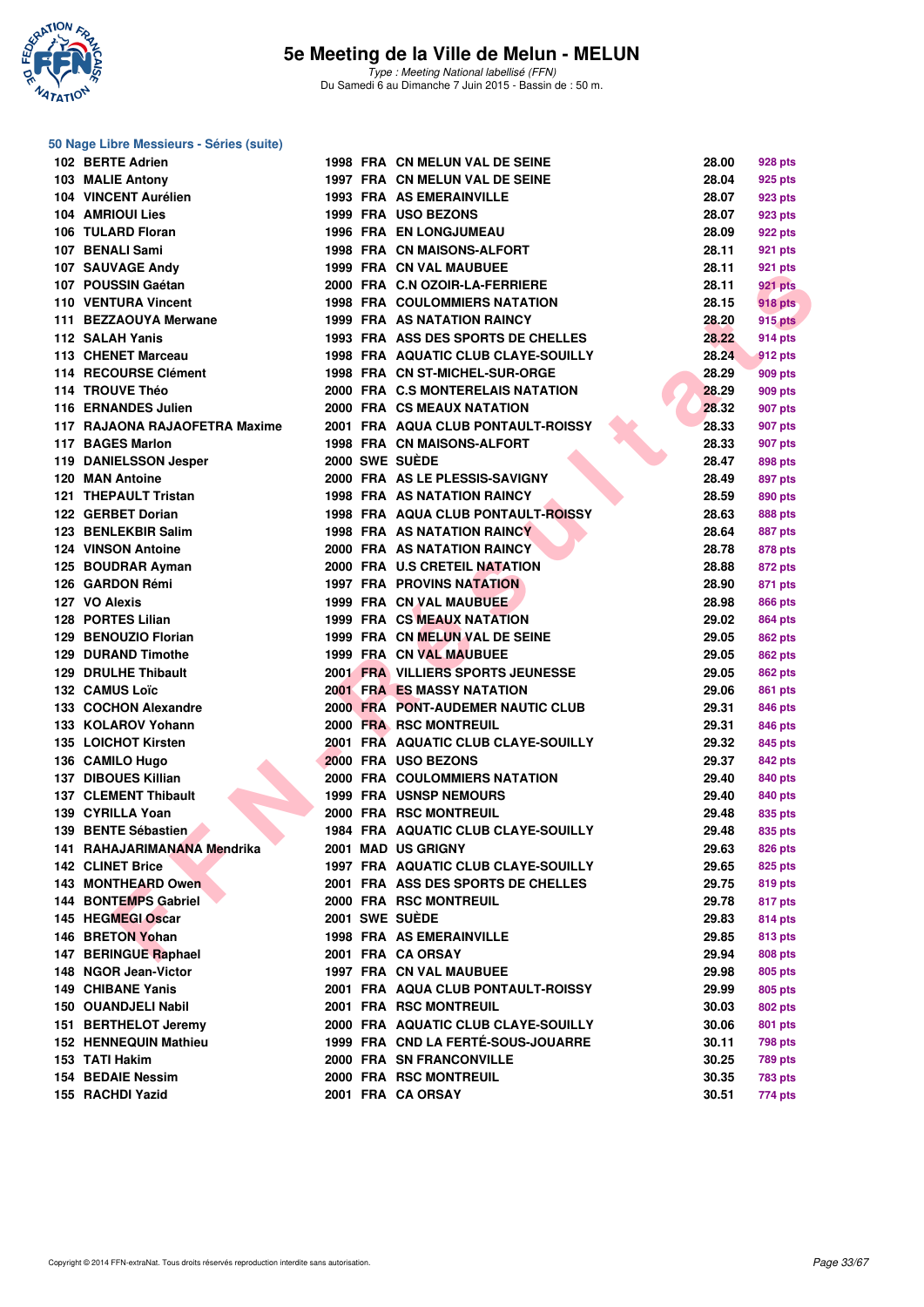

#### **50 Nage Libre Messieurs - Séries (suite)**

|    | 156 LEPLATRE Remy                                                       |  | 2000 FRA CN ST-MICHEL-SUR-ORGE         |  | 30.84                                               | <b>755 pts</b>  |  |
|----|-------------------------------------------------------------------------|--|----------------------------------------|--|-----------------------------------------------------|-----------------|--|
|    | 157 MADULI Alexandre                                                    |  | <b>1973 FRA USNSP NEMOURS</b>          |  | 30.86                                               | 754 pts         |  |
|    | 158 SAFFRE Bastien                                                      |  | 1998 FRA AQUATIC CLUB CLAYE-SOUILLY    |  | 31.09                                               | 741 pts         |  |
|    | <b>159 BOUALI Amir</b>                                                  |  | 2000 FRA USNSP NEMOURS                 |  | 31.29                                               | <b>729 pts</b>  |  |
|    | 160 DUSSAUX Nicolas                                                     |  | <b>1999 FRA AS EMERAINVILLE</b>        |  | 31.40                                               | <b>723 pts</b>  |  |
|    | 161 BON COLOMBEL Quentin                                                |  | 2001 FRA AS NATATION RAINCY            |  | 31.63                                               | <b>710 pts</b>  |  |
|    | 162 GOZEL Julien                                                        |  | 2000 FRA CND LA FERTÉ-SOUS-JOUARRE     |  | 31.73                                               | <b>704 pts</b>  |  |
|    | 163 OFFREDI Pierre                                                      |  | 2001 FRA TREMBLAY AC                   |  | 31.95                                               | 692 pts         |  |
|    | 164 BENBEKHTI Fayçal                                                    |  | 2001 FRA TREMBLAY AC                   |  | 32.08                                               | <b>685 pts</b>  |  |
|    | 165 POITOU Merlin                                                       |  | 2001 FRA C.S MONTERELAIS NATATION      |  | 32.26                                               | 675 pts         |  |
|    | 166 SOULIE Benjamin                                                     |  | 2001 FRA AQUA CLUB PONTAULT-ROISSY     |  | 33.62                                               | 603 pts         |  |
|    | 167 SAVORET Quentin                                                     |  | 2001 FRA CN MELUN VAL DE SEINE         |  | 34.87                                               | <b>540 pts</b>  |  |
|    | --- LEFRANC Jérémy                                                      |  | 2000 FRA CND LA FERTÉ-SOUS-JOUARRE     |  | <b>DSQ Da</b>                                       |                 |  |
|    | --- LARUE Jean-Marie                                                    |  | 1976 FRA AS EMERAINVILLE               |  | <b>DSQ Da</b>                                       |                 |  |
|    | --- GUIOUBLY Yannis                                                     |  | 2001 FRA AC BOULOGNE-BILLANCOURT       |  | <b>DNS</b> dec                                      |                 |  |
|    | --- CHATTI Souhaiel                                                     |  | 2000 FRA STADE FRANCAIS O COURBEVOIE   |  | <b>DNS</b> dec                                      |                 |  |
|    | --- MENDES Clément                                                      |  | 2001 FRA AQUA CLUB PONTAULT-ROISSY     |  | <b>DNS</b> dec                                      |                 |  |
|    | --- OUARDI Yanis                                                        |  | 2001 FRA C.S MONTERELAIS NATATION      |  | <b>DNS dec</b>                                      |                 |  |
|    | --- GOMEZ Corentin                                                      |  | 2000 FRA CN VAL MAUBUEE                |  | <b>DNS dec</b>                                      |                 |  |
|    | --- ATIGUE Bilel                                                        |  | <b>1994 TUN TUNISIE</b>                |  | <b>DNS dec</b>                                      |                 |  |
|    |                                                                         |  |                                        |  |                                                     |                 |  |
|    | 100 Nage Libre Messieurs - Finale A 18 ans et plus (Samedi 6 Juin 2015) |  |                                        |  |                                                     |                 |  |
|    | 1 GILOT Fabien                                                          |  | 1984 FRA CN MARSEILLE                  |  | 50.71                                               | <b>1269 pts</b> |  |
|    | 2 BELKHOUDJA Nazim                                                      |  | 1990 ALG STADE FRANÇAIS O COURBEVOIE   |  | 50 m: 24.15 (24.15) 100 m: 50.71 (26.56)<br>51.38   | <b>1245 pts</b> |  |
|    |                                                                         |  |                                        |  | 50 m: 24.88 (24.88) 100 m: 51.38 (26.50)            |                 |  |
|    | 3 AUBRY Flavien                                                         |  | 1994 FRA U.S CRETEIL NATATION          |  | 52.78<br>50 m: 25.31 (25.31) 100 m: 52.78 (27.47)   | 1196 pts        |  |
|    | <b>JACQUIN Mathieu</b>                                                  |  | 1988 FRA EN LONGJUMEAU                 |  | 54.15                                               | 1148 pts        |  |
|    |                                                                         |  |                                        |  | 50 m: 25.81 (25.81) 100 m: 54.15 (28.34)            |                 |  |
| 5. | <b>PINCEPOCHE Yohan</b>                                                 |  | 1997 FRA STADE FRANÇAIS O COURBEVOIE   |  | 54.61<br>50 m: 26.66 (26.66) 100 m: 54.61 (27.95)   | 1132 pts        |  |
| 6  | <b>CACCIOTTOLO Sacha</b>                                                |  | 1996 FRA STADE FRANÇAIS O COURBEVOIE   |  | 54.78                                               | 1127 pts        |  |
|    | 7 POSTOLACHI Mikael                                                     |  | 1994 FRA SO ROSNY                      |  | 50 m : 26.39 (26.39) 100 m : 54.78 (28.39)<br>54.87 | 1123 pts        |  |
|    |                                                                         |  |                                        |  | 50 m : 26.65 (26.65) 100 m : 54.87 (28.22)          |                 |  |
|    | 8 TIEN MI TIE Kevin                                                     |  | 1991 FRA AS LE PLESSIS-SAVIGNY         |  | 55.25                                               | 1111 $pts$      |  |
|    |                                                                         |  |                                        |  | 50 m: 26.26 (26.26) 100 m: 55.25 (28.99)            |                 |  |
|    | 100 Nage Libre Messieurs - Finale A 16-17 ans (Samedi 6 Juin 2015)      |  |                                        |  |                                                     |                 |  |
|    | 1 RIHOUX Charles                                                        |  | 1998 FRA CHARLEVILLE-MÉZIÈRES NATATION |  | 53.35                                               | 1176 pts        |  |
|    |                                                                         |  |                                        |  | 50 m: 25.77 (25.77) 100 m: 53.35 (27.58)            |                 |  |
|    | 2 DEMERIN Antoine                                                       |  | 1998 FRA STADE FRANÇAIS O COURBEVOIE   |  | 54.44<br>50 m: 26.83 (26.83) 100 m: 54.44 (27.61)   | 1138 pts        |  |
|    | <b>3 SUMEIRE Eliott</b>                                                 |  | 1999 FRA CA ORSAY                      |  | 55.42                                               | 1105 pts        |  |
|    |                                                                         |  | <b>1998 FRA U.S CRETEIL NATATION</b>   |  | 50 m: 26.88 (26.88) 100 m: 55.42 (28.54)            |                 |  |
|    | 4 VOISIN Dylan                                                          |  |                                        |  | 55.70<br>50 m: 27.24 (27.24) 100 m: 55.70 (28.46)   | 1095 pts        |  |
|    | 5 LANGLOIS Guillaume                                                    |  | <b>1999 FRA ES MASSY NATATION</b>      |  | 56.58                                               | 1066 pts        |  |
|    | <b>6 GINDRAT Thomas</b>                                                 |  | 1998 FRA C.S MONTERELAIS NATATION      |  | 50 m: 27.08 (27.08) 100 m: 56.58 (29.50)<br>57.50   | 1036 pts        |  |
|    |                                                                         |  |                                        |  | 50 m: 28.10 (28.10) 100 m: 57.50 (29.40)            |                 |  |
|    | $7.1800 \text{ Pa}$                                                     |  | $1000$ FBA, $0.107001A$ EFRDIEDE       |  | <b>EZ 64</b>                                        | $1000 -$        |  |

# **[100 Nage Libre Messieurs - Finale A](http://www.ffnatation.fr/webffn/resultats.php?idact=nat&go=epr&idcpt=31115&idepr=52) 18 ans et plus (Samedi 6 Juin 2015)**

| 1 GILOT Fabien      | <b>1984 FRA CN MARSEILLE</b>                |              | 50.71             | <b>1269 pts</b>                   |
|---------------------|---------------------------------------------|--------------|-------------------|-----------------------------------|
|                     |                                             | 50 m : 24.15 | $(24.15)$ 100 m : | 50.71 (26.56)                     |
| 2 BELKHOUDJA Nazim  | 1990 ALG STADE FRANCAIS O COURBEVOIE        |              | 51.38             | 1245 pts                          |
|                     |                                             | 50 m: 24.88  | $(24.88)$ 100 m : | 51.38 (26.50)                     |
| 3 AUBRY Flavien     | 1994 FRA U.S CRETEIL NATATION               |              | 52.78             | 1196 pts                          |
|                     |                                             | 50 m : 25.31 | $(25.31)$ 100 m : | 52.78 (27.47)                     |
| 4 JACQUIN Mathieu   | <b>1988 FRA EN LONGJUMEAU</b>               |              | 54.15             | 1148 pts                          |
|                     |                                             | 50 m: 25.81  | $(25.81)$ 100 m : | 54.15 (28.34)                     |
| 5 PINCEPOCHE Yohan  | 1997 FRA STADE FRANCAIS O COURBEVOIE        |              | 54.61             | 1132 pts                          |
|                     |                                             | 50 m: 26.66  | $(26.66)$ 100 m : | 54.61 (27.95)                     |
| 6 CACCIOTTOLO Sacha | <b>1996 FRA STADE FRANCAIS O COURBEVOIE</b> |              | 54.78             | 1127 pts                          |
|                     |                                             | 50 m: 26.39  | $(26.39)$ 100 m : | 54.78 (28.39)                     |
| 7 POSTOLACHI Mikael | <b>SO ROSNY</b><br>1994 FRA                 |              | 54.87             | 1123 pts                          |
|                     |                                             | 50 m: 26.65  | $(26.65)$ 100 m : | 54.87 (28.22)                     |
| 8 TIEN MI TIE Kevin | 1991 FRA AS LE PLESSIS-SAVIGNY              |              | 55.25             | 1111 $pts$                        |
| <b>START START</b>  |                                             | 50 m: 26.26  |                   | $(26.26)$ 100 m : 55.25 $(28.99)$ |

### **[100 Nage Libre Messieurs - Finale A](http://www.ffnatation.fr/webffn/resultats.php?idact=nat&go=epr&idcpt=31115&idepr=52) 16-17 ans** (Samedi 6 Juin 2015)

| 1 RIHOUX Charles     |  | 1998 FRA CHARLEVILLE-MÉZIÈRES NATATION |                |              | 53.35                      | 1176 pts                         |  |
|----------------------|--|----------------------------------------|----------------|--------------|----------------------------|----------------------------------|--|
| 2 DEMERIN Antoine    |  | 1998 FRA STADE FRANÇAIS O COURBEVOIE   | $50 m$ : 25.77 |              | $(25.77)$ 100 m :<br>54.44 | 53.35 (27.58)<br>1138 pts        |  |
| 3 SUMEIRE Eliott     |  | 1999 FRA CA ORSAY                      | 50 m: 26.83    |              | $(26.83)$ 100 m :<br>55.42 | 54.44 (27.61)<br>1105 $pts$      |  |
| 4 VOISIN Dylan       |  | <b>1998 FRA U.S CRETEIL NATATION</b>   | 50 m : 26.88   |              | $(26.88)$ 100 m :<br>55.70 | 55.42 (28.54)<br>$1095$ pts      |  |
| 5 LANGLOIS Guillaume |  | <b>1999 FRA ES MASSY NATATION</b>      | 50 m: 27.24    |              | $(27.24)$ 100 m :<br>56.58 | 55.70 (28.46)<br><b>1066 pts</b> |  |
| 6 GINDRAT Thomas     |  | 1998 FRA C.S MONTERELAIS NATATION      |                | 50 m : 27.08 | $(27.08)$ 100 m :<br>57.50 | 56.58 (29.50)<br><b>1036 pts</b> |  |
| 7 LINO Rafaël        |  | 1999 FRA C.N OZOIR-LA-FERRIERE         | 50 m: 28.10    |              | $(28.10)$ 100 m :<br>57.61 | 57.50 (29.40)<br><b>1032 pts</b> |  |
| 8 BEN NOUIR Mustapha |  | <b>1999 TUN TUNISIE</b>                | 50 m: 27.91    |              | $(27.91)$ 100 m :<br>58.08 | 57.61 (29.70)<br><b>1017 pts</b> |  |
|                      |  |                                        | $50 m$ : 27.97 |              | $(27.97)$ 100 m :          | 58.08 (30.11)                    |  |

### **[100 Nage Libre Messieurs - Finale A](http://www.ffnatation.fr/webffn/resultats.php?idact=nat&go=epr&idcpt=31115&idepr=52) 14-15 ans** (Samedi 6 Juin 2015)

| 1 TESIC Enzo    | 2000 FRA C.N OZOIR-LA-FERRIERE    |  | 55.81 1092 pts                            |  |
|-----------------|-----------------------------------|--|-------------------------------------------|--|
|                 |                                   |  | 50 m: 27.02 (27.02) 100 m: 55.81 (28.79   |  |
| 2 FOURMY Matéo  | <b>2000 FRA ES MASSY NATATION</b> |  | 57.26 1044 pts                            |  |
|                 |                                   |  | 50 m: 27.16 (27.16) 100 m: 57.26 (30.10)  |  |
| 3 CLOSIER Cyril | 2000 FRA CN VAL MAUBUEE           |  | 57.40 1039 pts                            |  |
|                 |                                   |  | 50 m : 27.73 (27.73) 100 m : 57.40 (29.67 |  |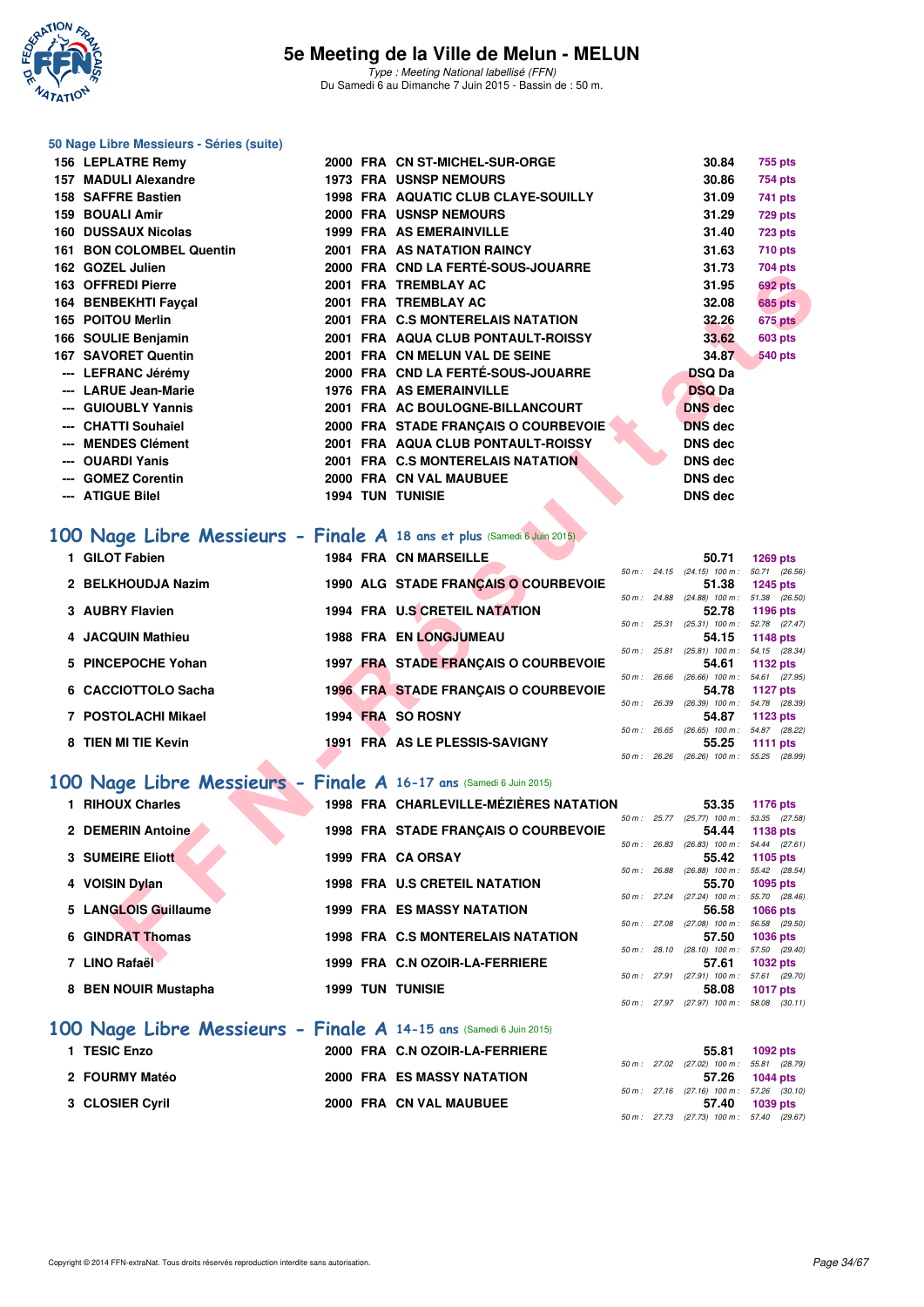

| 100 Nage Libre Messieurs - Finale A (suite)            |  |                                         |                |                |                                     |                 |  |
|--------------------------------------------------------|--|-----------------------------------------|----------------|----------------|-------------------------------------|-----------------|--|
| 4 GHARBI Isamedine                                     |  | <b>2001 TUN TUNISIE</b>                 |                |                | 57.75                               | <b>1028 pts</b> |  |
|                                                        |  |                                         | $50 m$ : 27.64 |                | $(27.64)$ 100 m :                   | 57.75 (30.11)   |  |
| 5 BONEL Antonyn                                        |  | 2001 FRA CN ST-MICHEL-SUR-ORGE          |                |                | 59.59                               | 969 pts         |  |
|                                                        |  |                                         | $50 m$ : 28.67 |                | $(28.67)$ 100 m :                   | 59.59 (30.92)   |  |
| 6 COUTINHO Enzo                                        |  | 2000 FRA ASN LOUVRES-ROISSY-SURVILLIERS |                |                | 1:00.49                             | 941 pts         |  |
|                                                        |  |                                         |                | 50 m: 28.94    | $(28.94)$ 100 m : 1:00.49 $(31.55)$ |                 |  |
| 7 ROSSILLON Virgile                                    |  | 2000 FRA STADE FRANÇAIS O COURBEVOIE    |                |                | 1:00.77                             | 932 pts         |  |
|                                                        |  |                                         |                | $50 m$ : 28.67 | $(28.67)$ 100 m : 1:00.77 $(32.10)$ |                 |  |
| --- CHATTI Souhaiel                                    |  | 2000 FRA STADE FRANÇAIS O COURBEVOIE    |                |                | DNS dec                             |                 |  |
|                                                        |  |                                         |                |                |                                     |                 |  |
|                                                        |  |                                         |                |                |                                     |                 |  |
| 100 Nage Libre Messieurs - Séries (Samedi 6 Juin 2015) |  |                                         |                |                |                                     |                 |  |
|                                                        |  |                                         |                |                |                                     |                 |  |
| 1 GILOT Fabien                                         |  | <b>1984 FRA CN MARSEILLE</b>            |                |                | 51.89                               | <b>1227 pts</b> |  |
|                                                        |  |                                         |                | $50 m$ : 24.56 | $(24.56)$ 100 m :                   | 51.89 (27.33)   |  |
| 2 BELKHOUDJA Nazim                                     |  | 1990 ALG STADE FRANÇAIS O COURBEVOIE    |                |                | 51.95                               | $1225$ pts      |  |
|                                                        |  |                                         |                | $50 m$ : 25.28 | $(25.28)$ 100 m : 51.95 (26.67)     |                 |  |
| 3 AUBRY Flavien                                        |  | 1994 FRA U.S CRETEIL NATATION           |                |                | 53.10                               | 1184 pts        |  |
|                                                        |  |                                         |                | 50 m: 25.69    | $(25.69)$ 100 m :                   | 53.10 (27.41)   |  |
| 4 PINCEPOCHE Yohan                                     |  | 1997 FRA STADE FRANÇAIS O COURBEVOIE    |                |                | 53.63                               | 1166 pts        |  |
|                                                        |  |                                         |                | 50 m: 25.55    | $(25.55)$ 100 m :                   | 53.63 (28.08)   |  |
| <b>MUNIER Alexandre</b><br>5.                          |  | 1991 FRA CSM CLAMART                    |                |                | 54.00                               | 1153 pts        |  |
|                                                        |  |                                         | 50 m: 25.68    |                | $(25.68)$ 100 m :                   | 54.00 (28.32)   |  |
| 6 JACQUIN Mathieu                                      |  | <b>1988 FRA EN LONGJUMEAU</b>           |                |                | 54.02                               | 1153 pts        |  |
|                                                        |  |                                         | $50 m$ :       | 25.59          | $(25.59)$ 100 m :                   | 54.02 (28.43)   |  |
| 7 RIHOUX Charles                                       |  | 1998 FRA CHARLEVILLE-MÉZIÈRES NATATION  |                |                | 54.19                               | 1147 pts        |  |
|                                                        |  |                                         | 50 m : 26.05   |                | $(26.05)$ 100 m :                   | 54.19 (28.14)   |  |
| 8 POSTOLACHI Mikael                                    |  | 1994 FRA SO ROSNY                       |                |                | 54.37                               | 1141 pts        |  |

|                                                       |  | <b>2000 FRA STADE FRANÇAIS O COURDEVOIE</b> |                |              |                                                     |                                  |  |
|-------------------------------------------------------|--|---------------------------------------------|----------------|--------------|-----------------------------------------------------|----------------------------------|--|
| 00 Nage Libre Messieurs - Séries (Samedi 6 Juin 2015) |  |                                             |                |              |                                                     |                                  |  |
| 1 GILOT Fabien                                        |  | <b>1984 FRA CN MARSEILLE</b>                |                |              | 51.89                                               | <b>1227 pts</b>                  |  |
|                                                       |  |                                             | 50 m : 24.56   |              | $(24.56)$ 100 m:                                    | 51.89 (27.33)                    |  |
| 2 BELKHOUDJA Nazim                                    |  | 1990 ALG STADE FRANÇAIS O COURBEVOIE        | 50 m : 25.28   |              | 51.95<br>$(25.28)$ 100 m : 51.95 (26.67)            | <b>1225 pts</b>                  |  |
| 3 AUBRY Flavien                                       |  | 1994 FRA U.S CRETEIL NATATION               |                |              | 53.10                                               | 1184 pts                         |  |
| 4 PINCEPOCHE Yohan                                    |  | 1997 FRA STADE FRANÇAIS O COURBEVOIE        | 50 m: 25.69    |              | $(25.69)$ 100 m : 53.10 $(27.41)$<br>53.63          | 1166 pts                         |  |
|                                                       |  |                                             | $50 m$ : 25.55 |              | $(25.55)$ 100 m :                                   | 53.63 (28.08)                    |  |
| 5 MUNIER Alexandre                                    |  | 1991 FRA CSM CLAMART                        |                |              | 54.00<br>50 m: 25.68 (25.68) 100 m: 54.00 (28.32)   | 1153 pts                         |  |
| 6 JACQUIN Mathieu                                     |  | <b>1988 FRA EN LONGJUMEAU</b>               |                |              | 54.02<br>50 m: 25.59 (25.59) 100 m: 54.02 (28.43)   | 1153 pts                         |  |
| 7 RIHOUX Charles                                      |  | 1998 FRA CHARLEVILLE-MÉZIÈRES NATATION      |                |              | 54.19                                               | 1147 pts                         |  |
| 8 POSTOLACHI Mikael                                   |  | 1994 FRA SO ROSNY                           |                |              | 50 m: 26.05 (26.05) 100 m: 54.19 (28.14)<br>54.37   | 1141 pts                         |  |
|                                                       |  |                                             |                |              | 50 m: 26.50 (26.50) 100 m: 54.37 (27.87)            |                                  |  |
| 9 CACCIOTTOLO Sacha                                   |  | 1996 FRA STADE FRANÇAIS O COURBEVOIE        |                |              | 54.61<br>50 m: 26.52 (26.52) 100 m: 54.61 (28.09)   | 1132 pts                         |  |
| 10 TIEN MI TIE Kevin                                  |  | 1991 FRA AS LE PLESSIS-SAVIGNY              |                |              | 54.65                                               | 1131 pts                         |  |
| 11 MONTAGNA Benoît                                    |  | 1989 FRA CS CLICHY 92                       |                |              | 50 m : 26.18 (26.18) 100 m : 54.65 (28.47)<br>54.66 | 1131 pts                         |  |
|                                                       |  |                                             |                |              | 50 m: 26.31 (26.31) 100 m: 54.66 (28.35)            |                                  |  |
| <b>12 GAUTIER BROSSOIS Romain</b>                     |  | 1994 FRA RUEIL ATHLETIC CLUB                |                |              | 54.72<br>50 m : 26.35 (26.35) 100 m : 54.72 (28.37) | 1129 pts                         |  |
| 13 DEMERIN Antoine                                    |  | 1998 FRA STADE FRANÇAIS O COURBEVOIE        |                |              | 54.90                                               | 1122 pts                         |  |
| 14 NOYON Alexandre                                    |  | 1997 FRA CN MELUN VAL DE SEINE              |                |              | 50 m: 26.42 (26.42) 100 m: 54.90 (28.48)<br>55.31   | 1109 pts                         |  |
|                                                       |  |                                             |                |              | 50 m: 26.36 (26.36) 100 m: 55.31 (28.95)            |                                  |  |
| 15 MECHICHE Magsen                                    |  | <b>1995 FRA MOUETTES DE PARIS</b>           |                |              | 55.35<br>50 m : 26.97 (26.97) 100 m :               | 1107 pts<br>55.35 (28.38)        |  |
| 16 CHAUVIN Thomas                                     |  | 1996 FRA US GRIGNY                          |                |              | 55.55                                               | 1100 pts                         |  |
| 17 VESTER Jérèmie                                     |  | 1988 FRA FC LAON                            |                | 50 m : 26.65 | (26.65) 100 m : 55.55 (28.90)<br>55.68              | 1096 pts                         |  |
|                                                       |  |                                             |                |              | $50 m$ : 26.64 (26.64) 100 m :                      | 55.68 (29.04)                    |  |
| 17 TESIC Enzo                                         |  | 2000 FRA C.N OZOIR-LA-FERRIERE              |                |              | 55.68<br>50 m : 27.00 (27.00) 100 m :               | <b>1096 pts</b><br>55.68 (28.68) |  |
| <b>19 SUMEIRE Eliott</b>                              |  | 1999 FRA CA ORSAY                           |                |              | 55.82<br>50 m: 27.15 (27.15) 100 m: 55.82 (28.67)   | 1091 pts                         |  |
| 20 VOISIN Dylan                                       |  | 1998 FRA U.S CRETEIL NATATION               |                |              | 55.97                                               | <b>1086 pts</b>                  |  |
| 21 CATALA Alexandre                                   |  | 1995 FRA C.N OZOIR-LA-FERRIERE              |                |              | 50 m : 26.76 (26.76) 100 m :<br>56.02               | 55.97 (29.21)<br>1085 pts        |  |
|                                                       |  |                                             |                |              | 50 m : 27.06 (27.06) 100 m : 56.02 (28.96)          |                                  |  |
| 22 LINO Rafaël                                        |  | 1999 FRA C.N OZOIR-LA-FERRIERE              |                |              | 56.30<br>50 m : 27.56 (27.56) 100 m : 56.30 (28.74) | 1075 pts                         |  |
| 23 SAMOKINE Yann                                      |  | 1997 FRA CN MELUN VAL DE SEINE              |                |              | 56.41                                               | <b>1072 pts</b>                  |  |
| 24 MAILLOT Melvin                                     |  | 1992 FRA STADE FRANÇAIS O COURBEVOIE        |                |              | 50 m : 27.58 (27.58) 100 m :<br>56.44               | 56.41 (28.83)<br><b>1071 pts</b> |  |
|                                                       |  |                                             |                |              | 50 m : 26.95 (26.95) 100 m :                        | 56.44 (29.49)                    |  |
| <b>25 DESSAILLY Eric</b>                              |  | 1999 FRA CN MAISONS-ALFORT                  |                |              | 56.48<br>50 m: 27.30 (27.30) 100 m: 56.48 (29.18)   | 1069 pts                         |  |
| 26 GINDRAT Thomas                                     |  | 1998 FRA C.S MONTERELAIS NATATION           |                |              | 56.83                                               | 1058 pts                         |  |
| 27 LE CORNIER Adrien                                  |  | 1998 FRA STADE FRANÇAIS O COURBEVOIE        |                |              | 50 m: 27.62 (27.62) 100 m: 56.83 (29.21)<br>56.85   | <b>1057 pts</b>                  |  |
|                                                       |  |                                             |                |              | 50 m : 26.96 (26.96) 100 m : 56.85 (29.89)          |                                  |  |
| 28 PIEKARZ Baptiste                                   |  | <b>1995 FRA ES MASSY NATATION</b>           |                |              | 57.07<br>50 m: 27.14 (27.14) 100 m: 57.07 (29.93)   | 1050 pts                         |  |
| 29 CHATTI Souhaiel                                    |  | 2000 FRA STADE FRANÇAIS O COURBEVOIE        |                |              | 57.12                                               | <b>1048 pts</b>                  |  |
| 30 BEN NOUIR Mustapha                                 |  | <b>1999 TUN TUNISIE</b>                     |                |              | 50 m: 27.72 (27.72) 100 m: 57.12 (29.40)<br>57.16   | <b>1047 pts</b>                  |  |
|                                                       |  |                                             |                |              | 50 m: 27.47 (27.47) 100 m: 57.16 (29.69)            |                                  |  |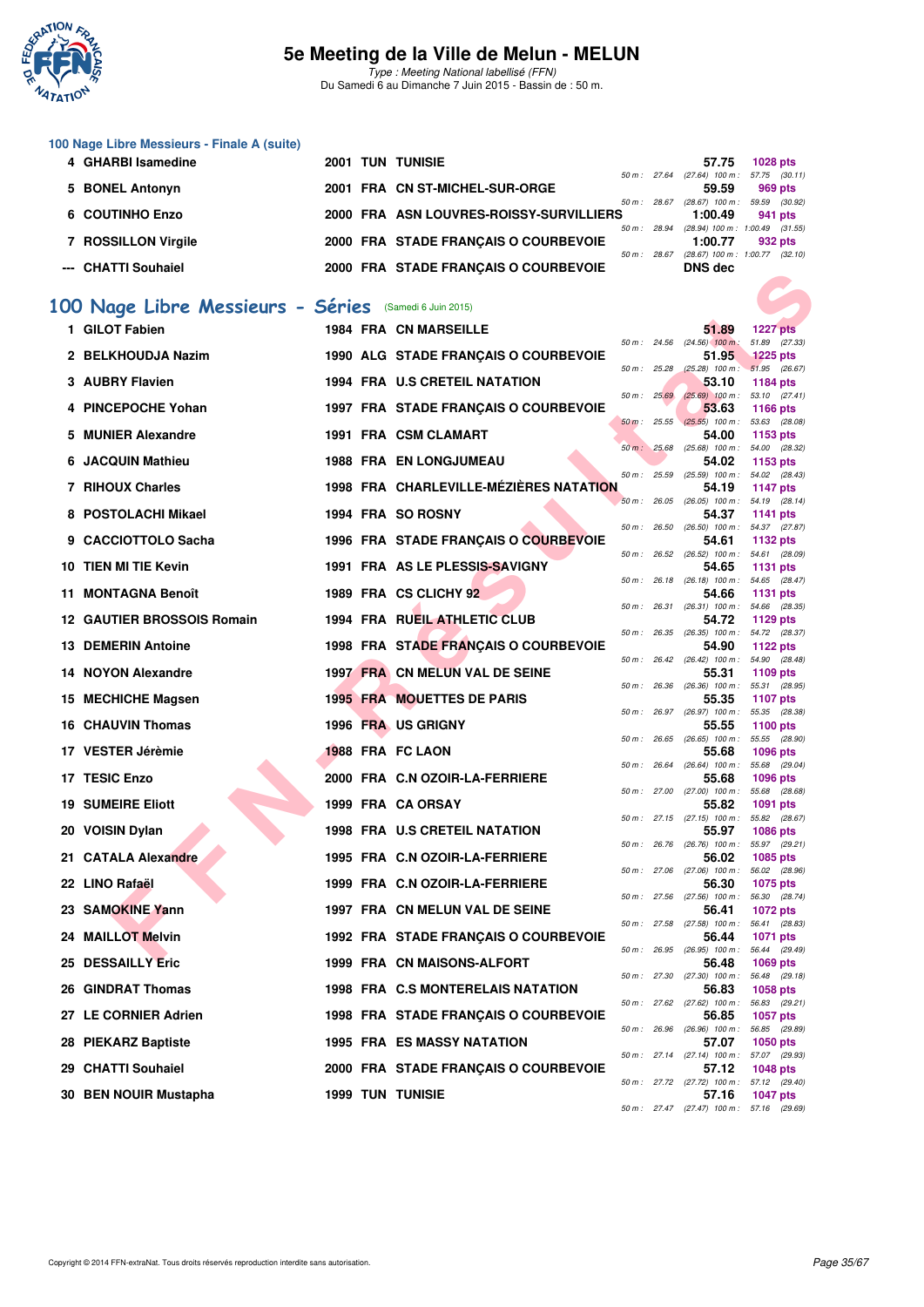

**100 Nage Libre Messieurs - Séries (suite)**

#### **5e Meeting de la Ville de Melun - MELUN**

|     | 31 LANGLOIS Guillaume      |  | <b>1999 FRA ES MASSY NATATION</b>        |             |       | 57.23                                               | 1045 pts                         |  |
|-----|----------------------------|--|------------------------------------------|-------------|-------|-----------------------------------------------------|----------------------------------|--|
|     | <b>32 MALTESTE Tristan</b> |  | 1999 FRA CN FONTAINEBLEAU-AVON           |             |       | 50 m: 27.79 (27.79) 100 m: 57.23 (29.44)<br>57.29   | 1043 pts                         |  |
| 33  | <b>CLOSIER Cyril</b>       |  | 2000 FRA CN VAL MAUBUEE                  |             |       | 50 m: 27.40 (27.40) 100 m: 57.29 (29.89)<br>57.41   | 1039 pts                         |  |
|     | 34 RICHTER Neil            |  | 1999 FRA SEINE-SAINT-DENIS               |             |       | 50 m: 27.73 (27.73) 100 m: 57.41 (29.68)<br>57.50   | <b>1036 pts</b>                  |  |
| 35  | <b>GICQUEL Kylian</b>      |  | 1999 FRA NOGENT NATATION 94              | 50 m: 26.83 |       | $(26.83)$ 100 m : 57.50 $(30.67)$<br>57.57          | <b>1034 pts</b>                  |  |
|     | 36 LESPRIT Paul            |  | 1999 FRA U.S CRETEIL NATATION            |             |       | 50 m: 27.81 (27.81) 100 m: 57.57 (29.76)<br>57.68   | <b>1030 pts</b>                  |  |
| 37. | <b>GERMAIN Alexandre</b>   |  | 1998 FRA C.N OZOIR-LA-FERRIERE           |             |       | 50 m : 28.02 (28.02) 100 m : 57.68 (29.66)<br>57.72 | 1029 $pts$                       |  |
| 38  | <b>MAUPETIT Romain</b>     |  | <b>1999 FRA DAUPHINS LE COTEAU</b>       |             |       | 50 m: 28.11 (28.11) 100 m: 57.72 (29.61)<br>57.84   | 1025 pts                         |  |
|     | 39 FOURMY Matéo            |  | 2000 FRA ES MASSY NATATION               | 50 m: 27.50 |       | $(27.50)$ 100 m : 57.84 $(30.34)$<br>57.88          | <b>1024 pts</b>                  |  |
|     | 40 MAZAUD Guillaume        |  | <b>1997 FRA CN BRUNOY-ESSONNE</b>        |             |       | 50 m: 27.91 (27.91) 100 m: 57.88 (29.97)<br>57.95   | <b>1021 pts</b>                  |  |
|     | 41 LEBEL Aurélien          |  | 1992 FRA CND LA FERTÉ-SOUS-JOUARRE       |             |       | $50 m$ : 28.02 (28.02) 100 m :<br>57.97             | 57.95 (29.93)<br><b>1021 pts</b> |  |
|     | 42 SAHBANI Sami            |  | <b>1999 FRA COLOMBES NATATION</b>        | $50 m$ :    | 26.98 | (26.98) 100 m: 57.97 (30.99)<br>57.98               | <b>1020 pts</b>                  |  |
|     | 43 PAPORE Jacques          |  | <b>1998 FRA VILLIERS SPORTS JEUNESSE</b> | $50 m$ :    |       | 27.62 (27.62) 100 m: 57.98 (30.36)<br>57.99         | <b>1020 pts</b>                  |  |
| 44  | <b>SEMLER Romain</b>       |  | 1989 FRA CN MELUN VAL DE SEINE           |             |       | 50 m: 27.35 (27.35) 100 m: 57.99 (30.64)<br>58.17   | <b>1014 pts</b>                  |  |
|     | 45 GHARBI Isamedine        |  | <b>2001 TUN TUNISIE</b>                  | 50 m: 28.39 |       | $(28.39)$ 100 m : 58.17 $(29.78)$<br>58.24          | 1012 pts                         |  |
|     | <b>46 BAUDIME Loïc</b>     |  | 1998 FRA CN MELUN VAL DE SEINE           | 50 m: 28.43 |       | $(28.43)$ 100 m :<br>58.27                          | 58.24 (29.81)<br>1011 pts        |  |
| 47  | <b>MILHAU Marius</b>       |  | 1997 FRA AS LE PLESSIS-SAVIGNY           | 50 m: 27.83 |       | (27.83) 100 m : 58.27 (30.44)<br>58.40              | <b>1007 pts</b>                  |  |
| 48. | UJKA Yoan                  |  | 1999 FRA STADE FRANÇAIS O COURBEVOIE     | 50 m: 28.45 |       | $(28.45)$ 100 m :<br>58.46                          | 58.40 (29.95)<br>1005 pts        |  |
| 49  | <b>STURMACH Esteban</b>    |  | 1999 FRA ASN LOUVRES-ROISSY-SURVILLIERS  | 50 m: 26.99 |       | $(26.99)$ 100 m :<br>58.54                          | 58.46 (31.47)<br><b>1002 pts</b> |  |
|     | 50 DUPLESSIS Philippe      |  | 1987 FRA ASS DES SPORTS DE CHELLES       |             |       | 50 m : 27.85 (27.85) 100 m :<br>58.55               | 58.54 (30.69)<br>1002 pts        |  |
| 51. | <b>PEREIRA Thomas</b>      |  | <b>1999 FRA SEINE-SAINT-DENIS</b>        |             |       | 50 m: 27.65 (27.65) 100 m: 58.55 (30.90)<br>58.65   | 999 pts                          |  |
|     | 52 SEGUIN Rémi             |  | 1997 FRA CN MELUN VAL DE SEINE           |             |       | 50 m: 28.03 (28.03) 100 m: 58.65 (30.62)<br>58.67   | 998 pts                          |  |
|     | 53 MARTINS Dimitry         |  | <b>1998 FRA US GRIGNY</b>                |             |       | 50 m : 27.77 (27.77) 100 m :<br>58.85               | 58.67 (30.90)<br>992 pts         |  |
| 54. | <b>ROSSILLON Virgile</b>   |  | 2000 FRA STADE FRANÇAIS O COURBEVOIE     | 50 m: 27.95 |       | (27.95) 100 m : 58.85 (30.90)<br>58.90              | 991 pts                          |  |
|     | 55 POTHIN Matthias         |  | 1999 FRA STADE FRANÇAIS O COURBEVOIE     |             |       | 50 m: 28.46 (28.46) 100 m: 58.90 (30.44)<br>58.94   | 989 pts                          |  |
|     | 56 CHERIER Augustin        |  | 1998 FRA CN ST-MICHEL-SUR-ORGE           |             |       | 50 m: 27.74 (27.74) 100 m: 58.94 (31.20)<br>58.97   | 988 pts                          |  |
|     | 57 GUERNALEC Erwann        |  | 2001 FRA CN MAISONS-ALFORT               |             |       | 50 m: 28.15 (28.15) 100 m: 58.97 (30.82)<br>59.10   | 984 pts                          |  |
|     | 58 TULARD Floran           |  | <b>1996 FRA EN LONGJUMEAU</b>            |             |       | 50 m: 28.60 (28.60) 100 m: 59.10 (30.50)<br>59.33   | 977 pts                          |  |
|     | 59 PONCIN Charles          |  | 1998 FRA U.S CRETEIL NATATION            |             |       | 50 m: 28.41 (28.41) 100 m: 59.33 (30.92)<br>59.34   | 977 pts                          |  |
|     | 60 VAN GOOR Philippe       |  | 1980 FRA VILLIERS SPORTS JEUNESSE        |             |       | 50 m: 27.81 (27.81) 100 m: 59.34 (31.53)<br>59.40   | 975 pts                          |  |
|     | 61 AMIRAULT Lucas          |  | <b>1994 FRA ST-GEORGES ARGENTEUIL</b>    |             |       | 50 m: 28.31 (28.31) 100 m: 59.40 (31.09)<br>59.44   | 974 pts                          |  |
|     | 62 JAAFAR Ali              |  | 1998 SYR CS CLICHY 92                    |             |       | 50 m : 28.64 (28.64) 100 m : 59.44 (30.80)<br>59.45 | 973 pts                          |  |
|     | 63 CHEDRI Samy             |  | 1997 FRA CN MELUN VAL DE SEINE           |             |       | 50 m: 27.97 (27.97) 100 m: 59.45 (31.48)<br>59.56   | 970 pts                          |  |
|     | 64 COUTINHO Enzo           |  | 2000 FRA ASN LOUVRES-ROISSY-SURVILLIERS  |             |       | 50 m: 27.84 (27.84) 100 m: 59.56 (31.72)<br>59.60   | 969 pts                          |  |
|     | 65 BONEL Antonyn           |  | 2001 FRA CN ST-MICHEL-SUR-ORGE           |             |       | 50 m : 28.62 (28.62) 100 m : 59.60 (30.98)<br>59.64 | 967 pts                          |  |
|     | 66 FLITZ Tom               |  | 1999 FRA AS LE PLESSIS-SAVIGNY           |             |       | 50 m: 28.75 (28.75) 100 m: 59.64 (30.89)<br>59.66   | 967 pts                          |  |
|     |                            |  |                                          |             |       | 50 m : 28.35 (28.35) 100 m : 59.66 (31.31)          |                                  |  |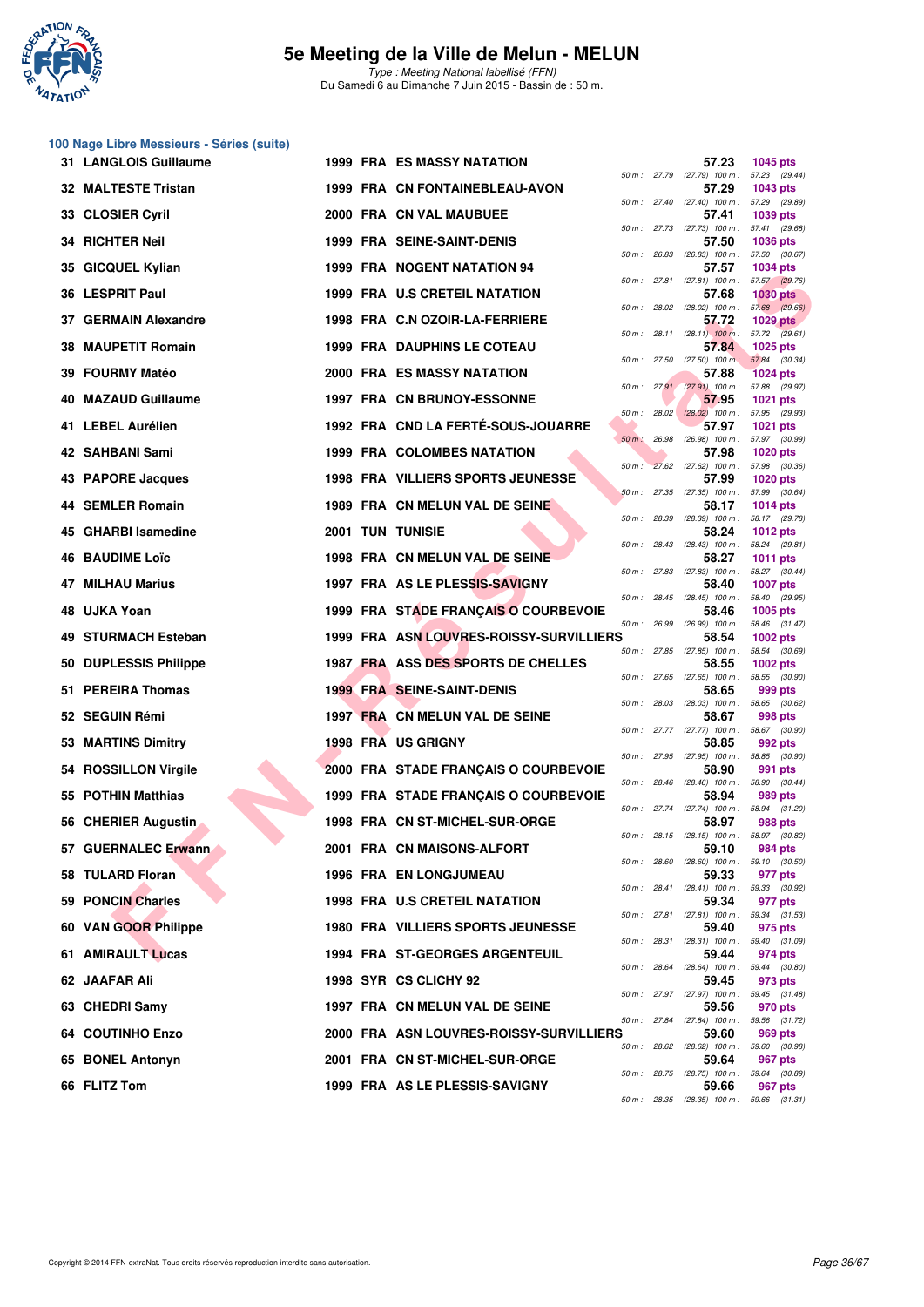

**100 Nage Libre Messieurs - Séries (suite)**

### **5e Meeting de la Ville de Melun - MELUN**

|     | 67 SVAN Viktor                |  | <b>2000 SWE SUEDE</b>                    |                |                | 59.72                                                   | 965 pts |  |
|-----|-------------------------------|--|------------------------------------------|----------------|----------------|---------------------------------------------------------|---------|--|
| 68. | <b>PHUNG Quentin</b>          |  | 1997 FRA ANTONY NATATION                 | 50 m : 28.79   |                | (28.79) 100 m : 59.72 (30.93)<br>59.74                  | 964 pts |  |
| 69  | <b>ARMAND Jason</b>           |  | 1998 FRA CN ST-MICHEL-SUR-ORGE           |                |                | 50 m: 28.73 (28.73) 100 m: 59.74 (31.01)<br>59.75       | 964 pts |  |
|     | 70 POZZO Enzo                 |  | 1999 FRA AS NATATION RAINCY              |                |                | 50 m: 28.34 (28.34) 100 m: 59.75 (31.41)<br>59.79       | 963 pts |  |
| 71  | <b>PERIGAUD Stanislas</b>     |  | 1997 FRA AS LE PLESSIS-SAVIGNY           |                |                | 50 m: 28.37 (28.37) 100 m: 59.79 (31.42)<br>59.82       | 962 pts |  |
|     | 72 BUGLER Enzo                |  | 2001 FRA SEINE-SAINT-DENIS               |                |                | 50 m: 28.35 (28.35) 100 m: 59.82 (31.47)<br>59.90       | 959 pts |  |
|     | 73 MEKHZOUNI Samy             |  | 1999 FRA U.S CRETEIL NATATION            |                | 50 m : 28.34   | $(28.34)$ 100 m : 59.90 $(31.56)$<br>59.93              | 958 pts |  |
|     | 74 BENAZET Julien             |  | 1999 FRA CN MELUN VAL DE SEINE           |                |                | 50 m : 28.32 (28.32) 100 m : 59.93 (31.61)<br>59.98     | 957 pts |  |
| 75  | <b>BRUNET-PEYRAUD Thibaud</b> |  | 1999 FRA CN MAISONS-ALFORT               | 50 m: 27.66    |                | $(27.66)$ 100 m : 59.98 $(32.32)$<br>1:00.01            | 956 pts |  |
|     |                               |  |                                          |                | 50 m: 28.70    | $(28.70)$ 100 m : 1:00.01 $(31.31)$                     |         |  |
| 76  | <b>BANOS Benjamin</b>         |  | 2000 FRA CN BRUNOY-ESSONNE               |                | $50 m$ : 28.69 | 1:00.02<br>$(28.69)$ 100 m : 1:00.02 $(31.33)$          | 955 pts |  |
|     | 77 MERCIER Pierre-Emmanuel    |  | 1998 FRA CN FONTAINEBLEAU-AVON           | $50 m$ : 29.35 |                | 1:00.04<br>(29.35) 100 m: 1:00.04 (30.69)               | 955 pts |  |
| 78  | <b>CRASSOUS Thomas</b>        |  | 1999 FRA STADE FRANÇAIS O COURBEVOIE     |                |                | 1:00.15<br>50 m: 29.42 (29.42) 100 m: 1:00.15 (30.73)   | 951 pts |  |
|     | 79 PEYPELUT Thibault          |  | <b>1995 FRA VILLIERS SPORTS JEUNESSE</b> | 50 m: 28.43    |                | 1:00.27<br>$(28.43)$ 100 m : 1:00.27 $(31.84)$          | 947 pts |  |
| 80  | <b>BOUHIER Remy</b>           |  | 1998 FRA CS CLICHY 92                    |                |                | 1:00.29<br>50 m: 28.73 (28.73) 100 m: 1:00.29 (31.56)   | 947 pts |  |
|     | 81 FAUTRA Yohan               |  | 2000 FRA AQUA CLUB PONTAULT-ROISSY       |                | 50 m : 29.27   | 1:00.31<br>(29.27) 100 m: 1:00.31 (31.04)               | 946 pts |  |
|     | <b>82 AITKACI Carl</b>        |  | 2001 FRA STADE FRANÇAIS O COURBEVOIE     | 50 m : 29.80   |                | 1:00.39<br>(29.80) 100 m : 1:00.39 (30.59)              | 944 pts |  |
| 82  | <b>DOUMENGE Raphael</b>       |  | 2000 FRA CS CLICHY 92                    |                |                | 1:00.39                                                 | 944 pts |  |
|     | 84 COSSON Benjamin            |  | 2000 FRA ASS DES SPORTS DE CHELLES       | 50 m: 29.26    |                | $(29.26)$ 100 m : 1:00.39 $(31.13)$<br>1:00.48          | 941 pts |  |
| 85  | <b>REUILLON Louis</b>         |  | 2000 FRA CN MAISONS-ALFORT               |                | 50 m : 29.24   | (29.24) 100 m: 1:00.48 (31.24)<br>1:00.63               | 936 pts |  |
| 86  | <b>MAHTALI Adel-Yanis</b>     |  | 1999 FRA US GRIGNY                       |                |                | 50 m: 29.20 (29.20) 100 m: 1:00.63 (31.43)<br>1:00.68   | 935 pts |  |
| 86  | <b>POUSSIN Gaétan</b>         |  | 2000 FRA C.N OZOIR-LA-FERRIERE           | 50 m: 29.10    |                | $(29.10)$ 100 m : 1:00.68 $(31.58)$<br>1:00.68          | 935 pts |  |
| 88  | <b>ZEINATY Paul</b>           |  | 2001 FRA STADE FRANÇAIS O COURBEVOIE     |                |                | 50 m: 29.11 (29.11) 100 m: 1:00.68 (31.57)<br>1:00.81   | 931 pts |  |
|     | 89 HANINI Alexis              |  | 1991 FRA LE MÉE-SUR-SEINE NATATION       | 50 m: 29.02    |                | (29.02) 100 m: 1:00.81 (31.79)<br>1:00.87               | 929 pts |  |
| 90  | <b>BENALI Sami</b>            |  | <b>1998 FRA CN MAISONS-ALFORT</b>        |                | 50 m : 29.19   | (29.19) 100 m: 1:00.87 (31.68)<br>1:00.97               | 926 pts |  |
|     | 91 CHARBONNEL Alexandre       |  | 2000 FRA CN BRUNOY-ESSONNE               |                |                | 50 m: 29.47 (29.47) 100 m: 1:00.97 (31.50)<br>1:00.98   | 925 pts |  |
|     | 91 CATINEL-ARAMINTHE Keran    |  | 2001 FRA U.S CRETEIL NATATION            | 50 m : 29.20   |                | $(29.20)$ 100 m : 1:00.98 $(31.78)$<br>1:00.98          | 925 pts |  |
|     |                               |  | 1994 FRA CN VAL MAUBUEE                  | 50 m : 29.68   |                | $(29.68)$ 100 m : 1:00.98 $(31.30)$                     |         |  |
|     | 93 LANTERMINO Romain          |  |                                          |                |                | 1:00.99<br>50 m: 29.77 (29.77) 100 m: 1:00.99 (31.22)   | 925 pts |  |
|     | 94 KEO Rama                   |  | 1997 FRA CN VAL MAUBUEE                  |                |                | 1:01.03<br>50 m: 28.64 (28.64) 100 m: 1:01.03 (32.39)   | 924 pts |  |
|     | 95 GUIGOU Pierre-Lucas        |  | 2000 FRA U.S CRETEIL NATATION            |                |                | 1:01.05<br>50 m: 29.52 (29.52) 100 m: 1:01.05 (31.53)   | 923 pts |  |
|     | 96 RAJAONA RAJAOFETRA Maxime  |  | 2001 FRA AQUA CLUB PONTAULT-ROISSY       |                |                | 1:01.06<br>50 m : 30.20 (30.20) 100 m : 1:01.06 (30.86) | 923 pts |  |
|     | 97 CETINER Sinan              |  | 1996 FRA NOGENT NATATION 94              |                |                | 1:01.26<br>50 m: 29.13 (29.13) 100 m: 1:01.26 (32.13)   | 917 pts |  |
|     | 98 DUWER Matthieu             |  | 1999 FRA CND LA FERTÉ-SOUS-JOUARRE       |                |                | 1:01.36<br>50 m : 29.06 (29.06) 100 m : 1:01.36 (32.30) | 914 pts |  |
|     | 99 BAGES Marlon               |  | 1998 FRA CN MAISONS-ALFORT               |                |                | 1:01.43<br>50 m: 29.78 (29.78) 100 m: 1:01.43 (31.65)   | 912 pts |  |
|     | 100 POUMAREDE Julien          |  | 2001 FRA CN ST-MICHEL-SUR-ORGE           |                |                | 1:01.49<br>50 m: 29.68 (29.68) 100 m: 1:01.49 (31.81)   | 910 pts |  |
|     | 101 BENLEKBIR Salim           |  | 1998 FRA AS NATATION RAINCY              |                |                | 1:01.54                                                 | 908 pts |  |
|     | 102 SAHBANI Ellias            |  | 2001 FRA COLOMBES NATATION               |                |                | 50 m : 29.18 (29.18) 100 m : 1:01.54 (32.36)<br>1:01.62 | 906 pts |  |

|          |       | 59.72                        | 965 pts                 |         |
|----------|-------|------------------------------|-------------------------|---------|
| $50 m$ : | 28.79 | $(28.79)$ 100 m :            | 59.72                   | (30.93) |
|          |       | 59.74                        | 964 pts                 |         |
| $50 m$ : | 28.73 | $(28.73)$ 100 m :            | 59.74                   | (31.01) |
|          |       | 59.75                        | 964 pts                 |         |
| $50 m$ : | 28.34 | $(28.34)$ 100 m :<br>59.79   | 59.75                   | (31.41) |
| $50 m$ : | 28.37 | $(28.37)$ 100 m :            | <b>963 pts</b><br>59.79 | (31.42) |
|          |       | 59.82                        | 962 pts                 |         |
| $50 m$ : | 28.35 | $(28.35)$ 100 m :            | 59.82                   | (31.47) |
|          |       | 59.90                        | 959 pts                 |         |
| $50 m$ : | 28.34 | $(28.34)$ 100 m :            | 59.90                   | (31.56) |
|          |       | 59.93                        | <b>958 pts</b>          |         |
| $50 m$ : | 28.32 | $(28.32)$ 100 m :            | 59.93                   | (31.61) |
|          |       | 59.98                        | 957 pts                 |         |
| $50 m$ : | 27.66 | $(27.66)$ 100 m :            | 59.98                   | (32.32) |
|          |       | 1:00.01                      | 956 pts                 |         |
| $50 m$ : | 28.70 | $(28.70)$ 100 m :            | 1:00.01                 | (31.31) |
| $50 m$ : | 28.69 | 1:00.02<br>$(28.69)$ 100 m : | 955 pts<br>1:00.02      | (31.33) |
|          |       | 1:00.04                      | 955 pts                 |         |
| $50 m$ : | 29.35 | (29.35) 100 m :              | 1:00.04                 | (30.69) |
|          |       | 1:00.15                      | 951 pts                 |         |
| $50 m$ : | 29.42 | (29.42) 100 m :              | 1:00.15                 | (30.73) |
|          |       | 1:00.27                      | 947 pts                 |         |
| $50 m$ : | 28.43 | $(28.43) 100 m$ :            | 1:00.27                 | (31.84) |
|          |       | 1:00.29                      | 947 pts                 |         |
| $50 m$ : | 28.73 | $(28.73) 100 m$ :            | 1:00.29                 | (31.56) |
|          |       | 1:00.31                      | 946 pts                 |         |
| $50 m$ : | 29.27 | (29.27) 100 m :              | 1:00.31                 | (31.04) |
|          |       | 1:00.39                      | 944 pts<br>1:00.39      |         |
| $50 m$ : | 29.80 | (29.80) 100 m :<br>1:00.39   | 944 pts                 | (30.59) |
| $50 m$ : | 29.26 | (29.26) 100 m :              | 1:00.39                 | (31.13) |
|          |       | 1:00.48                      | 941 pts                 |         |
| $50 m$ : | 29.24 | (29.24) 100 m :              | 1:00.48                 | (31.24) |
|          |       | 1:00.63                      | 936 pts                 |         |
| $50 m$ : | 29.20 | (29.20) 100 m :              | 1:00.63                 | (31.43) |
|          |       | 1:00.68                      | 935 pts                 |         |
| $50 m$ : | 29.10 | $(29.10) 100 m$ :            | 1:00.68                 | (31.58) |
|          |       | 1:00.68                      | 935 pts                 |         |
| $50 m$ : | 29.11 | $(29.11)$ 100 m :            | 1:00.68                 | (31.57) |
|          | 29.02 | 1:00.81                      | 931 pts                 |         |
| $50 m$ : |       | (29.02) 100 m :<br>1:00.87   | 1:00.81<br>929 pts      | (31.79) |
| $50 m$ : | 29.19 | (29.19) 100 m :              | 1:00.87                 | (31.68) |
|          |       | 1:00.97                      | 926 pts                 |         |
| $50 m$ : | 29.47 | (29.47) 100 m :              | 1:00.97                 | (31.50) |
|          |       | 1:00.98                      | 925 pts                 |         |
| $50 m$ : | 29.20 | (29.20) 100 m :              | 1:00.98                 | (31.78) |
|          |       | 1:00.98                      | 925 pts                 |         |
| $50 m$ : | 29.68 | $(29.68) 100 m$ :            | 1:00.98                 | (31.30) |
|          |       | 1:00.99                      | 925 pts                 |         |
| 50 m :   | 29.77 | $(29.77)$ 100 m :            | 1:00.99                 | (31.22) |
|          | 28.64 | 1:01.03<br>$(28.64) 100 m$ : | 924 pts<br>1:01.03      |         |
| $50 m$ : |       | 1:01.05                      | 923 pts                 | (32.39) |
| $50 m$ : | 29.52 | $(29.52)$ 100 m :            | 1:01.05                 | (31.53) |
|          |       | 1:01.06                      | 923 pts                 |         |
| $50 m$ : | 30.20 | $(30.20)$ 100 m :            | 1:01.06                 | (30.86) |
|          |       | 1:01.26                      | 917 pts                 |         |
| 50 m :   | 29.13 | (29.13) 100 m :              | 1:01.26                 | (32.13) |
|          |       | 1:01.36                      | 914 pts                 |         |
| $50 m$ : | 29.06 | $(29.06)$ 100 m :            | 1:01.36                 | (32.30) |
|          |       | 1:01.43                      | 912 pts                 |         |
| $50 m$ : | 29.78 | $(29.78) 100 m$ :            | 1:01.43                 | (31.65) |
|          |       | 1:01.49                      | 910 pts                 |         |
| 50 m :   | 29.68 | $(29.68) 100 m$ :            | 1:01.49                 | (31.81) |
| $50 m$ : | 29.18 | 1:01.54<br>$(29.18) 100 m$ : | 908 pts<br>1:01.54      | (32.36) |
|          |       | 1:01.62                      | <b>906 pts</b>          |         |
| $50 m$ : | 29.64 | $(29.64) 100 m$ :            | 1:01.62                 | (31.98) |
|          |       |                              |                         |         |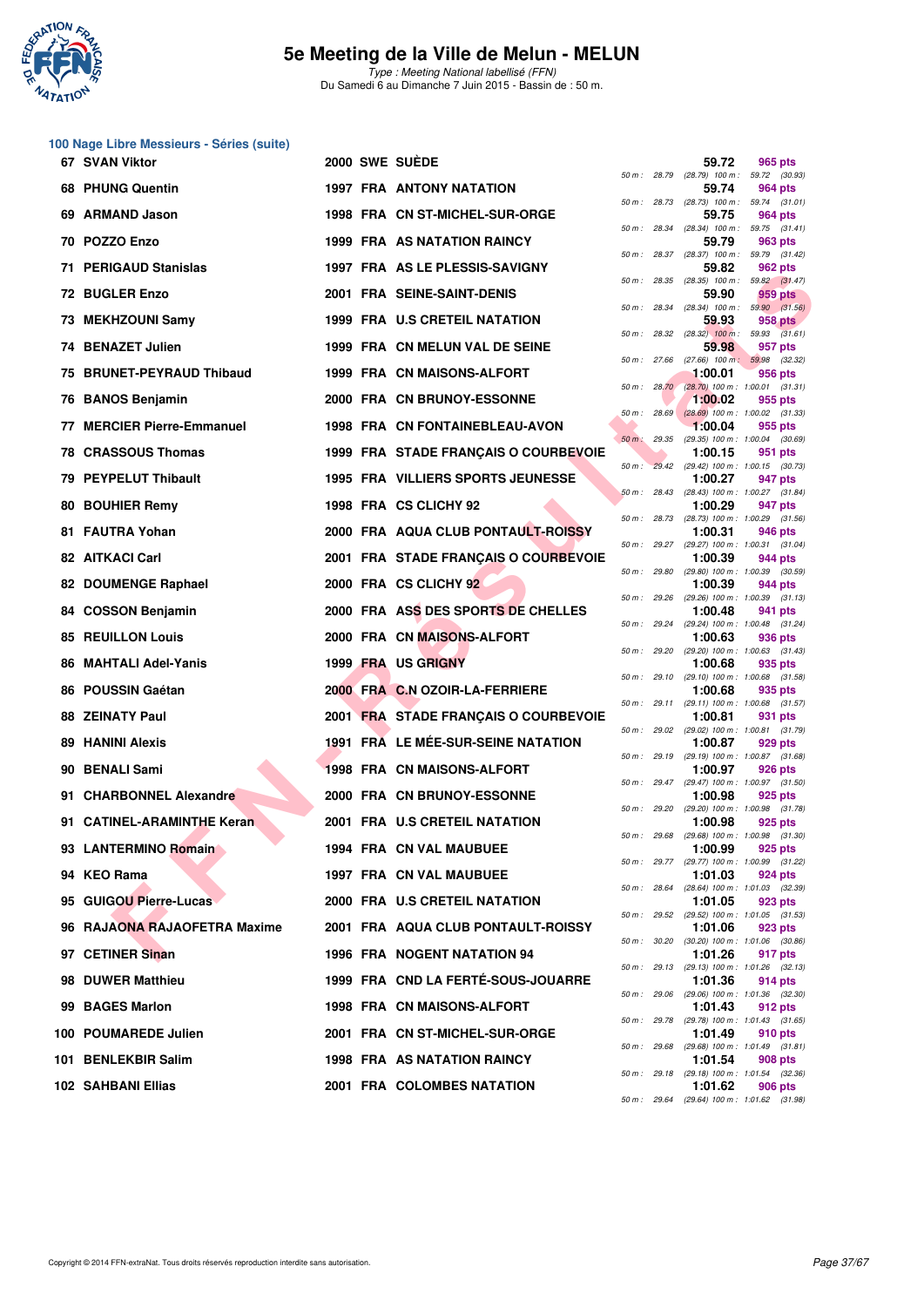

| 100 Nage Libre Messieurs - Séries (suite) |  |                                           |              |              |         |                                                         |
|-------------------------------------------|--|-------------------------------------------|--------------|--------------|---------|---------------------------------------------------------|
| 102 RACINE Mickaël                        |  | <b>1998 FRA CN BRUNOY-ESSONNE</b>         |              | 50 m : 29.93 | 1:01.62 | 906 pts<br>(29.93) 100 m: 1:01.62 (31.69)               |
| 104 MIJON Louis                           |  | 1999 FRA CN MELUN VAL DE SEINE            |              |              | 1:01.63 | 906 pts<br>50 m: 29.16 (29.16) 100 m: 1:01.63 (32.47)   |
| 105 BENNADJI Aimen                        |  | 2000 FRA ES NANTERRE                      |              | 50 m : 29.62 | 1:01.86 | 899 pts<br>(29.62) 100 m: 1:01.86 (32.24)               |
| 106 HO Ly-Nam                             |  | <b>1999 FRA SN FRANCONVILLE</b>           |              |              | 1:02.01 | 894 pts                                                 |
| <b>107 DUCANCEL Thibaud</b>               |  | <b>1986 FRA EN LONGJUMEAU</b>             | 50 m : 29.89 |              | 1:02.02 | (29.89) 100 m: 1:02.01 (32.12)<br>894 pts               |
| 108 RECOURSE Clément                      |  | 1998 FRA CN ST-MICHEL-SUR-ORGE            |              |              | 1:02.04 | 50 m : 29.07 (29.07) 100 m : 1:02.02 (32.95)<br>893 pts |
| 109 SAUVAGE Andy                          |  | <b>1999 FRA CN VAL MAUBUEE</b>            |              | 50 m : 29.63 | 1:02.09 | $(29.63)$ 100 m : 1:02.04 $(32.41)$<br>892 pts          |
| 110 ERNANDES Julien                       |  | 2000 FRA CS MEAUX NATATION                |              | 50 m : 28.88 | 1:02.24 | $(28.88)$ 100 m : 1:02.09 $(33.21)$<br>887 pts          |
| 111 DANIELSSON Jesper                     |  | 2000 SWE SUEDE                            |              | 50 m : 29.53 | 1:02.26 | (29.53) 100 m: 1:02.24 (32.71)<br>886 pts               |
| 112 PRIEUX Vincent                        |  | <b>1982 FRA AS EMERAINVILLE</b>           |              | 50 m: 29.44  | 1:02.34 | (29.44) 100 m : 1:02.26 (32.82)<br>884 pts              |
| 113 PHONETHIPSVADS Alexandre              |  | 1998 FRA VILLIERS SPORTS JEUNESSE         |              | 50 m: 29.40  | 1:02.38 | $(29.40)$ 100 m : 1:02.34 $(32.94)$<br>883 pts          |
| 113 JAMAR Florian                         |  | <b>1998 FRA CN BRUNOY-ESSONNE</b>         |              | 50 m : 29.86 | 1:02.38 | (29.86) 100 m: 1:02.38 (32.52)<br>883 pts               |
| 115 SEGRET Guillaume                      |  | <b>1983 FRA LE MÉE-SUR-SEINE NATATION</b> | $50 m$ :     |              | 1:02.40 | 30.46 (30.46) 100 m : 1:02.38 (31.92)<br><b>882 pts</b> |
| 116 CHEVTCHOUK Cosma                      |  | 1999 FRA CS CLICHY 92                     |              |              | 1:02.46 | 50 m : 30.14 (30.14) 100 m : 1:02.40 (32.26)<br>880 pts |
| 117 FOURCART Alexandre                    |  | <b>2000 FRA PROVINS NATATION</b>          |              |              | 1:02.55 | 50 m: 29.09 (29.09) 100 m: 1:02.46 (33.37)<br>878 pts   |
| 118 LE LOHER Guillaume                    |  | 1998 FRA CS CLICHY 92                     |              |              | 1:02.63 | 50 m: 30.18 (30.18) 100 m: 1:02.55 (32.37)<br>875 pts   |
| 119 BENOUZIO Florian                      |  | 1999 FRA CN MELUN VAL DE SEINE            |              |              | 1:02.93 | 50 m: 29.17 (29.17) 100 m: 1:02.63 (33.46)<br>866 pts   |
| 120 CHAMBRAUD Charles                     |  | 2001 FRA COLOMBES NATATION                |              | 50 m : 29.50 | 1:03.02 | (29.50) 100 m : 1:02.93 (33.43)<br>864 pts              |
| 121 CABRELLI Benjamin                     |  | 1992 FRA AS EMERAINVILLE                  |              | 50 m : 29.71 | 1:03.08 | (29.71) 100 m: 1:03.02 (33.31)<br>862 pts               |
| 122 DRULHE Thibault                       |  | 2001 FRA VILLIERS SPORTS JEUNESSE         |              |              | 1:03.11 | 50 m: 29.16 (29.16) 100 m: 1:03.08 (33.92)              |
|                                           |  |                                           | 50 m : 30.68 |              |         | 861 pts<br>$(30.68)$ 100 m : 1:03.11 $(32.43)$          |
| 123 VO Alexis                             |  | <b>1999 FRA CN VAL MAUBUEE</b>            |              |              | 1:03.14 | 860 pts<br>50 m: 29.83 (29.83) 100 m: 1:03.14 (33.31)   |
| 124 THEPAULT Tristan                      |  | <b>1998 FRA AS NATATION RAINCY</b>        | 50 m: 29.58  |              | 1:03.24 | 857 pts<br>(29.58) 100 m: 1:03.24 (33.66)               |
| 125 BOUALI Farès                          |  | 2001 FRA USNSP NEMOURS                    |              | 50 m : 29.46 | 1:03.31 | 855 pts<br>(29.46) 100 m: 1:03.31 (33.85)               |
| 126 HEGMEGI Oscar                         |  | 2001 SWE SUEDE                            |              |              | 1:03.32 | 855 pts<br>50 m: 29.95 (29.95) 100 m: 1:03.32 (33.37)   |
| 127 BOUDRAR Ayman                         |  | 2000 FRA U.S CRETEIL NATATION             |              |              | 1:03.39 | 853 pts<br>50 m : 29.65 (29.65) 100 m : 1:03.39 (33.74) |
| 128 MARY David                            |  | 2000 FRA US GRIGNY                        |              |              | 1:03.43 | 851 pts<br>50 m: 30.00 (30.00) 100 m: 1:03.43 (33.43)   |
| 129 LEGER Anthony                         |  | 1999 FRA AS LE PLESSIS-SAVIGNY            |              |              | 1:03.50 | 849 pts<br>50 m: 30.89 (30.89) 100 m: 1:03.50 (32.61)   |
| <b>129 VINSON Antoine</b>                 |  | <b>2000 FRA AS NATATION RAINCY</b>        |              |              | 1:03.50 | 849 pts<br>50 m: 30.26 (30.26) 100 m: 1:03.50 (33.24)   |
| 131 PAWLICKI Dylan                        |  | 2000 FRA SEINE-SAINT-DENIS                |              | 50 m : 30.72 | 1:03.55 | 848 pts<br>(30.72) 100 m: 1:03.55 (32.83)               |
| 132 CHENET Marceau                        |  | 1998 FRA AQUATIC CLUB CLAYE-SOUILLY       |              |              | 1:03.56 | 848 pts<br>50 m: 30.64 (30.64) 100 m: 1:03.56 (32.92)   |
| 133 COCHON Alexandre                      |  | 2000 FRA PONT-AUDEMER NAUTIC CLUB         |              |              | 1:03.65 | 845 pts<br>50 m : 30.05 (30.05) 100 m : 1:03.65 (33.60) |
| 134 MALIE Antony                          |  | 1997 FRA CN MELUN VAL DE SEINE            |              |              | 1:03.72 | 843 pts                                                 |
| 135 AZZIOU Sami                           |  | 2001 FRA COLOMBES NATATION                |              |              | 1:03.88 | 50 m: 30.15 (30.15) 100 m: 1:03.72 (33.57)<br>838 pts   |
| 136 CAMMAGE Mathieu                       |  | 1999 FRA AS LE PLESSIS-SAVIGNY            |              |              | 1:03.91 | 50 m : 30.40 (30.40) 100 m : 1:03.88 (33.48)<br>837 pts |
| 137 BALLOT Paul                           |  | 2000 FRA NANGIS NATATION                  |              |              | 1:03.97 | 50 m : 30.28 (30.28) 100 m : 1:03.91 (33.63)<br>836 pts |
| 138 CAMUS Loïc                            |  | 2001 FRA ES MASSY NATATION                |              | 50 m : 30.83 | 1:04.12 | $(30.83)$ 100 m : 1:03.97 $(33.14)$<br>831 pts          |
| 139 GENESTIER Ronan                       |  | 1999 FRA ASS DES SPORTS DE CHELLES        |              |              | 1:04.27 | 827 pts                                                 |

|          |       | 1:01.62                      | 906 pts                               |
|----------|-------|------------------------------|---------------------------------------|
| 50 m :   | 29.93 | (29.93) 100 m :              | 1:01.62 (31.69)                       |
| 50 m :   | 29.16 | 1:01.63<br>$(29.16) 100 m$ : | 906 pts<br>1:01.63<br>(32.47)         |
|          |       | 1:01.86                      | <b>899 pts</b>                        |
| $50 m$ : | 29.62 | (29.62) 100 m :              | 1:01.86 (32.24)                       |
| $50 m$ : | 29.89 | 1:02.01                      | 894 pts                               |
|          |       | (29.89) 100 m :<br>1:02.02   | (32.12)<br>1:02.01<br>894 pts         |
| $50 m$ : | 29.07 | (29.07) 100 m :              | 1:02.02 (32.95)                       |
|          |       | 1:02.04                      | 893 pts                               |
| $50 m$ : | 29.63 | (29.63) 100 m :<br>1:02.09   | $1:02.04$ $(32.41)$<br><b>892 pts</b> |
| $50 m$ : | 28.88 | $(28.88)$ 100 m :            | (33.21)<br>1:02.09                    |
|          |       | 1:02.24                      | 887 pts                               |
| $50 m$ : | 29.53 | $(29.53)$ 100 m :            | 1:02.24 (32.71)                       |
| $50 m$ : | 29.44 | 1:02.26<br>$(29.44)$ 100 m : | 886 pts<br>(32.82)<br>1:02.26         |
|          |       | 1:02.34                      | 884 pts                               |
| 50 m :   | 29.40 | $(29.40)$ 100 m :            | 1:02.34 (32.94)                       |
| $50 m$ : | 29.86 | 1:02.38<br>(29.86) 100 m :   | 883 pts<br>1:02.38<br>(32.52)         |
|          |       | 1:02.38                      | 883 pts                               |
| $50 m$ : | 30.46 | $(30.46)$ 100 m :            | (31.92)<br>1:02.38                    |
|          |       | 1:02.40                      | <b>882 pts</b>                        |
| $50 m$ : | 30.14 | $(30.14) 100 m$ :<br>1:02.46 | 1:02.40<br>(32.26)<br>880 pts         |
| $50 m$ : | 29.09 | (29.09) 100 m :              | 1:02.46<br>(33.37)                    |
|          |       | 1:02.55                      | 878 pts                               |
| 50 m :   | 30.18 | $(30.18) 100 m$ :            | 1:02.55 (32.37)                       |
| $50 m$ : | 29.17 | 1:02.63<br>(29.17) 100 m :   | 875 pts<br>1:02.63<br>(33.46)         |
|          |       | 1:02.93                      | <b>866 pts</b>                        |
| $50 m$ : | 29.50 | $(29.50)$ 100 m :            | 1:02.93<br>(33.43)                    |
| 50 m :   | 29.71 | 1:03.02<br>(29.71) 100 m :   | 864 pts<br>1:03.02<br>(33.31)         |
|          |       | 1:03.08                      | 862 pts                               |
| $50 m$ : | 29.16 | $(29.16) 100 m$ :            | 1:03.08<br>(33.92)                    |
|          |       | 1:03.11                      | <b>861 pts</b>                        |
| $50 m$ : | 30.68 | $(30.68) 100 m$ :<br>1:03.14 | 1:03.11<br>(32.43)<br>860 pts         |
| $50 m$ : | 29.83 | (29.83) 100 m :              | 1:03.14<br>(33.31)                    |
|          | 29.58 | 1:03.24                      | 857 pts                               |
| $50 m$ : |       | (29.58) 100 m :<br>1:03.31   | 1:03.24 (33.66)<br>855 pts            |
| $50 m$ : | 29.46 | $(29.46) 100 m$ :            | 1:03.31<br>(33.85)                    |
|          |       | 1:03.32                      | 855 pts                               |
| $50 m$ : | 29.95 | $(29.95) 100 m$ :<br>1:03.39 | 1:03.32<br>(33.37)<br>853 pts         |
| $50 m$ : | 29.65 | (29.65) 100 m :              | 1:03.39 (33.74)                       |
|          |       | 1:03.43                      | 851 pts                               |
| $50 m$ : | 30.00 | $(30.00)$ 100 m :<br>1:03.50 | 1:03.43 (33.43)<br>849 pts            |
| 50 m:    | 30.89 | $(30.89)$ 100 m :            | $1:03.50$ $(32.61)$                   |
|          |       | 1:03.50                      | 849 pts                               |
| $50 m$ : | 30.26 | $(30.26)$ 100 m :            | 1:03.50<br>(33.24)                    |
| $50 m$ : | 30.72 | 1:03.55<br>$(30.72)$ 100 m : | 848 pts<br>1:03.55<br>(32.83)         |
|          |       | 1:03.56                      | 848 pts                               |
| 50 m :   | 30.64 | $(30.64)$ 100 m :            | 1:03.56<br>(32.92)                    |
| $50 m$ : | 30.05 | 1:03.65<br>$(30.05)$ 100 m : | 845 pts<br>1:03.65<br>(33.60)         |
|          |       | 1:03.72                      | 843 pts                               |
| $50 m$ : | 30.15 | $(30.15)$ 100 m :            | 1:03.72<br>(33.57)                    |
| $50 m$ : | 30.40 | 1:03.88<br>$(30.40)$ 100 m : | 838 pts<br>1:03.88<br>(33.48)         |
|          |       | 1:03.91                      | 837 pts                               |
| $50 m$ : | 30.28 | $(30.28)$ 100 m :            | 1:03.91<br>(33.63)                    |
|          |       | 1:03.97                      | <b>836 pts</b>                        |
| $50 m$ : | 30.83 | $(30.83)$ 100 m :<br>1:04.12 | 1:03.97<br>(33.14)<br>831 pts         |
|          |       | 1:04.27                      | 827 pts                               |
| 50 m :   | 30.95 |                              | $(30.95)$ 100 m : 1:04.27 $(33.32)$   |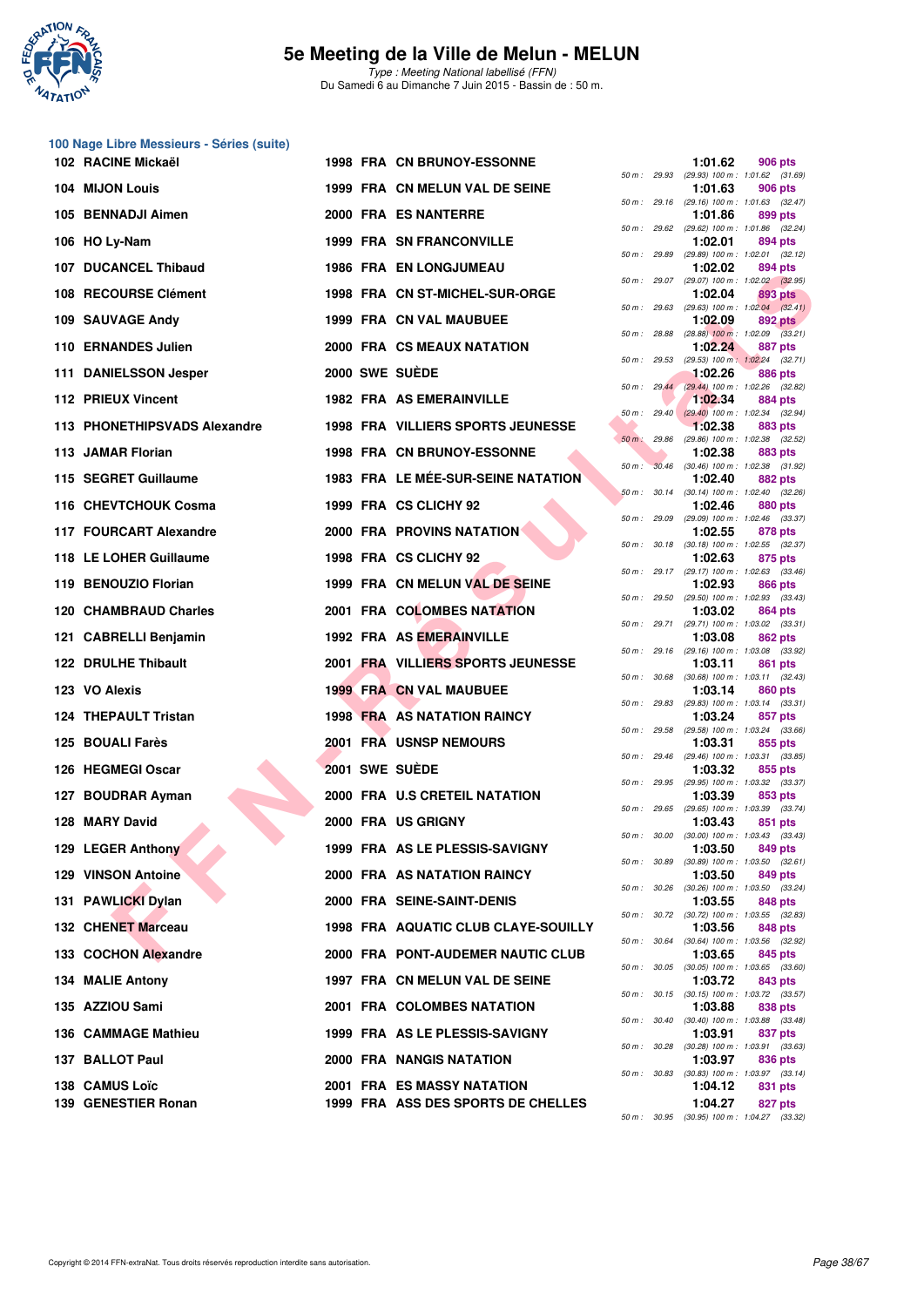

**100 Nage Libre Messieurs - Séries (suite)**

### **5e Meeting de la Ville de Melun - MELUN**

Type : Meeting National labellisé (FFN) Du Samedi 6 au Dimanche 7 Juin 2015 - Bassin de : 50 m.

|      | 140 LARUE Jean-Marie          |  | <b>1976 FRA AS EMERAINVILLE</b>     |              |              | 1:04.30 | 826 pts                                                        |
|------|-------------------------------|--|-------------------------------------|--------------|--------------|---------|----------------------------------------------------------------|
|      | 141 BERINGUE Raphael          |  | 2001 FRA CA ORSAY                   |              |              | 1:04.32 | 50 m : 29.39 (29.39) 100 m : 1:04.30 (34.91)<br>825 pts        |
|      | 142 CHIBANE Yanis             |  | 2001 FRA AQUA CLUB PONTAULT-ROISSY  |              |              | 1:04.37 | 50 m: 31.10 (31.10) 100 m: 1:04.32 (33.22)<br>824 pts          |
|      | 143 COURDOUAN Nathan          |  | <b>1999 FRA SN FRANCONVILLE</b>     |              |              | 1:04.44 | 50 m: 31.07 (31.07) 100 m: 1:04.37 (33.30)<br>822 pts          |
|      | 144 RAHAJARIMANANA Mendrika   |  | 2001 MAD US GRIGNY                  |              |              | 1:04.49 | 50 m: 29.93 (29.93) 100 m: 1:04.44 (34.51)<br>820 pts          |
|      | <b>145 DURAND Timothe</b>     |  | 1999 FRA CN VAL MAUBUEE             |              | 50 m : 30.10 | 1:04.51 | $(30.10)$ 100 m : 1:04.49 $(34.39)$<br>820 pts                 |
|      | 146 MEZIANE Rayane            |  | 2000 FRA ES NANTERRE                | 50 m : 30.29 |              | 1:04.82 | $(30.29)$ 100 m : 1:04.51 $(34.22)$<br>811 pts                 |
|      | <b>147 VINCENT Louis</b>      |  | <b>1999 FRA EN LONGJUMEAU</b>       |              |              | 1:04.95 | 50 m : 31.69 (31.69) 100 m : 1:04.82 (33.13)<br>807 pts        |
|      | 148 GARDON Rémi               |  | <b>1997 FRA PROVINS NATATION</b>    |              | 50 m : 30.31 | 1:05.02 | $(30.31)$ 100 m : 1:04.95 $(34.64)$<br>805 pts                 |
| 149. | <b>COUTURIER Valentin</b>     |  | <b>2001 FRA PROVINS NATATION</b>    |              |              | 1:05.14 | 50 m : 30.67 (30.67) 100 m : 1:05.02 (34.35)<br>802 pts        |
|      | 150 BELMOKHTAR Mohamed        |  | 1999 FRA LE MÉE-SUR-SEINE NATATION  |              |              | 1:05.55 | 50 m: 31.17 (31.17) 100 m: 1:05.14 (33.97)<br>790 pts          |
|      | 151 LAUX Julien               |  | 2000 FRA CS CLICHY 92               |              |              | 1:05.60 | 50 m : 31.01 (31.01) 100 m : 1:05.55 (34.54)<br>789 pts        |
|      | <b>152 LACQUEMENT Leo</b>     |  | 2001 FRA SO ROSNY                   | $50 m$ :     |              | 1:05.76 | 31.97 (31.97) 100 m : 1:05.60 (33.63)<br>784 pts               |
|      | 153 POIRIER Virgile           |  | 2000 FRA CS CLICHY 92               |              |              | 1:06.21 | 50 m: 31.30 (31.30) 100 m: 1:05.76 (34.46)<br>771 pts          |
|      | <b>154 LEBOURGEOIS Pierre</b> |  | 1998 FRA CND LA FERTÉ-SOUS-JOUARRE  |              |              | 1:06.40 | 50 m: 31.46 (31.46) 100 m: 1:06.21 (34.75)<br><b>766 pts</b>   |
|      | 155 NGOR Jean-Victor          |  | <b>1997 FRA CN VAL MAUBUEE</b>      |              |              | 1:06.56 | 50 m: 31.96 (31.96) 100 m: 1:06.40 (34.44)<br>761 pts          |
|      | 156 TATI Hakim                |  | 2000 FRA SN FRANCONVILLE            |              |              | 1:06.59 | 50 m : 30.90 (30.90) 100 m : 1:06.56 (35.66)<br>761 pts        |
|      | 157 GORE Kylian               |  | 2000 FRA SN FRANCONVILLE            |              | 50 m : 31.62 | 1:06.60 | $(31.62)$ 100 m : 1:06.59 $(34.97)$<br>760 pts                 |
|      | 158 AZAT Rhyan                |  | 2001 FRA CS CLICHY 92               |              |              | 1:06.73 | 50 m: 31.74 (31.74) 100 m: 1:06.60 (34.86)<br>757 pts          |
|      | 159 MOREAU Quentin            |  | <b>1998 FRA NANGIS NATATION</b>     |              |              | 1:06.83 | 50 m: 30.99 (30.99) 100 m: 1:06.73 (35.74)<br>754 pts          |
|      | 160 LEPLATRE Remy             |  | 2000 FRA CN ST-MICHEL-SUR-ORGE      |              |              | 1:06.96 | 50 m: 31.60 (31.60) 100 m: 1:06.83 (35.23)<br>750 pts          |
|      | 161 SAFHI Naël                |  | 2001 FRA AQUATIC CLUB CLAYE-SOUILLY |              |              | 1:07.00 | 50 m: 32.01 (32.01) 100 m: 1:06.96 (34.95)<br>749 pts          |
|      | 162 MOLON Antoine             |  | 2001 FRA CN MAISONS-ALFORT          |              |              | 1:07.09 | 50 m: 31.98 (31.98) 100 m: 1:07.00 (35.02)<br>747 pts          |
|      | 163 LEFRANC Jérémy            |  | 2000 FRA CND LA FERTÉ-SOUS-JOUARRE  |              |              | 1:07.24 | 50 m : 32.30 (32.30) 100 m : 1:07.09 (34.79)<br>743 pts        |
|      | 164 FERNANA Oussama           |  | <b>2001 FRA COLOMBES NATATION</b>   |              | 50 m : 31.58 | 1:07.40 | $(31.58)$ 100 m : 1:07.24 $(35.66)$<br>738 pts                 |
|      | <b>165 CLEMENT Thibault</b>   |  | <b>1999 FRA USNSP NEMOURS</b>       |              |              | 1:07.41 | 50 m: 32.55 (32.55) 100 m: 1:07.40 (34.85)<br>738 pts          |
|      | 166 POITOU Merlin             |  | 2001 FRA C.S MONTERELAIS NATATION   |              |              | 1:07.55 | 50 m: 31.19 (31.19) 100 m: 1:07.41 (36.22)<br>734 pts          |
|      | 167 BEZZAOUYA Merwane         |  | <b>1999 FRA AS NATATION RAINCY</b>  |              |              | 1:08.05 | 50 m : 32.42 (32.42) 100 m : 1:07.55 (35.13)<br><b>720 pts</b> |
|      | 167 MONTHEARD Owen            |  | 2001 FRA ASS DES SPORTS DE CHELLES  |              |              | 1:08.05 | 50 m : 30.99 (30.99) 100 m : 1:08.05 (37.06)<br><b>720 pts</b> |
|      | 169 BENBEKHTI Fayçal          |  | 2001 FRA TREMBLAY AC                |              |              | 1:08.48 | 50 m : 32.83 (32.83) 100 m : 1:08.05 (35.22)<br>709 pts        |
|      | 170 BOUALI Amir               |  | 2000 FRA USNSP NEMOURS              |              |              | 1:08.94 | 50 m: 33.07 (33.07) 100 m: 1:08.48 (35.41)<br>696 pts          |
|      | 171 OFFREDI Pierre            |  | 2001 FRA TREMBLAY AC                |              |              | 1:08.96 | 50 m : 32.71 (32.71) 100 m : 1:08.94 (36.23)<br>696 pts        |
|      | 172 YACOUB Ahcène             |  | 2001 FRA USC CONFLANS-STE-HONORINE  |              |              | 1:09.18 | 50 m : 32.80 (32.80) 100 m : 1:08.96 (36.16)<br>690 pts        |
|      | 173 MADULI Alexandre          |  | <b>1973 FRA USNSP NEMOURS</b>       |              |              | 1:09.76 | 50 m: 33.77 (33.77) 100 m: 1:09.18 (35.41)<br>675 pts          |
|      | 174 BON COLOMBEL Quentin      |  | <b>2001 FRA AS NATATION RAINCY</b>  |              |              | 1:09.90 | 50 m : 33.58 (33.58) 100 m : 1:09.76 (36.18)<br>671 pts        |
|      | 175 GATEUIL Corentin          |  | 2000 FRA ASS DES SPORTS DE CHELLES  |              |              | 1:10.17 | 50 m: 33.00 (33.00) 100 m: 1:09.90 (36.90)<br>664 pts          |
|      |                               |  |                                     |              |              |         | 50 m: 33.83 (33.83) 100 m: 1:10.17 (36.34)                     |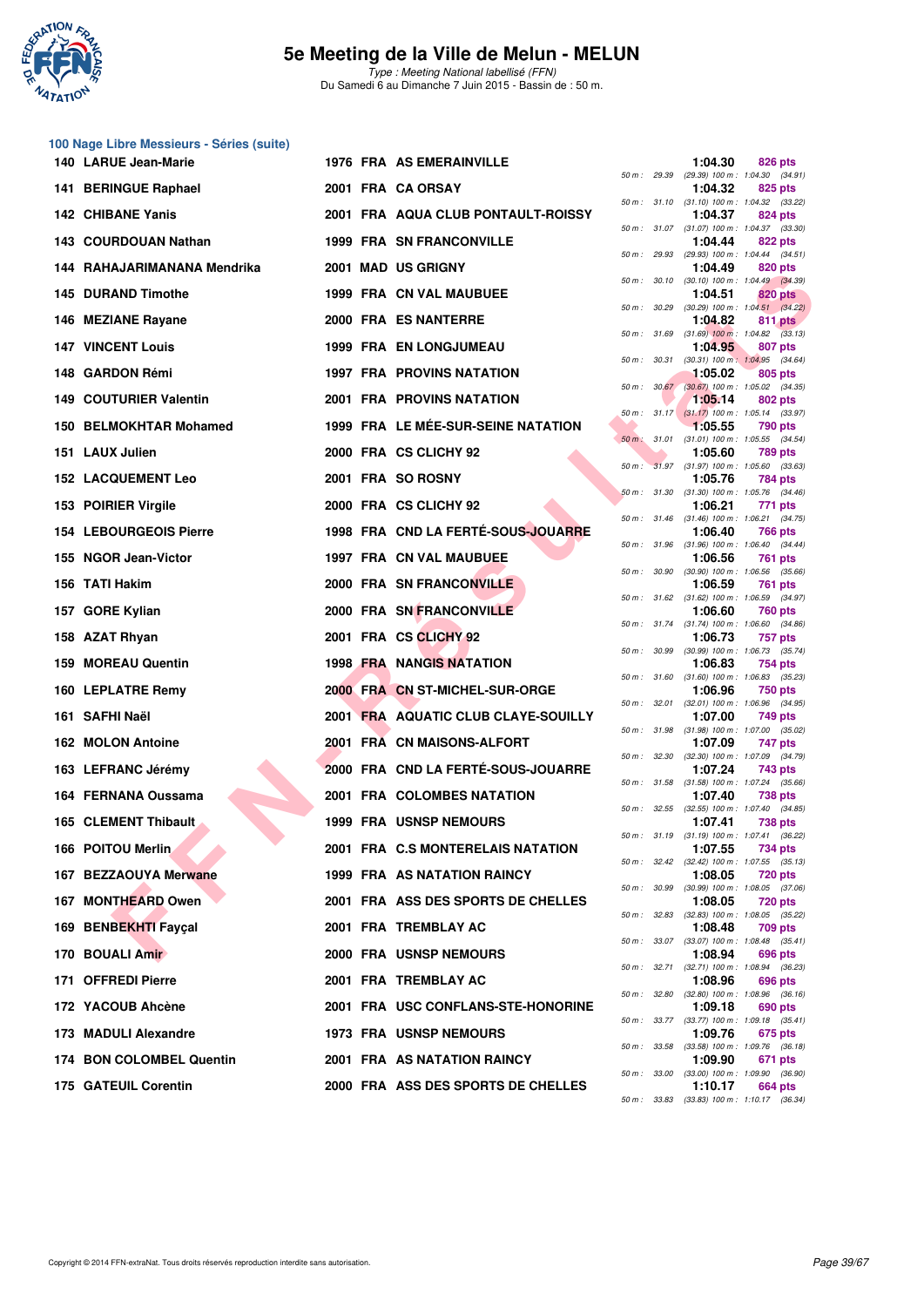

Type : Meeting National labellisé (FFN) Du Samedi 6 au Dimanche 7 Juin 2015 - Bassin de : 50 m.

| 100 Nage Libre Messieurs - Séries (suite) |  |
|-------------------------------------------|--|
| <b>47C EADIANOVILANADA</b>                |  |

| 176 FABIANSKI Ioannis             |  | 2000 FRA AS EMERAINVILLE           |                  |             | 1:11.65                                        | <b>626 pts</b> |
|-----------------------------------|--|------------------------------------|------------------|-------------|------------------------------------------------|----------------|
| 177 CHAMBRAUD Nicolas             |  | 2001 FRA CS CLICHY 92              | $50 m$ : $34.79$ |             | $(34.79)$ 100 m : 1:11.65 $(36.86)$<br>1:11.67 | 625 pts        |
|                                   |  |                                    |                  |             | 50 m: 34.49 (34.49) 100 m: 1:11.67 (37.18)     |                |
| 178 SOULIE Benjamin               |  | 2001 FRA AQUA CLUB PONTAULT-ROISSY |                  |             | 1:13.51                                        | 579 pts        |
|                                   |  |                                    |                  |             | 50 m: 35.00 (35.00) 100 m: 1:13.51 (38.51)     |                |
| 179 GOZEL Julien                  |  | 2000 FRA CND LA FERTÉ-SOUS-JOUARRE |                  |             | 1:13.93                                        | 569 pts        |
| 180 GERIN Axel                    |  | 2000 FRA NANGIS NATATION           | $50 m$ : $34.29$ |             | $(34.29)$ 100 m : 1:13.93 $(39.64)$            |                |
|                                   |  |                                    | $50 m$ : $36.32$ |             | 1:14.36<br>$(36.32)$ 100 m : 1:14.36 $(38.04)$ | 559 pts        |
| 181 DA SILVA Mateo                |  | 2001 FRA EN LONGJUMEAU             |                  |             | 1:15.82                                        | <b>524 pts</b> |
|                                   |  |                                    |                  | 50 m: 37.21 | $(37.21)$ 100 m : 1:15.82 $(38.61)$            |                |
| <b>182 NICOLLE Thomas</b>         |  | 2000 FRA NANGIS NATATION           |                  |             | 1:17.16                                        | 494 pts        |
|                                   |  |                                    | $50 m$ : $36.43$ |             | $(36.43)$ 100 m : 1:17.16 $(40.73)$            |                |
| --- ABRAHAM Léo                   |  | <b>1996 FRA CN BRUNOY-ESSONNE</b>  |                  |             | <b>DNS</b> dec                                 |                |
| --- GUIOUBLY Yannis               |  | 2001 FRA AC BOULOGNE-BILLANCOURT   |                  |             | <b>DNS</b> dec                                 |                |
| --- MENDES Clément                |  | 2001 FRA AQUA CLUB PONTAULT-ROISSY |                  |             | <b>DNS</b> dec                                 |                |
| --- CHATTI Souheiel               |  | <b>2000 TUN TUNISIE</b>            |                  |             | <b>DNS</b> dec                                 |                |
|                                   |  |                                    |                  |             |                                                |                |
| 200 Nage Libre Messieurs - Séries |  | (Samedi 6 Juin 2015)               |                  |             |                                                |                |
|                                   |  |                                    |                  |             |                                                |                |

### **[200 Nage Libre Messieurs - Séries](http://www.ffnatation.fr/webffn/resultats.php?idact=nat&go=epr&idcpt=31115&idepr=53)** (Samedi 6 Juin 2015)

| OV VENIN AACI                                         |  | ZUU FRA NANGIS NATATUN                                                                                                               | 1.14.30        | ບບວ µເວ                                                      |
|-------------------------------------------------------|--|--------------------------------------------------------------------------------------------------------------------------------------|----------------|--------------------------------------------------------------|
| 81   DA SILVA Mateo                                   |  | 2001 FRA EN LONGJUMEAU                                                                                                               | 1:15.82        | 50 m: 36.32 (36.32) 100 m: 1:14.36 (38.04)<br><b>524 pts</b> |
| 82 NICOLLE Thomas                                     |  | 2000 FRA NANGIS NATATION                                                                                                             | 1:17.16        | 50 m: 37.21 (37.21) 100 m: 1:15.82 (38.61)<br>494 pts        |
| ---   ABRAHAM Léo                                     |  | <b>1996 FRA CN BRUNOY-ESSONNE</b>                                                                                                    | <b>DNS</b> dec | 50 m: 36.43 (36.43) 100 m: 1:17.16 (40.73)                   |
| --- GUIOUBLY Yannis                                   |  | 2001 FRA AC BOULOGNE-BILLANCOURT                                                                                                     | <b>DNS</b> dec |                                                              |
| --- MENDES Clément                                    |  | 2001 FRA AQUA CLUB PONTAULT-ROISSY                                                                                                   | <b>DNS</b> dec |                                                              |
| --- CHATTI Souheiel                                   |  | <b>2000 TUN TUNISIE</b>                                                                                                              | <b>DNS</b> dec |                                                              |
|                                                       |  |                                                                                                                                      |                |                                                              |
| 00 Nage Libre Messieurs - Séries (Samedi 6 Juin 2015) |  |                                                                                                                                      |                |                                                              |
| 1 CARDEY Léo                                          |  | 1996 FRA U.S CRETEIL NATATION                                                                                                        |                | 1:55.61 1197 pts                                             |
| 2 CACCIOTTOLO Sacha                                   |  | 50 m: 27.91 (27.91) 100 m: 57.51 (29.60) 150 m: 1:26.95 (29.44) 200 m: 1:55.61 (28.66)<br>1996 FRA STADE FRANCAIS O COURBEVOIE       | 1:56.81        | 1176 pts                                                     |
|                                                       |  | 50 m: 27.91 (27.91) 100 m: 57.67 (29.76) 150 m: 1:27.42 (29.75) 200 m: 1:56.81 (29.39)                                               |                |                                                              |
| 3 FOURTIER Florentin                                  |  | <b>1996 FRA CSN GUYANCOURT</b><br>50 m: 27.49 (27.49) 100 m: 58.52 (31.03) 150 m: 1:29.87 (31.35) 200 m: 1:58.98 (29.11)             | 1:58.98        | 1138 pts                                                     |
| 4 RACZYNSKI Stanislas                                 |  | 1996 FRA CN MELUN VAL DE SEINE                                                                                                       | 1:59.30        | 1133 $pts$                                                   |
|                                                       |  | 50 m: 28.14 (28.14) 100 m: 58.44 (30.30) 150 m: 1:29.01 (30.57) 200 m: 1:59.30 (30.29)                                               |                |                                                              |
| 5 SUMEIRE Eliott                                      |  | 1999 FRA CA ORSAY<br>50 m: 28.17 (28.17) 100 m: 58.21 (30.04) 150 m: 1:29.66 (31.45) 200 m: 2:00.02 (30.36)                          | 2:00.02        | 1121 $pts$                                                   |
| <b>6 RENOUVIN Lorenzo</b>                             |  | 1998 FRA STADE FRANCAIS O COURBEVOIE                                                                                                 | 2:00.63        | <b>1110 pts</b>                                              |
|                                                       |  | 50 m: 28.63 (28.63) 100 m: 59.63 (31.00) 150 m: 1:30.20 (30.57) 200 m: 2:00.63 (30.43)                                               |                |                                                              |
| 7 TESIC Enzo                                          |  | 2000 FRA C.N OZOIR-LA-FERRIERE<br>50 m: 28.54 (28.54) 100 m: 59.46 (30.92) 150 m: 1:30.70 (31.24) 200 m: 2:00.88 (30.18)             | 2:00.88        | 1106 $pts$                                                   |
| 8 MBARKI Haythem                                      |  | <b>1998 TUN TUNISIE</b>                                                                                                              | 2:02.19        | <b>1084 pts</b>                                              |
| 9 TOURE Brice                                         |  | 50 m: 28.82 (28.82) 100 m: 1:00.20 (31.38) 150 m: 1:31.59 (31.39) 200 m: 2:02.19 (30.60)<br>1997 FRA STADE FRANÇAIS O COURBEVOIE     | 2:02.47        | 1079 pts                                                     |
|                                                       |  | 50 m: 28.87 (28.87) 100 m: 59.94 (31.07) 150 m: 1:31.31 (31.37) 200 m: 2:02.47 (31.16)                                               |                |                                                              |
| 10 GIBON Quentin                                      |  | <b>1999 FRA NOGENT NATATION 94</b>                                                                                                   | 2:02.95        | <b>1071 pts</b>                                              |
| 11 VAULON Jérémy                                      |  | 50 m: 28.90 (28.90) 100 m: 59.70 (30.80) 150 m: 1:31.31 (31.61) 200 m: 2:02.95 (31.64)<br><b>1991 FRA NAUTIQUE ENTENTE CHALONS</b>   | 2:03.10        | 1069 $pts$                                                   |
|                                                       |  | 50 m: 28.69 (28.69) 100 m: 1:00.17 (31.48) 150 m: 1:32.45 (32.28) 200 m: 2:03.10 (30.65)                                             |                |                                                              |
| 12 LANGLOIS Guillaume                                 |  | <b>1999 FRA ES MASSY NATATION</b><br>50 m: 28.03 (28.03) 100 m: 59.84 (31.81) 150 m: 1:31.77 (31.93) 200 m: 2:03.25 (31.48)          | 2:03.25        | <b>1066 pts</b>                                              |
| 13 ACHOUR Aziz                                        |  | <b>1999 TUN TUNISIE</b>                                                                                                              | 2:03.85        | <b>1056 pts</b>                                              |
| 14 GINDRAT Thomas                                     |  | 50 m: 29.80 (29.80) 100 m: 1:01.33 (31.53) 150 m: 1:32.73 (31.40) 200 m: 2:03.85 (31.12)<br>1998 FRA C.S MONTERELAIS NATATION        | 2:04.12        | 1052 $pts$                                                   |
|                                                       |  | 50 m: 28.97 (28.97) 100 m: 1:00.67 (31.70) 150 m: 1:32.67 (32.00) 200 m: 2:04.12 (31.45)                                             |                |                                                              |
| 15 MALTESTE Tristan                                   |  | 1999 FRA CN FONTAINEBLEAU-AVON                                                                                                       | 2:04.37        | 1048 pts                                                     |
| 16 COURCOUX Simon                                     |  | 50 m: 29.27 (29.27) 100 m: 1:01.65 (32.38) 150 m: 1:33.40 (31.75) 200 m: 2:04.37 (30.97)<br>1995 FRA US RIS-ORANGIS                  | 2:04.57        | 1045 pts                                                     |
|                                                       |  | 50 m: 28.37 (28.37) 100 m: 59.72 (31.35) 150 m: 1.32.03 (32.31) 200 m: 2.04.57 (32.54)                                               |                |                                                              |
| 17 LESPRIT Paul                                       |  | 1999 FRA U.S CRETEIL NATATION<br>50 m: 29.63 (29.63) 100 m: 1:01.71 (32.08) 150 m: 1:34.22 (32.51) 200 m: 2:05.41 (31.19)            | 2:05.41        | <b>1031 pts</b>                                              |
| 18 BEN NOUIR Mustapha                                 |  | 1999 TUN TUNISIE                                                                                                                     | 2:05.57        | 1028 $pts$                                                   |
| 19 MALLET Gauthier                                    |  | 50 m: 29.92 (29.92) 100 m: 1:02.01 (32.09) 150 m: 1:33.90 (31.89) 200 m: 2:05.57 (31.67)<br><b>1995 FRA NAUTIQUE ENTENTE CHALONS</b> | 2:05.76        | 1025 pts                                                     |
|                                                       |  | 50 m: 29.44 (29.44) 100 m: 1:01.57 (32.13) 150 m: 1:33.92 (32.35) 200 m: 2:05.76 (31.84)                                             |                |                                                              |
| 20 GERMAIN Alexandre                                  |  | 1998 FRA C.N OZOIR-LA-FERRIERE                                                                                                       | 2:05.79        | 1025 pts                                                     |
| 21 FOENIX BLONDEL Thomas                              |  | 50 m: 29.37 (29.37) 100 m: 1:01.43 (32.06) 150 m: 1:33.99 (32.56) 200 m: 2:05.79 (31.80)<br>1999 FRA CN MELUN VAL DE SEINE           | 2:06.15        | 1019 $pts$                                                   |
|                                                       |  | 50 m: 28.91 (28.91) 100 m: 1.00.98 (32.07) 150 m: 1.34.01 (33.03) 200 m: 2.06.15 (32.14)                                             |                |                                                              |
| 22 MOUALFI Abdelaziz                                  |  | 1999 ALG MOUETTES DE PARIS<br>50 m: 29.21 (29.21) 100 m: 1:01.31 (32.10) 150 m: 1:34.41 (33.10) 200 m: 2:06.35 (31.94)               | 2:06.35        | <b>1016 pts</b>                                              |
| 23 GIRAUD Corentin                                    |  | <b>1999 FRA DAUPHINS LE COTEAU</b>                                                                                                   | 2:06.60        | 1012 pts                                                     |
| 24   CHASSEVENT Owen                                  |  | 50 m: 29.56 (29.56) 100 m: 1:02.06 (32.50) 150 m: 1:35.10 (33.04) 200 m: 2:06.60 (31.50)<br>1999 FRA CN MELUN VAL DE SEINE           | 2:06.88        | <b>1007 pts</b>                                              |
|                                                       |  | 50 m: 29.69 (29.69) 100 m: 1:02.53 (32.84) 150 m: 1:35.06 (32.53) 200 m: 2:06.88 (31.82)                                             |                |                                                              |
| 25 MATTENET Emilien                                   |  | 2000 FRA CHARLEVILLE-MEZIERES NATATION                                                                                               | 2:07.05        | $1004$ pts                                                   |
|                                                       |  | 50 m: 30.06 (30.06) 100 m: 1:03.53 (33.47) 150 m: 1:35.93 (32.40) 200 m: 2:07.05 (31.12)                                             |                |                                                              |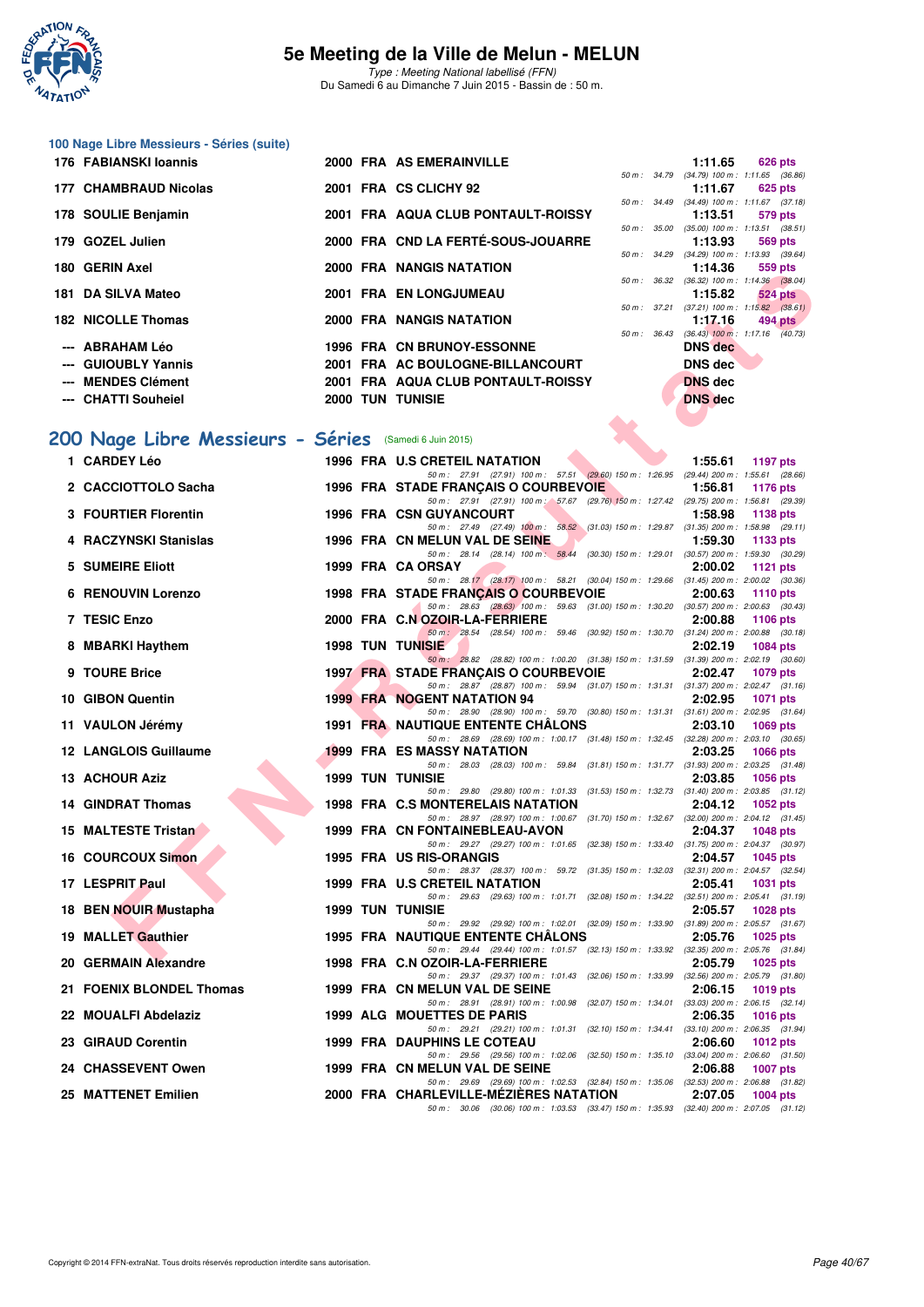

|     | 200 Nage Libre Messieurs - Séries (suite) |  |                                                                                                                                         |         |                 |
|-----|-------------------------------------------|--|-----------------------------------------------------------------------------------------------------------------------------------------|---------|-----------------|
|     | 26 MAZAUD Guillaume                       |  | 1997 FRA CN BRUNOY-ESSONNE                                                                                                              | 2:07.21 | <b>1002 pts</b> |
|     | 27 BANCOURT Julien                        |  | 50 m: 29.60 (29.60) 100 m: 1:02.66 (33.06) 150 m: 1:35.25 (32.59) 200 m: 2:07.21 (31.96)<br>1999 FRA AS LE PLESSIS-SAVIGNY              | 2:07.34 | <b>1000 pts</b> |
|     | 28 VITRY Ludovic                          |  | 50 m: 29.82 (29.82) 100 m: 1:02.80 (32.98) 150 m: 1:35.12 (32.32) 200 m: 2:07.34 (32.22)<br>1998 FRA C.S MONTERELAIS NATATION           | 2:07.65 | 995 pts         |
| 29  | <b>MARTINS Dimitry</b>                    |  | 50 m: 28.97 (28.97) 100 m: 1:01.72 (32.75) 150 m: 1:35.57 (33.85) 200 m: 2:07.65 (32.08)<br>1998 FRA US GRIGNY                          | 2:07.82 | 992 pts         |
|     | 30 SATOURI Khayredine                     |  | 50 m : 28.41<br>(28.41) 100 m: 1:01.25 (32.84) 150 m: 1:35.14 (33.89) 200 m: 2:07.82 (32.68)<br><b>2000 TUN TUNISIE</b>                 | 2:07.91 | 991 pts         |
|     | 31 SEMLER Romain                          |  | 50 m : 28.94 (28.94) 100 m : 1:01.54<br>(32.60) 150 m : 1:34.39 (32.85) 200 m : 2:07.91 (33.52)<br>1989 FRA CN MELUN VAL DE SEINE       | 2:08.19 | 986 pts         |
|     | 31 BONEL Antonyn                          |  | 50 m: 30.92 (30.92) 100 m: 1:03.28 (32.36) 150 m: 1:35.98 (32.70) 200 m: 2:08.19 (32.21)<br>2001 FRA CN ST-MICHEL-SUR-ORGE              | 2:08.19 | <b>986 pts</b>  |
|     | 33 MERLE Hugo                             |  | 50 m: 29.25 (29.25) 100 m: 1:01.84 (32.59) 150 m: 1:34.99 (33.15) 200 m: 2:08.19 (33.20)<br>1999 FRA C.S MONTERELAIS NATATION           | 2:08.86 | 976 pts         |
|     | 34 MERCIER Pierre-Emmanuel                |  | 50 m: 28.70 (28.70) 100 m: 1:01.33 (32.63) 150 m: 1:35.63 (34.30) 200 m: 2:08.86 (33.23)<br>1998 FRA CN FONTAINEBLEAU-AVON              | 2:08.97 | 974 pts         |
|     | 35 SEGUIN Rémi                            |  | 50 m: 30.46 (30.46) 100 m: 1:03.81 (33.35) 150 m: 1:36.94 (33.13) 200 m: 2:08.97 (32.03)<br>1997 FRA CN MELUN VAL DE SEINE              | 2:10.17 | 955 pts         |
|     | 36 SVAN Viktor                            |  | 50 m: 29.91 (29.91) 100 m: 1:02.65 (32.74) 150 m: 1:36.46 (33.81) 200 m: 2:10.17 (33.71)<br>2000 SWE SUEDE                              | 2:10.28 | 953 pts         |
|     | 37 TRY Richard                            |  | 50 m: 29.85 (29.85) 100 m: 1:03.00 (33.15) 150 m: 1:36.92 (33.92) 200 m: 2:10.28 (33.36)<br>1998 FRA SEINE-SAINT-DENIS                  | 2:10.30 | 953 pts         |
| 38  | <b>UNVOAS Clement</b>                     |  | 50 m: 30.58 (30.58) 100 m: 1:03.45 (32.87) 150 m: 1:37.85 (34.40) 200 m: 2:10.30 (32.45)<br>2000 FRA C.S MONTERELAIS NATATION           | 2:10.40 | 951 pts         |
| 39. | <b>PHUNG Quentin</b>                      |  | 50 m: 28.77 (28.77) 100 m: 1:02.29 (33.52) 150 m: 1:36.97 (34.68) 200 m: 2:10.40 (33.43)<br><b>1997 FRA ANTONY NATATION</b>             | 2:10.68 | 947 pts         |
| 40  | <b>ROHART DELPIERRE Charles-Louis</b>     |  | 50 m: 29.53 (29.53) 100 m: 1:02.66 (33.13) 150 m: 1:36.37 (33.71) 200 m: 2:10.68 (34.31)<br>2000 FRA CSN GUYANCOURT                     | 2:10.69 | 947 pts         |
|     | 41 STURMACH Esteban                       |  | 50 m: 30.93 (30.93) 100 m: 1.04.36 (33.43) 150 m: 1.38.48 (34.12) 200 m: 2.10.69 (32.21)<br>1999 FRA ASN LOUVRES-ROISSY-SURVILLIERS     | 2:11.27 | 938 pts         |
|     | 42 GRANAL Sébastien                       |  | 50 m: 29.70 (29.70) 100 m: 1:03.73 (34.03) 150 m: 1:38.46 (34.73) 200 m: 2:11.27 (32.81)<br><b>1997 FRA ST-GEORGES ARGENTEUIL</b>       | 2:11.53 | 934 pts         |
|     | 43 TROUVE Théo                            |  | 50 m: 30.82 (30.82) 100 m: 1:04.81 (33.99) 150 m: 1:38.14 (33.33) 200 m: 2:11.53 (33.39)<br>2000 FRA C.S MONTERELAIS NATATION           | 2:11.65 | 932 pts         |
|     | 44 AMIRAULT Lucas                         |  | 50 m: 30.77 (30.77) 100 m: 1:04.51 (33.74) 150 m: 1:38.84 (34.33) 200 m: 2:11.65 (32.81)<br>1994 FRA ST-GEORGES ARGENTEUIL              | 2:11.88 | 928 pts         |
|     | <b>45 FOURNIER Florian</b>                |  | 50 m: 30.52 (30.52) 100 m: 1:03.87 (33.35) 150 m: 1:39.44 (35.57) 200 m: 2:11.88 (32.44)<br>1996 FRA ES NANTERRE                        | 2:11.99 | 927 pts         |
|     | 46 GABRIEL Jean-Emmanuel                  |  | 50 m: 29.17 (29.17) 100 m: 1:03.03 (33.86) 150 m: 1:37.77 (34.74) 200 m: 2:11.99 (34.22)<br>2000 FRA AQUA CLUB PONTAULT-ROISSY          | 2:12.23 | 923 pts         |
|     | 47 OUAZENE Manil                          |  | 50 m: 30.74 (30.74) 100 m: 1:03.79 (33.05) 150 m: 1:38.37 (34.58) 200 m: 2:12.23 (33.86)<br>1999 FRA ES NANTERRE                        | 2:12.29 | 922 pts         |
|     | 48 GUIGOU Pierre-Lucas                    |  | 50 m: 30.64 (30.64) 100 m: 1:04.26 (33.62) 150 m: 1:38.38 (34.12) 200 m: 2:12.29 (33.91)<br>2000 FRA U.S CRETEIL NATATION               | 2:12.33 | 921 pts         |
| 49  | <b>RACINE Mickaël</b>                     |  | 50 m: 30.95 (30.95) 100 m: 1:04.74 (33.79) 150 m: 1:38.97 (34.23) 200 m: 2:12.33 (33.36)<br><b>1998 FRA CN BRUNOY-ESSONNE</b>           | 2:12.42 | 920 pts         |
|     | 50 DOUMENGE Raphael                       |  | 50 m: 30.81 (30.81) 100 m: 1:04.54 (33.73) 150 m: 1:38.14 (33.60) 200 m: 2:12.42 (34.28)<br>2000 FRA CS CLICHY 92                       | 2:12.62 | 917 pts         |
|     | 51 BUGLER Enzo                            |  | 50 m: 30.52 (30.52) 100 m: 1:04.44 (33.92) 150 m: 1:39.47 (35.03) 200 m: 2:12.62 (33.15)<br>2001 FRA SEINE-SAINT-DENIS                  | 2:12.93 | 912 pts         |
|     | 51 POZZO Enzo                             |  | 50 m: 30.50 (30.50) 100 m: 1:04.81 (34.31) 150 m: 1:39.68 (34.87) 200 m: 2:12.93 (33.25)<br>1999 FRA AS NATATION RAINCY                 | 2:12.93 | 912 pts         |
|     | 53 BIGUE Lucas                            |  | 50 m: 29.93 (29.93) 100 m: 1:04.29 (34.36) 150 m: 1:39.09 (34.80) 200 m: 2:12.93 (33.84)<br>1999 FRA CN MELUN VAL DE SEINE              | 2:13.31 | 906 pts         |
|     | 54 JAMAR Florian                          |  | 50 m: 31.10 (31.10) 100 m: 1:05.16 (34.06) 150 m: 1:39.74 (34.58) 200 m: 2:13.31 (33.57)<br><b>1998 FRA CN BRUNOY-ESSONNE</b>           | 2:13.39 | 905 pts         |
|     | 55 AMHAJ Elamine                          |  | 50 m: 31.44 (31.44) 100 m: 1:05.71 (34.27) 150 m: 1:40.14 (34.43) 200 m: 2:13.39 (33.25)<br>2000 FRA SEINE-SAINT-DENIS                  | 2:13.42 | 905 pts         |
|     | 56 COURCOUX Raphael                       |  | 50 m: 31.86 (31.86) 100 m: 1:06.78 (34.92) 150 m: 1:40.53 (33.75) 200 m: 2:13.42 (32.89)<br>1998 FRA US RIS-ORANGIS                     | 2:13.45 | 904 pts         |
|     | 57 COUTINHO Enzo                          |  | 50 m : 29.68 (29.68) 100 m : 1:03.30 (33.62) 150 m : 1:38.21 (34.91) 200 m : 2:13.45 (35.24)<br>2000 FRA ASN LOUVRES-ROISSY-SURVILLIERS | 2:13.49 | 904 pts         |
|     | 58 BANOS Benjamin                         |  | 50 m : 29.74 (29.74) 100 m : 1:04.49 (34.75) 150 m : 1:39.72 (35.23) 200 m : 2:13.49 (33.77)<br>2000 FRA CN BRUNOY-ESSONNE              | 2:14.11 | 894 pts         |
|     | 59 MIJON Louis                            |  | 50 m: 31.58 (31.58) 100 m: 1.06.70 (35.12) 150 m: 1.41.58 (34.88) 200 m: 2.14.11 (32.53)<br>1999 FRA CN MELUN VAL DE SEINE              | 2:14.40 | 890 pts         |
|     | 60 PERIGAUD Stanislas                     |  | 50 m: 30.25 (30.25) 100 m: 1:04.86 (34.61) 150 m: 1:39.81 (34.95) 200 m: 2:14.40 (34.59)<br>1997 FRA AS LE PLESSIS-SAVIGNY              | 2:14.42 | 889 pts         |
|     | 61 CATINEL-ARAMINTHE Keran                |  | 50 m: 30.10 (30.10) 100 m: 1:04.37 (34.27) 150 m: 1:39.48 (35.11) 200 m: 2:14.42 (34.94)<br>2001 FRA U.S CRETEIL NATATION               | 2:14.56 | 887 pts         |
|     |                                           |  | 50 m: 30.32 (30.32) 100 m: 1:04.32 (34.00) 150 m: 1:39.70 (35.38) 200 m: 2:14.56 (34.86)                                                |         |                 |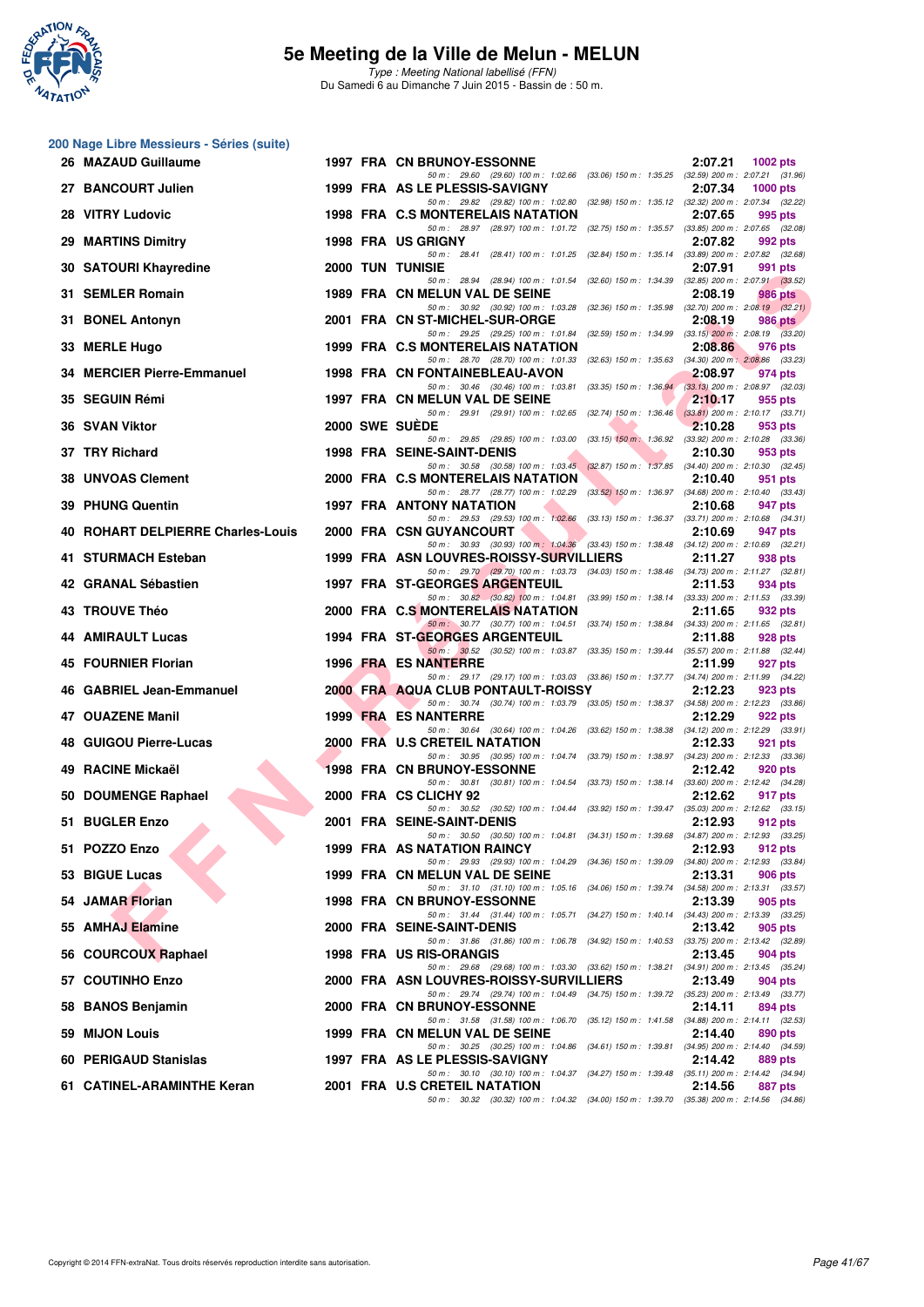

Type : Meeting National labellisé (FFN) Du Samedi 6 au Dimanche 7 Juin 2015 - Bassin de : 50 m.

#### **200 Nage Libre Messieurs - Séries (suite)**

| 62 LANTERMINO Romain                          |  | 1994 FRA CN VAL MAUBUEE                                                                                                             | 2:14.62 | 886 pts                                        |
|-----------------------------------------------|--|-------------------------------------------------------------------------------------------------------------------------------------|---------|------------------------------------------------|
| 63 DUPLESSIS Philippe                         |  | 50 m: 32.01 (32.01) 100 m: 1:07.33 (35.32) 150 m: 1:42.67 (35.34) 200 m: 2:14.62 (31.95)<br>1987 FRA ASS DES SPORTS DE CHELLES      | 2:14.70 | 885 pts                                        |
| 64 BAGES Marlon                               |  | 50 m: 30.63 (30.63) 100 m: 1:04.28 (33.65) 150 m: 1:39.51 (35.23) 200 m: 2:14.70 (35.19)<br>1998 FRA CN MAISONS-ALFORT              | 2:14.79 | 884 pts                                        |
| 65 JAAFAR Ali                                 |  | 50 m: 31.12 (31.12) 100 m: 1:05.05 (33.93) 150 m: 1:40.15 (35.10) 200 m: 2:14.79 (34.64)<br>1998 SYR CS CLICHY 92                   | 2:15.41 | 874 pts                                        |
| 66 FOURCART Alexandre                         |  | 50 m: 29.00 (29.00) 100 m: 1:03.11 (34.11) 150 m: 1:39.74 (36.63) 200 m: 2:15.41 (35.67)<br>2000 FRA PROVINS NATATION               | 2:15.97 | 866 pts                                        |
| 67 PEREIRA Thomas                             |  | 50 m: 31.18 (31.18) 100 m: 1:06.27 (35.09) 150 m: 1:42.02 (35.75) 200 m: 2:15.97 (33.95)<br><b>1999 FRA SEINE-SAINT-DENIS</b>       | 2:16.14 | 864 pts                                        |
| 68 RECOURSE Clément                           |  | 50 m: 30.14 (30.14) 100 m: 1:03.93 (33.79) 150 m: 1:39.31 (35.38) 200 m: 2:16.14 (36.83)<br>1998 FRA CN ST-MICHEL-SUR-ORGE          | 2:16.17 | 863 pts                                        |
| 69 MARY David                                 |  | 50 m: 30.82 (30.82) 100 m: 1:05.68 (34.86) 150 m: 1:41.54 (35.86) 200 m: 2:16.17 (34.63)<br>2000 FRA US GRIGNY                      | 2:16.33 | 861 pts                                        |
| 70 CAMUS Loïc                                 |  | 50 m: 31.94 (31.94) 100 m: 1:06.37 (34.43) 150 m: 1:41.87 (35.50) 200 m: 2:16.33 (34.46)<br>2001 FRA ES MASSY NATATION              | 2:16.42 | 859 pts                                        |
| 71 GUERNALEC Erwann                           |  | 50 m: 31.67 (31.67) 100 m: 1:06.26 (34.59) 150 m: 1:41.77 (35.51) 200 m: 2:16.42 (34.65)<br>2001 FRA CN MAISONS-ALFORT              | 2:16.57 | 857 pts                                        |
| 72 BENOUZIO Florian                           |  | 50 m: 31.17 (31.17) 100 m: 1:05.98 (34.81) 150 m: 1:42.20 (36.22) 200 m: 2:16.57 (34.37)<br>1999 FRA CN MELUN VAL DE SEINE          | 2:16.78 | 854 pts                                        |
| 73 MEKHZOUNI Samy                             |  | 50 m : 32.15 (32.15) 100 m : 1:06.55 (34.40)<br>$150 m: -$<br>1999 FRA U.S CRETEIL NATATION                                         | 2:16.90 | 200 m: 2:16.78 (1:10.23)<br>852 pts            |
| 74 DECLERCQ Theotim                           |  | 50 m: 30.94 (30.94) 100 m: 1:05.50 (34.56) 150 m: 1:40.91 (35.41) 200 m: 2:16.90 (35.99)<br>2001 FRA AS LE PLESSIS-SAVIGNY          | 2:16.98 | 851 pts                                        |
| 75 BERINGUE Raphael                           |  | 50 m: 31.24 (31.24) 100 m: 1:06.84 (35.60) 150 m: 1:43.43 (36.59) 200 m: 2:16.98 (33.55)<br>2001 FRA CA ORSAY                       | 2:17.14 | 849 pts                                        |
| 76 BERTE Adrien                               |  | 50 m: 31.46 (31.46) 100 m: 1:06.75 (35.29) 150 m: 1:42.84 (36.09) 200 m: 2:17.14 (34.30)<br>1998 FRA CN MELUN VAL DE SEINE          | 2:17.43 | 844 pts                                        |
| 77 SAUVAGE Andy                               |  | 50 m: 30.74 (30.74) 100 m: 1:05.78<br>(35.04) 150 m : 1:41.76 (35.98) 200 m : 2:17.43 (35.67)<br>1999 FRA CN VAL MAUBUEE            | 2:17.64 | 841 pts                                        |
| 78 FLITZ Tom                                  |  | 50 m: 31.32 (31.32) 100 m: 1:07.15 (35.83) 150 m: 1:43.45 (36.30) 200 m: 2:17.64 (34.19)<br>1999 FRA AS LE PLESSIS-SAVIGNY          | 2:17.75 | 840 pts                                        |
| 79 JACOLOT Baptiste                           |  | 50 m: 29.74 (29.74) 100 m: 1:03.35 (33.61) 150 m: 1:40.24 (36.89) 200 m: 2:17.75 (37.51)<br>2000 FRA ES MASSY NATATION              | 2:18.67 | 826 pts                                        |
| 80 PAWLICKI Dylan                             |  | 50 m: 32.10 (32.10) 100 m: 1:06.51 (34.41) 150 m: 1:42.95 (36.44) 200 m: 2:18.67 (35.72)<br>2000 FRA SEINE-SAINT-DENIS              | 2:19.02 | 821 pts                                        |
| 81 CERISY Tristan                             |  | 50 m: 32.27 (32.27) 100 m: 1:07.70 (35.43) 150 m: 1:43.49 (35.79) 200 m: 2:19.02 (35.53)<br>1989 FRA US RIS-ORANGIS                 | 2:19.65 | 812 pts                                        |
| 82 LE LOHER Guillaume                         |  | 50 m: 31.91 (31.91) 100 m: 1:06.65 (34.74) 150 m: 1:43.59 (36.94) 200 m: 2:19.65 (36.06)<br>1998 FRA CS CLICHY 92                   | 2:19.80 | 810 pts                                        |
| 83 POIRIER Virgile                            |  | 50 m: 31.08 (31.08) 100 m: 1:06.05 (34.97) 150 m: 1:43.61 (37.56) 200 m: 2:19.80 (36.19)<br>2000 FRA CS CLICHY 92                   | 2:19.88 | 809 pts                                        |
| 84 KEO Rama                                   |  | 50 m: 31.88 (31.88) 100 m: 1:07.25 (35.37) 150 m: 1:44.30 (37.05) 200 m: 2:19.88 (35.58)<br>1997 FRA CN VAL MAUBUEE                 | 2:20.22 |                                                |
|                                               |  | 50 m: 31.31 (31.31) 100 m: 1:06.14 (34.83) 150 m: 1:42.68 (36.54) 200 m: 2:20.22 (37.54)                                            | 2:20.37 | 804 pts                                        |
| 85 DEMETZ Alexis<br><b>86 ERNANDES Julien</b> |  | 2001 FRA AQUA CLUB PONTAULT-ROISSY<br>50 m: 32.64 (32.64) 100 m: 1:08.59 (35.95) 150 m: 1:44.49 (35.90) 200 m: 2:20.37 (35.88)      |         | 802 pts                                        |
|                                               |  | 2000 FRA CS MEAUX NATATION<br>50 m: 31.88 (31.88) 100 m: 1:06.89 (35.01) 150 m: 1:44.18 (37.29) 200 m: 2:20.50 (36.32)              | 2:20.50 | 800 pts                                        |
| 87 LEGER Anthony                              |  | 1999 FRA AS LE PLESSIS-SAVIGNY<br>50 m: 32.38 (32.38) 100 m: 1:08.71 (36.33) 150 m: 1:46.42 (37.71) 200 m: 2:21.37 (34.95)          | 2:21.37 | 787 pts                                        |
| 88 FERCHICHI Rayane                           |  | 2001 FRA CM LE BOURGET<br>50 m: 31.71 (31.71) 100 m: 1:08.20 (36.49) 150 m: 1:45.38 (37.18) 200 m: 2:21.71 (36.33)                  | 2:21.71 | <b>783 pts</b>                                 |
| 89 OUARDI Yanis                               |  | 2001 FRA C.S MONTERELAIS NATATION<br>50 m: 32.64 (32.64) 100 m: 1:08.64 (36.00) 150 m: 1:45.85 (37.21) 200 m: 2:21.84 (35.99)       | 2:21.84 | 781 pts                                        |
| 90 GOULARD Clement                            |  | 1999 FRA AQUA CLUB PONTAULT-ROISSY<br>50 m: 32.19 (32.19) 100 m: 1:07.32<br>(35.13) 150 m : 1:44.97 (37.65) 200 m : 2:21.93 (36.96) | 2:21.93 | 779 pts                                        |
| 91 VO Alexis                                  |  | <b>1999 FRA CN VAL MAUBUEE</b><br>50 m: 31.96 (31.96) 100 m: 1:07.89<br>(35.93) 150 m: 1:45.02 (37.13) 200 m: 2:22.18 (37.16)       | 2:22.18 | 776 pts                                        |
| 92 PORTES Lilian                              |  | <b>1999 FRA CS MEAUX NATATION</b><br>50 m: 31.37 (31.37) 100 m: 1:07.57<br>(36.20) 150 m : 1:45.61                                  | 2:22.30 | 774 pts<br>$(38.04)$ 200 m : 2:22.30 $(36.69)$ |
| 93 BENNADJI Aimen                             |  | 2000 FRA ES NANTERRE<br>50 m: 31.55 (31.55) 100 m: 1:07.61<br>$(36.06)$ 150 m : 1:44.50                                             | 2:22.37 | 773 pts<br>(36.89) 200 m : 2:22.37 (37.87)     |
| 94 MOLON Antoine                              |  | 2001 FRA CN MAISONS-ALFORT<br>50 m: 32.76 (32.76) 100 m: 1:09.39<br>(36.63) 150 m: 1:46.45 (37.06) 200 m: 2:22.68 (36.23)           | 2:22.68 | 769 pts                                        |
| 95 MASBAHI Corentin                           |  | 1998 FRA MOUETTES DE PARIS<br>50 m: 32.91 (32.91) 100 m: 1:10.39<br>(37.48) 150 m : 1:48.03 (37.64) 200 m : 2:22.74 (34.71)         | 2:22.74 | 768 pts                                        |
| 96 DURAND Timothe                             |  | 1999 FRA CN VAL MAUBUEE<br>50 m: 32.57 (32.57) 100 m: 1:09.43<br>(36.86) 150 m : 1:46.93                                            | 2:23.24 | 761 pts<br>$(37.50)$ 200 m : 2:23.24 $(36.31)$ |
| 97 LACQUEMENT Leo                             |  | 2001 FRA SO ROSNY<br>50 m: 32.97 (32.97) 100 m: 1:09.28<br>(36.31) 150 m : 1:47.49 (38.21) 200 m : 2:23.57 (36.08)                  | 2:23.57 | <b>756 pts</b>                                 |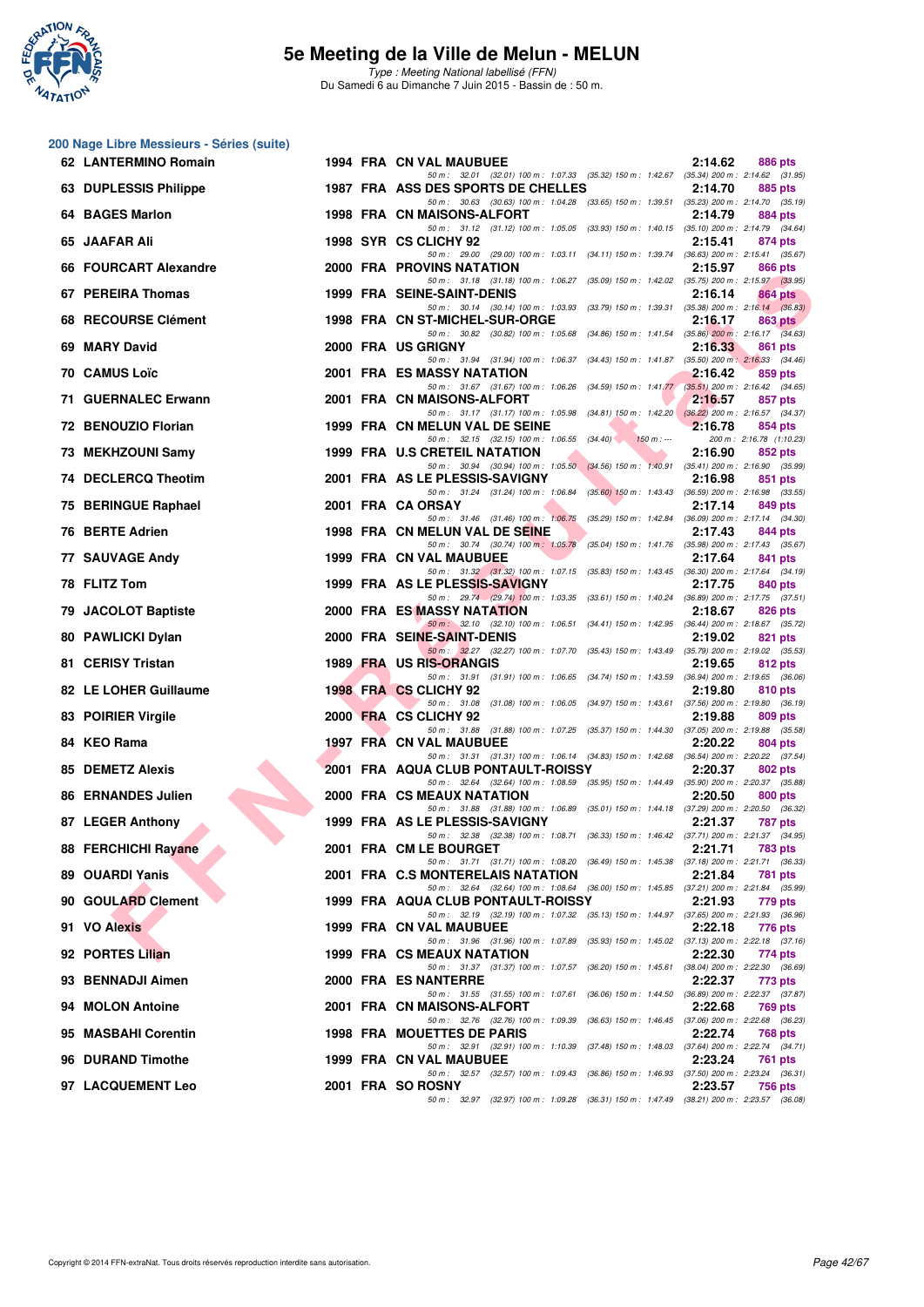

Type : Meeting National labellisé (FFN) Du Samedi 6 au Dimanche 7 Juin 2015 - Bassin de : 50 m.

## **200 Nage Libre Messieurs - Séries (suite)**

| 98 VIE MAHE Tanguy       |  | 2001 FRA AC BOULOGNE-BILLANCOURT 2:23.79                                                                                                                                                                                                                                |                | 753 pts |
|--------------------------|--|-------------------------------------------------------------------------------------------------------------------------------------------------------------------------------------------------------------------------------------------------------------------------|----------------|---------|
|                          |  | 50 m: 32.78 (32.78) 100 m: 1:09.06 (36.28) 150 m: 1:46.70 (37.64) 200 m: 2:23.79 (37.09)                                                                                                                                                                                |                |         |
| 99 LECERF Pablo          |  | 2001 FRA C.S MONTERELAIS NATATION 2:24.58                                                                                                                                                                                                                               |                | 742 pts |
|                          |  | 50 m: 33.08 (33.08) 100 m: 1:09.75 (36.67) 150 m: 1:48.31 (38.56) 200 m: 2:24.58 (36.27)                                                                                                                                                                                |                |         |
| 100 LOICHOT Kirsten      |  | 2001 FRA AQUATIC CLUB CLAYE-SOUILLY 2:24.74 740 pts                                                                                                                                                                                                                     |                |         |
|                          |  | 50 m: 32.40 (32.40) 100 m: 1:10.02 (37.62) 150 m: 1:48.03 (38.01) 200 m: 2:24.74 (36.71)                                                                                                                                                                                |                |         |
| 101 FAHIM Mehdi          |  | 2000 FRA AC VILLEPINTE                                                                                                                                                                                                                                                  | 2:25.31        | 732 pts |
|                          |  | 50 m: 32.80 (32.80) 100 m: 1:10.01 (37.21) 150 m: 1:47.99 (37.98) 200 m: 2:25.31 (37.32)                                                                                                                                                                                |                |         |
| 102 BON COLOMBEL Quentin |  | 2001 FRA AS NATATION RAINCY 2:28.02                                                                                                                                                                                                                                     |                | 696 pts |
|                          |  | 50 m: 32.68 (32.68) 100 m: 1:10.95 (38.27) 150 m: 1:50.92 (39.97) 200 m: 2:28.02 (37.10)                                                                                                                                                                                |                |         |
| 103 GERARD Alan          |  | 1998 FRA ASS DES SPORTS DE CHELLES 2:29.30                                                                                                                                                                                                                              |                | 679 pts |
|                          |  | 50 m: 33.01 (33.01) 100 m: 1:10.20 (37.19) 150 m: 1:49.86 (39.66) 200 m: 2:29.30 (39.44)                                                                                                                                                                                |                |         |
| 104 AZAT Rhyan           |  | 2001 FRA CS CLICHY 92                                                                                                                                                                                                                                                   | 2:30.30        | 665 pts |
|                          |  | 50 m: 33.42 (33.42) 100 m: 1:11.73 (38.31) 150 m: 1:52.33 (40.60) 200 m: 2:30.30 (37.97)                                                                                                                                                                                |                |         |
| 105 LEPLATRE Remy        |  | 2000 FRA CN ST-MICHEL-SUR-ORGE 2:31.43                                                                                                                                                                                                                                  |                | 651 pts |
|                          |  | 50 m: 34.61 (34.61) 100 m: 1:13.88 (39.27) 150 m: 1:53.38 (39.50) 200 m: 2:31.43 (38.05)                                                                                                                                                                                |                |         |
| 106 CHAMBRAUD Nicolas    |  | 2001 FRA CS CLICHY 92                                                                                                                                                                                                                                                   | 2:33.69        | 622 pts |
|                          |  | 50 m: 34.85 (34.85) 100 m: 1:13.88 (39.03) 150 m: 1:55.03 (41.15) 200 m: 2:33.69 (38.66)                                                                                                                                                                                |                |         |
| 107 FABIANSKI Ioannis    |  | 2000 FRA AS EMERAINVILLE                                                                                                                                                                                                                                                | 2:36.22        | 590 pts |
|                          |  | 50 m: 36.09 (36.09) 100 m: 1:16.19 (40.10) 150 m: 1:57.69 (41.50) 200 m: 2:36.22 (38.53)                                                                                                                                                                                |                |         |
| 108 COUTURIER Valentin   |  | <b><i>Contract Contract Contract Contract Contract Contract Contract Contract Contract Contract Contract Contract Contract Contract Contract Contract Contract Contract Contract Contract Contract Contract Contract Contract Cont</i></b><br>2001 FRA PROVINS NATATION | 2:36.28        | 589 pts |
|                          |  | 50 m: 34.14 (34.14) 100 m: 1:14.36 (40.22) 150 m: 1:55.84 (41.48) 200 m: 2:36.28 (40.44)                                                                                                                                                                                |                |         |
| --- ABRAHAM Léo          |  | 1996 FRA CN BRUNOY-ESSONNE                                                                                                                                                                                                                                              | <b>DNS</b> dec |         |
| --- MENDES Clément       |  | 2001 FRA AQUA CLUB PONTAULT-ROISSY                                                                                                                                                                                                                                      | DNS dec        |         |
| --- LOUISSI Malek        |  | <b>2001 TUN TUNISIE</b>                                                                                                                                                                                                                                                 | <b>DNS</b> dec |         |
| --- ROMDHANI Adem taha   |  | <b>2001 TUN TUNISIE</b>                                                                                                                                                                                                                                                 | <b>DNS</b> dec |         |
| --- GHARBI Isamedine     |  |                                                                                                                                                                                                                                                                         |                |         |
|                          |  | <b>2001 TUN TUNISIE</b>                                                                                                                                                                                                                                                 | <b>DNS dec</b> |         |
|                          |  |                                                                                                                                                                                                                                                                         |                |         |

## **[400 Nage Libre Messieurs - Séries](http://www.ffnatation.fr/webffn/resultats.php?idact=nat&go=epr&idcpt=31115&idepr=54)** (Samedi 6 Juin 2015)

| UZ BUN COLUMBEL QUEINIII                                                                                                                |                           | <b><i>LUUT FRA AJINATATIUN RAINUT</i></b><br>Z.ZO.UZ<br>ี บฮบ มเจ                                                                                                                                                                                                                       |         |
|-----------------------------------------------------------------------------------------------------------------------------------------|---------------------------|-----------------------------------------------------------------------------------------------------------------------------------------------------------------------------------------------------------------------------------------------------------------------------------------|---------|
| 03 GERARD Alan                                                                                                                          |                           | 50 m: 32.68 (32.68) 100 m: 1:10.95 (38.27) 150 m: 1:50.92 (39.97) 200 m: 2:28.02 (37.10)<br>1998 FRA ASS DES SPORTS DE CHELLES<br>2:29.30<br>679 pts                                                                                                                                    |         |
| 04 AZAT Rhyan                                                                                                                           |                           | 50 m: 33.01 (33.01) 100 m: 1:10.20 (37.19) 150 m: 1:49.86 (39.66) 200 m: 2:29.30 (39.44)<br>2001 FRA CS CLICHY 92<br>2:30.30<br>$665$ pts                                                                                                                                               |         |
|                                                                                                                                         |                           | 50 m: 33.42 (33.42) 100 m: 1:11.73 (38.31) 150 m: 1:52.33 (40.60) 200 m: 2:30.30 (37.97)                                                                                                                                                                                                |         |
| <b>05 LEPLATRE Remy</b>                                                                                                                 |                           | 2000 FRA CN ST-MICHEL-SUR-ORGE<br>2:31.43<br>651 pts<br>50 m: 34.61 (34.61) 100 m: 1:13.88 (39.27) 150 m: 1:53.38 (39.50) 200 m: 2:31.43 (38.05)                                                                                                                                        |         |
| 06   CHAMBRAUD Nicolas                                                                                                                  |                           | 2001 FRA CS CLICHY 92<br>2:33.69<br><b>622 pts</b><br>50 m: 34.85 (34.85) 100 m: 1:13.88 (39.03) 150 m: 1:55.03 (41.15) 200 m: 2:33.69 (38.66)                                                                                                                                          |         |
| 07 FABIANSKI Ioannis                                                                                                                    |                           | 2000 FRA AS EMERAINVILLE<br>2:36.22<br>590 pts                                                                                                                                                                                                                                          |         |
| 08 COUTURIER Valentin                                                                                                                   |                           | 50 m: 36.09 (36.09) 100 m: 1:16.19 (40.10) 150 m: 1:57.69 (41.50) 200 m: 2:36.22 (38.53)<br>2001 FRA PROVINS NATATION<br>2:36.28<br>589 pts                                                                                                                                             |         |
| ---   ABRAHAM Léo                                                                                                                       |                           | 50 m: 34.14 (34.14) 100 m: 1:14.36 (40.22) 150 m: 1:55.84 (41.48) 200 m: 2:36.28 (40.44)<br>1996 FRA CN BRUNOY-ESSONNE<br><b>DNS</b> dec                                                                                                                                                |         |
| --- MENDES Clément                                                                                                                      |                           | 2001 FRA AQUA CLUB PONTAULT-ROISSY<br><b>DNS dec</b>                                                                                                                                                                                                                                    |         |
| --- LOUISSI Malek                                                                                                                       |                           | <b>2001 TUN TUNISIE</b><br><b>DNS</b> dec                                                                                                                                                                                                                                               |         |
| --- ROMDHANI Adem taha                                                                                                                  |                           | <b>2001 TUN TUNISIE</b><br><b>DNS</b> dec                                                                                                                                                                                                                                               |         |
| --- GHARBI Isamedine                                                                                                                    | <b>2001 TUN TUNISIE</b>   | <b>DNS dec</b>                                                                                                                                                                                                                                                                          |         |
|                                                                                                                                         |                           |                                                                                                                                                                                                                                                                                         |         |
| 00 Nage Libre Messieurs - Séries (Samedi 6 Juin 2015)                                                                                   |                           |                                                                                                                                                                                                                                                                                         |         |
| 1 RENOUVIN Lorenzo                                                                                                                      |                           | 1998 FRA STADE FRANÇAIS O COURBEVOIE 4:14.25 1123 pts<br>50 m: 28.61 (28.61) 100 m: 59.62 (31.01) 150 m: 1:31.01 (31.39) 200 m: 2:03.34 (32.33) 250 m: 2:35.86 (32.52) 300 m: 3:08.52 (32.66) 350 m: 3:41.64 (33.12) 400 m: 4:14.25 (32.61)                                             |         |
|                                                                                                                                         |                           | 2 DEMERIN Antoine <b>1998 FRA STADE FRANÇAIS O COURBEVOIE</b><br>4:16.33<br>1106 pts                                                                                                                                                                                                    |         |
| 3 SUMEIRE Eliott                                                                                                                        |                           | 50 m : 29.00 (29.00) 100 m : 1:01.14 (32.14) 150 m : 1:34.09 (32.95) 200 m : 2:06.49 (32.40) 250 m : 2:39.34 (32.85) 300 m : 3:12.12 (32.78) 350 m : 3:45.66 (33.54) 400 m : 4:16.33 (30.67)<br>1999 FRA CA ORSAY<br>4:16.45<br>1105 pts                                                |         |
|                                                                                                                                         |                           | 50 m: 29.48 (29.48) 100 m: 1:00.86 (31.38) 150 m: 1:32.66 (31.80) 200 m: 2:04.97 (32.31) 250 m: 2:38.19 (33.22) 300 m: 3:11.32 (33.13) 350 m: 3:44.43 (33.11) 400 m: 4:16.45 (32.02)                                                                                                    |         |
| 4 MBARKI Haythem 1998 TUN TUNISIE                                                                                                       |                           | 4:17.15<br>1099 pts<br>50 m: 28.38 (28.38) 100 m: 1:00.07 (31.69) 150 m: 1:32.28 (32.21) 200 m: 2:05.45 (33.17) 250 m: 2:38.45 (33.00) 300 m: 3:11.94 (33.49) 350 m: 3:45.23 (33.29) 400 m: 4:17.15 (31.92)                                                                             |         |
| 5 CHATTI Souhaiel <b>Security Service Service Service Service</b>                                                                       |                           | 2000 FRA STADE FRANCAIS O COURBEVOIE<br>4:17.26<br>1098 pts                                                                                                                                                                                                                             |         |
| 6 TESIC Enzo                                                                                                                            |                           | 50 m: 29.61 (29.61) 100 m: 1:02.57 (32.96) 150 m: 1:34.27 (31.70) 200 m: 2:06.53 (32.26) 250 m: 2:38.99 (32.46) 300 m: 3:12.57 (33.58) 350 m: 3:45.81 (33.24) 400 m: 4:17.26 (31.45)<br>2000 FRA C.N OZOIR-LA-FERRIERE<br>4:19.47<br>1079 pts                                           |         |
| 7 PUISSANT Mathis                                                                                                                       |                           | 50 m: 29.91 (29.91) 100 m: 1:02.02 (32.11) 150 m: 1:34.63 (32.61) 200 m: 2:07.41 (32.78) 250 m: 2:40.30 (32.89) 300 m: 3:14.41 (34.11) 350 m: 3:48.08 (33.67) 400 m: 4:19.47 (31.39)<br>2000 FRA NOGENT NATATION 94<br>4:20.13                                                          |         |
|                                                                                                                                         |                           | 1074 pts<br>50 m: 30.41 (30.41) 100 m: 1:01.86 (31.45) 150 m: 1:34.47 (32.61) 200 m: 2:06.82 (32.35) 250 m: 2:39.55 (32.73) 300 m: 3:12.97 (33.42) 350 m: 3:47.31 (34.34) 400 m: 4:20.13 (32.82)                                                                                        |         |
| <b><i>Contract Contract Contract Contract</i></b><br>8 LOUISSI Malek                                                                    |                           | <b>2001 TUN TUNISIE</b><br>4:21.18<br>1065 pts<br>50 m: 29.17 (29.17) 100 m: 1:00.81 (31.64) 150 m: 1:33.49 (32.68) 200 m: 2:07.04 (33.55) 250 m: 2:40.04 (33.00) 300 m: 3:14.27 (34.23) 350 m: 3:48.07 (33.80) 400 m: 4:21.18 (33.11)                                                  |         |
| <u> André de la propincia de la propincia de la propincia de la propincia de la propincia de la propincia de la p</u><br>9 LESPRIT Paul |                           | 1999 FRA U.S CRETEIL NATATION<br>4:22.81<br>1052 pts                                                                                                                                                                                                                                    |         |
| 10 BONEL Antonyn                                                                                                                        |                           | 50 m : 29.92 (29.92) 100 m : 1.02.71 (32.79) 150 m : 1,35.75 (33.04) 200 m : 2.09.91 (34.16) 250 m : 2:43.29 (33.38) 300 m : 3:17.56 (34.27) 350 m : 3:50.43 (32.87) 400 m : 4:22.81<br>2001 FRA CN ST-MICHEL-SUR-ORGE<br>4:23.78<br><b>1044 pts</b>                                    | (32.38) |
|                                                                                                                                         |                           | 50 m: 28.94 (28.94) 100 m: 1:01.52 (32.58) 150 m: 1:35.53 (34.01) 200 m: 2:09.99 (34.46) 250 m: 2:43.81 (33.82) 300 m: 3:17.40 (33.59) 350 m: 3:51.40 (34.00) 400 m: 4:23.78 (32.38)                                                                                                    |         |
|                                                                                                                                         |                           | 11 MALTESTE Tristan <b>1999 FRA CN FONTAINEBLEAU-AVON</b><br>4:24.46<br><b>1038 pts</b><br>50 m : 29.07 (29.07) 100 m : 1:01.39 (32.32) 150 m : 1:34.94 (33.55) 200 m : 2:08.91 (33.97) 250 m : 2:43.11 (34.20) 300 m : 3:17.48 (34.37) 350 m : 3:51.36 (33.88) 400 m : 4:24.46 (33.10) |         |
| 12 FOENIX BLONDEL Thomas                                                                                                                |                           | 1999 FRA  CN MELUN VAL DE SEINE<br>4:25.01<br><b>1034 pts</b>                                                                                                                                                                                                                           |         |
| 13 LANGLOIS Guillaume                                                                                                                   |                           | 50 m: 29.77 (29.77) 100 m: 1:02.79 (33.02) 150 m: 1:36.06 (33.27) 200 m: 2:10.17 (34.11) 250 m: 2:43.98 (33.81) 300 m: 3:18.03 (34.05) 350 m: 3:51.72 (33.69) 400 m: 4:25.01 (33.29)<br>1999 FRA ES MASSY NATATION<br>4:26.32<br>1023 pts                                               |         |
|                                                                                                                                         |                           | 50 m: 29.09 (29.09) 100 m: 1:01.73 (32.64) 150 m: 1:34.66 (32.93) 200 m: 2:08.21 (33.55) 250 m: 2:41.71 (33.50) 300 m: 3:16.75 (35.04) 350 m: 3:51.10 (34.35) 400 m: 4:26.32 (35.22)<br>$\frac{1}{2}$ , ,                                                                               |         |
| 14 GIBON Quentin                                                                                                                        |                           | 1999 FRA NOGENT NATATION 94<br>4:27.36<br>1015 pts<br>50 m: 30.23 (30.23) 100 m: 1:03.48 (33.25) 150 m: 1:36.62 (33.14) 200 m: 2:10.55 (33.93) 250 m: 2:44.30 (33.75) 300 m: 3:19.25 (34.95) 350 m: 3:53.69 (34.44) 400 m: 4:27.36 (33.67)                                              |         |
| 15 MARTINS Dimitry                                                                                                                      | <b>1998 FRA US GRIGNY</b> | 4:28.59 1005 pts                                                                                                                                                                                                                                                                        |         |
| 16 MERCIER Pierre-Emmanuel                                                                                                              |                           | 50 m: 28.74 (28.74) 100 m: 1:01.55 (32.81) 150 m: 1:35.43 (33.88) 200 m: 2:10.22 (34.79) 250 m: 2:45.04 (34.82) 300 m: 3:19.83 (34.79) 350 m: 3:54.28 (34.45) 400 m: 4:28.59 (34.31)<br>1998 FRA CN FONTAINEBLEAU-AVON<br>4:29.83<br>995 pts                                            |         |
| 17 BADIAN Allan                                                                                                                         |                           | 50 m : 30.59 (30.59) 100 m : 1:03.52 (32.93) 150 m : 1:37.28 (33.76) 200 m : 2:11.76 (34.48) 250 m : 2:46.41 (34.65) 300 m : 3:21.83 (35.42) 350 m : 3:56.13 (34.30) 400 m : 4:29.83<br>2000 FRA SCHOELCHER NATATION 2000<br>4:30.52<br>990 pts                                         | (33.70) |
|                                                                                                                                         |                           | 50 m : 28.90 (28.90) 100 m : 1:00.57 (31.67) 150 m : 1:33.57 (33.00) 200 m : 2:07.91 (34.34) 250 m : 2:43.02 (35.11) 300 m : 3:19.04<br>$(36.02)$ 350 m : 3:55.18 $(36.14)$ 400 m : 4:30.52                                                                                             | (35.34) |
| 18 UJKA Yoan                                                                                                                            |                           | 1999 FRA STADE FRANÇAIS O COURBEVOIE<br>4:30.62<br>989 pts<br>50 m : 29.72 (29.72) 100 m : 1:02.87 (33.15) 150 m : 1:36.78 (33.91) 200 m : 2:10.81 (34.03) 250 m : 2:45.59 (34.78) 300 m : 3:20.44 (34.85) 350 m : 3:55.82 (35.38) 400 m : 4:30.62 (34.80)                              |         |
| 19 LEGER Baptiste                                                                                                                       |                           | 1999 FRA ES MASSY NATATION<br>4:30.65<br>989 pts                                                                                                                                                                                                                                        |         |
| 20 GERMAIN Alexandre                                                                                                                    |                           | 50 m: 28.91 (28.91) 100 m: 1:01.61 (32.70) 150 m: 1:35.97 (34.36) 200 m: 2:11.09 (35.12) 250 m: 2:46.44 (35.35) 300 m: 3:22.13 (35.69) 350 m: 3:57.22 (35.09) 400 m: 4:30.65 (33.43)<br>4:30.80<br>1998 FRA C.N OZOIR-LA-FERRIERE<br>988 pts                                            |         |
|                                                                                                                                         |                           | 50 m : 29.58 (29.58) 100 m : 1:03.21 (33.63) 150 m : 1:37.11 (33.90) 200 m : 2:11.60 (34.49) 250 m : 2:46.13 (34.53) 300 m : 3:21.09 (34.96) 350 m : 3:56.23 (35.14) 400 m : 4:30.80 (34.57)                                                                                            |         |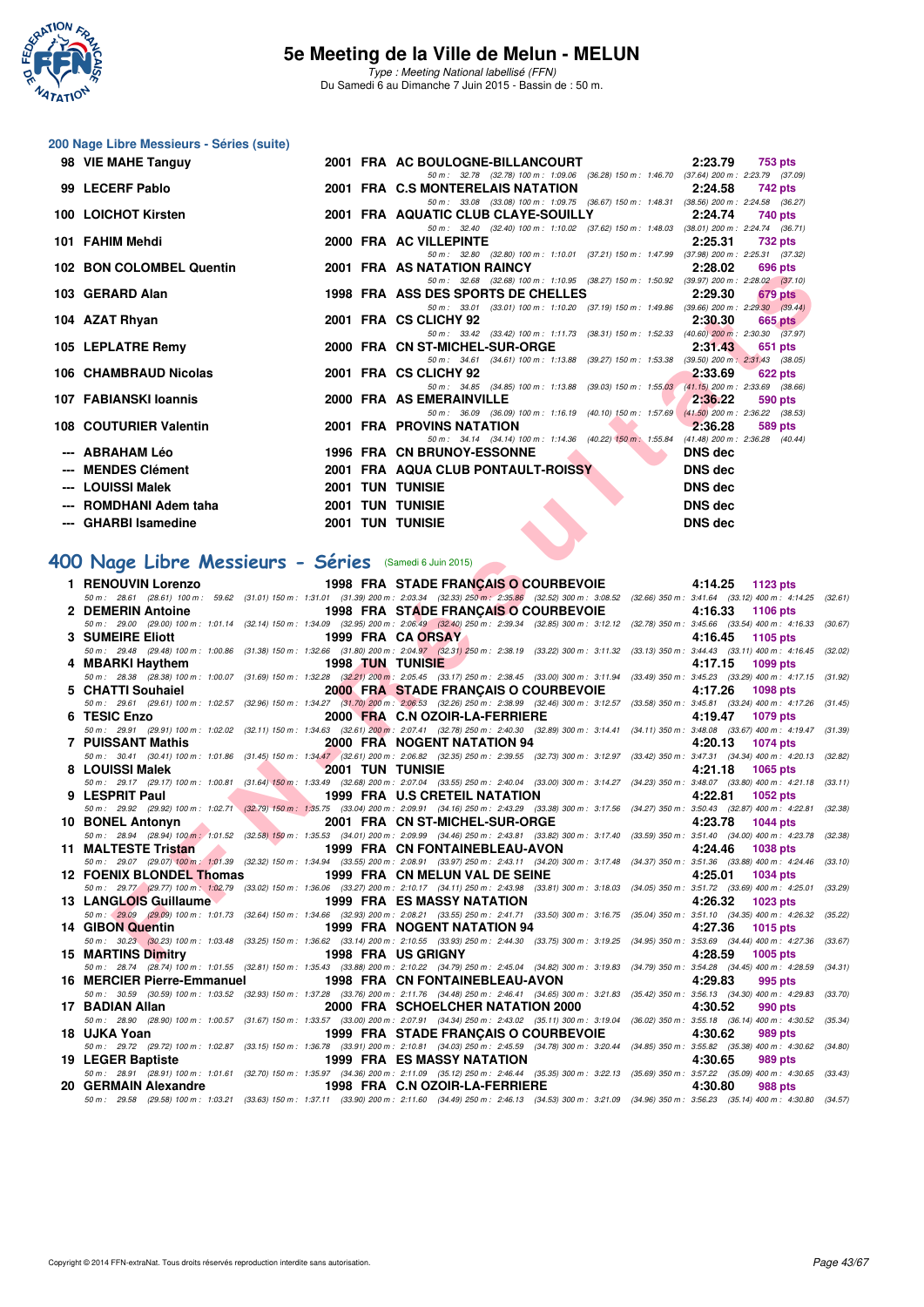

#### **400 Nage Libre Messieurs - Séries (suite)**

| 21 CRASSOUS Thomas                                          |  | 1999 FRA STADE FRANÇAIS O COURBEVOIE                                                                                                                                                                                               | 4:31.72<br>980 pts                                                                   |         |
|-------------------------------------------------------------|--|------------------------------------------------------------------------------------------------------------------------------------------------------------------------------------------------------------------------------------|--------------------------------------------------------------------------------------|---------|
| 22 JONCHERY Pierre                                          |  | 50 m: 30.49 (30.49) 100 m: 1:04.14 (33.65) 150 m: 1:38.20 (34.06) 200 m: 2:13.58 (35.38) 250 m: 2:48.07 (34.49) 300 m: 3:23.76 (35.69) 350 m: 3:58.70 (34.94) 400 m: 4:31.72 (33.02)<br>1998 FRA NOGENT NATATION 94                | 4:32.50<br>974 pts                                                                   |         |
| 23 BANCOURT Julien                                          |  | 50 m: 30.43 (30.43) 100 m: 1:04.31 (33.88) 150 m: 1:39.07 (34.76) 200 m: 2:13.76 (34.69) 250 m: 2:48.82 (35.06) 300 m: 3:24.03<br>1999 FRA AS LE PLESSIS-SAVIGNY                                                                   | (35.21) 350 m : 3:58.91 (34.88) 400 m : 4:32.50<br>4:32.73<br>972 pts                | (33.59) |
| 50 m : 30.13 (30.13) 100 m : 1:03.23                        |  | $(33.10)$ 150 m : 1:38.11 $(34.88)$ 200 m : 2:13.30 $(35.19)$ 250 m : 2:49.03 $(35.73)$ 300 m : 3:24.43                                                                                                                            | (35.40) 350 m : 3:59.52 (35.09) 400 m : 4:32.73                                      | (33.21) |
| 24 SVAN Viktor                                              |  | <b>2000 SWE SUEDE</b><br>50 m: 29.72 (29.72) 100 m: 1:02.95 (33.23) 150 m: 1:37.17 (34.22) 200 m: 2:12.44 (35.27) 250 m: 2:47.57 (35.13) 300 m: 3:23.64                                                                            | 4:34.07<br>962 pts<br>(36.07) 350 m : 3:59.47 (35.83) 400 m : 4:34.07                | (34.60) |
| 25 GIRAUD Corentin                                          |  | <b>1999 FRA DAUPHINS LE COTEAU</b>                                                                                                                                                                                                 | 4:34.17<br><b>961 pts</b>                                                            |         |
| 26 MERLE Hugo                                               |  | 50 m : 30.78 (30.78) 100 m : 1:05.36 (34.58) 150 m : 1:40.05 (34.69) 200 m : 2:15.19 (35.14) 250 m : 2:50.44 (35.25) 300 m : 3:25.93<br>1999 FRA C.S MONTERELAIS NATATION                                                          | $(35.49)$ 350 m : 4:01.37 $(35.44)$ 400 m : 4:34.17<br>4:35.01<br>954 pts            | (32.80) |
| 50 m : 30.12 (30.12) 100 m : 1:03.54                        |  | (33.42) 150 m : 1:38.74 (35.20) 200 m : 2:14.03 (35.29) 250 m : 2:49.82 (35.79) 300 m : 3:25.35                                                                                                                                    | $(35.53)$ 350 m : 4:00.93 $(35.58)$ 400 m : 4:35.01                                  | (34.08) |
| 27 SEGUIN Rémi<br>50 m: 30.45 (30.45) 100 m: 1:03.80        |  | 1997 FRA CN MELUN VAL DE SEINE<br>(33.35) 150 m : 1:38.92 (35.12) 200 m : 2:14.37 (35.45) 250 m : 2:49.40 (35.03) 300 m : 3:25.12 (35.72) 350 m : 4:00.59 (35.47) 400 m : 4:35.69                                                  | 4:35.69<br><b>949 pts</b>                                                            | (35.10) |
| 28 RACINE Mickaël                                           |  | 1998 FRA CN BRUNOY-ESSONNE<br>(34.56) 150 m: 1:41.68 (34.69) 200 m: 2:16.90 (35.22) 250 m: 2:51.79 (34.89) 300 m: 3:27.19                                                                                                          | 4:35.74<br>949 pts<br>$(35.40)$ 350 m : 4:02.23 $(35.04)$ 400 m : 4:35.74            |         |
| 50 m: 32.43 (32.43) 100 m: 1:06.99<br>29 JAMAR Florian      |  | <b>1998 FRA CN BRUNOY-ESSONNE</b>                                                                                                                                                                                                  | 4:35.75<br>949 pts                                                                   | (33.51) |
| 50 m: 31.33 (31.33) 100 m: 1:05.30<br>30 SATOURI Khayredine |  | (33.97) 150 m : 1:40.60 (35.30) 200 m : 2:15.76 (35.16) 250 m : 2:51.22 (35.46) 300 m : 3:26.67<br><b>2000 TUN TUNISIE</b>                                                                                                         | $(35.45)$ 350 m : 4:02.17 $(35.50)$ 400 m : 4:35.75<br>4:36.52<br>943 pts            | (33.58) |
|                                                             |  | 50 m: 30.23 (30.23) 100 m: 1:04.15 (33.92) 150 m: 1:39.27 (35.12) 200 m: 2:14.94 (35.67) 250 m: 2:51.05 (36.11) 300 m: 3:27.25 (36.20) 350 m: 4:03.35 (36.10) 400 m: 4:36.52                                                       |                                                                                      | (33.17) |
| 31 ROSSILLON Virgile                                        |  | 2000 FRA STADE FRANÇAIS O COURBEVOIE<br>50 m: 29.60 (29.60) 100 m: 1:02.94 (33.34) 150 m: 1:38.52 (35.58) 200 m: 2:13.86 (35.34) 250 m: 2:50.40 (36.54) 300 m: 3:26.55 (36.15) 350 m: 4:02.70 (36.15) 400 m: 4:37.35               | 4:37.35<br>936 pts                                                                   | (34.65) |
| 32 BANOS Benjamin                                           |  | 2000 FRA CN BRUNOY-ESSONNE                                                                                                                                                                                                         | 4:37.44<br>936 pts                                                                   |         |
| 33 MAUPETIT Romain                                          |  | 50 m: 30.97 (30.97) 100 m: 1:05.27 (34.30) 150 m: 1:40.82 (35.55) 200 m: 2:16.72 (35.90) 250 m: 2:53.28 (36.56) 300 m: 3:29.83 (36.55) 350 m: 4:06.04 (36.21) 400 m: 4:37.44<br><b>1999 FRA DAUPHINS LE COTEAU</b>                 | 4:37.51<br>935 pts                                                                   | (31.40) |
|                                                             |  | 50 m: 30.85 (30.85) 100 m: 1:06.28 (35.43) 150 m: 1:41.76 (35.48) 200 m: 2:17.97 (36.21) 250 m: 2:53.51 (35.54) 300 m: 3:29.95 (36.44) 350 m: 4:05.00 (35.05) 400 m: 4:37.51                                                       |                                                                                      | (32.51) |
| 33 GINDRAT Thomas                                           |  | 1998 FRA C.S MONTERELAIS NATATION<br>50 m : 30.33 (30.33) 100 m : 1:03.51 (33.18) 150 m : 1:38.40 (34.89) 200 m : 2:13.86 (35.46) 250 m : 2:50.79 (36.93) 300 m : 3:27.26                                                          | 4:37.51<br>935 pts<br>(36.47) 350 m : 4:03.86 (36.60) 400 m : 4:37.51                | (33.65) |
| 35 BIGUE Lucas                                              |  | 1999 FRA CN MELUN VAL DE SEINE                                                                                                                                                                                                     | 4:38.63<br>926 pts                                                                   |         |
| 36 BERINGUE Raphael                                         |  | 50 m: 31.53 (31.53) 100 m: 1:06.84 (35.31) 150 m: 1:42.02 (35.18) 200 m: 2:18.38 (36.36) 250 m: 2:54.12 (35.74) 300 m: 3:30.95<br>2001 FRA CA ORSAY                                                                                | $(36.83)$ 350 m : $4.06.07$ $(35.12)$ 400 m : $4.38.63$<br>4:38.71<br>926 pts        | (32.56) |
| 50 m: 31.18 (31.18) 100 m: 1:06.53<br>37 AITKACI Carl       |  | (35.35) 150 m: 1:42.41 (35.88) 200 m: 2:18.16 (35.75) 250 m: 2:54.66 (36.50) 300 m: 3:30.49                                                                                                                                        | (35.83) 350 m : 4:05.91 (35.42) 400 m : 4:38.71<br>4:39.03                           | (32.80) |
| 50 m: 31.50 (31.50) 100 m: 1:05.29                          |  | 2001 FRA STADE FRANÇAIS O COURBEVOIE<br>(33.79) 150 m : 1:40.82 (35.53) 200 m : 2:16.27 (35.45) 250 m : 2:52.01 (35.74) 300 m : 3:28.02 (36.01) 350 m : 4:04.16 (36.14) 400 m : 4:39.03                                            | 923 pts                                                                              | (34.87) |
| 38 TROUVE Théo                                              |  | 2000 FRA C.S MONTERELAIS NATATION<br>50 m : 30.47 (30.47) 100 m : 1:04.55 (34.08) 150 m : 1:39.54 (34.99) 200 m : 2:15.94 (36.40) 250 m : 2:52.32 (36.38) 300 m : 3:28.96 (36.64) 350 m : 4:04.72 (35.76) 400 m : 4:39.21          | 4:39.21<br>922 pts                                                                   | (34.49) |
| 39 GUIGOU Pierre-Lucas                                      |  | 2000 FRA U.S CRETEIL NATATION                                                                                                                                                                                                      | 4:40.51<br>912 pts                                                                   |         |
| 40 BUGLER Enzo                                              |  | 50 m : 31.08 (31.08) 100 m : 1:05.27 (34.19) 150 m : 1:40.74 (35.47) 200 m : 2:16.32 (35.58) 250 m : 2:52.50 (36.18) 300 m : 3:28.94<br>2001 FRA SEINE-SAINT-DENIS                                                                 | (36.44) 350 m : 4:05.43 (36.49) 400 m : 4:40.51 (35.08)<br>4:40.72<br>910 pts        |         |
| 50 m: 30.27 (30.27) 100 m: 1:05.63                          |  | $(35.36)$ 150 m : 1:41.74 $(36.11)$ 200 m : 2:18.14 $(36.40)$ 250 m : 2:54.56 $(36.42)$ 300 m : 3:31.10                                                                                                                            | (36.54) 350 m : 4:07.35 (36.25) 400 m : 4:40.72                                      | (33.37) |
| 41 POZZO Enzo                                               |  | 1999 FRA AS NATATION RAINCY<br>50 m : 29.98 (29.98) 100 m : 1:03.76 (33.78) 150 m : 1:39.43 (35.67) 200 m : 2:15.55 (36.12) 250 m : 2:52.63 (37.08) 300 m : 3:29.81                                                                | 4:41.08<br><b>908 pts</b><br>(37.18) 350 m : 4:06.53 (36.72) 400 m : 4:41.08 (34.55) |         |
| 42 BEN NOUIR Mustapha                                       |  | <b>1999 TUN TUNISIE</b>                                                                                                                                                                                                            | 4:42.01<br>901 pts                                                                   |         |
| 43 POUMAREDE Julien                                         |  | 50 m : 29.84 (29.84) 100 m : 1:03.48 (33.64) 150 m : 1:38.19 (34.71) 200 m : 2:14.77 (36.58) 250 m : 2:51.43 (36.66) 300 m : 3:28.36<br>2001 FRA CN ST-MICHEL-SUR-ORGE                                                             | (36.93) 350 m : 4:05.42 (37.06) 400 m : 4:42.01<br>4:42.19<br>899 pts                | (36.59) |
| 44 CHAMBRAUD Charles                                        |  | 50 m: 31.11 (31.11) 100 m: 1:05.82 (34.71) 150 m: 1:42.01 (36.19) 200 m: 2:18.82 (36.81) 250 m: 2:54.72 (35.90) 300 m: 3:31.68<br>2001 FRA COLOMBES NATATION                                                                       | (36.96) 350 m : 4:07.16 (35.48) 400 m : 4:42.19<br>4:43.32<br>891 pts                | (35.03) |
|                                                             |  | 50 m : 30.81 (30.81) 100 m : 1:06.61 (35.80) 150 m : 1:43.29 (36.68) 200 m : 2:21.07 (37.78) 250 m : 2:57.54 (36.47) 300 m : 3:35.27 (37.73) 350 m : 4:10.23 (34.96) 400 m : 4:43.32 (33.09)                                       |                                                                                      |         |
| 45 COUTINHO Enzo                                            |  | 2000 FRA ASN LOUVRES-ROISSY-SURVILLIERS<br>50 m: 29.76 (29.76) 100 m: 1:04.13 (34.37) 150 m: 1:39.65 (35.52) 200 m: 2:16.31 (36.66) 250 m: 2:53.02 (36.71) 300 m: 3:31.03 (38.01) 350 m: 4:07.76 (36.73) 400 m: 4:43.52            | 4:43.52<br><b>889 pts</b>                                                            | (35.76) |
| 46 SEMLER Romain                                            |  | 1989 FRA CN MELUN VAL DE SEINE                                                                                                                                                                                                     | 4:43.92<br>886 pts                                                                   |         |
| 47 REUILLON Louis                                           |  | 50 m: 31.45 (31.45) 100 m: 1:06.46 (35.01) 150 m: 1:41.92 (35.46) 200 m: 2:18.30 (36.38) 250 m: 2:54.53 (36.23) 300 m: 3:31.78 (37.25) 350 m: 4:08.14 (36.36) 400 m: 4:43.92 (35.78)<br>2000 FRA CN MAISONS-ALFORT                 | 4:44.75<br>880 pts                                                                   |         |
|                                                             |  | 50 m : 30.96 (30.96) 100 m : 1:04.53 (33.57) 150 m : 1:40.02 (35.49) 200 m : 2:16.26 (36.24) 250 m : 2:52.92 (36.66) 300 m : 3:30.68 (37.76) 350 m : 4:08.21 (37.53) 400 m : 4:44.75 (36.54)                                       |                                                                                      |         |
| 48 ZEINATY Paul                                             |  | 2001 FRA STADE FRANÇAIS O COURBEVOIE<br>50 m : 31.05 (31.05) 100 m : 1:05.74 (34.69) 150 m : 1:41.48 (35.74) 200 m : 2:18.03 (36.55) 250 m : 2:54.72 (36.69) 300 m : 3:32.26 (37.54) 350 m : 4:09.62 (37.36) 400 m : 4:45.61       | 4:45.61<br>874 pts                                                                   | (35.99) |
| 49 CAMUS Loïc                                               |  | 2001 FRA ES MASSY NATATION                                                                                                                                                                                                         | 4:46.55<br>867 pts                                                                   |         |
| 50 PAWLICKI Dylan                                           |  | 50 m: 31.52 (31.52) 100 m: 1:07.73 (36.21) 150 m: 1:44.30 (36.57) 200 m: 2:21.11 (36.81) 250 m: 2:57.78 (36.67) 300 m: 3:34.55 (36.77) 350 m: 4:10.83 (36.28) 400 m: 4:46.55 (35.72)<br>2000 FRA SEINE-SAINT-DENIS                 | 4:49.82<br>843 pts                                                                   |         |
| 51 MIJON Louis                                              |  | 50 m: 32.36 (32.36) 100 m: 1:08.09 (35.73) 150 m: 1:44.29 (36.20) 200 m: 2:21.05 (36.76) 250 m: 2:58.26 (37.21) 300 m: 3:35.65 (37.39) 350 m: 4:13.48 (37.83) 400 m: 4:49.82 (36.34)<br>1999 FRA CN MELUN VAL DE SEINE             | 4:50.01<br>841 pts                                                                   |         |
|                                                             |  | 50 m : 30.64 (30.64) 100 m : 1:05.96 (35.32) 150 m : 1:42.27 (36.31) 200 m : 2:19.90 (37.63) 250 m : 2:56.72 (36.82) 300 m : 3:34.57 (37.85) 350 m : 4:12.37 (37.80) 400 m : 4:50.01 (37.64)                                       |                                                                                      |         |
| 52 RAJAONA RAJAOFETRA Maxime                                |  | 2001 FRA AQUA CLUB PONTAULT-ROISSY<br>50 m : 33.10 (33.10) 100 m : 1:09.57 (36.47) 150 m : 1:47.32 (37.75) 200 m : 2:24.43 (37.11) 250 m : 3:01.85 (37.42) 300 m : 3:39.10 (37.25) 350 m : 4:16.31 (37.21) 400 m : 4:52.11 (35.80) | 4:52.11<br>826 pts                                                                   |         |
| 53 GUERNALEC Erwann                                         |  | 2001 FRA CN MAISONS-ALFORT                                                                                                                                                                                                         | 4:52.38<br>824 pts                                                                   |         |
| 54 FERCHICHI Rayane                                         |  | 50 m: 31.95 (31.95) 100 m: 1:07.50 (35.55) 150 m: 1:43.95 (36.45) 200 m: 2:21.90 (37.95) 250 m: 2:59.30 (37.40) 300 m: 3:37.63 (38.33) 350 m: 4:14.81 (37.18) 400 m: 4:52.38 (37.57)<br>2001 FRA CM LE BOURGET                     | 4:54.43<br>809 pts                                                                   |         |
|                                                             |  | 50 m : 33.24 (33.24) 100 m : 1:09.87 (36.63) 150 m : 1:47.19 (37.32) 200 m : 2:24.55 (37.36) 250 m : 3:03.04 (38.49) 300 m : 3:41.00 (37.96) 350 m : 4:18.79 (37.79) 400 m : 4:54.43 (35.64)                                       |                                                                                      |         |
| 55 BAGES Marlon                                             |  | 1998 FRA CN MAISONS-ALFORT<br>50 m : 31.20 (31.20) 100 m : 1:06.85 (35.65) 150 m : 1:44.09 (37.24) 200 m : 2:21.75 (37.66) 250 m : 3:00.55 (38.80) 300 m : 3:39.30 (38.75) 350 m : 4:18.05 (38.75) 400 m : 4:55.98 (37.93)         | 4:55.98<br>798 pts                                                                   |         |
| 56 DEMETZ Alexis                                            |  | 2001 FRA AQUA CLUB PONTAULT-ROISSY                                                                                                                                                                                                 | 4:57.83<br>785 pts                                                                   |         |
|                                                             |  | 50 m: 32.50 (32.50) 100 m: 1:09.23 (36.73) 150 m: 1:46.05 (36.82) 200 m: 2:24.32 (38.27) 250 m: 3:02.75 (38.43) 300 m: 3:42.27 (39.52) 350 m: 4:20.29 (38.02) 400 m: 4:57.83 (37.54)                                               |                                                                                      |         |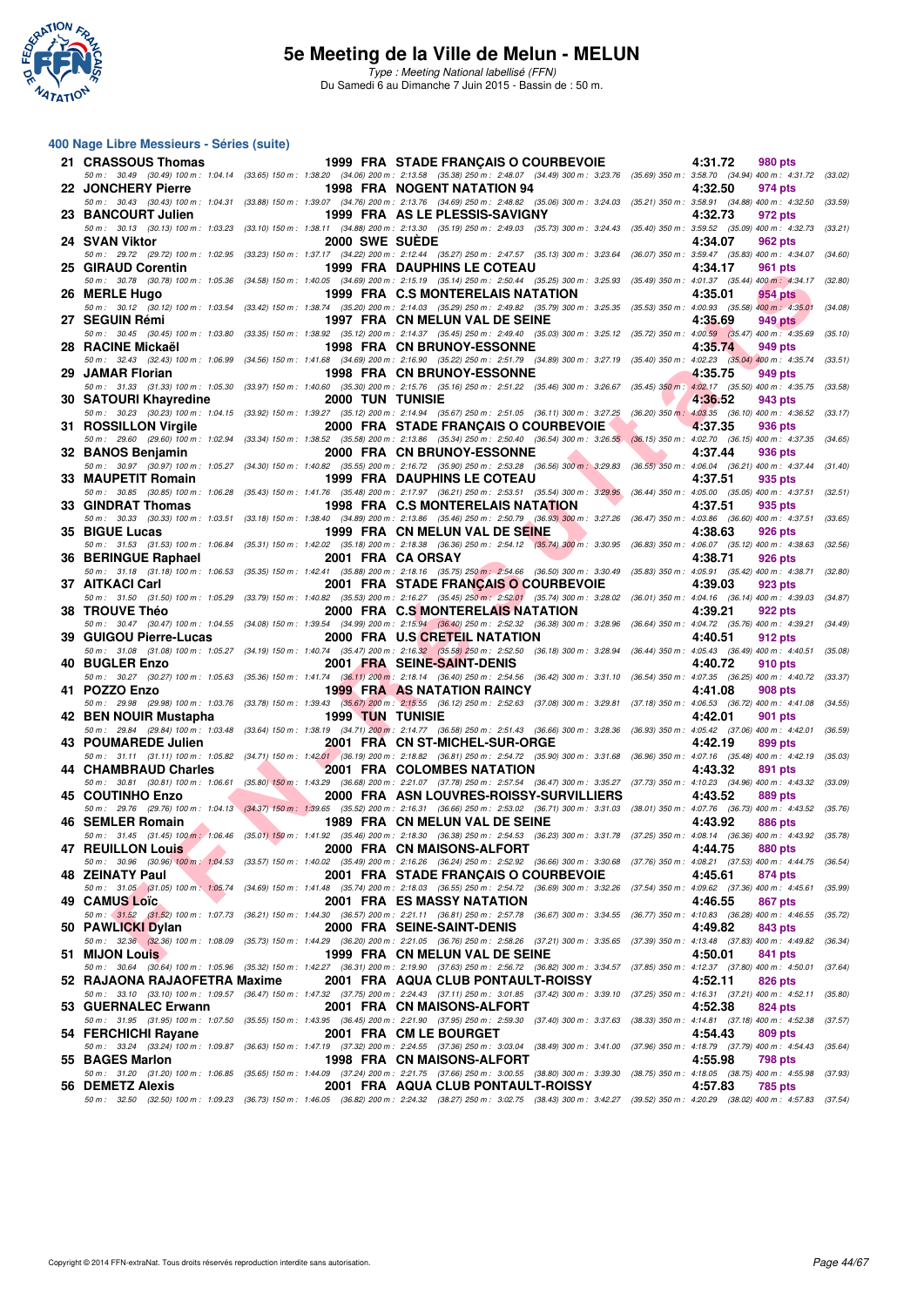

Type : Meeting National labellisé (FFN) Du Samedi 6 au Dimanche 7 Juin 2015 - Bassin de : 50 m.

#### **400 Nage Libre Messieurs - Séries (suite)**

| 57 MOLON Antoine        | 2001 FRA CN MAISONS-ALFORT                                                                                                                               | 4:58.52<br><b>780 pts</b>                                                                                                                                                                       |  |
|-------------------------|----------------------------------------------------------------------------------------------------------------------------------------------------------|-------------------------------------------------------------------------------------------------------------------------------------------------------------------------------------------------|--|
|                         |                                                                                                                                                          | 50 m : 33.12 (33.12) 100 m : 1:10.64 (37.52) 150 m : 1:47.59 (36.95) 200 m : 2:25.98 (38.39) 250 m : 3:04.60 (38.62) 300 m : 3:44.08 (39.48) 350 m : 4:22.39 (38.31) 400 m : 4:58.52 (36.13)    |  |
| 58 OUARDI Yanis         | 2001 FRA C.S MONTERELAIS NATATION                                                                                                                        | 4:58.99<br>777 pts                                                                                                                                                                              |  |
|                         |                                                                                                                                                          | 50 m: 32.63 (32.63) 100 m: 1:08.84 (36.21) 150 m: 1:47.08 (38.24) 200 m: 2:25.65 (38.57) 250 m: 3:04.54 (38.89) 300 m: 3:43.37 (38.83) 350 m: 4:21.72 (38.35) 400 m: 4:58.99 (37.27)            |  |
| 59 AZZIOU Sami          | 2001 FRA COLOMBES NATATION                                                                                                                               | 5:01.31<br>761 pts                                                                                                                                                                              |  |
|                         | 50 m : 31.44 (31.44) 100 m : 1:07.17 (35.73) 150 m : 1:46.07 (38.90) 200 m : 2:24.32 (38.25) 250 m : 3:02.53 (38.21) 300 m : 3:42.37 (39.84) 350 m : --- | 400 m: 5:01.31 (1:18.94)                                                                                                                                                                        |  |
| 60 BENBEKHTI Faycal     | 2001 FRA TREMBLAY AC                                                                                                                                     | 5:03.47<br>746 pts                                                                                                                                                                              |  |
|                         |                                                                                                                                                          | 50 m: 34.27 (34.27) 100 m: 1:12.53 (38.26) 150 m: 1:50.96 (38.43) 200 m: 2:29.74 (38.78) 250 m: 3:09.12 (39.38) 300 m: 3:48.11 (38.99) 350 m: 4:26.45 (38.34) 400 m: 5:03.47 (37.02)            |  |
| 61 OFFREDI Pierre       | 2001 FRA TREMBLAY AC                                                                                                                                     | 5:04.15<br>741 pts                                                                                                                                                                              |  |
|                         |                                                                                                                                                          | 50 m: 33.93 (33.93) 100 m: 1:11.32 (37.39) 150 m: 1:50.06 (38.74) 200 m: 2:29.19 (39.13) 250 m: 3:08.28 (39.09) 300 m: 3:47.59 (39.31) 350 m: 4:27.15 (39.56) 400 m: 5:04.15 (37.00)            |  |
|                         | 62 BELMOKHTAR Mohamed        1999 FRA LE MEE-SUR-SEINE NATATION                                                                                          | 5:06.25<br>727 pts                                                                                                                                                                              |  |
|                         |                                                                                                                                                          | 50 m : 32.69 (32.69) 100 m : 1:09.08 (36.39) 150 m : 1:47.86 (38.78) 200 m : 2:26.54 (38.68) 250 m : 3:06.12 (39.58) 300 m : 3:46.37 (40.25) 350 m : 4:26.47 (40.10) 400 m : 5:06.25<br>(39.78) |  |
| 63 FERNANA Oussama      | 2001 FRA COLOMBES NATATION                                                                                                                               | 5:07.78<br>$716$ pts                                                                                                                                                                            |  |
|                         |                                                                                                                                                          | 50 m: 33.16 (33.16) 100 m: 1:11.71 (38.55) 150 m: 1:51.96 (40.25) 200 m: 2:31.93 (39.97) 250 m: 3:11.31 (39.38) 300 m: 3:50.97 (39.66) 350 m: 4:30.26 (39.29) 400 m: 5:07.78 (37.52)            |  |
| 64 HAZEVIS Gaétan       | 1996 FRA CN VANNES                                                                                                                                       | 5:09.99<br>701 pts                                                                                                                                                                              |  |
|                         |                                                                                                                                                          | 50 m: 33.43 (33.43) 100 m: 1:10.72 (37.29) 150 m: 1:49.25 (38.53) 200 m: 2:28.72 (39.47) 250 m: 3:08.37 (39.65) 300 m: 3:48.75 (40.38) 350 m: 4:29.51 (40.76) 400 m: 5:09.99 (40.48)            |  |
| 65 POITOU Merlin        | 2001 FRA C.S MONTERELAIS NATATION                                                                                                                        | 5:10.64<br>697 pts                                                                                                                                                                              |  |
|                         |                                                                                                                                                          | 50 m: 32.75 (32.75) 100 m: 1:09.97 (37.22) 150 m: 1:49.88 (39.91) 200 m: 2:30.56 (40.68) 250 m: 3:11.15 (40.59) 300 m: 3:51.68 (40.53) 350 m: 4:32.09 (40.41) 400 m: 5:10.64<br>(38.55)         |  |
| 66 LATAPY Aurélien      | 2001 FRA COULOMMIERS NATATION                                                                                                                            | 5:13.45<br><b>678 pts</b>                                                                                                                                                                       |  |
|                         |                                                                                                                                                          | 50 m: 35.21 (35.21) 100 m: 1:15.32 (40.11) 150 m: 1:55.80 (40.48) 200 m: 2:37.01 (41.21) 250 m: 3:17.14 (40.13) 300 m: 3:57.08 (39.94) 350 m: 4:36.39 (39.31) 400 m: 5:13.45 (37.06)            |  |
| 67 BALLOT Paul          | 2000 FRA NANGIS NATATION                                                                                                                                 | 5:13.64<br>677 pts                                                                                                                                                                              |  |
|                         | 50 m: 33.47 (33.47) 100 m: 1:11.42 (37.95) 150 m: 1:51.13 (39.71) 200 m: 3:53.90 (2:02.77) 250 m: 3:12.83 ()300 m: 5:13.64 (2:00.81) 350 m: 4:34.30      | $(1400 \text{ m} : 5:13.64)$ (39.34)                                                                                                                                                            |  |
| 68 LEPLATRE Remv        | 2000 FRA CN ST-MICHEL-SUR-ORGE                                                                                                                           | 5:14.13<br>674 pts                                                                                                                                                                              |  |
|                         |                                                                                                                                                          | 50 m: 33.51 (33.51) 100 m: 1:11.83 (38.32) 150 m: 1:51.16 (39.33) 200 m: 2:32.19 (41.03) 250 m: 3:12.50 (40.31) 300 m: 3:54.27 (41.77) 350 m: 4:34.86 (40.59) 400 m: 5:14.13 (39.27)            |  |
| 69 BON COLOMBEL Quentin | 2001 FRA AS NATATION RAINCY                                                                                                                              | 5:15.92<br><b>662 pts</b>                                                                                                                                                                       |  |
|                         |                                                                                                                                                          | 50 m: 33.64 (33.64) 100 m: 1:12.78 (39.14) 150 m: 1:53.93 (41.15) 200 m: 2:34.51 (40.58) 250 m: 3:15.54 (41.03) 300 m: 3:56.54 (41.00) 350 m: 4:36.39 (39.85) 400 m: 5:15.92 (39.85)            |  |
| --- ABRAHAM Léo         |                                                                                                                                                          | <b>DNS</b> dec                                                                                                                                                                                  |  |
| --- ACHOUR Aziz         | 1996 FRA CNBRUNOY-ESSONNE<br>1999 TUN TUNISIE                                                                                                            | <b>DNS</b> dec                                                                                                                                                                                  |  |

## **[800 Nage Libre Messieurs - Séries](http://www.ffnatation.fr/webffn/resultats.php?idact=nat&go=epr&idcpt=31115&idepr=55)** (Dimanche 7 Juin 2015)

| <u>UFFREDI FICIIC</u>                                                                                                         |                                                                                                                                              | ZUVI FRA IREMDLAIAV                                                                                                                                                                                                                                                                                                                                                             |                                                                                   | <b>J.V4.IJ</b><br>$1 + 1$ pis                                                                        |                    |
|-------------------------------------------------------------------------------------------------------------------------------|----------------------------------------------------------------------------------------------------------------------------------------------|---------------------------------------------------------------------------------------------------------------------------------------------------------------------------------------------------------------------------------------------------------------------------------------------------------------------------------------------------------------------------------|-----------------------------------------------------------------------------------|------------------------------------------------------------------------------------------------------|--------------------|
| 62 BELMOKHTAR Mohamed                                                                                                         |                                                                                                                                              | 50 m: 33.93 (33.93) 100 m: 1:11.32 (37.39) 150 m: 1:50.06 (38.74) 200 m: 2:29.19 (39.13) 250 m: 3:08.28 (39.09) 300 m: 3:47.59 (39.31) 350 m: 4:27.15 (39.56) 400 m: 5:04.15 (37.00)<br><b>1999 FRA LE MÉE-SUR-SEINE NATATION</b>                                                                                                                                               |                                                                                   | 5:06.25<br>727 pts                                                                                   |                    |
| 50 m: 32.69 (32.69) 100 m: 1:09.08                                                                                            |                                                                                                                                              | (36.39) 150 m : 1:47.86 (38.78) 200 m : 2:26.54 (38.68) 250 m : 3:06.12 (39.58) 300 m : 3:46.37 (40.25) 350 m : 4:26.47 (40.10) 400 m : 5:06.25                                                                                                                                                                                                                                 |                                                                                   |                                                                                                      | (39.78)            |
| 63   FERNANA Oussama                                                                                                          |                                                                                                                                              | 2001 FRA COLOMBES NATATION<br>50 m: 33.16 (33.16) 100 m: 1:11.71 (38.55) 150 m: 1:51.96 (40.25) 200 m: 2:31.93 (39.97) 250 m: 3:11.31 (39.38) 300 m: 3:50.97 (39.66) 350 m: 4:30.26 (39.29) 400 m: 5:07.78                                                                                                                                                                      |                                                                                   | 5:07.78<br>716 pts                                                                                   | (37.52)            |
| 64   HAZEVIS Gaétan                                                                                                           |                                                                                                                                              | 1996 FRA CN VANNES                                                                                                                                                                                                                                                                                                                                                              |                                                                                   | 5:09.99<br>701 pts                                                                                   |                    |
| 65 POITOU Merlin                                                                                                              |                                                                                                                                              | 50 m : 33.43 (33.43) 100 m : 1:10.72 (37.29) 150 m : 1:49.25 (38.53) 200 m : 2:28.72 (39.47) 250 m : 3:08.37 (39.65) 300 m : 3:48.75 (40.38) 350 m : 4:29.51 (40.76) 400 m : 5:09.99<br>2001 FRA C.S MONTERELAIS NATATION                                                                                                                                                       |                                                                                   | 5:10.64<br>697 pts                                                                                   | (40.48)            |
|                                                                                                                               |                                                                                                                                              | 50 m: 32.75 (32.75) 100 m: 1:09.97 (37.22) 150 m: 1:49.88 (39.91) 200 m: 2:30.56 (40.68) 250 m: 3:11.15 (40.59) 300 m: 3:51.68 (40.53) 350 m: 4:32.09 (40.41) 400 m: 5:10.64                                                                                                                                                                                                    |                                                                                   |                                                                                                      | (38.55)            |
| 66 LATAPY Aurélien                                                                                                            |                                                                                                                                              | <b>2001 FRA COULOMMIERS NATATION</b><br>50 m: 35.21 (35.21) 100 m: 1:15.32 (40.11) 150 m: 1:55.80 (40.48) 200 m: 2:37.01 (41.21) 250 m: 3:17.14 (40.13) 300 m: 3:57.08 (39.94) 350 m: 4:36.39 (39.31) 400 m: 5:13.45 (37.06)                                                                                                                                                    |                                                                                   | 5:13.45<br>678 pts                                                                                   |                    |
| 67 BALLOT Paul                                                                                                                |                                                                                                                                              | 2000 FRA NANGIS NATATION                                                                                                                                                                                                                                                                                                                                                        |                                                                                   | 5:13.64<br>677 pts                                                                                   |                    |
| 50 m: 33.47 (33.47) 100 m: 1:11.42 (37.95) 150 m: 1:51.13 (39.71) 200 m: 3:53.90 (2:02.77) 250 m: 3:12.83<br>68 LEPLATRE Remy |                                                                                                                                              | 2000 FRA CN ST-MICHEL-SUR-ORGE                                                                                                                                                                                                                                                                                                                                                  | () 300 m : 5:13.64 (2:00.81) 350 m : 4:34.30                                      | $()$ 400 m : 5:13.64<br>5:14.13<br>674 pts                                                           | (39.34)            |
|                                                                                                                               |                                                                                                                                              | 50 m: 33.51 (33.51) 100 m: 1:11.83 (38.32) 150 m: 1:51.16 (39.33) 200 m: 2:32.19 (41.03) 250 m: 3:12.50 (40.31) 300 m: 3:54.27 (41.77) 350 m: 4:34.86 (40.59) 400 m: 5:14.13 (39.27)                                                                                                                                                                                            |                                                                                   |                                                                                                      |                    |
| 69 BON COLOMBEL Quentin                                                                                                       |                                                                                                                                              | 2001 FRA AS NATATION RAINCY<br>50 m: 33.64 (33.64) 100 m: 1:12.78 (39.14) 150 m: 1:53.93 (41.15) 200 m: 2:34.51 (40.58) 250 m: 3:15.54 (41.03) 300 m: 3:56.54 (41.00) 350 m: 4:36.39 (39.85) 400 m: 5:15.92 (39.53)                                                                                                                                                             |                                                                                   | 5:15.92<br>662 pts                                                                                   |                    |
| ---   ABRAHAM Léo                                                                                                             |                                                                                                                                              | 1996 FRA CN BRUNOY-ESSONNE                                                                                                                                                                                                                                                                                                                                                      |                                                                                   | <b>DNS</b> dec                                                                                       |                    |
| ---   ACHOUR Aziz                                                                                                             | <b>1999 TUN TUNISIE</b>                                                                                                                      |                                                                                                                                                                                                                                                                                                                                                                                 |                                                                                   | <b>DNS dec</b>                                                                                       |                    |
|                                                                                                                               |                                                                                                                                              |                                                                                                                                                                                                                                                                                                                                                                                 |                                                                                   |                                                                                                      |                    |
| 00 Nage Libre Messieurs - Séries (Dimanche 7 Juin 2015)                                                                       |                                                                                                                                              |                                                                                                                                                                                                                                                                                                                                                                                 |                                                                                   |                                                                                                      |                    |
| 1 RACZYNSKI Stanislas                                                                                                         |                                                                                                                                              | 1996 FRA CN MELUN VAL DE SEINE                                                                                                                                                                                                                                                                                                                                                  |                                                                                   | 8:37.55<br>1163 pts                                                                                  |                    |
|                                                                                                                               |                                                                                                                                              | 50 m: 29.19 (29.19) 100 m: 1:00.33 (31.14) 150 m: 1:32.08 (31.75) 200 m: 2:04.20 (32.12) 250 m: 2:36.44 (32.24) 300 m: 3:09.39 (32.95) 350 m: 3:42.37 (32.98) 400 m: 4:15.19 (32.82)<br>450 m : 4:48.18 (32.99) 500 m : 5:21.10 (32.92) 550 m : 5:53.96 (32.86) 600 m : 6:26.94 (32.98) 650 m : 6:59.95 (33.01) 700 m : 7:33.08 (33.13) 750 m : 8:05.82 (32.74) 800 m : 8:37.55 |                                                                                   |                                                                                                      | (31.73)            |
| 2 MBARKI Haythem<br>50 m: 29.83 (29.83) 100 m: 1:02.26                                                                        | <b>1998 TUN TUNISIE</b>                                                                                                                      | (32.43) 150 m : 1:34.13 (31.87) 200 m : 2:06.06 (31.93) 250 m : 2:38.43 (32.37) 300 m : 3:10.95                                                                                                                                                                                                                                                                                 |                                                                                   | 8:42.71<br>1142 pts<br>(32.52) 350 m: 3:44.05 (33.10) 400 m: 4:16.80                                 | (32.75)            |
| 450 m : 4:50.19 (33.39) 500 m : 5:23.59                                                                                       |                                                                                                                                              | $(33.40)$ 550 m : 5:57.37 $(33.78)$ 600 m : 6:30.94 $(33.57)$ 650 m : 7:04.67 $(33.73)$ 700 m : 7:37.98                                                                                                                                                                                                                                                                         |                                                                                   | (33.31) 750 m: 8:10.98 (33.00) 800 m: 8:42.71                                                        | (31.73)            |
| 3 MOKHFI Naim<br>50 m : 28.84 (28.84) 100 m : 1:00.27                                                                         | $(31.43)$ 150 m : 1:32.75 $(32.48)$ 200 m : 2:06.02 $(33.27)$ 250 m : 2:39.64                                                                | 2000 FRA ES MASSY NATATION                                                                                                                                                                                                                                                                                                                                                      | $(33.62)$ 300 m : 3:13.29                                                         | 8:44.29<br>1135 pts<br>(33.65) 350 m: 3:47.63 (34.34) 400 m: 4:21.35                                 | (33.72)            |
| 450 m: 4:55.18 (33.83) 500 m: 5:28.54<br>4 RENOUVIN Lorenzo                                                                   | $(33.36)$ 550 m : 6:02.16                                                                                                                    | $(33.62)$ 600 m : 6:35.59 $(33.43)$ 650 m : 7:08.48<br><b>1998 FRA STADE FRANÇAIS O COURBEVOIE</b>                                                                                                                                                                                                                                                                              | $(32.89)$ 700 m : 7:41.71<br>(33.23) 750 m : 8:14.67                              | $(32.96)$ 800 m : 8:44.29<br>8:49.93<br><b>1112 pts</b>                                              | (29.62)            |
| 50 m: 30.01 (30.01) 100 m: 1:02.82<br>450 m : 4:56.60<br>(33.14) 500 m : 5:29.90                                              | (32.81) 150 m : 1:35.47<br>$(33.30)$ 550 m : 6:03.57 $(33.67)$ 600 m : 6:37.20 $(33.63)$ 650 m : 7:10.41                                     | (32.65) 200 m : 2:08.72 (33.25) 250 m : 2:42.24 (33.52) 300 m : 3:15.71                                                                                                                                                                                                                                                                                                         | (33.21) 700 m : 7:44.30                                                           | (33.47) 350 m: 3:49.65 (33.94) 400 m: 4:23.46<br>(33.89) 750 m : 8:17.34 (33.04) 800 m : 8:49.93     | (33.81)<br>(32.59) |
| 5 ACHOUR Aziz                                                                                                                 |                                                                                                                                              | <b>1999 TUN CN MELUN VAL DE SEINE</b>                                                                                                                                                                                                                                                                                                                                           |                                                                                   | 8:50.27<br><b>1110 pts</b>                                                                           |                    |
| 50 m : 30.21 (30.21) 100 m : 1:03.10<br>450 m: 4:57.42 (33.47) 500 m: 5:30.79                                                 |                                                                                                                                              | (32.89) 150 m : 1:36.22 (33.12) 200 m : 2:09.53 (33.31) 250 m : 2:42.93 (33.40) 300 m : 3:16.24<br>(33.37) 550 m : 6:04.29 (33.50) 600 m : 6:38.15 (33.86) 650 m : 7:11.85 (33.70) 700 m : 7:45.66                                                                                                                                                                              |                                                                                   | $(33.31)$ 350 m : 3:50.15 $(33.91)$ 400 m : 4:23.95<br>(33.81) 750 m: 8:18.87 (33.21) 800 m: 8:50.27 | (33.80)<br>(31.40) |
| 6 LESPRIT Paul<br>50 m: 30.01 (30.01) 100 m: 1:03.19                                                                          |                                                                                                                                              | 1999 FRA U.S CRETEIL NATATION<br>(33.18) 150 m : 1:36.85 (33.66) 200 m : 2:10.81 (33.96) 250 m : 2:44.65 (33.84) 300 m : 3:18.45                                                                                                                                                                                                                                                |                                                                                   | 8:54.42<br>1094 pts<br>(33.80) 350 m: 3:52.24 (33.79) 400 m: 4:26.22                                 | (33.98)            |
| 450 m: 5:00.20 (33.98) 500 m: 5:34.15                                                                                         | (33.95) 550 m: 6:08.03 (33.88) 600 m: 6:41.79 (33.76) 650 m: 7:15.68                                                                         |                                                                                                                                                                                                                                                                                                                                                                                 | (33.89) 700 m : 7:49.56                                                           | (33.88) 750 m : 8:23.16 (33.60) 800 m : 8:54.42                                                      | (31.26)            |
| 7 FOENIX BLONDEL Thomas                                                                                                       |                                                                                                                                              | 1999 FRA CN MELUN VAL DE SEINE<br>50 m : 29.44 (29.44) 100 m : 1:01.72 (32.28) 150 m : 1:34.91 (33.19) 200 m : 2:08.62 (33.71) 250 m : 2:42.57 (33.95) 300 m : 3:17.12                                                                                                                                                                                                          |                                                                                   | 8:58.36<br>1078 pts<br>(34.55) 350 m: 3:51.57 (34.45) 400 m: 4:26.20                                 | (34.63)            |
| 450 m : 5:00.79 (34.59) 500 m : 5:35.28<br>8 LOUISSI Malek                                                                    | 2001 TUN TUNISIE                                                                                                                             | (34.49) 550 m : 6:09.84 (34.56) 600 m : 6:44.09 (34.25) 650 m : 7:18.40 (34.31) 700 m : 7:52.39                                                                                                                                                                                                                                                                                 |                                                                                   | (33.99) 750 m : 8:26.27 (33.88) 800 m : 8:58.36<br>8:59.82<br><b>1072 pts</b>                        | (32.09)            |
| 50 m: 29.47 (29.47) 100 m: 1:01.09<br>450 m : 5:01.05 (34.53) 500 m : 5:35.44                                                 |                                                                                                                                              | $(31.62)$ 150 m : 1:34.56 $(33.47)$ 200 m : 2:08.78 $(34.22)$ 250 m : 2:42.89 $(34.11)$ 300 m : 3:17.27<br>(34.39) 550 m : 6:10.04 (34.60) 600 m : 6:44.54 (34.50) 650 m : 7:18.68 (34.14) 700 m : 7:53.29                                                                                                                                                                      |                                                                                   | (34.38) 350 m: 3:51.73 (34.46) 400 m: 4:26.52<br>(34.61) 750 m : 8:26.79 (33.50) 800 m : 8:59.82     | (34.79)<br>(33.03) |
| 9 MATTENET Emilien                                                                                                            |                                                                                                                                              | 2000 FRA CHARLEVILLE-MEZIERES NATATION                                                                                                                                                                                                                                                                                                                                          |                                                                                   | 9:04.50<br>1053 pts                                                                                  |                    |
| 50 m : 30.10 (30.10) 100 m : 1:03.63<br>450 m : 5:04.38 (34.48) 500 m : 5:39.31                                               |                                                                                                                                              | (33.53) 150 m: 1:37.52 (33.89) 200 m: 2:11.72 (34.20) 250 m: 2:46.12 (34.40) 300 m: 3:20.66<br>(34.93) 550 m: 6:14.52 (35.21) 600 m: 6:49.42 (34.90) 650 m: 7:23.95 (34.53) 700 m: 7:58.36                                                                                                                                                                                      |                                                                                   | (34.54) 350 m : 3:55.53 (34.87) 400 m : 4:29.90<br>(34.41) 750 m : 8:32.81 (34.45) 800 m : 9:04.50   | (34.37)<br>(31.69) |
| <b>10 SUMEIRE Eliott</b>                                                                                                      | 1999 FRA CA ORSAY                                                                                                                            |                                                                                                                                                                                                                                                                                                                                                                                 |                                                                                   | 9:05.02<br><b>1051 pts</b>                                                                           |                    |
|                                                                                                                               |                                                                                                                                              | 50 m: 28.78 (28.78) 100 m: 1:00.53 (31.75) 150 m: 1:33.11 (32.58) 200 m: 2:06.72 (33.61) 250 m: 2:41.28 (34.56) 300 m: 3:16.14 (34.86) 350 m: 3:51.25 (35.11) 400 m: 4:27.23<br>450 m: 5:01.04 (33.81) 500 m: 5:37.25 (36.21) 550                                                                                                                                               |                                                                                   |                                                                                                      | (35.98)<br>(31.54) |
| 11 BONEL Antonyn                                                                                                              |                                                                                                                                              | 2001 FRA CN ST-MICHEL-SUR-ORGE<br>50 m: 30.20 (30.20) 100 m: 1:03.60 (33.40) 150 m: 1:38.53 (34.93) 200 m: 2:13.15 (34.62) 250 m: 2:47.31 (34.16) 300 m: 3:21.46 (34.15) 350 m: 3:56.03 (34.57) 400 m: 4:30.50                                                                                                                                                                  |                                                                                   | 9:05.22<br><b>1050 pts</b>                                                                           | (34.47)            |
| 12 RODRIGUES Adrien                                                                                                           |                                                                                                                                              | 450 m : 5:04.76 (34,26) 500 m : 5:39.11 (34.35) 550 m : 6:13.69 (34.58) 600 m : 6:48.12 (34.43) 650 m : 7:22.62 (34.50) 700 m : 7:57.04 (34.42) 750 m : 8:31.70 (34.66) 800 m : 9:05.22 (33.52)<br>2000 FRA ES MASSY NATATION                                                                                                                                                   |                                                                                   | 9:10.01<br>1031 pts                                                                                  |                    |
| 50 m : 30.74 (30.74) 100 m : 1:05.01                                                                                          | (34.27) 150 m: 1:39.22 (34.21) 200 m: 2:14.11 (34.89) 250 m: 2:49.09                                                                         |                                                                                                                                                                                                                                                                                                                                                                                 | $(34.98)$ 300 m : 3:23.94                                                         | (34.85) 350 m : 3:59.22 (35.28) 400 m : 4:34.23                                                      | (35.01)            |
| 450 m : 5:09.52<br>$(35.29)$ 500 m : 5:44.86<br>13 LANGLOIS Guillaume                                                         | (35.34) 550 m : 6:19.42 (34.56) 600 m : 6:54.62 (35.20) 650 m : 7:29.37                                                                      | 1999 FRA ES MASSY NATATION                                                                                                                                                                                                                                                                                                                                                      | $(34.75)$ 700 m : 8:04.13                                                         | $(34.76)$ 750 m : 8:37.51 $(33.38)$ 800 m : 9:10.01<br>9:11.24<br><b>1026 pts</b>                    | (32.50)            |
| 50 m: 30.15 (30.15) 100 m: 1:03.79<br>450 m : 5:08.06 (35.49) 500 m : 5:42.96                                                 | (33.64) 150 m: 1:37.53 (33.74) 200 m: 2:12.74 (35.21) 250 m: 2:47.95<br>(34.90) 550 m: 6:18.32 (35.36) 600 m: 6:53.90 (35.58) 650 m: 7:28.41 |                                                                                                                                                                                                                                                                                                                                                                                 | $(35.21)$ 300 m : 3:23.02<br>$(34.51)$ 700 m : 8:03.29                            | (35.07) 350 m : 3:57.83 (34.81) 400 m : 4:32.57<br>(34.88) 750 m : 8:37.21 (33.92) 800 m : 9:11.24   | (34.74)<br>(34.03) |
| 14 BENAZET Julien                                                                                                             |                                                                                                                                              | 1999 FRA CN MELUN VAL DE SEINE                                                                                                                                                                                                                                                                                                                                                  |                                                                                   | 9:19.13<br>995 pts                                                                                   |                    |
| 50 m: 31.04 (31.04) 100 m: 1:05.08<br>450 m: 5:14.12 (35.77) 500 m: 5:49.82                                                   | (34.04) 150 m: 1:40.14 (35.06) 200 m: 2:15.25 (35.11) 250 m: 2:51.17                                                                         | (35.70) 550 m : 6:25.91 (36.09) 600 m : 7:01.37 (35.46) 650 m : 7:37.18 (35.81) 700 m : 8:12.60                                                                                                                                                                                                                                                                                 | (35.92) 300 m : 3:26.49<br>(35.32) 350 m : 4:02.64                                | $(36.15)$ 400 m : 4:38.35<br>(35.42) 750 m : 8:48.03 (35.43) 800 m : 9:19.13                         | (35.71)<br>(31.10) |
| <b>15 BANCOURT Julien</b><br>50 m : 30.68 (30.68) 100 m : 1:04.17                                                             |                                                                                                                                              | 1999 FRA AS LE PLESSIS-SAVIGNY                                                                                                                                                                                                                                                                                                                                                  |                                                                                   | 9:20.56<br>990 pts<br>$(35.70)$ 400 m : 4:38.04                                                      |                    |
| 450 m : 5:13.92 (35.88) 500 m : 5:49.40                                                                                       | (33.49) 150 m : 1:39.55<br>(35.48) 550 m: 6:25.55 (36.15) 600 m: 7:01.68 (36.13) 650 m: 7:37.58                                              | (35.38) 200 m : 2:14.98 (35.43) 250 m : 2:51.21                                                                                                                                                                                                                                                                                                                                 | (35.26) 350 m : 4:02.17<br>$(36.23)$ 300 m : 3:26.47<br>$(35.90)$ 700 m : 8:13.25 | (35.67) 750 m : 8:48.42 (35.17) 800 m : 9:20.56                                                      | (35.87)<br>(32.14) |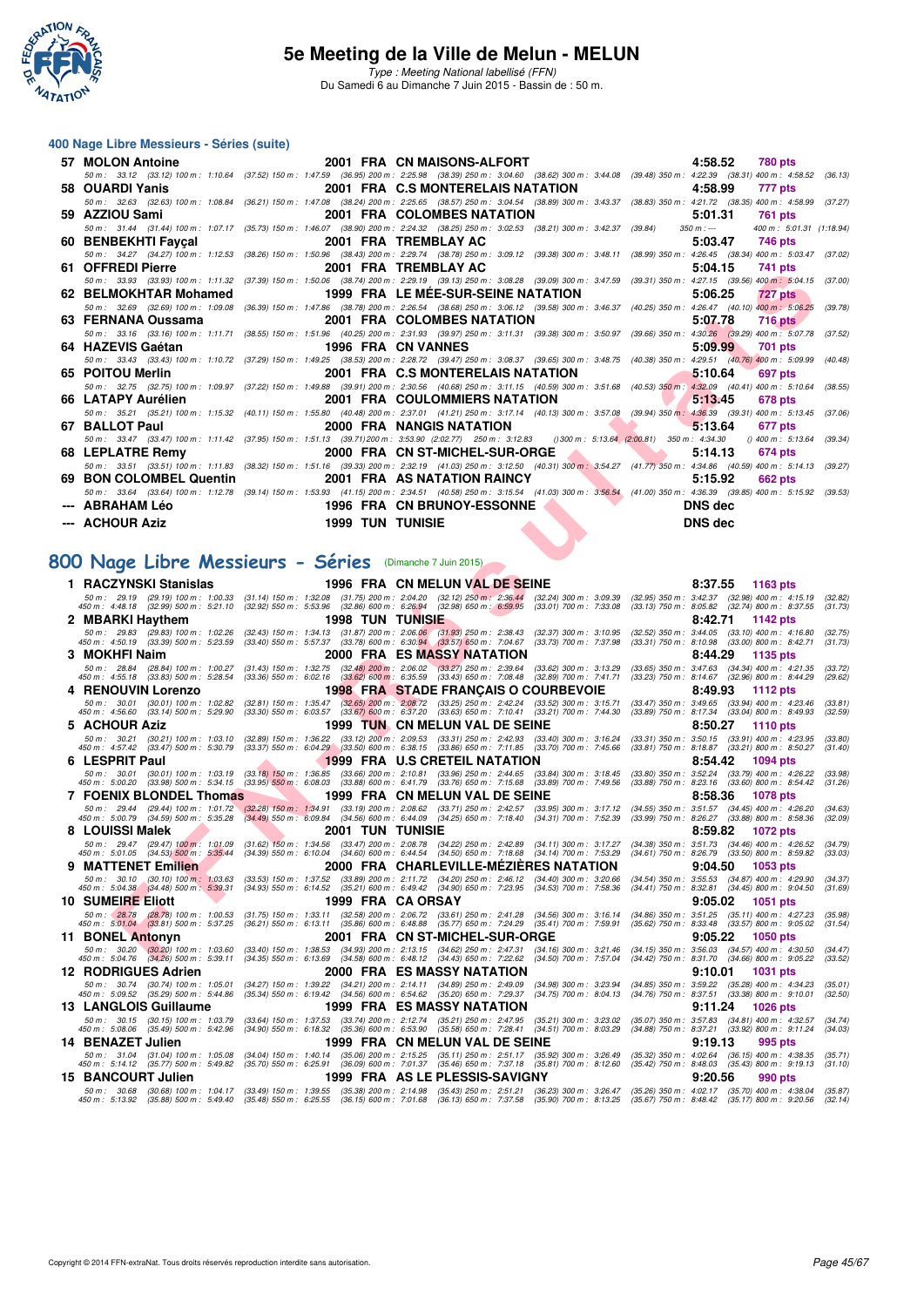

Type : Meeting National labellisé (FFN) Du Samedi 6 au Dimanche 7 Juin 2015 - Bassin de : 50 m.

#### **800 Nage Libre Messieurs - Séries (suite)**

|    | 16 SVAN Viktor                                                                           | <b>2000 SWE SUEDE</b>                                                                                                                                                                                                  |                                                                                                                                                                                                                                   | 9:21.67<br>985 pts                                                                                                                     |
|----|------------------------------------------------------------------------------------------|------------------------------------------------------------------------------------------------------------------------------------------------------------------------------------------------------------------------|-----------------------------------------------------------------------------------------------------------------------------------------------------------------------------------------------------------------------------------|----------------------------------------------------------------------------------------------------------------------------------------|
|    | 50 m : 30.51<br>$(30.51)$ 100 m : 1:04.38<br>450 m: 5:13.47 (35.58) 500 m: 5:49.52       | $(33.87)$ 150 m : 1:39.39<br>$(36.05)$ 550 m : 6:25.40                                                                                                                                                                 | (35.01) 200 m : 2:14.78 (35.39) 250 m : 2:50.36<br>$(35.58)$ 300 m : 3:26.04<br>$(35.88)$ 600 m : 7:01.64 $(36.24)$ 650 m : 7:37.20<br>$(35.56)$ 700 m : 8:13.08                                                                  | (35.68) 350 m : 4:01.51 (35.47) 400 m : 4:37.89<br>(36.38)<br>$(35.88)$ 750 m : 8:48.10 $(35.02)$ 800 m : 9:21.67<br>(33.57)           |
|    | 17 MOUALFI Abdelaziz                                                                     |                                                                                                                                                                                                                        | 1999 ALG MOUETTES DE PARIS                                                                                                                                                                                                        | 9:23.76<br>977 pts                                                                                                                     |
|    | 50 m: 30.50 (30.50) 100 m: 1:04.36                                                       | $(33.86)$ 150 m : 1:38.87                                                                                                                                                                                              | $\begin{array}{cccc} (34.51) \ 200 \ m \ \vdots \ \ 2:14.01 & (35.14) \ 250 \ m \ \vdots \ \ 2:49.17 \\ (35.99) \ 600 \ m \ \vdots \ \ 7:00.98 & (36.40) \ 650 \ m \ \vdots \ \ 7:37.50 \end{array}$<br>$(35.16)$ 300 m : 3:24.29 | (35.12) 350 m : 3:59.34<br>$(35.05)$ 400 m : 4:35.39<br>(36.05)                                                                        |
|    | 450 m: 5:11.94 (36.55) 500 m: 5:48.59<br>18 MERLE Hugo                                   | $(36.65)$ 550 m : 6:24.58                                                                                                                                                                                              | $(36.52)$ 700 m : 8:13.78<br>1999 FRA C.S MONTERELAIS NATATION                                                                                                                                                                    | $(36.28)$ 750 m : 8:49.44<br>$(35.66)$ 800 m : 9:23.76<br>(34.32)<br>9:25.05<br>972 pts                                                |
|    | 50 m: 31.16 (31.16) 100 m: 1:06.32                                                       | (35.16) 150 m: 1:42.25 (35.93) 200 m: 2:17.70 (35.45) 250 m: 2:53.83                                                                                                                                                   | $(36.13)$ 300 m : 3:30.17                                                                                                                                                                                                         | $(36.34)$ 350 m : 4:06.25<br>$(36.08)$ 400 m : 4:43.03<br>(36.78)                                                                      |
|    | 450 m: 5:19.18 (36.15) 500 m: 5:55.37                                                    | (36.19) 550 m: 6:31.61 (36.24) 600 m: 7:08.04 (36.43) 650 m: 7:43.28                                                                                                                                                   | (35.24) 700 m: 8:18.30                                                                                                                                                                                                            | $(33.93)$ 800 m : 9:25.05<br>$(35.02)$ 750 m : 8:52.23<br>(32.82)                                                                      |
|    | <b>19 TONNEAU Guillaume</b><br>50 m: 30.33<br>$(30.33)$ 100 m : 1:02.58                  | (32.25) 150 m: 1:37.92 (35.34) 200 m: 2:13.59 (35.67) 250 m: 2:50.19                                                                                                                                                   | 1998 FRA CN ST-MICHEL-SUR-ORGE<br>$(36.60)$ 300 m : 3:26.06                                                                                                                                                                       | 9:25.73<br>970 pts<br>$(35.87)$ 350 m : 4:01.84<br>$(35.78)$ 400 m : 4:38.90<br>(37.06)                                                |
|    | 450 m: 5:15.90 (37.00) 500 m: 5:51.01                                                    | (36.30) 600 m : 7:03.28<br>(35.11) 550 m : 6:27.31                                                                                                                                                                     | $(35.97)$ 650 m : 7:40.38<br>$(37.10)$ 700 m : 8:15.54                                                                                                                                                                            | (35.16) 750 m: 8:51.76 (36.22) 800 m: 9:25.73<br>(33.97)                                                                               |
|    | <b>20 TROUVE Théo</b>                                                                    |                                                                                                                                                                                                                        | 2000 FRA C.S MONTERELAIS NATATION                                                                                                                                                                                                 | 9:26.89<br><b>965 pts</b>                                                                                                              |
|    | 50 m: 31.36<br>$(31.36)$ 100 m : 1:06.47<br>450 m : 5:19.38<br>$(36.32)$ 500 m : 5:55.45 | $(35.11)$ 150 m : 1:42.80<br>$(36.33)$ 200 m : 2:18.14<br>(36.07) 550 m : 6:31.74                                                                                                                                      | $(35.34)$ 250 m : 2:54.05<br>$(35.91)$ 300 m : 3:30.47<br>(36.29) 600 m : 7:07.93 (36.19) 650 m : 7:44.12<br>$(36.19)$ 700 m : 8:18.77                                                                                            | $(36.14)$ 400 m : 4:43.06<br>$(34.63)$ 800 m : 9:26.89<br>$(36.42)$ 350 m : 4:06.61<br>(36.45)<br>$(34.65)$ 750 m : 8:53.40<br>(33.49) |
|    | 21 JACOLOT Baptiste                                                                      |                                                                                                                                                                                                                        | 2000 FRA ES MASSY NATATION                                                                                                                                                                                                        | 9:27.88<br>962 pts                                                                                                                     |
|    | 50 m: 31.29 (31.29) 100 m: 1:06.16<br>450 m: 5:17.63 (35.90) 500 m: 5:54.28              | $\left(34.87\right) \ 150\ m : \ \ 1.41.36 \quad \left(35.20\right) \ 200\ m : \ \ 2.17.46 \quad \left(36.10\right) \ 250\ m : \ \ 2.53.10$<br>(36.65) 550 m : 6:29.74 (35.46) 600 m : 7:05.91 (36.17) 650 m : 7:41.53 | $(35.64)$ 300 m : 3:29.34<br>$(35.62)$ 700 m : 8:17.74                                                                                                                                                                            | $(36.24)$ 350 m : 4:05.58<br>$(36.24)$ 400 m : 4:41.73<br>(36.15)<br>(36.21) 750 m : 8:53.00 (35.26) 800 m : 9:27.88<br>(34.88)        |
|    | 22 THIBAULT Maxime                                                                       |                                                                                                                                                                                                                        | <b>1999 FRA RSC MONTREUIL</b>                                                                                                                                                                                                     | 9:31.40<br>948 pts                                                                                                                     |
|    | 50 m: 31.46 (31.46) 100 m: 1:06.88                                                       | (35.42) 150 m: 1:43.58 (36.70) 200 m: 2:20.08 (36.50) 250 m: 2:56.73                                                                                                                                                   | $(36.65)$ 300 m : 3:33.14                                                                                                                                                                                                         | $(36.41)$ 350 m : 4:09.97 $(36.83)$ 400 m : 4:46.88<br>(36.91)                                                                         |
|    | 450 m : 5:22.62 (35.74) 500 m : 5:58.86                                                  | (36.24) 550 m: 6:35.50 (36.64) 600 m: 7:12.23 (36.73) 650 m: 7:47.87                                                                                                                                                   | $(35.64)$ 700 m : 8:24.92                                                                                                                                                                                                         | $(37.05)$ 750 m : 9:00.20 $(35.28)$ 800 m : 9:31.40<br>(31.20)                                                                         |
|    | 23 BERINGUE Raphael<br>50 m : 31.89 (31.89) 100 m : 1:07.58                              | $(35.69)$ 150 m : 1:43.67                                                                                                                                                                                              | 2001 FRA CAORSAY<br>$(35.15)$ 300 m : 3:31.68                                                                                                                                                                                     | 9:31.90<br><b>946 pts</b><br>$(36.43)$ 350 m : 4:08.40<br>$(36.72)$ 400 m : 4:45.08<br>(36.68)                                         |
|    | 450 m: 5:21.85 (36.77) 500 m: 5:58.31                                                    | (36.46) 550 m : 6:34.93                                                                                                                                                                                                | $\begin{array}{cccc} (36.09) \ 200 \ m \ \vdots \ 2:20.10 & (36.43) \ 250 \ m \ \vdots \ 2:55.25 \\ (36.62) \ 600 \ m \ \vdots \ 7:11.41 & (36.48) \ 650 \ m \ \vdots \ 7:47.66 \end{array}$<br>$(36.25)$ 700 m : 8:23.75         | $(36.09)$ 750 m : 8:59.57<br>$(35.82)$ 800 m : $9:31.90$<br>(32.33)                                                                    |
|    | 24 MAUPETIT Romain                                                                       |                                                                                                                                                                                                                        | <b>1999 FRA DAUPHINS LE COTEAU</b>                                                                                                                                                                                                | 9:34.22<br>938 pts                                                                                                                     |
|    | 50 m : 32.33 (32.33) 100 m : 1:08.11<br>450 m : 5:23.91 (36.66) 500 m : 6:00.05          | (35.78) 150 m: 1:44.85 (36.74) 200 m: 2:20.97 (36.12) 250 m: 2:57.45<br>(36.14) 550 m: 6:36.71 (36.66) 600 m: 7:13.12 (36.41) 650 m: 7:49.60                                                                           | $(36.48)$ 300 m : 3:33.90<br>$(36.48)$ 700 m : 8:25.28                                                                                                                                                                            | (36.45) 350 m: 4:10.61 (36.71) 400 m: 4:47.25<br>(36.64)<br>(35.68) 750 m : 9:01.32 (36.04) 800 m : 9:34.22<br>(32.90)                 |
|    | 25 SATOURI Khayredine                                                                    | <b>2000 TUN TUNISIE</b>                                                                                                                                                                                                |                                                                                                                                                                                                                                   | 9:39.12<br>919 pts                                                                                                                     |
|    | 50 m: 30.51 (30.51) 100 m: 1:05.19<br>450 m: 6:39.57 (1:52.39) 500 m: 6:02.67            | (34.68) 150 m : 2:54.40 (1:49.21) 200 m : 2:18.14<br>() 550 m: 7:53.41 (1:50.74) 600 m: 7:17.28                                                                                                                        | $(250 \text{ m}: 4:08.92 (1:50.78))$<br>300 m : 3:31.47<br>(1.47.37)<br>700 m : 8:30.16                                                                                                                                           | $(350 \text{ m}: 5:24.49 (1:53.02)$<br>400 m : 4:47.18<br>$750 m: -$<br>800 m: 9:39.12 (1:08.96)<br>0                                  |
|    | 26 ROMDHANI Adem taha                                                                    | 2001 TUN TUNISIE                                                                                                                                                                                                       |                                                                                                                                                                                                                                   | 9:55.00<br>861 pts                                                                                                                     |
|    | 50 m: 31.73 (31.73) 100 m: 1:07.04                                                       |                                                                                                                                                                                                                        | (35.31) 150 m : 1:44.11 (37.07) 200 m : 2:21.58 (37.47) 250 m : 2:58.99 (37.41) 300 m : 3:37.12                                                                                                                                   | $(38.13)$ 350 m : 4:14.88 $(37.76)$ 400 m : 4:52.86<br>(37.98)                                                                         |
|    | 450 m : 5:30.96 (38.10) 500 m : 6:08.75                                                  |                                                                                                                                                                                                                        | (37.79) 550 m: 6:46.85 (38.10) 600 m: 7:24.97 (38.12) 650 m: 8:03.41 (38.44) 700 m: 8:41.08                                                                                                                                       | (37.67) 750 m : 9:18.81 (37.73) 800 m : 9:55.00<br>(36.19)                                                                             |
|    | <b>27 CHALENDAR Noe</b><br>50 m: 34.53 (34.53) 100 m: 1:11.35                            |                                                                                                                                                                                                                        | 2001 FRA AC BOULOGNE-BILLANCOURT<br>(36.82) 150 m : 1:48.05 (36.70) 200 m : 2:25.10 (37.05) 250 m : 3:02.76<br>$(37.66)$ 300 m : 3:40.47                                                                                          | 9:59.38<br>845 pts<br>$(37.71)$ 350 m : 4:18.42<br>$(37.95)$ 400 m : 4:56.83<br>(38.41)                                                |
|    | 450 m: 5:33.40 (36.57) 500 m: 6:11.67                                                    | $(38.27)$ 550 m : 6:50.51                                                                                                                                                                                              | $(38.84)$ 600 m : 7:28.82 $(38.31)$ 650 m : 8:07.06<br>(38.24) 700 m : 8:44.72                                                                                                                                                    | (37.66) 750 m : 9:22.62 (37.90) 800 m : 9:59.38<br>(36.76)                                                                             |
|    | 28 DUSSAUX Nicolas<br>50 m: 32.42 (32.42) 100 m: 1:08.76                                 | $(36.34)$ 150 m : 1:47.21 $(38.45)$ 200 m : 2:24.53 $(37.32)$ 250 m : 3:03.63                                                                                                                                          | 1999 FRA AS EMERAINVILLE                                                                                                                                                                                                          | 10:07.43<br>817 pts<br>$(39.23)$ 400 m : 5:00.68                                                                                       |
|    | 450 m: 5:39.87 (39.19) 500 m: 6:18.97                                                    |                                                                                                                                                                                                                        | $(39.10)$ 300 m : 3:42.73<br>(39.10) 550 m: 6:58.14 (39.17) 600 m: 7:36.89 (38.75) 650 m: 8:13.92<br>$(37.03)$ 700 m : 8:51.87                                                                                                    | (39.10) 350 m : 4:21.96<br>(38.72)<br>$(37.95)$ 750 m : 9:30.24<br>$(38.37)800 \text{ m}$ : 10:07.43<br>(37.19)                        |
| 29 | OUARDI Yanis                                                                             |                                                                                                                                                                                                                        | 2001 FRA C.S MONTERELAIS NATATION                                                                                                                                                                                                 | 10:18.65<br>778 pts                                                                                                                    |
|    | 50 m: 33.92 (33.92) 100 m: 1:10.80<br>450 m : 5:44.68 (38.91) 500 m : 6:23.94            |                                                                                                                                                                                                                        | (36.88) 150 m : 1:49.55 (38.75) 200 m : 2:28.95 (39.40) 250 m : 3:08.67 (39.72) 300 m : 3:47.54<br>(39.26) 550 m : 7:03.72 (39.78) 600 m : 7:42.93 (39.21) 650 m : 8:22.92 (39.99) 700 m : 9:01.86                                | (38.87) 350 m : 4:26.28 (38.74) 400 m : 5:05.77<br>(39.49)<br>(38.94) 750 m : 9:40.96 (39.10) 800 m : 10:18.65<br>(37.69)              |
|    | --- BERTE Adrien                                                                         |                                                                                                                                                                                                                        | 1998 FRA CN MELUN VAL DE SEINE                                                                                                                                                                                                    | <b>DNS</b> dec                                                                                                                         |
|    |                                                                                          |                                                                                                                                                                                                                        |                                                                                                                                                                                                                                   |                                                                                                                                        |
|    |                                                                                          |                                                                                                                                                                                                                        |                                                                                                                                                                                                                                   |                                                                                                                                        |
|    | $60$ Dos Messieurs - Finale A 18 ans et plus (Samedi 6 Juin 2015)                        |                                                                                                                                                                                                                        |                                                                                                                                                                                                                                   |                                                                                                                                        |
|    | 1 PINCEPOCHE Yohan                                                                       |                                                                                                                                                                                                                        | 1997 FRA STADE FRANÇAIS O COURBEVOIE                                                                                                                                                                                              | 28.83<br>1163 pts                                                                                                                      |
|    | 2 PLATAUX Robin                                                                          |                                                                                                                                                                                                                        | 1997 FRA NOGENT NATATION 94                                                                                                                                                                                                       | 29.26<br>1136 pts                                                                                                                      |
|    | 3 NOYON Alexandre                                                                        |                                                                                                                                                                                                                        | 1997 FRA CN MELUN VAL DE SEINE                                                                                                                                                                                                    | 29.32<br>1133 pts                                                                                                                      |
| 4  | <b>BIGORGNE Lucas</b>                                                                    |                                                                                                                                                                                                                        | 1997 FRA CHARLEVILLE-MEZIERES NATATION                                                                                                                                                                                            | 29.43<br>1126 pts                                                                                                                      |
| 5  | <b>GUDEMARD Damien</b>                                                                   |                                                                                                                                                                                                                        | <b>1990 FRA LANNION NATATION</b>                                                                                                                                                                                                  | 29.58<br><b>1117 pts</b>                                                                                                               |
| 6  | <b>CATALA Alexandre</b>                                                                  |                                                                                                                                                                                                                        | 1995 FRA C.N OZOIR-LA-FERRIERE                                                                                                                                                                                                    | 29.62                                                                                                                                  |
|    |                                                                                          |                                                                                                                                                                                                                        |                                                                                                                                                                                                                                   | 1114 pts                                                                                                                               |
|    | 7 CHOUFA Jordane                                                                         |                                                                                                                                                                                                                        | 1995 FRA STADE FRANÇAIS O COURBEVOIE                                                                                                                                                                                              | 29.81<br>1103 pts                                                                                                                      |
|    | 8 ROLLAND Maël                                                                           |                                                                                                                                                                                                                        | <b>1995 FRA EN LONGJUMEAU</b>                                                                                                                                                                                                     | 29.94<br>1095 pts                                                                                                                      |
|    |                                                                                          |                                                                                                                                                                                                                        |                                                                                                                                                                                                                                   |                                                                                                                                        |
| )U | Dos Messieurs - Finale A 16-17 ans (Samedi 6 Juin 2015)                                  |                                                                                                                                                                                                                        |                                                                                                                                                                                                                                   |                                                                                                                                        |
|    | 1 RIHOUX Charles                                                                         |                                                                                                                                                                                                                        | 1998 FRA CHARLEVILLE-MEZIERES NATATION                                                                                                                                                                                            | 28.62<br><b>1176 pts</b>                                                                                                               |
|    |                                                                                          |                                                                                                                                                                                                                        |                                                                                                                                                                                                                                   |                                                                                                                                        |
|    | 2 LEGER Baptiste                                                                         |                                                                                                                                                                                                                        | <b>1999 FRA ES MASSY NATATION</b>                                                                                                                                                                                                 | 28.83<br>1163 pts                                                                                                                      |
|    | 3 PONCIN Charles                                                                         |                                                                                                                                                                                                                        | <b>1998 FRA U.S CRETEIL NATATION</b>                                                                                                                                                                                              | 29.26<br>1136 pts                                                                                                                      |
|    | 4 BODENES Adrien                                                                         |                                                                                                                                                                                                                        | 1998 FRA STADE FRANÇAIS O COURBEVOIE                                                                                                                                                                                              | 29.30<br>1134 pts                                                                                                                      |

#### **[50 Dos Messieurs - Finale A](http://www.ffnatation.fr/webffn/resultats.php?idact=nat&go=epr&idcpt=31115&idepr=61) 18 ans et plus** (Samedi 6 Juin 2015)

| <b>PINCEPOCHE Yohan</b>                                    |  | 1997 FRA STADE FRANÇAIS O COURBEVOIE   | 28.83 | $1163$ pts      |
|------------------------------------------------------------|--|----------------------------------------|-------|-----------------|
| 2 PLATAUX Robin                                            |  | <b>1997 FRA NOGENT NATATION 94</b>     | 29.26 | 1136 pts        |
| 3 NOYON Alexandre                                          |  | 1997 FRA CN MELUN VAL DE SEINE         | 29.32 | 1133 pts        |
| 4 BIGORGNE Lucas                                           |  | 1997 FRA CHARLEVILLE-MÉZIÈRES NATATION | 29.43 | <b>1126 pts</b> |
| 5 GUDEMARD Damien                                          |  | <b>1990 FRA LANNION NATATION</b>       | 29.58 | <b>1117 pts</b> |
| 6 CATALA Alexandre                                         |  | 1995 FRA C.N OZOIR-LA-FERRIERE         | 29.62 | 1114 pts        |
| 7 CHOUFA Jordane                                           |  | 1995 FRA STADE FRANCAIS O COURBEVOIE   | 29.81 | 1103 pts        |
| 8 ROLLAND Maël                                             |  | <b>1995 FRA EN LONGJUMEAU</b>          | 29.94 | 1095 pts        |
|                                                            |  |                                        |       |                 |
| 50 Dos Messieurs - Finale A 16-17 ans (Samedi 6 Juin 2015) |  |                                        |       |                 |
| 1 RIHOUX Charles                                           |  | 1998 FRA CHARLEVILLE-MÉZIÈRES NATATION | 28.62 | 1176 pts        |

#### **2 LEGER Baptiste 1999 FRA ES MASSY NATATION 28.83 1163 pts 3 PONCIN Charles 1998 FRA U.S CRETEIL NATATION 29.26 1136 pts 4 BODENES Adrien 1998 FRA STADE FRANÇAIS O COURBEVOIE 29.30 1134 pts 5 JLASSI Fares 1999 TUN TUNISIE 30.28 1074 pts 6 MAUPETIT Romain 1999 FRA DAUPHINS LE COTEAU 30.33 1071 pts 7 POTHIN Matthias 1999 FRA STADE FRANÇAIS O COURBEVOIE 30.68 1050 pts --- BRUN Alexandre 1999 FRA AC BOULOGNE-BILLANCOURT DNS dec**

#### **[50 Dos Messieurs - Finale A](http://www.ffnatation.fr/webffn/resultats.php?idact=nat&go=epr&idcpt=31115&idepr=61) 14-15 ans** (Samedi 6 Juin 2015)

| 1 SALCZER Ladislas | <b>2000 FRA ES MASSY NATATION</b> | 28.76 | 1168 pts |
|--------------------|-----------------------------------|-------|----------|
| 2 FOURMY Matéo     | <b>2000 FRA ES MASSY NATATION</b> | 28.78 | 1166 pts |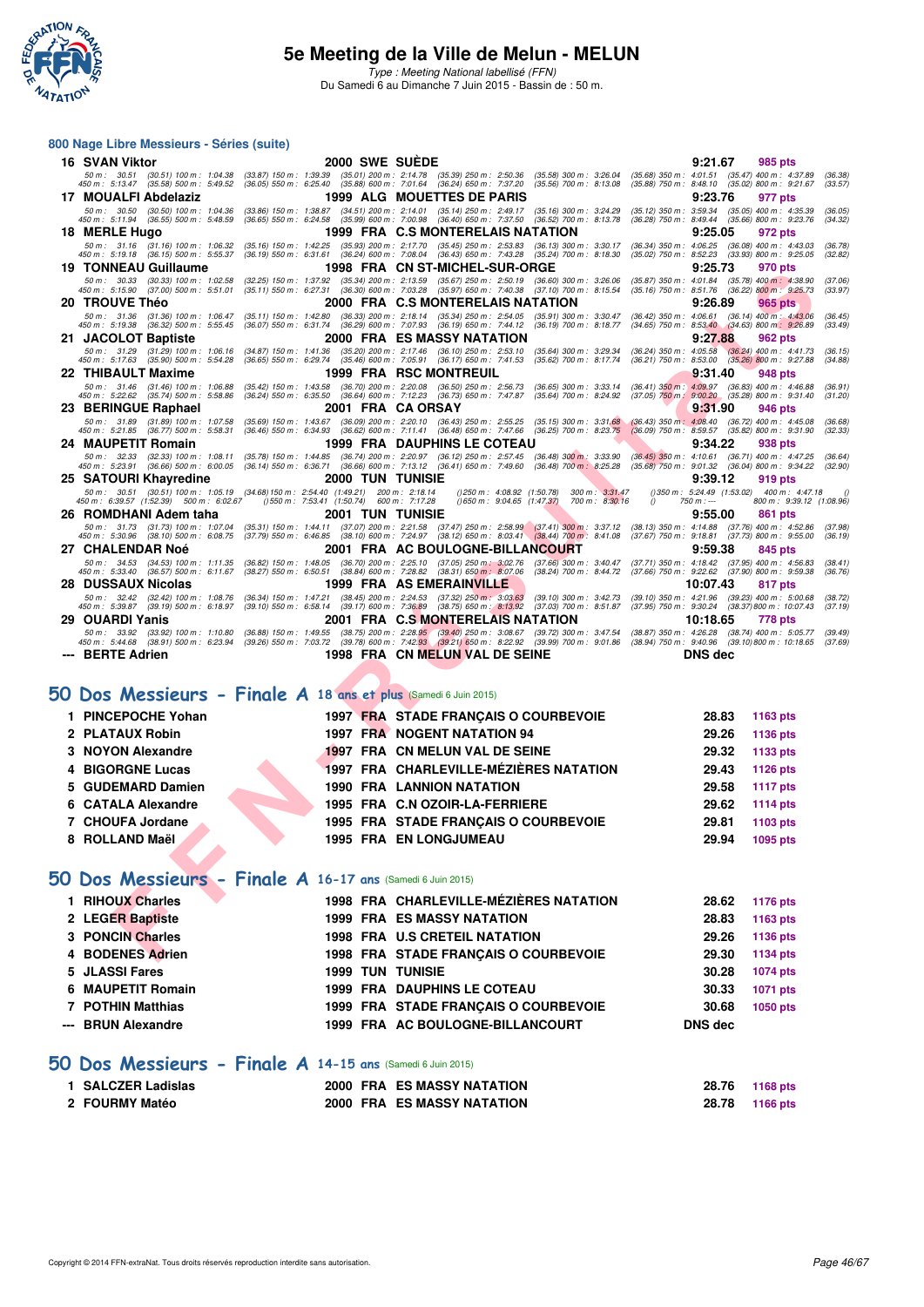

Type : Meeting National labellisé (FFN) Du Samedi 6 au Dimanche 7 Juin 2015 - Bassin de : 50 m.

#### **50 Dos Messieurs - Finale A (suite)**

|                                                                                                                                |  |                                                                                                                                                                                                                           | 29.11 1146 pts  |
|--------------------------------------------------------------------------------------------------------------------------------|--|---------------------------------------------------------------------------------------------------------------------------------------------------------------------------------------------------------------------------|-----------------|
|                                                                                                                                |  | 29.17                                                                                                                                                                                                                     | 1142 pts        |
|                                                                                                                                |  | 30.69                                                                                                                                                                                                                     | 1050 pts        |
|                                                                                                                                |  | 30.69                                                                                                                                                                                                                     | <b>1050 pts</b> |
|                                                                                                                                |  | 32.16                                                                                                                                                                                                                     | 964 pts         |
|                                                                                                                                |  | 32.42                                                                                                                                                                                                                     | 949 pts         |
| 3 CHATTI Souhaiel<br>4 UNVOAS Clement<br>5 PAUPARDIN Guillaume<br>5 MATTENET Emilien<br>7 POUMAREDE Julien<br>8 POUSSIN Gaétan |  | 2000 FRA STADE FRANCAIS O COURBEVOIE<br>2000 FRA C.S MONTERELAIS NATATION<br>2001 FRA CN MELUN VAL DE SEINE<br>2000 FRA CHARLEVILLE-MÉZIÈRES NATATION<br>2001 FRA CN ST-MICHEL-SUR-ORGE<br>2000 FRA C.N OZOIR-LA-FERRIERE |                 |

### **[50 Dos Messieurs - Séries](http://www.ffnatation.fr/webffn/resultats.php?idact=nat&go=epr&idcpt=31115&idepr=61)** (Samedi 6 Juin 2015)

| 50 Dos Messieurs - Séries (Samedi 6 Juin 2015) |  |                                                                        |       |                 |
|------------------------------------------------|--|------------------------------------------------------------------------|-------|-----------------|
| 1 FOURTIER Florentin                           |  | <b>1996 FRA CSN GUYANCOURT</b>                                         | 27.66 | <b>1238 pts</b> |
| 2 MONTAGNA Benoît                              |  | 1989 FRA CS CLICHY 92                                                  | 28.23 | <b>1201 pts</b> |
| 3 FOURMY Matéo                                 |  | <b>2000 FRA ES MASSY NATATION</b>                                      | 28.89 | 1159 pts        |
| 3 RIHOUX Charles                               |  | 1998 FRA CHARLEVILLE-MÉZIÈRES NATATION                                 | 28.89 | 1159 pts        |
| 5 SALCZER Ladislas                             |  | <b>2000 FRA ES MASSY NATATION</b>                                      | 28.90 | 1159 pts        |
| 6 CHATTI Souhaiel                              |  | 2000 FRA STADE FRANÇAIS O COURBEVOIE                                   | 28.97 | 1154 pts        |
| 7 RICHTER Neil                                 |  | <b>1999 FRA SEINE-SAINT-DENIS</b>                                      | 28.99 | 1153 pts        |
| 8 PEREIRA Thomas                               |  | <b>1999 FRA SEINE-SAINT-DENIS</b>                                      | 29.04 | 1150 pts        |
| 9 PLATAUX Robin                                |  | 1997 FRA NOGENT NATATION 94                                            | 29.10 | 1146 pts        |
| 10 PINCEPOCHE Yohan                            |  | 1997 FRA STADE FRANÇAIS O COURBEVOIE                                   | 29.40 | <b>1128 pts</b> |
| 11 LEGER Baptiste                              |  | <b>1999 FRA ES MASSY NATATION</b>                                      | 29.43 | <b>1126 pts</b> |
| <b>12 CATALA Alexandre</b>                     |  | 1995 FRA C.N OZOIR-LA-FERRIERE                                         | 29.60 | 1116 pts        |
| <b>13 PONCIN Charles</b>                       |  | 1998 FRA U.S CRETEIL NATATION                                          | 29.63 | <b>1114 pts</b> |
| 14 NOYON Alexandre                             |  | 1997 FRA CN MELUN VAL DE SEINE                                         | 29.65 | <b>1112 pts</b> |
| 15 ROLLAND Maël                                |  | <b>1995 FRA EN LONGJUMEAU</b>                                          | 29.69 | 1110 pts        |
| 16 BODENES Adrien                              |  | 1998 FRA STADE FRANÇAIS O COURBEVOIE                                   | 29.86 | 1100 pts        |
| 17 VESTER Jérèmie                              |  | 1988 FRA FC LAON                                                       | 29.98 | 1092 pts        |
| <b>18 BIGORGNE Lucas</b>                       |  | 1997 FRA CHARLEVILLE-MÉZIÈRES NATATION                                 | 29.99 | 1092 pts        |
| 19 MECHICHE Magsen                             |  | 1995 FRA MOUETTES DE PARIS                                             | 30.08 | 1086 pts        |
| <b>19 UNVOAS Clement</b>                       |  | 2000 FRA C.S MONTERELAIS NATATION                                      | 30.08 | 1086 pts        |
| 21 GUDEMARD Damien                             |  | <b>1990 FRA LANNION NATATION</b>                                       | 30.16 | 1081 pts        |
| 22 CHOUFA Jordane                              |  | 1995 FRA STADE FRANÇAIS O COURBEVOIE                                   | 30.19 | 1080 pts        |
| 23 JLASSI Fares                                |  | <b>1999 TUN TUNISIE</b>                                                | 30.27 | 1075 pts        |
| 24 DESSAILLY Eric                              |  | 1999 FRA CN MAISONS-ALFORT                                             | 30.30 | 1073 pts        |
| 25 BRUNET-PEYRAUD Thibaud                      |  | 1999 FRA CN MAISONS-ALFORT                                             | 30.39 | 1068 pts        |
| 26 BRUN Alexandre                              |  | 1999 FRA AC BOULOGNE-BILLANCOURT                                       | 30.60 | 1055 pts        |
| 27 MAUPETIT Romain                             |  | <b>1999 FRA DAUPHINS LE COTEAU</b>                                     | 30.64 | 1053 pts        |
| 28 POTHIN Matthias                             |  |                                                                        | 30.66 |                 |
| 29 PAUPARDIN Guillaume                         |  | 1999 FRA STADE FRANÇAIS O COURBEVOIE<br>2001 FRA CN MELUN VAL DE SEINE | 30.73 | 1052 pts        |
|                                                |  |                                                                        |       | <b>1047 pts</b> |
| <b>30 MEDINA Antoine</b>                       |  | 1999 FRA CN MELUN VAL DE SEINE                                         | 30.76 | 1046 pts        |
| 31 CHERIER Augustin                            |  | 1998 FRA CN ST-MICHEL-SUR-ORGE                                         | 31.01 | 1031 pts        |
| 32 VINCENT Aurélien                            |  | <b>1993 FRA AS EMERAINVILLE</b>                                        | 31.05 | 1028 pts        |
| 33 MBUYI Clarence                              |  | 1998 FRA U.S CRETEIL NATATION                                          | 31.12 | 1024 pts        |
| 34 PASTULA Kacper                              |  | 2001 POL ES VITRY                                                      | 31.32 | 1013 pts        |
| 35 MAZAUD Guillaume                            |  | <b>1997 FRA CN BRUNOY-ESSONNE</b>                                      | 31.44 | 1006 pts        |
| 36 MATTENET Emilien                            |  | 2000 FRA CHARLEVILLE-MÉZIÈRES NATATION                                 | 31.46 | 1004 pts        |
| 37 OUAZENE Manil                               |  | <b>1999 FRA ES NANTERRE</b>                                            | 31.55 | 999 pts         |
| 38 POUMAREDE Julien                            |  | 2001 FRA CN ST-MICHEL-SUR-ORGE                                         | 31.71 | 990 pts         |
| 39 CHEDRI Samy                                 |  | 1997 FRA CN MELUN VAL DE SEINE                                         | 31.72 | 989 pts         |
| 40 RACINE Mickaël                              |  | <b>1998 FRA CN BRUNOY-ESSONNE</b>                                      | 31.87 | 981 pts         |
| 41 POUSSIN Gaétan                              |  | 2000 FRA C.N OZOIR-LA-FERRIERE                                         | 31.88 | 980 pts         |
| <b>42 MILLION Curtis</b>                       |  | 2000 FRA COULOMMIERS NATATION                                          | 32.11 | 967 pts         |
| 43 BENDRIMIA Axel                              |  | 1998 FRA CN ST-MICHEL-SUR-ORGE                                         | 32.12 | <b>966 pts</b>  |
| <b>44 JAAFAR Ali</b>                           |  | 1998 SYR CS CLICHY 92                                                  | 32.17 | <b>964 pts</b>  |
| 45 BOUHIER Remy                                |  | 1998 FRA CS CLICHY 92                                                  | 32.26 | 959 pts         |
| <b>46 DE AMORIM Thomas</b>                     |  | 1998 FRA CN VAL MAUBUEE                                                | 32.35 | 953 pts         |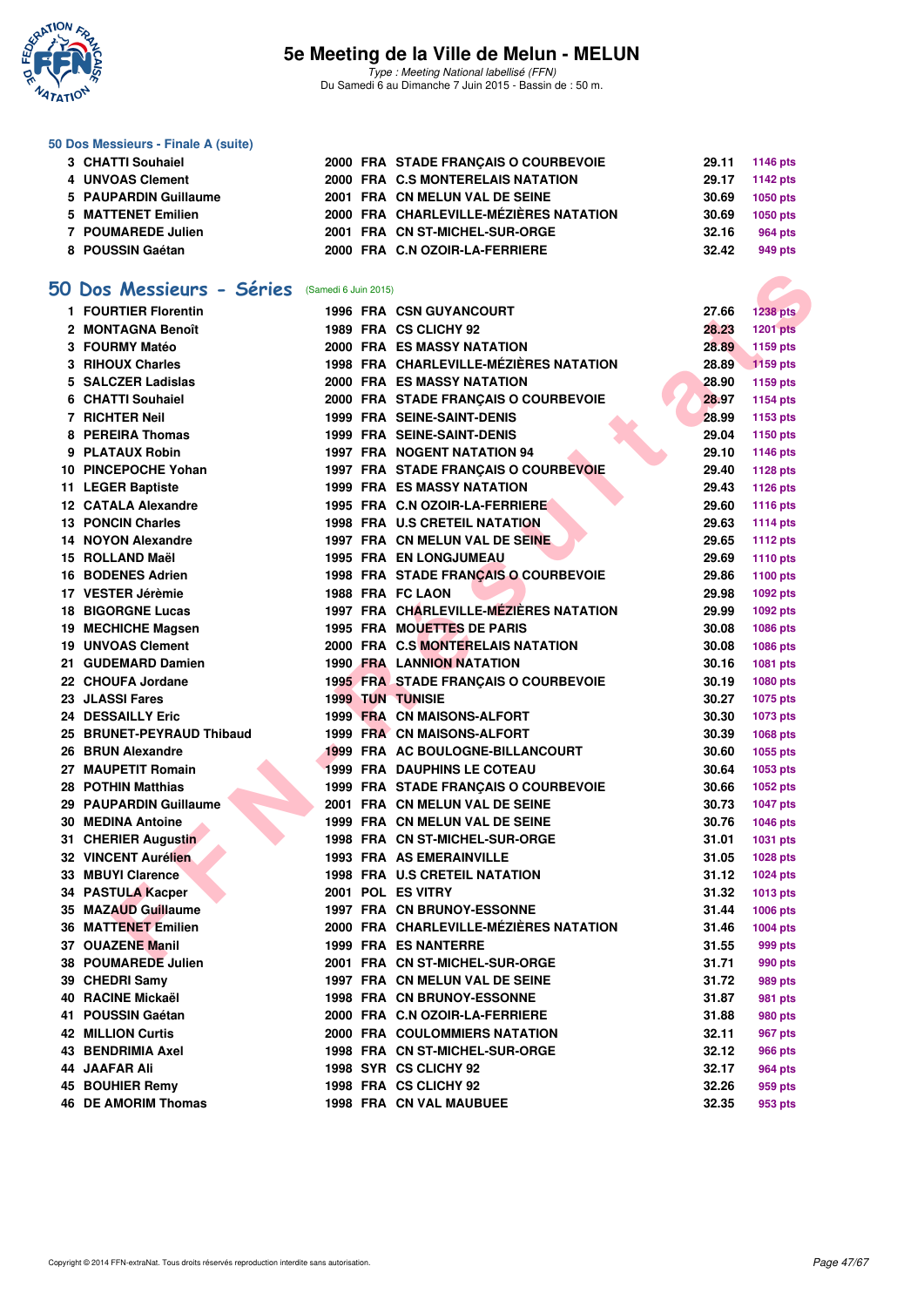

Type : Meeting National labellisé (FFN) Du Samedi 6 au Dimanche 7 Juin 2015 - Bassin de : 50 m.

## **50 Dos Messieurs - Séries (suite)**

| 46 MAHTALI Adel-Yanis                                             |  | <b>1999 FRA US GRIGNY</b>                  |              | 32.35          | 953 pts                                                       |  |
|-------------------------------------------------------------------|--|--------------------------------------------|--------------|----------------|---------------------------------------------------------------|--|
| 46 FAUTRA Yohan                                                   |  | 2000 FRA AQUA CLUB PONTAULT-ROISSY         |              | 32.35          | 953 pts                                                       |  |
| 49 PATERNOSTRE Jérémy                                             |  | 1988 FRA VILLIERS SPORTS JEUNESSE          |              | 32.36          | 953 pts                                                       |  |
| 50 HEGMEGI Oscar                                                  |  | 2001 SWE SUEDE                             |              | 32.42          | 949 pts                                                       |  |
| 51 CLOSIER Cyril                                                  |  | 2000 FRA CN VAL MAUBUEE                    |              | 32.49          | 945 pts                                                       |  |
| 52 MAN Antoine                                                    |  | 2000 FRA AS LE PLESSIS-SAVIGNY             |              | 32.64          | 937 pts                                                       |  |
| 53 COCHON Alexandre                                               |  | 2000 FRA PONT-AUDEMER NAUTIC CLUB          |              | 32.78          | 929 pts                                                       |  |
| 54 ARMAND Jason                                                   |  | 1998 FRA CN ST-MICHEL-SUR-ORGE             |              | 32.86          | <b>925 pts</b>                                                |  |
| 55 GUIGOU Pierre-Lucas                                            |  | 2000 FRA U.S CRETEIL NATATION              |              | 33.19          | <b>906 pts</b>                                                |  |
| 56 PORTES Lilian                                                  |  | <b>1999 FRA CS MEAUX NATATION</b>          |              | 33.26          | <b>903 pts</b>                                                |  |
| 57 DUWER Matthieu                                                 |  | 1999 FRA CND LA FERTÉ-SOUS-JOUARRE         |              | 33.45          | 892 pts                                                       |  |
| 58 BRETON Yohan                                                   |  | <b>1998 FRA AS EMERAINVILLE</b>            |              | 33.76          | 875 pts                                                       |  |
| 59 CERISY Tristan                                                 |  | 1989 FRA US RIS-ORANGIS                    |              | 33.87          | <b>869 pts</b>                                                |  |
| 60 BOUALI Farès                                                   |  | 2001 FRA USNSP NEMOURS                     |              | 33.98          | <b>863 pts</b>                                                |  |
| 61 BENTE Sébastien                                                |  | <b>1984 FRA AQUATIC CLUB CLAYE-SOUILLY</b> |              | 34.07          | 858 pts                                                       |  |
| 62 POZZO Enzo                                                     |  | <b>1999 FRA AS NATATION RAINCY</b>         |              | 34.27          | 848 pts                                                       |  |
| 63 CHRABI Mohamed                                                 |  | 1996 FRA CN MELUN VAL DE SEINE             |              | 34.47          | 837 pts                                                       |  |
| 64 CHAMBRAUD Charles                                              |  | 2001 FRA COLOMBES NATATION                 |              | 34.68          | <b>826 pts</b>                                                |  |
| 65 COUTINHO Enzo                                                  |  | 2000 FRA ASN LOUVRES-ROISSY-SURVILLIERS    |              | 34.90          | <b>814 pts</b>                                                |  |
| 66 CAMUS Loïc                                                     |  | <b>2001 FRA ES MASSY NATATION</b>          |              | 35.01          | <b>809 pts</b>                                                |  |
| <b>67 DEMETZ Alexis</b>                                           |  | 2001 FRA AQUA CLUB PONTAULT-ROISSY         |              | 35.58          | 779 pts                                                       |  |
| <b>68 CLEMENT Thibault</b>                                        |  | <b>1999 FRA USNSP NEMOURS</b>              |              | 37.19          | <b>699 pts</b>                                                |  |
| 69 BELMOKHTAR Mohamed                                             |  | 1999 FRA LE MÉE-SUR-SEINE NATATION         |              | 37.24          | 697 pts                                                       |  |
| 70 BENBEKHTI Fayçal                                               |  | 2001 FRA TREMBLAY AC                       |              | 37.46          | <b>686 pts</b>                                                |  |
| <b>71 VILHELMSSON Marcus</b>                                      |  | 2000 SWE SUEDE                             |              | 38.25          | <b>648 pts</b>                                                |  |
| 72 SOULIE Benjamin                                                |  | 2001 FRA AQUA CLUB PONTAULT-ROISSY         |              | 38.33          | <b>645 pts</b>                                                |  |
| 73 LEFRANC Jérémy                                                 |  | 2000 FRA CND LA FERTÉ-SOUS-JOUARRE         |              | 38.90          | <b>618 pts</b>                                                |  |
| 74 GOZEL Julien                                                   |  | 2000 FRA CND LA FERTÉ-SOUS-JOUARRE         |              | 39.21          | <b>604 pts</b>                                                |  |
| 75 DA SILVA Mateo                                                 |  | 2001 FRA EN LONGJUMEAU                     |              | 40.01          | <b>569 pts</b>                                                |  |
| 76 BARRAULT Jordan                                                |  | <b>2000 FRA NANGIS NATATION</b>            |              | 41.42          | <b>509 pts</b>                                                |  |
| <b>77 NICOLLE Thomas</b>                                          |  | <b>2000 FRA NANGIS NATATION</b>            |              | 42.44          | <b>467 pts</b>                                                |  |
| --- RAHAJARIMANANA Mendrika                                       |  | 2001 MAD US GRIGNY                         |              | <b>DNS dec</b> |                                                               |  |
| --- CHATTI Souheiel                                               |  | 2000 TUN TUNISIE                           |              | <b>DNS dec</b> |                                                               |  |
|                                                                   |  |                                            |              |                |                                                               |  |
| 00 Dos Messieurs - Finale A 18 ans et plus (Dimanche 7 Juin 2015) |  |                                            |              |                |                                                               |  |
| 1 GAYANT Brice                                                    |  | <b>1995 FRA U.S CRETEIL NATATION</b>       | 50 m: 29.68  | 1:00.72        | 1168 pts                                                      |  |
| 2 TOURE Brice                                                     |  | 1997 FRA STADE FRANÇAIS O COURBEVOIE       |              | 1:02.16        | (29.68) 100 m: 1:00.72 (31.04)<br>1125 pts                    |  |
| 3 JACQUIN Mathieu                                                 |  | <b>1988 FRA EN LONGJUMEAU</b>              | 50 m: 30.22  | 1:03.01        | $(30.22)$ 100 m : 1:02.16 $(31.94)$<br>1100 pts               |  |
| 4 CATALA Alexandre                                                |  | 1995 FRA C.N OZOIR-LA-FERRIERE             | 50 m : 30.08 | 1:03.09        | $(30.08)$ 100 m : 1:03.01 $(32.93)$<br>1098 pts               |  |
| 5 BIGORGNE Lucas                                                  |  | 1997 FRA CHARLEVILLE-MÉZIÈRES NATATION     |              | 1:05.54        | 50 m: 30.92 (30.92) 100 m: 1:03.09 (32.17)<br><b>1028 pts</b> |  |
| 6 GUDEMARD Damien                                                 |  | <b>1990 FRA LANNION NATATION</b>           |              | 1:06.28        | 50 m: 31.33 (31.33) 100 m: 1:05.54 (34.21)<br><b>1008 pts</b> |  |
|                                                                   |  |                                            |              |                | 50 m: 31.31 (31.31) 100 m: 1:06.28 (34.97)                    |  |
| 7 CETINER Sinan                                                   |  | <b>1996 FRA NOGENT NATATION 94</b>         |              | 1:12.89        | 833 pts                                                       |  |
|                                                                   |  |                                            |              |                | 50 m: 34.08 (34.08) 100 m: 1:12.89 (38.81)                    |  |

### **[100 Dos Messieurs - Finale A](http://www.ffnatation.fr/webffn/resultats.php?idact=nat&go=epr&idcpt=31115&idepr=62) 18 ans et plus** (Dimanche 7 Juin 2015)

| 1 GAYANT Brice           |  | <b>1995 FRA U.S CRETEIL NATATION</b>   |             | 1:00.72                                        |            | 1168 $pts$ |
|--------------------------|--|----------------------------------------|-------------|------------------------------------------------|------------|------------|
|                          |  |                                        | 50 m: 29.68 | (29.68) 100 m : 1:00.72 (31.04)                |            |            |
| 2 TOURE Brice            |  | 1997 FRA STADE FRANCAIS O COURBEVOIE   |             | 1:02.16                                        | $1125$ pts |            |
|                          |  |                                        | 50 m: 30.22 | $(30.22)$ 100 m : 1:02.16 $(31.94)$            |            |            |
| <b>3 JACQUIN Mathieu</b> |  | <b>1988 FRA EN LONGJUMEAU</b>          |             | 1:03.01                                        | 1100 $pts$ |            |
|                          |  |                                        | 50 m: 30.08 | $(30.08)$ 100 m : 1:03.01 $(32.93)$            |            |            |
| 4 CATALA Alexandre       |  | 1995 FRA C.N OZOIR-LA-FERRIERE         |             | 1:03.09                                        | 1098 pts   |            |
| 5 BIGORGNE Lucas         |  | 1997 FRA CHARLEVILLE-MÉZIÈRES NATATION | 50 m: 30.92 | $(30.92)$ 100 m : 1:03.09 $(32.17)$            |            |            |
|                          |  |                                        | 50 m: 31.33 | 1:05.54<br>$(31.33)$ 100 m : 1:05.54 $(34.21)$ |            | 1028 pts   |
| 6 GUDEMARD Damien        |  | <b>1990 FRA LANNION NATATION</b>       |             | 1:06.28                                        | $1008$ pts |            |
|                          |  |                                        | 50 m: 31.31 | $(31.31)$ 100 m : 1:06.28 $(34.97)$            |            |            |
| 7 CETINER Sinan          |  | <b>1996 FRA NOGENT NATATION 94</b>     |             | 1:12.89                                        |            | 833 pts    |
|                          |  |                                        | 50 m: 34.08 | $(34.08)$ 100 m : 1:12.89 $(38.81)$            |            |            |
| --- VINCENT Aurélien     |  | <b>1993 FRA AS EMERAINVILLE</b>        |             | <b>DNS</b> dec                                 |            |            |
|                          |  |                                        |             |                                                |            |            |

#### **[100 Dos Messieurs - Finale A](http://www.ffnatation.fr/webffn/resultats.php?idact=nat&go=epr&idcpt=31115&idepr=62) 16-17 ans** (Dimanche 7 Juin 2015)

| 1 JLASSI Fares    |  |  | <b>1999 TUN TUNISIE</b>           |  | $1:02.37$ 1119 pts                           |                  |  |
|-------------------|--|--|-----------------------------------|--|----------------------------------------------|------------------|--|
|                   |  |  |                                   |  | 50 m : 30.94 (30.94) 100 m : 1:02.37 (31.43) |                  |  |
| 2 RICHTER Neil    |  |  | <b>1999 FRA SEINE-SAINT-DENIS</b> |  |                                              | 1:02.81 1106 pts |  |
|                   |  |  |                                   |  | 50 m : 29.83 (29.83) 100 m : 1:02.81 (32.98) |                  |  |
| 3 THIBAULT Maxime |  |  | 1999 FRA RSC MONTREUIL            |  | 1:03.38 1090 pts                             |                  |  |
|                   |  |  |                                   |  | 50 m : 31.30 (31.30) 100 m : 1:03.38 (32.08) |                  |  |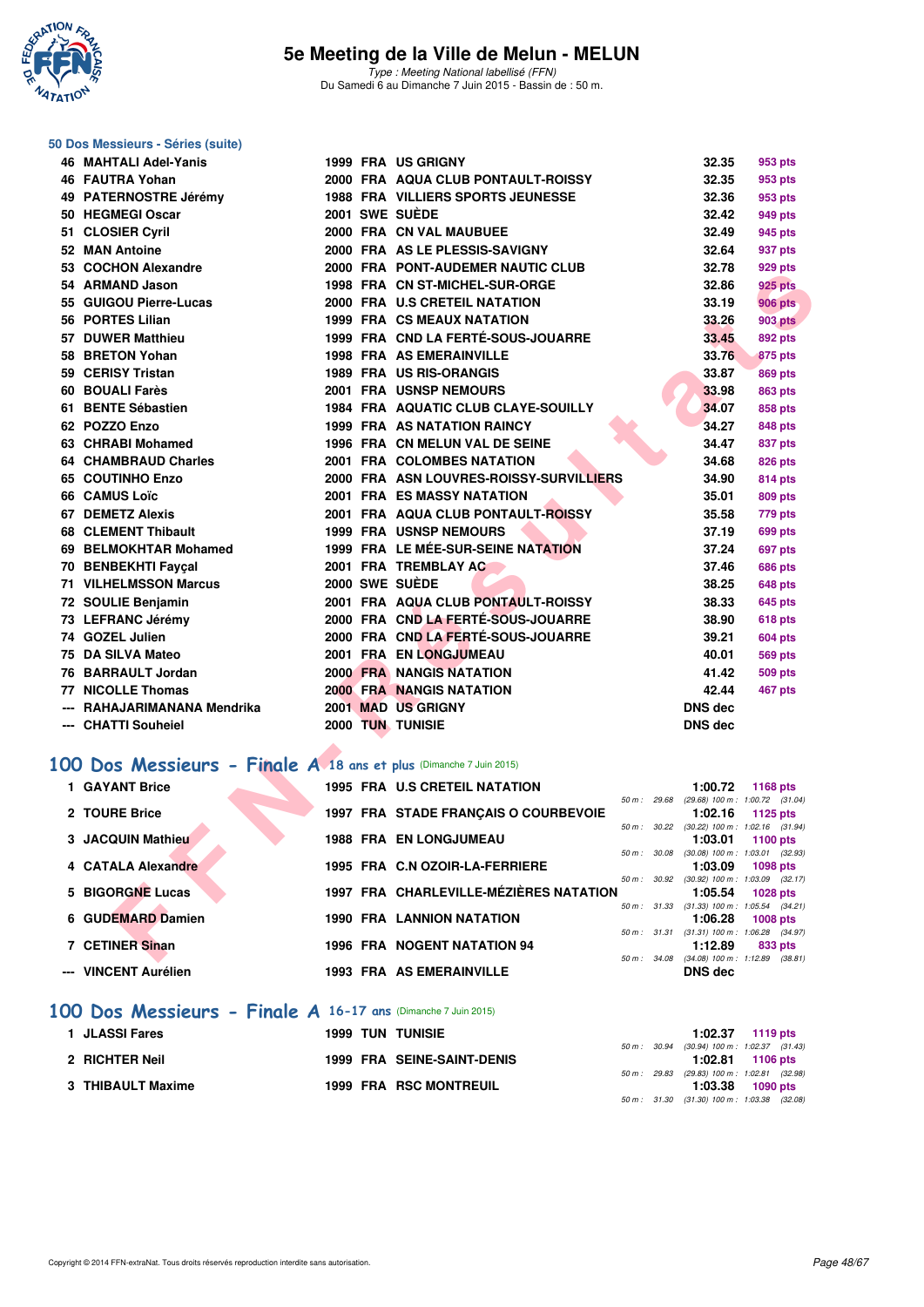

Type : Meeting National labellisé (FFN) Du Samedi 6 au Dimanche 7 Juin 2015 - Bassin de : 50 m.

| 100 Dos Messieurs - Finale A (suite) |  |                                      |                          |                                     |                 |
|--------------------------------------|--|--------------------------------------|--------------------------|-------------------------------------|-----------------|
| 4 BODENES Adrien                     |  | 1998 FRA STADE FRANCAIS O COURBEVOIE |                          | 1:03.45                             | <b>1088 pts</b> |
|                                      |  |                                      | $50 \text{ m}$ : $30.65$ | (30.65) 100 m : 1:03.45 (32.80      |                 |
| 5 PONCIN Charles                     |  | <b>1998 FRA U.S CRETEIL NATATION</b> |                          | 1:04.21                             | 1066 pts        |
|                                      |  |                                      | $50 \text{ m}$ : $30.42$ | (30.42) 100 m : 1:04.21 (33.79)     |                 |
| <b>6 VENTURA Vincent</b>             |  | <b>1998 FRA COULOMMIERS NATATION</b> |                          | 1:06.53                             | 1001 $pts$      |
|                                      |  |                                      | $50 \text{ m}$ : 32.66   | (32.66) 100 m : 1:06.53 (33.87      |                 |
| 7 POTHIN Matthias                    |  | 1999 FRA STADE FRANCAIS O COURBEVOIE |                          | 1:06.86                             | 992 pts         |
|                                      |  |                                      | $50 \text{ m}$ : 32.53   | (32.53) 100 m : 1:06.86 (34.33      |                 |
| <b>BENAZET Julien</b>                |  | 1999 FRA CN MELUN VAL DE SEINE       |                          | 1:08.28                             | 953 pts         |
|                                      |  |                                      | $50 \text{ m}$ : 33.04   | $(33.04)$ 100 m : 1:08.28 $(35.24)$ |                 |

### **[100 Dos Messieurs - Finale A](http://www.ffnatation.fr/webffn/resultats.php?idact=nat&go=epr&idcpt=31115&idepr=62) 14-15 ans** (Dimanche 7 Juin 2015)

| 1 SALCZER Ladislas |  | 2000 FRA ES MASSY NATATION             |                        | 1:00.88                                        | 1163 pts        |         |
|--------------------|--|----------------------------------------|------------------------|------------------------------------------------|-----------------|---------|
| 2 CHATTI Souhaiel  |  | 2000 FRA STADE FRANCAIS O COURBEVOIE   | 50 m: 29.56            | $(29.56)$ 100 m : 1:00.88 $(31.32)$<br>1:01.15 |                 |         |
|                    |  |                                        | 50 m : 29.60           | $(29.60)$ 100 m : 1:01.15 $(31.55)$            | 1155 pts        |         |
| 3 FOURMY Matéo     |  | <b>2000 FRA ES MASSY NATATION</b>      |                        | 1:03.26                                        | 1093 pts        |         |
| 4 UNVOAS Clement   |  | 2000 FRA C.S MONTERELAIS NATATION      | 50 m: 30.41            | $(30.41)$ 100 m : 1:03.26 $(32.85)$<br>1:04.02 | <b>1071 pts</b> |         |
|                    |  |                                        | 50 m : 30.60           | $(30.60)$ 100 m : 1:04.02 $(33.42)$            |                 |         |
| 5 MATTENET Emilien |  | 2000 FRA CHARLEVILLE-MÉZIÈRES NATATION |                        | 1:06.50                                        | $1002$ pts      |         |
| 6 TESIC Enzo       |  | 2000 FRA C.N OZOIR-LA-FERRIERE         | 50 m : 32.22           | $(32.22)$ 100 m : 1:06.50 $(34.28)$<br>1:06.82 | 993 pts         |         |
|                    |  |                                        | $50 \text{ m}$ : 32.04 | $(32.04)$ 100 m : 1:06.82 $(34.78)$            |                 |         |
| 7 PUISSANT Mathis  |  | 2000 FRA NOGENT NATATION 94            |                        | 1:07.24                                        |                 | 981 pts |
| 8 BONEL Antonyn    |  | 2001 FRA CN ST-MICHEL-SUR-ORGE         | 50 m: 32.62            | $(32.62)$ 100 m : 1:07.24 $(34.62)$<br>1:08.62 |                 | 944 pts |
|                    |  |                                        |                        | 50 m: 32.62 (32.62) 100 m: 1:08.62 (36.00)     |                 |         |

### **[100 Dos Messieurs - Séries](http://www.ffnatation.fr/webffn/resultats.php?idact=nat&go=epr&idcpt=31115&idepr=62)** (Dimanche 7 Juin 2015)

|                                                              |                        |                                        |              | vo.zo                                                   | ອບບ µເວ         |  |
|--------------------------------------------------------------|------------------------|----------------------------------------|--------------|---------------------------------------------------------|-----------------|--|
|                                                              |                        |                                        | 50 m : 33.04 | $(33.04)$ 100 m : 1:08.28 $(35.24)$                     |                 |  |
| 00 Dos Messieurs - Finale A 14-15 ans (Dimanche 7 Juin 2015) |                        |                                        |              |                                                         |                 |  |
| 1 SALCZER Ladislas                                           |                        | <b>2000 FRA ES MASSY NATATION</b>      | 50 m: 29.56  | 1:00.88<br>$(29.56)$ 100 m : 1:00.88 $(31.32)$          | <b>1163 pts</b> |  |
| 2 CHATTI Souhaiel                                            |                        | 2000 FRA STADE FRANÇAIS O COURBEVOIE   | 50 m: 29.60  | 1:01.15<br>$(29.60)$ 100 m : 1:01.15 $(31.55)$          | <b>1155 pts</b> |  |
| 3 FOURMY Matéo                                               |                        | <b>2000 FRA ES MASSY NATATION</b>      |              | 1:03.26                                                 | 1093 pts        |  |
| 4 UNVOAS Clement                                             |                        | 2000 FRA C.S MONTERELAIS NATATION      | 50 m: 30.41  | $(30.41)$ 100 m : 1:03.26 $(32.85)$<br>1:04.02          | 1071 pts        |  |
| 5 MATTENET Emilien                                           |                        | 2000 FRA CHARLEVILLE-MÉZIÈRES NATATION | 50 m: 30.60  | $(30.60)$ 100 m : 1:04.02 $(33.42)$<br>1:06.50          | <b>1002 pts</b> |  |
| 6 TESIC Enzo                                                 |                        | 2000 FRA C.N OZOIR-LA-FERRIERE         |              | 50 m: 32.22 (32.22) 100 m: 1:06.50 (34.28)<br>1:06.82   | 993 pts         |  |
| <b>7 PUISSANT Mathis</b>                                     |                        | 2000 FRA NOGENT NATATION 94            |              | 50 m: 32.04 (32.04) 100 m: 1:06.82 (34.78)<br>1:07.24   | 981 pts         |  |
|                                                              |                        |                                        |              | 50 m: 32.62 (32.62) 100 m: 1:07.24 (34.62)              |                 |  |
| 8 BONEL Antonyn                                              |                        | 2001 FRA CN ST-MICHEL-SUR-ORGE         | 50 m: 32.62  | 1:08.62<br>$(32.62)$ 100 m : 1:08.62 $(36.00)$          | 944 pts         |  |
| 00 Dos Messieurs - Séries                                    | (Dimanche 7 Juin 2015) |                                        |              |                                                         |                 |  |
| 1 CHATTI Souhaiel                                            |                        | 2000 FRA STADE FRANÇAIS O COURBEVOIE   |              | 1:01.83                                                 | 1135 pts        |  |
| 2 SALCZER Ladislas                                           |                        | <b>2000 FRA ES MASSY NATATION</b>      |              | 50 m: 30.16 (30.16) 100 m: 1:01.83 (31.67)<br>1:02.09   | 1127 pts        |  |
| <b>3 GAYANT Brice</b>                                        |                        | 1995 FRA U.S CRETEIL NATATION          |              | 50 m: 30.65 (30.65) 100 m: 1:02.09 (31.44)<br>1:02.62   | 1112 pts        |  |
|                                                              |                        |                                        |              | 50 m: 31.07 (31.07) 100 m: 1:02.62 (31.55)              |                 |  |
| 4 TOURE Brice                                                |                        | 1997 FRA STADE FRANÇAIS O COURBEVOIE   |              | 1:02.76<br>50 m: 30.15 (30.15) 100 m: 1:02.76 (32.61)   | 1107 pts        |  |
| 5 JLASSI Fares                                               |                        | <b>1999 TUN TUNISIE</b>                |              | 1:02.95<br>50 m: 31.12 (31.12) 100 m: 1:02.95 (31.83)   | 1102 pts        |  |
| 6 RICHTER Neil                                               |                        | <b>1999 FRA SEINE-SAINT-DENIS</b>      |              | 1:02.98<br>50 m: 29.99 (29.99) 100 m: 1:02.98 (32.99)   | 1101 pts        |  |
| 7 THIBAULT Maxime                                            |                        | 1999 FRA RSC MONTREUIL                 |              | 1:03.17                                                 | <b>1096 pts</b> |  |
| 8 CATALA Alexandre                                           |                        | 1995 FRA C.N OZOIR-LA-FERRIERE         |              | 50 m: 30.64 (30.64) 100 m: 1:03.17 (32.53)<br>1:03.40   | <b>1089 pts</b> |  |
| 9 FOURMY Matéo                                               |                        | <b>2000 FRA ES MASSY NATATION</b>      |              | 50 m: 31.01 (31.01) 100 m: 1:03.40 (32.39)<br>1:03.42   | <b>1088 pts</b> |  |
| <b>10 PONCIN Charles</b>                                     |                        | 1998 FRA U.S CRETEIL NATATION          |              | 50 m: 30.56 (30.56) 100 m: 1:03.42 (32.86)<br>1:03.63   | 1082 pts        |  |
|                                                              |                        |                                        | 50 m: 30.20  | $(30.20)$ 100 m : 1:03.63 $(33.43)$                     |                 |  |
| 11 JACQUIN Mathieu                                           |                        | <b>1988 FRA EN LONGJUMEAU</b>          |              | 1:03.87<br>50 m: 30.86 (30.86) 100 m: 1:03.87 (33.01)   | 1075 pts        |  |
| 12 BRUNET-PEYRAUD Thibaud                                    |                        | 1999 FRA CN MAISONS-ALFORT             |              | 1:04.12<br>50 m: 31.07 (31.07) 100 m: 1:04.12 (33.05)   | <b>1068 pts</b> |  |
| 13 BODENES Adrien                                            |                        | 1998 FRA STADE FRANÇAIS O COURBEVOIE   |              | 1:04.31<br>50 m: 31.19 (31.19) 100 m: 1:04.31 (33.12)   | 1063 pts        |  |
| <b>14 UNVOAS Clement</b>                                     |                        | 2000 FRA C.S MONTERELAIS NATATION      |              | 1:05.07                                                 | 1041 pts        |  |
| <b>15 DESSAILLY Eric</b>                                     |                        | 1999 FRA CN MAISONS-ALFORT             |              | 50 m: 31.16 (31.16) 100 m: 1:05.07 (33.91)<br>1:05.81   | <b>1021 pts</b> |  |
| 16 GUDEMARD Damien                                           |                        | <b>1990 FRA LANNION NATATION</b>       |              | 50 m: 31.56 (31.56) 100 m: 1:05.81 (34.25)<br>1:05.98   | <b>1016 pts</b> |  |
| 17 PUISSANT Mathis                                           |                        | 2000 FRA NOGENT NATATION 94            | 50 m: 31.04  | $(31.04)$ 100 m : 1:05.98 $(34.94)$<br>1:06.31          | <b>1007 pts</b> |  |
| <b>18 MATTENET Emilien</b>                                   |                        | 2000 FRA CHARLEVILLE-MÉZIÈRES NATATION |              | 50 m: 32.97 (32.97) 100 m: 1:06.31 (33.34)<br>1:06.32   |                 |  |
|                                                              |                        |                                        |              | 50 m: 32.08 (32.08) 100 m: 1:06.32 (34.24)              | <b>1006 pts</b> |  |
| 19 MECHICHE Magsen                                           |                        | 1995 FRA MOUETTES DE PARIS             |              | 1:06.40<br>50 m: 31.44 (31.44) 100 m: 1:06.40 (34.96)   | 1004 pts        |  |
| 20 VENTURA Vincent                                           |                        | <b>1998 FRA COULOMMIERS NATATION</b>   |              | 1:06.46<br>50 m : 32.40 (32.40) 100 m : 1:06.46 (34.06) | 1003 pts        |  |
| 21 POTHIN Matthias                                           |                        | 1999 FRA STADE FRANÇAIS O COURBEVOIE   |              | 1:06.59                                                 | 999 pts         |  |
|                                                              |                        |                                        |              | 50 m: 32.14 (32.14) 100 m: 1:06.59 (34.45)              |                 |  |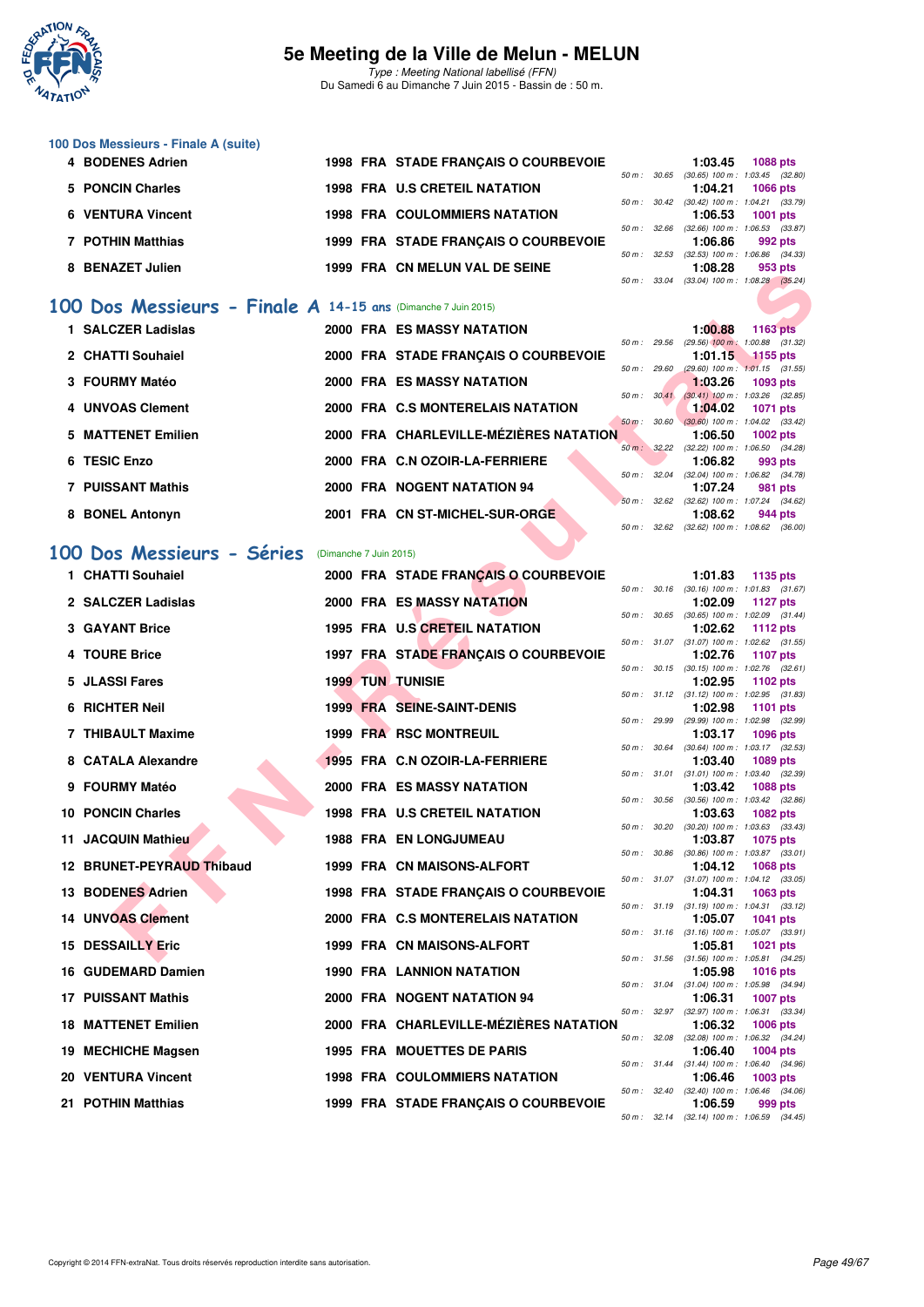

**100 Dos Messieurs - Séries (suite)**

#### **5e Meeting de la Ville de Melun - MELUN**

|     | 22 BONEL Antonyn           |  | 2001 FRA CN ST-MICHEL-SUR-ORGE         |                             |                  | 1:06.75 | 995 pts                                                                                                    |
|-----|----------------------------|--|----------------------------------------|-----------------------------|------------------|---------|------------------------------------------------------------------------------------------------------------|
| 23  | <b>TESIC Enzo</b>          |  | 2000 FRA C.N OZOIR-LA-FERRIERE         |                             |                  | 1:07.17 | 50 m: 32.53 (32.53) 100 m: 1:06.75 (34.22)<br>983 pts                                                      |
|     | 24 VINCENT Aurélien        |  | 1993 FRA AS EMERAINVILLE               |                             |                  | 1:07.38 | 50 m: 33.14 (33.14) 100 m: 1:07.17 (34.03)<br>977 pts                                                      |
|     | 25 NOYON Alexandre         |  | 1997 FRA CN MELUN VAL DE SEINE         |                             |                  | 1:07.45 | 50 m: 32.16 (32.16) 100 m: 1:07.38 (35.22)<br>975 pts                                                      |
| 26  | <b>BENAZET Julien</b>      |  | 1999 FRA CN MELUN VAL DE SEINE         |                             |                  | 1:07.48 | 50 m: 32.16 (32.16) 100 m: 1:07.45 (35.29)<br>975 pts                                                      |
|     | 27 BIGORGNE Lucas          |  | 1997 FRA CHARLEVILLE-MEZIERES NATATION | 50 m: 32.05                 |                  | 1:07.67 | $(32.05)$ 100 m : 1:07.48 $(35.43)$<br>969 pts                                                             |
| 28  | <b>PAUPARDIN Guillaume</b> |  | 2001 FRA CN MELUN VAL DE SEINE         |                             | 50 m : 32.24     | 1:07.78 | $(32.24)$ 100 m : 1:07.67 $(35.43)$<br><b>966 pts</b>                                                      |
|     | 29 LE CORNIER Adrien       |  | 1998 FRA STADE FRANÇAIS O COURBEVOIE   |                             |                  | 1:07.84 | 50 m : 33.37 (33.37) 100 m : 1:07.78 (34.41)<br>965 pts                                                    |
| 30  | <b>GERMAIN Alexandre</b>   |  | 1998 FRA C.N OZOIR-LA-FERRIERE         | 50 m: 32.69                 |                  | 1:07.86 | $(32.69)$ 100 m : 1:07.84 $(35.15)$<br>964 pts                                                             |
| 31  | <b>GONCALVES Nathan</b>    |  | 1998 FRA USO BEZONS                    |                             |                  | 1:07.92 | 50 m : 33.52 (33.52) 100 m : 1:07.86 (34.34)<br>963 pts                                                    |
|     | 32 CRASSOUS Thomas         |  | 1999 FRA STADE FRANÇAIS O COURBEVOIE   |                             | $50 m$ : $31.29$ | 1:07.97 | $(31.29)$ 100 m : 1:07.92 $(36.63)$<br>961 pts                                                             |
| 33  | <b>BRUN Alexandre</b>      |  | 1999 FRA AC BOULOGNE-BILLANCOURT       |                             | 50 m : 33.45     | 1:09.01 | (33.45) 100 m: 1:07.97 (34.52)<br>933 pts                                                                  |
|     | 34 GUIGOU Pierre-Lucas     |  | 2000 FRA U.S CRETEIL NATATION          | $50 m$ :                    |                  | 1:09.12 | 33.07 (33.07) 100 m : 1:09.01 (35.94)<br>930 pts                                                           |
| 35  | <b>ROMDHANI Adem taha</b>  |  | <b>2001 TUN TUNISIE</b>                |                             | 50 m: 33.24      | 1:09.14 | $(33.24)$ 100 m : 1:09.12 $(35.88)$<br>930 pts                                                             |
| 36  | <b>AITKACI Carl</b>        |  | 2001 FRA STADE FRANÇAIS O COURBEVOIE   |                             |                  | 1:09.15 | 50 m: 33.87 (33.87) 100 m: 1:09.14 (35.27)<br>930 pts<br>50 m: 34.10 (34.10) 100 m: 1:09.15 (35.05)        |
| 37  | <b>CHERIER Augustin</b>    |  | 1998 FRA CN ST-MICHEL-SUR-ORGE         |                             |                  | 1:09.35 | 924 pts<br>$(32.80)$ 100 m : 1:09.35 $(36.55)$                                                             |
| 38  | <b>MAHTALI Adel-Yanis</b>  |  | 1999 FRA US GRIGNY                     | 50 m : 32.80<br>50 m: 32.99 |                  | 1:09.54 | 919 pts<br>(32.99) 100 m: 1:09.54 (36.55)                                                                  |
| 39  | <b>MAN Antoine</b>         |  | 2000 FRA AS LE PLESSIS-SAVIGNY         | 50 m : 33.58                |                  | 1:09.59 | 918 pts                                                                                                    |
| 40  | <b>HEGMEGI Oscar</b>       |  | 2001 SWE SUEDE                         |                             |                  | 1:09.81 | $(33.58)$ 100 m : 1:09.59 $(36.01)$<br>912 pts<br>50 m: 33.43 (33.43) 100 m: 1:09.81 (36.38)               |
| 41. | <b>GRANAL Sébastien</b>    |  | <b>1997 FRA ST-GEORGES ARGENTEUIL</b>  |                             |                  | 1:10.27 | 900 pts                                                                                                    |
|     | 42 CHEDRI Samy             |  | 1997 FRA CN MELUN VAL DE SEINE         |                             |                  | 1:10.36 | 50 m: 34.64 (34.64) 100 m: 1:10.27 (35.63)<br>898 pts<br>50 m: 34.02 (34.02) 100 m: 1:10.36 (36.34)        |
|     | 43 HANNIER Julien          |  | 1999 FRA RSC MONTREUIL                 | 50 m: 34.49                 |                  | 1:10.57 | 892 pts<br>$(34.49)$ 100 m : 1:10.57 $(36.08)$                                                             |
|     | 44 FAUTRA Yohan            |  | 2000 FRA AQUA CLUB PONTAULT-ROISSY     |                             |                  | 1:10.61 | 891 pts<br>50 m: 34.33 (34.33) 100 m: 1:10.61 (36.28)                                                      |
| 45  | <b>ARMAND Jason</b>        |  | 1998 FRA CN ST-MICHEL-SUR-ORGE         |                             | 50 m : 34.64     | 1:10.77 | 887 pts<br>$(34.64)$ 100 m : 1:10.77 $(36.13)$                                                             |
|     | 46 POUSSIN Gaétan          |  | 2000 FRA C.N OZOIR-LA-FERRIERE         |                             | 50 m : 34.00     | 1:10.83 | 885 pts<br>$(34.00)$ 100 m : 1:10.83 $(36.83)$                                                             |
|     | 47 RODRIGUES Adrien        |  | 2000 FRA ES MASSY NATATION             | 50 m : 33.98                |                  | 1:12.11 | 853 pts<br>$(33.98)$ 100 m : 1:12.11 $(38.13)$                                                             |
|     | <b>48 CAMUS Loïc</b>       |  | 2001 FRA ES MASSY NATATION             |                             |                  | 1:12.27 | 848 pts<br>50 m: 35.00 (35.00) 100 m: 1:12.27 (37.27)                                                      |
|     | 49 POZZO Enzo              |  | <b>1999 FRA AS NATATION RAINCY</b>     |                             |                  | 1:12.75 | 836 pts<br>50 m: 34.64 (34.64) 100 m: 1:12.75 (38.11)                                                      |
|     | 50 CETINER Sinan           |  | <b>1996 FRA NOGENT NATATION 94</b>     |                             | 50 m : 34.30     | 1:12.81 | 835 pts<br>$(34.30)$ 100 m : 1:12.81 $(38.51)$                                                             |
|     | <b>51 DEMETZ Alexis</b>    |  | 2001 FRA AQUA CLUB PONTAULT-ROISSY     |                             |                  | 1:12.86 | 834 pts<br>50 m: 36.17 (36.17) 100 m: 1:12.86 (36.69)                                                      |
|     | 52 PORTES Lilian           |  | <b>1999 FRA CS MEAUX NATATION</b>      |                             | 50 m : 35.66     | 1:13.29 | 823 pts                                                                                                    |
|     | 53 DECLERCQ Theotim        |  | 2001 FRA AS LE PLESSIS-SAVIGNY         |                             |                  | 1:13.34 | $(35.66)$ 100 m : 1:13.29 $(37.63)$<br>821 pts                                                             |
|     | 53 BENTE Sébastien         |  | 1984 FRA AQUATIC CLUB CLAYE-SOUILLY    |                             |                  | 1:13.34 | 50 m: 35.81 (35.81) 100 m: 1:13.34 (37.53)<br>821 pts<br>50 m: 34.50 (34.50) 100 m: 1:13.34 (38.84)        |
|     | 55 COCHON Alexandre        |  | 2000 FRA PONT-AUDEMER NAUTIC CLUB      |                             |                  | 1:13.74 | 811 pts<br>50 m: 34.84 (34.84) 100 m: 1:13.74 (38.90)                                                      |
|     | 56 BRETON Yohan            |  | <b>1998 FRA AS EMERAINVILLE</b>        |                             |                  | 1:14.18 | 801 pts                                                                                                    |
|     | 57 DUWER Matthieu          |  | 1999 FRA CND LA FERTÉ-SOUS-JOUARRE     |                             |                  | 1:14.23 | 50 m: 34.53 (34.53) 100 m: 1:14.18 (39.65)<br><b>799 pts</b><br>50 m: 34.88 (34.88) 100 m: 1:14.23 (39.35) |
|     |                            |  |                                        |                             |                  |         |                                                                                                            |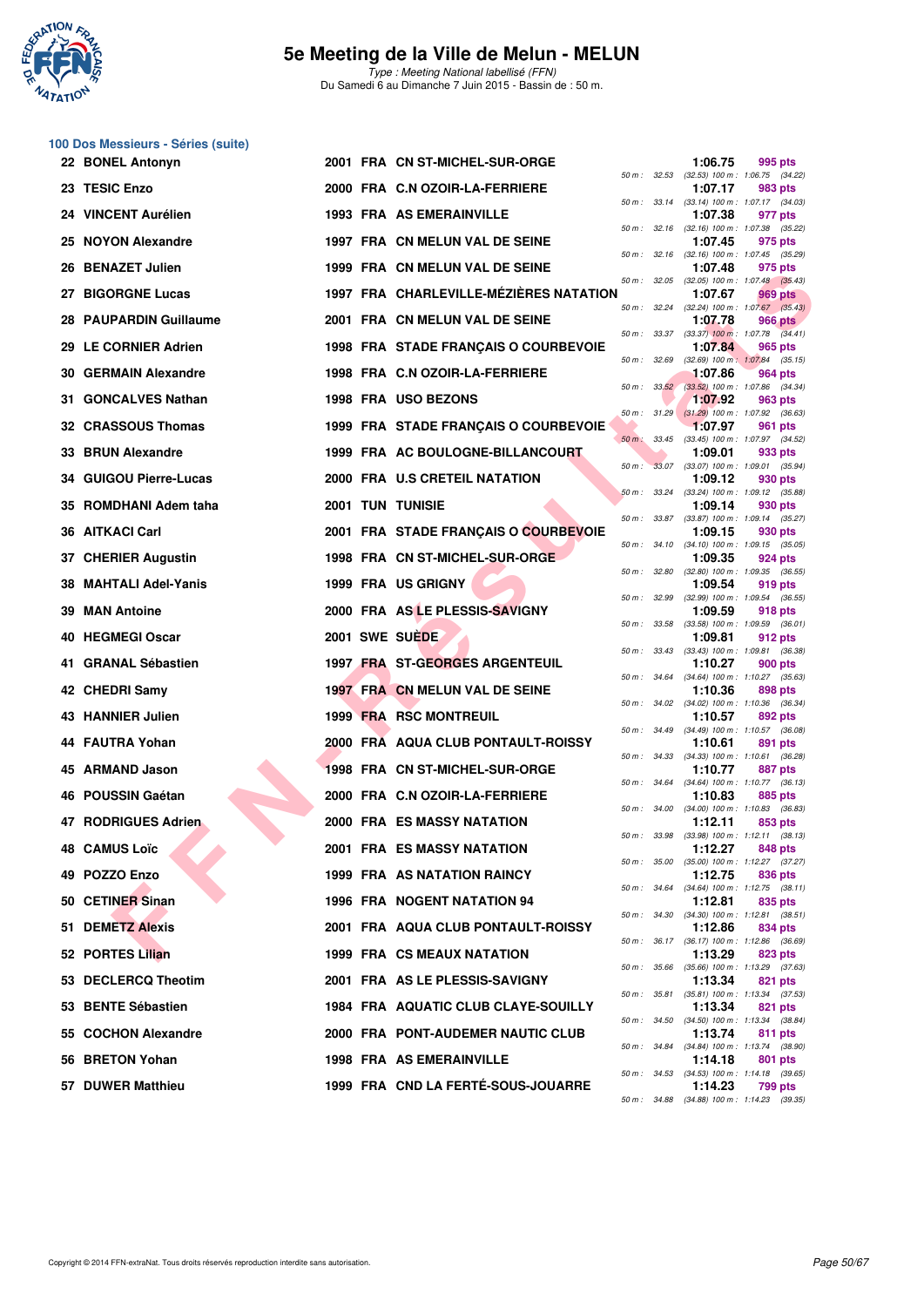

Type : Meeting National labellisé (FFN) Du Samedi 6 au Dimanche 7 Juin 2015 - Bassin de : 50 m.

# **100 Dos Messieurs - Séries (suite)**

| 58 BOUALI Farès            |  | 2001 FRA USNSP NEMOURS             |                  |                          | 1:14.24                                        | 799 pts |
|----------------------------|--|------------------------------------|------------------|--------------------------|------------------------------------------------|---------|
|                            |  |                                    |                  | 50 m : 34.48             | $(34.48)$ 100 m : 1:14.24 $(39.76)$            |         |
| 59 MOLON Antoine           |  | 2001 FRA CN MAISONS-ALFORT         |                  |                          | 1:15.13                                        | 777 pts |
|                            |  |                                    | $50 m$ : $36.52$ |                          | $(36.52)$ 100 m : 1:15.13 $(38.61)$            |         |
| 60 BON COLOMBEL Quentin    |  | 2001 FRA AS NATATION RAINCY        |                  |                          | 1:19.11                                        | 683 pts |
| 61 VINSON Antoine          |  | 2000 FRA AS NATATION RAINCY        |                  | 50 m : 38.93             | $(38.93)$ 100 m : 1:19.11 $(40.18)$<br>1:19.41 |         |
|                            |  |                                    |                  |                          | 50 m: 38.24 (38.24) 100 m: 1:19.41 (41.17)     | 677 pts |
| 62 BENBEKHTI Fayçal        |  | 2001 FRA TREMBLAY AC               |                  |                          | 1:20.11                                        | 661 pts |
|                            |  |                                    |                  |                          | 50 m: 39.09 (39.09) 100 m: 1:20.11 (41.02)     |         |
| 63 HENNEQUIN Mathieu       |  | 1999 FRA CND LA FERTÉ-SOUS-JOUARRE |                  |                          | 1:20.42                                        | 654 pts |
|                            |  |                                    |                  |                          | 50 m: 37.44 (37.44) 100 m: 1:20.42 (42.98)     |         |
| 64 RAHAJARIMANANA Mendrika |  | 2001 MAD US GRIGNY                 |                  |                          | 1:20.99                                        | 641 pts |
|                            |  |                                    |                  |                          | 50 m: 36.87 (36.87) 100 m: 1:20.99 (44.12)     |         |
| 64 KOLAROV Yohann          |  | 2000 FRA RSC MONTREUIL             |                  |                          | 1:20.99                                        | 641 pts |
|                            |  |                                    |                  |                          | 50 m: 36.45 (36.45) 100 m: 1:20.99 (44.54)     |         |
| 66 CLEMENT Thibault        |  | <b>1999 FRA USNSP NEMOURS</b>      |                  |                          | 1:23.93                                        | 578 pts |
|                            |  |                                    |                  | $50 \text{ m}$ : $40.04$ | $(40.04)$ 100 m : 1:23.93 $(43.89)$            |         |
| 67 SOULIE Benjamin         |  | 2001 FRA AQUA CLUB PONTAULT-ROISSY |                  |                          | 1:25.25                                        | 551 pts |
|                            |  |                                    |                  |                          | 50 m: 41.23 (41.23) 100 m: 1:25.25 (44.02)     |         |
| --- DIBOUES Killian        |  | 2000 FRA COULOMMIERS NATATION      |                  |                          | <b>DSQ Ni</b>                                  |         |
| --- PACAUD Antoine         |  | 1997 FRA AC BOULOGNE-BILLANCOURT   |                  |                          | <b>DNS dec</b>                                 |         |
| --- CHATTI Souheiel        |  | <b>2000 TUN TUNISIE</b>            |                  |                          | <b>DNS</b> dec                                 |         |

### **[200 Dos Messieurs - Séries](http://www.ffnatation.fr/webffn/resultats.php?idact=nat&go=epr&idcpt=31115&idepr=63)** (Samedi 6 Juin 2015)

| UZ DENDENIIIFAYYAI                             |  | ZUUL FRA IREMBLAIAU                                                                                                                |  | 1.20.11                                                 | <b>UUI DIS</b>  |  |
|------------------------------------------------|--|------------------------------------------------------------------------------------------------------------------------------------|--|---------------------------------------------------------|-----------------|--|
| 63 HENNEQUIN Mathieu                           |  | 1999 FRA CND LA FERTÉ-SOUS-JOUARRE                                                                                                 |  | 50 m: 39.09 (39.09) 100 m: 1:20.11 (41.02)<br>1:20.42   | 654 pts         |  |
| 64   RAHAJARIMANANA Mendrika                   |  | 2001 MAD US GRIGNY                                                                                                                 |  | 50 m: 37.44 (37.44) 100 m: 1:20.42 (42.98)<br>1:20.99   | $641$ pts       |  |
| 64 KOLAROV Yohann                              |  | 2000 FRA RSC MONTREUIL                                                                                                             |  | 50 m : 36.87 (36.87) 100 m : 1:20.99 (44.12)<br>1:20.99 | 641 pts         |  |
| 66 CLEMENT Thibault                            |  | <b>1999 FRA USNSP NEMOURS</b>                                                                                                      |  | 50 m: 36.45 (36.45) 100 m: 1:20.99 (44.54)              |                 |  |
|                                                |  |                                                                                                                                    |  | 1:23.93<br>50 m : 40.04 (40.04) 100 m : 1:23.93 (43.89) | 578 pts         |  |
| 67 SOULIE Benjamin                             |  | 2001 FRA AQUA CLUB PONTAULT-ROISSY                                                                                                 |  | 1:25.25<br>50 m: 41.23 (41.23) 100 m: 1:25.25 (44.02)   | 551 pts         |  |
| --- DIBOUES Killian                            |  | 2000 FRA COULOMMIERS NATATION                                                                                                      |  | <b>DSQ Ni</b>                                           |                 |  |
| --- PACAUD Antoine                             |  | 1997 FRA AC BOULOGNE-BILLANCOURT                                                                                                   |  | <b>DNS dec</b>                                          |                 |  |
| --- CHATTI Souheiel                            |  | 2000 TUN TUNISIE                                                                                                                   |  | <b>DNS dec</b>                                          |                 |  |
| OO Dos Messieurs - Séries (Samedi 6 Juin 2015) |  |                                                                                                                                    |  |                                                         |                 |  |
| 1 FOURTIER Florentin                           |  | <b>1996 FRA CSN GUYANCOURT</b>                                                                                                     |  | 2:08.62                                                 | 1206 pts        |  |
| 2 CHATTI Souhaiel                              |  | 50 m: 30.53 (30.53) 100 m: 1:02.84 (32.31) 150 m: 1:35.91 (33.07) 200 m: 2:08.62 (32.71)<br>2000 FRA STADE FRANÇAIS O COURBEVOIE   |  | 2:13.70                                                 | 1130 pts        |  |
|                                                |  | 50 m: 31.67 (31.67) 100 m: 1:04.95 (33.28) 150 m: 1:39.51 (34.56) 200 m: 2:13.70 (34.19)                                           |  |                                                         |                 |  |
| 3 PEREIRA Thomas                               |  | <b>1999 FRA SEINE-SAINT-DENIS</b><br>50 m: 31.20 (31.20) 100 m: 1:05.25 (34.05) 150 m: 1:40.04 (34.79) 200 m: 2:14.16 (34.12)      |  | 2:14.16                                                 | 1124 $pts$      |  |
| 4 JONCHERY Pierre                              |  | 1998 FRA NOGENT NATATION 94<br>50 m: 31.96 (31.96) 100 m: 1.06.40 (34.44) 150 m: 1.40.73 (34.33) 200 m: 2.14.37 (33.64)            |  | 2:14.37                                                 | 1120 pts        |  |
| 5 TOURE Brice                                  |  | 1997 FRA STADE FRANÇAIS O COURBEVOIE                                                                                               |  | 2:14.55                                                 | <b>1118 pts</b> |  |
| 6 RIHOUX Charles                               |  | 50 m: 31.04 (31.04) 100 m: 1:04.36 (33.32) 150 m: 1:39.25 (34.89) 200 m: 2:14.55 (35.30)<br>1998 FRA CHARLEVILLE-MEZIERES NATATION |  | 2:15.25                                                 | 1108 $pts$      |  |
| <b>7 JLASSI Fares</b>                          |  | 50 m: 31.05 (31.05) 100 m: 1:05.03 (33.98) 150 m: 1:40.53 (35.50) 200 m: 2:15.25 (34.72)<br><b>1999 TUN TUNISIE</b>                |  | 2:15.66                                                 | 1102 pts        |  |
|                                                |  | 50 m: 31.86 (31.86) 100 m: 1:05.90 (34.04) 150 m: 1:40.75 (34.85) 200 m: 2:15.66 (34.91)                                           |  |                                                         |                 |  |
| 8 LEGER Baptiste                               |  | <b>1999 FRA ES MASSY NATATION</b><br>50 m: 31.17 (31.17) 100 m: 1:06.33 (35.16) 150 m: 1:41.96 (35.63) 200 m: 2:17.01 (35.05)      |  | 2:17.01                                                 | 1082 pts        |  |
| 9 FOURMY Matéo                                 |  | 2000 FRA ES MASSY NATATION<br>50 m: 31.00 (31.00) 100 m: 1:05.68 (34.68) 150 m: 1:41.67 (35.99) 200 m: 2:17.55 (35.88)             |  | 2:17.55                                                 | 1075 pts        |  |
| 10 BRUNET-PEYRAUD Thibaud                      |  | 1999 FRA CN MAISONS-ALFORT                                                                                                         |  | 2:19.19                                                 | <b>1051 pts</b> |  |
| <b>11 UNVOAS Clement</b>                       |  | 50 m: 31.70 (31.70) 100 m: 1:06.32 (34.62) 150 m: 1:42.49 (36.17) 200 m: 2:19.19 (36.70)<br>2000 FRA C.S MONTERELAIS NATATION      |  | 2:20.08                                                 | 1039 pts        |  |
| 12 RICHTER Neil                                |  | 50 m: 30.97 (30.97) 100 m: 1:05.94 (34.97) 150 m: 1:42.84 (36.90) 200 m: 2:20.08 (37.24)<br>1999 FRA SEINE-SAINT-DENIS             |  | 2:20.38                                                 | <b>1034 pts</b> |  |
|                                                |  | 50 m: 30.72 (30.72) 100 m: 1:05.82 (35.10) 150 m: 1:43.99 (38.17) 200 m: 2:20.38 (36.39)                                           |  |                                                         |                 |  |
| 13 BODENES Adrien                              |  | 1998 FRA STADE FRANÇAIS O COURBEVOIE<br>50 m: 33.39 (33.39) 100 m: 1:08.59 (35.20) 150 m: 1:45.24 (36.65) 200 m: 2:20.70 (35.46)   |  | 2:20.70                                                 | <b>1030 pts</b> |  |
| 14 BONEL Antonyn                               |  | 2001 FRA CN ST-MICHEL-SUR-ORGE<br>50 m: 32.83 (32.83) 100 m: 1:09.09 (36.26) 150 m: 1:45.60 (36.51) 200 m: 2:21.78 (36.18)         |  | 2:21.78                                                 | 1015 $pts$      |  |
| 15 GIRAUD Corentin                             |  | <b>1999 FRA DAUPHINS LE COTEAU</b>                                                                                                 |  | 2:22.33                                                 | <b>1007 pts</b> |  |
| 16 BENAZET Julien                              |  | 50 m: 34.14 (34.14) 100 m: 1:09.93 (35.79) 150 m: 1:46.54 (36.61) 200 m: 2:22.33 (35.79)<br>1999 FRA CN MELUN VAL DE SEINE         |  | 2:22.58                                                 | $1004$ pts      |  |
| 17 POTHIN Matthias                             |  | 50 m: 33.21 (33.21) 100 m: 1:09.19 (35.98) 150 m: 1:46.12 (36.93) 200 m: 2:22.58 (36.46)<br>1999 FRA STADE FRANÇAIS O COURBEVOIE   |  | 2:22.88                                                 | 1000 pts        |  |
|                                                |  | 50 m: 32.65 (32.65) 100 m: 1:08.25 (35.60) 150 m: 1:45.95 (37.70) 200 m: 2:22.88 (36.93)                                           |  |                                                         |                 |  |
| 18 RACZYNSKI Stanislas                         |  | 1996 FRA CN MELUN VAL DE SEINE<br>50 m: 34.58 (34.58) 100 m: 1:10.62 (36.04) 150 m: 1:47.01                                        |  | 2:22.92<br>$(36.39)$ 200 m : 2:22.92 $(35.91)$          | 999 pts         |  |
| 19 PUISSANT Mathis                             |  | 2000 FRA NOGENT NATATION 94<br>50 m: 34.93 (34.93) 100 m: 1:11.05 (36.12) 150 m: 1:48.01 (36.96) 200 m: 2:23.63 (35.62)            |  | 2:23.63                                                 | 989 pts         |  |
| 20 PAUPARDIN Guillaume                         |  | 2001 FRA CN MELUN VAL DE SEINE                                                                                                     |  | 2:25.03                                                 | 970 pts         |  |
| 21 LANGLOIS Guillaume                          |  | 50 m: 32.99 (32.99) 100 m: 1:10.45 (37.46) 150 m: 1:48.80<br><b>1999 FRA ES MASSY NATATION</b>                                     |  | $(38.35)$ 200 m : 2:25.03 $(36.23)$<br>2:25.53          | 964 pts         |  |
| 22 ROMDHANI Adem taha                          |  | 50 m: 34.22 (34.22) 100 m: 1:10.91 (36.69) 150 m: 1:48.75 (37.84) 200 m: 2:25.53 (36.78)<br><b>2001 TUN TUNISIE</b>                |  | 2:26.02                                                 | 957 pts         |  |
|                                                |  | 50 m: 35.23 (35.23) 100 m: 1:11.77 (36.54) 150 m: 1:49.03 (37.26) 200 m: 2:26.02 (36.99)                                           |  |                                                         |                 |  |
| 23 VINCENT Aurélien                            |  | <b>1993 FRA AS EMERAINVILLE</b><br>50 m: 33.53 (33.53) 100 m: 1:11.05 (37.52) 150 m: 1:50.28 (39.23) 200 m: 2:27.24 (36.96)        |  | 2:27.24                                                 | 941 pts         |  |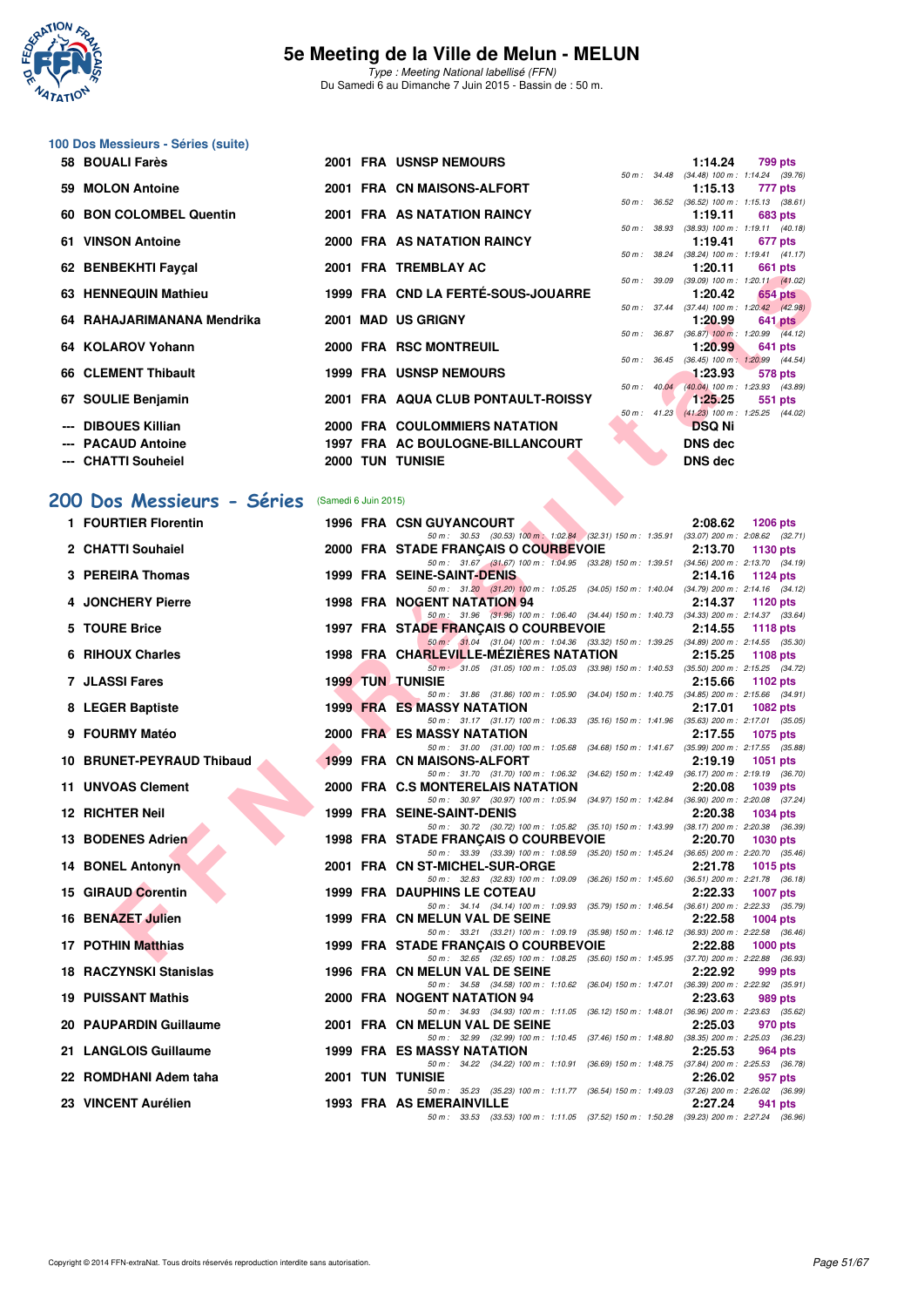

Type : Meeting National labellisé (FFN) Du Samedi 6 au Dimanche 7 Juin 2015 - Bassin de : 50 m.

# **200 Dos Messieurs - Séries (suite)**

|   | 24 MAHTALI Adel-Yanis                                                |  | 1999 FRA US GRIGNY                                                                                                                                                | 2:28.15        | <b>928 pts</b>                      |
|---|----------------------------------------------------------------------|--|-------------------------------------------------------------------------------------------------------------------------------------------------------------------|----------------|-------------------------------------|
|   | 25 RACINE Mickaël                                                    |  | 50 m: 33.78 (33.78) 100 m: 1:11.60 (37.82) 150 m: 1:49.71 (38.11) 200 m: 2:28.15 (38.44)<br><b>1998 FRA CN BRUNOY-ESSONNE</b>                                     | 2:29.41        | 912 pts                             |
|   | 26 PASTULA Kacper                                                    |  | 50 m: 35.79 (35.79) 100 m: 1:14.00 (38.21) 150 m: 1:52.56 (38.56) 200 m: 2:29.41 (36.85)<br>2001 POL ES VITRY                                                     | 2:29.54        | 910 pts                             |
|   | 27 MARY David                                                        |  | 50 m: 34.13 (34.13) 100 m: 1:12.24 (38.11) 150 m: 1:50.90 (38.66) 200 m: 2:29.54 (38.64)<br>2000 FRA US GRIGNY                                                    | 2:30.06        | 903 pts                             |
|   | 28 CAMUS Loïc                                                        |  | 50 m: 35.50 (35.50) 100 m: 1:13.54 (38.04) 150 m: 1:51.90 (38.36) 200 m: 2:30.06 (38.16)<br><b>2001 FRA ES MASSY NATATION</b>                                     | 2:31.97        | 878 pts                             |
|   |                                                                      |  | 50 m: 35.78 (35.78) 100 m: 1:13.91 (38.13) 150 m: 1:53.42 (39.51) 200 m: 2:31.97 (38.55)                                                                          |                |                                     |
|   | 29 KEO Rama                                                          |  | <b>1997 FRA CN VAL MAUBUEE</b><br>50 m: 35.51 (35.51) 100 m: 1:12.39 (36.88) 150 m: 1:51.64 (39.25) 200 m: 2:32.02 (40.38)                                        | 2:32.02        | <b>878 pts</b>                      |
|   | <b>30 REUILLON Louis</b>                                             |  | 2000 FRA CN MAISONS-ALFORT<br>50 m: 36.23 (36.23) 100 m: 1:15.77 (39.54) 150 m: 1:55.54 (39.77) 200 m: 2:34.26 (38.72)                                            | 2:34.26        | 849 pts                             |
|   | 31 PAWLICKI Dylan                                                    |  | 2000 FRA SEINE-SAINT-DENIS                                                                                                                                        | 2:34.28        | 849 pts                             |
|   | 32 MAN Antoine                                                       |  | 50 m: 36.29 (36.29) 100 m: 1:14.87 (38.58) 150 m: 1:54.91 (40.04) 200 m: 2:34.28 (39.37)<br>2000 FRA AS LE PLESSIS-SAVIGNY                                        | 2:35.24        | 837 pts                             |
|   | 33 POUSSIN Gaétan                                                    |  | 50 m: 1:56.22 (1:56.22) 100 m: 1:15.55<br>$\theta$<br>$150 m : -$<br>2000 FRA C.N OZOIR-LA-FERRIERE                                                               | 2:35.40        | 200 m: 2:35.24 (1:19.69)<br>835 pts |
|   | 34 DEMETZ Alexis                                                     |  | 50 m: 34.95 (34.95) 100 m: 1:14.07 (39.12) 150 m: 1:54.66 (40.59) 200 m: 2:35.40 (40.74)<br>2001 FRA AQUA CLUB PONTAULT-ROISSY                                    | 2:35.49        | 834 pts                             |
|   |                                                                      |  | 50 m: 37.32 (37.32) 100 m: 1:16.18 (38.86) 150 m: 1:56.58 (40.40) 200 m: 2:35.49 (38.91)                                                                          |                |                                     |
|   | 35 POZZO Enzo                                                        |  | 1999 FRA AS NATATION RAINCY<br>50 m: 36.06 (36.06) 100 m: 1:16.18 (40.12) 150 m: 1:58.70 (42.52) 200 m: 2:38.94 (40.24)                                           | 2:38.94        | <b>791 pts</b>                      |
|   | 36 MOLON Antoine                                                     |  | 2001 FRA CN MAISONS-ALFORT<br>50 m: 37.83 (37.83) 100 m: 1:19.18 (41.35) 150 m: 2:01.83 (42.65) 200 m: 2:42.34 (40.51)                                            | 2:42.34        | 750 pts                             |
|   | 37 BENBEKHTI Fayçal                                                  |  | 2001 FRA TREMBLAY AC                                                                                                                                              | 2:46.16        | 705 pts                             |
|   | 38 DA SILVA Mateo                                                    |  | 50 m: 38.87 (38.87) 100 m: 1:20.90 (42.03) 150 m: 2:03.69 (42.79) 200 m: 2:46.16 (42.47)<br>2001 FRA EN LONGJUMEAU                                                | 2:59.16        | 562 pts                             |
|   | --- BRUN Alexandre                                                   |  | 50 m: $41.26$ (41.26) $100 \text{ m}$ : $1.27.43$ (46.17) $150 \text{ m}$ : 2:13.97 (46.54) $200 \text{ m}$ : 2:59.16 (45.19)<br>1999 FRA AC BOULOGNE-BILLANCOURT | <b>DNS dec</b> |                                     |
|   | <b>CHATTI Souheiel</b>                                               |  | 2000 TUN TUNISIE                                                                                                                                                  | <b>DNS</b> dec |                                     |
|   |                                                                      |  |                                                                                                                                                                   |                |                                     |
|   | iO Brasse Messieurs - Finale A 18 ans et plus (Samedi 6 Juin 2015)   |  |                                                                                                                                                                   |                |                                     |
|   | 1 FALL Malik                                                         |  | 1985 SEN STADE FRANÇAIS O COURBEVOIE                                                                                                                              | 29.00          | <b>1287 pts</b>                     |
|   | 2 MAILLOT Melvin                                                     |  | 1992 FRA STADE FRANÇAIS O COURBEVOIE                                                                                                                              | 29.67          | <b>1248 pts</b>                     |
|   | 3 ALLOUCHE Adam                                                      |  | 1993 LIB CO ULIS NATATION                                                                                                                                         | 30.03          | <b>1227 pts</b>                     |
|   | 4 PIEKARZ Baptiste                                                   |  | <b>1995 FRA ES MASSY NATATION</b>                                                                                                                                 | 30.12          | <b>1222 pts</b>                     |
|   | 5 FOURNIER Florian                                                   |  | <b>1996 FRA ES NANTERRE</b>                                                                                                                                       | 30.85          | 1181 pts                            |
|   | 6 PLATAUX Robin<br><b>7 GAUTIER BROSSOIS Romain</b>                  |  | <b>1997 FRA NOGENT NATATION 94</b><br>1994 FRA RUEIL ATHLETIC CLUB                                                                                                | 30.92<br>31.32 | <b>1177 pts</b>                     |
|   | 8 SAMOKINE Yann                                                      |  | 1997 FRA CN MELUN VAL DE SEINE                                                                                                                                    | 31.98          | 1155 pts<br><b>1118 pts</b>         |
|   |                                                                      |  |                                                                                                                                                                   |                |                                     |
|   | <b>iO Brasse Messieurs - Finale A 16-17 ans (Samedi 6 Juin 2015)</b> |  |                                                                                                                                                                   |                |                                     |
|   | 1 SIAR Abderezak                                                     |  | <b>1999 ALG MOUETTES DE PARIS</b>                                                                                                                                 | 32.33          | 1099 pts                            |
|   | 2 GERBET Dorian                                                      |  | <b>1998 FRA AQUA CLUB PONTAULT-ROISSY</b>                                                                                                                         | 33.02          | 1062 pts                            |
|   | 3 HONDRE Victor                                                      |  | <b>1998 FRA MOUETTES DE PARIS</b>                                                                                                                                 | 33.21          | 1052 pts                            |
| 4 | <b>BEN ACHOUR Housem</b>                                             |  | <b>1999 TUN TUNISIE</b>                                                                                                                                           | 33.23          | 1051 pts                            |
|   | 5 THEPAULT Tristan                                                   |  | <b>1998 FRA AS NATATION RAINCY</b>                                                                                                                                | 33.99          | 1011 pts                            |
|   | 6 CRASSOUS Thomas                                                    |  | 1999 FRA STADE FRANÇAIS O COURBEVOIE                                                                                                                              | 34.02          | 1010 pts                            |
|   | 7 KUCH Alain                                                         |  | 1998 FRA CN VAL MAUBUEE                                                                                                                                           | 35.90          | 915 pts                             |
|   | 8 DURAND Timothe                                                     |  | 1999 FRA CN VAL MAUBUEE                                                                                                                                           | 36.44          | 888 pts                             |
|   |                                                                      |  |                                                                                                                                                                   |                |                                     |

### **[50 Brasse Messieurs - Finale A](http://www.ffnatation.fr/webffn/resultats.php?idact=nat&go=epr&idcpt=31115&idepr=71) 18 ans et plus** (Samedi 6 Juin 2015)

| 1 FALL Malik              |  | 1985 SEN STADE FRANCAIS O COURBEVOIE | 29.00 | <b>1287 pts</b> |
|---------------------------|--|--------------------------------------|-------|-----------------|
| 2 MAILLOT Melvin          |  | 1992 FRA STADE FRANCAIS O COURBEVOIE | 29.67 | <b>1248 pts</b> |
| 3 ALLOUCHE Adam           |  | <b>1993 LIB CO ULIS NATATION</b>     | 30.03 | <b>1227 pts</b> |
| 4 PIEKARZ Baptiste        |  | <b>1995 FRA ES MASSY NATATION</b>    | 30.12 | <b>1222 pts</b> |
| 5 FOURNIER Florian        |  | 1996 FRA ES NANTERRE                 | 30.85 | 1181 pts        |
| 6 PLATAUX Robin           |  | 1997 FRA NOGENT NATATION 94          | 30.92 | 1177 pts        |
| 7 GAUTIER BROSSOIS Romain |  | 1994 FRA RUEIL ATHLETIC CLUB         | 31.32 | 1155 pts        |
| 8 SAMOKINE Yann           |  | 1997 FRA CN MELUN VAL DE SEINE       | 31.98 | 1118 pts        |

## **[50 Brasse Messieurs - Finale A](http://www.ffnatation.fr/webffn/resultats.php?idact=nat&go=epr&idcpt=31115&idepr=71) 16-17 ans** (Samedi 6 Juin 2015)

| 1 SIAR Abderezak    |  | <b>1999 ALG MOUETTES DE PARIS</b>         | 32.33 | 1099 pts       |
|---------------------|--|-------------------------------------------|-------|----------------|
| 2 GERBET Dorian     |  | <b>1998 FRA AQUA CLUB PONTAULT-ROISSY</b> | 33.02 | 1062 pts       |
| 3 HONDRE Victor     |  | <b>1998 FRA MOUETTES DE PARIS</b>         | 33.21 | 1052 pts       |
| 4 BEN ACHOUR Housem |  | <b>1999 TUN TUNISIE</b>                   | 33.23 | 1051 pts       |
| 5 THEPAULT Tristan  |  | <b>1998 FRA AS NATATION RAINCY</b>        | 33.99 | 1011 pts       |
| 6 CRASSOUS Thomas   |  | 1999 FRA STADE FRANCAIS O COURBEVOIE      | 34.02 | 1010 pts       |
| 7 KUCH Alain        |  | <b>1998 FRA CN VAL MAUBUEE</b>            | 35.90 | 915 pts        |
| 8 DURAND Timothe    |  | <b>1999 FRA CN VAL MAUBUEE</b>            | 36.44 | <b>888 pts</b> |
|                     |  |                                           |       |                |

### **[50 Brasse Messieurs - Finale A](http://www.ffnatation.fr/webffn/resultats.php?idact=nat&go=epr&idcpt=31115&idepr=71) 14-15 ans** (Samedi 6 Juin 2015)

| <b>1 BALAMANE Moncef</b> |  | 2001 ALG STADE FRANCAIS O COURBEVOIE | 31.93 | 1121 pts        |
|--------------------------|--|--------------------------------------|-------|-----------------|
| 2 ROSSILLON Virgile      |  | 2000 FRA STADE FRANCAIS O COURBEVOIE | 31.94 | 1121 pts        |
| 3 AITKACI Carl           |  | 2001 FRA STADE FRANCAIS O COURBEVOIE | 32.37 | <b>1097 pts</b> |
| 4 MILLION Curtis         |  | <b>2000 FRA COULOMMIERS NATATION</b> | 32.41 | 1095 pts        |
| 5 ZEINATY Paul           |  | 2001 FRA STADE FRANCAIS O COURBEVOIE | 32.60 | 1085 pts        |
| 6 SALCZER Ladislas       |  | <b>2000 FRA ES MASSY NATATION</b>    | 32.84 | 1072 pts        |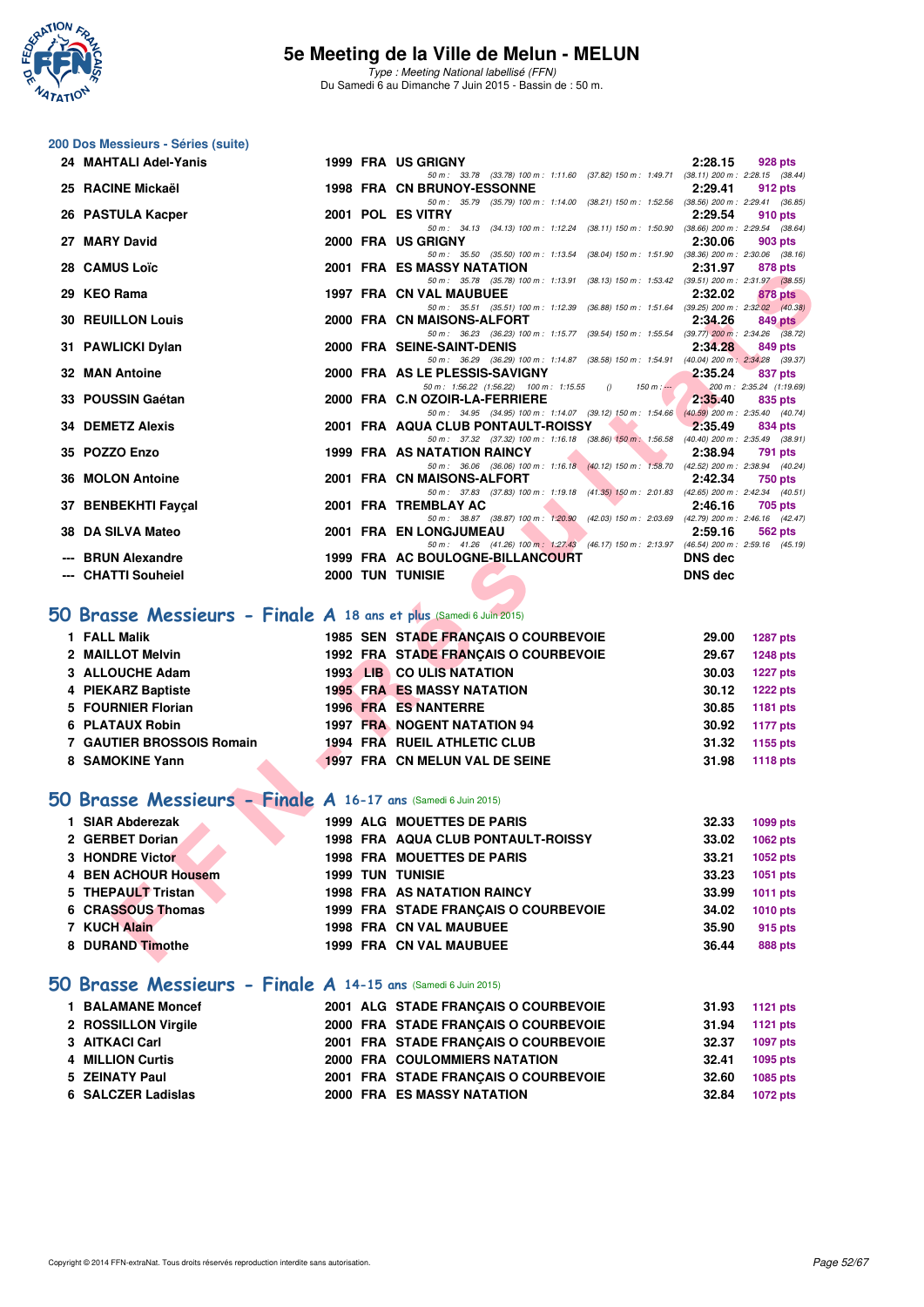

|    | 50 Brasse Messieurs - Finale A (suite)                   |                      |                                                              |                |                 |
|----|----------------------------------------------------------|----------------------|--------------------------------------------------------------|----------------|-----------------|
|    | <b>7 CHARBONNEL Alexandre</b>                            |                      | <b>2000 FRA CN BRUNOY-ESSONNE</b>                            | 33.28          | 1049 pts        |
|    | 8 VILHELMSSON Marcus                                     |                      | 2000 SWE SUÈDE                                               | 34.03          | 1009 pts        |
|    |                                                          |                      |                                                              |                |                 |
| 50 | <b>Brasse Messieurs - Séries</b>                         | (Samedi 6 Juin 2015) |                                                              |                |                 |
|    | 1 FALL Malik                                             |                      | 1985 SEN STADE FRANÇAIS O COURBEVOIE                         | 29.16          | <b>1277 pts</b> |
|    | 2 ALLOUCHE Adam                                          |                      | 1993 LIB CO ULIS NATATION                                    | 29.63          | 1250 pts        |
|    | 3 MAILLOT Melvin                                         |                      | 1992 FRA STADE FRANÇAIS O COURBEVOIE                         | 30.03          | <b>1227 pts</b> |
|    | 3 PLATAUX Robin                                          |                      | 1997 FRA NOGENT NATATION 94                                  | 30.03          | <b>1227 pts</b> |
|    | 5 FOURNIER Florian                                       |                      | <b>1996 FRA ES NANTERRE</b>                                  | 30.28          | 1213 pts        |
|    | 6 BERRY Théo                                             |                      | 1997 FRA AQUA VALLÉE-DE-CHEVREUSE                            | 30.29          | <b>1212 pts</b> |
|    | 7 SAMOKINE Yann                                          |                      | 1997 FRA CN MELUN VAL DE SEINE                               | 31.03          | 1171 pts        |
|    | 8 PIEKARZ Baptiste                                       |                      | <b>1995 FRA ES MASSY NATATION</b>                            | 31.04          | 1170 pts        |
|    | 9 GAUTIER BROSSOIS Romain                                |                      | <b>1994 FRA RUEIL ATHLETIC CLUB</b>                          | 31.30          | 1156 pts        |
|    | <b>10 MILLION Curtis</b>                                 |                      | <b>2000 FRA COULOMMIERS NATATION</b>                         | 31.37          | 1152 pts        |
|    | 11 LEBEL Aurélien                                        |                      | 1992 FRA CND LA FERTÉ-SOUS-JOUARRE                           | 31.44          | 1148 pts        |
|    | <b>12 CHAUVIN Thomas</b>                                 |                      | <b>1996 FRA US GRIGNY</b>                                    | 31.46          | <b>1147 pts</b> |
|    | 13 ROSSILLON Virgile                                     |                      | 2000 FRA STADE FRANÇAIS O COURBEVOIE                         | 31.77          | 1130 pts        |
|    | 14 SIAR Abderezak                                        |                      | <b>1999 ALG MOUETTES DE PARIS</b>                            | 31.87          | <b>1124 pts</b> |
|    | 15 VALLEAU Sylvain                                       |                      | 1995 FRA CN ST-MICHEL-SUR-ORGE                               | 31.96          | 1119 pts        |
|    | 16 CHOUFA Jordane                                        |                      | 1995 FRA STADE FRANÇAIS O COURBEVOIE                         | 32.11          | <b>1111 pts</b> |
|    | <b>17 BALAMANE Moncef</b>                                |                      | 2001 ALG STADE FRANÇAIS O COURBEVOIE                         | 32.12          | <b>1111 pts</b> |
|    | 18 MUNIER Alexandre                                      |                      | 1991 FRA CSM CLAMART                                         | 32.47          | 1092 pts        |
|    | 19 AITKACI Carl                                          |                      | 2001 FRA STADE FRANÇAIS O COURBEVOIE                         | 32.50          | 1090 pts        |
|    | 20 PHONETHIPSVADS Alexandre                              |                      | 1998 FRA VILLIERS SPORTS JEUNESSE                            | 32.69          | 1080 pts        |
|    | 21 KUCH Alain                                            |                      | 1998 FRA CN VAL MAUBUEE                                      | 32.70          | 1079 pts        |
|    | 22 ZEINATY Paul                                          |                      | 2001 FRA STADE FRANÇAIS O COURBEVOIE                         | 32.74          | <b>1077 pts</b> |
|    | 23 DESSAILLY Eric                                        |                      | <b>1999 FRA CN MAISONS-ALFORT</b>                            | 32.86          | 1071 pts        |
|    | 24 N'GOALA Yohann                                        |                      | 1996 FRA CN ST-MICHEL-SUR-ORGE                               | 33.01          | 1063 pts        |
|    | 24 QUIERTANT Killian                                     |                      | 1997 FRA U.S CRETEIL NATATION                                | 33.01          |                 |
|    |                                                          |                      | <b>1988 FRA VILLIERS SPORTS JEUNESSE</b>                     | 33.06          | 1063 pts        |
|    | 26 PATERNOSTRE Jérémy<br>27 CLEMENT Gaetan               |                      | 1997 FRA EN LONGJUMEAU                                       | 33.07          | 1060 pts        |
|    | 28 HONDRE Victor                                         |                      | <b>1998 FRA MOUETTES DE PARIS</b>                            | 33.16          | 1060 pts        |
|    | 29 CHARBONNEL Alexandre                                  |                      | 2000 FRA CN BRUNOY-ESSONNE                                   | 33.18          | 1055 pts        |
|    | 30 NSER Faissal                                          |                      |                                                              |                | 1054 pts        |
|    | 31 CETINER Sinan                                         |                      | <b>1996 FRA AC VILLEPINTE</b><br>1996 FRA NOGENT NATATION 94 | 33.25<br>33.28 | 1050 pts        |
|    |                                                          |                      | 2000 FRA CSN GUYANCOURT                                      |                | 1049 pts        |
|    | 32 ROHART DELPIERRE Charles-Louis<br>33 SALCZER Ladislas |                      | 2000 FRA ES MASSY NATATION                                   | 33.29          | 1048 pts        |
|    | 34 BEN ACHOUR Housem                                     |                      |                                                              | 33.32<br>33.36 | 1046 pts        |
|    | <b>35 DESHAYES Nicolas</b>                               |                      | <b>1999 TUN TUNISIE</b><br><b>1999 FRA EN LONGJUMEAU</b>     |                | 1044 pts        |
|    | 36 CRASSOUS Thomas                                       |                      | 1999 FRA STADE FRANCAIS O COURBEVOIE                         | 33.55          | 1034 pts        |
|    |                                                          |                      | 1994 ALG CN MELUN VAL DE SEINE                               | 33.60          | 1032 pts        |
|    | 37 KERAR KORID Sofiane                                   |                      | 2000 SWE SUÈDE                                               | 33.82          | 1020 pts        |
|    | <b>38 VILHELMSSON Marcus</b>                             |                      |                                                              | 33.93          | 1015 pts        |
|    | 39 GERBET Dorian                                         |                      | 1998 FRA AQUA CLUB PONTAULT-ROISSY                           | 34.04          | 1009 pts        |
|    | <b>40 MARCHESE Nicolas</b>                               |                      | 1997 FRA CN MELUN VAL DE SEINE                               | 34.22          | 1000 pts        |
|    | 41 CHEVTCHOUK Cosma                                      |                      | 1999 FRA CS CLICHY 92                                        | 34.26          | 998 pts         |
|    | 42 COURDOUAN Nathan                                      |                      | <b>1999 FRA SN FRANCONVILLE</b>                              | 34.79          | 970 pts         |
|    | 43 GABRIEL Jean-Emmanuel                                 |                      | 2000 FRA AQUA CLUB PONTAULT-ROISSY                           | 34.85          | 967 pts         |
|    | <b>44 PRUNIERES Robinson</b>                             |                      | <b>2000 FRA COULOMMIERS NATATION</b>                         | 35.06          | 957 pts         |
|    | <b>45 GATEUIL Corentin</b>                               |                      | 2000 FRA ASS DES SPORTS DE CHELLES                           | 35.39          | 940 pts         |
|    | 46 BOUDRAR Ayman                                         |                      | 2000 FRA U.S CRETEIL NATATION                                | 35.50          | 935 pts         |
|    | 47 MALIE Antony                                          |                      | 1997 FRA CN MELUN VAL DE SEINE                               | 35.84          | 918 pts         |
|    | 48 KHIAT Aslane                                          |                      | 2000 FRA ST-GEORGES ARGENTEUIL                               | 35.87          | 916 pts         |
|    | 49 BANOS Benjamin                                        |                      | <b>2000 FRA CN BRUNOY-ESSONNE</b>                            | 36.02          | 909 pts         |
|    | 49 THEPAULT Tristan                                      |                      | <b>1998 FRA AS NATATION RAINCY</b>                           | 36.02          | 909 pts         |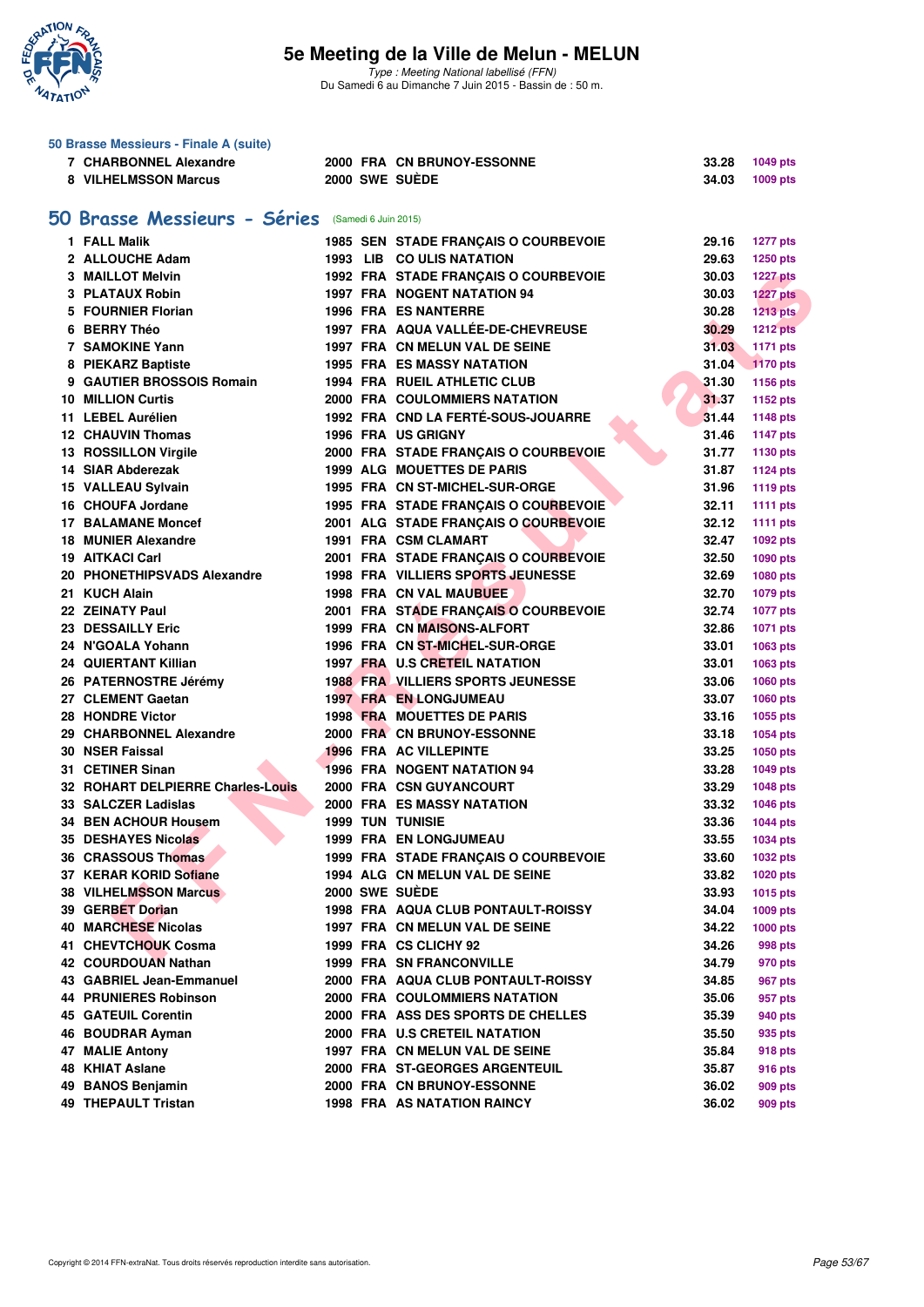

#### **50 Brasse Messieurs - Séries (suite)**

| 51 PEYPELUT Thibault                                                 |  | 1995 FRA VILLIERS SPORTS JEUNESSE    |              | 36.06                                           | 907 pts                                                            |
|----------------------------------------------------------------------|--|--------------------------------------|--------------|-------------------------------------------------|--------------------------------------------------------------------|
| 52 DURAND Timothe                                                    |  | 1999 FRA CN VAL MAUBUEE              |              | 36.34                                           | 893 pts                                                            |
| 53 DUCANCEL Thibaud                                                  |  | <b>1986 FRA EN LONGJUMEAU</b>        |              | 36.39                                           | 891 pts                                                            |
| 54 SAFHI Naël                                                        |  | 2001 FRA AQUATIC CLUB CLAYE-SOUILLY  |              | 36.47                                           | <b>887 pts</b>                                                     |
| 55 EGELRUD Filip                                                     |  | 2000 SWE SUÈDE                       |              | 36.58                                           | 882 pts                                                            |
| 56 CABRELLI Benjamin                                                 |  | <b>1992 FRA AS EMERAINVILLE</b>      |              | 36.71                                           | 875 pts                                                            |
| 57 LECERF Pablo                                                      |  | 2001 FRA C.S MONTERELAIS NATATION    |              | 36.74                                           | 874 pts                                                            |
| 58 BARETS Florian                                                    |  | 2001 FRA CN MELUN VAL DE SEINE       |              | 36.79                                           | 872 pts                                                            |
| 59 JAMAR Florian                                                     |  | <b>1998 FRA CN BRUNOY-ESSONNE</b>    |              | 36.88                                           | 867 pts                                                            |
| 60 CHEA Daniel                                                       |  | 1999 FRA AS LE PLESSIS-SAVIGNY       |              | 37.13                                           | <b>855 pts</b>                                                     |
| 61 MONTHEARD Owen                                                    |  | 2001 FRA ASS DES SPORTS DE CHELLES   |              | 37.74                                           | <b>826 pts</b>                                                     |
| 62 GENESTIER Ronan                                                   |  | 1999 FRA ASS DES SPORTS DE CHELLES   |              | 37.75                                           | <b>826 pts</b>                                                     |
| 63 BALLOT Paul                                                       |  | 2000 FRA NANGIS NATATION             |              | 37.76                                           | <b>825 pts</b>                                                     |
| 64 LEBOURGEOIS Pierre                                                |  | 1998 FRA CND LA FERTÉ-SOUS-JOUARRE   |              | 38.05                                           | <b>812 pts</b>                                                     |
| 65 HAZEVIS Gaétan                                                    |  | 1996 FRA CN VANNES                   |              | 38.09                                           | 810 pts                                                            |
| 66 MOREAU Quentin                                                    |  | <b>1998 FRA NANGIS NATATION</b>      |              | 38.17                                           | 806 pts                                                            |
| 67 CAMMAGE Mathieu                                                   |  | 1999 FRA AS LE PLESSIS-SAVIGNY       |              | 38.24                                           | 803 pts                                                            |
| 68 BENTE Sébastien                                                   |  | 1984 FRA AQUATIC CLUB CLAYE-SOUILLY  |              | 38.27                                           | 802 pts                                                            |
| 69 GORE Kylian                                                       |  | 2000 FRA SN FRANCONVILLE             |              | 38.42                                           | 795 pts                                                            |
| <b>70 VINSON Antoine</b>                                             |  | 2000 FRA AS NATATION RAINCY          |              | 38.53                                           | <b>790 pts</b>                                                     |
| 71 BENLEKBIR Salim                                                   |  | <b>1998 FRA AS NATATION RAINCY</b>   |              | 39.55                                           | 744 pts                                                            |
| <b>72 CLEMENT Thibault</b>                                           |  | <b>1999 FRA USNSP NEMOURS</b>        |              | 39.65                                           | <b>739 pts</b>                                                     |
| 73 CHIBANE Yanis                                                     |  | 2001 FRA AQUA CLUB PONTAULT-ROISSY   |              | 39.76                                           | 734 pts                                                            |
| 74 BEZZAOUYA Merwane                                                 |  | 1999 FRA AS NATATION RAINCY          |              | 40.03                                           | <b>723 pts</b>                                                     |
| 75 LARUE Jean-Marie                                                  |  | 1976 FRA AS EMERAINVILLE             |              | 40.12                                           | <b>719 pts</b>                                                     |
| 75 GERARD Alan                                                       |  | 1998 FRA ASS DES SPORTS DE CHELLES   |              | 40.12                                           | 719 pts                                                            |
| 75 OFFREDI Pierre                                                    |  | 2001 FRA TREMBLAY AC                 |              | 40.12                                           | 719 pts                                                            |
| 78 LAUX Julien                                                       |  | 2000 FRA CS CLICHY 92                |              | 40.98                                           | <b>682 pts</b>                                                     |
| 79 BARRAULT Jordan                                                   |  | 2000 FRA NANGIS NATATION             |              | 41.44                                           | <b>662 pts</b>                                                     |
| 80 LANDO Florian                                                     |  | 2001 FRA CND LA FERTÉ-SOUS-JOUARRE   |              | 41.65                                           | 653 pts                                                            |
| 81 NICOLLE Thomas                                                    |  | <b>2000 FRA NANGIS NATATION</b>      |              | 43.19                                           | 591 pts                                                            |
| --- SADOUDI Mohand                                                   |  | 1996 MEX CS CLICHY 92                |              | <b>DNS dec</b>                                  |                                                                    |
|                                                                      |  |                                      |              |                                                 |                                                                    |
| 00 Brasse Messieurs - Finale A 18 ans et plus (Dimanche 7 Juin 2015) |  |                                      |              |                                                 |                                                                    |
| 1 FALL Malik                                                         |  | 1985 SEN STADE FRANÇAIS O COURBEVOIE |              | 1:04.72                                         | <b>1234 pts</b>                                                    |
|                                                                      |  |                                      | 50 m: 29.58  |                                                 | (29.58) 100 m : 1:04.72 (35.14)                                    |
| 2 PIEKARZ Baptiste                                                   |  | <b>1995 FRA ES MASSY NATATION</b>    | 50 m : 30.77 | 1:04.90                                         | <b>1229 pts</b><br>$(30.77)$ 100 m : 1:04.90 $(34.13)$             |
| 3 MAILLOT Melvin                                                     |  | 1992 FRA STADE FRANÇAIS O COURBEVOIE |              | 1:05.85                                         | <b>1202 pts</b>                                                    |
|                                                                      |  |                                      | 50 m : 30.84 |                                                 | $(30.84)$ 100 m : 1:05.85 $(35.01)$                                |
| 4 QUIERTANT Yann                                                     |  | 1989 FRA STADE FRANÇAIS O COURBEVOIE |              | 1:07.05                                         | 1169 pts<br>$50 m$ : $31.59$ $(31.59) 100 m$ : $1.07.05$ $(35.46)$ |
| 5 QUIERTANT Killian                                                  |  | 1997 FRA U.S CRETEIL NATATION        |              | 1:08.28                                         | 1136 pts                                                           |
|                                                                      |  |                                      | 50 m: 32.21  |                                                 | $(32.21)$ 100 m : 1:08.28 $(36.07)$                                |
| 6 SAMOKINE Yann                                                      |  | 1997 FRA CN MELUN VAL DE SEINE       |              | 1:08.31<br>50 m : 32.66 (32.66) 100 m : 1:08.31 | 1135 pts<br>(35.65)                                                |
| 7 PLATAUX Robin                                                      |  | <b>1997 FRA NOGENT NATATION 94</b>   |              | 1:09.11                                         | 1114 pts                                                           |
|                                                                      |  |                                      |              |                                                 | 50 m: 31.61 (31.61) 100 m: 1:09.11 (37.50)                         |
| 8 CHAUVIN Thomas                                                     |  | 1996 FRA US GRIGNY                   |              | 1:10.22                                         | 1085 pts                                                           |

### **[100 Brasse Messieurs - Finale A](http://www.ffnatation.fr/webffn/resultats.php?idact=nat&go=epr&idcpt=31115&idepr=72) 18 ans et plus** (Dimanche 7 Juin 2015)

| 1 FALL Malik        | <b>1985 SEN STADE FRANCAIS O COURBEVOIE</b> |              | 1:04.72<br><b>1234 pts</b>                                        |
|---------------------|---------------------------------------------|--------------|-------------------------------------------------------------------|
| 2 PIEKARZ Baptiste  | <b>1995 FRA ES MASSY NATATION</b>           | 50 m: 29.58  | $(29.58)$ 100 m : 1:04.72 $(35.14)$<br>1:04.90<br><b>1229 pts</b> |
| 3 MAILLOT Melvin    | 1992 FRA STADE FRANCAIS O COURBEVOIE        | 50 m: 30.77  | $(30.77)$ 100 m : 1:04.90 $(34.13)$<br>1:05.85<br><b>1202 pts</b> |
| 4 QUIERTANT Yann    | 1989 FRA STADE FRANCAIS O COURBEVOIE        | 50 m : 30.84 | $(30.84)$ 100 m : 1:05.85 $(35.01)$<br>1:07.05<br>1169 pts        |
| 5 QUIERTANT Killian | <b>1997 FRA U.S CRETEIL NATATION</b>        | 50 m: 31.59  | $(31.59)$ 100 m : 1:07.05 $(35.46)$<br>1:08.28<br>1136 pts        |
| 6 SAMOKINE Yann     | 1997 FRA CN MELUN VAL DE SEINE              | 50 m: 32.21  | $(32.21)$ 100 m : 1:08.28 $(36.07)$<br>1:08.31<br>1135 pts        |
| 7 PLATAUX Robin     | 1997 FRA NOGENT NATATION 94                 | 50 m: 32.66  | $(32.66)$ 100 m : 1:08.31 $(35.65)$<br>1:09.11<br>1114 $pts$      |
| 8 CHAUVIN Thomas    | <b>1996 FRA US GRIGNY</b>                   | 50 m: 31.61  | $(31.61)$ 100 m : 1:09.11 $(37.50)$<br>1:10.22<br><b>1085 pts</b> |
|                     |                                             | 50 m : 32.58 | $(32.58)$ 100 m : 1:10.22 $(37.64)$                               |
|                     |                                             |              |                                                                   |

#### **[100 Brasse Messieurs - Finale A](http://www.ffnatation.fr/webffn/resultats.php?idact=nat&go=epr&idcpt=31115&idepr=72) 16-17 ans** (Dimanche 7 Juin 2015)

| 1 SIAR Abderezak    | <b>1999 ALG MOUETTES DE PARIS</b>    |  | 1:09.63 | 1100 pts                                                                 |
|---------------------|--------------------------------------|--|---------|--------------------------------------------------------------------------|
| 2 TRY Richard       | <b>1998 FRA SEINE-SAINT-DENIS</b>    |  |         | 50 m: 32.84 (32.84) 100 m: 1:09.63 (36.79)<br>$1:10.96$ 1065 pts         |
| 3 RENOUVIN Lorenzo  | 1998 FRA STADE FRANCAIS O COURBEVOIE |  |         | 50 m: 33.88 (33.88) 100 m: 1:10.96 (37.08)<br>$1:11.16$ 1060 pts         |
| 4 BEN ACHOUR Housem | <b>1999 TUN TUNISIE</b>              |  |         | 50 m: 33.73 (33.73) 100 m: 1:11.16 (37.43)<br>1:11.85 $1042 \text{ pts}$ |
|                     |                                      |  |         | 50 m: 33.68 (33.68) 100 m: 1:11.85 (38.17)                               |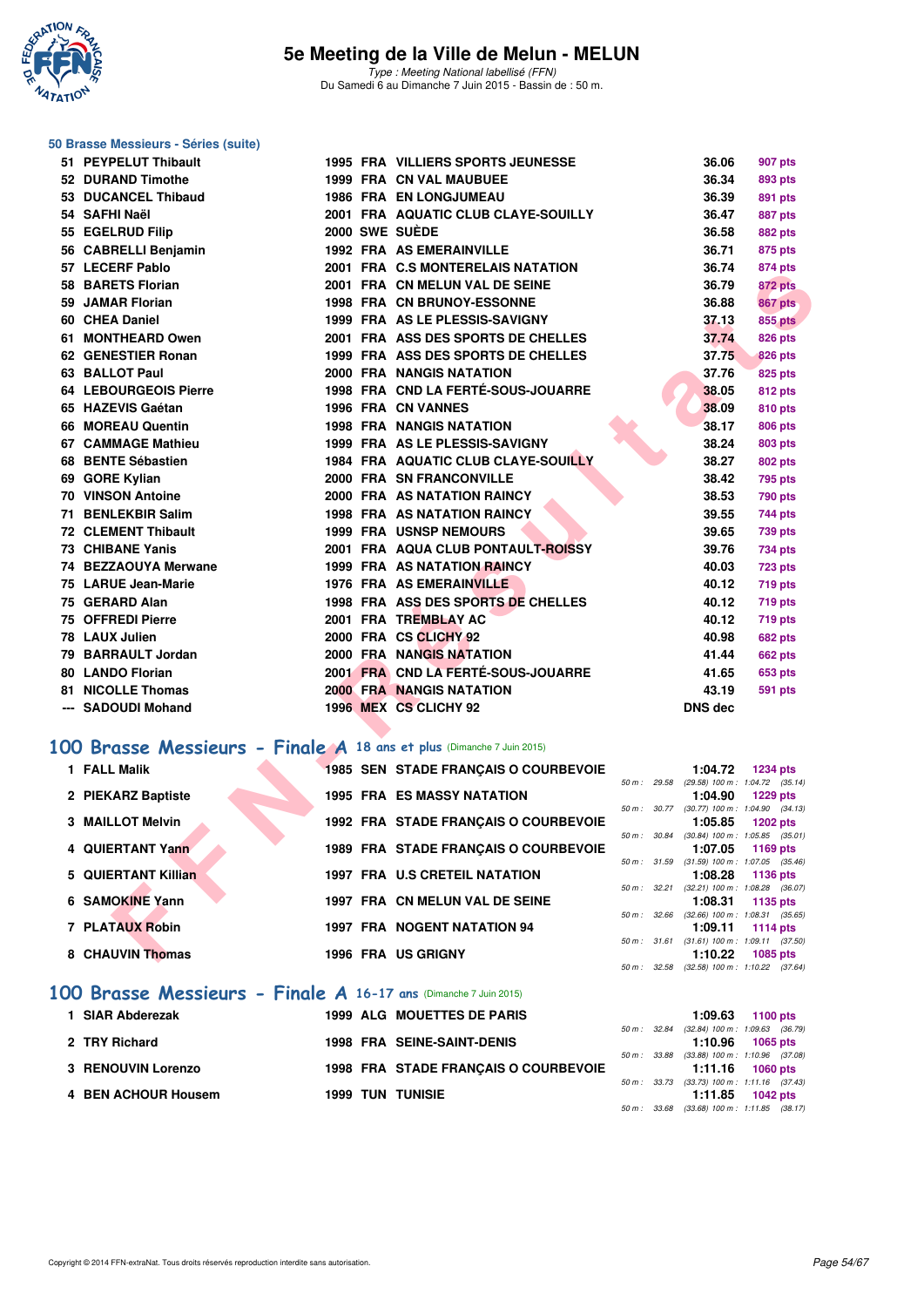

Type : Meeting National labellisé (FFN) Du Samedi 6 au Dimanche 7 Juin 2015 - Bassin de : 50 m.

| 100 Brasse Messieurs - Finale A (suite) |                                          |                  |         |                                               |
|-----------------------------------------|------------------------------------------|------------------|---------|-----------------------------------------------|
| 5 PHONETHIPSVADS Alexandre              | <b>1998 FRA VILLIERS SPORTS JEUNESSE</b> |                  | 1:12.21 | 1033 pts                                      |
|                                         |                                          | 50 m: 33.29      |         | $(33.29)$ 100 m : 1:12.21 $(38.92)$           |
| 6 CRASSOUS Thomas                       | 1999 FRA STADE FRANCAIS O COURBEVOIE     |                  | 1:12.84 | 1017 pts                                      |
|                                         |                                          | $50 m$ : $33.77$ |         | $(33.77)$ 100 m : 1:12.84 $(39.07)$           |
| 7 LEGER Baptiste                        | <b>1999 FRA ES MASSY NATATION</b>        |                  | 1:13.03 | 1012 pts                                      |
|                                         |                                          | 50 m: 33.82      |         | $(33.82)$ 100 m : 1:13.03 $(39.21)$           |
| 8 HONDRE Victor                         | <b>1998 FRA MOUETTES DE PARIS</b>        |                  | 1:14.82 | 968 pts                                       |
|                                         |                                          |                  |         | $50 m - 3428$ $(3428) 100 m - 11482$ $(4054)$ |

#### **[100 Brasse Messieurs - Finale A](http://www.ffnatation.fr/webffn/resultats.php?idact=nat&go=epr&idcpt=31115&idepr=72) 14-15 ans** (Dimanche 7 Juin 2015)

| 1 ROSSILLON Virgile         |                 | 2000 FRA STADE FRANCAIS O COURBEVOIE |              |       | 1:08.84                                        | $1121$ pts                        |  |
|-----------------------------|-----------------|--------------------------------------|--------------|-------|------------------------------------------------|-----------------------------------|--|
|                             |                 |                                      | 50 m: 32.66  |       | $(32.66)$ 100 m : 1:08.84 $(36.18)$            |                                   |  |
| 2 AITKACI Carl              |                 | 2001 FRA STADE FRANCAIS O COURBEVOIE |              |       | 1:08.86                                        | $1121$ pts                        |  |
| <b>3 BALAMANE Moncef</b>    |                 | 2001 ALG STADE FRANÇAIS O COURBEVOIE | 50 m: 33.16  |       | $(33.16)$ 100 m :<br>1:09.10                   | $1:08.86$ $(35.70)$<br>$1114$ pts |  |
| 4 ZEINATY Paul              |                 | 2001 FRA STADE FRANCAIS O COURBEVOIE | 50 m: 33.86  |       | $(33.86)$ 100 m : 1:09.10 $(35.24)$<br>1:11.70 | <b>1046 pts</b>                   |  |
| 5 GHARBI Isamedine          | <b>2001 TUN</b> | <b>TUNISIE</b>                       | 50 m: 33.68  |       | $(33.68)$ 100 m : 1:11.70 $(38.02)$<br>1:13.84 | 992 pts                           |  |
|                             |                 |                                      | 50 m : 34.65 |       | $(34.65)$ 100 m : 1:13.84 $(39.19)$            |                                   |  |
| 6 BOUCHERED Lyed            | <b>2001 TUN</b> | <b>TUNISIE</b>                       |              |       | 1:13.98                                        | 988 pts                           |  |
| <b>7 VILHELMSSON Marcus</b> |                 | 2000 SWE SUÈDE                       | 50 m : 34.19 |       | $(34.19)$ 100 m : 1:13.98 $(39.79)$<br>1:15.99 | 939 pts                           |  |
|                             |                 |                                      | 50 m: 35.20  |       | $(35.20)$ 100 m : 1:15.99 $(40.79)$            |                                   |  |
| 8 GAY SEMENKOFF Justin      |                 | 2000 FRA CN FONTAINEBLEAU-AVON       |              |       | 1:17.27                                        | 908 pts                           |  |
|                             |                 |                                      | $50 m$ :     | 35.70 | $(35.70)$ 100 m : 1:17.27 $(41.57)$            |                                   |  |

#### **[100 Brasse Messieurs - Séries](http://www.ffnatation.fr/webffn/resultats.php?idact=nat&go=epr&idcpt=31115&idepr=72)** (Dimanche 7 Juin 2015)

| <b>00 Brasse Messieurs - Finale A 14-15 ans (Dimanche 7 Juin 2015)</b> |  |                                          |              |              |                |                                                               |
|------------------------------------------------------------------------|--|------------------------------------------|--------------|--------------|----------------|---------------------------------------------------------------|
| 1 ROSSILLON Virgile                                                    |  | 2000 FRA STADE FRANÇAIS O COURBEVOIE     |              |              | 1:08.84        | 1121 $pts$                                                    |
| 2 AITKACI Carl                                                         |  | 2001 FRA STADE FRANÇAIS O COURBEVOIE     | 50 m: 32.66  |              | 1:08.86        | $(32.66)$ 100 m : 1:08.84 $(36.18)$<br><b>1121 pts</b>        |
| 3 BALAMANE Moncef                                                      |  | 2001 ALG STADE FRANCAIS O COURBEVOIE     | 50 m: 33.16  |              | 1:09.10        | $(33.16)$ 100 m : 1:08.86 $(35.70)$<br>1114 pts               |
|                                                                        |  |                                          | 50 m : 33.86 |              |                | $(33.86)$ 100 m : 1:09.10 $(35.24)$                           |
| 4 ZEINATY Paul                                                         |  | 2001 FRA STADE FRANÇAIS O COURBEVOIE     | 50 m: 33.68  |              | 1.11.70        | <b>1046 pts</b><br>$(33.68)$ 100 m : 1:11.70 $(38.02)$        |
| 5 GHARBI Isamedine                                                     |  | <b>2001 TUN TUNISIE</b>                  |              |              | <b>1:13.84</b> | 992 pts                                                       |
| 6 BOUCHERED Lyed                                                       |  | <b>2001 TUN TUNISIE</b>                  | $50 m$ :     | 34.65        | 1:13.98        | $(34.65)$ 100 m : 1:13.84 $(39.19)$<br>988 pts                |
| <b>7 VILHELMSSON Marcus</b>                                            |  | 2000 SWE SUEDE                           |              |              | 1:15.99        | 50 m : 34.19 (34.19) 100 m : 1:13.98 (39.79)<br>939 pts       |
|                                                                        |  |                                          | 50 m : 35.20 |              |                | $(35.20)$ 100 m : 1:15.99 $(40.79)$                           |
| 8 GAY SEMENKOFF Justin                                                 |  | 2000 FRA CN FONTAINEBLEAU-AVON           |              | 50 m : 35.70 | 1:17.27        | 908 pts<br>$(35.70)$ 100 m : 1:17.27 $(41.57)$                |
| 00 Brasse Messieurs - Séries (Dimanche 7 Juin 2015)                    |  |                                          |              |              |                |                                                               |
|                                                                        |  |                                          |              |              |                |                                                               |
| 1 FALL Malik                                                           |  | 1985 SEN STADE FRANÇAIS O COURBEVOIE     |              |              | 1:04.86        | <b>1230 pts</b><br>50 m: 30.12 (30.12) 100 m: 1:04.86 (34.74) |
| 2 MAILLOT Melvin                                                       |  | 1992 FRA STADE FRANÇAIS O COURBEVOIE     |              |              | 1:06.97        | 1172 pts<br>$(31.85)$ 100 m : 1:06.97 $(35.12)$               |
| 3 PIEKARZ Baptiste                                                     |  | 1995 FRA ES MASSY NATATION               |              | 50 m : 31.85 | 1:07.02        | <b>1170 pts</b>                                               |
| 4 QUIERTANT Yann                                                       |  | 1989 FRA STADE FRANÇAIS O COURBEVOIE     |              |              | 1:07.06        | 50 m: 31.32 (31.32) 100 m: 1:07.02 (35.70)<br>1169 pts        |
|                                                                        |  |                                          | 50 m: 31.64  |              |                | $(31.64)$ 100 m : 1:07.06 $(35.42)$                           |
| 5 SAMOKINE Yann                                                        |  | 1997 FRA CN MELUN VAL DE SEINE           | 50 m : 32.84 |              | 1:08.35        | 1134 pts<br>$(32.84)$ 100 m : 1:08.35 $(35.51)$               |
| 6 PLATAUX Robin                                                        |  | <b>1997 FRA NOGENT NATATION 94</b>       |              |              | 1:08.39        | 1133 pts                                                      |
| 7 QUIERTANT Killian                                                    |  | <b>1997 FRA U.S CRETEIL NATATION</b>     |              | 50 m: 32.13  | 1:08.59        | $(32.13)$ 100 m : 1:08.39 $(36.26)$<br>1128 pts               |
| 8 ROSSILLON Virgile                                                    |  | 2000 FRA STADE FRANÇAIS O COURBEVOIE     | 50 m: 32.58  |              | 1:09.18        | $(32.58)$ 100 m : 1:08.59 $(36.01)$<br>1112 pts               |
|                                                                        |  |                                          |              |              |                | 50 m: 32.47 (32.47) 100 m: 1:09.18 (36.71)                    |
| 9 CHAUVIN Thomas                                                       |  | 1996 FRA US GRIGNY                       |              | 50 m : 33.18 | 1:09.58        | 1102 pts<br>$(33.18)$ 100 m : 1:09.58 $(36.40)$               |
| 10 GAUTIER BROSSOIS Romain                                             |  | <b>1994 FRA RUEIL ATHLETIC CLUB</b>      |              |              | 1:10.89        | <b>1067 pts</b>                                               |
| 11 SIAR Abderezak                                                      |  | <b>1999 ALG MOUETTES DE PARIS</b>        | 50 m: 32.24  |              | 1:10.90        | (32.24) 100 m: 1:10.89 (38.65)<br><b>1067 pts</b>             |
| <b>12 BALAMANE Moncef</b>                                              |  | 2001 ALG STADE FRANÇAIS O COURBEVOIE     | 50 m: 33.29  |              | 1:11.04        | $(33.29)$ 100 m : 1:10.90 $(37.61)$<br>1063 pts               |
|                                                                        |  |                                          | 50 m: 33.60  |              |                | $(33.60)$ 100 m : 1:11.04 $(37.44)$                           |
| 13 AITKACI Carl                                                        |  | 2001 FRA STADE FRANÇAIS O COURBEVOIE     | 50 m : 33.94 |              | 1:11.48        | 1052 pts<br>$(33.94)$ 100 m : 1:11.48 $(37.54)$               |
| 14 PHONETHIPSVADS Alexandre                                            |  | <b>1998 FRA VILLIERS SPORTS JEUNESSE</b> |              |              | 1:11.50        | 1051 pts                                                      |
| <b>15 DESSAILLY Eric</b>                                               |  | 1999 FRA CN MAISONS-ALFORT               | 50 m: 32.90  |              | 1:11.68        | $(32.90)$ 100 m : 1:11.50 $(38.60)$<br>1047 pts               |
| 16 VALLEAU Sylvain                                                     |  | 1995 FRA CN ST-MICHEL-SUR-ORGE           |              | 50 m : 33.54 | 1:11.92        | $(33.54)$ 100 m : 1:11.68 $(38.14)$<br><b>1041 pts</b>        |
|                                                                        |  |                                          |              | 50 m : 33.84 |                | $(33.84)$ 100 m : 1:11.92 $(38.08)$                           |
| 17 ZEINATY Paul                                                        |  | 2001 FRA STADE FRANÇAIS O COURBEVOIE     |              |              | 1:11.96        | 1040 pts<br>50 m: 33.49 (33.49) 100 m: 1:11.96 (38.47)        |
| 18 TRY Richard                                                         |  | <b>1998 FRA SEINE-SAINT-DENIS</b>        |              |              | 1:12.02        | <b>1038 pts</b>                                               |
| <b>18 RENOUVIN Lorenzo</b>                                             |  | 1998 FRA STADE FRANÇAIS O COURBEVOIE     |              |              | 1:12.02        | 50 m: 33.81 (33.81) 100 m: 1:12.02 (38.21)<br><b>1038 pts</b> |
| 20 GAYANT Brice                                                        |  | 1995 FRA U.S CRETEIL NATATION            |              |              | 1:12.52        | 50 m: 33.77 (33.77) 100 m: 1:12.02 (38.25)<br>1025 pts        |
|                                                                        |  |                                          |              |              |                | 50 m: 33.92 (33.92) 100 m: 1:12.52 (38.60)                    |
| 21 BRUNET-PEYRAUD Thibaud                                              |  | <b>1999 FRA CN MAISONS-ALFORT</b>        |              |              | 1:12.63        | <b>1022 pts</b><br>50 m: 33.45 (33.45) 100 m: 1:12.63 (39.18) |
| 22 LEBEL Aurélien                                                      |  | 1992 FRA CND LA FERTÉ-SOUS-JOUARRE       |              |              | 1:13.40        | 1003 pts<br>50 m : 34.79 (34.79) 100 m : 1:13.40 (38.61)      |
|                                                                        |  |                                          |              |              |                |                                                               |

#### 50 m : 30.12 (30.12) 100 m : 1:04.86 (34.74) 50 m : 31.85 (31.85) 100 m : 1:06.97 (35.12)<br>**1:07.02** 1170 pts 50 m : 31.32 (31.32) 100 m : 1:07.02 (35.70)<br>**1:07.06** 1169 pts 50 m : 31.64 (31.64) 100 m : 1:07.06 (35.42)<br>**1:08.35** 1134 pts 50 m : 32.84 (32.84) 100 m : 1:08.35 (35.51)<br>**1:08.39** 1133 pts 50 m : 32.13 (32.13) 100 m : 1:08.39 (36.26)<br>**1:08.59** 1128 pts 50 m : 32.58 (32.58) 100 m : 1:08.59 (36.01)<br>**1:09.18** 1112 pts 50 m : 32.47 (32.47) 100 m : 1:09.18 (36.71) 50 m : 33.18 (33.18) 100 m : 1:09.58 (36.40)<br>**1:10.89** 1067 pts 50 m : 32.24 (32.24) 100 m : 1:10.89 (38.65) 50 m : 33.29 (33.29) 100 m : 1:10.90 (37.61) **1:11.04 1063 pts** 50 m : 33.60 (33.60) 100 m : 1:11.04 (37.44) **1:11.48 1052 pts** 50 m : 33.94 (33.94) 100 m : 1:11.48 (37.54) **1:11.50 1051 pts** 50 m : 32.90 (32.90) 100 m : 1:11.50 (38.60) **15 DESSAILLY Eric 1999 FRA CN MAISONS-ALFORT 1:11.68 1047 pts** 50 m : 33.54 (33.54) 100 m : 1:11.68 (38.14) **1:11.92 1041 pts**<br>13.84) 100 m : 1:11.92 (38.08) 50 m : 33.84 (33.84) 100 m : 1:11.92 (38.08) **17 ZEINATY Paul 2001 FRA STADE FRANÇAIS O COURBEVOIE 1:11.96 1040 pts** 50 m : 33.49 (33.49) 100 m : 1:11.96 (38.47) **18 TRY Richard 1998 FRA SEINE-SAINT-DENIS 1:12.02 1038 pts** 50 m : 33.81 (33.81) 100 m : 1:12.02 (38.21) **1:12.02 1038 pts** 50 m : 33.77 (33.77) 100 m : 1:12.02 (38.25) **20 GAYANT Brice 1995 FRA U.S CRETEIL NATATION 1:12.52 1025 pts** 50 m : 33.92 (33.92) 100 m : 1:12.52 (38.60) **1:12.63 1022 pts**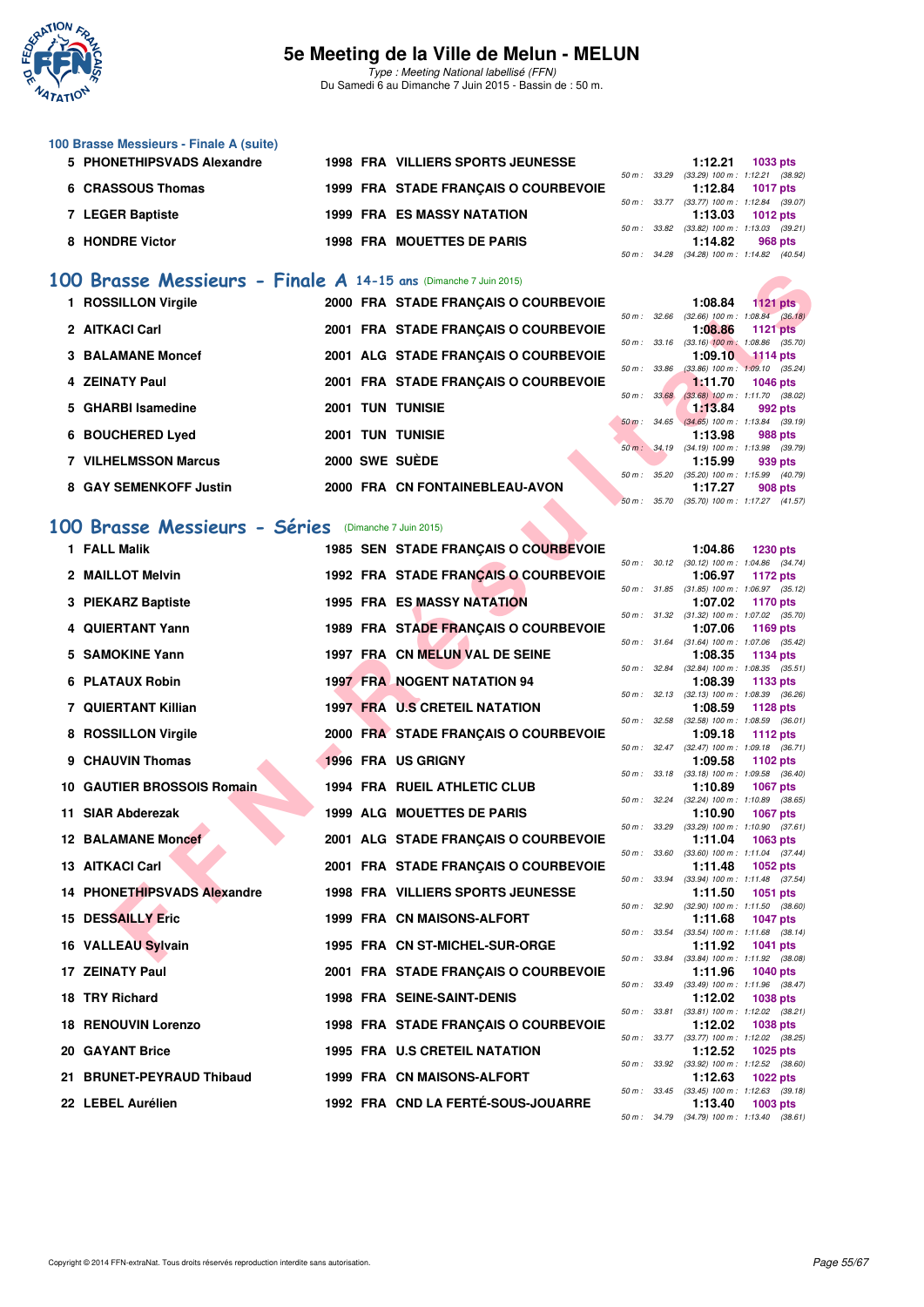

**100 Brasse Messieurs - Séries (suite)**

### **5e Meeting de la Ville de Melun - MELUN**

Type : Meeting National labellisé (FFN) Du Samedi 6 au Dimanche 7 Juin 2015 - Bassin de : 50 m.

|     | 23 LEGER Baptiste            |  | <b>1999 FRA ES MASSY NATATION</b>         |                |                        | 1:13.51                                               | 1000 pts       |  |
|-----|------------------------------|--|-------------------------------------------|----------------|------------------------|-------------------------------------------------------|----------------|--|
|     | 24 BEN ACHOUR Housem         |  | <b>1999 TUN TUNISIE</b>                   |                | $50 m$ : $34.17$       | $(34.17)$ 100 m : 1:13.51 $(39.34)$<br>1:14.20        | 983 pts        |  |
|     | 25 HONDRE Victor             |  | <b>1998 FRA MOUETTES DE PARIS</b>         |                |                        | 50 m: 34.95 (34.95) 100 m: 1:14.20 (39.25)<br>1:14.47 | 976 pts        |  |
| 26  | <b>BOUCHERED Lyed</b>        |  | <b>2001 TUN TUNISIE</b>                   |                | 50 m : 34.81           | (34.81) 100 m: 1:14.47 (39.66)<br>1:14.61             | 973 pts        |  |
| 27. | <b>CRASSOUS Thomas</b>       |  |                                           |                |                        | 50 m: 34.91 (34.91) 100 m: 1:14.61 (39.70)            |                |  |
|     |                              |  | 1999 FRA STADE FRANÇAIS O COURBEVOIE      | $50 m$ : 34.80 |                        | 1:14.72<br>(34.80) 100 m: 1:14.72 (39.92)             | 970 pts        |  |
|     | 28 CETINER Sinan             |  | <b>1996 FRA NOGENT NATATION 94</b>        | 50 m: 34.82    |                        | 1:15.00<br>$(34.82)$ 100 m : 1:15.00 $(40.18)$        | 963 pts        |  |
|     | 29 VILHELMSSON Marcus        |  | 2000 SWE SUEDE                            |                |                        | 1:16.03                                               | 938 pts        |  |
|     | 30 GHARBI Isamedine          |  | <b>2001 TUN TUNISIE</b>                   | 50 m: 35.46    |                        | $(35.46)$ 100 m : 1:16.03 $(40.57)$<br>1:16.09        | 936 pts        |  |
|     | 31 GAY SEMENKOFF Justin      |  | 2000 FRA CN FONTAINEBLEAU-AVON            | 50 m : 35.97   |                        | $(35.97)$ 100 m : 1:16.09 $(40.12)$<br>1:17.28        | 908 pts        |  |
|     |                              |  |                                           |                | 50 m: 36.40            | (36.40) 100 m: 1:17.28 (40.88)                        |                |  |
|     | 32 PRUNIERES Robinson        |  | 2000 FRA COULOMMIERS NATATION             | 50 m: 35.94    |                        | 1:17.48<br>(35.94) 100 m: 1:17.48 (41.54)             | 903 pts        |  |
|     | 33 GERBET Dorian             |  | <b>1998 FRA AQUA CLUB PONTAULT-ROISSY</b> |                |                        | 1:17.56                                               | 901 pts        |  |
|     | 34 EGELRUD Filip             |  | 2000 SWE SUEDE                            | $50 m$ :       | 35.06                  | (35.06) 100 m: 1:17.56 (42.50)<br>1:18.93             | 868 pts        |  |
|     |                              |  |                                           | $50 m$ :       | 37.55                  | (37.55) 100 m: 1:18.93 (41.38)                        |                |  |
|     | 35 PAPORE Jacques            |  | 1998 FRA VILLIERS SPORTS JEUNESSE         |                |                        | 1:19.71<br>50 m: 37.27 (37.27) 100 m: 1:19.71 (42.44) | 850 pts        |  |
|     | 36 BOUDRAR Ayman             |  | 2000 FRA U.S CRETEIL NATATION             |                | 50 m : 36.91           | 1:19.87<br>$(36.91)$ 100 m : 1:19.87 $(42.96)$        | 847 pts        |  |
|     | <b>37 AMRIOUI Lies</b>       |  | 1999 FRA USO BEZONS                       |                |                        | 1:19.90                                               | 846 pts        |  |
|     | 38 MALIE Antony              |  | 1997 FRA CN MELUN VAL DE SEINE            | 50 m: 37.33    |                        | (37.33) 100 m: 1:19.90 (42.57)<br>1:20.20             | 839 pts        |  |
| 39  | <b>JACOLOT Baptiste</b>      |  | 2000 FRA ES MASSY NATATION                |                | 50 m: 37.12            | $(37.12)$ 100 m : 1:20.20 $(43.08)$<br>1:20.49        | 832 pts        |  |
|     |                              |  |                                           |                |                        | 50 m: 38.16 (38.16) 100 m: 1:20.49 (42.33)            |                |  |
| 40  | <b>ERNANDES Julien</b>       |  | 2000 FRA CS MEAUX NATATION                |                | 50 m : 37.81           | 1:20.68<br>$(37.81)$ 100 m : 1:20.68 $(42.87)$        | 828 pts        |  |
|     | 41 RACHDI Yazid              |  | 2001 FRA CA ORSAY                         |                |                        | 1:20.99                                               | 821 pts        |  |
|     | 42 LECERF Pablo              |  | 2001 FRA C.S MONTERELAIS NATATION         |                | $50 \text{ m}$ : 38.34 | (38.34) 100 m: 1:20.99 (42.65)<br>1:21.96             | 799 pts        |  |
|     | 43 COURDOUAN Nathan          |  | <b>1999 FRA SN FRANCONVILLE</b>           |                | 50 m : 38.32           | $(38.32)$ 100 m : 1:21.96 $(43.64)$                   |                |  |
|     |                              |  |                                           | 50 m : 37.46   |                        | 1:22.37<br>$(37.46)$ 100 m : 1:22.37 $(44.91)$        | 790 pts        |  |
| 44  | <b>BARETS Florian</b>        |  | 2001 FRA CN MELUN VAL DE SEINE            |                | 50 m : 39.52           | 1:23.31<br>(39.52) 100 m : 1:23.31 (43.79)            | <b>769 pts</b> |  |
|     | <b>45 LEBOURGEOIS Pierre</b> |  | 1998 FRA CND LA FERTÉ-SOUS-JOUARRE        |                |                        | 1:25.99                                               | <b>711 pts</b> |  |
|     | <b>46 BEDAIE Nessim</b>      |  | 2000 FRA RSC MONTREUIL                    | 50 m : 39.22   |                        | (39.22) 100 m: 1:25.99 (46.77)<br>1:28.40             | 661 pts        |  |
|     | 47 OFFREDI Pierre            |  |                                           | 50 m: 40.58    |                        | (40.58) 100 m: 1:28.40 (47.82)                        |                |  |
|     |                              |  | 2001 FRA TREMBLAY AC                      |                | $50 m$ : $42.51$       | 1:30.26<br>(42.51) 100 m: 1:30.26 (47.75)             | 623 pts        |  |
| 48  | <b>ALLARD Simon</b>          |  | 2000 FRA RSC MONTREUIL                    | 50 m: 42.23    |                        | 1:30.83<br>$(42.23)$ 100 m : 1:30.83 $(48.60)$        | 612 pts        |  |
|     | <b>49 CLINET Brice</b>       |  | 1997 FRA AQUATIC CLUB CLAYE-SOUILLY       |                |                        | 1:31.00                                               | 609 pts        |  |
|     | 50 LANDO Florian             |  | 2001 FRA CND LA FERTÉ-SOUS-JOUARRE        |                |                        | 50 m: 41.56 (41.56) 100 m: 1:31.00 (49.44)<br>1:32.24 | 584 pts        |  |
|     | 51 SAFFRE Bastien            |  | 1998 FRA AQUATIC CLUB CLAYE-SOUILLY       | 50 m: 42.40    |                        | (42.40) 100 m: 1:32.24 (49.84)<br>1:36.69             | 502 pts        |  |
|     |                              |  |                                           |                | 50 m: 44.16            | $(44.16)$ 100 m : 1:36.69 (52.53)                     |                |  |
|     | --- GOMEZ Corentin           |  | 2000 FRA CN VAL MAUBUEE                   |                |                        | <b>DNS</b> dec                                        |                |  |
|     | $\sim$<br>$\sim$             |  |                                           |                |                        |                                                       |                |  |

### **[200 Brasse Messieurs - Séries](http://www.ffnatation.fr/webffn/resultats.php?idact=nat&go=epr&idcpt=31115&idepr=73)** (Samedi 6 Juin 2015)

| 1 PIEKARZ Baptiste  | <b>1995 FRA ES MASSY NATATION</b>                                                                                                                                                                 | 2:25.90 | 1142 $pts$                                                |
|---------------------|---------------------------------------------------------------------------------------------------------------------------------------------------------------------------------------------------|---------|-----------------------------------------------------------|
| 2 QUIERTANT Killian | 50 m: 33.15 (33.15) 100 m: 1:10.62 (37.47) 150 m: 1:49.32<br><b>1997 FRA U.S CRETEIL NATATION</b>                                                                                                 |         | $(38.70)$ 200 m : 2:25.90 $(36.58)$<br>2:26.64 1132 pts   |
| 3 CHAUVIN Thomas    | 50 m: 33.94 (33.94) 100 m: 1:11.34 (37.40) 150 m: 1:49.60<br><b>1996 FRA US GRIGNY</b>                                                                                                            |         | $(38.26)$ 200 m : 2:26.64 $(37.04)$<br>2:28.86 1102 pts   |
| 4 TRY Richard       | (38.42) 150 m : 1:51.63<br>50 m: 33.98 (33.98) 100 m: 1:12.40<br><b>1998 FRA SEINE-SAINT-DENIS</b>                                                                                                |         | $(39.23)$ 200 m : 2:28.86 $(37.23)$<br>2:32.40 1056 pts   |
| 5 DESSAILLY Eric    | (38.27) 150 m : 1:51.83<br>50 m: 34.22 (34.22) 100 m: 1:12.49<br>1999 FRA CN MAISONS-ALFORT<br>(38.95) 150 m : 1:52.43 (39.90) 200 m : 2:35.12 (42.69)<br>(33.58) 100 m : 1:12.53<br>50 m : 33.58 |         | $(39.34)$ 200 m : 2:32.40 $(40.57)$<br>$2:35.12$ 1021 pts |
|                     |                                                                                                                                                                                                   |         |                                                           |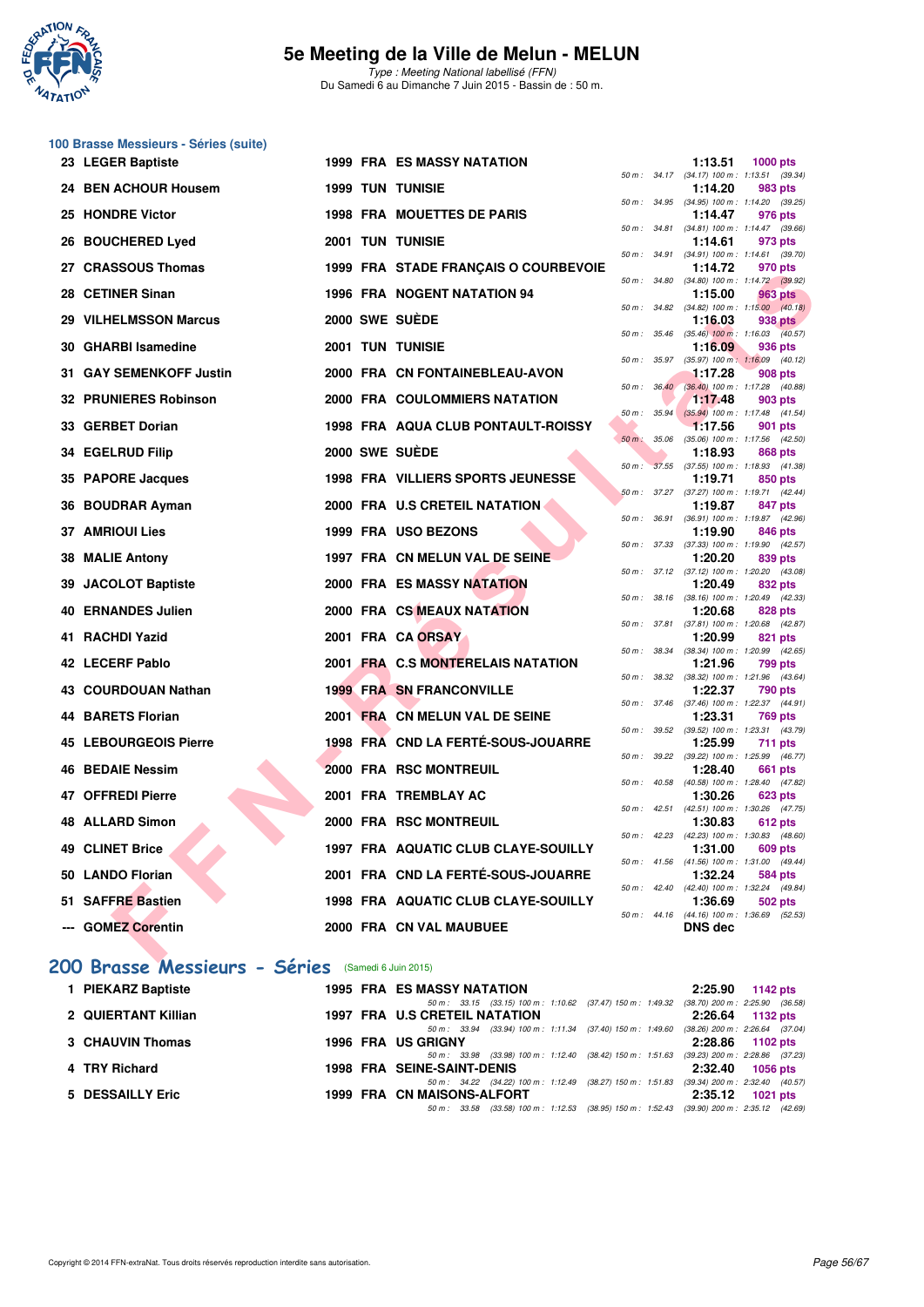

Type : Meeting National labellisé (FFN) Du Samedi 6 au Dimanche 7 Juin 2015 - Bassin de : 50 m.

# **200 Brasse Messieurs - Séries (suite)**

| 6 MAZAUD Guillaume                                                  |  | <b>1997 FRA CN BRUNOY-ESSONNE</b>                                                                                                     | 2:38.81        | 975 pts                       |
|---------------------------------------------------------------------|--|---------------------------------------------------------------------------------------------------------------------------------------|----------------|-------------------------------|
| 7 GOULARD Clement                                                   |  | 50 m: 36.52 (36.52) 100 m: 1:16.98 (40.46) 150 m: 1:58.01 (41.03) 200 m: 2:38.81 (40.80)<br>1999 FRA AQUA CLUB PONTAULT-ROISSY        | 2:40.62        | 953 pts                       |
| 8 BOUCHERED Lyed                                                    |  | 50 m: 36.85 (36.85) 100 m: 1:17.84 (40.99) 150 m: 1:58.39 (40.55) 200 m: 2:40.62 (42.23)<br><b>2001 TUN TUNISIE</b>                   | 2:40.79        | 950 pts                       |
| 9 GHARBI Isamedine                                                  |  | 50 m: 34.90 (34.90) 100 m: 1:15.72 (40.82) 150 m: 1:57.95 (42.23) 200 m: 2:40.79 (42.84)<br><b>2001 TUN TUNISIE</b>                   | 2:40.99        | 948 pts                       |
|                                                                     |  | 50 m: 37.56 (37.56) 100 m: 1:18.76 (41.20) 150 m: 2:00.58 (41.82) 200 m: 2:40.99 (40.41)                                              |                |                               |
| 10 BEN ACHOUR Housem                                                |  | <b>1999 TUN TUNISIE</b><br>(40.97) 150 m: 1:58.25 (41.71) 200 m: 2:41.41 (43.16)<br>50 m: 35.57 (35.57) 100 m: 1:16.54                | 2:41.41        | 943 pts                       |
| 11 PHONETHIPSVADS Alexandre                                         |  | 1998 FRA VILLIERS SPORTS JEUNESSE<br>50 m: 35.91 (35.91) 100 m: 1:17.32 (41.41) 150 m: 2:00.07 (42.75) 200 m: 2:41.43 (41.36)         | 2:41.43        | <b>943 pts</b>                |
| 12 VALLEAU Sylvain                                                  |  | 1995 FRA CN ST-MICHEL-SUR-ORGE                                                                                                        | 2:41.65        | 940 pts                       |
| 13 ROHART DELPIERRE Charles-Louis                                   |  | 50 m: 35.99 (35.99) 100 m: 1:17.07 (41.08) 150 m: 1:58.89 (41.82) 200 m: 2:41.65 (42.76)<br>2000 FRA CSN GUYANCOURT                   | 2:42.82        | 926 pts                       |
| <b>14 HONDRE Victor</b>                                             |  | 50 m: 35.23 (35.23) 100 m: 1:16.70 (41.47) 150 m: 1:59.63 (42.93) 200 m: 2:42.82 (43.19)<br>1998 FRA MOUETTES DE PARIS                | 2:44.13        | 910 pts                       |
|                                                                     |  | 50 m: 36.68 (36.68) 100 m: 1:19.01 (42.33) 150 m: 2:00.65 (41.64) 200 m: 2:44.13 (43.48)                                              |                |                               |
| <b>15 PRUNIERES Robinson</b>                                        |  | 2000 FRA COULOMMIERS NATATION<br>50 m: 37.28 (37.28) 100 m: 1:19.14 (41.86) 150 m: 2:02.86 (43.72) 200 m: 2:46.06 (43.20)             | 2:46.06        | <b>887 pts</b>                |
| <b>16 CHARBONNEL Alexandre</b>                                      |  | 2000 FRA CN BRUNOY-ESSONNE<br>50 m: 36.61 (36.61) 100 m: 1:18.58 (41.97) 150 m: 2:02.12 (43.54) 200 m: 2:46.17 (44.05)                | 2:46.17        | 886 pts                       |
| <b>17 VILHELMSSON Marcus</b>                                        |  | 2000 SWE SUEDE                                                                                                                        | 2:49.50        | 847 pts                       |
| 18 BANOS Benjamin                                                   |  | 50 m: 37.83 (37.83) 100 m: 1:21.62 (43.79) 150 m: 2:06.04 (44.42) 200 m: 2:49.50 (43.46)<br>2000 FRA CN BRUNOY-ESSONNE                | 2:49.95        | 842 pts                       |
|                                                                     |  | 50 m: 38.29 (38.29) 100 m: 1:21.92 (43.63) 150 m: 2:06.36 (44.44) 200 m: 2:49.95 (43.59)                                              |                |                               |
| 19 LECERF Pablo                                                     |  | 2001 FRA C.S MONTERELAIS NATATION<br>50 m: 37.20 (37.20) 100 m: 1:21.55<br>(44.35) 150 m : 2:06.85 (45.30) 200 m : 2:52.28 (45.43)    | 2:52.28        | 815 pts                       |
| 20 MAUPETIT Romain                                                  |  | <b>1999 FRA DAUPHINS LE COTEAU</b><br>50 m: 40.30 (40.30) 100 m: 1:24.98<br>(44.68) 150 m : 2:09.97 (44.99) 200 m : 2:54.59 (44.62)   | 2:54.59        | <b>789 pts</b>                |
| 21 DECLERCQ Theotim                                                 |  | 2001 FRA AS LE PLESSIS-SAVIGNY                                                                                                        | 2:56.90        | 763 pts                       |
| 22 BARETS Florian                                                   |  | 50 m : 38.26 (38.26) 100 m : 1:24.76<br>(46.50) 150 m : 2:11.31 (46.55) 200 m : 2:56.90 (45.59)<br>2001 FRA CN MELUN VAL DE SEINE     | 2:57.29        | <b>759 pts</b>                |
|                                                                     |  | 50 m: 40.33 (40.33) 100 m: 1:25.53 (45.20) 150 m: 2:11.68 (46.15) 200 m: 2:57.29 (45.61)                                              |                |                               |
| 23 JAMAR Florian                                                    |  | <b>1998 FRA CN BRUNOY-ESSONNE</b><br>50 m: 38.72 (38.72) 100 m: 1:22.03 (43.31) 150 m: 2:08.49 (46.46) 200 m: 2:57.38 (48.89)         | 2:57.38        | <b>758 pts</b>                |
| 24 EGELRUD Filip                                                    |  | 2000 SWE SUEDE<br>50 m: 40.38 (40.38) 100 m: 1:26.47 (46.09) 150 m: 2:12.48 (46.01) 200 m: 2:58.42 (45.94)                            | 2:58.42        | 747 pts                       |
| 25 OFFREDI Pierre                                                   |  | 2001 FRA TREMBLAY AC                                                                                                                  | 3:09.63        | 630 pts                       |
| 26 LEBOURGEOIS Pierre                                               |  | 50 m: 42.31 (42.31) 100 m: 1:31.13 (48.82) 150 m: 2:20.92 (49.79) 200 m: 3:09.63 (48.71)<br><b>1998 FRA CND LA FERTE-SOUS-JOUARRE</b> | 3:12.63        | 601 pts                       |
|                                                                     |  | 50 m: 41.11 (41.11) 100 m: 1:29.35 (48.24) 150 m: 2:21.21 (51.86) 200 m: 3:12.63 (51.42)                                              |                |                               |
| 27 BON COLOMBEL Quentin                                             |  | 2001 FRA AS NATATION RAINCY<br>50 m: 43.82 (43.82) 100 m: 1:33.91 (50.09) 150 m: 2:25.46 (51.55) 200 m: 3:14.72 (49.26)               | 3:14.72        | 580 pts                       |
| 28 MOREAU Quentin                                                   |  | <b>1998 FRA NANGIS NATATION</b><br>50 m: 40.08 (40.08) 100 m: 1:28.66 (48.58) 150 m: 2:20.88 (52.22) 200 m: 3:15.57 (54.69)           | 3:15.57        | 572 pts                       |
| 29 NICOLLE Thomas                                                   |  | 2000 FRA NANGIS NATATION                                                                                                              | 3:33.15        | 417 pts                       |
| --- RACHDI Yazid                                                    |  | 50 m: 46.49 (46.49) 100 m: 1:42.21 (55.72) 150 m: 2:37.83 (55.62) 200 m: 3:33.15 (55.32)<br>2001 FRA CA ORSAY                         | <b>DSQ Vi</b>  |                               |
| --- ABRAHAM Léo                                                     |  | <b>1996 FRA CN BRUNOY-ESSONNE</b>                                                                                                     | <b>DNS</b> dec |                               |
|                                                                     |  |                                                                                                                                       |                |                               |
| O Papillon Messieurs - Finale A 18 ans et plus (Samedi 6 Juin 2015) |  |                                                                                                                                       |                |                               |
| 1 MANAUDOU Florent                                                  |  | <b>1990 FRA CN MARSEILLE</b>                                                                                                          | 23.40          | 1383 pts                      |
| 2 BOUSQUET Frédérick                                                |  | <b>1981 FRA CN MARSEILLE</b>                                                                                                          | 24.56          | 1307 pts                      |
| 3 AUBRY Flavien                                                     |  | 1994 FRA U.S CRETEIL NATATION                                                                                                         | 24.88          | <b>1287 pts</b>               |
| 4 TURPIN Fabrice                                                    |  | 1995 FRA CN MELUN VAL DE SEINE                                                                                                        | 25.20          | <b>1266 pts</b>               |
| 5 SIRIEIRO Paolo veiga<br>$I$ AOOUINI Maakisto                      |  | 1988 BRA BRÉSIL<br>4000 FBA FULLOUGHIMEAU                                                                                             | 25.59<br>00.45 | <b>1242 pts</b><br>$4007 - 1$ |

# **[50 Papillon Messieurs - Finale A](http://www.ffnatation.fr/webffn/resultats.php?idact=nat&go=epr&idcpt=31115&idepr=81) 18 ans et plus** (Samedi 6 Juin 2015)

| 1 MANAUDOU Florent     |                 | <b>1990 FRA CN MARSEILLE</b>       | 23.40 | <b>1383 pts</b> |
|------------------------|-----------------|------------------------------------|-------|-----------------|
| 2 BOUSQUET Frédérick   |                 | <b>1981 FRA CN MARSEILLE</b>       | 24.56 | <b>1307 pts</b> |
| 3 AUBRY Flavien        |                 | 1994 FRA U.S CRETEIL NATATION      | 24.88 | <b>1287 pts</b> |
| 4 TURPIN Fabrice       |                 | 1995 FRA CN MELUN VAL DE SEINE     | 25.20 | <b>1266 pts</b> |
| 5 SIRIEIRO Paolo veiga | 1988 BRA BRÉSIL |                                    | 25.59 | <b>1242 pts</b> |
| 6 JACQUIN Mathieu      |                 | <b>1988 FRA EN LONGJUMEAU</b>      | 26.15 | <b>1207 pts</b> |
| 7 ROLLAND Maël         |                 | <b>1995 FRA EN LONGJUMEAU</b>      | 26.53 | 1183 pts        |
| 8 PLATAUX Robin        |                 | <b>1997 FRA NOGENT NATATION 94</b> | 26.89 | 1161 pts        |
|                        |                 |                                    |       |                 |

## **[50 Papillon Messieurs - Finale A](http://www.ffnatation.fr/webffn/resultats.php?idact=nat&go=epr&idcpt=31115&idepr=81) 16-17 ans** (Samedi 6 Juin 2015)

| 1 LINO Rafaël     |  | 1999 FRA C.N OZOIR-LA-FERRIERE       | 26.13          | <b>1208 pts</b> |
|-------------------|--|--------------------------------------|----------------|-----------------|
| 2 DEMERIN Antoine |  | 1998 FRA STADE FRANÇAIS O COURBEVOIE | 26.29 1198 pts |                 |
| 3 VITRY Ludovic   |  | 1998 FRA C.S MONTERELAIS NATATION    | 26.88 1162 pts |                 |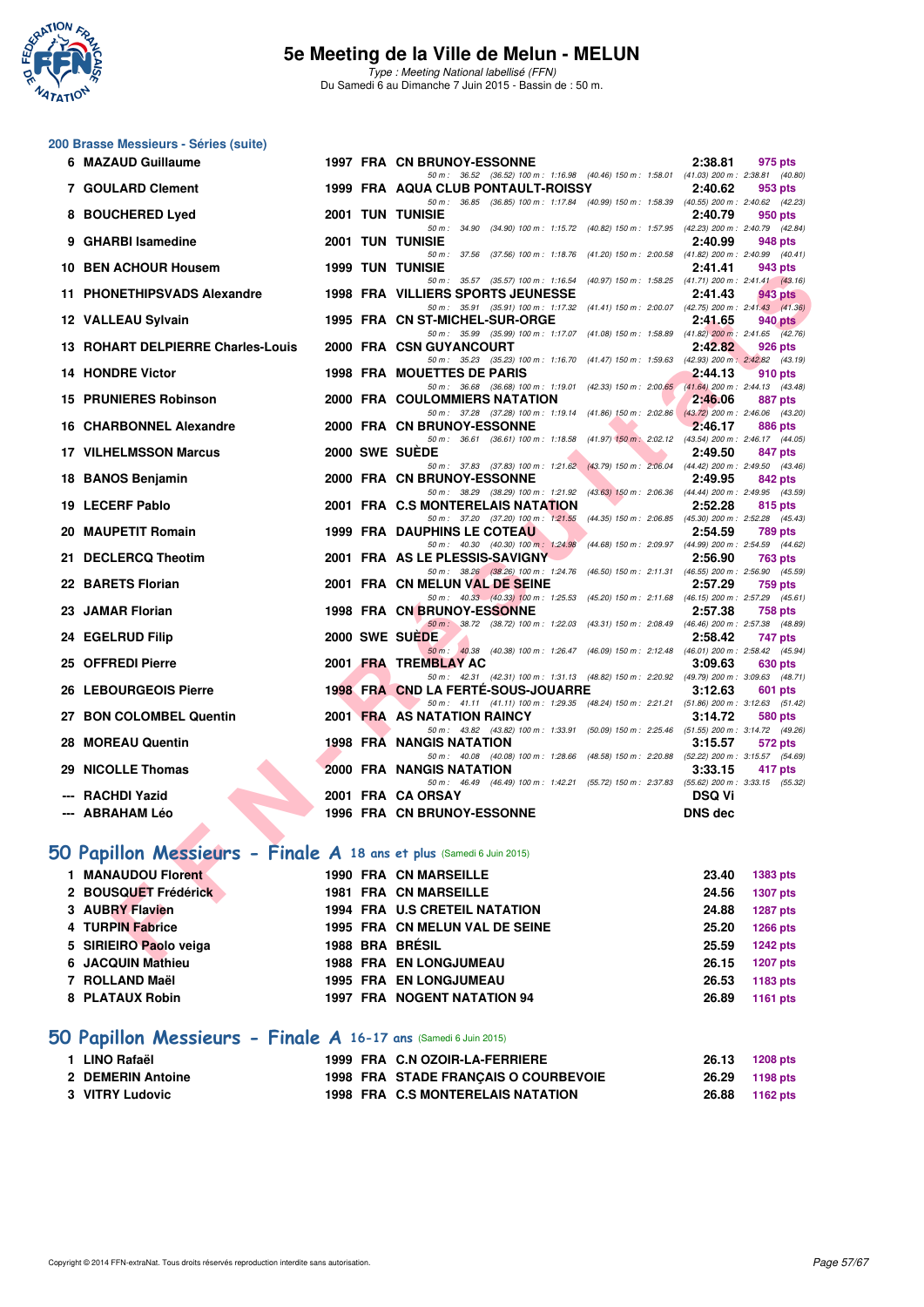

Type : Meeting National labellisé (FFN) Du Samedi 6 au Dimanche 7 Juin 2015 - Bassin de : 50 m.

#### **50 Papillon Messieurs - Finale A (suite)**

| 4 KUCH Alain      |  | <b>1998 FRA CN VAL MAUBUEE</b>       |       | 27.32 1135 pts |
|-------------------|--|--------------------------------------|-------|----------------|
| 5 VOISIN Dylan    |  | <b>1998 FRA U.S CRETEIL NATATION</b> |       | 27.33 1134 pts |
| 6 MBUYI Clarence  |  | <b>1998 FRA U.S CRETEIL NATATION</b> |       | 27.73 1111 pts |
| 7 GIRAUD Corentin |  | <b>1999 FRA DAUPHINS LE COTEAU</b>   |       | 27.87 1102 pts |
| 8 MARTINS Dimitry |  | <b>1998 FRA US GRIGNY</b>            | 28.21 | 1082 pts       |

### **[50 Papillon Messieurs - Finale A](http://www.ffnatation.fr/webffn/resultats.php?idact=nat&go=epr&idcpt=31115&idepr=81) 14-15 ans** (Samedi 6 Juin 2015)

| 1 BADIAN Allan          |  | 2000 FRA SCHOELCHER NATATION 2000       | 26.23 | <b>1202 pts</b> |
|-------------------------|--|-----------------------------------------|-------|-----------------|
| 2 HENRY Clément         |  | 2000 FRA ES VITRY                       | 27.15 | 1145 pts        |
| <b>3 MILLION Curtis</b> |  | 2000 FRA COULOMMIERS NATATION           | 27.74 | 1110 pts        |
| 3 SALCZER Ladislas      |  | 2000 FRA ES MASSY NATATION              | 27.74 | 1110 pts        |
| 5 FAUTRA Yohan          |  | 2000 FRA AQUA CLUB PONTAULT-ROISSY      | 28.03 | 1093 pts        |
| 6 PASTULA Kacper        |  | 2001 POL ES VITRY                       | 28.23 | 1081 pts        |
| 7 COUTINHO Enzo         |  | 2000 FRA ASN LOUVRES-ROISSY-SURVILLIERS | 28.75 | 1051 pts        |
| 8 GABRIEL Jean-Emmanuel |  | 2000 FRA AQUA CLUB PONTAULT-ROISSY      | 29.17 | 1026 pts        |

## **[50 Papillon Messieurs - Barrage Finales](http://www.ffnatation.fr/webffn/resultats.php?idact=nat&go=epr&idcpt=31115&idepr=81) 14-15 ans** (Samedi 6 Juin 2015)

| <b>1 COUTINHO Enzo</b> | 2000 FRA ASN LOUVRES-ROISSY-SURVILLIERS | 28.02 | 1093 pts |
|------------------------|-----------------------------------------|-------|----------|
| 2 CLOSIER Cyril        | 2000 FRA CN VAL MAUBUEE                 | 28.03 | 1093 pts |

### **[50 Papillon Messieurs - Séries](http://www.ffnatation.fr/webffn/resultats.php?idact=nat&go=epr&idcpt=31115&idepr=81)** (Samedi 6 Juin 2015)

| <b>IO Papillon Messieurs - Finale A 14-15 ans (Samedi 6 Juin 2015)</b> |  |                                          |       |                 |
|------------------------------------------------------------------------|--|------------------------------------------|-------|-----------------|
| 1 BADIAN Allan                                                         |  | 2000 FRA SCHOELCHER NATATION 2000        | 26.23 | <b>1202 pts</b> |
| 2 HENRY Clément                                                        |  | 2000 FRA ES VITRY                        | 27.15 | <b>1145 pts</b> |
| <b>3 MILLION Curtis</b>                                                |  | 2000 FRA COULOMMIERS NATATION            | 27.74 | <b>1110 pts</b> |
| 3 SALCZER Ladislas                                                     |  | 2000 FRA ES MASSY NATATION               | 27.74 | 1110 pts        |
| 5 FAUTRA Yohan                                                         |  | 2000 FRA AQUA CLUB PONTAULT-ROISSY       | 28.03 | <b>1093 pts</b> |
| 6 PASTULA Kacper                                                       |  | 2001 POL ES VITRY                        | 28.23 | 1081 pts        |
| 7 COUTINHO Enzo                                                        |  | 2000 FRA ASN LOUVRES-ROISSY-SURVILLIERS  | 28.75 | 1051 pts        |
| 8 GABRIEL Jean-Emmanuel                                                |  | 2000 FRA AQUA CLUB PONTAULT-ROISSY       | 29.17 | 1026 pts        |
|                                                                        |  |                                          |       |                 |
| iO Papillon Messieurs - Barrage Finales 14-15 ans (Samedi 6 Juin 2015) |  |                                          |       |                 |
| 1 COUTINHO Enzo                                                        |  | 2000 FRA ASN LOUVRES-ROISSY-SURVILLIERS  | 28.02 | <b>1093 pts</b> |
| 2 CLOSIER Cyril                                                        |  | 2000 FRA CN VAL MAUBUEE                  | 28.03 | 1093 pts        |
|                                                                        |  |                                          |       |                 |
|                                                                        |  |                                          |       |                 |
| iO Papillon Messieurs - Séries (Samedi 6 Juin 2015)                    |  |                                          |       |                 |
| 1 MANAUDOU Florent                                                     |  | <b>1990 FRA CN MARSEILLE</b>             | 23.81 | 1356 pts        |
| 2 BOUSQUET Frédérick                                                   |  | <b>1981 FRA CN MARSEILLE</b>             | 24.63 | <b>1303 pts</b> |
| 3 AUBRY Flavien                                                        |  | 1994 FRA U.S CRETEIL NATATION            | 25.05 | <b>1276 pts</b> |
| 4 TURPIN Fabrice                                                       |  | 1995 FRA CN MELUN VAL DE SEINE           | 25.35 | 1257 pts        |
| 5 SIRIEIRO Paolo veiga                                                 |  | 1988 BRA BRÉSIL                          | 25.61 | 1240 pts        |
| 6 CARDEY Léo                                                           |  | 1996 FRA U.S CRETEIL NATATION            | 25.65 | <b>1238 pts</b> |
| 7 BELKHOUDJA Nazim                                                     |  | 1990 ALG STADE FRANÇAIS O COURBEVOIE     | 26.03 | <b>1214 pts</b> |
| 8 LINO Rafaël                                                          |  | 1999 FRA C.N OZOIR-LA-FERRIERE           | 26.23 | 1202 pts        |
| 9 BERRY Théo                                                           |  | 1997 FRA AQUA VALLÉE-DE-CHEVREUSE        | 26.30 | 1197 pts        |
| 10 ROLLAND Maël                                                        |  | <b>1995 FRA EN LONGJUMEAU</b>            | 26.32 | 1196 pts        |
| 11 JACQUIN Mathieu                                                     |  | <b>1988 FRA EN LONGJUMEAU</b>            | 26.38 | 1192 pts        |
| 12 MONTAGNA Benoît                                                     |  | 1989 FRA CS CLICHY 92                    | 26.42 | 1190 pts        |
| <b>13 PLATAUX Robin</b>                                                |  | <b>1997 FRA NOGENT NATATION 94</b>       | 26.44 | 1189 pts        |
| <b>14 DEMERIN Antoine</b>                                              |  | 1998 FRA STADE FRANÇAIS O COURBEVOIE     | 26.50 | 1185 pts        |
| 15 BADIAN Allan                                                        |  | 2000 FRA SCHOELCHER NATATION 2000        | 26.77 | 1168 pts        |
| <b>16 POULAIN Thomas</b>                                               |  | 1991 FRA CN MELUN VAL DE SEINE           | 26.95 | 1157 pts        |
| 17 COURCOUX Simon                                                      |  | <b>1995 FRA US RIS-ORANGIS</b>           | 26.96 | <b>1157 pts</b> |
| 18 GUDEMARD Damien                                                     |  | <b>1990 FRA LANNION NATATION</b>         | 26.97 | 1156 pts        |
| <b>19 POSTOLACHI Mikael</b>                                            |  | 1994 FRA SO ROSNY                        | 26.99 | 1155 pts        |
| 20 VITRY Ludovic                                                       |  | 1998 FRA C.S MONTERELAIS NATATION        | 27.02 | 1153 pts        |
| 21 BIGORGNE Lucas                                                      |  | 1997 FRA CHARLEVILLE-MÉZIÈRES NATATION   | 27.07 | 1150 pts        |
| 22 ARONDEL Quentin                                                     |  | <b>1997 FRA SEINE-SAINT-DENIS</b>        | 27.11 | <b>1148 pts</b> |
| 23 VAULON Jérémy                                                       |  | 1991 FRA NAUTIQUE ENTENTE CHÂLONS        | 27.17 | <b>1144 pts</b> |
| 24 KUCH Alain                                                          |  | <b>1998 FRA CN VAL MAUBUEE</b>           | 27.29 | <b>1137 pts</b> |
| 25 MAHDHAOUI Seifedine                                                 |  | <b>1997 TUN TUNISIE</b>                  | 27.31 | 1136 pts        |
| 26 MUNIER Alexandre                                                    |  | 1991 FRA CSM CLAMART                     | 27.43 | 1128 pts        |
| 27 NSER Faissal                                                        |  | 1996 FRA AC VILLEPINTE                   | 27.44 | 1128 pts        |
| 28 VOISIN Dylan                                                        |  | 1998 FRA U.S CRETEIL NATATION            | 27.59 | <b>1119 pts</b> |
| 29 MALLET Gauthier                                                     |  | <b>1995 FRA NAUTIQUE ENTENTE CHALONS</b> | 27.63 | <b>1116 pts</b> |
| <b>30 MILLION Curtis</b>                                               |  | 2000 FRA COULOMMIERS NATATION            | 27.68 | <b>1113 pts</b> |
| 31 HENRY Clément                                                       |  | 2000 FRA ES VITRY                        | 27.70 | <b>1112 pts</b> |
| <b>32 MARTINS Dimitry</b>                                              |  | 1998 FRA US GRIGNY                       | 27.75 | 1109 pts        |
|                                                                        |  |                                          |       |                 |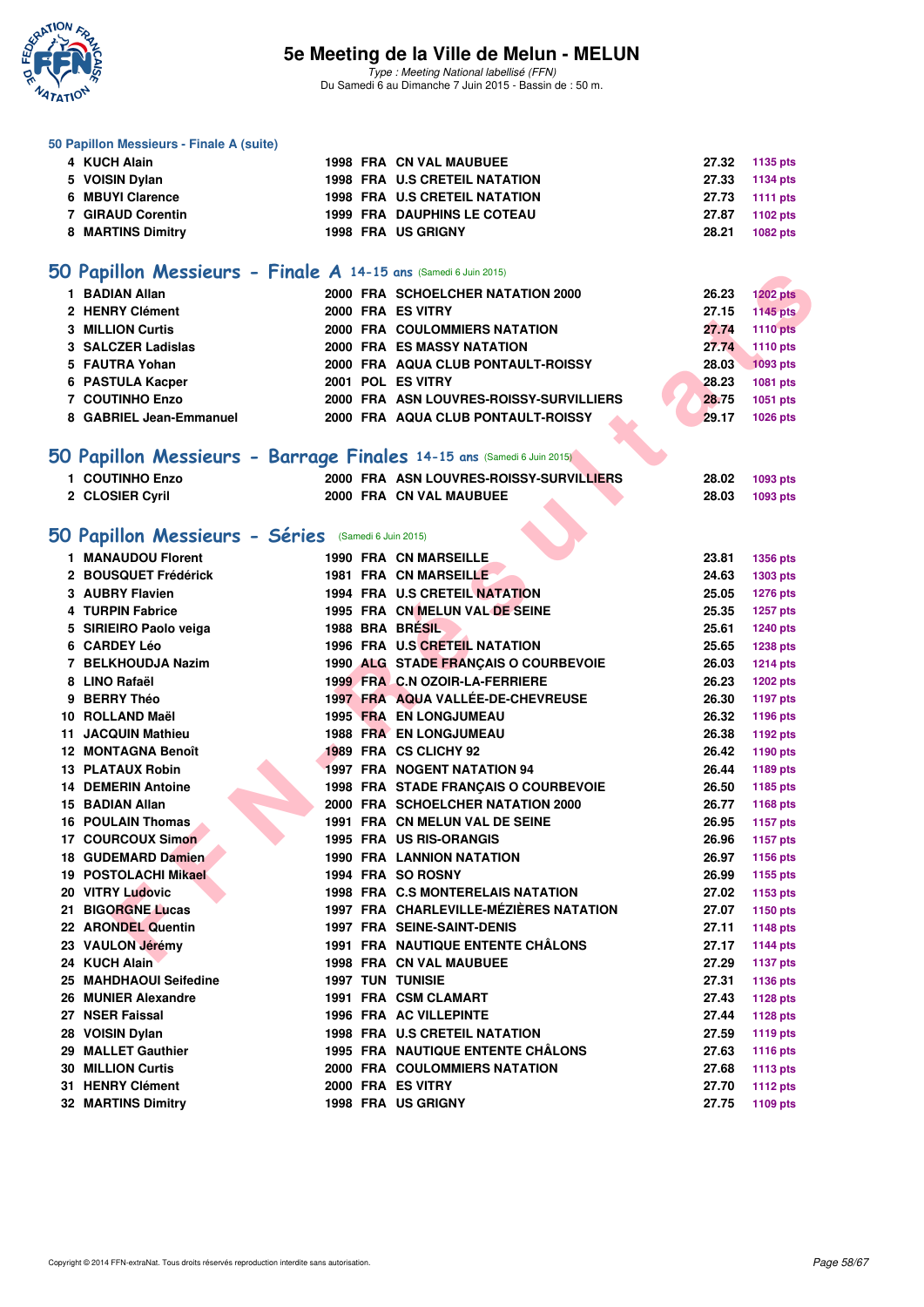

#### **50 Papillon Messieurs - Séries (suite)**

| 33 MBUYI Clarence             |  | <b>1998 FRA U.S CRETEIL NATATION</b>      | 27.77 | 1108 pts        |
|-------------------------------|--|-------------------------------------------|-------|-----------------|
| <b>34 GIRAUD Corentin</b>     |  | <b>1999 FRA DAUPHINS LE COTEAU</b>        | 27.83 | 1105 pts        |
| 35 SALCZER Ladislas           |  | <b>2000 FRA ES MASSY NATATION</b>         | 27.85 | 1103 pts        |
| 36 FAUTRA Yohan               |  | 2000 FRA AQUA CLUB PONTAULT-ROISSY        | 27.88 | 1102 pts        |
| 37 UJKA Yoan                  |  | 1999 FRA STADE FRANÇAIS O COURBEVOIE      | 28.03 | 1093 pts        |
| 38 DE AMORIM Thomas           |  | <b>1998 FRA CN VAL MAUBUEE</b>            | 28.07 | 1090 pts        |
| 39 BERNARD Arnaud             |  | 1985 FRA C.S MONTERELAIS NATATION         | 28.08 | 1090 pts        |
| 40 DESHAYES Nicolas           |  | <b>1999 FRA EN LONGJUMEAU</b>             | 28.14 | <b>1086 pts</b> |
| <b>41 MESSANT Pierre</b>      |  | <b>1998 FRA COULOMMIERS NATATION</b>      | 28.24 | <b>1080 pts</b> |
| 42 LEGER Baptiste             |  | <b>1999 FRA ES MASSY NATATION</b>         | 28.26 | <b>1079 pts</b> |
| <b>43 BENDRIMIA Axel</b>      |  | 1998 FRA CN ST-MICHEL-SUR-ORGE            | 28.31 | 1076 pts        |
| 44 SAHBANI Sami               |  | <b>1999 FRA COLOMBES NATATION</b>         | 28.32 | <b>1076 pts</b> |
| 45 ACHOUR Aziz                |  | <b>1999 TUN TUNISIE</b>                   | 28.33 | <b>1075 pts</b> |
| 46 LEBEL Aurélien             |  | 1992 FRA CND LA FERTÉ-SOUS-JOUARRE        | 28.36 | <b>1073 pts</b> |
| 47 N'GOALA Yohann             |  | 1996 FRA CN ST-MICHEL-SUR-ORGE            | 28.37 | 1073 pts        |
| 48 AMHAJ Elamine              |  | 2000 FRA SEINE-SAINT-DENIS                | 28.39 | <b>1072 pts</b> |
| 49 BENALI Sami                |  | <b>1998 FRA CN MAISONS-ALFORT</b>         | 28.50 | 1065 pts        |
| 50 CLEMENT Gaetan             |  | <b>1997 FRA EN LONGJUMEAU</b>             | 28.60 | 1059 pts        |
| 51 LESPRIT Paul               |  | 1999 FRA U.S CRETEIL NATATION             | 28.62 | 1058 pts        |
| 52 PASTULA Kacper             |  | 2001 POL ES VITRY                         | 28.71 | 1053 pts        |
| 53 GRANAL Sébastien           |  | <b>1997 FRA ST-GEORGES ARGENTEUIL</b>     | 28.74 | 1051 pts        |
| 54 CHASSEVENT Owen            |  | 1999 FRA CN MELUN VAL DE SEINE            | 28.86 | <b>1044 pts</b> |
| 55 NASRI Ousama               |  | <b>1999 TUN TUNISIE</b>                   | 28.89 |                 |
| 56 GABRIEL Jean-Emmanuel      |  | 2000 FRA AQUA CLUB PONTAULT-ROISSY        | 28.94 | <b>1042 pts</b> |
| 57 BAUDIME Loïc               |  | 1998 FRA CN MELUN VAL DE SEINE            | 28.99 | <b>1040 pts</b> |
| 58 HO Ly-Nam                  |  | <b>1999 FRA SN FRANCONVILLE</b>           | 29.00 | <b>1037 pts</b> |
|                               |  |                                           |       | <b>1036 pts</b> |
| 58 STURMACH Esteban           |  | 1999 FRA ASN LOUVRES-ROISSY-SURVILLIERS   | 29.00 | <b>1036 pts</b> |
| 60 MILHAU Marius              |  | 1997 FRA AS LE PLESSIS-SAVIGNY            | 29.02 | 1035 pts        |
| 61 CETINER Sinan              |  | 1996 FRA NOGENT NATATION 94               | 29.03 | 1034 pts        |
| 62 COURCOUX Raphael           |  | <b>1998 FRA US RIS-ORANGIS</b>            | 29.04 | <b>1034 pts</b> |
| 63 TRY Richard                |  | <b>1998 FRA SEINE-SAINT-DENIS</b>         | 29.05 | 1033 pts        |
| 64 COUTINHO Enzo              |  | 2000 FRA ASN LOUVRES-ROISSY-SURVILLIERS   | 29.06 | 1033 pts        |
| 64 CLOSIER Cyril              |  | 2000 FRA CN VAL MAUBUEE                   | 29.06 | 1033 pts        |
| 66 QUIERTANT Killian          |  | 1997 FRA U.S CRETEIL NATATION             | 29.16 | <b>1027 pts</b> |
| 67 RAJAONA RAJAOFETRA Maxime  |  | 2001 FRA AQUA CLUB PONTAULT-ROISSY        | 29.17 | <b>1026 pts</b> |
| 68 BUGLER Enzo                |  | 2001 FRA SEINE-SAINT-DENIS                | 29.22 | <b>1024 pts</b> |
| 69 TIEN MI TIE Kevin          |  | 1991 FRA AS LE PLESSIS-SAVIGNY            | 29.26 | <b>1021 pts</b> |
| 70 SADOUDI Mohand             |  | 1996 MEX CS CLICHY 92                     | 29.27 | 1021 pts        |
| 70 BODENES Adrien             |  | 1998 FRA STADE FRANÇAIS O COURBEVOIE      | 29.27 | 1021 pts        |
| 72 BOUHIER Remy               |  | 1998 FRA CS CLICHY 92                     | 29.29 | 1020 pts        |
| 73 JAAFAR Ali                 |  | 1998 SYR CS CLICHY 92                     | 29.34 | <b>1017 pts</b> |
| 74 PHUNG Quentin              |  | <b>1997 FRA ANTONY NATATION</b>           | 29.40 | 1013 pts        |
| 75 SEGRET Guillaume           |  | <b>1983 FRA LE MÉE-SUR-SEINE NATATION</b> | 29.47 | 1009 pts        |
| <b>76 COMMUNAUDAT Antoine</b> |  | 1994 FRA MONTPELLIER ANUC                 | 29.60 | 1002 pts        |
| 77 CATINEL-ARAMINTHE Keran    |  | 2001 FRA U.S CRETEIL NATATION             | 29.81 | 990 pts         |
| 78 GERARD Alan                |  | 1998 FRA ASS DES SPORTS DE CHELLES        | 29.87 | 987 pts         |
| 79 THEPAULT Tristan           |  | <b>1998 FRA AS NATATION RAINCY</b>        | 29.88 | 986 pts         |
| <b>80 PRIEUX Vincent</b>      |  | <b>1982 FRA AS EMERAINVILLE</b>           | 29.91 | 984 pts         |
| 81 CHEA Daniel                |  | 1999 FRA AS LE PLESSIS-SAVIGNY            | 29.92 | 984 pts         |
| 81 VAN GOOR Philippe          |  | <b>1980 FRA VILLIERS SPORTS JEUNESSE</b>  | 29.92 | 984 pts         |
| 83 DANIELSSON Jesper          |  | 2000 SWE SUÈDE                            | 29.93 | 983 pts         |
| 84 KHIAT Aslane               |  | 2000 FRA ST-GEORGES ARGENTEUIL            | 29.96 | 982 pts         |
| 85 SAHBANI Ellias             |  | 2001 FRA COLOMBES NATATION                | 30.00 | 979 pts         |
| 86 DUCANCEL Thibaud           |  | 1986 FRA EN LONGJUMEAU                    | 30.01 | 979 pts         |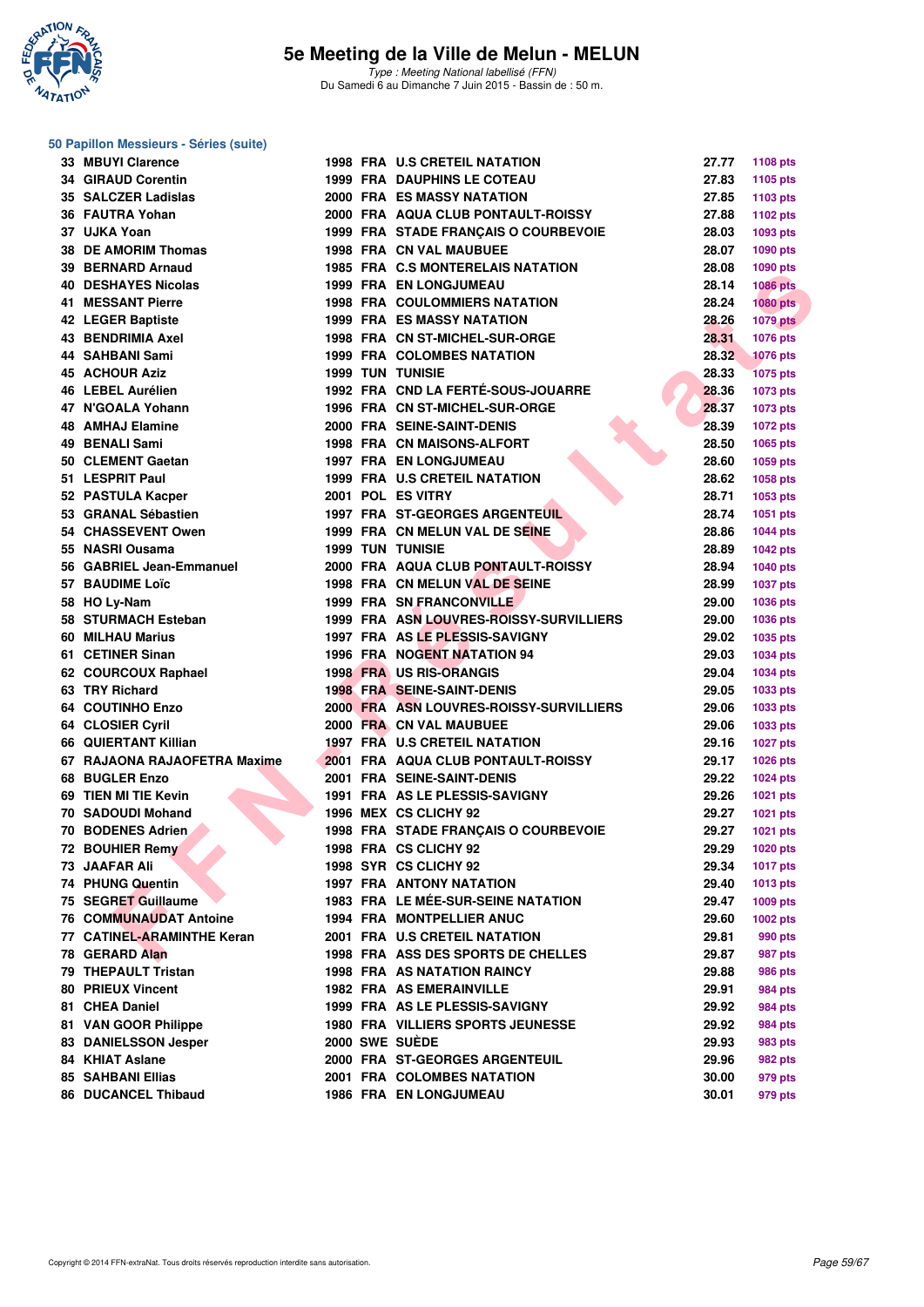

#### **50 Papillon Messieurs - Séries (suite)**

| 87 TULARD Floran                              |  | <b>1996 FRA EN LONGJUMEAU</b>                                  | 30.08                            | 975 pts                          |
|-----------------------------------------------|--|----------------------------------------------------------------|----------------------------------|----------------------------------|
| 87 BOUALI Farès                               |  | 2001 FRA USNSP NEMOURS                                         | 30.08                            | 975 pts                          |
| 89 JACOLOT Baptiste                           |  | <b>2000 FRA ES MASSY NATATION</b>                              | 30.13                            | 972 pts                          |
| 90 DUWER Matthieu                             |  | 1999 FRA CND LA FERTÉ-SOUS-JOUARRE                             | 30.16                            | 970 pts                          |
| 91 RECOURSE Clément                           |  | 1998 FRA CN ST-MICHEL-SUR-ORGE                                 | 30.37                            | 959 pts                          |
| 92 DRULHE Thibault                            |  | 2001 FRA VILLIERS SPORTS JEUNESSE                              | 30.46                            | 954 pts                          |
| 93 EGELRUD Filip                              |  | 2000 SWE SUEDE                                                 | 30.52                            | 951 pts                          |
| 94 PAPORE Jacques                             |  | 1998 FRA VILLIERS SPORTS JEUNESSE                              | 30.63                            | <b>944 pts</b>                   |
| 95 AZZIOU Sami                                |  | 2001 FRA COLOMBES NATATION                                     | 30.65                            | <b>943 pts</b>                   |
| 96 MEKHZOUNI Samy                             |  | 1999 FRA U.S CRETEIL NATATION                                  | 30.70                            | <b>941 pts</b>                   |
| 97 HAZEVIS Gaétan                             |  | <b>1996 FRA CN VANNES</b>                                      | 30.73                            | 939 pts                          |
| 98 CHARBONNEL Alexandre                       |  | 2000 FRA CN BRUNOY-ESSONNE                                     | 30.79                            | 936 pts                          |
| 99 BENLEKBIR Salim                            |  | <b>1998 FRA AS NATATION RAINCY</b>                             | 30.80                            | 935 pts                          |
| 100 COSSON Benjamin                           |  | 2000 FRA ASS DES SPORTS DE CHELLES                             | 30.90                            | 930 pts                          |
| 101 LOICHOT Kirsten                           |  | 2001 FRA AQUATIC CLUB CLAYE-SOUILLY                            | 30.92                            | 929 pts                          |
| 102 HANINI Alexis                             |  | <b>1991 FRA LE MÉE-SUR-SEINE NATATION</b>                      | 30.96                            | 926 pts                          |
| 103 VIE MAHE Tanguy                           |  | 2001 FRA AC BOULOGNE-BILLANCOURT                               | 31.00                            | 924 pts                          |
| 104 CHRABI Mohamed                            |  | 1996 FRA CN MELUN VAL DE SEINE                                 | 31.08                            | 920 pts                          |
| 105 LE LOHER Guillaume                        |  | 1998 FRA CS CLICHY 92                                          | 31.20                            | 913 pts                          |
| 106 HEGMEGI Oscar                             |  | 2001 SWE SUEDE                                                 | 31.21                            | 913 pts                          |
| 107 SALAH Yanis                               |  | 1993 FRA ASS DES SPORTS DE CHELLES                             | 31.38                            | 904 pts                          |
| <b>108 VINCENT Louis</b>                      |  | <b>1999 FRA EN LONGJUMEAU</b>                                  | 31.41                            | 902 pts                          |
| 109 GENESTIER Ronan                           |  | 1999 FRA ASS DES SPORTS DE CHELLES                             | 31.46                            | 899 pts                          |
| 110 VINSON Antoine                            |  | 2000 FRA AS NATATION RAINCY                                    | 31.50                            | 897 pts                          |
| 111 NGOR Jean-Victor                          |  | 1997 FRA CN VAL MAUBUEE                                        | 31.75                            | 884 pts                          |
| 112 BALLOT Paul                               |  | 2000 FRA NANGIS NATATION                                       | 31.80                            | <b>881 pts</b>                   |
| 113 CHIBANE Yanis                             |  | 2001 FRA AQUA CLUB PONTAULT-ROISSY                             | 31.81                            | 881 pts                          |
| 114 TATI Hakim                                |  | 2000 FRA SN FRANCONVILLE                                       | 32.76                            | 831 pts                          |
| <b>115 LACQUEMENT Leo</b>                     |  | 2001 FRA SO ROSNY                                              | 32.87                            | 825 pts                          |
| 116 LEFRANC Jérémy                            |  | 2000 FRA CND LA FERTÉ-SOUS-JOUARRE                             | 32.95                            | 821 pts                          |
| 117 LEPLATRE Remy                             |  | 2000 FRA CN ST-MICHEL-SUR-ORGE                                 | 33.78                            | 779 pts                          |
| 118 YACOUB Ahcène                             |  | 2001 FRA USC CONFLANS-STE-HONORINE                             | 34.11                            | <b>763 pts</b>                   |
| 119 MOREAU Quentin                            |  | <b>1998 FRA NANGIS NATATION</b>                                | 34.36                            | 751 pts                          |
| 120 LANDO Florian                             |  | 2001 FRA CND LA FERTÉ-SOUS-JOUARRE                             | 34.54                            | 742 pts                          |
| 121 AZAT Rhyan                                |  | 2001 FRA CS CLICHY 92                                          | 34.64                            | 737 pts                          |
| 122 GARDON Rémi                               |  | <b>1997 FRA PROVINS NATATION</b>                               | 34.69                            | 735 pts                          |
| 123 LAUX Julien                               |  | 2000 FRA CS CLICHY 92                                          | 34.99                            | <b>720 pts</b>                   |
| 124 FERNANA Oussama                           |  | 2001 FRA COLOMBES NATATION                                     | 35.28                            | 706 pts                          |
| 125 MADULI Alexandre                          |  | <b>1973 FRA USNSP NEMOURS</b><br>2001 FRA COULOMMIERS NATATION | 35.47                            | 697 pts                          |
| 126 LATAPY Aurélien                           |  | 2001 FRA C.S MONTERELAIS NATATION                              | 35.79                            | <b>682 pts</b>                   |
| 127 POITOU Merlin<br>128 GOZEL Julien         |  | 2000 FRA CND LA FERTÉ-SOUS-JOUARRE                             | 36.07<br>36.93                   | <b>669 pts</b>                   |
| 129 GERIN Axel                                |  | 2000 FRA NANGIS NATATION                                       | 39.00                            | <b>630 pts</b><br><b>541 pts</b> |
|                                               |  | 2001 FRA AC BOULOGNE-BILLANCOURT                               |                                  |                                  |
| --- GUIOUBLY Yannis<br>--- LEBOURGEOIS Pierre |  | 1998 FRA CND LA FERTÉ-SOUS-JOUARRE                             | <b>DNS dec</b><br><b>DNS dec</b> |                                  |
| --- ABRAHAM Léo                               |  | 1996 FRA CN BRUNOY-ESSONNE                                     | <b>DNS dec</b>                   |                                  |
| <b>MENDES Clément</b>                         |  | 2001 FRA AQUA CLUB PONTAULT-ROISSY                             | <b>DNS dec</b>                   |                                  |
| --- ATIGUE Bilel                              |  | <b>1994 TUN TUNISIE</b>                                        | <b>DNS dec</b>                   |                                  |
|                                               |  |                                                                |                                  |                                  |
|                                               |  |                                                                |                                  |                                  |

### **[100 Papillon Messieurs - Finale A](http://www.ffnatation.fr/webffn/resultats.php?idact=nat&go=epr&idcpt=31115&idepr=82) 18 ans et plus** (Dimanche 7 Juin 2015)

| 1 AUBRY Flavien  |  | <b>1994 FRA U.S CRETEIL NATATION</b>     |  | 55.33 1265 pts                           |  |
|------------------|--|------------------------------------------|--|------------------------------------------|--|
|                  |  |                                          |  | 50 m: 25.82 (25.82) 100 m: 55.33 (29.51) |  |
| 2 VAULON Jérémy  |  | <b>1991 FRA NAUTIQUE ENTENTE CHÂLONS</b> |  | 59.14 1150 pts                           |  |
|                  |  |                                          |  | 50 m: 27.61 (27.61) 100 m: 59.14 (31.53) |  |
| 3 CHOUFA Jordane |  | 1995 FRA STADE FRANCAIS O COURBEVOIE     |  | 59.43 1141 pts                           |  |
|                  |  |                                          |  | 50 m: 27.86 (27.86) 100 m: 59.43 (31.57) |  |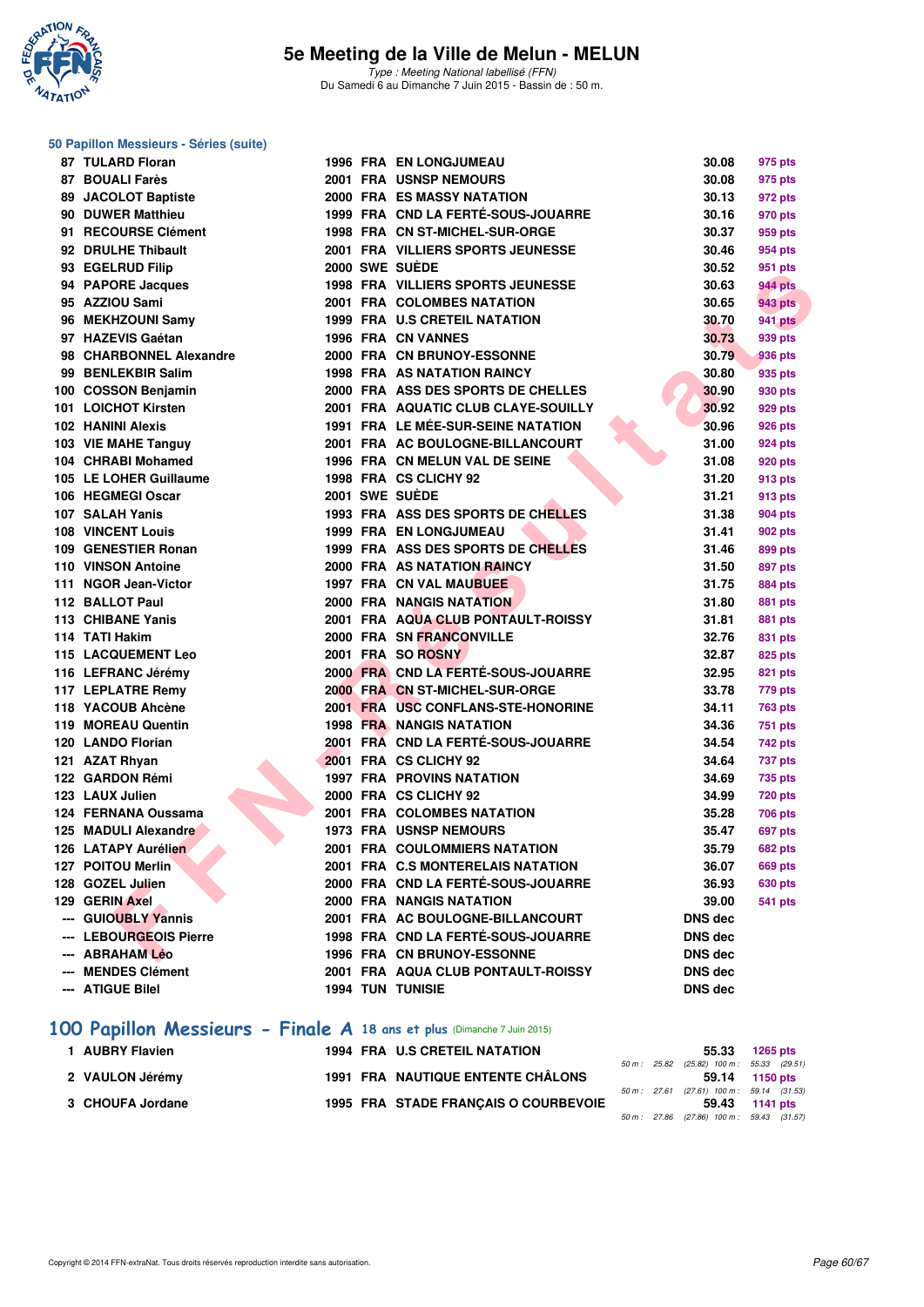

Type : Meeting National labellisé (FFN) Du Samedi 6 au Dimanche 7 Juin 2015 - Bassin de : 50 m.

| 100 Papillon Messieurs - Finale A (suite) |  |                                      |                        |       |         |                                     |
|-------------------------------------------|--|--------------------------------------|------------------------|-------|---------|-------------------------------------|
| 4 POSTOLACHI Mikael                       |  | 1994 FRA SO ROSNY                    |                        |       | 59.47   | <b>1140 pts</b>                     |
|                                           |  |                                      | $50 \text{ m}$ : 27.82 |       |         | $(27.82)$ 100 m : 59.47 $(31.65)$   |
| 5 MAHDHAOUI Seifedine                     |  | <b>1997 TUN TUNISIE</b>              |                        |       | 59.71   | 1133 pts                            |
|                                           |  |                                      | 50 m: 27.60            |       |         | $(27.60)$ 100 m : 59.71 $(32.11)$   |
| 6 MALLET Gauthier                         |  | 1995 FRA NAUTIQUE ENTENTE CHÂLONS    |                        |       | 1:00.26 | 1117 $pts$                          |
|                                           |  |                                      | $50 \text{ m}$ : 28.10 |       |         | $(28.10)$ 100 m : 1:00.26 $(32.16)$ |
| <b>PINCEPOCHE Yohan</b>                   |  | 1997 FRA STADE FRANCAIS O COURBEVOIE |                        |       | 1:00.96 | <b>1097 pts</b>                     |
|                                           |  |                                      | $50 m$ :               | 28.06 |         | $(28.06)$ 100 m : 1:00.96 $(32.90)$ |
| 8 CACCIOTTOLO Sacha                       |  | 1996 FRA STADE FRANCAIS O COURBEVOIE |                        |       | 1:01.00 | 1096 pts                            |
|                                           |  |                                      | $50 \text{ m}$ : 27.68 |       |         | $(27.68)$ 100 m : 1:01.00 $(33.32)$ |

### **[100 Papillon Messieurs - Finale A](http://www.ffnatation.fr/webffn/resultats.php?idact=nat&go=epr&idcpt=31115&idepr=82) 16-17 ans** (Dimanche 7 Juin 2015)

| <b>UAUUIU I IULU JAUIIA</b>                                       |  | <b>1990 FRA STADE FRANÇAIS O COURDEVOIE</b> |              | <br>50 m: 27.68 (27.68) 100 m: 1:01.00 (33.32)        | າ ບອບ ນເອ                        |  |
|-------------------------------------------------------------------|--|---------------------------------------------|--------------|-------------------------------------------------------|----------------------------------|--|
| 00 Papillon Messieurs - Finale A 16-17 ans (Dimanche 7 Juin 2015) |  |                                             |              |                                                       |                                  |  |
| 1 DEMERIN Antoine                                                 |  | 1998 FRA STADE FRANÇAIS O COURBEVOIE        |              | 58.28                                                 | <b>1176 pts</b>                  |  |
|                                                                   |  |                                             |              | $50 m$ : 27.16 (27.16) 100 m:                         | 58.28 (31.12)                    |  |
| 2 VITRY Ludovic                                                   |  | 1998 FRA C.S MONTERELAIS NATATION           | 50 m: 27.58  | 59.45<br>$(27.58)$ 100 m : 59.45 $(31.87)$            | 1141 pts                         |  |
| 3 LINO Rafaël                                                     |  | 1999 FRA C.N OZOIR-LA-FERRIERE              |              | 1:00.50                                               | <b>1110 pts</b>                  |  |
|                                                                   |  |                                             | 50 m: 28.08  | $(28.08)$ 100 m : 1:00.50 $(32.42)$                   |                                  |  |
| 4 DE AMORIM Thomas                                                |  | <b>1998 FRA CN VAL MAUBUEE</b>              |              | 1:01.74                                               | <b>1075 pts</b>                  |  |
| 5 JONCHERY Pierre                                                 |  | <b>1998 FRA NOGENT NATATION 94</b>          | 50 m: 28.31  | $(28.31)$ 100 m : 1:01.74 $(33.43)$<br>1:02.32        | <b>1058 pts</b>                  |  |
|                                                                   |  |                                             |              | 50 m : 28.62 (28.62) 100 m : 1:02.32 (33.70)          |                                  |  |
| 6 DESHAYES Nicolas                                                |  | <b>1999 FRA EN LONGJUMEAU</b>               |              | 1:02.37                                               | <b>1057 pts</b>                  |  |
|                                                                   |  |                                             |              | 50 m: 28.30 (28.30) 100 m: 1:02.37 (34.07)            |                                  |  |
| 7 ACHOUR Aziz                                                     |  | <b>1999 TUN TUNISIE</b>                     |              | 1:02.55<br>50 m: 28.91 (28.91) 100 m: 1:02.55 (33.64) | <b>1052 pts</b>                  |  |
| 8 THIBAULT Thomas                                                 |  | <b>1998 FRA RSC MONTREUIL</b>               |              | 1:02.91                                               | 1041 pts                         |  |
|                                                                   |  |                                             | 50 m : 28.81 | $(28.81)$ 100 m : 1:02.91 $(34.10)$                   |                                  |  |
|                                                                   |  |                                             |              |                                                       |                                  |  |
| 00 Papillon Messieurs - Finale A 14-15 ans (Dimanche 7 Juin 2015) |  |                                             |              |                                                       |                                  |  |
| 1 BADIAN Allan                                                    |  | 2000 FRA SCHOELCHER NATATION 2000           |              | 58.59                                                 | <b>1166 pts</b>                  |  |
|                                                                   |  |                                             |              | 50 m : 28.03 (28.03) 100 m : 58.59 (30.56)            |                                  |  |
| 2 HENRY Clément                                                   |  | 2000 FRA ES VITRY                           |              | 1:00.74<br>50 m: 28.28 (28.28) 100 m: 1:00.74 (32.46) | 1103 pts                         |  |
| 3 MASMOUDI Med malek                                              |  | <b>2000 TUN TUNISIE</b>                     |              | 1:02.78                                               | 1045 pts                         |  |
|                                                                   |  |                                             |              | 50 m: 29.91 (29.91) 100 m: 1:02.78 (32.87)            |                                  |  |
| 4 PUISSANT Mathis                                                 |  | 2000 FRA NOGENT NATATION 94                 |              | 1:02.90                                               | <b>1042 pts</b>                  |  |
| 5 AMHAJ Elamine                                                   |  | 2000 FRA SEINE-SAINT-DENIS                  |              | 50 m: 29.17 (29.17) 100 m: 1:02.90 (33.73)<br>1:04.16 | <b>1007 pts</b>                  |  |
|                                                                   |  |                                             |              | 50 m: 29.77 (29.77) 100 m: 1:04.16 (34.39)            |                                  |  |
| 6 PASTULA Kacper                                                  |  | 2001 POL ES VITRY                           |              | 1:05.30                                               | 975 pts                          |  |
|                                                                   |  |                                             | 50 m : 29.36 | $(29.36)$ 100 m : 1:05.30 $(35.94)$                   |                                  |  |
| 7 BUGLER Enzo                                                     |  | 2001 FRA SEINE-SAINT-DENIS                  |              | 1:05.99                                               | 957 pts                          |  |
| --- SALCZER Ladislas                                              |  | <b>2000 FRA ES MASSY NATATION</b>           | 50 m: 30.30  | $(30.30)$ 100 m : 1:05.99 $(35.69)$<br><b>DSQ Da</b>  |                                  |  |
|                                                                   |  |                                             |              |                                                       |                                  |  |
|                                                                   |  |                                             |              |                                                       |                                  |  |
| 00 Papillon Messieurs - Séries                                    |  | (Dimanche 7 Juin 2015)                      |              |                                                       |                                  |  |
| 1 AUBRY Flavien                                                   |  | 1994 FRA U.S CRETEIL NATATION               |              | 58.35                                                 | 1173 pts                         |  |
|                                                                   |  |                                             |              | 50 m : 26.42 (26.42) 100 m :                          | 58.35 (31.93)                    |  |
| 2 VAULON Jérémy                                                   |  | <b>1991 FRA NAUTIQUE ENTENTE CHALONS</b>    |              | 59.15<br>$50 m$ : 27.71 (27.71) 100 m :               | <b>1150 pts</b><br>59.15 (31.44) |  |
| 3 CHOUFA Jordane                                                  |  | 1995 FRA STADE FRANÇAIS O COURBEVOIE        |              | 59.45                                                 | 1141 pts                         |  |
|                                                                   |  |                                             |              | 50 m: 28.17 (28.17) 100 m:                            | 59.45 (31.28)                    |  |
| 4 DEMERIN Antoine                                                 |  | 1998 FRA STADE FRANÇAIS O COURBEVOIE        |              | 59.63                                                 | 1136 pts                         |  |
| 5 MAHDHAOUI Seifedine                                             |  | <b>1997 TUN TUNISIE</b>                     |              | 50 m: 27.84 (27.84) 100 m: 59.63 (31.79)              |                                  |  |
|                                                                   |  |                                             |              | 1:00.03<br>50 m: 27.71 (27.71) 100 m: 1:00.03 (32.32) | 1124 pts                         |  |
| 6 BADIAN Allan                                                    |  | 2000 FRA SCHOELCHER NATATION 2000           |              | 1:00.13                                               | <b>1121 pts</b>                  |  |
|                                                                   |  |                                             |              |                                                       |                                  |  |

### **[100 Papillon Messieurs - Finale A](http://www.ffnatation.fr/webffn/resultats.php?idact=nat&go=epr&idcpt=31115&idepr=82) 14-15 ans** (Dimanche 7 Juin 2015)

| 1 BADIAN Allan       |      | 2000 FRA SCHOELCHER NATATION 2000 |        |                        | 58.59                                         | 1166 pts |  |
|----------------------|------|-----------------------------------|--------|------------------------|-----------------------------------------------|----------|--|
| 2 HENRY Clément      |      | 2000 FRA ES VITRY                 |        | 50 m: 28.03            | $(28.03)$ 100 m : 58.59 (30.<br>1:00.74       | 1103 pts |  |
| 3 MASMOUDI Med malek |      | <b>2000 TUN TUNISIE</b>           |        | 50 m: 28.28            | $(28.28)$ 100 m : 1:00.74 $(32.$<br>1:02.78   | 1045 pts |  |
| 4 PUISSANT Mathis    |      | 2000 FRA NOGENT NATATION 94       |        | 50 m: 29.91            | $(29.91)$ 100 m : 1:02.78 $(32.1)$<br>1:02.90 | 1042 pts |  |
| 5 AMHAJ Elamine      |      | 2000 FRA SEINE-SAINT-DENIS        |        | $50 m$ : 29.17         | (29.17) 100 m : 1:02.90 (33.<br>1:04.16       | 1007 pts |  |
| 6 PASTULA Kacper     | 2001 | <b>POL ES VITRY</b>               |        | $50 m$ : 29.77         | (29.77) 100 m : 1:04.16 (34.<br>1:05.30       | 975 pts  |  |
|                      |      |                                   |        | $50 \text{ m}$ : 29.36 | $(29.36)$ 100 m : 1:05.30 $(35.$              |          |  |
| 7 BUGLER Enzo        |      | 2001 FRA SEINE-SAINT-DENIS        | 50 m : | 30.30                  | 1:05.99<br>$(30.30)$ 100 m : 1:05.99 $(35.$   | 957 pts  |  |
| --- SALCZER Ladislas |      | <b>2000 FRA ES MASSY NATATION</b> |        |                        | <b>DSQ Da</b>                                 |          |  |

#### **[100 Papillon Messieurs - Séries](http://www.ffnatation.fr/webffn/resultats.php?idact=nat&go=epr&idcpt=31115&idepr=82)** (Dimanche 7 Juin 2015)

| 1 AUBRY Flavien       |  | 1994 FRA U.S CRETEIL NATATION            |  | 58.35                                                         | 1173 pts               |  |
|-----------------------|--|------------------------------------------|--|---------------------------------------------------------------|------------------------|--|
| 2 VAULON Jérémy       |  | <b>1991 FRA NAUTIQUE ENTENTE CHÂLONS</b> |  | 50 m: 26.42 (26.42) 100 m: 58.35 (31.<br>59.15                | 1150 pts               |  |
| 3 CHOUFA Jordane      |  | 1995 FRA STADE FRANCAIS O COURBEVOIE     |  | 50 m : 27.71 (27.71) 100 m :<br>59.45                         | 59.15 (31.<br>1141 pts |  |
| 4 DEMERIN Antoine     |  | 1998 FRA STADE FRANÇAIS O COURBEVOIE     |  | 50 m: 28.17 (28.17) 100 m: 59.45 (31.<br>59.63 1136 pts       |                        |  |
| 5 MAHDHAOUI Seifedine |  | <b>1997 TUN TUNISIE</b>                  |  | 50 m: 27.84 (27.84) 100 m: 59.63 (31.<br>$1:00.03$ 1124 pts   |                        |  |
| 6 BADIAN Allan        |  | 2000 FRA SCHOELCHER NATATION 2000        |  | 50 m: 27.71 (27.71) 100 m: 1:00.03 (32.<br>1:00.13 1121 pts   |                        |  |
| 7 POSTOLACHI Mikael   |  | 1994 FRA SO ROSNY                        |  | 50 m: 28.44 (28.44) 100 m: 1:00.13 (31.<br>$1:00.22$ 1118 pts |                        |  |
| 8 VITRY Ludovic       |  | 1998 FRA C.S MONTERELAIS NATATION        |  | 50 m: 27.64 (27.64) 100 m: 1:00.22 (32.<br>$1:00.34$ 1115 pts |                        |  |
| 9 MALLET Gauthier     |  | 1995 FRA NAUTIQUE ENTENTE CHÂLONS        |  | 50 m : 27.92 (27.92) 100 m : 1:00.34 (32.<br>1:00.44 1112 pts |                        |  |
| 9 CACCIOTTOLO Sacha   |  | 1996 FRA STADE FRANCAIS O COURBEVOIE     |  | 50 m: 28.45 (28.45) 100 m: 1:00.44 (31.<br>1:00.44 1112 pts   |                        |  |
| 11 HENRY Clément      |  | 2000 FRA ES VITRY                        |  | 50 m: 27.95 (27.95) 100 m: 1:00.44 (32.<br>1:00.95 1097 pts   |                        |  |

|                |              | 58.59             | <b>1166 pts</b>     |
|----------------|--------------|-------------------|---------------------|
|                | 50 m: 28.03  | $(28.03)$ 100 m : | 58.59 (30.56)       |
|                |              |                   | 1:00.74 1103 pts    |
| 50 m : 28.28   |              | $(28.28)$ 100 m : | $1:00.74$ $(32.46)$ |
|                |              | 1:02.78           | 1045 pts            |
|                | 50 m : 29.91 | $(29.91)$ 100 m : | 1:02.78 (32.87)     |
|                |              | 1:02.90           | $1042$ pts          |
|                | 50 m : 29.17 | $(29.17)$ 100 m : | 1:02.90 (33.73)     |
|                |              |                   | 1:04,16 1007 pts    |
| $50 m$ : 29.77 |              | $(29.77)$ 100 m : | $1:04.16$ $(34.39)$ |
|                |              |                   | $1:05.30$ 975 pts   |
| 50 m: 29.36    |              | $(29.36)$ 100 m : | 1:05.30 (35.94)     |
|                |              | 1:05.99           | 957 pts             |
| 50 m: 30.30    |              | $(30.30)$ 100 m : | 1:05.99 (35.69)     |
|                |              | DSQ Da            |                     |

|             |              | 58.35                               | 1173 $pts$          |  |
|-------------|--------------|-------------------------------------|---------------------|--|
| 50 m: 26.42 |              | $(26.42)$ 100 m :                   | 58.35 (31.93)       |  |
|             |              | 59.15                               | 1150 pts            |  |
| 50 m: 27.71 |              | $(27.71)$ 100 m :                   | 59.15 (31.44)       |  |
|             |              | 59.45                               | 1141 $pts$          |  |
|             | 50 m : 28.17 | $(28.17)$ 100 m :                   | 59.45 (31.28)       |  |
|             |              | 59.63 1136 pts                      |                     |  |
|             | 50 m : 27.84 | $(27.84)$ 100 m : 59.63 $(31.79)$   |                     |  |
|             |              | 1:00.03                             | 1124 pts            |  |
|             | 50 m : 27.71 | $(27.71)$ 100 m :                   | 1:00.03 (32.32)     |  |
|             |              | 1:00.13                             | 1121 pts            |  |
|             | 50 m : 28.44 | $(28.44)$ 100 m :                   | 1:00.13 (31.69)     |  |
|             |              | 1:00.22                             | $1118$ pts          |  |
| 50 m: 27.64 |              | $(27.64)$ 100 m :                   | 1:00.22 (32.58)     |  |
|             |              | 1:00.34                             | 1115 pts            |  |
|             | 50 m : 27.92 | $(27.92)$ 100 m :                   | $1:00.34$ $(32.42)$ |  |
|             |              | $1:00.44$ 1112 pts                  |                     |  |
|             | 50 m : 28.45 | $(28.45)$ 100 m :                   | 1:00.44 (31.99)     |  |
|             |              | 1:00.44 $1112 \text{ pts}$          |                     |  |
|             | 50 m : 27.95 | $(27.95)$ 100 m : 1:00.44 $(32.49)$ |                     |  |
|             |              | 1:00.95                             | 1097 pts            |  |
| 50 m: 28.50 |              | $(28.50)$ 100 m :                   | $1:00.95$ $(32.45)$ |  |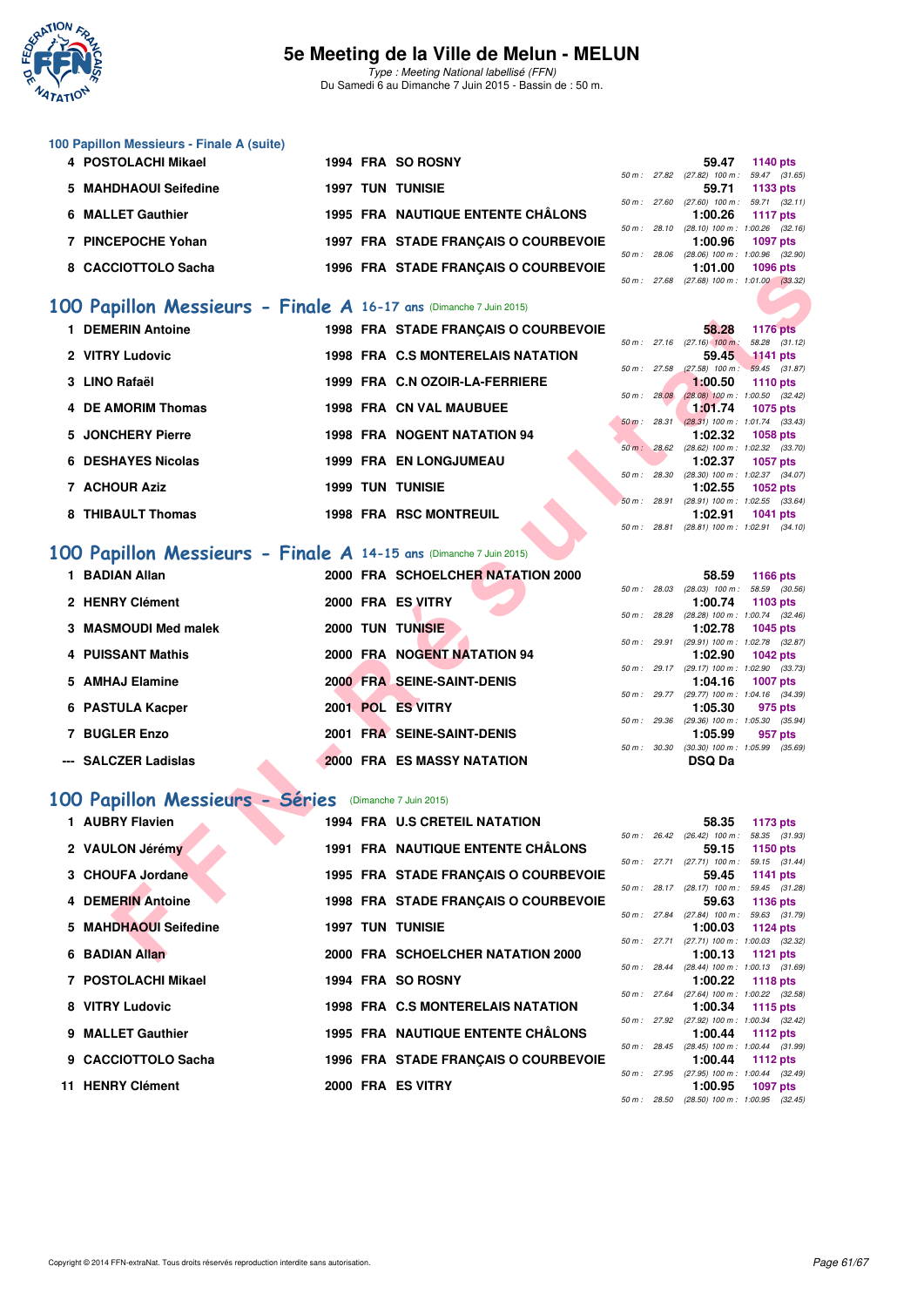

**100 Papillon Messieurs - Séries (suite)**

### **5e Meeting de la Ville de Melun - MELUN**

| 12 PINCEPOCHE Yohan             |                         | 1997 FRA STADE FRANÇAIS O COURBEVOIE   |          |              | 1:01.14<br>1092 pts                                                        |  |
|---------------------------------|-------------------------|----------------------------------------|----------|--------------|----------------------------------------------------------------------------|--|
| 13 LINO Rafaël                  |                         | 1999 FRA C.N OZOIR-LA-FERRIERE         |          | 50 m: 28.35  | (28.35) 100 m: 1:01.14 (32.79)<br>1:01.69<br><b>1076 pts</b>               |  |
| <b>DESHAYES Nicolas</b>         |                         | <b>1999 FRA EN LONGJUMEAU</b>          |          | 50 m : 28.14 | (28.14) 100 m: 1:01.69 (33.55)<br>1:02.03<br><b>1066 pts</b>               |  |
| 15 ACHOUR Aziz                  | <b>1999 TUN TUNISIE</b> |                                        |          |              | 50 m: 28.55 (28.55) 100 m: 1:02.03 (33.48)<br>1:02.26<br><b>1060 pts</b>   |  |
| <b>JONCHERY Pierre</b><br>16    |                         | <b>1998 FRA NOGENT NATATION 94</b>     |          | 50 m: 28.69  | (28.69) 100 m: 1:02.26 (33.57)<br>1:02.31<br>1058 pts                      |  |
| 17 DE AMORIM Thomas             |                         | <b>1998 FRA CN VAL MAUBUEE</b>         |          |              | 50 m: 27.94 (27.94) 100 m: 1:02.31 (34.37)<br>1:02.43<br>$1055$ pts        |  |
| 18 GONCALVES Alexandre          |                         | 1995 FRA USO BEZONS                    |          | 50 m : 29.35 | $(29.35)$ 100 m : 1:02.43 $(33.08)$<br>1:02.53<br>1052 $pts$               |  |
| <b>THIBAULT Thomas</b>          |                         | 1998 FRA RSC MONTREUIL                 |          | 50 m : 28.63 | $(28.63)$ 100 m : 1:02.53 $(33.90)$<br>1:03.00<br>1039 pts                 |  |
| 20 UJKA Yoan                    |                         | 1999 FRA STADE FRANÇAIS O COURBEVOIE   |          | 50 m : 28.97 | (28.97) 100 m: 1:03.00 (34.03)<br>1:03.03<br><b>1038 pts</b>               |  |
| <b>BENDRIMIA Axel</b><br>21     |                         | 1998 FRA CN ST-MICHEL-SUR-ORGE         |          | 50 m: 28.58  | (28.58) 100 m : 1:03.03 (34.45)<br>1:03.24<br><b>1032 pts</b>              |  |
| 22 MASMOUDI Med malek           | <b>2000 TUN TUNISIE</b> |                                        |          |              | 50 m: 29.47 (29.47) 100 m: 1:03.24 (33.77)<br>1:03.27<br><b>1031 pts</b>   |  |
| 23 SALCZER Ladislas             |                         | <b>2000 FRA ES MASSY NATATION</b>      | $50 m$ : | 30.28        | (30.28) 100 m: 1:03.27 (32.99)<br>1:03.35<br><b>1029 pts</b>               |  |
| 23 NASRI Ousama                 | <b>1999 TUN TUNISIE</b> |                                        |          | 50 m: 29.06  | (29.06) 100 m : 1:03.35 (34.29)<br>1:03.35<br>1029 pts                     |  |
| <b>CHASSEVENT Owen</b><br>25    |                         | 1999 FRA CN MELUN VAL DE SEINE         |          | 50 m: 30.06  | $(30.06)$ 100 m : 1:03.35 $(33.29)$<br>1:03.43<br><b>1027 pts</b>          |  |
| <b>MOUALFI Abdelaziz</b><br>25. |                         | 1999 ALG MOUETTES DE PARIS             |          | 50 m : 29.23 | (29.23) 100 m: 1:03.43 (34.20)<br>1:03.43<br><b>1027 pts</b>               |  |
| 27 GUDEMARD Damien              |                         | <b>1990 FRA LANNION NATATION</b>       |          | 50 m : 29.22 | (29.22) 100 m: 1:03.43 (34.21)<br>1:03.49<br><b>1025 pts</b>               |  |
| <b>DECHENEST Pierre</b><br>28   |                         | 1995 FRA CN MELUN VAL DE SEINE         |          |              | 50 m : 28.02 (28.02) 100 m : 1:03.49 (35.47)<br>1:03.53<br><b>1024 pts</b> |  |
| <b>BERNARD Arnaud</b><br>29     |                         | 1985 FRA C.S MONTERELAIS NATATION      |          |              | 50 m : 28.69 (28.69) 100 m : 1:03.53 (34.84)<br>1:03.75<br><b>1018 pts</b> |  |
| 30 VOISIN Dylan                 |                         | 1998 FRA U.S CRETEIL NATATION          |          | 50 m: 30.23  | $(30.23)$ 100 m : 1:03.75 $(33.52)$<br>1:03.79<br>1017 pts                 |  |
| 31 LEGER Baptiste               |                         | <b>1999 FRA ES MASSY NATATION</b>      |          |              | 50 m: 29.48 (29.48) 100 m: 1:03.79 (34.31)<br>1:03.83<br><b>1016 pts</b>   |  |
| 32 AMHAJ Elamine                |                         | 2000 FRA SEINE-SAINT-DENIS             |          | 50 m : 28.91 | (28.91) 100 m: 1:03.83 (34.92)<br>1:03.85<br><b>1015 pts</b>               |  |
| 33 POTHIN Matthias              |                         | 1999 FRA STADE FRANÇAIS O COURBEVOIE   |          | 50 m : 30.54 | $(30.54)$ 100 m : 1:03.85 $(33.31)$<br>1:03.90<br><b>1014 pts</b>          |  |
| <b>34 MARTINS Dimitry</b>       |                         | 1998 FRA US GRIGNY                     |          | 50 m : 29.80 | $(29.80)$ 100 m : 1:03.90 $(34.10)$<br>1:03.97<br><b>1012 pts</b>          |  |
| <b>ROSSILLON Virgile</b><br>35  |                         | 2000 FRA STADE FRANÇAIS O COURBEVOIE   |          | 50 m : 28.96 | (28.96) 100 m: 1:03.97 (35.01)<br>1:04.10<br>1008 pts                      |  |
| <b>GIBON Quentin</b><br>36      |                         | 1999 FRA NOGENT NATATION 94            |          |              | 50 m: 29.69 (29.69) 100 m: 1:04.10 (34.41)<br>1:04.14<br><b>1007 pts</b>   |  |
| 37 MERCIER Pierre-Emmanuel      |                         | 1998 FRA CN FONTAINEBLEAU-AVON         |          | 50 m : 30.51 | $(30.51)$ 100 m : 1:04.14 $(33.63)$<br>1:04.19<br><b>1006 pts</b>          |  |
| 38 PUISSANT Mathis              |                         | 2000 FRA NOGENT NATATION 94            |          | 50 m : 30.38 | $(30.38)$ 100 m : 1:04.19 $(33.81)$<br>1:04.27<br>1003 pts                 |  |
| <b>39 BIGORGNE Lucas</b>        |                         | 1997 FRA CHARLEVILLE-MÉZIÈRES NATATION |          | 50 m : 29.68 | (29.68) 100 m : 1:04.27 (34.59)<br>1:04.38<br>1000 pts                     |  |
| 40 BENALI Sami                  |                         | <b>1998 FRA CN MAISONS-ALFORT</b>      |          | 50 m : 28.57 | $(28.57)$ 100 m : 1:04.38 $(35.81)$<br>1:04.53<br>996 pts                  |  |
| <b>MESSANT Pierre</b><br>41     |                         | <b>1998 FRA COULOMMIERS NATATION</b>   |          | 50 m : 30.09 | $(30.09)$ 100 m : 1:04.53 $(34.44)$<br>1:04.55<br>996 pts                  |  |
| 42 LANGLOIS Guillaume           |                         | <b>1999 FRA ES MASSY NATATION</b>      |          |              | 50 m : 29.82 (29.82) 100 m : 1:04.55 (34.73)<br>1:04.94                    |  |
|                                 |                         |                                        |          | 50 m : 29.05 | 985 pts<br>(29.05) 100 m : 1:04.94 (35.89)                                 |  |
| 43 LESPRIT Paul                 |                         | 1999 FRA U.S CRETEIL NATATION          |          | 50 m : 30.07 | 1:05.01<br>983 pts<br>(30.07) 100 m: 1:05.01 (34.94)                       |  |
| <b>44 LANTERMINO Romain</b>     |                         | <b>1994 FRA CN VAL MAUBUEE</b>         |          | 50 m : 30.20 | 1:05.22<br>977 pts<br>(30.20) 100 m : 1:05.22 (35.02)                      |  |
| 45 PASTULA Kacper               | 2001 POL ES VITRY       |                                        |          |              | 1:05.76<br><b>963 pts</b><br>50 m : 29.92 (29.92) 100 m : 1:05.76 (35.84)  |  |
| 46 MARCHESE Nicolas             |                         | 1997 FRA CN MELUN VAL DE SEINE         |          |              | 1:05.79<br>962 pts<br>50 m : 29.64 (29.64) 100 m : 1:05.79 (36.15)         |  |
| 47 MEDINA Antoine               |                         | 1999 FRA CN MELUN VAL DE SEINE         |          |              | 1:06.11<br>953 pts<br>50 m: 29.87 (29.87) 100 m: 1:06.11 (36.24)           |  |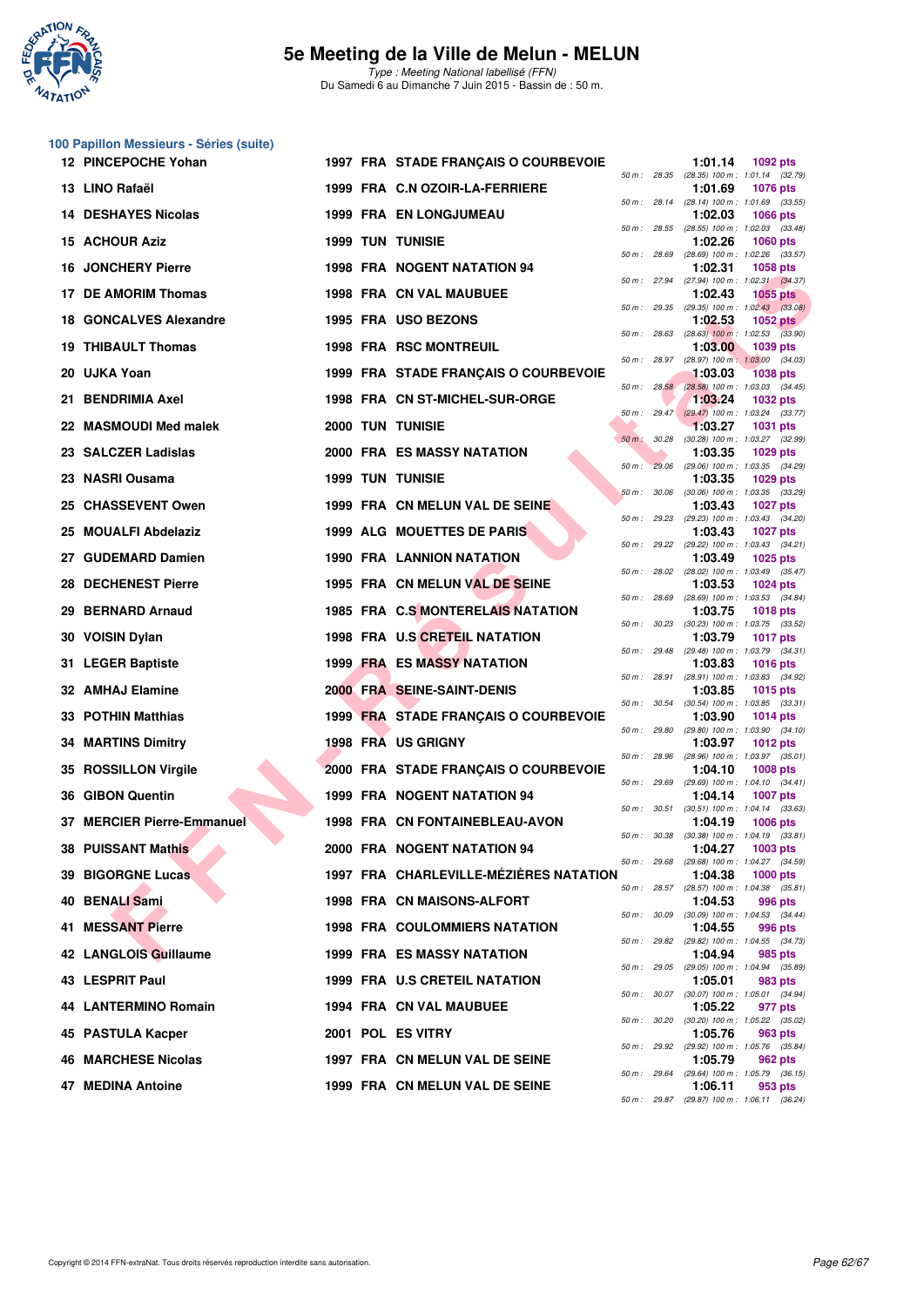

Type : Meeting National labellisé (FFN) Du Samedi 6 au Dimanche 7 Juin 2015 - Bassin de : 50 m.

#### **100 Papillon Messieurs - Séries (suite)**

| 48 BUGLER Enzo              |  | 2001 FRA SEINE-SAINT-DENIS           |              |              | 1:06.21 | 951 pts                                                 |
|-----------------------------|--|--------------------------------------|--------------|--------------|---------|---------------------------------------------------------|
| <b>49 QUIERTANT Killian</b> |  | <b>1997 FRA U.S CRETEIL NATATION</b> |              |              | 1:06.22 | 50 m : 30.12 (30.12) 100 m : 1:06.21 (36.09)<br>950 pts |
| 50 PIEKARZ Baptiste         |  | <b>1995 FRA ES MASSY NATATION</b>    |              | 50 m : 30.61 | 1:06.56 | $(30.61)$ 100 m : 1:06.22 $(35.61)$<br>941 pts          |
| 51 BEN NOUIR Mustapha       |  | <b>1999 TUN TUNISIE</b>              |              | 50 m : 29.54 | 1:06.76 | (29.54) 100 m: 1:06.56 (37.02)<br>936 pts               |
| 52 PHUNG Quentin            |  | <b>1997 FRA ANTONY NATATION</b>      |              |              | 1:07.03 | 50 m : 30.26 (30.26) 100 m : 1:06.76 (36.50)<br>929 pts |
| 53 JACOLOT Baptiste         |  | <b>2000 FRA ES MASSY NATATION</b>    |              |              | 1:07.06 | 50 m: 31.43 (31.43) 100 m: 1:07.03 (35.60)<br>928 pts   |
| 54 MBUYI Clarence           |  | 1998 FRA U.S CRETEIL NATATION        |              |              | 1:07.17 | 50 m: 31.31 (31.31) 100 m: 1:07.06 (35.75)<br>925 pts   |
| 55 SVAN Viktor              |  | 2000 SWE SUEDE                       |              |              | 1:07.57 | 50 m : 30.63 (30.63) 100 m : 1:07.17 (36.54)<br>915 pts |
| 56 REY Martin               |  | <b>1999 FRA RSC MONTREUIL</b>        |              | 50 m : 31.21 | 1:07.93 | $(31.21)$ 100 m : 1:07.57 $(36.36)$<br>905 pts          |
| 57 SUMEIRE Eliott           |  | 1999 FRA CA ORSAY                    |              | 50 m: 30.39  | 1:07.97 | $(30.39)$ 100 m : 1:07.93 $(37.54)$                     |
|                             |  |                                      |              |              |         | 904 pts<br>50 m : 30.02 (30.02) 100 m : 1:07.97 (37.95) |
| 58 ZEINATY Paul             |  | 2001 FRA STADE FRANÇAIS O COURBEVOIE |              |              | 1:08.21 | 898 pts<br>50 m: 31.97 (31.97) 100 m: 1:08.21 (36.24)   |
| 59 POUMAREDE Julien         |  | 2001 FRA CN ST-MICHEL-SUR-ORGE       |              |              | 1:08.32 | 895 pts<br>50 m: 31.90 (31.90) 100 m: 1:08.32 (36.42)   |
| 60 DANIELSSON Jesper        |  | 2000 SWE SUEDE                       |              |              | 1:08.41 | 893 pts<br>50 m: 31.43 (31.43) 100 m: 1:08.41 (36.98)   |
| 61 RECOURSE Clément         |  | 1998 FRA CN ST-MICHEL-SUR-ORGE       | 50 m : 30.68 |              | 1:08.52 | 890 pts<br>$(30.68)$ 100 m : 1:08.52 $(37.84)$          |
| 62 HO Ly-Nam                |  | <b>1999 FRA SN FRANCONVILLE</b>      | 50 m: 31.69  |              | 1:08.59 | 888 pts<br>$(31.69)$ 100 m : 1:08.59 $(36.90)$          |
| 63 KOTSIS Yanis             |  | 2000 FRA AQUATIC CLUB CLAYE-SOUILLY  |              |              | 1:09.09 | 875 pts<br>50 m : 30.75 (30.75) 100 m : 1:09.09 (38.34) |
| 64 CATINEL-ARAMINTHE Keran  |  | 2001 FRA U.S CRETEIL NATATION        |              |              | 1:09.22 | 872 pts<br>50 m: 31.35 (31.35) 100 m: 1:09.22 (37.87)   |
| 65 TULARD Floran            |  | <b>1996 FRA EN LONGJUMEAU</b>        |              |              | 1:09.29 | 870 pts                                                 |
| 66 MARY David               |  | 2000 FRA US GRIGNY                   |              |              | 1:09.50 | 50 m: 31.42 (31.42) 100 m: 1:09.29 (37.87)<br>864 pts   |
| 67 EGELRUD Filip            |  | 2000 SWE SUEDE                       |              |              | 1:09.65 | 50 m: 31.50 (31.50) 100 m: 1:09.50 (38.00)<br>861 pts   |
| 68 DRULHE Thibault          |  | 2001 FRA VILLIERS SPORTS JEUNESSE    |              |              | 1:09.86 | 50 m: 31.44 (31.44) 100 m: 1:09.65 (38.21)<br>855 pts   |
| 69 CHIBANE Yanis            |  | 2001 FRA AQUA CLUB PONTAULT-ROISSY   |              | 50 m : 32.65 | 1:10.82 | $(32.65)$ 100 m : 1:09.86 $(37.21)$<br>831 pts          |
| 70 BIGUE Lucas              |  | 1999 FRA CN MELUN VAL DE SEINE       |              |              | 1:11.09 | 50 m: 32.62 (32.62) 100 m: 1:10.82 (38.20)<br>824 pts   |
| 71 LOICHOT Kirsten          |  | 2001 FRA AQUATIC CLUB CLAYE-SOUILLY  | 50 m : 33.40 |              | 1:11.27 | $(33.40)$ 100 m : 1:11.09 $(37.69)$<br>820 pts          |
| 72 BERINGUE Raphael         |  | 2001 FRA CA ORSAY                    |              |              | 1:11.46 | 50 m: 33.43 (33.43) 100 m: 1:11.27 (37.84)<br>815 pts   |
| 73 CAMILO Hugo              |  | 2000 FRA USO BEZONS                  | 50 m : 32.64 |              | 1:11.66 | $(32.64)$ 100 m : 1:11.46 $(38.82)$<br>810 pts          |
| 74 TRY Richard              |  | 1998 FRA SEINE-SAINT-DENIS           | 50 m: 32.08  |              | 1:11.76 | $(32.08)$ 100 m : 1:11.66 $(39.58)$<br>807 pts          |
| 75 BENLEKBIR Salim          |  | <b>1998 FRA AS NATATION RAINCY</b>   |              |              | 1:12.44 | 50 m : 31.99 (31.99) 100 m : 1:11.76 (39.77)<br>791 pts |
| 76 SAUVAGE Andy             |  | <b>1999 FRA CN VAL MAUBUEE</b>       |              | 50 m : 32.13 | 1:12.90 | $(32.13)$ 100 m : 1:12.44 $(40.31)$<br>780 pts          |
| 77 THEPAULT Tristan         |  | <b>1998 FRA AS NATATION RAINCY</b>   | 50 m: 32.22  |              | 1:13.53 | (32.22) 100 m : 1:12.90 (40.68)<br>764 pts              |
| 78 TATI Hakim               |  | <b>2000 FRA SN FRANCONVILLE</b>      |              |              | 1:13.91 | 50 m: 31.95 (31.95) 100 m: 1:13.53 (41.58)              |
|                             |  |                                      |              | 50 m : 34.34 |         | 755 pts<br>$(34.34)$ 100 m : 1:13.91 $(39.57)$          |
| 79 DUSSAUX Nicolas          |  | <b>1999 FRA AS EMERAINVILLE</b>      |              | 50 m : 33.48 | 1:15.94 | 707 pts<br>(33.48) 100 m: 1:15.94 (42.46)               |
| 80 HANNIER Julien           |  | <b>1999 FRA RSC MONTREUIL</b>        | 50 m : 34.60 |              | 1:16.68 | 690 pts<br>$(34.60)$ 100 m : 1:16.68 $(42.08)$          |
| 81 MOKHFI Naim              |  | <b>2000 FRA ES MASSY NATATION</b>    | 50 m : 35.84 |              | 1:16.79 | 688 pts<br>$(35.84)$ 100 m : 1:16.79 $(40.95)$          |
| 82 NGOR Jean-Victor         |  | 1997 FRA CN VAL MAUBUEE              |              |              | 1:17.09 | 681 pts<br>50 m : 33.82 (33.82) 100 m : 1:17.09 (43.27) |
| 83 LEPLATRE Remy            |  | 2000 FRA CN ST-MICHEL-SUR-ORGE       |              |              | 1:17.73 | 666 pts                                                 |

|          |       | 1:06.21                      | 951 pts                              |
|----------|-------|------------------------------|--------------------------------------|
| $50 m$ : | 30.12 | $(30.12)$ 100 m :            | 1:06.21<br>(36.09)                   |
| $50 m$ : | 30.61 | 1:06.22<br>$(30.61)$ 100 m : | 950 pts<br>1:06.22<br>(35.61)        |
|          |       | 1:06.56                      | 941 pts                              |
| $50 m$ : | 29.54 | (29.54) 100 m :<br>1:06.76   | 1:06.56<br>(37.02)                   |
| $50 m$ : | 30.26 | $(30.26)$ 100 m :            | 936 pts<br>1:06.76<br>(36.50)        |
|          |       | 1:07.03                      | 929 pts                              |
| $50 m$ : | 31.43 | $(31.43) 100 m$ :<br>1:07.06 | 1:07.03 (35.60)<br>928 pts           |
| $50 m$ : | 31.31 | $(31.31) 100 m$ :            | (35.75)<br>1:07.06                   |
| $50 m$ : | 30.63 | 1:07.17<br>$(30.63)$ 100 m : | 925 pts<br>1:07.17 (36.54)           |
|          |       | 1:07.57                      | 915 pts                              |
| $50 m$ : | 31.21 | $(31.21)$ 100 m :<br>1:07.93 | 1:07.57<br>(36.36)<br>$-905$ pts     |
| $50 m$ : | 30.39 | $(30.39)$ 100 m :            | (37.54)<br>1:07.93                   |
|          |       | 1:07.97                      | 904 pts                              |
| $50 m$ : | 30.02 | $(30.02)$ 100 m :<br>1:08.21 | 1:07.97 (37.95)<br>898 pts           |
| $50 m$ : | 31.97 | $(31.97) 100 m$ :            | (36.24)<br>1:08.21                   |
| $50 m$ : | 31.90 | 1:08.32<br>$(31.90) 100 m$ : | 895 pts<br>1:08.32 (36.42)           |
|          |       | 1:08.41                      | 893 pts                              |
| $50 m$ : | 31.43 | $(31.43) 100 m$ :<br>1:08.52 | 1:08.41<br>(36.98)<br>890 pts        |
| 50 m :   | 30.68 | $(30.68) 100 m$ :            | 1:08.52<br>(37.84)                   |
| $50 m$ : | 31.69 | 1:08.59<br>$(31.69) 100 m$ : | 888 pts<br>1:08.59<br>(36.90)        |
|          |       | 1:09.09                      | 875 pts                              |
| $50 m$ : | 30.75 | $(30.75)$ 100 m :<br>1:09.22 | (38.34)<br>1:09.09                   |
| $50 m$ : | 31.35 | $(31.35) 100 m$ :            | 872 pts<br>1:09.22 (37.87)           |
|          |       | 1:09.29                      | 870 pts                              |
| $50 m$ : | 31.42 | $(31.42) 100 m$ :<br>1:09.50 | (37.87)<br>1:09.29<br>864 pts        |
| $50 m$ : | 31.50 | $(31.50) 100 m$ :            | 1:09.50 (38.00)                      |
| $50 m$ : | 31.44 | 1:09.65<br>$(31.44) 100 m$ : | 861 pts<br>1:09.65<br>(38.21)        |
|          |       | 1:09.86                      | 855 pts                              |
| $50 m$ : | 32.65 | $(32.65)$ 100 m :<br>1:10.82 | 1:09.86<br>(37.21)<br>831 pts        |
| $50 m$ : | 32.62 | $(32.62)$ 100 m :            | 1:10.82 (38.20)                      |
| $50 m$ : | 33.40 | 1:11.09<br>$(33.40)$ 100 m : | 824 pts<br>1:11.09<br>(37.69)        |
|          |       | 1:11.27                      | 820 pts                              |
| $50 m$ : | 33.43 | $(33.43) 100 m$ :<br>1:11.46 | 1:11.27 (37.84)<br>815 pts           |
| $50 m$ : | 32.64 | $(32.64) 100 m$ :            | 1:11.46<br>(38.82)                   |
| $50 m$ : | 32.08 | 1:11.66<br>$(32.08)$ 100 m : | 810 pts<br>1:11.66<br>(39.58)        |
|          |       | 1:11.76                      | 807 pts                              |
| $50 m$ : | 31.99 | (31.99) 100 m :              | 1:11.76<br>(39.77)                   |
| $50 m$ : | 32.13 | 1:12.44<br>$(32.13) 100 m$ : | 791<br>pts<br>1:12.44<br>(40.31)     |
|          |       | 1:12.90                      | <b>780 pts</b>                       |
| $50 m$ : | 32.22 | $(32.22)$ 100 m :<br>1:13.53 | 1:12.90<br>(40.68)<br>764 pts        |
| $50 m$ : | 31.95 | $(31.95) 100 m$ :            | 1:13.53<br>(41.58)                   |
| $50 m$ : | 34.34 | 1:13.91<br>$(34.34) 100 m$ : | <b>755 pts</b><br>1:13.91<br>(39.57) |
|          |       | 1:15.94                      | 707 pts                              |
| $50 m$ : | 33.48 | $(33.48) 100 m$ :<br>1:16.68 | 1:15.94<br>(42.46)<br>690 pts        |
| $50 m$ : | 34.60 | $(34.60)$ 100 m :            | 1:16.68<br>(42.08)                   |
| $50 m$ : | 35.84 | 1:16.79<br>$(35.84) 100 m$ : | 688 pts<br>1:16.79<br>(40.95)        |
|          |       | 1:17.09                      | <b>681 pts</b>                       |
| $50 m$ : | 33.82 | $(33.82)$ 100 m :<br>1:17.73 | 1:17.09<br>(43.27)<br>666 pts        |
| $50 m$ : | 35.12 | $(35.12) 100 m$ :            | 1:17.73<br>(42.61)                   |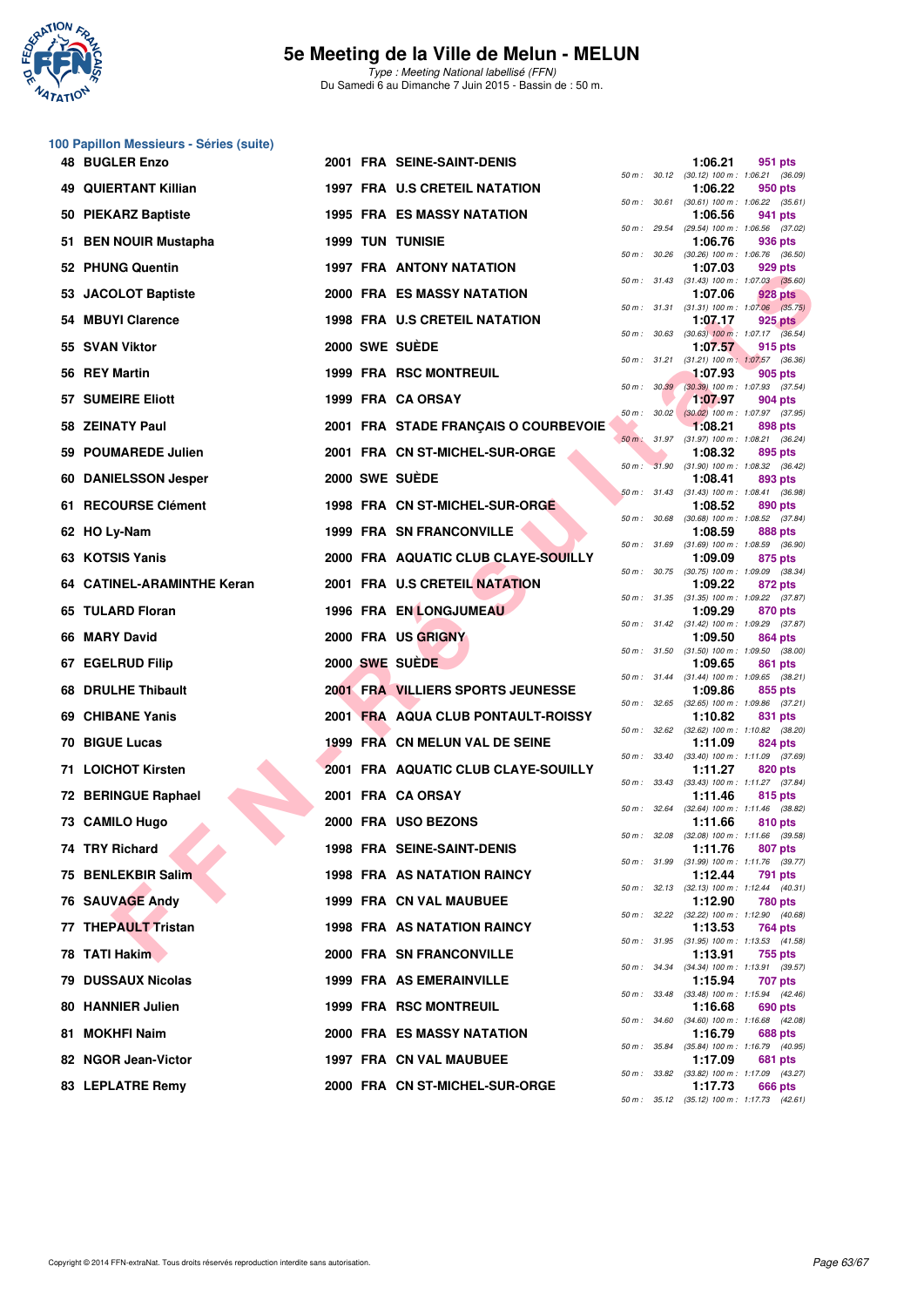

Type : Meeting National labellisé (FFN) Du Samedi 6 au Dimanche 7 Juin 2015 - Bassin de : 50 m.

# **100 Papillon Messieurs - Séries (suite)**

|     | 84 LEFRANC Jérémy           |  | 2000 FRA CND LA FERTÉ-SOUS-JOUARRE   |  | 1:18.60                                                         |                | 647 pts        |
|-----|-----------------------------|--|--------------------------------------|--|-----------------------------------------------------------------|----------------|----------------|
|     |                             |  |                                      |  | 50 m: 35.36 (35.36) 100 m: 1:18.60 (43.24)                      |                |                |
|     | 85 LANDO Florian            |  | 2001 FRA CND LA FERTÉ-SOUS-JOUARRE   |  | 1:18.79<br>50 m: 35.36 (35.36) 100 m: 1:18.79 (43.43)           |                | 643 pts        |
|     | 86 CYRILLA Yoan             |  | 2000 FRA RSC MONTREUIL               |  | 1:19.13                                                         |                | 635 pts        |
|     |                             |  |                                      |  | 50 m: 35.52 (35.52) 100 m: 1:19.13 (43.61)                      |                |                |
|     | <b>87 HENNEQUIN Mathieu</b> |  | 1999 FRA CND LA FERTÉ-SOUS-JOUARRE   |  | 1:20.82                                                         |                | 599 pts        |
|     |                             |  |                                      |  | 50 m : 34.96 (34.96) 100 m : 1:20.82 (45.86)                    |                |                |
|     | 88 BERTHELOT Jeremy         |  | 2000 FRA AQUATIC CLUB CLAYE-SOUILLY  |  | 1:22.59                                                         |                | 562 pts        |
|     | 89 OUANDJELI Nabil          |  | 2001 FRA RSC MONTREUIL               |  | 50 m: 37.12 (37.12) 100 m: 1:22.59 (45.47)<br>1:23.67           |                | <b>540 pts</b> |
|     |                             |  |                                      |  | 50 m : 39.07 (39.07) 100 m : 1:23.67 (44.60)                    |                |                |
|     | 90 GOZEL Julien             |  | 2000 FRA CND LA FERTÉ-SOUS-JOUARRE   |  | 1:24.87                                                         | <b>516 pts</b> |                |
|     |                             |  |                                      |  | 50 m : 37.84 (37.84) 100 m : 1:24.87 (47.03)                    |                |                |
|     | 91 BONTEMPS Gabriel         |  | 2000 FRA RSC MONTREUIL               |  | 1:25.49                                                         |                | 503 pts        |
|     | 92 ALLARD Simon             |  | 2000 FRA RSC MONTREUIL               |  | 50 m: 36.66 (36.66) 100 m: 1:25.49 (48.83)<br>$1:36.00$ 319 pts |                |                |
|     |                             |  |                                      |  | 50 m: 42.12 (42.12) 100 m: 1:36.00 (53.88)                      |                |                |
|     | --- SIRIEIRO Paolo veiga    |  | 1988 BRA BRÉSIL                      |  | <b>DNS</b> dec                                                  |                |                |
|     | --- PACAUD Antoine          |  | 1997 FRA AC BOULOGNE-BILLANCOURT     |  | <b>DNS</b> dec                                                  |                |                |
| --- | <b>MENDES Clément</b>       |  | 2001 FRA AQUA CLUB PONTAULT-ROISSY   |  | DNS dec                                                         |                |                |
|     | --- QUIERTANT Yann          |  | 1989 FRA STADE FRANÇAIS O COURBEVOIE |  | DNS dec                                                         |                |                |
|     | --- TURPIN Fabrice          |  | 1995 FRA CN MELUN VAL DE SEINE       |  | DNS dec                                                         |                |                |
|     | --- BELKHOUDJA Nazim        |  |                                      |  | <b>DNS dec</b>                                                  |                |                |
|     |                             |  | 1990 ALG STADE FRANÇAIS O COURBEVOIE |  |                                                                 |                |                |
|     | --- ATIGUE Bilel            |  | <b>1994 TUN TUNISIE</b>              |  | <b>DNS dec</b>                                                  |                |                |

## **[200 Papillon Messieurs - Séries](http://www.ffnatation.fr/webffn/resultats.php?idact=nat&go=epr&idcpt=31115&idepr=83)** (Samedi 6 Juin 2015)

| 00 DENTILELUI JUULUIN                                               |  | <b>2000 FRA AGOATIC CLOD CLATE-SOUILLT</b>                                                                                         |  | 1.22.33        | סוע שטט                                                      |
|---------------------------------------------------------------------|--|------------------------------------------------------------------------------------------------------------------------------------|--|----------------|--------------------------------------------------------------|
| 89 OUANDJELI Nabil                                                  |  | 2001 FRA RSC MONTREUIL                                                                                                             |  | 1:23.67        | 50 m: 37.12 (37.12) 100 m: 1:22.59 (45.47)<br><b>540 pts</b> |
| 90 GOZEL Julien                                                     |  | 2000 FRA CND LA FERTÉ-SOUS-JOUARRE                                                                                                 |  | 1:24.87        | 50 m : 39.07 (39.07) 100 m : 1:23.67 (44.60)<br>516 pts      |
| 91 BONTEMPS Gabriel                                                 |  | 2000 FRA RSC MONTREUIL                                                                                                             |  | 1:25.49        | 50 m : 37.84 (37.84) 100 m : 1:24.87 (47.03)<br>503 pts      |
| 92 ALLARD Simon                                                     |  | 2000 FRA RSC MONTREUIL                                                                                                             |  | 1:36.00        | 50 m: 36.66 (36.66) 100 m: 1:25.49 (48.83)<br>319 pts        |
|                                                                     |  |                                                                                                                                    |  |                | 50 m : 42.12 (42.12) 100 m : 1:36.00 (53.88)                 |
| --- SIRIEIRO Paolo veiga                                            |  | 1988 BRA BRESIL                                                                                                                    |  | <b>DNS</b> dec |                                                              |
| --- PACAUD Antoine                                                  |  | 1997 FRA AC BOULOGNE-BILLANCOURT                                                                                                   |  | <b>DNS</b> dec |                                                              |
| --- MENDES Clément                                                  |  | 2001 FRA AQUA CLUB PONTAULT-ROISSY                                                                                                 |  | <b>DNS</b> dec |                                                              |
| --- QUIERTANT Yann                                                  |  | 1989 FRA STADE FRANCAIS O COURBEVOIE                                                                                               |  | <b>DNS dec</b> |                                                              |
| --- TURPIN Fabrice                                                  |  | 1995 FRA CN MELUN VAL DE SEINE                                                                                                     |  | <b>DNS dec</b> |                                                              |
| --- BELKHOUDJA Nazim                                                |  | 1990 ALG STADE FRANÇAIS O COURBEVOIE                                                                                               |  | <b>DNS dec</b> |                                                              |
| --- ATIGUE Bilel                                                    |  | <b>1994 TUN TUNISIE</b>                                                                                                            |  | <b>DNS dec</b> |                                                              |
| 00 Papillon Messieurs - Séries (Samedi 6 Juin 2015)<br>1 BERRY Théo |  | 1997 FRA AQUA VALLEE-DE-CHEVREUSE                                                                                                  |  | 2:06.62        | 1213 pts                                                     |
|                                                                     |  | 50 m: 28.58 (28.58) 100 m: 1:00.58 (32.00) 150 m: 1:33.50 (32.92) 200 m: 2:06.62 (33.12)                                           |  |                |                                                              |
| 2 CARDEY Léo                                                        |  | 1996 FRA U.S CRETEIL NATATION<br>50 m: 29.20 (29.20) 100 m: 1:01.94 (32.74) 150 m: 1:35.42 (33.48) 200 m: 2:09.58 (34.16)          |  | 2:09.58        | 1168 pts                                                     |
| 3 MALLET Gauthier                                                   |  | <b>1995 FRA NAUTIQUE ENTENTE CHALONS</b>                                                                                           |  | 2:10.18        | 1159 pts                                                     |
|                                                                     |  | 50 m: 29.37 (29.37) 100 m: 1:02.40 (33.03) 150 m: 1:36.03 (33.63) 200 m: 2:10.18 (34.15)                                           |  |                |                                                              |
| 4 VAULON Jérémy                                                     |  | <b>1991 FRA NAUTIQUE ENTENTE CHALONS</b>                                                                                           |  | 2:12.40        | 1126 $pts$                                                   |
| 5 CHOUFA Jordane                                                    |  | 50 m: 29.42 (29.42) 100 m: 1:03.24 (33.82) 150 m: 1:38.11 (34.87) 200 m: 2:12.40 (34.29)<br>1995 FRA STADE FRANCAIS O COURBEVOIE   |  | 2:14.34        | <b>1097 pts</b>                                              |
|                                                                     |  | 50 m: 29.90 (29.90) 100 m: 1:04.52 (34.62) 150 m: 1:39.79 (35.27) 200 m: 2:14.34 (34.55)                                           |  |                |                                                              |
| 6 VITRY Ludovic                                                     |  | 1998 FRA C.S MONTERELAIS NATATION                                                                                                  |  | 2:14.74        | 1091 pts                                                     |
| 7 MAHDHAOUI Seifedine                                               |  | 50 m: 29.23 (29.23) 100 m: 1:02.51 (33.28) 150 m: 1:38.06 (35.55) 200 m: 2:14.74 (36.68)<br><b>1997 TUN TUNISIE</b>                |  | 2:15.92        | 1074 pts                                                     |
| 8 ACHOUR Aziz                                                       |  | 50 m: 28.83 (28.83) 100 m: 1:01.94 (33.11) 150 m: 1:37.92 (35.98) 200 m: 2:15.92 (38.00)<br><b>1999 TUN TUNISIE</b>                |  | 2:15.93        | 1074 pts                                                     |
| 9 FOURTIER Florentin                                                |  | 50 m: 29.26 (29.26) 100 m: 1:03.29 (34.03) 150 m: 1:38.27 (34.98) 200 m: 2:15.93 (37.66)<br><b>1996 FRA CSN GUYANCOURT</b>         |  | 2:16.52        | <b>1066 pts</b>                                              |
|                                                                     |  | 50 m: 30.39 (30.39) 100 m: 1:04.84 (34.45) 150 m: 1:40.36 (35.52) 200 m: 2:16.52 (36.16)                                           |  |                |                                                              |
| 10 MASMOUDI Med malek                                               |  | <b>2000 TUN TUNISIE</b>                                                                                                            |  | 2:18.04        | 1044 $pts$                                                   |
| 11 MOUALFI Abdelaziz                                                |  | 50 m: 30.70 (30.70) 100 m: 1:05.79 (35.09) 150 m: 1:40.94 (35.15) 200 m: 2:18.04 (37.10)<br>1999 ALG MOUETTES DE PARIS             |  | 2:18.66        | 1035 pts                                                     |
|                                                                     |  | 50 m: 29.63 (29.63) 100 m: 1:04.84 (35.21) 150 m: 1:40.91 (36.07) 200 m: 2:18.66 (37.75)                                           |  |                |                                                              |
| 12 NASRI Ousama                                                     |  | <b>1999 TUN TUNISIE</b>                                                                                                            |  | 2:18.75        | 1034 pts                                                     |
| 13 HENRY Clément                                                    |  | 50 m: 30.87 (30.87) 100 m: 1:05.83 (34.96) 150 m: 1:42.41 (36.58) 200 m: 2:18.75 (36.34)<br>2000 FRA ES VITRY                      |  |                |                                                              |
|                                                                     |  | 50 m: 30.11 (30.11) 100 m: 1:06.55 (36.44) 150 m: 1:43.30 (36.75) 200 m: 2:19.91 (36.61)                                           |  | 2:19.91        | <b>1017 pts</b>                                              |
| 14 JACOLOT Baptiste                                                 |  | 2000 FRA ES MASSY NATATION                                                                                                         |  | 2:20.38        | 1010 $pts$                                                   |
| 15 LINO Rafaël                                                      |  | 50 m: 31.58 (31.58) 100 m: 1:07.42 (35.84) 150 m: 1:43.77 (36.35) 200 m: 2:20.38 (36.61)<br>1999 FRA C.N OZOIR-LA-FERRIERE         |  | 2:20.76        | 1005 pts                                                     |
|                                                                     |  | 50 m: 29.49 (29.49) 100 m: 1:04.37 (34.88) 150 m: 1:42.12 (37.75) 200 m: 2:20.76 (38.64)                                           |  |                |                                                              |
| 16 RACZYNSKI Stanislas                                              |  | 1996 FRA CN MELUN VAL DE SEINE                                                                                                     |  | 2:21.12        | 1000 pts                                                     |
| 17 BENDRIMIA Axel                                                   |  | 50 m: 30.72 (30.72) 100 m: 1.06.73 (36.01) 150 m: 1.43.02 (36.29) 200 m: 2.21.12 (38.10)<br>1998 FRA CN ST-MICHEL-SUR-ORGE         |  | 2:22.52        | 981 pts                                                      |
|                                                                     |  | 50 m: 31.43 (31.43) 100 m: 1:08.27 (36.84) 150 m: 1:45.44 (37.17) 200 m: 2:22.52 (37.08)                                           |  |                |                                                              |
| 18 SALCZER Ladislas                                                 |  | <b>2000 FRA ES MASSY NATATION</b>                                                                                                  |  | 2:23.22        | 971 pts                                                      |
| 19 BIGORGNE Lucas                                                   |  | 50 m: 30.02 (30.02) 100 m: 1:06.86 (36.84) 150 m: 1:44.68 (37.82) 200 m: 2:23.22 (38.54)<br>1997 FRA CHARLEVILLE-MEZIERES NATATION |  | 2:25.76        |                                                              |
|                                                                     |  | 50 m: 30.18 (30.18) 100 m: 1:06.14 (35.96) 150 m: 1:45.56 (39.42) 200 m: 2:25.76 (40.20)                                           |  |                | 936 pts                                                      |
| 20 STURMACH Esteban                                                 |  | 1999 FRA ASN LOUVRES-ROISSY-SURVILLIERS                                                                                            |  | 2:26.09        | 932 pts                                                      |
| 21 AMHAJ Elamine                                                    |  | 50 m: 30.71 (30.71) 100 m: 1:07.14 (36.43) 150 m: 1:45.76 (38.62) 200 m: 2:26.09 (40.33)<br>2000 FRA SEINE-SAINT-DENIS             |  |                |                                                              |
|                                                                     |  | 50 m: 32.22 (32.22) 100 m: 1:09.69 (37.47) 150 m: 1:47.82 (38.13) 200 m: 2:26.84 (39.02)                                           |  | 2:26.84        | 922 pts                                                      |
|                                                                     |  |                                                                                                                                    |  |                |                                                              |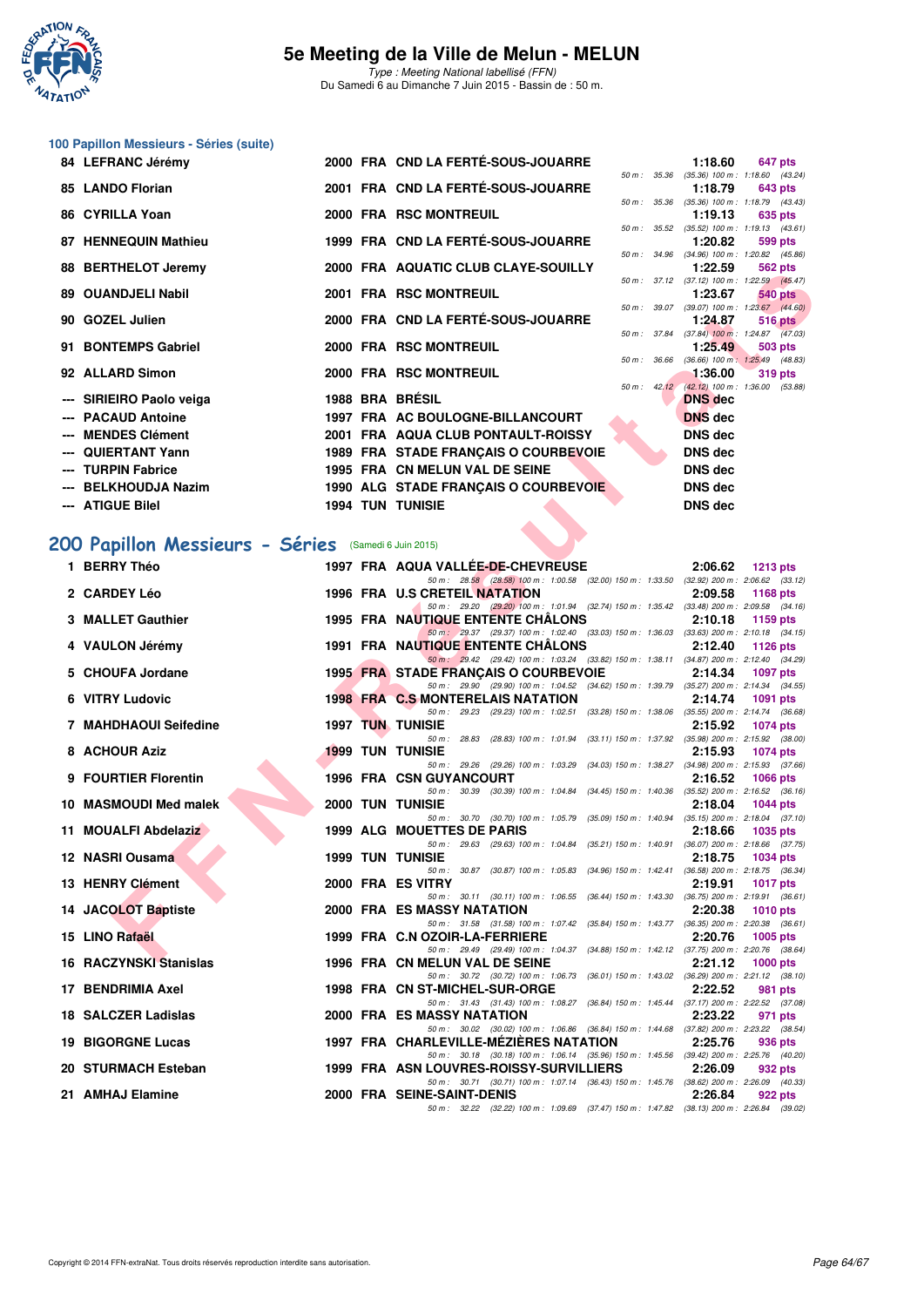

Type : Meeting National labellisé (FFN) Du Samedi 6 au Dimanche 7 Juin 2015 - Bassin de : 50 m.

#### **200 Papillon Messieurs - Séries (suite)**

| 22 LANTERMINO Romain     |  | 1994 FRA CN VAL MAUBUEE                                                                  | 2:26.90        | 921 pts |
|--------------------------|--|------------------------------------------------------------------------------------------|----------------|---------|
|                          |  | 50 m: 31.60 (31.60) 100 m: 1:08.36 (36.76) 150 m: 1:47.31 (38.95) 200 m: 2:26.90 (39.59) |                |         |
| 23 POUMAREDE Julien      |  | 2001 FRA CN ST-MICHEL-SUR-ORGE                                                           | 2:29.46        | 887 pts |
|                          |  | 50 m: 33.35 (33.35) 100 m: 1:11.26 (37.91) 150 m: 1:52.23 (40.97) 200 m: 2:29.46 (37.23) |                |         |
| <b>24 REUILLON Louis</b> |  | 2000 FRA CN MAISONS-ALFORT                                                               | 2:29.70        | 884 pts |
|                          |  | 50 m: 32.81 (32.81) 100 m: 1:10.26 (37.45) 150 m: 1:50.27 (40.01) 200 m: 2:29.70 (39.43) |                |         |
| 25 MEDINA Antoine        |  | 1999 FRA CN MELUN VAL DE SEINE                                                           | 2:30.54        | 873 pts |
|                          |  | 50 m: 32.05 (32.05) 100 m: 1:09.29 (37.24) 150 m: 1:49.50 (40.21) 200 m: 2:30.54 (41.04) |                |         |
| <b>26 SAHBANI Ellias</b> |  | 2001 FRA COLOMBES NATATION                                                               | 2:30.65        | 871 pts |
|                          |  | 50 m: 31.22 (31.22) 100 m: 1:08.81 (37.59) 150 m: 1:48.34 (39.53) 200 m: 2:30.65 (42.31) |                |         |
| 27 BENALI Sami           |  | 1998 FRA CN MAISONS-ALFORT                                                               | 2:31.29        | 863 pts |
|                          |  | 50 m: 31.56 (31.56) 100 m: 1:10.11 (38.55) 150 m: 1:50.11 (40.00) 200 m: 2:31.29 (41.18) |                |         |
| 28 COUTINHO Enzo         |  | 2000 FRA ASN LOUVRES-ROISSY-SURVILLIERS 2:37.38                                          |                | 785 pts |
|                          |  | 50 m: 32.18 (32.18) 100 m: 1:12.41 (40.23) 150 m: 1:55.15 (42.74) 200 m: 2:37.38 (42.23) |                |         |
| 29 VIE MAHE Tanguy       |  | 2001 FRA AC BOULOGNE-BILLANCOURT                                                         | 2:48.56        | 653 pts |
|                          |  | 50 m: 33.48 (33.48) 100 m: 1:17.58 (44.10) 150 m: 2:02.38 (44.80) 200 m: 2:48.56 (46.18) |                |         |
| --- DANIELSSON Jesper    |  | 2000 SWE SUEDE                                                                           | <b>DSQ Vi</b>  |         |
| --- PACAUD Antoine       |  | 1997 FRA AC BOULOGNE-BILLANCOURT                                                         | <b>DNS</b> dec |         |
|                          |  |                                                                                          |                |         |
| --- ATIGUE Bilel         |  | <b>1994 TUN TUNISIE</b><br><b>Contract Contract</b>                                      | <b>DNS</b> dec |         |

### **[200 4 Nages Messieurs - Séries](http://www.ffnatation.fr/webffn/resultats.php?idact=nat&go=epr&idcpt=31115&idepr=91)** (Dimanche 7 Juin 2015)

| <b>JAHDANI LIIIAS</b>                                |  | <b>FRA COLOMBLS NATATION</b><br>2.30.03<br>or i pis                                                                                                                |
|------------------------------------------------------|--|--------------------------------------------------------------------------------------------------------------------------------------------------------------------|
| 27 BENALI Sami                                       |  | 50 m: 31.22 (31.22) 100 m: 1:08.81 (37.59) 150 m: 1:48.34 (39.53) 200 m: 2:30.65 (42.31)<br>1998 FRA CN MAISONS-ALFORT<br>2:31.29<br><b>863 pts</b>                |
| 28 COUTINHO Enzo                                     |  | 50 m: 31.56 (31.56) 100 m: 1:10.11 (38.55) 150 m: 1:50.11 (40.00) 200 m: 2:31.29 (41.18)<br>2000 FRA ASN LOUVRES-ROISSY-SURVILLIERS<br>2:37.38<br><b>785 pts</b>   |
| 29 VIE MAHE Tanguy                                   |  | 50 m: 32.18 (32.18) 100 m: 1:12.41 (40.23) 150 m: 1:55.15 (42.74) 200 m: 2:37.38 (42.23)<br>2001 FRA AC BOULOGNE-BILLANCOURT<br>2:48.56<br>653 pts                 |
| --- DANIELSSON Jesper                                |  | 50 m: 33.48 (33.48) 100 m: 1:17.58 (44.10) 150 m: 2:02.38 (44.80) 200 m: 2:48.56 (46.18)<br>2000 SWE SUEDE<br><b>DSQ Vi</b>                                        |
| <b>PACAUD Antoine</b>                                |  | 1997 FRA AC BOULOGNE-BILLANCOURT<br>DNS dec                                                                                                                        |
|                                                      |  |                                                                                                                                                                    |
| <b>ATIGUE Bilel</b>                                  |  | <b>1994 TUN TUNISIE</b><br><b>DNS</b> dec                                                                                                                          |
| 00 4 Nages Messieurs - Séries (Dimanche 7 Juin 2015) |  |                                                                                                                                                                    |
| 1 PLATAUX Robin                                      |  | 1997 FRA NOGENT NATATION 94<br>2:13.14<br>1154 pts                                                                                                                 |
| 2 RIHOUX Charles                                     |  | 50 m: 28.56 (28.56) 100 m: 1:03.05 (34.49) 150 m: 1:42.31 (39.26) 200 m: 2:13.14 (30.83)<br>1998 FRA CHARLEVILLE-MÉZIÈRES NATATION<br>2:14.38<br>1135 pts          |
|                                                      |  | 50 m: 28.71 (28.71) 100 m: 1:03.94 (35.23) 150 m: 1:44.17 (40.23) 200 m: 2:14.38 (30.21)                                                                           |
| 3 JLASSI Fares                                       |  | <b>1999 TUN TUNISIE</b><br>2:15.92<br><b>1111 pts</b><br>50 m: 29.18 (29.18) 100 m: 1:04.43 (35.25) 150 m: 1:43.55 (39.12) 200 m: 2:15.92 (32.37)                  |
| 4 SAMOKINE Yann                                      |  | 1997 FRA CN MELUN VAL DE SEINE<br>2:16.41<br>1104 pts                                                                                                              |
| 5 GICQUEL Kylian                                     |  | 50 m: 29.78 (29.78) 100 m: 1:06.55 (36.77) 150 m: 1:44.95 (38.40) 200 m: 2:16.41 (31.46)<br>1999 FRA NOGENT NATATION 94<br>2:17.02<br>1095 pts                     |
|                                                      |  | 50 m: 29.15 (29.15) 100 m: 1:04.03 (34.88) 150 m: 1:44.67 (40.64) 200 m: 2:17.02 (32.35)                                                                           |
| 6 CHAUVIN Thomas                                     |  | 1996 FRA US GRIGNY<br>2:18.70<br>1069 pts                                                                                                                          |
| 7 VAULON Jérémy                                      |  | 50 m: 29.15 (29.15) 100 m: 1:08.55 (39.40) 150 m: 1:47.38 (38.83) 200 m: 2:18.70 (31.32)<br><b>1991 FRA NAUTIQUE ENTENTE CHALONS</b><br>2:18.94<br><b>1066 pts</b> |
|                                                      |  | 50 m: 28.76 (28.76) 100 m: 1.05.44 (36.68) 150 m: 1.47.70 (42.26) 200 m: 2.18.94 (31.24)                                                                           |
| 8 SALCZER Ladislas                                   |  | <b>2000 FRA ES MASSY NATATION</b><br>2:18.99<br><b>1065 pts</b><br>50 m : 28.98 (28.98) 100 m : 1:04.91 (35.93) 150 m : 1:46.75 (41.84) 200 m : 2:18.99 (32.24)    |
| 9 CATALA Alexandre                                   |  | 1995 FRA C.N OZOIR-LA-FERRIERE<br>2:19.02<br>1065 pts                                                                                                              |
| 10 HENRY Clément                                     |  | 50 m: 30.19 (30.19) 100 m: 1:05.24 (35.05) 150 m: 1:48.47 (43.23) 200 m: 2:19.02 (30.55)<br>2000 FRA ES VITRY<br>2:20.12<br>1048 pts                               |
| 11 TESIC Enzo                                        |  | 50 m: 30.09 (30.09) 100 m: 1:06.59 (36.50) 150 m: 1:47.72 (41.13) 200 m: 2:20.12 (32.40)<br>2000 FRA C.N OZOIR-LA-FERRIERE<br>2:20.37<br><b>1045 pts</b>           |
| <b>12 BALAMANE Moncef</b>                            |  | 50 m: 31.88 (31.88) 100 m: 1:08.35 (36.47) 150 m: 1:49.23 (40.88) 200 m: 2:20.37 (31.14)<br>2:20.69                                                                |
|                                                      |  | 2001 ALG STADE FRANCAIS O COURBEVOIE<br><b>1040 pts</b><br>50 m: 30.80 (30.80) 100 m: 1:10.69 (39.89) 150 m: 1:49.08 (38.39) 200 m: 2:20.69 (31.61)                |
| <b>13 MALTESTE Tristan</b>                           |  | 1999 FRA CN FONTAINEBLEAU-AVON<br>2:20.74<br>1039 pts<br>50 m: 29.92 (29.92) 100 m: 1:04.58 (34.66) 150 m: 1:48.38 (43.80) 200 m: 2:20.74 (32.36)                  |
| <b>14 GERMAIN Alexandre</b>                          |  | 1998 FRA C.N OZOIR-LA-FERRIERE<br>2:21.00<br>1035 pts                                                                                                              |
| <b>15 TONNEAU Guillaume</b>                          |  | 50 m: 30.11 (30.11) 100 m: 1:06.53 (36.42) 150 m: 1:48.10 (41.57) 200 m: 2:21.00 (32.90)<br>1998 FRA CN ST-MICHEL-SUR-ORGE<br>2:21.53<br><b>1028 pts</b>           |
|                                                      |  | 50 m: 28.15 (28.15) 100 m: 1:04.47 (36.32) 150 m: 1:48.71 (44.24) 200 m: 2:21.53 (32.82)                                                                           |
| <b>16 LOUISSI Malek</b>                              |  | <b>2001 TUN TUNISIE</b><br>2:22.17<br><b>1018 pts</b>                                                                                                              |
| <b>17 MARCHESE Nicolas</b>                           |  | 50 m: 30.43 (30.43) 100 m: 1:06.45 (36.02) 150 m: 1:49.92 (43.47) 200 m: 2:22.17 (32.25)<br>1997 FRA CN MELUN VAL DE SEINE<br>2:22.49<br><b>1014 pts</b>           |
| <b>18 MESSANT Pierre</b>                             |  | 50 m: 29.46 (29.46) 100 m: 1:06.92 (37.46) 150 m: 1:48.63 (41.71) 200 m: 2:22.49 (33.86)<br><b>1998 FRA COULOMMIERS NATATION</b><br>2:22.65<br><b>1011 pts</b>     |
|                                                      |  | 50 m: 29.84 (29.84) 100 m: 1:07.21 (37.37) 150 m: 1:50.19 (42.98) 200 m: 2:22.65 (32.46)                                                                           |
| 19 LEGER Baptiste                                    |  | <b>1999 FRA ES MASSY NATATION</b><br>2:22.79<br>1009 pts<br>50 m: 29.57 (29.57) 100 m: 1:05.61 (36.04) 150 m: 1:47.87 (42.26) 200 m: 2:22.79 (34.92)               |
| 20 CRASSOUS Thomas                                   |  | 1999 FRA STADE FRANÇAIS O COURBEVOIE<br>2:22.94<br>1007 pts                                                                                                        |
| 21 MEDINA Antoine                                    |  | 50 m: 30.99 (30.99) 100 m: 1:10.08 (39.09) 150 m: 1:49.99<br>(39.91) 200 m : 2:22.94 (32.95)<br>1999 FRA CN MELUN VAL DE SEINE<br>2:23.44<br><b>1000 pts</b>       |
| 22 FOURMY Matéo                                      |  | 50 m : 30.34 (30.34) 100 m : 1:06.89 (36.55) 150 m : 1:49.38 (42.49) 200 m : 2:23.44 (34.06)<br>2000 FRA ES MASSY NATATION<br>2:23.71<br>996 pts                   |
|                                                      |  | 50 m: 28.68 (28.68) 100 m: 1:05.29<br>(36.61) 150 m: 1:50.10 (44.81) 200 m: 2:23.71 (33.61)                                                                        |
| 23 CHASSEVENT Owen                                   |  | 1999 FRA CN MELUN VAL DE SEINE<br>2:23.96<br>992 pts<br>50 m : 29.88 (29.88) 100 m : 1:09.21 (39.33) 150 m : 1:52.36 (43.15) 200 m : 2:23.96 (31.60)               |
| 24 BENDRIMIA Axel                                    |  | 1998 FRA CN ST-MICHEL-SUR-ORGE<br>2:23.98<br>992 pts                                                                                                               |
|                                                      |  | 50 m: 30.81 (30.81) 100 m: 1:07.48 (36.67) 150 m: 1:52.07 (44.59) 200 m: 2:23.98 (31.91)<br><b>1995 FRA NAUTIQUE ENTENTE CHALONS</b>                               |
| 25 MALLET Gauthier                                   |  | 2:24.16<br>989 pts<br>50 m: 28.45 (28.45) 100 m: 1:06.90 (38.45) 150 m: 1:50.50 (43.60) 200 m: 2:24.16 (33.66)                                                     |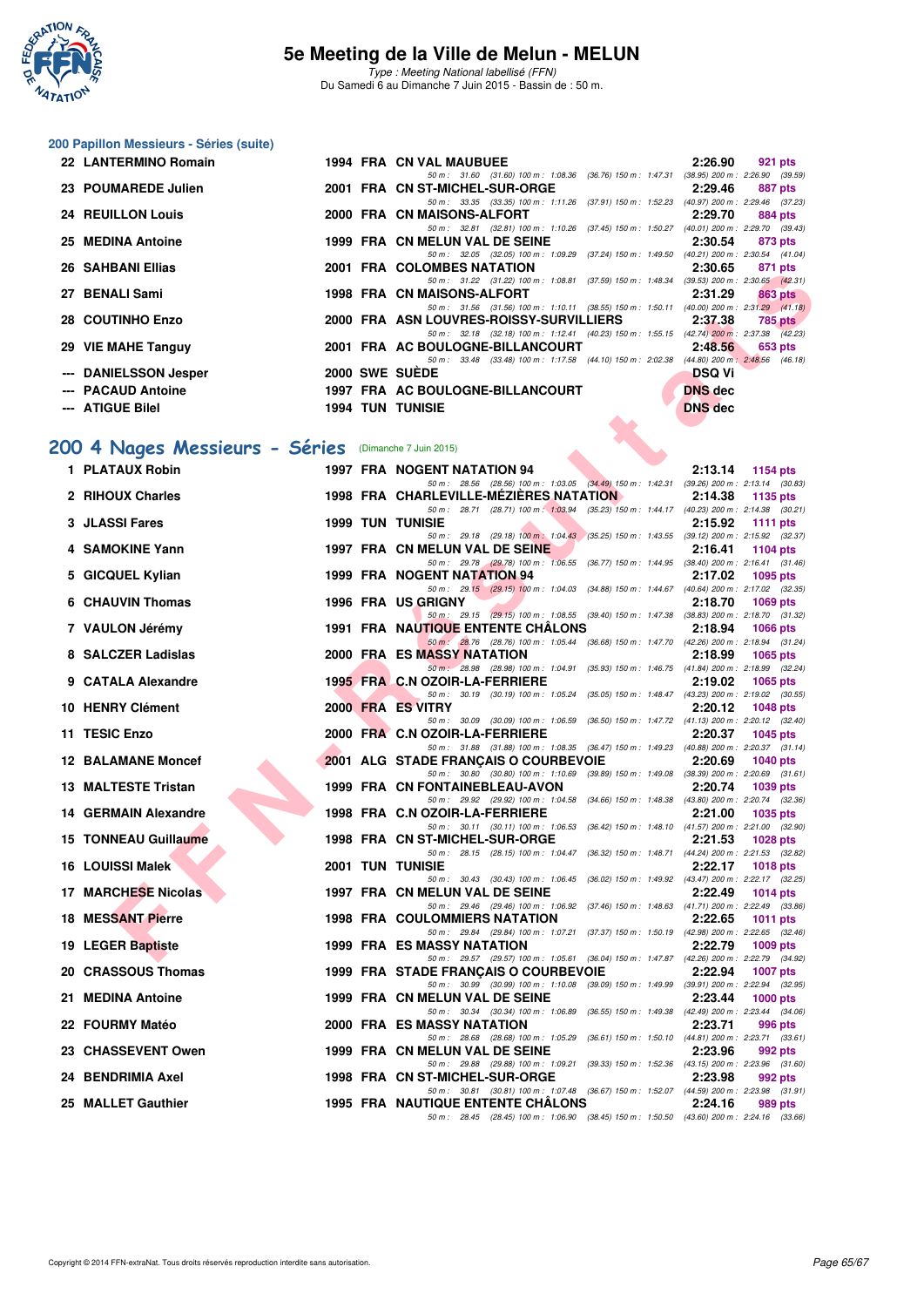

**200 4 Nages Messieurs - Séries (suite)**

|     | 25 ROSSILLON Virgile       |  | 2000 FRA STADE FRANÇAIS O COURBEVOIE                                                                                             | 2:24.16       | 989 pts                                    |
|-----|----------------------------|--|----------------------------------------------------------------------------------------------------------------------------------|---------------|--------------------------------------------|
|     | 27 MASMOUDI Med malek      |  | 50 m: 31.10 (31.10) 100 m: 1:11.53 (40.43) 150 m: 1:51.47 (39.94) 200 m: 2:24.16 (32.69)<br><b>2000 TUN TUNISIE</b>              | 2:24.17       | 989 pts                                    |
|     | 28 SIAR Abderezak          |  | 50 m: 31.01 (31.01) 100 m: 1:08.74 (37.73) 150 m: 1:51.50 (42.76) 200 m: 2:24.17 (32.67)<br>1999 ALG MOUETTES DE PARIS           | 2:24.29       | 988 pts                                    |
|     | 29 VALLEAU Sylvain         |  | 50 m: 30.13 (30.13) 100 m: 1:09.52 (39.39) 150 m: 1:50.25 (40.73) 200 m: 2:24.29 (34.04)<br>1995 FRA CN ST-MICHEL-SUR-ORGE       | 2:24.32       | 987 pts                                    |
| 30. | <b>RODRIGUES Adrien</b>    |  | 50 m: 31.29 (31.29) 100 m: 1:09.74 (38.45) 150 m: 1:50.86 (41.12) 200 m: 2:24.32 (33.46)<br>2000 FRA ES MASSY NATATION           | 2:24.85       | 980 pts                                    |
|     | 31 ZEINATY Paul            |  | 50 m: 30.95 (30.95) 100 m: 1:09.61 (38.66) 150 m: 1:52.31 (42.70) 200 m: 2:24.85 (32.54)<br>2001 FRA STADE FRANÇAIS O COURBEVOIE | 2:27.38       | 944 pts                                    |
|     |                            |  | 50 m: 32.08 (32.08) 100 m: 1:12.88 (40.80) 150 m: 1:54.31 (41.43) 200 m: 2:27.38 (33.07)                                         |               |                                            |
|     | 32 BONEL Antonyn           |  | 2001 FRA CN ST-MICHEL-SUR-ORGE<br>50 m: 31.29 (31.29) 100 m: 1:08.83 (37.54) 150 m: 1:54.65 (45.82) 200 m: 2:27.45 (32.80)       | 2:27.45       | 943 pts                                    |
|     | 33 MAHDHAOUI Seifedine     |  | <b>1997 TUN TUNISIE</b><br>50 m: 29.13 (29.13) 100 m: 1.07.86 (38.73) 150 m: 1.51.36 (43.50) 200 m: 2.27.79 (36.43)              | 2:27.79       | 938 pts                                    |
|     | 34 PAUPARDIN Guillaume     |  | 2001 FRA CN MELUN VAL DE SEINE<br>50 m: 30.93 (30.93) 100 m: 1:08.89 (37.96) 150 m: 1:55.41 (46.52) 200 m: 2:28.12 (32.71)       | 2:28.12       | 933 pts                                    |
|     | 35 PASTULA Kacper          |  | 2001 POL ES VITRY<br>50 m: 29.80 (29.80) 100 m: 1:08.43 (38.63) 150 m: 1:53.20 (44.77) 200 m: 2:28.45 (35.25)                    | 2:28.45       | 929 pts                                    |
|     | 36 CATINEL-ARAMINTHE Keran |  | 2001 FRA U.S CRETEIL NATATION<br>50 m: 30.91 (30.91) 100 m: 1:09.84 (38.93) 150 m: 1:54.26 (44.42) 200 m: 2:28.84 (34.58)        | 2:28.84       | 923 pts                                    |
|     | 37 MAUPETIT Romain         |  | <b>1999 FRA DAUPHINS LE COTEAU</b>                                                                                               | 2:29.89       | 909 pts                                    |
|     | 38 AITKACI Carl            |  | 50 m: 31.91 (31.91) 100 m: 1:11.71 (39.80) 150 m: 1:56.62 (44.91) 200 m: 2:29.89 (33.27)<br>2001 FRA STADE FRANÇAIS O COURBEVOIE | 2:30.01       | 907 pts                                    |
|     | <b>38 THIBAULT Thomas</b>  |  | 50 m: 32.04 (32.04) 100 m: 1:13.32 (41.28) 150 m: 1:55.74 (42.42) 200 m: 2:30.01 (34.27)<br><b>1998 FRA RSC MONTREUIL</b>        | 2:30.01       | 907 pts                                    |
|     | 40 GAY SEMENKOFF Justin    |  | 50 m: 29.80 (29.80) 100 m: 1:10.45 (40.65) 150 m: 1:57.30 (46.85) 200 m: 2:30.01 (32.71)<br>2000 FRA CN FONTAINEBLEAU-AVON       | 2:31.14       | 892 pts                                    |
|     | <b>41 MIJON Louis</b>      |  | 50 m: 32.37 (32.37) 100 m: 1:12.02 (39.65) 150 m: 1:57.98 (45.96) 200 m: 2:31.14 (33.16)<br>1999 FRA CN MELUN VAL DE SEINE       | 2:31.38       | 888 pts                                    |
|     |                            |  | 50 m: 30.99 (30.99) 100 m: 1:11.02 (40.03) 150 m: 1:57.32 (46.30) 200 m: 2:31.38 (34.06)                                         |               |                                            |
|     | 42 PRUNIERES Robinson      |  | 2000 FRA COULOMMIERS NATATION<br>50 m: 33.24 (33.24) 100 m: 1:13.39 (40.15) 150 m: 1:55.29 (41.90) 200 m: 2:31.48 (36.19)        | 2:31.48       | 887 pts                                    |
|     | 43 REY Martin              |  | 1999 FRA RSC MONTREUIL<br>50 m: 28.89 (28.89) 100 m: 1:08.36 (39.47) 150 m: 1:57.09 (48.73) 200 m: 2:32.31 (35.22)               | 2:32.31       | 876 pts                                    |
|     | 44 GOULARD Clement         |  | 1999 FRA AQUA CLUB PONTAULT-ROISSY<br>50 m: 34.48 (34.48) 100 m: 1:14.05 (39.57) 150 m: 1:58.32 (44.27) 200 m: 2:32.89 (34.57)   | 2:32.89       | 868 pts                                    |
|     | 45 BIGUE Lucas             |  | 1999 FRA CN MELUN VAL DE SEINE                                                                                                   | 2:32.95       | 867 pts                                    |
| 46. | <b>POUMAREDE Julien</b>    |  | 50 m: 32.15 (32.15) 100 m: 1:13.07 (40.92) 150 m: 1:59.77 (46.70) 200 m: 2:32.95 (33.18)<br>2001 FRA CN ST-MICHEL-SUR-ORGE       | 2:33.08       | 866 pts                                    |
|     | 47 BOUCHERED Lyed          |  | 50 m: 31.56 (31.56) 100 m: 1:10.54 (38.98) 150 m: 2:00.34 (49.80) 200 m: 2:33.08 (32.74)<br><b>2001 TUN TUNISIE</b>              | 2:34.01       | 853 pts                                    |
|     | 48 CAMUS Loïc              |  | 50 m: 32.63 (32.63) 100 m: 1:18.04 (45.41) 150 m: 1:58.49 (40.45) 200 m: 2:34.01 (35.52)<br><b>2001 FRA ES MASSY NATATION</b>    | 2:35.05       | 839 pts                                    |
| 49  | <b>MARY David</b>          |  | 50 m: 32.29 (32.29) 100 m: 1:12.57 (40.28) 150 m: 2:00.62 (48.05) 200 m: 2:35.05 (34.43)<br>2000 FRA US GRIGNY                   | 2:35.32       | 836 pts                                    |
|     | 50 DUSSAUX Nicolas         |  | 50 m: 32.10 (32.10) 100 m: 1:13.05 (40.95) 150 m: 2:00.27 (47.22) 200 m: 2:35.32 (35.05)<br>1999 FRA AS EMERAINVILLE             | 2:37.02       | 813 pts                                    |
|     | 51 ROMDHANI Adem taha      |  | 50 m: 32.54 (32.54) 100 m: 1:14.85 (42.31) 150 m: 2:02.00 (47.15) 200 m: 2:37.02 (35.02)                                         |               |                                            |
|     |                            |  | <b>2001 TUN TUNISIE</b><br>50 m: 33.92 (33.92) 100 m: 1:12.47 (38.55) 150 m: 2:01.27 (48.80) 200 m: 2:37.50 (36.23)              | 2:37.50       | 807 pts                                    |
|     | 52 DEMETZ Alexis           |  | 2001 FRA AQUA CLUB PONTAULT-ROISSY<br>50 m: 33.78 (33.78) 100 m: 1:13.22 (39.44) 150 m: 2:00.26 (47.04) 200 m: 2:37.83 (37.57)   | 2:37.83       | 803 pts                                    |
|     | 53 DECLERCQ Theotim        |  | 2001 FRA AS LE PLESSIS-SAVIGNY<br>50 m: 35.18 (35.18) 100 m: 1:16.42 (41.24) 150 m: 2:01.75 (45.33) 200 m: 2:38.25 (36.50)       | 2:38.25       | <b>797 pts</b>                             |
|     | 54 BARETS Florian          |  | 2001 FRA CN MELUN VAL DE SEINE<br>50 m: 33.70 (33.70) 100 m: 1:17.25 (43.55) 150 m: 2:01.71 (44.46) 200 m: 2:39.34 (37.63)       | 2:39.34       | 784 pts                                    |
|     | 55 MEKHZOUNI Samy          |  | 1999 FRA U.S CRETEIL NATATION<br>50 m: 32.17 (32.17) 100 m: 1:15.95 (43.78) 150 m: 2:06.50 (50.55) 200 m: 2:43.99 (37.49)        | 2:43.99       | 725 pts                                    |
|     | 56 BONTEMPS Gabriel        |  | 2000 FRA RSC MONTREUIL                                                                                                           | 2:44.07       | 724 pts                                    |
|     | 57 BRETON Yohan            |  | 50 m: 36.17 (36.17) 100 m: 1:18.63 (42.46) 150 m: 2:06.89 (48.26) 200 m: 2:44.07 (37.18)<br>1998 FRA AS EMERAINVILLE             | 2:47.33       | 685 pts                                    |
|     | 58 BEDAIE Nessim           |  | 50 m: 34.38 (34.38) 100 m: 1:16.43 (42.05) 150 m: 2:08.41 (51.98) 200 m: 2:47.33 (38.92)<br>2000 FRA RSC MONTREUIL               | 2:49.23       | 662 pts                                    |
|     | 59 KOLAROV Yohann          |  | 50 m: 35.34 (35.34) 100 m: 1:17.79 (42.45) 150 m: 2:08.50<br>2000 FRA RSC MONTREUIL                                              | 2:51.82       | (50.71) 200 m : 2:49.23 (40.73)<br>632 pts |
|     | 60 ALLARD Simon            |  | 50 m: 35.81 (35.81) 100 m: 1:19.87 (44.06) 150 m: 2:14.88 (55.01) 200 m: 2:51.82 (36.94)<br>2000 FRA RSC MONTREUIL               | 3:03.31       | 507 pts                                    |
|     | <b>CHATTI Souhaiel</b>     |  | 50 m: 41.10 (41.10) 100 m: 1:28.87 (47.77) 150 m: 2:20.07 (51.20) 200 m: 3:03.31 (43.24)<br>2000 FRA STADE FRANÇAIS O COURBEVOIE | <b>DSQ Vi</b> |                                            |
|     | --- OUANDJELI Nabil        |  | 2001 FRA RSC MONTREUIL                                                                                                           | <b>DSQ Vi</b> |                                            |